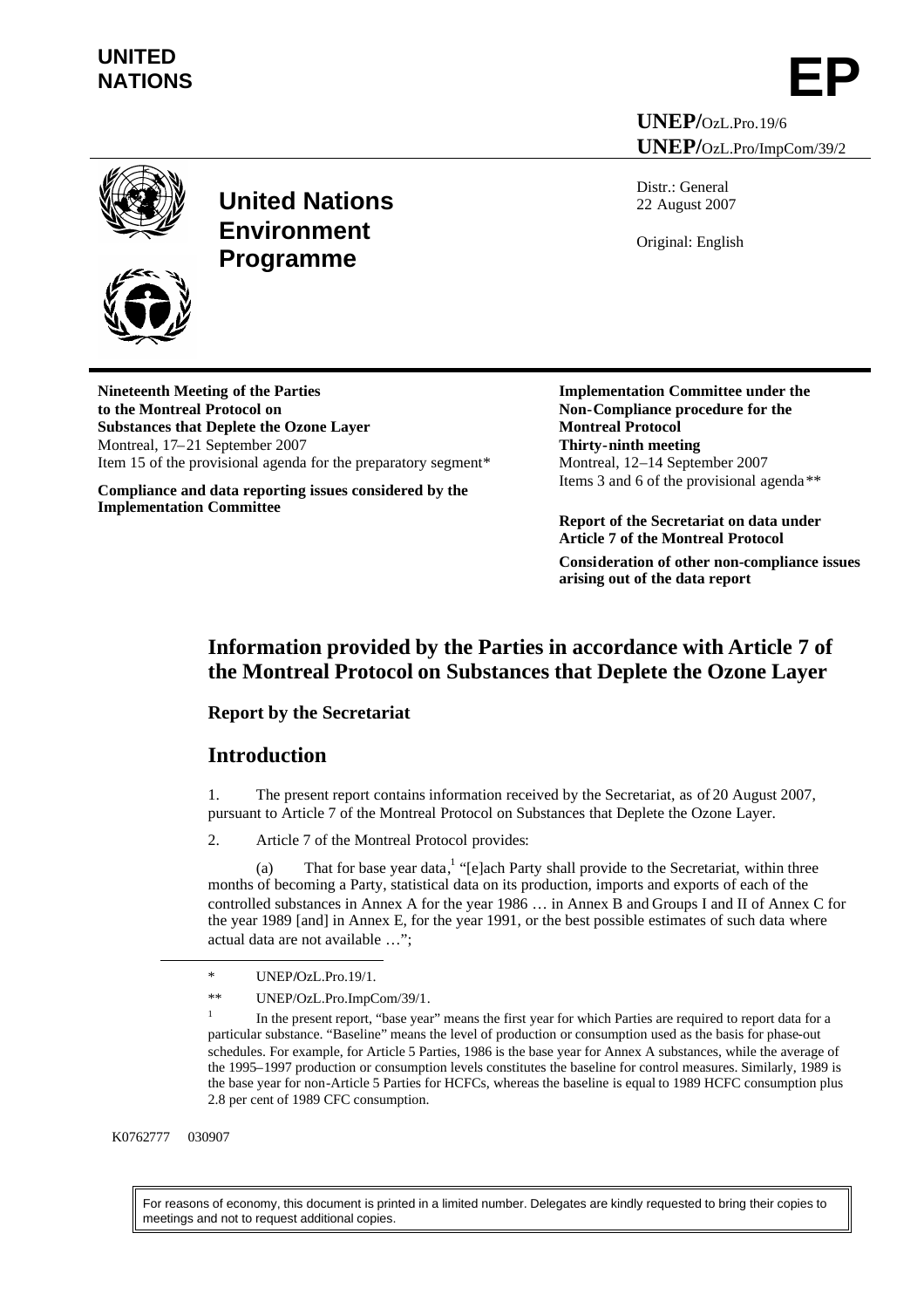(b) That for annual data, "[e]ach Party shall provide to the Secretariat statistical data on its annual production (as defined in paragraph 5 of Article 1) of each of the controlled substances listed in Annexes A, B, C and E and, separately, for each substance, amounts used for feedstock, amounts destroyed by technologies approved by the Parties, and imports from and exports to Parties and non Parties respectively, for the year during which provisions concerning the substances in Annexes A, B, C and E respectively entered into force for that Party and for each year thereafter. ... Data shall be forwarded not later than nine months after the end of the year to which the data relate";

(c) That for annual data on recovered substances, "[e]ach Party shall provide to the Secretariat separate statistical data of its annual imports and exports of each of the controlled substances listed in Group II of Annex A and Group I of Annex C that have been recycled".

3. Throughout the present report and its annexes, negative values for calculated production for a given year imply that quantities destroyed or exported for feedstock uses exceeded production for that year. Similarly, negative values for calculated consumption indicate that exports for the year exceeded production and/or imports, implying that the exports came from stockpiles. Figures in the present report and its annexes relating to quantities of controlled substances have been rounded to the indicated number of decimal points.

4. Table 1 below lists the annexes to the present report and outlines their content.

|  | Table 1: Annexes to the present report |  |  |
|--|----------------------------------------|--|--|
|  |                                        |  |  |

| Annex(es)           | <b>Description</b>                                                                 |
|---------------------|------------------------------------------------------------------------------------|
|                     | Ia, Ib and Ic 2006 data on calculated production and consumption by Parties        |
| П                   | 2006 recovered ozone-depleting substances imported and exported by Parties         |
| Ш                   | 2006 data reported for laboratory and analytical uses                              |
| IVa, IVb<br>and IVc | 2005 data on calculated production and consumption by Parties                      |
| V                   | Production baseline data for Parties operating under Article 5 (all annex groups)  |
| VI                  | Consumption baseline data for Parties operating under Article 5 (all annex groups) |

## **A. Status of ratification of the Montreal Protocol and its London, Copenhagen, Montreal and Beijing Amendments**

5. The obligations of a Party under the Montreal Protocol are determined by the amendments to the Protocol that a Party has ratified. Table 2 below summarizes the number of ratifications as of 20 August 2007.

| <b>Instrument</b>         | Number of Parties that have ratified the instrument |
|---------------------------|-----------------------------------------------------|
| Vienna Convention         | 191                                                 |
| <b>Montreal Protocol</b>  | 191                                                 |
| London Amendment          | 186                                                 |
| Copenhagen Amendment      | 178                                                 |
| <b>Montreal Amendment</b> | 156                                                 |
| Beijing Amendment         | 130                                                 |

**Table 2: Summary of the status of ratification as of 20 August 2007**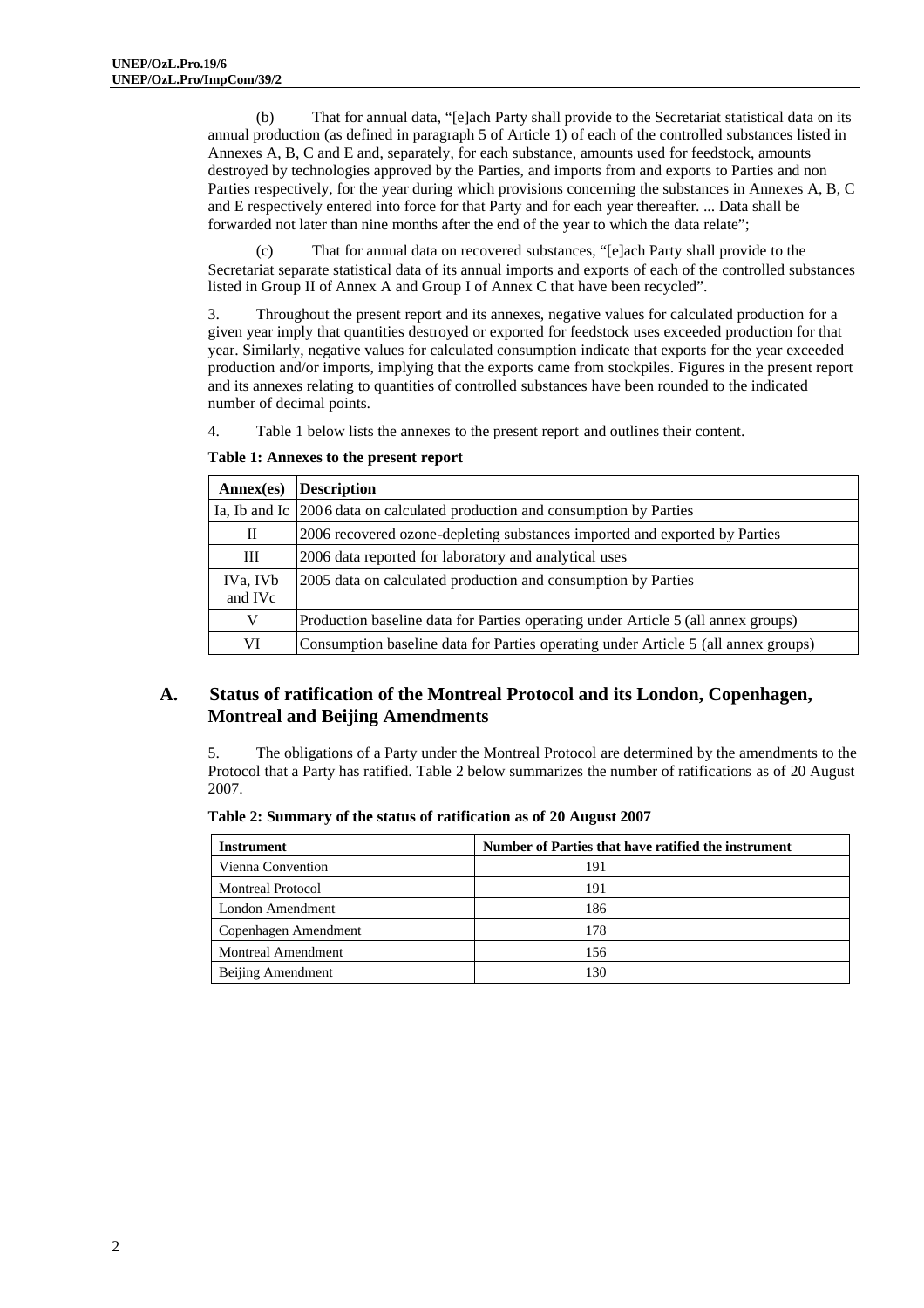6. Figure 1 depicts the status of ratification of the amendments in terms of the percentage of Parties to the Montreal Protocol that have ratified the various amendments.



**Figure 1: Status of ratification of the amendments to the Montreal Protocol**

 $(VC = Vienna Convention | MP = Montreal Protocol | LA = London Amendment$  $CA = Copenhagen$  Amendment |  $MA = Montreal$  Amendment |  $BA = Beijing$  Amendment)

7. Table 3 below summarizes the data reporting obligations and control measures associated with the various amendments of the Protocol:

| Table 3: Obligations associated with the various amendments to the Protocol |  |  |  |
|-----------------------------------------------------------------------------|--|--|--|
|-----------------------------------------------------------------------------|--|--|--|

| Instrument               | Reporting requirements and control measures                                         |
|--------------------------|-------------------------------------------------------------------------------------|
| <b>Montreal Protocol</b> | Annex A, Groups I and II                                                            |
| London Amendment         | Annex B, Groups I, II and III, and<br>Annex C, Group I (reporting requirement only) |
| Copenhagen Amendment     | Annex C, Groups I and II, and Annex E, Group I                                      |
| Beijing Amendment        | Annex C, Group III                                                                  |

## **B. Status of reporting of base-year data (Article 7, paragraphs 1 and 2)**

8. Table 4 below summarizes the reporting obligations under paragraphs 1 and 2 of Article 7, which Parties assume upon ratification of the various instruments under the Protocol, and the length of time after ratification that a Party has to fulfil these obligations:

|  |  | Table 4: Base year reporting obligations under paragraphs 1 and 2 of Article 7 |
|--|--|--------------------------------------------------------------------------------|
|  |  |                                                                                |

| <b>Ratification</b>      | <b>Annexes for which</b><br>reporting is<br>required | <b>Base year to be</b><br>reported | Period within which<br>report is required |
|--------------------------|------------------------------------------------------|------------------------------------|-------------------------------------------|
| <b>Montreal Protocol</b> | A                                                    | 1986                               | 3 months                                  |
| London Amendment         | B and C                                              | 1989                               | 6 months                                  |
| Copenhagen Amendment     | E                                                    | 1991                               | 6 months                                  |

9. Article 7 also provides that Parties should submit best possible estimates of the data referred to above where actual data are not available.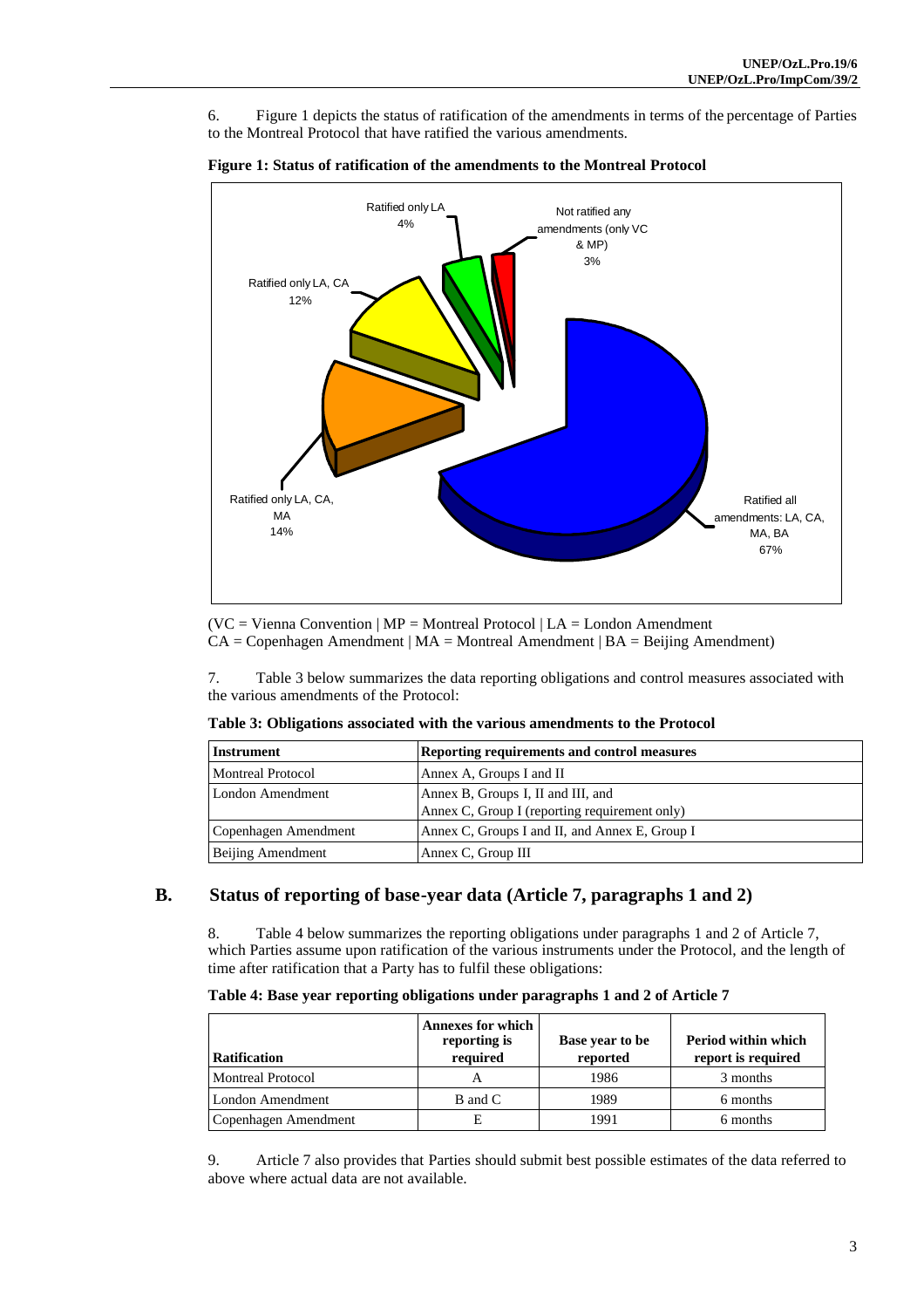10. Based on the treaties that they have ratified and the dates of ratification of those treaties, all the Parties have submitted their base-year data as required, with the exception of the two Parties listed in the table 5 below. Those two Parties have only recently ratified the instruments whose base-year reporting obligations they have yet to meet.

| Party                         | Annexes for which base year<br>data have not been reported | <b>Remarks</b>                                                                                 |
|-------------------------------|------------------------------------------------------------|------------------------------------------------------------------------------------------------|
| 1. Equatorial Guinea*         | A (1986)                                                   | Ratified the Montreal Protocol on 6 September 2006                                             |
| $ 2.$ Montenegro <sup>*</sup> | A (1986), B (1989), C<br>$(1989)$ , E $(1991)$             | Ratified the Montreal Protocol, and the London and<br>Copenhagen Amendments on 23 October 2006 |

**Table 5: Parties that have not yet reported base year data**

Both Equatorial Guinea and Montenegro have not reported any data and are therefore temporarily classified as operating under Article 5 until their data has been received.

11. The Implementation Committee will consider the issue of non-reporting of base-year data and make recommendations to the Meeting of the Parties.

## **C. Status of reporting of baseline data by Parties operating under Article 5 (Article 5, paragraphs 3 and 8 ter)**

12. Paragraphs 3 and 8 ter of Article 5 define the baseline data required from Parties operating under Article 5 in order to determine compliance with the control measures under Articles 2A–2I of the Protocol, as amended and adjusted by Article 5. The baseline data requirements for Parties operating under Article 5 are indicated in table 6 below.

| Annex | <b>Baseline for consumption</b><br>or production | Ratification required to bind the Party |
|-------|--------------------------------------------------|-----------------------------------------|
| A     | Average for 1995–1997                            | <b>Montreal Protocol</b>                |
| B     | Average for 1998–2000                            | London Amendment                        |
| E     | Average for 1995-1998                            | Copenhagen Amendment                    |

**Table 6: Baseline data for Parties operating under Article 5**

13. Annexes V and VI to the present report contain the baseline data reported by Parties operating under Article 5 for substances in Annexes A, B and E.

14. Based on the treaties that Parties operating under Article 5 have ratified and the dates of ratification of those treaties, only two Parties operating under Article 5 have not reported the data for one or more of the years required for the establishment of the their baselines. Those Parties, which are listed in table 7 below, have only recently ratified the instruments whose base-year reporting obligations they have yet to meet.

|                  | Party                 | <b>Annexes for which baseline</b><br>data has not been reported | <b>Remarks</b>                                                                                 |
|------------------|-----------------------|-----------------------------------------------------------------|------------------------------------------------------------------------------------------------|
|                  | Equatorial<br>Guinea* | A/I. A/II                                                       | Ratified the Montreal Protocol on 6 September 2006                                             |
| $\overline{2}$ . | Montenegro*           | $A/I$ , $A/II$ , $B/I$ , $B/II$ ,<br>$B/III$ , $E/I$            | Ratified the Montreal Protocol, and the London and<br>Copenhagen Amendments on 23 October 2006 |

Both Equatorial Guinea and Montenegro have not reported any data and are therefore temporarily classified as operating under Article 5 until their data has been received.

15. The Implementation Committee will consider the issue of non-reporting of baseline data, and make recommendations to the Meeting of the Parties.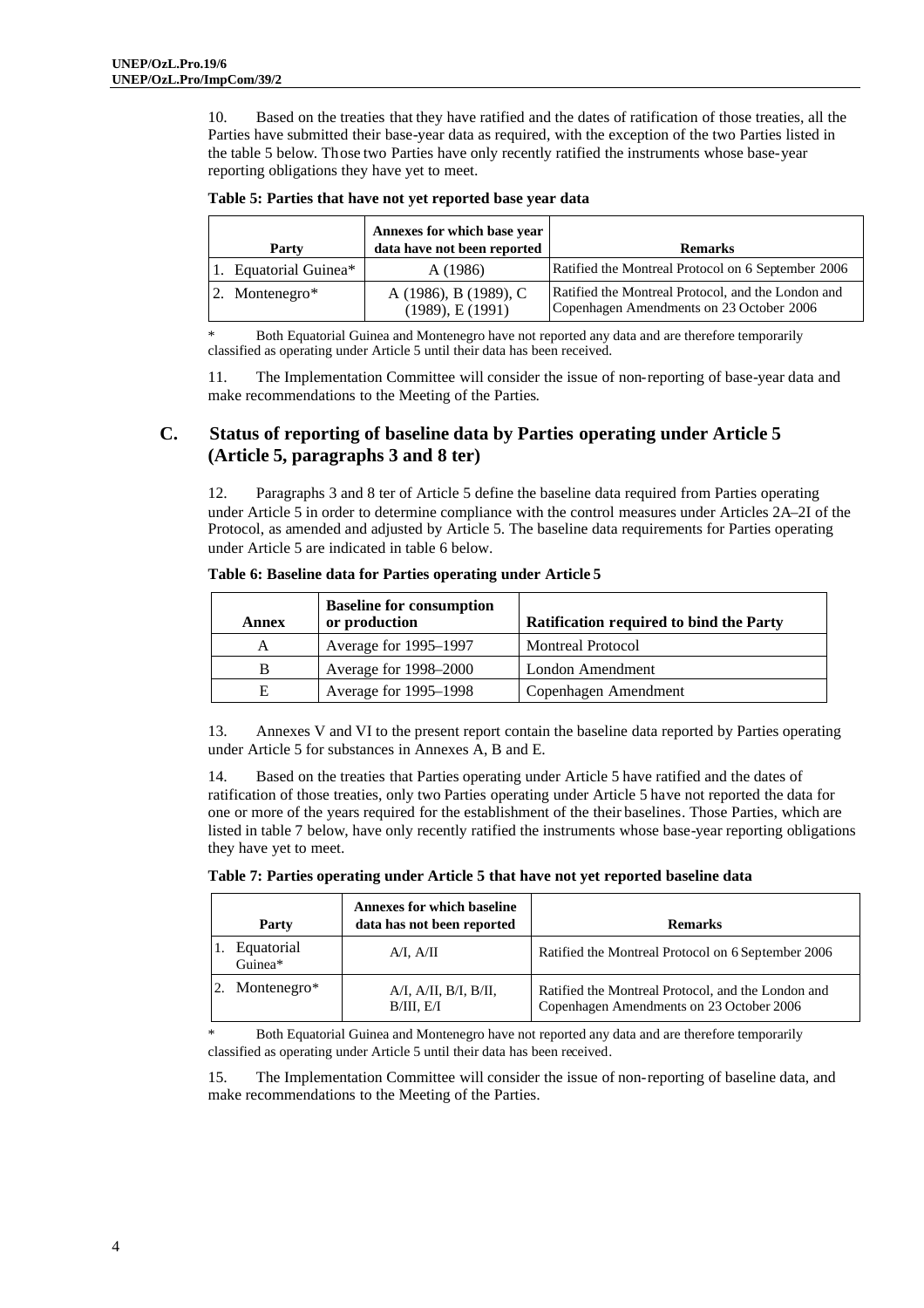## **D. Requests for revision of baseline data (decisions XIII/15 and XV/19)**

16. By paragraph 5 of its decision XIII/15, the Meeting of the Parties advised Parties that request changes in reported baseline data to present their requests before the Implementation Committee which will work with the Ozone Secretariat and the Executive Committee to confirm the justification for the changes and present them to the Meeting of the Parties for approval.

17. On the basis of their submissions, the Implementation Committee is considering requests for revision of baseline data from the Parties listed below in table 8.

|    | Party                | Substance/annex for which revision of baseline data has been requested |
|----|----------------------|------------------------------------------------------------------------|
|    | Greece               | $CFCs$ (Annex A/I)                                                     |
|    | 2. Saudi Arabia      | Methyl bromide (Annex E/I)                                             |
| 3. | Serbia*              | Carbon tetrachloride (Annex B/II)                                      |
| 4. | Turkmenistan         | Methyl bromide (Annex E/I)                                             |
|    | Ukraine              | Methyl bromide (Annex E/I)                                             |
| 6. | United Arab Emirates | Carbon tetrachloride (Annex B/II)                                      |

**Table 8: Parties that have requested revision of reported baseline data**

\* Serbia has yet to clarify whether it sought to change its baseline data when it reported a baseline year's consumption data that differed from the Party's previously reported data.

18. The Implementation Committee will consider the requests for revision of baseline data and make recommendations to the Meeting of the Parties.

## **E. Status of compliance with annual data reporting requirements (Article 7, paragraphs 3 and 3 bis) for the period 1986 to 2006**

19. Paragraph 3 of Article 7 of the Montreal Protocol provides that all Parties are required to report data for a given year to the Secretariat not later than nine months after the end of that year. For the period 1986 to 2005, all Parties are in compliance with their reporting obligations under Article 7 paragraph 3.

20. For the year 2006, of the 190 Parties required to report for the year, only 98 Parties (23 Parties not operating under Article 5 and 75 Parties operating under Article 5) have complied with their data reporting obligations as of 20 August 2007. Since the present report has been prepared prior to the expiry of the stipulated nine months, the remaining 92 Parties that have not reported for 2006 cannot be considered to be in non-compliance with their annual data reporting obligations.

21. The Implementation Committee will consider the cases of Parties that have not reported data for 2006 and make recommendations to the Meeting of the Parties.

## **F. Other details of data reported for 2006**

22. Parties that have not yet reported 2006 data still have until 30 September 2007 to do so. Decision XVII/20 of the Seventeenth Meeting of the Parties, however, encouraged Parties to continue to report consumption and production data as soon as figures are available and preferably by 30 June each year, as agreed in decision XV/15 of the Fifteenth Meeting of the Parties. By 30 June 2007, 72 Parties (57 Parties operating under Article 5 and 15 Parties not operating under Article 5) had reported data for 2006.

23. Calculated production and consumption for 2006 based on the data received so far are presented in annexes Ia, Ib and Ic to the present report.

24. Annex II to the present report contains a list of the recovered ozone-depleting substances imported and exported by the Parties in 2006.

25. Parties that have submitted production or consumption data for laboratory and analytical uses for the year 2006 are listed in annex III to the present report.

26. Annex IVa, IVb and IVc to the present report provide the complete 2005 data reported by the individual Parties.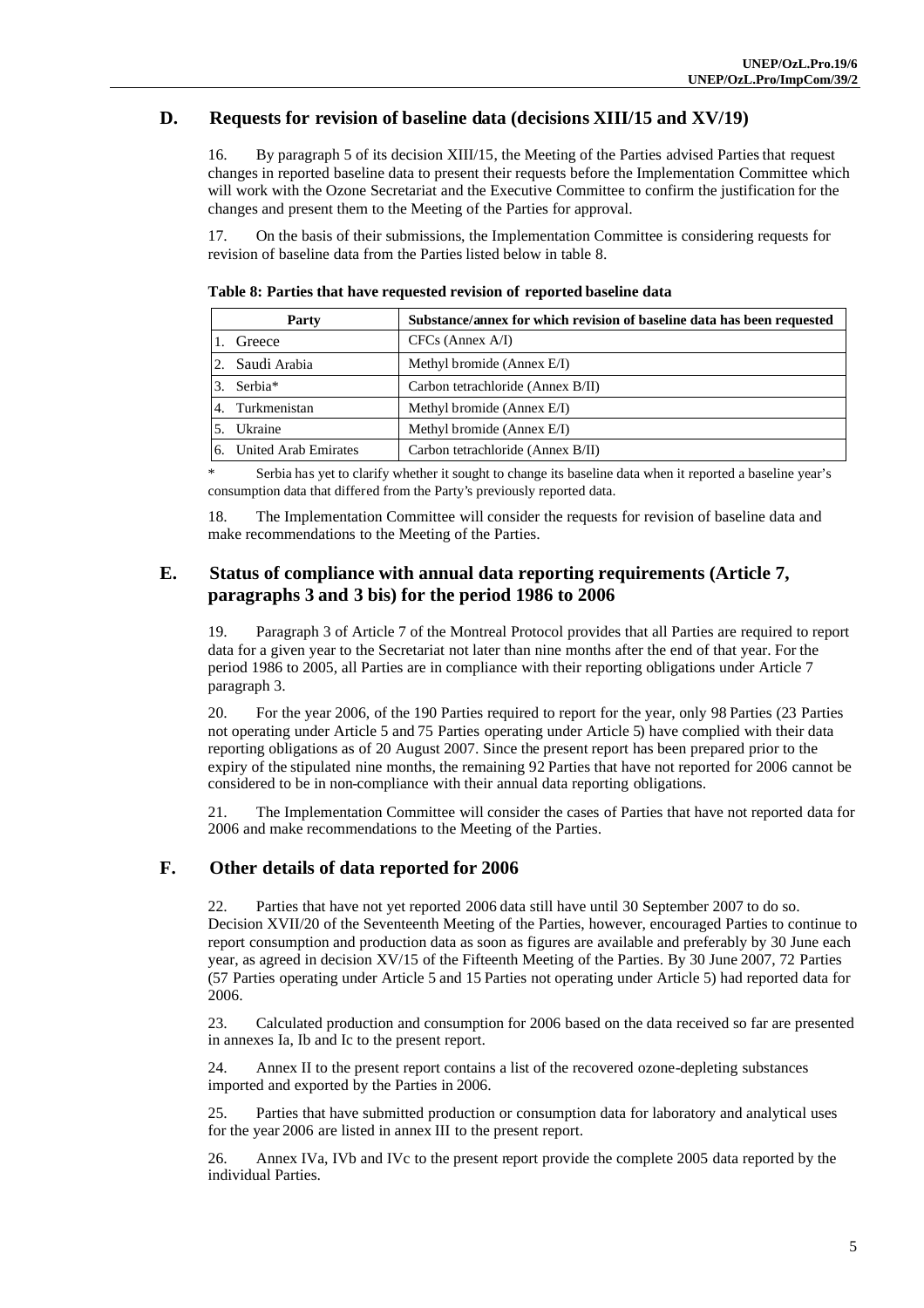27. All the Parties that were granted essential-use exemptions for 2006 have submitted to the Secretariat their reporting accounts on the quantities and uses of ozone-depleting substances produced and consumed for essential uses in accordance with paragraph 9 of decision VIII/9 of the Eighth Meeting of the Parties. Those Parties are the European Community, the Russian Federation and the United States of America.

28. Similarly, the following Parties were granted critical-use exemptions for 2006: Australia, Canada, European Community member States(Belgium, France, Germany, Greece, Ireland, Italy, Latvia, Malta, the Netherlands, Poland, Portugal, Spain, the United Kingdom of Great Britain and Northern Ireland), Israel, Japan, New Zealand, Switzerland and the United States of America. With the exception of Switzerland, all have submitted their reporting accounts for 2006 to the Secretariat.

## **G. Status of compliance with the control measures for 2006 by Parties not operating under Article 5**

29. The control measures applicable to Parties not operating under Article 5 for 2006 are summarized in table 9 below.

| Annex $group(s)$          | Control measures applicable in 2006 to production and/or consumption*                             |
|---------------------------|---------------------------------------------------------------------------------------------------|
| $A, B, C/II, C/III$ and E | Phase-out of production and consumption                                                           |
| $C/I$ (HCFCs)             | Production: Freeze at baseline levels<br>Consumption: No greater than 65 per cent of the baseline |

#### **Table 9: Control measures applicable to Parties not operating under Article 5 for 2006**

\* Except for quantities allowed, approved or exempted by the Protocol or the Meeting of the Parties

30. For Parties not operating under Article 5, allowed deviations are limited to approved essential-use or critical-use exemptions, laboratory and analytical uses, and increased production for meeting the basic domestic needs of Parties operating under Article 5.

31. The figures analysed in the present section are for the calendar year 2006 for Parties that had reported by 20 August 2007. The Secretariat presents below the data on production and consumption that deviates from the applicable control measures for the year 2006 for all non-Article 5 Parties that have reported so far. Where the deviation from the control measures is not due to an allowed or exempted use, the Parties concerned have been contacted for clarification.

32. Table 10 below shows all cases of deviation from the consumption-reduction schedules suggested by the data submitted by Parties not operating under Article 5 for the year 2006.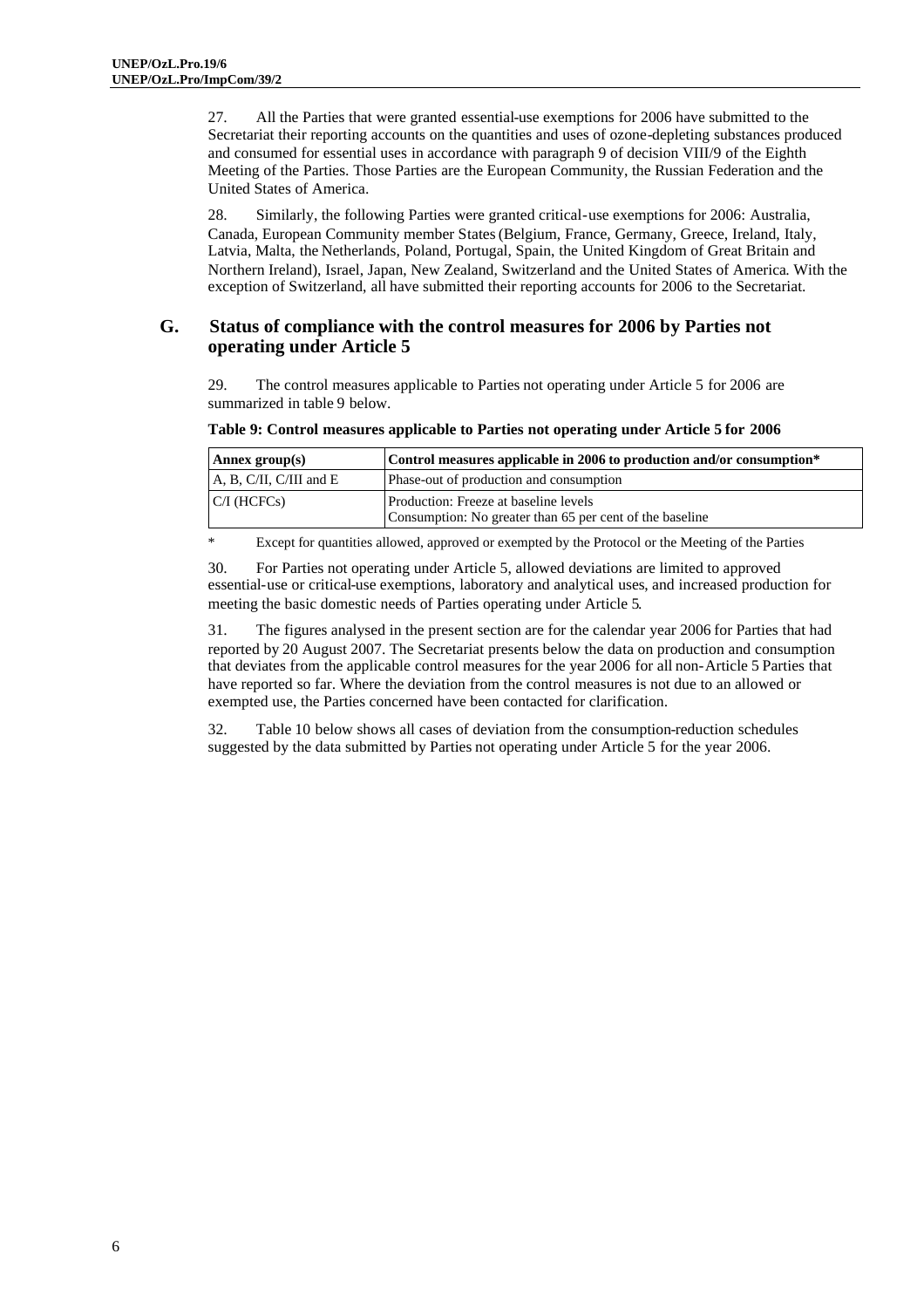|    |                       |                                          |                 | <b>ODP Tonnes</b>   |                                                                 |  |  |
|----|-----------------------|------------------------------------------|-----------------|---------------------|-----------------------------------------------------------------|--|--|
|    | Party                 | Annex/group                              | <b>Baseline</b> | 2006<br>consumption | <b>Explanation or comment</b>                                   |  |  |
|    | 1. Australia          | $E/I$ (Methyl)<br>bromide)               | 422.4           | 33.2                | Critical uses exempted under decisions XVI/2 and<br>$Ex.II/1$ . |  |  |
| 2. | Azerbaijan            | B/I (Other<br>CFCs                       | $\Omega$        | 0.2                 | Possible non-compliance.                                        |  |  |
| 3. | European<br>Community | $B/I$ (Other<br>CFCs                     | 58              | 533.7               | Clarification is pending.                                       |  |  |
|    |                       | B/III (Methyl<br>13,598.2<br>chloroform) |                 | 0.4                 | Laboratory and analytical uses.                                 |  |  |
|    |                       | $E/I$ (Methyl)<br>bromide)               | 11,530          | 898.3               | Critical uses exempted under decisions XVI/2 and<br>XVII/9.     |  |  |
| 4. | Israel                | <b>B/II</b> (Carbon<br>tetrachloride)    | 473             | 0.1                 | Laboratory and analytical uses.                                 |  |  |
|    |                       | $E/I$ (Methyl)<br>bromide)               | 2,148           | 504.4               | Critical uses exempted under decisions XVI/2.                   |  |  |
| 5. | New Zealand           | $E/I$ (Methyl)<br>bromide)               | 81              | 16.5                | Critical uses exempted under decisions XVI/2.                   |  |  |
| б. | Russian<br>Federation | $A/I$ (CFCs)                             | 100,352         | 394.7               | Essential uses exempted under decision XVII/5.                  |  |  |

**Table 10: Deviation from consumption-reduction schedules by Parties not operating under Article 5 in 2006**

#### **Notes**

"Clarification is pending" means that the Party has not had adequate time to provide a clarification.

"Possible non-compliance" means consumption is not fully accounted for by exempted or allowed uses and the excess consumption is yet to be clarified or accounted for, and the Party has had more than 6 weeks to respond Laboratory and analytical uses are covered by a global exemption as essential uses for non-Article 5 Parties

(decisions IV/25, XV/8 and XVI/16).

33. Table 11 below lists all cases of deviation from the production-reduction schedules suggested by the data submitted by Parties not operating under Article 5 for 2006.

| Table 11: Deviation from production-reduction schedules by Parties not operating under Article 5 |  |
|--------------------------------------------------------------------------------------------------|--|
| in 2006                                                                                          |  |

|             |                   |                                |                 | <b>ODP</b> Tonnes  |                                                                                                                                                                                                                                                 |  |  |
|-------------|-------------------|--------------------------------|-----------------|--------------------|-------------------------------------------------------------------------------------------------------------------------------------------------------------------------------------------------------------------------------------------------|--|--|
|             | Party             | Annex/group                    | <b>Baseline</b> | 2006<br>production | <b>Explanation or comment</b>                                                                                                                                                                                                                   |  |  |
|             | Czech<br>Republic | B/II (Carbon<br>tetrachloride) | 5.285.5         | 67.4               | CCL4 is produced as a by-product of other processes<br>and the product is stored before being sent for<br>destruction.                                                                                                                          |  |  |
| $2^{\circ}$ | Greece            | $A/I$ (CFCs)                   | 14,045          | 150.0              | Production for basic domestic needs of Parties<br>operating under Article 5.                                                                                                                                                                    |  |  |
|             | 3. Israel         | $E/I$ (Methyl)<br>bromide)     | 16,800          | 4.409.8            | Production for basic domestic needs of Article 5<br>Parties (2,498.4 ODP tonnes), production that was<br>exported for critical uses (1,410 ODP tonnes) and<br>production for critical uses exempted under<br>decision XVI/2 (504.4 ODP-tonnes). |  |  |
|             | <b>Notes</b>      |                                |                 |                    |                                                                                                                                                                                                                                                 |  |  |

**Notes**

Allowance for production to meet the basic domestic needs of Article 5 Parties is provided for in the control measures.

The case of Czech Republic has been recorded in document 19/6/Add.1 as per decision XVIII/17.

34. The Implementation Committee will consider the cases of possible non-compliance with the control measures by Parties not operating under Article 5 and make appropriate recommendations to the Meeting of the Parties.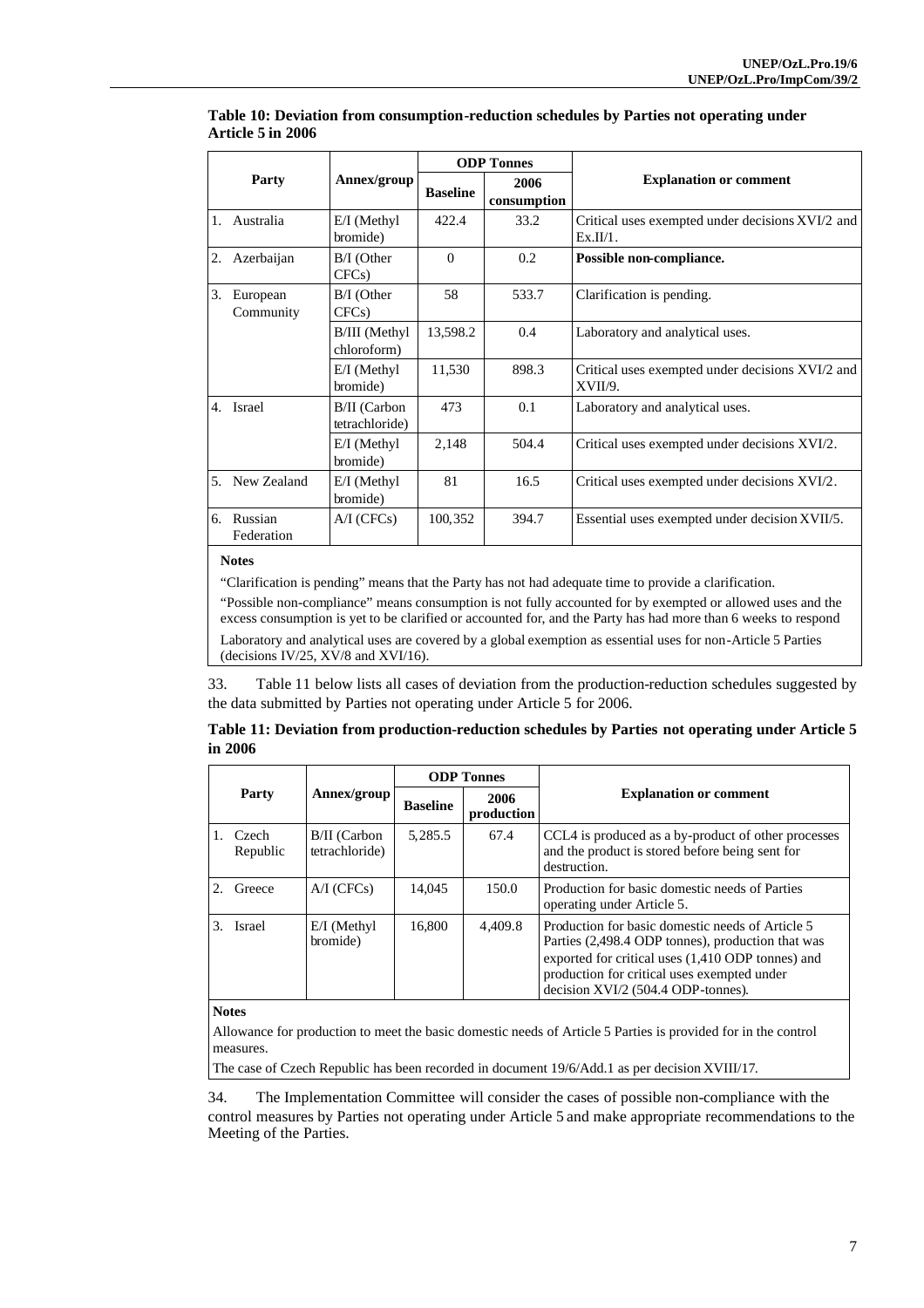## **H. Status of compliance with the control measures for 2006 by Parties operating under Article 5**

35. The control measures applicable to Parties operating under Article 5 for 2006 are summarized in table 12 below.

**Table 12: Control measures applicable to Parties operating under Article 5 for 2006**

| Annex/group(s)               | Control measures applicable in 2006 to production and consumption* |
|------------------------------|--------------------------------------------------------------------|
| $A/I & A/II$ (CFCs & halons) | No greater than 50 per cent of the baseline                        |
| $B/I$ (Other CFCs)           | No greater than 80 per cent of the baseline                        |
| B/II (carbon tetrachloride)  | No greater than 15 per cent of the baseline                        |
| B/III (methyl chloroform)    | No greater than 70 per cent of the baseline                        |
| C/II & C/III (HBFCs & BCM)   | Phase-out                                                          |
| $E/I$ (methyl bromide)       | No greater than 80 per cent of the baseline                        |

\* Except for quantities allowed, approved or exempted by the Protocol or the Meeting of the Parties

36. For Article 5 Parties, allowed deviations are currently limited to laboratory and analytical uses specified under decision XVII/13 and increased production for meeting the basic domestic needs of Parties operating under Article 5.

37. Table 13 below lists all cases of deviation from the consumption-reduction schedules suggested by the data submitted by Parties operating under Article 5 for 2006.

**Table 13: Deviation from consumption-reduction schedules by Parties operating under Article 5 in 2006**

|                |                               | Annex |                 | <b>ODP</b> Tonnes   |                |                                                                         |  |  |
|----------------|-------------------------------|-------|-----------------|---------------------|----------------|-------------------------------------------------------------------------|--|--|
|                | Party                         | group | <b>Baseline</b> | 2006<br>consumption | <b>Percent</b> | <b>Explanation or comment</b>                                           |  |  |
| 1.             | <b>Bolivia</b>                | B/II  | 0.3             | 0.1                 | 37             | Possible non-compliance.                                                |  |  |
| 2.             | Democratic<br>Republic of the | B/II  | 15.3            | 16.5                | 108            | Within commitment of 16.5 ODP-tonnes<br>contained in decision XVIII/21. |  |  |
|                | Congo                         | B/III | 4.8             | 4.0                 | 84             | Within commitment of 4 ODP-tonnes<br>contained in decision XVIII/21.    |  |  |
| $\mathbf{3}$ . | El Salvador                   | B/II  | 0.0             | 0.8                 |                | Possible non-compliance.                                                |  |  |
| 4 <sup>1</sup> | Guatemala                     | E/I   | 400.7           | 333.4               | 83             | Within commitment of 335 ODP-tonnes<br>contained in decision XV/34.     |  |  |
| 5 <sub>1</sub> | Honduras                      | E/I   | 259.4           | 284.6               | 110            | Within commitment of 295.8 ODP-tonnes<br>contained in decision XVII/34. |  |  |
| 6.             | Somalia                       | A/II  | 17.7            | 18.8                | 106            | Non-compliance.                                                         |  |  |

**Notes**

"Possible non-compliance" means consumption is not fully accounted for by exempted or allowed uses and the excess consumption is yet to be clarified or accounted for and that the Party has had more than six weeks to respond

"Non-Compliance" means that the Party has provided information that, among other things, acknowledges a non-compliance situation.

38. As of 15 August, none of the Parties operating under Article 5 that are producers of controlled ozone-depleting substances had reported data showing deviations for 2006.

39. The Implementation Committee will consider the cases of non-compliance and possible non-compliance with the control measures by Parties operating under Article 5 and make appropriate recommendations to the Meeting of the Parties.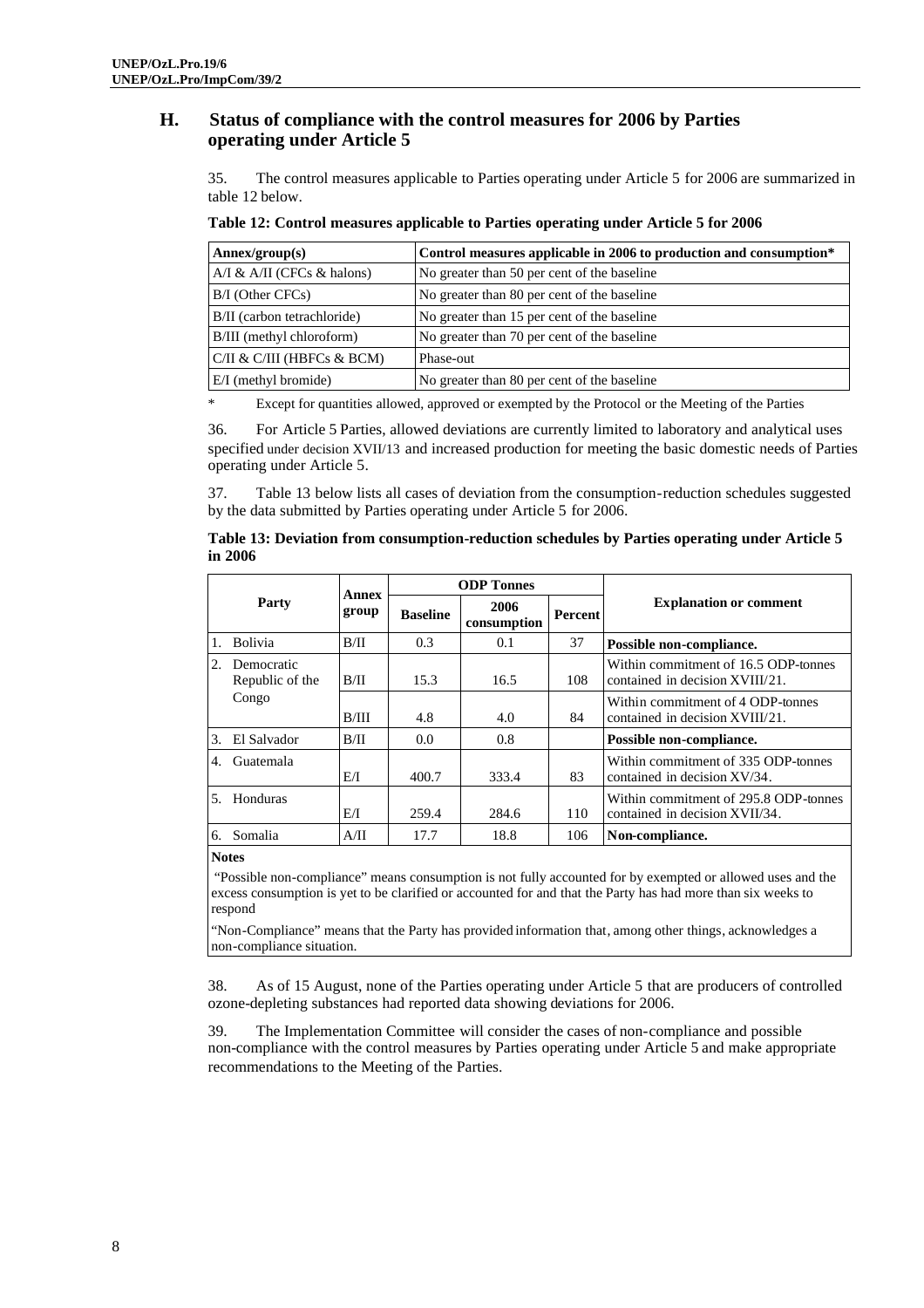## **I. Production in 2006 of CFCs in Parties not operating under Article 5 to meet the basic domestic needs of Parties operating under Article 5 (decision XVII/12(2))**

40. As requested in paragraph 2 of decision XVII/12, table 14 below presents the reported levels of production in 2006 of CFCs in Parties not operating under Article 5 to meet the basic domestic needs of Parties operating under Article 5, as compared to their allowed production as set out in Article 2A of the Protocol, together with available data on transfer of production rights.

| Table 14: Production in 2006 of CFCs in non-Article 5 Parties to meet the basic domestic needs of |  |
|---------------------------------------------------------------------------------------------------|--|
| <b>Article 5 Parties (ODP-tonnes)</b>                                                             |  |

| <b>Country name</b>                                              | 2006 allowance for<br><b>BDN</b> production<br>(ODP-tonnes) | 2006 reported<br><b>BDN</b><br>production<br>(ODP-tonnes) | 2006 receipt (or<br>transfer) of production<br>rights for BDN (ODP-<br>tonnes) | Source or<br>destination<br>country |
|------------------------------------------------------------------|-------------------------------------------------------------|-----------------------------------------------------------|--------------------------------------------------------------------------------|-------------------------------------|
| Canada<br>1.                                                     | 0.000                                                       | $NR**$                                                    |                                                                                |                                     |
| 2.<br>France                                                     | 1,731.667                                                   | NR.                                                       | (1731.66)                                                                      | To Spain                            |
| 3.<br>Greece                                                     | 730.000                                                     | 150                                                       |                                                                                |                                     |
| 4.<br>Italy                                                      | 3,205.733                                                   | NR.                                                       |                                                                                |                                     |
| 5.<br>Japan                                                      | 1,059.967                                                   | NR.                                                       |                                                                                |                                     |
| Netherlands<br>6.                                                | 84.367*                                                     | $\Omega$                                                  |                                                                                |                                     |
| <b>Russian Federation</b><br>7.                                  | 648.780                                                     | $\mathbf{0}$                                              |                                                                                |                                     |
|                                                                  |                                                             |                                                           | 1731.66                                                                        | <b>From France</b>                  |
| 8.<br>Spain                                                      | 1,359.000                                                   | NR.                                                       | 1525                                                                           | From United<br>Kingdom              |
| 9.<br>United Kingdom of<br>Great Britain and<br>Northern Ireland | 3,848.767                                                   | $\overline{0}$                                            | (1525)                                                                         | To Spain                            |
| 10. United States of<br>America                                  | 2,539.191                                                   | NR                                                        |                                                                                |                                     |

\* The basic domestic needs production allowance of the Netherlands is subject to confirmation.

\*\* "NR" denotes Parties that have not yet reported their data under Article 7 for the year 2006.

41. The present report does not include copies of affirmations from importing Parties as required by decision XVII/12 because Greece, the only Party not operating under Article 5 that has so far reported any production for basic domestic needs for Parties operating under Article 5 for the year 2006, has not yet sent any such copies to the Secretariat. The Party has already been reminded by the Secretariat to send copies of the affirmations to the Secretariat.

## **J. Consolidated record of cases of stockpiling prepared in accordance with decision XVIII/17**

42. By decision XVIII/17, the Meeting of the Parties requested the Secretariat to maintain a consolidated record of the cases in which the Parties have explained that their situations of possible non-compliance are the consequence of scenarios outlined in that decision and to incorporate that record in the Secretariat's report on data submitted by the Parties in accordance with Article 7 of the Protocol.

43. In fulfilment of that request, the Secretariat has prepared an addendum to the present report (UNEP/OzL.Pro.19/6/Add.1), entitled "Consolidated record of cases of stockpiling prepared in accordance with decision XVIII/17 of the Eighteenth Meeting of the Parties", which contains the requested information.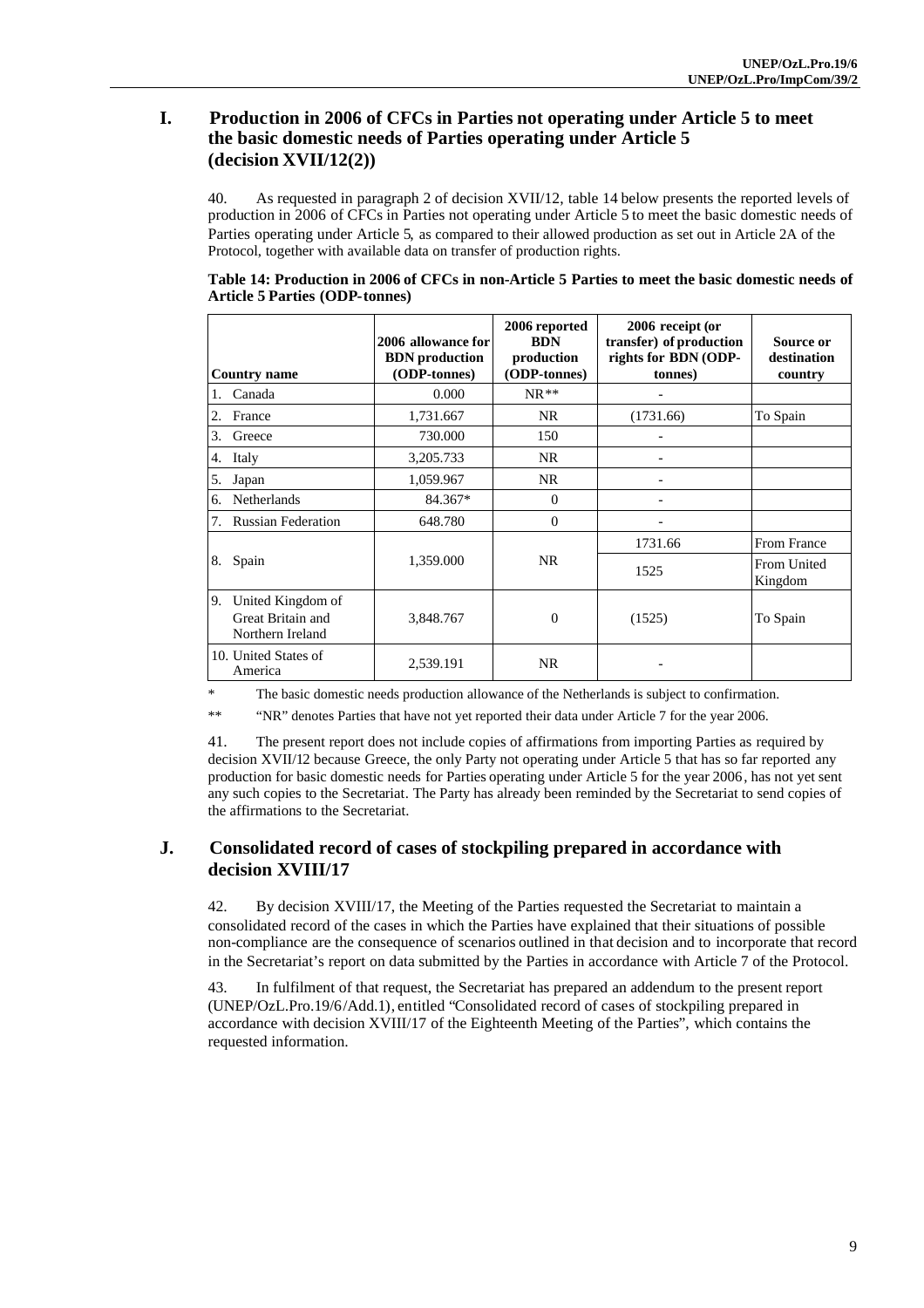# **ANNEXES**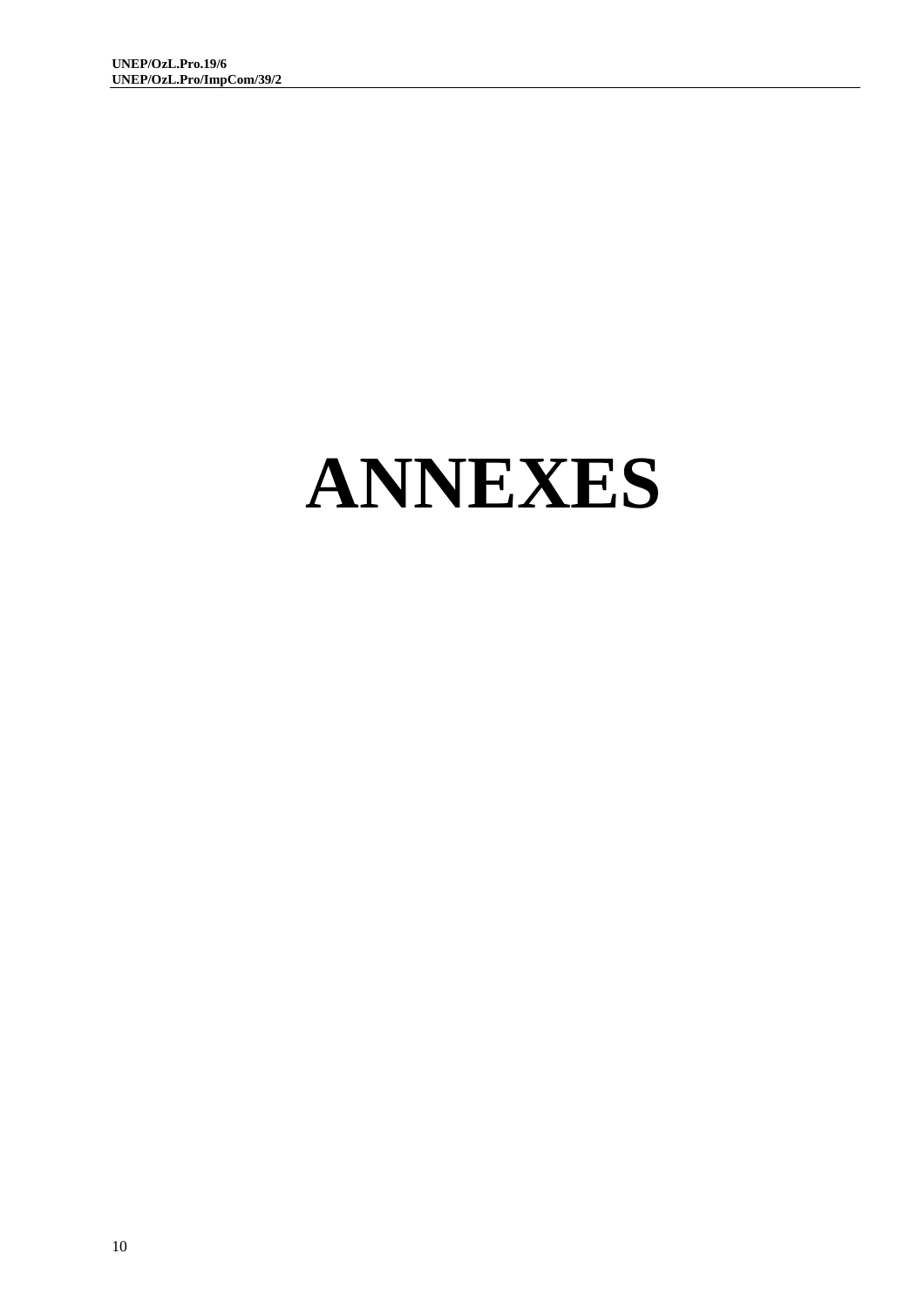#### **Annex Ia: Summary for All Parties - 2006**

<u>Kev</u>

.<br>- Annex A, Group I (CFCs). Base for Article 5 parties is the average of 1995, 1996 and 1997. Base for non-Article 5 Parties is 1986. A<sub>I</sub>

All - Annex A, Group II (Halons). Base for Article 5 parties is the average of 1995, 1996 and 1997. Base for non-Article 5 Parties is 1986.

BI - Annex B, Group I (Other Halogenated CFCs). Base for Article 5 parties = average of 1998, 1999 and 2000. Base for non-Article 5 Parties is 1989.

BII - Annex B, Group II (Carbon Tetrachloride). Base for Article 5 parties is the average of 1998, 1999 and 2000. Base for non-Article 5 Parties is 1989.

BIII - Annex B, Group III (Methyl Chloroform). Base for Article 5 parties is the average of 1998, 1999 and 2000. Base for non-Article 5 Parties is 1989.

CI - Annex C, Group | (HCFCs), Base for Article 5 parties is 2015, Base consumption for non-Article 5 Parties is 1989 consumption of HCFCs plus 2.8% of 1989 consumption of CFCs. Base production for non-Article 5 Parties is Average of 1989 HCFC production + 2.8% of 1989 CFC production and

1989 HCFC consumption + 2.8% of 1989 CFC consumption.

CII - Annex C, Group II (HBFCs). Phase-out requirement was in 1996.

CIII - Annex C, Group III (Bromochloromethane). Phase-out requirement was in 2002.

El - Annex E, Group I (Methyl Bromide). Base for Article 5 parties is the average of 1995, 1996, 1997 and 1998. Base for non-Article 5 Parties is 1991.

#### Annex la: Summary for All Parties - 2006 - Production and Consumption of ODSs - Comparison with Base Year (ODP

|        |                          | TONS)                                                |                     |             |            |           |                      |            |                   |  |
|--------|--------------------------|------------------------------------------------------|---------------------|-------------|------------|-----------|----------------------|------------|-------------------|--|
|        |                          |                                                      | <b>PRODUCTION**</b> |             |            |           | <b>CONSUMPTION**</b> |            |                   |  |
|        |                          |                                                      | 2006                | <b>Base</b> | % Chng     | 2006      | <b>Base</b>          | % Chng     | Per Cap.<br>Cons. |  |
|        | All Parties 98           | - Population*: 1,658,691                             |                     |             |            |           |                      |            |                   |  |
| AI     |                          | <b>CFCs</b>                                          | $-986.2$            | 425926.5    | $-100.232$ | 4402.2    | 479613.0             | $-99.082$  | 0.00265           |  |
| All    |                          | Halons                                               | $-256.0$            | 62434.0     | $-100.410$ | 272.4     | 86008.7              | $-99.683$  | 0.00016           |  |
| BI     |                          | Other Fully Halogenated CFCs                         | 0.0                 | 399.0       | $-100.000$ | 533.7     | 407.0                | 31.130     | 0.00032           |  |
| BII    |                          | Carbon Tetrachloride                                 | 12.8                | 142366.8    | $-99.991$  | $-2552.2$ | 155410.7             | $-101.642$ | $-0.00154$        |  |
| BIII   |                          | Methyl Chloroform                                    | 0.0                 | 15067.9     | $-100.000$ | 28.0      | 15620.3              | $-99.821$  | 0.00002           |  |
| CI     |                          | <b>HCFCs</b>                                         | 252.4               | 5447.2      | $-95.367$  | 2347.5    | 13599.7              | $-82.739$  | 0.00763           |  |
| EI     |                          | <b>Methyl Bromide</b>                                | 4394.5              | 16800.0     | $-73.842$  | 4446.1    | 20525.9              | $-78.339$  | 0.00268           |  |
|        | Sub-Total                |                                                      | 3,417.5             | 668,441.4   | $-99.489$  | 9,477.7   | 771,185.3            | $-98.771$  |                   |  |
|        |                          | Article 5 Parties 75<br>- Population*: 1,177,199     |                     |             |            |           |                      |            |                   |  |
| AI     |                          | CFCs                                                 | 0.0                 | 21224.5     | $-100$     | 4226.4    | 43228.8              | $-90.223$  | 0.00359           |  |
| All    |                          | Halons                                               | 0.0                 | 0.0         | $-100$     | 325.5     | 2615.0               | $-87.553$  | 0.00028           |  |
| BI     |                          | Other Fully Halogenated CFCs                         | 0.0                 | 0.0         | $-100$     | $-0.2$    | 14.8                 | $-100$     | 0.00000           |  |
| BII    |                          | Carbon Tetrachloride                                 | 0.0                 | 11629.6     | $-100$     | 28.2      | 889.4                | $-96.829$  | 0.00002           |  |
| BIII - |                          | Methyl Chloroform                                    | 0.0                 | 32.4        | $-100$     | 27.6      | 254.8                | $-89.168$  | 0.00002           |  |
| EI     |                          | Methyl Bromide                                       | $-0.3$              | 0.0         | $-100$     | 2973.9    | 6267.3               | $-52.549$  | 0.00253           |  |
|        | Sub-Total                |                                                      | $-0.3$              | 32,886.5    | $-100.000$ | 7,581.4   | 53,270.1             | $-85.768$  |                   |  |
|        |                          | Non-Artcile 5 Parties 23<br>- Population*: $481,492$ |                     |             |            |           |                      |            |                   |  |
| AI     |                          | CFCs                                                 | $-986.2$            | 404702.0    | $-100$     | 175.8     | 436384.2             | $-99.960$  | 0.00037           |  |
| All    | $\overline{\phantom{a}}$ | Halons                                               | $-256.0$            | 62434.0     | $-100$     | $-53.1$   | 83393.7              | $-100$     | $-0.00011$        |  |
| BI     |                          | Other Fully Halogenated CFCs                         | 0.0                 | 399.0       | $-100$     | 533.9     | 392.2                | 36.130     | 0.00111           |  |
| BII    |                          | Carbon Tetrachloride                                 | 12.8                | 130737.2    | $-99.990$  | $-2580.4$ | 154521.3             | $-100$     | $-0.00536$        |  |
| BIII   |                          | Methyl Chloroform                                    | 0.0                 | 15035.5     | $-100$     | 0.4       | 15365.5              | -99.997    | 0.00000           |  |
| СI     |                          | <b>HCFCs</b>                                         | 252.4               | 5447.2      | $-95.367$  | 2347.5    | 13599.7              | $-82.739$  | 0.00763           |  |
| EI.    |                          | Methyl Bromide                                       | 4394.8              | 16800.0     | $-73.841$  | 1472.2    | 14258.6              | $-89.675$  | 0.00306           |  |
|        | Sub-Total                |                                                      | 3,417.8             | 635,554.9   | $-99.462$  | 1,896.3   | 717,915.2            | $-99.736$  |                   |  |

\* Population in thousands

\*\* Consumption and Production numbers are rounded to uniform number of decimal places

= Data Not Reported and Party has no Obligation to have Reported that data at this time.

N.R. = Data Not Reported but Party is required to have reported | DIV0 = Division was not evaluated due to a zero or negative base.

AFR = Africa | ASIA = Asia | EEUR = Eastern Europe | LAC = Latin America & the Caribbean | WEUR = Western Europe & others

A5 = Article 5 Party | CEIT = Country with Economy in Transition | EC = Member of the European Community | Non-A5 = Non-Article 5 Party NB: Only Parties that have reported both the year and baseline data are included in the summary.

Printed: 21-Aug-2007 Page 1 of 1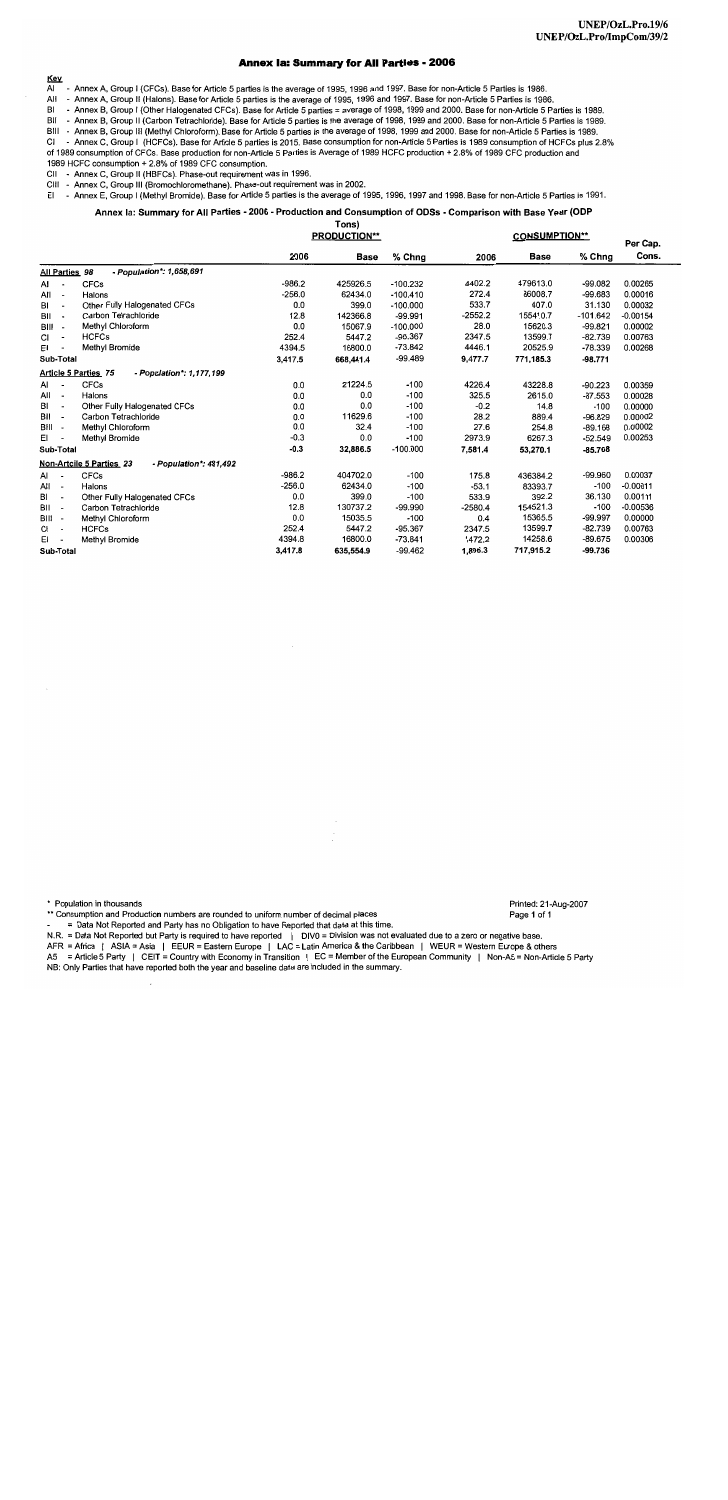#### **Annex Ib: Non-Article 5 Parties - 2006**

Key

- Annex A, Group I (CFCs). Base for Article 5 parties is the average of 1995, 1996 and 1997. Base for non-Article 5 Parties is 1986.  $\overline{AI}$ 

All - Annex A, Group II (Halons). Base for Article 5 parties is the average of 1995, 1996 and 1997. Base for non-Article 5 Parties is 1986.

BI - Annex B, Group I (Other Halogenated CFCs). Base for Article 5 parties = average of 1998, 1999 and 2000. Base for non-Article 5 Parties is 1989.

- Annex B, Group II (Carbon Tetrachloride). Base for Article 5 parties is the average of 1998, 1999 and 2000. Base for non-Article 5 Parties is 1989. BII

BIII - Annex B, Group III (Methyl Chloroform). Base for Article 5 parties is the average of 1998, 1999 and 2000. Base for non-Article 5 Parties is 1989. - Annex C. Group I (HCFCs). Base for Article 5 parties is 2015. Base consumption for non-Article 5 Parties is 1989 consumption of HCFCs plus 2.8%

CL. of 1989 consumption of CFCs. Base production for non-Article 5 Parties is Average of 1989 HCFC production + 2.8% of 1989 CFC production and

1989 HCFC consumption + 2.8% of 1989 CFC consumption.

CII - Annex C, Group II (HBFCs). Phase-out requirement was in 1996.

CIII - Annex C, Group III (Bromochloromethane). Phase-out requirement was in 2002.

El - Annex E, Group I (Methyl Bromide). Base for Article 5 parties is the average of 1995, 1996, 1997 and 1998. Base for non-Article 5 Parties is 1991.

Annex Ib: Non-Article 5 Parties - 2006 - Production and Consumption of ODSs - Comparison with Base Year (ODP Tons)

|                                  |                                                                              |                       | <b>PRODUCTION**</b>      |            |         | <b>CONSUMPTION**</b>     |                  |                   |
|----------------------------------|------------------------------------------------------------------------------|-----------------------|--------------------------|------------|---------|--------------------------|------------------|-------------------|
|                                  |                                                                              | 2006                  | <b>Base</b>              | % Chng     | 2006    | <b>Base</b>              | % Chng           | Per Cap.<br>Cons. |
|                                  | Australia - Date Reported: 19-Jun-2007_ Non-A5 WEUR                          | - Population*: 20,297 |                          |            |         |                          |                  |                   |
| AI<br>$\overline{\phantom{a}}$   | <b>CFCs</b>                                                                  | -80.0                 | 15385.4                  | $-100$     | -80.0   | 14290.4                  | $-100$           | $-0.00394$        |
| All<br>$\overline{\phantom{a}}$  | Halons                                                                       | 0.0                   | 0.0                      | $-100$     | 0.0     | 4270.0                   | -100             | 0.00000           |
| BI<br>$\overline{\phantom{a}}$   | Other Fully Halogenated CFCs                                                 | 0.0                   | 0.0                      | $-100$     | 0.0     | 1.5                      | $-100$           | 0.00000           |
| BII<br>$\overline{\phantom{a}}$  | Carbon Tetrachloride                                                         | 0.0                   | 0.0                      | $-100$     | 0.0     | 5.8                      | $-100$           | 0.00000           |
| BIII<br>$\overline{\phantom{a}}$ | <b>Methyl Chloroform</b>                                                     | 0.0                   | 0.0                      | $-100$     | 0.0     | 853.7                    | $-100$           | 0.00000           |
| СI<br>$\overline{\phantom{a}}$   | <b>HCFCs</b>                                                                 | $-13.4$               | 587.1                    | $-100$     | 116.2   | 548.7                    | $-78.823$        | 0.00572           |
| CII<br>$\overline{\phantom{a}}$  | <b>HBFCs</b>                                                                 | 0.0                   | $\overline{\phantom{a}}$ | $-100$     | $0.0\,$ |                          | $-100$           | 0.00000           |
| CIII<br>$\overline{\phantom{a}}$ | Bromochloromethane                                                           | 0.0                   | ÷,                       | $-100$     | 0.0     |                          | $-100$           | 0.00000           |
| EI<br>$\overline{\phantom{a}}$   | Methyl Bromide                                                               | 0.0                   | 0.0                      | $-100$     | 33.2    | 422.4                    | $-92.145$        | 0.00163           |
| Sub-Total                        |                                                                              | $-93.4$               | 15,972.5                 | $-100.000$ | 69.4    | 20,392.5                 | $-99.660$        |                   |
|                                  | Austria - Date Reported: 24-Jul-2007 Non-A5 WEUR EC - Population*: 8,027     |                       |                          |            |         |                          |                  |                   |
| AI<br>$\overline{a}$             | <b>CFCs</b>                                                                  | 0.0                   | 0.0                      | $-100$     |         |                          |                  |                   |
| AII<br>$\overline{\phantom{a}}$  | Halons                                                                       | 0.0                   | 0.0                      | $-100$     |         |                          |                  |                   |
| BI<br>$\blacksquare$             | Other Fully Halogenated CFCs                                                 | 0.0                   | 0.0                      | -100       |         |                          |                  |                   |
| BII<br>$\overline{\phantom{a}}$  | Carbon Tetrachloride                                                         | 0.0                   | 0.0                      | $-100$     |         |                          |                  |                   |
| BIII<br>$\overline{\phantom{a}}$ | Methyl Chioroform                                                            | 0.0                   | 0.0                      | $-100$     |         |                          |                  |                   |
| СI<br>$\overline{\phantom{a}}$   | <b>HCFCs</b>                                                                 | 0.0                   | 91.2                     | $-100$     |         |                          |                  |                   |
| СII<br>$\overline{\phantom{a}}$  | <b>HBFCs</b>                                                                 | 0.0                   |                          | $-100$     |         |                          |                  |                   |
| CIII -                           | Bromochloromethane                                                           | 0.0                   | $\ddot{\phantom{a}}$     | $-100$     |         |                          |                  |                   |
| EI<br>$\overline{\phantom{a}}$   | Methyl Bromide                                                               | 0.0                   | 0.0                      | $-100$     |         |                          |                  |                   |
| Sub-Total                        |                                                                              | 0.0                   | 91.2                     | $-100.000$ |         |                          |                  |                   |
|                                  | Azerbaijan - Date Reported: 2-Apr-2007 Non-A5 EEUR CEIT - Population*: 8,326 |                       |                          |            |         |                          |                  |                   |
| AI<br>$\overline{\phantom{a}}$   | <b>CFCs</b>                                                                  | 0.0                   | 0.0                      | $-100$     | 0.0     | 480.6                    | $-100$           | 0.00000           |
| All<br>$\overline{\phantom{a}}$  | Halons                                                                       | 0.0                   | 0.0                      | $-100$     | 0.0     | 3279.0                   | $-100$           | 0.00000           |
| BI<br>$\ddot{\phantom{0}}$       | Other Fully Halogenated CFCs                                                 | 0.0                   | 0.0                      | $-100$     | 0.2     | 0.0                      | DIV <sub>0</sub> | 0.00002           |
| BІІ<br>$\overline{\phantom{a}}$  | Carbon Tetrachloride                                                         | 0.0                   | 0.0                      | $-100$     | 0.0     | 0.0                      | DIV <sub>0</sub> | 0.00000           |
| BIII<br>$\sim$                   | Methyl Chloroform                                                            | 0.0                   | 0.0                      | $-100$     | 0.0     | 0.1                      | $-100$           | 0.00000           |
| СI<br>. .                        | <b>HCFCs</b>                                                                 | 0.0                   | 7.4                      | $-100$     | 0.9     | 14.8                     | $-93.733$        | 0.00011           |
| СII<br>$\overline{\phantom{a}}$  | <b>HBFCs</b>                                                                 | 0.0                   |                          | $-100$     | 0.0     |                          | $-100$           | 0.00000           |
| CIII -                           | Bromochloromethane                                                           | 0.0                   |                          | $-100$     | 0.0     |                          | $-100$           | 0.00000           |
| EI<br>$\overline{\phantom{a}}$   | Methyl Bromide                                                               | 0.0                   | 0.0                      | $-100$     | 0,0     | 2.8                      | $-100$           | 0.00000           |
| Sub-Total                        |                                                                              | 0.0                   | 7.4                      | $-100.000$ | 1.1     | 3,777.3                  | -99.971          |                   |
|                                  | Belarus - Date Reported: 5-Jul-2007_ Non-A5 EEUR CEIT - Population*: 9,947   |                       |                          |            |         |                          |                  |                   |
| AI<br>$\overline{\phantom{a}}$   | <b>CFCs</b>                                                                  | 0.0                   | 0.0                      | $-100$     | 0.0     | 2510.9                   | $-100$           | 0.00000           |
| All<br>$\overline{\phantom{a}}$  | Halons                                                                       | 0.0                   | 0.0                      | $-100$     | 0.0     | 278.4                    | $-100$           | 0.00000           |
| BI<br>$\blacksquare$             | Other Fully Halogenated CFCs                                                 | 0.0                   | 0.0                      | $-100$     | 0.0     | 1.6                      | $-100$           | 0.00000           |
| BII<br>$\overline{\phantom{a}}$  | Carbon Tetrachloride                                                         | 0.0                   | 0.0                      | $-100$     | 0.0     | 9.9                      | $-100$           | 0.00000           |
| BIII<br>$\overline{\phantom{a}}$ | Methyl Chloroform                                                            | 0.0                   | 0.0                      | $-100$     | 0.0     | 11.0                     | $-100$           | 0.00000           |
| Сı<br>$\overline{\phantom{a}}$   | <b>HCFCs</b>                                                                 | 0.0                   | 25.0                     | $-100$     | 1.3     | 50.0                     | $-97.416$        | 0.00013           |
| CII<br>$\overline{\phantom{a}}$  | <b>HBFCs</b>                                                                 | 0.0                   | ÷,                       | $-100$     | 0.0     | $\overline{\phantom{a}}$ | $-100$           | 0.00000           |
| CIII<br>$\overline{\phantom{a}}$ | Bromochloromethane                                                           | 0.0                   |                          | $-100$     | 0.0     |                          | $-100$           | 0.00000           |
| ΕI<br>$\overline{\phantom{a}}$   | Methyl Bromide                                                               | 0.0                   | 0.0                      | $-100$     | 0.0     | 0.0                      | $-100$           | 0.00000           |
| Sub-Total                        |                                                                              | 0.0                   | 25.0                     | $-100.000$ | 1.3     | 2,861.8                  | $-99.955$        |                   |
|                                  | Bulgaria - Date Reported: 6-Jun-2007 Non-A5 EEUR CEIT - Population*: 7,494   |                       |                          |            |         |                          |                  |                   |
| Al<br>÷,                         | <b>CFCs</b>                                                                  | 0.0                   | 0.0                      | -100       | 0.0     | 2940.0                   | $-100$           | 0.00000           |
| All<br>$\overline{\phantom{a}}$  | Halons                                                                       | 0.0                   | 0.0                      | $-100$     | 0.0     | 40.0                     | $-100$           | 0.00000           |
| BI<br>÷,                         | Other Fully Halogenated CFCs                                                 | 0.0                   | 0.0                      | $-100$     | 0.0     | 20.0                     | $-100$           | 0.00000           |
| вı<br>$\overline{\phantom{a}}$   | Carbon Tetrachloride                                                         | 0.0                   | 0.0                      | $-100$     | 0.0     | 275.0                    | $-100$           | 0.00000           |
| BIII<br>$\overline{\phantom{a}}$ | Methyl Chloroform                                                            | 0.0                   | 0.0                      | $-100$     | 0.0     | 15.0                     | $-100$           | 0.00000           |
| СI<br>$\overline{\phantom{a}}$   | <b>HCFCs</b>                                                                 | 0.0                   | 40.9                     | $-100$     | 10.6    | 81.8                     | $-87.006$        | 0.00142           |
| СII<br>$\overline{\phantom{a}}$  | <b>HBFCs</b>                                                                 | 0.0                   |                          | $-100$     | 0.0     |                          | $-100$           | 0.00000           |
| CIII<br>$\overline{\phantom{a}}$ | Bromochloromethane                                                           | 0.0                   |                          | $-100$     | 0.0     |                          | $-100$           | 0.00000           |
| El<br>$\overline{\phantom{a}}$   | Methyl Bromide                                                               | 0.0                   | 0.0                      | $-100$     | 0.0     | 51.8                     | $-100$           | 0.00000           |
| Sub-Total                        |                                                                              | 0.0                   | 40.9                     | $-100.000$ | 10.6    | 3.423.6                  | -99.690          |                   |

\* Population in thousands

\*\* Consumption and Production numbers are rounded to uniform number of decimal places

= Data Not Reported and Party has no Obligation to have Reported that data at this time.

N.R. = Data Not Reported but Party is required to have reported | DIV0 = Division was not evaluated due to a zero or negative base.

AFR = Africa | ASIA = Asia | EEUR = Eastern Europe | LAC = Latin America & the Caribbean | WEUR = Western Europe & others

A5 = Article 5 Party | CEIT = Country with Economy in Transition | EC = Member of the European Community | Non-A5 = Non-Article 5 Party

## Printed: 21-Aug-2007

Page 1 of 4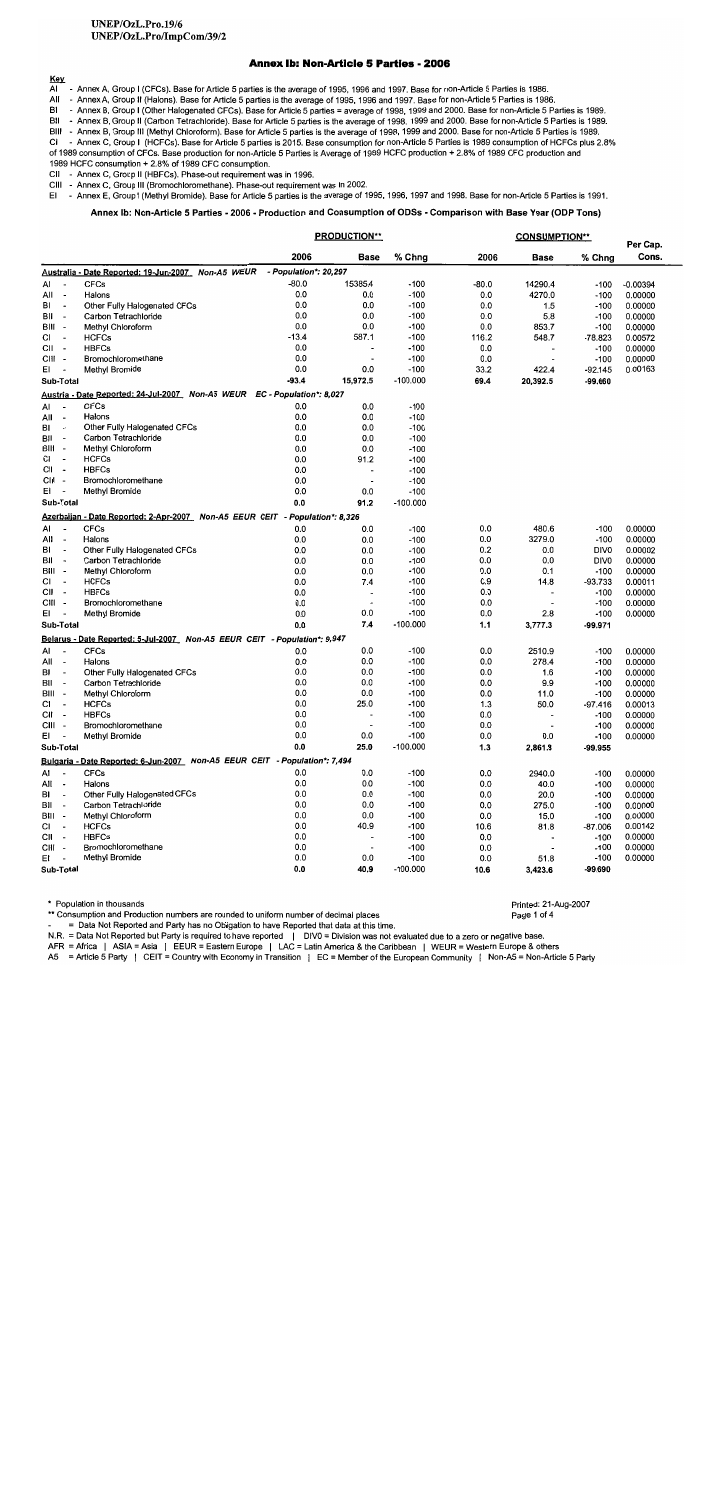#### Annex Ib: Non-Article 5 Parties - 2006 - Production and Consumption of ODSs - Comparison with Base Year (ODP Tons)

|                                                             |                                                                                       | <b>PRODUCTION**</b> |                          |                          | <b>CONSUMPTION**</b> |                |           |                   |
|-------------------------------------------------------------|---------------------------------------------------------------------------------------|---------------------|--------------------------|--------------------------|----------------------|----------------|-----------|-------------------|
|                                                             |                                                                                       | 2006                | Base                     | % Chng                   | 2006                 | Base           | % Chng    | Per Cap.<br>Cons. |
|                                                             | Czech Republic - Date Reported: 26-Jun-2007 Non-A5 EEUR CEIT EC - Population*: 10,205 |                     |                          |                          |                      |                |           |                   |
| $\overline{a}$<br>AI                                        | <b>CFCs</b>                                                                           | -7.7                | 1977.6                   | $-100$                   |                      |                |           |                   |
| All<br>$\overline{\phantom{a}}$                             | Halons                                                                                | $-2.0$              | 0.0                      | $-100$                   |                      |                |           |                   |
| BI<br>$\overline{\phantom{a}}$                              | Other Fully Halogenated CFCs                                                          | 0.0                 | 0.0                      | -100                     |                      |                |           |                   |
| BII<br>$\overline{\phantom{a}}$                             | Carbon Tetrachloride                                                                  | 67.4                | 5285.5                   | -98.724                  |                      |                |           |                   |
| BIII<br>$\tilde{\phantom{a}}$                               | Methyl Chloroform                                                                     | 0.0                 | 0.0                      | $-100$                   |                      |                |           |                   |
| СI<br>$\blacksquare$                                        | <b>HCFCs</b>                                                                          | 0.0                 | 107.6                    | $-100$                   |                      |                |           |                   |
| СII<br>$\blacksquare$                                       | <b>HBFCs</b>                                                                          | 0.0                 |                          | $-100$                   |                      |                |           |                   |
| CIII<br>$\ddot{\phantom{a}}$                                | Bromochloromethane                                                                    | $-0.2$              | $\overline{\phantom{a}}$ | $-100$                   |                      |                |           |                   |
| EL<br>$\overline{\phantom{a}}$                              | Methyl Bromide                                                                        | 0.0                 | 0.0                      | $-100$                   |                      |                |           |                   |
| Sub-Total                                                   |                                                                                       | 57.5                | 7,370.7                  | $-99.220$                |                      |                |           |                   |
|                                                             | Denmark - Date Reported: 27-Jun-2007 Non-A5 WEUR EC - Population*: 5,366              |                     |                          |                          |                      |                |           |                   |
| AI<br>$\ddot{\phantom{0}}$                                  | <b>CFCs</b>                                                                           | $-19.2$             | 0.0                      | $-100$                   |                      |                |           |                   |
| All<br>$\overline{\phantom{a}}$<br>$\overline{\phantom{a}}$ | Halons                                                                                | 0.0<br>0.0          | 0.0<br>0.0               | $-100$<br>$-100$         |                      |                |           |                   |
| BI<br>BII<br>$\overline{\phantom{a}}$                       | Other Fully Halogenated CFCs<br>Carbon Tetrachloride                                  | 0.0                 | 0.0                      | $-100$                   |                      |                |           |                   |
| BIII<br>$\overline{\phantom{a}}$                            | Methyl Chloroform                                                                     | 0.0                 | 0.0                      | $-100$                   |                      |                |           |                   |
| СI<br>$\overline{\phantom{a}}$                              | <b>HCFCs</b>                                                                          | -0.7                |                          | $-100$                   |                      |                |           |                   |
| CІІ<br>$\overline{\phantom{a}}$                             | <b>HBFCs</b>                                                                          | 0.0                 | $\overline{\phantom{a}}$ | $-100$                   |                      |                |           |                   |
| CIII                                                        | Bromochloromethane                                                                    | 0.0                 | $\overline{\phantom{a}}$ | $-100$                   |                      |                |           |                   |
| E۱<br>$\overline{\phantom{a}}$                              | <b>Methyl Bromide</b>                                                                 | 0.0                 | 0.0                      | $-100$                   |                      |                |           |                   |
| Sub-Total                                                   |                                                                                       | -19.9               | 0.0                      | $-100.000$               |                      |                |           |                   |
|                                                             | European Community - Date Reported: 27-Jun-2007 Non-A5 WEUR                           |                     | - Population*: 378,217   |                          |                      |                |           |                   |
| Al<br>$\blacksquare$                                        | <b>CFCs</b>                                                                           |                     |                          |                          | -112.2               | 301930.2       | $-100$    | $-0.00030$        |
| All<br>$\overline{\phantom{a}}$                             | Halons                                                                                |                     |                          |                          | $-53.1$              | 40993.0        | -100      | $-0.00014$        |
| в١<br>$\blacksquare$                                        | Other Fully Halogenated CFCs                                                          |                     |                          |                          | 533.7                | 58.0           | 820.172   | 0.00141           |
| $\overline{\phantom{a}}$<br>BII                             | Carbon Tetrachloride                                                                  |                     |                          |                          | -2332.7              | 50406.4        | -100      | $-0.00617$        |
| BIII<br>$\blacksquare$                                      | Methyl Chloroform                                                                     |                     |                          |                          | 0.4                  | 13598.2        | -99.997   | 0.00000           |
| СI.<br>$\overline{\phantom{a}}$                             | <b>HCFCs</b>                                                                          |                     |                          |                          | 1090.4               | 8228.1         | $-86.748$ | 0.00288           |
| СII<br>$\overline{\phantom{a}}$                             | <b>HBFCs</b>                                                                          |                     |                          |                          | $-1.1$               | $\blacksquare$ | $-100$    | 0.00000           |
| CIII<br>$\overline{\phantom{a}}$                            | Bromochloromethane                                                                    |                     |                          |                          | $-1.0$               |                | $-100$    | 0.00000           |
| EL                                                          | <b>Methyl Bromide</b>                                                                 |                     |                          |                          | 898.3                | 11530.0        | $-92.209$ | 0.00238           |
| Sub-Total                                                   |                                                                                       |                     |                          |                          | 22.7                 | 426,743.9      | -99.995   |                   |
|                                                             | Finland - Date Reported: 28-Jun-2007 Non-A5 WEUR EC - Population*: 5,190              |                     |                          |                          |                      |                |           |                   |
| Al<br>$\overline{\phantom{a}}$                              | <b>CFCs</b>                                                                           | $-100.5$            | 0.0                      | $-100$                   |                      |                |           |                   |
| All<br>$\overline{\phantom{a}}$                             | Halons                                                                                | $-28.0$             | 0.0                      | $-100$                   |                      |                |           |                   |
| BI<br>$\overline{\phantom{a}}$                              | Other Fully Halogenated CFCs                                                          | 0.0                 | 0.0                      | $-100$                   |                      |                |           |                   |
| BII<br>$\overline{\phantom{a}}$                             | Carbon Tetrachlonde                                                                   | 0.0                 | 0.0                      | $-100$                   |                      |                |           |                   |
| Bill<br>$\overline{\phantom{a}}$                            | Methyl Chloroform                                                                     | 0.0                 | 0.0                      | $-100$                   |                      |                |           |                   |
| СI<br>$\overline{a}$                                        | HCFCs                                                                                 | $-1.6$              | 36.5                     | $-100$                   |                      |                |           |                   |
| CII -                                                       | <b>HBFCs</b>                                                                          | 0.0                 | $\overline{\phantom{a}}$ | $-100$                   |                      |                |           |                   |
| CIII                                                        | Bromochloromethane                                                                    | 0.0                 | $\overline{a}$           | $-100$                   |                      |                |           |                   |
| EL<br>$\overline{\phantom{a}}$                              | Methyl Bromide                                                                        | 0.0                 | 0.0                      | $-100$                   |                      |                |           |                   |
| Sub-Total                                                   |                                                                                       | $-130.1$            | 36.5                     | $-100.000$               |                      |                |           |                   |
|                                                             | Germany - Date Reported: 29-Jun-2007 Non-A5 WEUR EC - Population*: 81,781             |                     |                          |                          |                      |                |           |                   |
| AI                                                          | <b>CFCs</b>                                                                           | $-386.0$            | 123652.8                 | -100                     |                      |                |           |                   |
| All<br>$\overline{\phantom{a}}$                             | Halons                                                                                | 0.0                 | 18134.0                  | $-100$                   |                      |                |           |                   |
| BI<br>$\cdot$                                               | Other Fully Halogenated CFCs                                                          | 0.0                 | 61.0                     | $-100$                   |                      |                |           |                   |
| BII<br>$\overline{\phantom{a}}$                             | Carbon Tetrachloride                                                                  | 0.0                 | 8067.4                   | -100                     |                      |                |           |                   |
| BIII -                                                      | Methyl Chloroform                                                                     | 0.0                 | 6895.2                   | $-100$                   |                      |                |           |                   |
| СI<br>$\overline{\phantom{a}}$                              | HCFCs                                                                                 | 363.8               |                          |                          |                      |                |           |                   |
| CII-                                                        | <b>HBFCs</b>                                                                          | 0.0                 |                          | $-100$                   |                      |                |           |                   |
| CIII -                                                      | Bromochloromethane                                                                    | 0.0                 |                          | -100                     |                      |                |           |                   |
| EL<br>$\overline{\phantom{a}}$                              | Methyl Bromide                                                                        | 0.0                 | 0.0                      | $-100$                   |                      |                |           |                   |
| Sub-Total                                                   |                                                                                       | -22.2               | 156,810.4                | $-100.000$               |                      |                |           |                   |
|                                                             | Greece - Date Reported: 17-Aug-2007 Non-A5 WEUR EC - Population*: 10,625              |                     |                          |                          |                      |                |           |                   |
| AI<br>$\overline{a}$                                        | <b>CFCs</b>                                                                           | 150.0               | 14045.0                  | -98.932                  |                      |                |           |                   |
| All<br>$\overline{\phantom{a}}$                             | Halons                                                                                | 0.0                 | 0.0                      | $-100$                   |                      |                |           |                   |
| вı                                                          | Other Fully Halogenated CFCs                                                          | 0.0                 | 0.0                      | $-100$                   |                      |                |           |                   |
| BII<br>$\overline{\phantom{a}}$                             | Carbon Tetrachlonde                                                                   | 0.0                 | 0.0                      | $-100$                   |                      |                |           |                   |
| BIII<br>$\overline{\phantom{a}}$                            | Methyl Chloroform                                                                     | 0.0                 | 0.0                      | $-100$                   |                      |                |           |                   |
| СI<br>$\overline{\phantom{a}}$                              | <b>HCFCs</b>                                                                          | 0.0                 |                          | $-100$                   |                      |                |           |                   |
| CII<br>$\overline{\phantom{a}}$                             | <b>HBFCs</b>                                                                          | 0.0                 |                          | $-100$                   |                      |                |           |                   |
| CIII -                                                      | Bromochloromethane                                                                    | 0.0                 |                          | $-100$                   |                      |                |           |                   |
| EI<br>$\overline{\phantom{a}}$<br>Sub Total                 | Methyl Bromide                                                                        | 0.0<br>150 Q        | 0.0<br>14.045.0          | $-100$<br><b>-QR Q32</b> |                      |                |           |                   |
|                                                             |                                                                                       |                     |                          |                          |                      |                |           |                   |

\* Population in thousands

\*\* Consumption and Production numbers are rounded to uniform number of decimal places

= Data Not Reported and Party has no Obligation to have Reported that data at this time.

- = Data Not Reported and Party has no Obligation to have Reported that data at this time.<br>N.R. = Data Not Reported but Party is required to have reported | DIV0 = Division was not evaluated due to a zero or negative base.

#### Printed: 21-Aug-2007 Page 2 of 4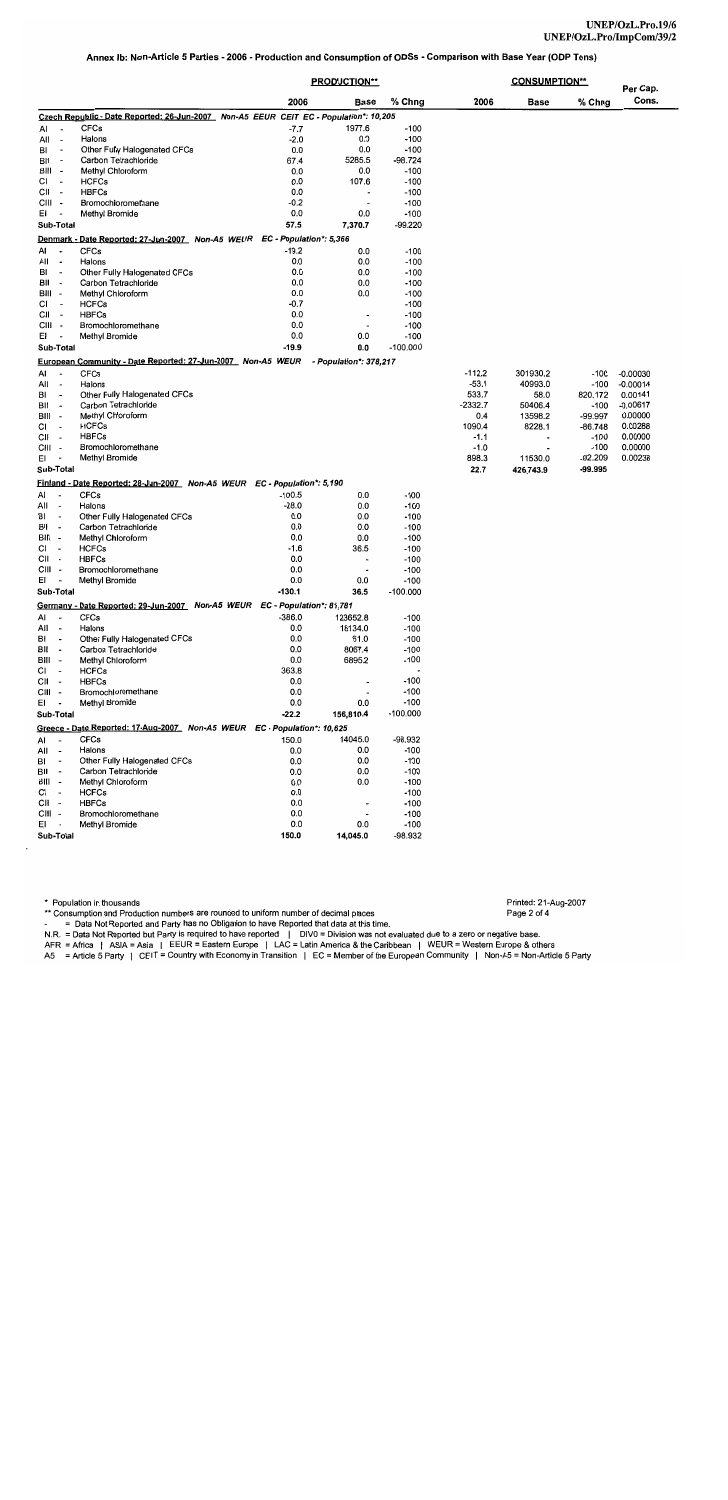Annex Ib: Non-Article 5 Parties - 2006 - Production and Consumption of ODSs - Comparison with Base Year (ODP Tons)

|                                       |                                                                                  |                          | <b>PRODUCTION**</b>      |                |             | <b>CONSUMPTION**</b> |                     |                    |  |
|---------------------------------------|----------------------------------------------------------------------------------|--------------------------|--------------------------|----------------|-------------|----------------------|---------------------|--------------------|--|
|                                       |                                                                                  | 2006                     | <b>Base</b>              | % Chng         | 2006        | Base                 | % Chng              | Per Cap.<br>Cons.  |  |
|                                       | Hungary - Date Reported: 29-Jun-2007_ Non-A5 EEUR CEIT EC - Population*: 9,673   |                          |                          |                |             |                      |                     |                    |  |
| AI<br>$\overline{\phantom{a}}$        | <b>CFCs</b>                                                                      | 0.0                      | 0.0                      | $-100$         |             |                      |                     |                    |  |
| All<br>$\overline{\phantom{a}}$       | Halons                                                                           | 0.0                      | 0.0                      | $-100$         |             |                      |                     |                    |  |
| BI<br>$\overline{\phantom{a}}$        | Other Fully Halogenated CFCs                                                     | 0.0                      | 0.0                      | $-100$         |             |                      |                     |                    |  |
| Bil<br>$\overline{\phantom{a}}$       | Carbon Tetrachloride                                                             | 0.0                      | 0.0                      | $-100$         |             |                      |                     |                    |  |
| BIII -                                | Methyl Chloroform                                                                | 0.0                      | 0.0                      | -100           |             |                      |                     |                    |  |
| СI                                    | <b>HCFCs</b>                                                                     | 0.0                      | 67.9                     | $-100$         |             |                      |                     |                    |  |
| СII<br>$\overline{\phantom{a}}$       | <b>HBFCs</b>                                                                     | 0.0                      | $\blacksquare$           | -100           |             |                      |                     |                    |  |
| CIII -                                | Bromochloromethane                                                               | 0.0                      | $\blacksquare$           | -100           |             |                      |                     |                    |  |
| EL                                    | Methyl Bromide                                                                   | 0.0                      | 0.0                      | -100           |             |                      |                     |                    |  |
| Sub-Total                             | Iceland - Date Reported: 1-Jun-2007 Non-A5 WEUR - Population*: 291               | 0.0                      | 67.9                     | $-100.000$     |             |                      |                     |                    |  |
| AI                                    | <b>CFCs</b>                                                                      | 0.0                      | 0.0                      | $-100$         | 0.0         | 195.1                | $-100$              | 0.00000            |  |
| All<br>$\overline{\phantom{a}}$       | Halons                                                                           | 0.0                      | 0.0                      | $-100$         | 0.0         | 80.9                 | $-100$              | 0.00000            |  |
| BI<br>$\overline{\phantom{a}}$        | Other Fully Halogenated CFCs                                                     | 0.0                      | 0.0                      | -100           | 0.0         | 0.0                  | -100                | 0.00000            |  |
| ВII<br>$\overline{\phantom{a}}$       | Carbon Tetrachloride                                                             | 0.0                      | 0.0                      | $-100$         | 0.0         | 0.0                  | $-100$              | 0.00000            |  |
| BIII -                                | Methyl Chloroform                                                                | 0.0                      | 0.0                      | $-100$         | 0.0         | 0.6                  | $-100$              | 0.00000            |  |
| СI<br>$\overline{\phantom{a}}$        | <b>HCFCs</b>                                                                     | 0.0                      | 4.3                      | $-100$         | 2.4         | 8.7                  | $-72.000$           | 0.00836            |  |
| CII<br>$\sim$                         | <b>HBFCs</b>                                                                     | 0.0                      | $\overline{a}$           | -100           | 0.0         | $\blacksquare$       | $-100$              | 0.00000            |  |
| CIII -                                | Bromochloromethane                                                               | 0.0                      | $\overline{\phantom{a}}$ | -100           | 0.0         |                      | $-100$              | 0.00000            |  |
| ΕI<br>. .                             | Methyl Bromide                                                                   | 0.0                      | 0.0                      | $-100$         | 0.0         | 0.0                  | $-100$              | 0.00000            |  |
| Sub-Total                             |                                                                                  | 0.0                      | 4.3                      | $-100.000$     | 2.4         | 285.3                | $-99.159$           |                    |  |
|                                       | Israel - Date Reported: 2-Jul-2007 Non-A5 ASIA                                   | - Population*: 6,803     |                          |                |             |                      |                     |                    |  |
| Aſ<br>$\overline{\phantom{a}}$        | <b>CFCs</b>                                                                      | 0.0                      | 0.0                      | -100           | 0.0         | 4141.6               | $-100$              | 0.00000            |  |
| All<br>$\overline{\phantom{a}}$       | Halons                                                                           | 0.0                      | 0.0                      | $-100$         | 0.0         | 2405.0               | $-100$              | 0.00000            |  |
| ВΙ<br>$\overline{\phantom{a}}$        | Other Fully Halogenated CFCs                                                     | 0.0                      | 0.0                      | $-100$         | 0.0         | 0.0                  | $-100$              | 0.00000            |  |
| ВII<br>$\overline{\phantom{a}}$       | Carbon Tetrachloride                                                             | 0.0                      | 0.0                      | $-100$         | 0.1         | 473.0                | -99.970             | 0.00002            |  |
| BIII -                                | Methyl Chloroform                                                                | 0.0                      | 0.0                      | -100           | 0.0         | 370.0                | $-100$              | 0.00000            |  |
| СI<br>$\overline{\phantom{a}}$<br>СII | <b>HCFCs</b><br><b>HBFCs</b>                                                     | 0.0<br>0.0               | 164.5                    | -100<br>$-100$ | 80.5<br>0.0 | 329.0                | $-75.533$<br>$-100$ | 0.01183            |  |
| $\overline{\phantom{a}}$<br>cıı -     | Bromochloromethane                                                               | 0.0                      |                          | -100           | 0.0         |                      | $-100$              | 0.00000<br>0.00000 |  |
| EL<br>$\overline{\phantom{a}}$        | Methyl Bromide                                                                   | 4409.8                   | 16800.0                  | -73.752        | 504.4       | 2148.0               | -76.520             | 0.07414            |  |
| Sub-Total                             |                                                                                  | 4,409.8                  | 16,964.5                 | $-74.006$      | 585.0       | 9,866.6              | -94.071             |                    |  |
|                                       | Kazakhstan - Date Reported: 20-Aug-2007_ Non-A5 ASIA CEIT - Population*: 15,841  |                          |                          |                |             |                      |                     |                    |  |
| AI<br>$\overline{\phantom{a}}$        | <b>CFCs</b>                                                                      | 0.0                      | 0.0                      | $-100$         | 0.0         | 1206.2               | $-100$              | 0.00000            |  |
| AII<br>$\overline{\phantom{a}}$       | Halons                                                                           | 0.0                      | 0.0                      | $-100$         | 0.0         | 1088.4               | $-100$              | 0.00000            |  |
| BI<br>$\overline{\phantom{a}}$        | Other Fully Halogenated CFCs                                                     | 0.0                      | 0.0                      | $-100$         | 0.0         | 0.0                  | $-100$              | 0.00000            |  |
| BII<br>$\overline{\phantom{a}}$       | Carbon Tetrachloride                                                             | 0.0                      | 0.0                      | $-100$         | 0.0         | 54.6                 | $-100$              | 0.00000            |  |
| BIII<br>$\overline{\phantom{a}}$      | Methyl Chloroform                                                                | 0.0                      | 0.0                      | $-100$         | 0.0         | 0.3                  | $-100$              | 0.00000            |  |
| СI                                    | <b>HCFCs</b>                                                                     | 0.0                      | 19.8                     | $-100$         | 60.1        | 39.5                 | 51.891              | 0.00379            |  |
| СII<br>$\overline{\phantom{a}}$       | <b>HBFCs</b>                                                                     | 0.0                      | $\ddot{\phantom{0}}$     | -100           | 0.0         | ٠                    | -100                | 0.00000            |  |
| CIII -                                | Bromochloromethane                                                               | 0.0                      |                          | $-100$         | 0.0         |                      | $-100$              | 0.00000            |  |
| ΕI<br>$\overline{\phantom{a}}$        | Methyl Bromide                                                                   | 0.0                      | 0.0                      | $-100$         | 19.8        | 15.6                 | 26.923              | 0.00125            |  |
| Sub-Total                             |                                                                                  | 0.0                      | 19.8                     | $-100.000$     | 79.9        | 2,404.6              | $-96.677$           |                    |  |
|                                       | Lithuania - Date Reported: 11-Jul-2007_ Non-A5 EEUR CEIT EC - Population*: 3,642 |                          |                          |                |             |                      |                     |                    |  |
| AI<br>$\blacksquare$                  | <b>CFCs</b>                                                                      | 0.0                      | 0.0                      | $-100$         |             |                      |                     |                    |  |
| All                                   | Halons                                                                           | 0.0                      | 0.0                      | $-100$         |             |                      |                     |                    |  |
| BI<br>$\overline{\phantom{a}}$        | Other Fully Halogenated CFCs                                                     | 0.0                      | 0.0                      | $-100$         |             |                      |                     |                    |  |
| BII<br>$\overline{\phantom{a}}$       | Carbon Tetrachloride                                                             | 0.0                      | 0.0                      | $-100$         |             |                      |                     |                    |  |
| BIII -<br>СI<br>$\sim$                | Methyl Chloroform<br><b>HCFCs</b>                                                | 0.0<br>0.0               | 0.0<br>77.8              | -100<br>-100   |             |                      |                     |                    |  |
| CII -                                 | <b>HBFCs</b>                                                                     | 0.0                      |                          | -100           |             |                      |                     |                    |  |
| CIII -                                | Bromochloromethane                                                               | 0.0                      |                          | -100           |             |                      |                     |                    |  |
| EI -                                  | Methyl Bromide                                                                   | 0.0                      | 0.0                      | $-100$         |             |                      |                     |                    |  |
| Sub-Total                             |                                                                                  | 0.0                      | 77.8                     | $-100.000$     |             |                      |                     |                    |  |
|                                       | Netherlands - Date Reported: 27-Jun-2007__ Non-A5_WEUR                           | EC - Population*: 16,184 |                          |                |             |                      |                     |                    |  |
| Al<br>. .                             | <b>CFCs</b>                                                                      | $-124.7$                 | 42330.8                  | $-100$         |             |                      |                     |                    |  |
| All<br>$\sim$                         | Halons                                                                           | $-24.0$                  | 0.0                      | $-100$         |             |                      |                     |                    |  |
| BI<br>$\overline{\phantom{a}}$        | Other Fully Halogenated CFCs                                                     | 0.0                      | 23.0                     | -100           |             |                      |                     |                    |  |
| BII<br>$\overline{\phantom{a}}$       | Carbon Tetrachloride                                                             | -4.4                     | 0.0                      | $-100$         |             |                      |                     |                    |  |
| BIII -                                | Methyl Chloroform                                                                | 0.0                      | 0.0                      | $-100$         |             |                      |                     |                    |  |
| СI<br>$\overline{\phantom{a}}$        | <b>HCFCs</b>                                                                     | 1016.8                   |                          |                |             |                      |                     |                    |  |
| CII -                                 | <b>HBFCs</b>                                                                     | 0.0                      |                          | -100           |             |                      |                     |                    |  |
| CIII -                                | Bromochloromethane                                                               | $-1.0$                   |                          | -100           |             |                      |                     |                    |  |
| EI                                    | Methyl Bromide                                                                   | $-15.0$                  | 0.0                      | -100           |             |                      |                     |                    |  |
| Sub-Total                             |                                                                                  | 847.7                    | 42,353.8                 | -97.999        |             |                      |                     |                    |  |

\* Population in thousands

\*\* Consumption and Production numbers are rounded to uniform number of decimal places

= Data Not Reported and Party has no Obligation to have Reported that data at this time.

- Bata Not Reported but Party is required to have reported | DIVO = Division was not evaluated due to a zero or negative base.<br>AFR = Africa | ASIA = Asia | EEUR = Eastern Europe | LAC = Latin America & the Caribbean | WEUR

Printed: 21-Aug-2007

Page 3 of 4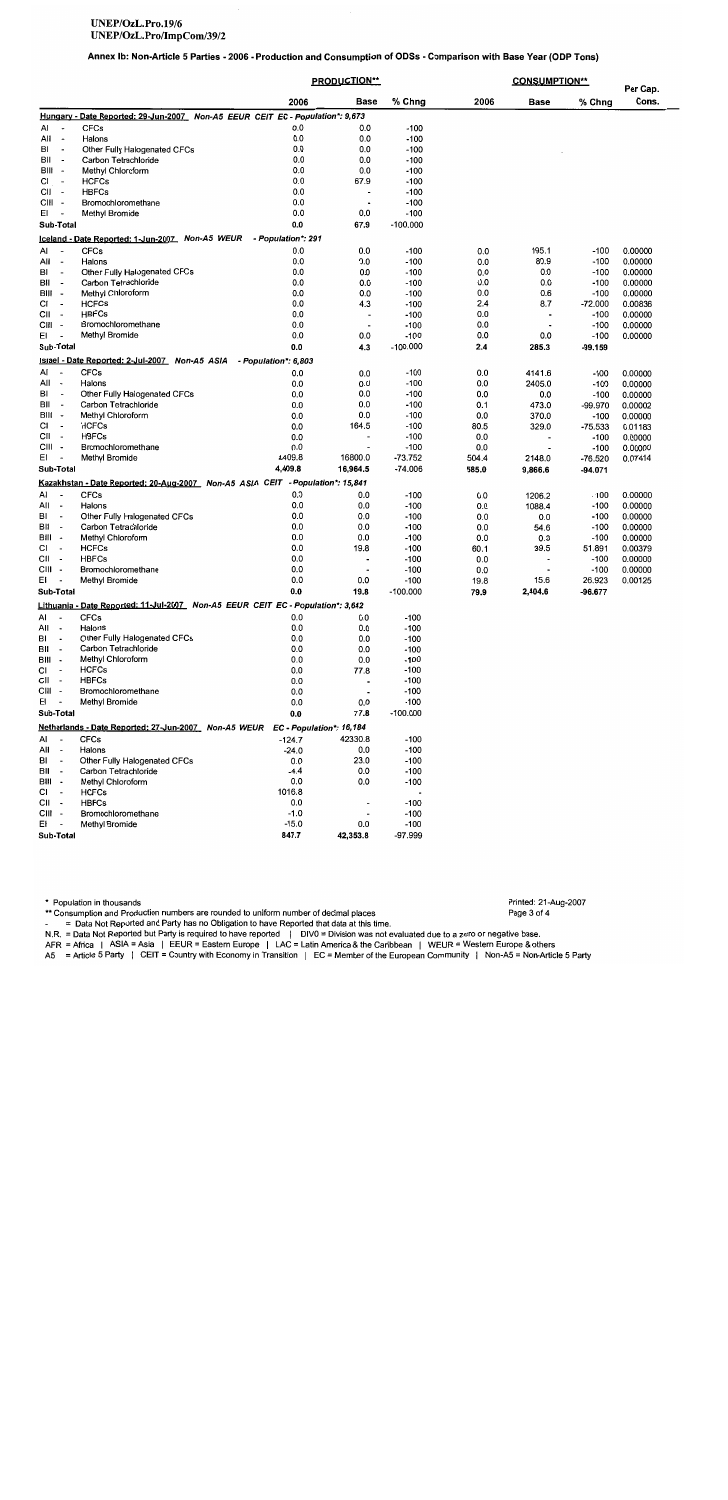#### Annex Ib: Non-Article 5 Parties - 2006 - Production and Consumption of ODSs - Comparison with Base Year (ODP Tons)

|                                                                    |                                                                                               | <b>PRODUCTION**</b>  |                                 |                  | Per Cap.                 |                                  |                   |                    |
|--------------------------------------------------------------------|-----------------------------------------------------------------------------------------------|----------------------|---------------------------------|------------------|--------------------------|----------------------------------|-------------------|--------------------|
|                                                                    |                                                                                               | 2006                 | <b>Base</b>                     | % Chng           | 2006                     | Base                             | % Chng            | Cons.              |
|                                                                    | New Zealand - Date Reported: 2-Jul-2007 Non-A5 WEUR                                           | - Population*: 3,945 |                                 |                  |                          |                                  |                   |                    |
| AI<br>÷,                                                           | <b>CFCs</b>                                                                                   | 0.0                  | 0.0                             | $-100$           | 0.0                      | 2088.0                           | $-100$            | 0.00000            |
| All<br>$\overline{\phantom{a}}$                                    | Haions                                                                                        | 0.0                  | 0.0                             | $-100$           | 0.0                      | 490.0                            | $-100$            | 0.00000            |
| BI<br>$\overline{\phantom{a}}$                                     | Other Fully Halogenated CFCs                                                                  | 0.0                  | 0.0                             | $-100$           | 0.0                      | 0.1                              | $-100$            | 0.00000            |
| BII<br>$\overline{\phantom{a}}$                                    | Carbon Tetrachloride                                                                          | 0.0                  | 0.0                             | $-100$           | 0.0                      | 3.3                              | $-100$            | 0.00000            |
| BIII<br>$\overline{\phantom{a}}$<br>СI<br>$\overline{\phantom{a}}$ | Methyl Chloroform<br><b>HCFCs</b>                                                             | 0.0                  | 0.0                             | $-100$           | 0.0                      | 98.2                             | $-100$            | 0.00000            |
| СII<br>$\overline{\phantom{a}}$                                    | <b>HBFCs</b>                                                                                  | 0.0<br>0.0           | 28.0                            | $-100$<br>$-100$ | 22.4<br>0.0              | 56.0<br>$\overline{\phantom{a}}$ | $-60.045$         | 0.00568            |
| CIII<br>$\overline{\phantom{a}}$                                   | Bromochloromethane                                                                            | 0.0                  | $\overline{a}$                  | $-100$           | 0.0                      |                                  | $-100$<br>$-100$  | 0.00000<br>0.00000 |
| EL<br>$\overline{\phantom{a}}$                                     | Methyl Bromide                                                                                | 0.0                  | 0.0                             | $-100$           | 16.5                     | 81.0                             | -79.681           | 0.00417            |
| Sub-Total                                                          |                                                                                               | 0.0                  | 28.0                            | $-100.000$       | 38.9                     | 2,816.6                          | $-98.619$         |                    |
|                                                                    | Norway - Date Reported: 22-Jun-2007 Non-A5 WEUR                                               | - Population*: 4,565 |                                 |                  |                          |                                  |                   |                    |
| AI<br>$\overline{\phantom{a}}$                                     | <b>CFCs</b>                                                                                   | $-26.8$              | 0.0                             | $-100$           | $-26.7$                  | 1313.0                           | $-100$            | $-0.00586$         |
| All<br>$\overline{\phantom{a}}$                                    | Halons                                                                                        | 0.0                  | 0.0                             | $-100$           | 0.0                      | 1411.0                           | $-100$            | 0.00000            |
| BI<br>$\overline{\phantom{a}}$                                     | Other Fully Halogenated CFCs                                                                  | 0.0                  | 0.0                             | $-100$           | 0.0                      | 1.0                              | $-100$            | 0.00000            |
| BII<br>$\overline{\phantom{a}}$                                    | Carbon Tetrachloride                                                                          | 0.0                  | 0.0                             | $-100$           | $-197.6$                 | 3.3                              | $-100$            | $-0.04328$         |
| BIII<br>$\overline{\phantom{a}}$                                   | Methyl Chloroform                                                                             | 0.0                  | 0.0                             | $-100$           | 0.0                      | 88.4                             | -99.999           | 0.00000            |
| СI<br>$\overline{\phantom{a}}$<br>CII<br>$\blacksquare$            | <b>HCFCs</b><br><b>HBFCs</b>                                                                  | $-0.2$<br>0.0        | 38.0<br>$\overline{a}$          | $-100$<br>$-100$ | 16.8<br>0.0              | 76.0                             | $-77.862$         | 0.00369            |
| CIII<br>$\overline{\phantom{a}}$                                   | Bromochloromethane                                                                            | 0.0                  | ٠                               | $-100$           | 0.0                      | $\blacksquare$                   | $-100$<br>$-100$  | 0.00000<br>0.00000 |
| EI<br>$\overline{a}$                                               | Methyl Bromide                                                                                | 0.0                  | 0.0                             | $-100$           | 0.0                      | 6.1                              | $-100$            | 0.00000            |
| Sub-Total                                                          |                                                                                               | -27.0                | 38.0                            | $-100.000$       | $-207.5$                 | 2,898.8                          | $-107.158$        |                    |
|                                                                    | Russian Federation - Date Reported: 23-Jul-2007 Non-A5 EEUR CEIT - Population*: 140,058       |                      |                                 |                  |                          |                                  |                   |                    |
| AI<br>$\blacksquare$                                               | <b>CFCs</b>                                                                                   | 0.0                  | 105296.0                        | $-100$           | 394.7                    | 100352.0                         | -99.607           | 0.00282            |
| Ail<br>$\overline{\phantom{a}}$                                    | Halons                                                                                        | 0.0                  | 27800.0                         | $-100$           | 0.0                      | 28800.0                          | $-100$            | 0.00000            |
| BI<br>$\overline{\phantom{a}}$                                     | Other Fully Halogenated CFCs                                                                  | 0.0                  | 300.0                           | $-100$           | 0.0                      | 300.0                            | $-100$            | 0.00000            |
| <b>BII</b><br>$\overline{\phantom{a}}$                             | Carbon Tetrachloride                                                                          | $-50.2$              | 103290.0                        | $-100$           | $-50.2$                  | 103290.0                         | $-100$            | $-0.00036$         |
| BIII<br>$\overline{\phantom{a}}$                                   | Methyl Chloroform                                                                             | 0.0                  | 330.0                           | $-100$           | 0.0                      | 330.0                            | $-100$            | 0.00000            |
| СI<br>$\overline{\phantom{a}}$                                     | <b>HCFCs</b>                                                                                  | 267.6                | 4066.1                          | $-93.419$        | 845.0                    | 3996.9                           | $-78.860$         | 0.00603            |
| CII<br>$\overline{\phantom{a}}$                                    | <b>HBFCs</b>                                                                                  | 0.0                  | $\overline{\phantom{a}}$        | $-100$           | 0.0                      | $\qquad \qquad \blacksquare$     | $-100$            | 0.00000            |
| CIII -<br>EI                                                       | Bromochloromethane<br>Methyl Bromide                                                          | 0.0<br>0.0           | $\cdot$                         | $-100$<br>$-100$ | 0.0                      | $\overline{\phantom{a}}$         | $-100$            | 0.00000            |
| Sub-Total                                                          |                                                                                               | 217.4                | 0.0<br>241,082.1                | $-99.910$        | 0.0                      | 0.0                              | $-100$            | 0.00000            |
|                                                                    |                                                                                               |                      |                                 |                  | 1,189.5                  | 237,068.9                        | -99.498           |                    |
|                                                                    | Taiikistan - Date Reported: 1-Jun-2007 Non-A5 ASIA CEIT - Population*: 6,351                  |                      |                                 |                  |                          |                                  |                   |                    |
| AI<br>Ail<br>$\overline{\phantom{a}}$                              | <b>CFCs</b><br>Halons                                                                         | 0.0<br>0.0           | 0.0<br>0.0                      | $-100$<br>$-100$ | 0.0                      | 211.0                            | $-100$            | 0.00000            |
| BI<br>$\blacksquare$                                               | Other Fully Halogenated CFCs                                                                  | 0.0                  | 0.0                             | $-100$           | 0.0<br>0.0               | 0.0<br>0.0                       | $-100$<br>$-100$  | 0.00000<br>0.00000 |
| BII<br>$\ddot{\phantom{0}}$                                        | Carbon Tetrachloride                                                                          | 0.0                  | 0.0                             | $-100$           | 0.0                      | 0.0                              | $-100$            | 0.00000            |
| BIII -                                                             | Methyl Chloroform                                                                             | 0.0                  | 0.0                             | $-100$           | 0.0                      | 0.0                              | $-100$            | 0.00000            |
| СI<br>$\overline{\phantom{a}}$                                     | <b>HCFCs</b>                                                                                  | 0.0                  | 3.0                             | $-100$           | 3.6                      | 6.0                              | $-38.982$         | 0.00057            |
| СII<br>$\overline{\phantom{a}}$                                    | <b>HBFCs</b>                                                                                  | 0.0                  | $\overline{\phantom{a}}$        | $-100$           | 0.0                      | $\overline{\phantom{a}}$         | $-100$            | 0.00000            |
| CIII -                                                             | Bromochloromethane                                                                            | 0.0                  | $\overline{\phantom{a}}$        | $-100$           | 0.0                      | $\overline{\phantom{a}}$         | $-100$            | 0.00000            |
| ΕI                                                                 | Methyl Bromide                                                                                | 0.0                  | 0.0                             | $-100$           | 0.0                      | 0.9                              | $-100$            | 0.00000            |
| Sub-Total                                                          |                                                                                               | 0.0                  | 3.0                             | $-100.000$       | 3.6                      | 217.9                            | $-98.348$         |                    |
|                                                                    | Ukraine - Date Reported: 6-Jun-2007 Non-A5 EEUR CEIT - Population*: 46,865                    |                      |                                 |                  |                          |                                  |                   |                    |
| AI<br>$\overline{\phantom{a}}$                                     | <b>CFCs</b>                                                                                   | 0.0                  | 0.0                             | $-100$           | 0.0                      | 4725.2                           | $-100$            | 0.00000            |
| All<br>$\overline{\phantom{a}}$                                    | Halons                                                                                        | 0.0                  | 0.0                             | $-100$           | 0.0                      | 258.0                            | $-100$            | 0.00000            |
| BI<br>$\overline{\phantom{a}}$                                     | Other Fully Halogenated CFCs                                                                  | 0.0                  | 0.0                             | $-100$           | 0.0                      | 10.0                             | $-100$            | 0.00000            |
| BII<br>$\overline{\phantom{a}}$<br>Bill -                          | Carbon Tetrachloride                                                                          | 0.0                  | 0.0                             | $-100$           | 0.0                      | 0.0                              | $-100$            | 0.00000            |
| СI                                                                 | Methyl Chloroform<br><b>HCFCs</b>                                                             | 0.0<br>0.0           | 0.0<br>82.1                     | $-100$<br>$-100$ | 0.0<br>97.3              | 0.0                              | $-100$            | 0.00000            |
| СII<br>÷                                                           | <b>HBFCs</b>                                                                                  | 0.0                  | $\overline{\phantom{a}}$        | $-100$           | 0.0                      | 164.2                            | -40.763<br>$-100$ | 0.00208<br>0.00000 |
| CIII -                                                             | Bromochloromethane                                                                            | 0.0                  | $\overline{\phantom{a}}$        | $-100$           | 0.0                      | $\ddot{\phantom{0}}$             | $-100$            | 0.00000            |
| EI                                                                 | Methyl Bromide                                                                                | 0.0                  | 0.0                             | $-100$           | 0.0                      | 0.0                              | $-100$            | 0.00000            |
| Sub-Total                                                          |                                                                                               | 0.0                  | 82.1                            | $-100.000$       | 97.3                     | 5,157.4                          | $-98.113$         |                    |
|                                                                    | United Kingdom of Great Britain and Northern Ireland - Date Reported: 29-Jun-2007 Non-A5 WEUR |                      |                                 |                  | EC - Population*: 60,016 |                                  |                   |                    |
| AI                                                                 | <b>CFCs</b>                                                                                   | $-391.3$             | 102014.4                        | $-100$           |                          |                                  |                   |                    |
| All<br>$\overline{\phantom{a}}$                                    | Halons                                                                                        | $-202.0$             | 16500.0                         | $-100$           |                          |                                  |                   |                    |
| BI<br>$\overline{\phantom{a}}$                                     | Other Fully Halogenated CFCs                                                                  | 0.0                  | 15.0                            | $-100$           |                          |                                  |                   |                    |
| BII<br>$\overline{\phantom{a}}$                                    | Carbon Tetrachloride                                                                          | 0.0                  | 14094.3                         | $-100$           |                          |                                  |                   |                    |
| BIII -                                                             | Methyl Chloroform                                                                             | 0.0                  | 7810.3                          | $-100$           |                          |                                  |                   |                    |
| СI<br>$\overline{\phantom{a}}$                                     | <b>HCFCs</b>                                                                                  | 1.5                  |                                 |                  |                          |                                  |                   |                    |
| CII -<br>CIII -                                                    | <b>HBFCs</b>                                                                                  | 0.0                  | $\overline{\phantom{a}}$        | $-100$           |                          |                                  |                   |                    |
| EI<br>$\overline{\phantom{a}}$                                     | Bromochloromethane<br>Methyl Bromide                                                          | 0.0<br>0.0           | $\overline{\phantom{a}}$<br>0.0 | $-100$<br>$-100$ |                          |                                  |                   |                    |
| Sub-Total                                                          |                                                                                               | -591.8               | 140,434.0                       | $-100.000$       |                          |                                  |                   |                    |
|                                                                    |                                                                                               |                      |                                 |                  |                          |                                  |                   |                    |
| <b>TOTAL</b>                                                       |                                                                                               | 4,798.0              | 635,554.9                       |                  | 1,894.2                  | 717,915.2                        |                   |                    |

\* Population in thousands

\*\* Consumption and Production numbers are rounded to uniform number of decimal places

- = Data Not Reported and Party has no Obligation to have Reported that data at this time.

- Bata Not Reported but Party is required to have reported | DIV0 = Division was not evaluated due to a zero or negative base.<br>AFR = Africa | ASIA = Asia | EEUR = Eastern Europe | LAC = Latin America & the Caribbean | WEUR

Printed: 21-Aug-2007 Page 4 of 4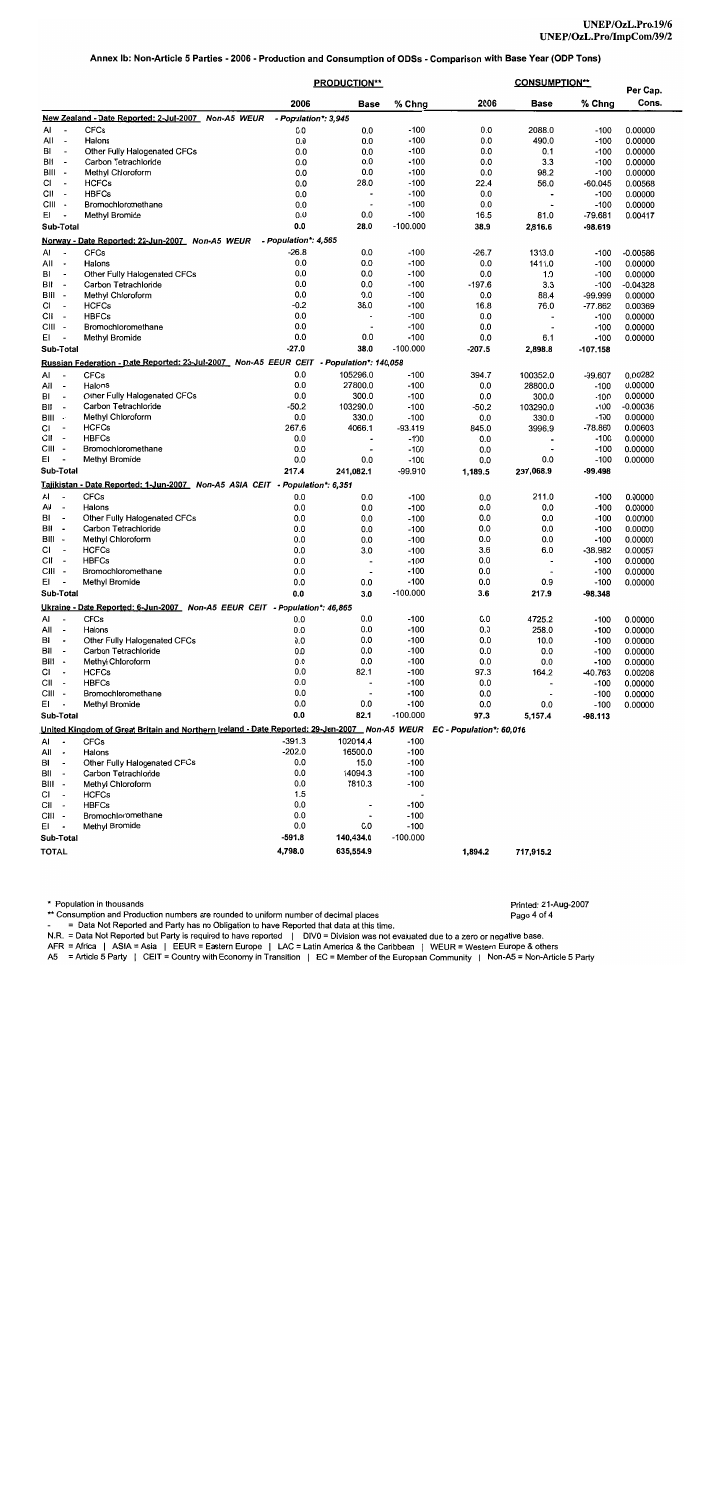#### **Annex Ic: Article 5 Parties - 2006**

**Key** 

EI

 $\overline{AI}$ - Annex A, Group I (CFCs). Base for Article 5 parties is the average of 1995, 1996 and 1997. Base for non-Article 5 Parties is 1986.

All - Annex A, Group II (Halons). Base for Article 5 parties is the average of 1995, 1996 and 1997. Base for non-Article 5 Parties is 1986.

BI - Annex B, Group I (Other Halogenated CFCs). Base for Article 5 parties = average of 1998, 1999 and 2000. Base for non-Article 5 Parties is 1989.

- Annex B, Group II (Carbon Tetrachloride). Base for Article 5 parties is the average of 1998, 1999 and 2000. Base for non-Article 5 Parties is 1989. BII

Blil - Annex B, Group III (Methyl Chloroform). Base for Article 5 parties is the average of 1998, 1999 and 2000. Base for non-Article 5 Parties is 1989.

CI - Annex C, Group I (HCFCs). Base for Article 5 parties is 2015. Base consumption for non-Article 5 Parties is 1989 consumption of HCFCs plus 2.8% of 1989 consumption of CFCs. Base production for non-Article 5 Parties is Average of 1989 HCFC production + 2.8% of 1989 CFC production and

1989 HCFC consumption + 2.8% of 1989 CFC consumption.

CII - Annex C, Group II (HBFCs). Phase-out requirement was in 1996.

CIII - Annex C, Group III (Bromochloromethane). Phase-out requirement was in 2002.

- Annex E, Group I (Methyl Bromide). Base for Article 5 parties is the average of 1995, 1996, 1997 and 1998. Base for non-Article 5 Parties is 1991.

Annex Ic: Article 5 Parties - 2006 - Production and Consumption of ODSs - Comparison with Base Year (ODP Tons)

|                                  |                                                                                | <b>PRODUCTION**</b>   |                          |            |       | Per Cap.                 |                          |         |
|----------------------------------|--------------------------------------------------------------------------------|-----------------------|--------------------------|------------|-------|--------------------------|--------------------------|---------|
|                                  |                                                                                | 2006                  | <b>Base</b>              | % Chng     | 2006  | Base                     | % Chng                   | Cons.   |
|                                  | Afghanistan - Date Reported: 2-Aug-2007 A5 ASIA                                | - Population*: 27,184 |                          |            |       |                          |                          |         |
| AI<br>÷,                         | <b>CFCs</b>                                                                    | 0.0                   | 0.0                      | $-100$     | 94.5  | 380,0                    | $-75.132$                | 0.00348 |
| All<br>$\blacksquare$            | Halons                                                                         | 0.0                   | 0.0                      | $-100$     | 0.0   | 1.9                      | $-100$                   | 0.00000 |
| BI<br>$\blacksquare$             | Other Fully Halogenated CFCs                                                   | 0.0                   | 0.0                      | $-100$     | 0.0   | 0.0                      | $-100$                   | 0.00000 |
| BII<br>$\sim$                    | Carbon Tetrachloride                                                           | 0.0                   | 0.0                      | $-100$     | 0.1   | 0.9                      | $-86.250$                | 0.00000 |
| BIII<br>$\overline{\phantom{a}}$ | Methyl Chloroform                                                              | 0.0                   | 0.0                      | $-100$     | 0.0   | 0.0                      | $-100$                   | 0.00000 |
| СI<br>$\overline{\phantom{a}}$   | <b>HCFCs</b>                                                                   | 0.0                   | $\overline{\phantom{a}}$ | $-100$     | 4.8   | $\overline{\phantom{a}}$ | $\overline{\phantom{a}}$ | 0.00018 |
| CII<br>$\overline{\phantom{a}}$  | <b>HBFCs</b>                                                                   | 0.0                   | $\overline{\phantom{a}}$ | $-100$     | 0.0   | $\blacksquare$           | $-100$                   | 0.00000 |
| CШ<br>$\overline{\phantom{a}}$   | Bromochloromethane                                                             | 0.0                   | ٠                        | $-100$     | 0.0   | $\overline{\phantom{a}}$ | $-100$                   | 0.00000 |
| EI                               | Methyl Bromide                                                                 | 0.0                   | 0.0                      | $-100$     | 0.0   | 0.0                      | $-100$                   | 0.00000 |
| Sub-Total                        |                                                                                | 0.0                   | 0.0                      | $-100.000$ | 99.4  | 382.8                    | $-74.033$                |         |
|                                  | Algeria - Date Reported: 15-Jun-2007 A5 AFR                                    | - Population*: 33,609 |                          |            |       |                          |                          |         |
| AI<br>$\overline{\phantom{a}}$   | CFCs                                                                           | 0.0                   | 0.0                      | $-100$     | 302.6 | 2119.5                   | $-85.723$                | 0.00900 |
| All<br>$\overline{\phantom{a}}$  | Halons                                                                         | 0.0                   | 0.0                      | $-100$     | 80.0  | 237.3                    | $-66.292$                | 0.00238 |
| BI<br>$\overline{\phantom{a}}$   | Other Fully Halogenated CFCs                                                   | 0.0                   | 0.0                      | $-100$     | 0.1   | 1.0                      | $-90.000$                | 0.00000 |
| Bll<br>$\overline{\phantom{a}}$  | Carbon Tetrachloride                                                           | 0.0                   | 0.0                      | $-100$     | 2.2   | 20.9                     | $-89.474$                | 0.00007 |
| BIII<br>$\overline{\phantom{a}}$ | Methyl Chloroform                                                              | 0.0                   | 0.0                      | $-100$     | 4.0   | 5.8                      | $-31.035$                | 0.00012 |
| ٠.                               | <b>HCFCs</b>                                                                   | 0.0                   | $\overline{\phantom{a}}$ | $-100$     | 6.6   | $\overline{\phantom{a}}$ |                          | 0.00020 |
| СI                               | <b>HBFCs</b>                                                                   | 0.0                   |                          | $-100$     | 0.0   |                          | $-100$                   |         |
| СII<br>$\overline{\phantom{a}}$  |                                                                                |                       | $\overline{\phantom{a}}$ |            |       |                          |                          | 0.00000 |
| CIII -                           | Bromochloromethane                                                             | 0.0                   | $\overline{\phantom{a}}$ | $-100$     | 0.0   | $\overline{\phantom{a}}$ | $-100$                   | 0.00000 |
| ΕI<br>$\overline{\phantom{a}}$   | Methyl Bromide                                                                 | 0.0                   | 0.0                      | $-100$     | 3.6   | 4.7                      | $-22.581$                | 0.00011 |
| Sub-Total                        |                                                                                | 0.0                   | 0.0                      | $-100.000$ | 399.1 | 2,389.2                  | -83.296                  |         |
|                                  | Antigua and Barbuda - Date Reported: 1-May-2007_ A5_LAC                        | - Population*: 66     |                          |            |       |                          |                          |         |
| AI<br>$\blacksquare$             | <b>CFCs</b>                                                                    | 0.0                   | 0.0                      | $-100$     | 1.1   | 10.7                     | $-89.258$                | 0.01741 |
| Ail<br>$\overline{\phantom{a}}$  | Halons                                                                         | 0.0                   | 0.0                      | $-100$     | 0.0   | 0.3                      | $-100$                   | 0.00000 |
| BI<br>$\overline{\phantom{a}}$   | Other Fully Halogenated CFCs                                                   | 0.0                   | 0.0                      | $-100$     | 0.0   | 0.0                      | $-100$                   | 0.00000 |
| BII<br>$\overline{\phantom{a}}$  | Carbon Tetrachloride                                                           | 0.0                   | 0.0                      | $-100$     | 0.0   | 0.0                      | $-100$                   | 0.00000 |
| BIII<br>$\overline{\phantom{a}}$ | Methyl Chloroform                                                              | 0.0                   | 0.0                      | $-100$     | 0.0   | 0.0                      | $-100$                   | 0.00000 |
| СI<br>$\overline{\phantom{a}}$   | <b>HCFCs</b>                                                                   | 0.0                   | $\overline{\phantom{a}}$ | $-100$     | 0.5   | $\blacksquare$           |                          | 0.00686 |
| СII<br>$\overline{\phantom{a}}$  | <b>HBFCs</b>                                                                   | 0.0                   | $\overline{\phantom{a}}$ | $-100$     | 0.0   | $\overline{\phantom{a}}$ | $-100$                   | 0.00000 |
| CIII -                           | Bromochloromethane                                                             | 0.0                   | $\overline{\phantom{a}}$ | $-100$     | 0.0   | $\blacksquare$           | $-100$                   | 0.00000 |
| EI                               | Methyl Bromide                                                                 | 0.0                   | 0.0                      | $-100$     | 0.0   | 0.0                      | $-100$                   | 0.00000 |
| Sub-Total                        |                                                                                | 0.0                   | 0.0                      | $-100.000$ | 1.6   | 11.0                     | $-85.455$                |         |
|                                  | <u> Armenia - Date Reported: 18-Jun-2007 _ A5  EEUR _ - Population*: 3,800</u> |                       |                          |            |       |                          |                          |         |
| Al<br>$\overline{\phantom{a}}$   | <b>CFCs</b>                                                                    | 0.0                   | 0.0                      | $-100$     | 59.0  | 196.5                    | $-69.975$                | 0.01553 |
| All<br>$\overline{\phantom{a}}$  | Halons                                                                         | 0.0                   | 0.0                      | $-100$     | 0.0   | 0.0                      | $-100$                   | 0.00000 |
| BI<br>$\overline{\phantom{a}}$   | Other Fully Halogenated CFCs                                                   | 0.0                   | 0.0                      | $-100$     | 0.0   | 0.0                      | $-100$                   | 0.00000 |
| ВII<br>$\overline{\phantom{a}}$  | Carbon Tetrachloride                                                           | 0.0                   | 0.0                      | $-100$     | 0.0   | 0.0                      | $-100$                   | 0.00000 |
| BIII<br>$\ddot{\phantom{1}}$     | <b>Methyl Chloroform</b>                                                       | 0.0                   | 0.0                      | $-100$     | 0.0   | 0.0                      | $-100$                   | 0.00000 |
| СI<br>$\overline{\phantom{a}}$   | <b>HCFCs</b>                                                                   | 0.0                   | ÷,                       | $-100$     | 3.8   | $\overline{\phantom{a}}$ |                          | 0.00101 |
| СII<br>$\overline{\phantom{a}}$  | <b>HBFCs</b>                                                                   | 0.0                   | $\overline{\phantom{a}}$ | $-100$     | 0.0   | $\tilde{\phantom{a}}$    | $-100$                   | 0.00000 |
| CIII<br>$\sim$                   | Bromochloromethane                                                             | 0.0                   | $\overline{\phantom{a}}$ | $-100$     | 0.0   | $\overline{\phantom{a}}$ | $-100$                   | 0.00000 |
| ΕL<br>$\overline{\phantom{a}}$   | Methyl Bromide                                                                 | 0.0                   | 0.0                      | $-100$     | 0.0   | 0.0                      | -100                     | 0.00000 |
| Sub-Total                        |                                                                                | 0.0                   | 0.0                      | $-100.000$ | 62.8  | 196.5                    | -68.041                  |         |
|                                  | Bahamas - Date Reported: 28-Jun-2007 A5 LAC                                    | - Population*: 327    |                          |            |       |                          |                          |         |
| Al                               | <b>CFCs</b>                                                                    | 0.0                   | 0.0                      | $-100$     | 4.0   | 64.9                     | -93.787                  | 0.01233 |
| All<br>$\overline{\phantom{a}}$  | Halons                                                                         | 0.0                   | 0.0                      | $-100$     | 0.0   | 0.0                      | $-100$                   | 0.00000 |
| BI<br>$\overline{\phantom{a}}$   | Other Fully Halogenated CFCs                                                   | 0.0                   | 0.0                      | $-100$     | 0.0   | 0.0                      | $-100$                   | 0.00000 |
| BII<br>$\overline{\phantom{a}}$  | Carbon Tetrachloride                                                           | 0.0                   | 0.0                      | $-100$     | 0.0   | 0.0                      | DIV <sub>0</sub>         | 0.00001 |
| BIII -                           | Methyl Chloroform                                                              | 0.0                   | 0.0                      | $-100$     | 0.0   | 0.0                      | $-100$                   | 0.00000 |
| СI<br>$\overline{\phantom{a}}$   | <b>HCFCs</b>                                                                   | 0.0                   |                          | $-100$     | 4.9   |                          |                          | 0.01488 |
| CII -                            | <b>HBFCs</b>                                                                   | 0.0                   | $\blacksquare$           | $-100$     | 0.0   | $\blacksquare$           | $-100$                   | 0.00000 |
| CIII -                           | Bromochloromethane                                                             | 0.0                   | $\overline{\phantom{a}}$ | $-100$     | 0.0   | $\overline{\phantom{a}}$ | $-100$                   | 0.00000 |
| EI<br>$\sim$                     | Methyl Bromide                                                                 | 0.0                   | 0.0                      | $-100$     | 0.0   | 0.1                      | -100                     | 0.00000 |
| Sub-Total                        |                                                                                | 0.0                   | 0.0                      | $-100.000$ | 8.9   | 65.0                     | -86.308                  |         |
|                                  |                                                                                |                       |                          |            |       |                          |                          |         |

\* Population in thousands

\*\* Consumption and Production numbers are rounded to uniform number of decimal places

= Data Not Reported and Party has no Obligation to have Reported that data at this time.

N.R. = Data Not Reported but Party is required to have reported | DIVO = Division was not evaluated due to a zero or negative base.<br>AFR = Africa | ASIA = Asia | EEUR = Eastern Europe | LAC = Latin America & the Caribbean |

A5 = Article 5 Party | CEIT = Country with Economy in Transition | EC = Member of the European Community | Non-A5 = Non-Article 5 Party

Page 1 of 13

Printed: 21-Aug-2007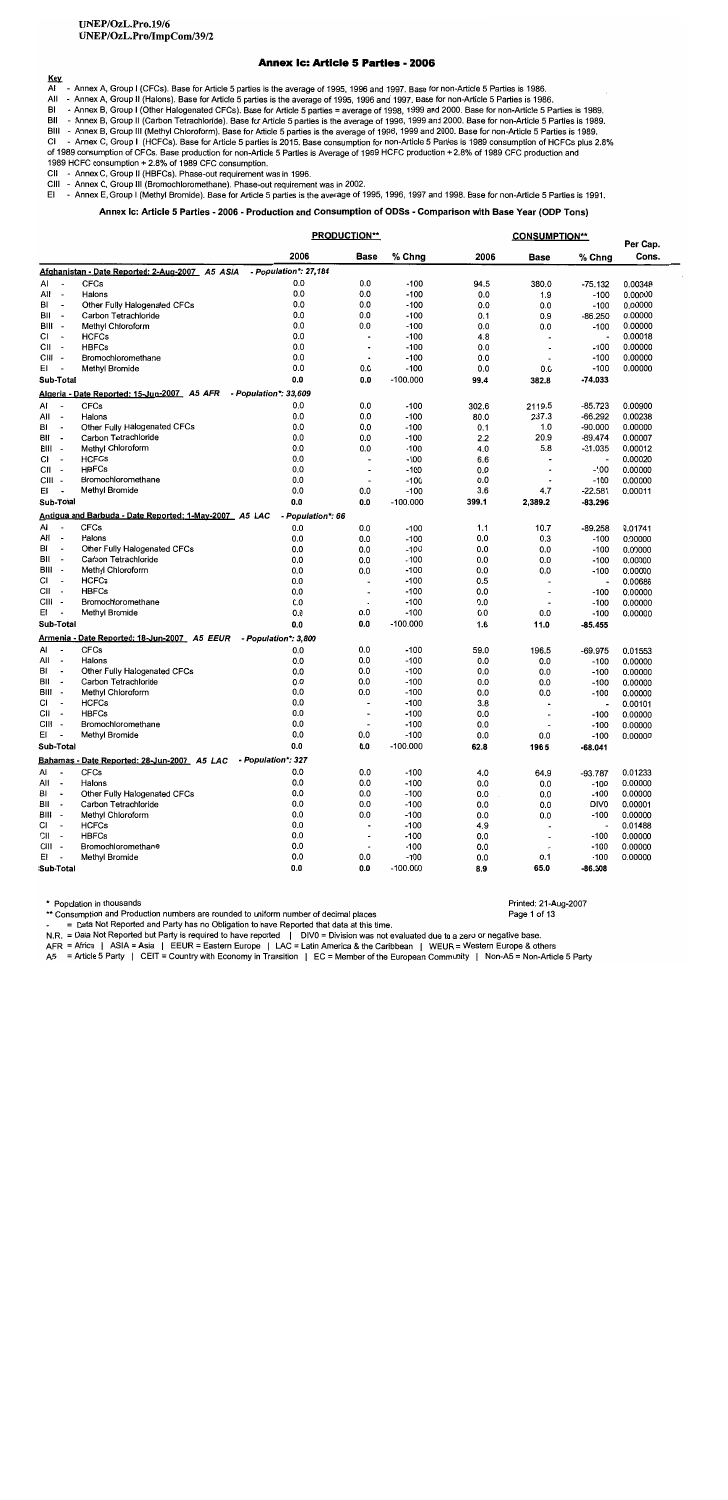#### Annex Ic: Article 5 Parties - 2006 - Production and Consumption of ODSs - Comparison with Base Year (ODP Tons)

| Cons.<br>2006<br>% Chng<br>2006<br>% Chng<br><b>Base</b><br><b>Base</b><br>Barbados - Date Reported: 3-Apr-2007 A5 LAC<br>- Population*: 273<br>Al<br><b>CFCs</b><br>0.0<br>0.0<br>$-100$<br>7.9<br>21.5<br>$-63.264$<br>0.02897<br>0.0<br>0.0<br>$-100$<br>0.0<br>0.0<br>Halons<br>$-100$<br>0.00000<br>All<br>$\overline{\phantom{a}}$<br>0.0<br>0.0<br>$-100$<br>0.0<br>BI<br>Other Fully Halogenated CFCs<br>0.0<br>$-100$<br>0.00000<br>$\overline{\phantom{a}}$<br>Carbon Tetrachloride<br>0.0<br>0.0<br>$-100$<br>0.0<br>0.0<br>$-100$<br>0.00000<br>ВII<br>$\overline{\phantom{a}}$<br>Methyl Chloroform<br>0.0<br>0.0<br>$-100$<br>0.0<br>0.0<br>0.00000<br>BIII<br>-100<br>٠.<br>СI<br><b>HCFCs</b><br>0.0<br>$-100$<br>2.6<br>0.00954<br>$\blacksquare$<br>$\blacksquare$<br><b>HBFCs</b><br>CII -<br>0.0<br>$-100$<br>0.0<br>$-100$<br>0.00000<br>$\overline{\phantom{a}}$<br>$\ddot{\phantom{0}}$<br>CIII -<br>0.0<br>$-100$<br>0.0<br>$-100$<br>0.00000<br>Bromochloromethane<br>$\overline{\phantom{a}}$<br>$\overline{\phantom{a}}$<br>EL<br>Methyl Bromide<br>0.0<br>0.0<br>$-100$<br>0.0<br>0.1<br>$-100$<br>0.00000<br>٠.<br>Sub-Total<br>$-100.000$<br>0.0<br>0.0<br>10.5<br>21.6<br>$-51.389$<br>Belize - Date Reported: 23-Mar-2007 A5 LAC<br>- Population*: 253<br><b>CFCs</b><br>0.0<br>0.0<br>$-100$<br>3.9<br>24.4<br>AI<br>$-84.025$<br>0.01539<br>$\overline{\phantom{a}}$<br>Halons<br>$-100$<br>0.0<br>Ail<br>0.0<br>0.0<br>0.0<br>$-100$<br>0.00000<br>$\overline{\phantom{a}}$<br>BI<br>Other Fully Halogenated CFCs<br>0.0<br>0.0<br>$-100$<br>0.0<br>0.0<br>$-100$<br>0.00000<br>$\overline{\phantom{a}}$<br>BII<br>Carbon Tetrachloride<br>0.0<br>0.0<br>$-100$<br>0.0<br>0.0<br>0.00000<br>-100<br>$\overline{\phantom{a}}$<br>BIII -<br>0.0<br>0.0<br>$-100$<br>0.0<br>0.0<br>$-100$<br>0.00000<br>Methyl Chloroform<br><b>HCFCs</b><br>0.0<br>$-100$<br>0.0<br>0.00011<br>СI<br>$\overline{\phantom{a}}$<br>$\overline{\phantom{a}}$<br>٠<br><b>HBFCs</b><br>$-100$<br>СII<br>0.0<br>0.0<br>$-100$<br>0.00000<br>$\overline{\phantom{a}}$<br>٠<br>$\overline{\phantom{a}}$<br>CIII -<br>Bromochloromethane<br>0.0<br>$-100$<br>0.0<br>$-100$<br>0.00000<br>٠<br>$-100$<br>0.0<br>EI<br>Methyl Bromide<br>0.0<br>0.0<br>0.0<br>$-100$<br>0.00000<br>$\overline{\phantom{a}}$<br>$-100.000$<br>Sub-Total<br>0.0<br>0.0<br>3.9<br>24.4<br>-84.016<br>Bolivia - Date Reported: 2-Aug-2007 A5 LAC<br>- Population*: 9,465<br><b>CFCs</b><br>0.0<br>AI<br>0.0<br>$-100$<br>33.1<br>75.7<br>-56.226<br>0.00350<br>$\overline{\phantom{a}}$<br>0.0<br>$-100$<br>0.0<br>All<br>Halons<br>0.0<br>0.0<br>$-100$<br>0.00000<br>$\overline{\phantom{a}}$<br>BI<br>$-100$<br>0.0<br>Other Fully Halogenated CFCs<br>0.0<br>0.0<br>0.0<br>$-100$<br>0.00000<br>$\overline{\phantom{a}}$<br>BII<br>Carbon Tetrachlonde<br>0.0<br>0.0<br>$-100$<br>0.1<br>0.3<br>$-63.415$<br>0.00001<br>٠.<br>Methyl Chloroform<br>0.0<br>0.0<br>$-100$<br>0.0<br>0.0<br>$-100$<br>0.00000<br>BIII -<br><b>HCFCs</b><br>0.0<br>$-100$<br>3.1<br>СI<br>0.00033<br>$\overline{\phantom{a}}$<br>$\overline{\phantom{a}}$<br>$\overline{\phantom{a}}$<br>$\blacksquare$<br><b>HBFCs</b><br>0.0<br>$-100$<br>0.0<br>$-100$<br>СII<br>0.00000<br>$\overline{\phantom{a}}$<br>$\overline{a}$<br>$\blacksquare$<br>0.0<br>$-100$<br>0.0<br>0.00000<br>CIII -<br>Bromochloromethane<br>$-100$<br>$\overline{\phantom{a}}$<br>Methyl Bromide<br>0.0<br>0.0<br>$-100$<br>0.0<br>0.6<br>$-100$<br>0.00000<br>EI<br>0.0<br>0.0<br>$-100.000$<br>36.3<br>Sub-Total<br>76.6<br>-52.611<br>Botswana - Date Reported: 11-Jul-2007 A5 AFR<br>- Population*: 1,591<br><b>CFCs</b><br>$-100$<br>AI<br>0.0<br>0.0<br>0.7<br>6.8<br>$-89.192$<br>0.00047<br>$-100$<br>All<br>Hatons<br>0.0<br>0.0<br>0.3<br>5.2<br>-94.231<br>0.00019<br>$\overline{\phantom{a}}$<br>ВI<br>Other Fully Halogenated CFCs<br>0.0<br>0.0<br>$-100$<br>0.0<br>0.0<br>-100<br>0.00000<br>$\overline{\phantom{a}}$<br>0.0<br>Carbon Tetrachloride<br>0.0<br>$-100$<br>0.0<br>0.0<br>вıı<br>-100<br>0.00000<br>$\overline{\phantom{a}}$<br>0.0<br>$-100$<br>Methyl Chloroform<br>0.0<br>0.0<br>0.0<br>BIII -<br>-100<br>0.00000<br><b>HCFCs</b><br>0.0<br>$-100$<br>6.9<br>0.00433<br>СI<br>$\overline{\phantom{a}}$<br>$\cdot$<br>$\ddot{\phantom{0}}$<br><b>HBFCs</b><br>0.0<br>$-100$<br>0.0<br>СII<br>$-100$<br>0.00000<br>$\overline{\phantom{a}}$<br>$\overline{\phantom{a}}$<br>$\overline{\phantom{0}}$<br>0.0<br>$-100$<br>0.0<br>CIII -<br>Bromochloromethane<br>$-100$<br>0.00000<br>$\blacksquare$<br>$\blacksquare$<br>EI<br>0.0<br>0.0<br>$-100$<br>0.0<br>Methyl Bromide<br>0.1<br>$-100$<br>0.00000<br>$\overline{\phantom{a}}$<br>Sub-Total<br>0.0<br>0.0<br>$-100.000$<br>7.9<br>12.1<br>$-34.711$<br>Brazil - Date Reported: 29-May-2007 A5 LAC<br>- Population*: 183,186<br><b>CFCs</b><br>AI<br>0.0<br>10182.2<br>$-100$<br>477.8<br>10525.8<br>$-95.461$<br>0.00261<br>$\blacksquare$<br>0.0<br>0.0<br>$-100$<br>2.0<br>All<br>21.3<br>$-90.487$<br>Halons<br>0.00001<br>$\overline{\phantom{a}}$<br>BI<br>0.0<br>0.0<br>$-100$<br>0.0<br>3.8<br>Other Fully Halogenated CFCs<br>$-100$<br>0.00000<br>$\overline{\phantom{a}}$<br>0.0<br>11629.6<br>BII<br>$\overline{\phantom{a}}$<br>Carbon Tetrachloride<br>$-100$<br>0.1<br>411.6<br>-99.987<br>0.00000<br>BIII -<br>Methyl Chloroform<br>0.0<br>32.4<br>$-100$<br>0.0<br>32.4<br>0.00000<br>-100<br>СI<br><b>HCFCs</b><br>0.0<br>$-100$<br>874.4<br>0.00477<br>$\overline{\phantom{a}}$<br>$\overline{\phantom{a}}$<br><b>HBFCs</b><br>СII<br>0.0<br>$-100$<br>0.0<br>$\overline{\phantom{a}}$<br>$-100$<br>0.00000<br>$\blacksquare$<br>$-100$<br>CIII -<br>Bromochloromethane<br>0.0<br>0.0<br>$-100$<br>0.00000<br>$\overline{\phantom{a}}$<br>$\overline{\phantom{a}}$<br>ΕI<br><b>Methyl Bromide</b><br>0.0<br>0.0<br>$-100$<br>76.8<br>711.6<br>$-89.208$<br>0.00042<br>$\overline{\phantom{a}}$<br>0.0<br>21,844.2<br>$-100.000$<br>11,706.5<br>Sub-Total<br>1,431.1<br>-87.775<br>Burkina Faso - Date Reported: 30-Apr-2007_ A5 AFR<br>- Population*: 13,842<br><b>CFCs</b><br>AI<br>0.0<br>0.0<br>$-100$<br>5.2<br>36.3<br>$-85.662$<br>0.00038<br>Halons<br>0.0<br>0.0<br>$-100$<br>0.0<br>5.3<br>All<br>-100<br>0.00000<br>$\overline{\phantom{a}}$<br>BI<br>0.0<br>0.0<br>0.0<br>Other Fully Halogenated CFCs<br>$-100$<br>0.0<br>$-100$<br>0.00000<br>$\ddot{\phantom{0}}$<br>0.0<br>0.0<br>$-100$<br>0.0<br>0.0<br>BII<br>Carbon Tetrachloride<br>0.00000<br>$\overline{\phantom{a}}$<br>-100<br>0.0<br>$-100$<br>0.0<br>BIII -<br>Methyl Chloroform<br>0.0<br>0.0<br>$-100$<br>0.00000<br>СI<br><b>HCFCs</b><br>0.0<br>$-100$<br>0.0<br>$-100$<br>0.00000<br>$\overline{\phantom{a}}$<br>$\ddot{\phantom{0}}$<br><b>HBFCs</b><br>0.0<br>$-100$<br>0.0<br>СII<br>$\overline{\phantom{a}}$<br>$-100$<br>0.00000<br>$\overline{a}$<br>٠<br>0.0<br>CIII -<br>Bromochloromethane<br>$-100$<br>0.0<br>$-100$<br>0.00000<br>$\overline{\phantom{a}}$<br>0.0<br>Εı<br>0.0<br>$-100$<br>0.0<br>0.0<br>Methyl Bromide<br>-100<br>0.00000<br>$\overline{\phantom{a}}$ |           | <b>PRODUCTION**</b> |     |            |     | <b>CONSUMPTION**</b> |           |          |  |
|---------------------------------------------------------------------------------------------------------------------------------------------------------------------------------------------------------------------------------------------------------------------------------------------------------------------------------------------------------------------------------------------------------------------------------------------------------------------------------------------------------------------------------------------------------------------------------------------------------------------------------------------------------------------------------------------------------------------------------------------------------------------------------------------------------------------------------------------------------------------------------------------------------------------------------------------------------------------------------------------------------------------------------------------------------------------------------------------------------------------------------------------------------------------------------------------------------------------------------------------------------------------------------------------------------------------------------------------------------------------------------------------------------------------------------------------------------------------------------------------------------------------------------------------------------------------------------------------------------------------------------------------------------------------------------------------------------------------------------------------------------------------------------------------------------------------------------------------------------------------------------------------------------------------------------------------------------------------------------------------------------------------------------------------------------------------------------------------------------------------------------------------------------------------------------------------------------------------------------------------------------------------------------------------------------------------------------------------------------------------------------------------------------------------------------------------------------------------------------------------------------------------------------------------------------------------------------------------------------------------------------------------------------------------------------------------------------------------------------------------------------------------------------------------------------------------------------------------------------------------------------------------------------------------------------------------------------------------------------------------------------------------------------------------------------------------------------------------------------------------------------------------------------------------------------------------------------------------------------------------------------------------------------------------------------------------------------------------------------------------------------------------------------------------------------------------------------------------------------------------------------------------------------------------------------------------------------------------------------------------------------------------------------------------------------------------------------------------------------------------------------------------------------------------------------------------------------------------------------------------------------------------------------------------------------------------------------------------------------------------------------------------------------------------------------------------------------------------------------------------------------------------------------------------------------------------------------------------------------------------------------------------------------------------------------------------------------------------------------------------------------------------------------------------------------------------------------------------------------------------------------------------------------------------------------------------------------------------------------------------------------------------------------------------------------------------------------------------------------------------------------------------------------------------------------------------------------------------------------------------------------------------------------------------------------------------------------------------------------------------------------------------------------------------------------------------------------------------------------------------------------------------------------------------------------------------------------------------------------------------------------------------------------------------------------------------------------------------------------------------------------------------------------------------------------------------------------------------------------------------------------------------------------------------------------------------------------------------------------------------------------------------------------------------------------------------------------------------------------------------------------------------------------------------------------------------------------------------------------------------------------------------------------------------------------------------------------------------------------------------------------------------------------------------------------------------------------------------------------------------------------------------------------------------------------------------------------------------------------------------------------------------------------------------------------------------------------------------------------------------------------------------------------------------------------------------------------------------------------------------------------------------------------------------------------------------------------------------------------------------------------------------------------------------------------------------------------------------------------------------------------------------------------------------------------------------------------------------------------------------------------------------------------------------------------------------------------------------------------------------------------------------------------------------------------------------------------------------------------------|-----------|---------------------|-----|------------|-----|----------------------|-----------|----------|--|
|                                                                                                                                                                                                                                                                                                                                                                                                                                                                                                                                                                                                                                                                                                                                                                                                                                                                                                                                                                                                                                                                                                                                                                                                                                                                                                                                                                                                                                                                                                                                                                                                                                                                                                                                                                                                                                                                                                                                                                                                                                                                                                                                                                                                                                                                                                                                                                                                                                                                                                                                                                                                                                                                                                                                                                                                                                                                                                                                                                                                                                                                                                                                                                                                                                                                                                                                                                                                                                                                                                                                                                                                                                                                                                                                                                                                                                                                                                                                                                                                                                                                                                                                                                                                                                                                                                                                                                                                                                                                                                                                                                                                                                                                                                                                                                                                                                                                                                                                                                                                                                                                                                                                                                                                                                                                                                                                                                                                                                                                                                                                                                                                                                                                                                                                                                                                                                                                                                                                                                                                                                                                                                                                                                                                                                                                                                                                                                                                                                                                                                                                                                                                                                                                                                                                                                                                                                                                                                                                                                                                                                                                                                               |           |                     |     |            |     |                      |           | Per Cap. |  |
|                                                                                                                                                                                                                                                                                                                                                                                                                                                                                                                                                                                                                                                                                                                                                                                                                                                                                                                                                                                                                                                                                                                                                                                                                                                                                                                                                                                                                                                                                                                                                                                                                                                                                                                                                                                                                                                                                                                                                                                                                                                                                                                                                                                                                                                                                                                                                                                                                                                                                                                                                                                                                                                                                                                                                                                                                                                                                                                                                                                                                                                                                                                                                                                                                                                                                                                                                                                                                                                                                                                                                                                                                                                                                                                                                                                                                                                                                                                                                                                                                                                                                                                                                                                                                                                                                                                                                                                                                                                                                                                                                                                                                                                                                                                                                                                                                                                                                                                                                                                                                                                                                                                                                                                                                                                                                                                                                                                                                                                                                                                                                                                                                                                                                                                                                                                                                                                                                                                                                                                                                                                                                                                                                                                                                                                                                                                                                                                                                                                                                                                                                                                                                                                                                                                                                                                                                                                                                                                                                                                                                                                                                                               |           |                     |     |            |     |                      |           |          |  |
|                                                                                                                                                                                                                                                                                                                                                                                                                                                                                                                                                                                                                                                                                                                                                                                                                                                                                                                                                                                                                                                                                                                                                                                                                                                                                                                                                                                                                                                                                                                                                                                                                                                                                                                                                                                                                                                                                                                                                                                                                                                                                                                                                                                                                                                                                                                                                                                                                                                                                                                                                                                                                                                                                                                                                                                                                                                                                                                                                                                                                                                                                                                                                                                                                                                                                                                                                                                                                                                                                                                                                                                                                                                                                                                                                                                                                                                                                                                                                                                                                                                                                                                                                                                                                                                                                                                                                                                                                                                                                                                                                                                                                                                                                                                                                                                                                                                                                                                                                                                                                                                                                                                                                                                                                                                                                                                                                                                                                                                                                                                                                                                                                                                                                                                                                                                                                                                                                                                                                                                                                                                                                                                                                                                                                                                                                                                                                                                                                                                                                                                                                                                                                                                                                                                                                                                                                                                                                                                                                                                                                                                                                                               |           |                     |     |            |     |                      |           |          |  |
|                                                                                                                                                                                                                                                                                                                                                                                                                                                                                                                                                                                                                                                                                                                                                                                                                                                                                                                                                                                                                                                                                                                                                                                                                                                                                                                                                                                                                                                                                                                                                                                                                                                                                                                                                                                                                                                                                                                                                                                                                                                                                                                                                                                                                                                                                                                                                                                                                                                                                                                                                                                                                                                                                                                                                                                                                                                                                                                                                                                                                                                                                                                                                                                                                                                                                                                                                                                                                                                                                                                                                                                                                                                                                                                                                                                                                                                                                                                                                                                                                                                                                                                                                                                                                                                                                                                                                                                                                                                                                                                                                                                                                                                                                                                                                                                                                                                                                                                                                                                                                                                                                                                                                                                                                                                                                                                                                                                                                                                                                                                                                                                                                                                                                                                                                                                                                                                                                                                                                                                                                                                                                                                                                                                                                                                                                                                                                                                                                                                                                                                                                                                                                                                                                                                                                                                                                                                                                                                                                                                                                                                                                                               |           |                     |     |            |     |                      |           |          |  |
|                                                                                                                                                                                                                                                                                                                                                                                                                                                                                                                                                                                                                                                                                                                                                                                                                                                                                                                                                                                                                                                                                                                                                                                                                                                                                                                                                                                                                                                                                                                                                                                                                                                                                                                                                                                                                                                                                                                                                                                                                                                                                                                                                                                                                                                                                                                                                                                                                                                                                                                                                                                                                                                                                                                                                                                                                                                                                                                                                                                                                                                                                                                                                                                                                                                                                                                                                                                                                                                                                                                                                                                                                                                                                                                                                                                                                                                                                                                                                                                                                                                                                                                                                                                                                                                                                                                                                                                                                                                                                                                                                                                                                                                                                                                                                                                                                                                                                                                                                                                                                                                                                                                                                                                                                                                                                                                                                                                                                                                                                                                                                                                                                                                                                                                                                                                                                                                                                                                                                                                                                                                                                                                                                                                                                                                                                                                                                                                                                                                                                                                                                                                                                                                                                                                                                                                                                                                                                                                                                                                                                                                                                                               |           |                     |     |            |     |                      |           |          |  |
|                                                                                                                                                                                                                                                                                                                                                                                                                                                                                                                                                                                                                                                                                                                                                                                                                                                                                                                                                                                                                                                                                                                                                                                                                                                                                                                                                                                                                                                                                                                                                                                                                                                                                                                                                                                                                                                                                                                                                                                                                                                                                                                                                                                                                                                                                                                                                                                                                                                                                                                                                                                                                                                                                                                                                                                                                                                                                                                                                                                                                                                                                                                                                                                                                                                                                                                                                                                                                                                                                                                                                                                                                                                                                                                                                                                                                                                                                                                                                                                                                                                                                                                                                                                                                                                                                                                                                                                                                                                                                                                                                                                                                                                                                                                                                                                                                                                                                                                                                                                                                                                                                                                                                                                                                                                                                                                                                                                                                                                                                                                                                                                                                                                                                                                                                                                                                                                                                                                                                                                                                                                                                                                                                                                                                                                                                                                                                                                                                                                                                                                                                                                                                                                                                                                                                                                                                                                                                                                                                                                                                                                                                                               |           |                     |     |            |     |                      |           |          |  |
|                                                                                                                                                                                                                                                                                                                                                                                                                                                                                                                                                                                                                                                                                                                                                                                                                                                                                                                                                                                                                                                                                                                                                                                                                                                                                                                                                                                                                                                                                                                                                                                                                                                                                                                                                                                                                                                                                                                                                                                                                                                                                                                                                                                                                                                                                                                                                                                                                                                                                                                                                                                                                                                                                                                                                                                                                                                                                                                                                                                                                                                                                                                                                                                                                                                                                                                                                                                                                                                                                                                                                                                                                                                                                                                                                                                                                                                                                                                                                                                                                                                                                                                                                                                                                                                                                                                                                                                                                                                                                                                                                                                                                                                                                                                                                                                                                                                                                                                                                                                                                                                                                                                                                                                                                                                                                                                                                                                                                                                                                                                                                                                                                                                                                                                                                                                                                                                                                                                                                                                                                                                                                                                                                                                                                                                                                                                                                                                                                                                                                                                                                                                                                                                                                                                                                                                                                                                                                                                                                                                                                                                                                                               |           |                     |     |            |     |                      |           |          |  |
|                                                                                                                                                                                                                                                                                                                                                                                                                                                                                                                                                                                                                                                                                                                                                                                                                                                                                                                                                                                                                                                                                                                                                                                                                                                                                                                                                                                                                                                                                                                                                                                                                                                                                                                                                                                                                                                                                                                                                                                                                                                                                                                                                                                                                                                                                                                                                                                                                                                                                                                                                                                                                                                                                                                                                                                                                                                                                                                                                                                                                                                                                                                                                                                                                                                                                                                                                                                                                                                                                                                                                                                                                                                                                                                                                                                                                                                                                                                                                                                                                                                                                                                                                                                                                                                                                                                                                                                                                                                                                                                                                                                                                                                                                                                                                                                                                                                                                                                                                                                                                                                                                                                                                                                                                                                                                                                                                                                                                                                                                                                                                                                                                                                                                                                                                                                                                                                                                                                                                                                                                                                                                                                                                                                                                                                                                                                                                                                                                                                                                                                                                                                                                                                                                                                                                                                                                                                                                                                                                                                                                                                                                                               |           |                     |     |            |     |                      |           |          |  |
|                                                                                                                                                                                                                                                                                                                                                                                                                                                                                                                                                                                                                                                                                                                                                                                                                                                                                                                                                                                                                                                                                                                                                                                                                                                                                                                                                                                                                                                                                                                                                                                                                                                                                                                                                                                                                                                                                                                                                                                                                                                                                                                                                                                                                                                                                                                                                                                                                                                                                                                                                                                                                                                                                                                                                                                                                                                                                                                                                                                                                                                                                                                                                                                                                                                                                                                                                                                                                                                                                                                                                                                                                                                                                                                                                                                                                                                                                                                                                                                                                                                                                                                                                                                                                                                                                                                                                                                                                                                                                                                                                                                                                                                                                                                                                                                                                                                                                                                                                                                                                                                                                                                                                                                                                                                                                                                                                                                                                                                                                                                                                                                                                                                                                                                                                                                                                                                                                                                                                                                                                                                                                                                                                                                                                                                                                                                                                                                                                                                                                                                                                                                                                                                                                                                                                                                                                                                                                                                                                                                                                                                                                                               |           |                     |     |            |     |                      |           |          |  |
|                                                                                                                                                                                                                                                                                                                                                                                                                                                                                                                                                                                                                                                                                                                                                                                                                                                                                                                                                                                                                                                                                                                                                                                                                                                                                                                                                                                                                                                                                                                                                                                                                                                                                                                                                                                                                                                                                                                                                                                                                                                                                                                                                                                                                                                                                                                                                                                                                                                                                                                                                                                                                                                                                                                                                                                                                                                                                                                                                                                                                                                                                                                                                                                                                                                                                                                                                                                                                                                                                                                                                                                                                                                                                                                                                                                                                                                                                                                                                                                                                                                                                                                                                                                                                                                                                                                                                                                                                                                                                                                                                                                                                                                                                                                                                                                                                                                                                                                                                                                                                                                                                                                                                                                                                                                                                                                                                                                                                                                                                                                                                                                                                                                                                                                                                                                                                                                                                                                                                                                                                                                                                                                                                                                                                                                                                                                                                                                                                                                                                                                                                                                                                                                                                                                                                                                                                                                                                                                                                                                                                                                                                                               |           |                     |     |            |     |                      |           |          |  |
|                                                                                                                                                                                                                                                                                                                                                                                                                                                                                                                                                                                                                                                                                                                                                                                                                                                                                                                                                                                                                                                                                                                                                                                                                                                                                                                                                                                                                                                                                                                                                                                                                                                                                                                                                                                                                                                                                                                                                                                                                                                                                                                                                                                                                                                                                                                                                                                                                                                                                                                                                                                                                                                                                                                                                                                                                                                                                                                                                                                                                                                                                                                                                                                                                                                                                                                                                                                                                                                                                                                                                                                                                                                                                                                                                                                                                                                                                                                                                                                                                                                                                                                                                                                                                                                                                                                                                                                                                                                                                                                                                                                                                                                                                                                                                                                                                                                                                                                                                                                                                                                                                                                                                                                                                                                                                                                                                                                                                                                                                                                                                                                                                                                                                                                                                                                                                                                                                                                                                                                                                                                                                                                                                                                                                                                                                                                                                                                                                                                                                                                                                                                                                                                                                                                                                                                                                                                                                                                                                                                                                                                                                                               |           |                     |     |            |     |                      |           |          |  |
|                                                                                                                                                                                                                                                                                                                                                                                                                                                                                                                                                                                                                                                                                                                                                                                                                                                                                                                                                                                                                                                                                                                                                                                                                                                                                                                                                                                                                                                                                                                                                                                                                                                                                                                                                                                                                                                                                                                                                                                                                                                                                                                                                                                                                                                                                                                                                                                                                                                                                                                                                                                                                                                                                                                                                                                                                                                                                                                                                                                                                                                                                                                                                                                                                                                                                                                                                                                                                                                                                                                                                                                                                                                                                                                                                                                                                                                                                                                                                                                                                                                                                                                                                                                                                                                                                                                                                                                                                                                                                                                                                                                                                                                                                                                                                                                                                                                                                                                                                                                                                                                                                                                                                                                                                                                                                                                                                                                                                                                                                                                                                                                                                                                                                                                                                                                                                                                                                                                                                                                                                                                                                                                                                                                                                                                                                                                                                                                                                                                                                                                                                                                                                                                                                                                                                                                                                                                                                                                                                                                                                                                                                                               |           |                     |     |            |     |                      |           |          |  |
|                                                                                                                                                                                                                                                                                                                                                                                                                                                                                                                                                                                                                                                                                                                                                                                                                                                                                                                                                                                                                                                                                                                                                                                                                                                                                                                                                                                                                                                                                                                                                                                                                                                                                                                                                                                                                                                                                                                                                                                                                                                                                                                                                                                                                                                                                                                                                                                                                                                                                                                                                                                                                                                                                                                                                                                                                                                                                                                                                                                                                                                                                                                                                                                                                                                                                                                                                                                                                                                                                                                                                                                                                                                                                                                                                                                                                                                                                                                                                                                                                                                                                                                                                                                                                                                                                                                                                                                                                                                                                                                                                                                                                                                                                                                                                                                                                                                                                                                                                                                                                                                                                                                                                                                                                                                                                                                                                                                                                                                                                                                                                                                                                                                                                                                                                                                                                                                                                                                                                                                                                                                                                                                                                                                                                                                                                                                                                                                                                                                                                                                                                                                                                                                                                                                                                                                                                                                                                                                                                                                                                                                                                                               |           |                     |     |            |     |                      |           |          |  |
|                                                                                                                                                                                                                                                                                                                                                                                                                                                                                                                                                                                                                                                                                                                                                                                                                                                                                                                                                                                                                                                                                                                                                                                                                                                                                                                                                                                                                                                                                                                                                                                                                                                                                                                                                                                                                                                                                                                                                                                                                                                                                                                                                                                                                                                                                                                                                                                                                                                                                                                                                                                                                                                                                                                                                                                                                                                                                                                                                                                                                                                                                                                                                                                                                                                                                                                                                                                                                                                                                                                                                                                                                                                                                                                                                                                                                                                                                                                                                                                                                                                                                                                                                                                                                                                                                                                                                                                                                                                                                                                                                                                                                                                                                                                                                                                                                                                                                                                                                                                                                                                                                                                                                                                                                                                                                                                                                                                                                                                                                                                                                                                                                                                                                                                                                                                                                                                                                                                                                                                                                                                                                                                                                                                                                                                                                                                                                                                                                                                                                                                                                                                                                                                                                                                                                                                                                                                                                                                                                                                                                                                                                                               |           |                     |     |            |     |                      |           |          |  |
|                                                                                                                                                                                                                                                                                                                                                                                                                                                                                                                                                                                                                                                                                                                                                                                                                                                                                                                                                                                                                                                                                                                                                                                                                                                                                                                                                                                                                                                                                                                                                                                                                                                                                                                                                                                                                                                                                                                                                                                                                                                                                                                                                                                                                                                                                                                                                                                                                                                                                                                                                                                                                                                                                                                                                                                                                                                                                                                                                                                                                                                                                                                                                                                                                                                                                                                                                                                                                                                                                                                                                                                                                                                                                                                                                                                                                                                                                                                                                                                                                                                                                                                                                                                                                                                                                                                                                                                                                                                                                                                                                                                                                                                                                                                                                                                                                                                                                                                                                                                                                                                                                                                                                                                                                                                                                                                                                                                                                                                                                                                                                                                                                                                                                                                                                                                                                                                                                                                                                                                                                                                                                                                                                                                                                                                                                                                                                                                                                                                                                                                                                                                                                                                                                                                                                                                                                                                                                                                                                                                                                                                                                                               |           |                     |     |            |     |                      |           |          |  |
|                                                                                                                                                                                                                                                                                                                                                                                                                                                                                                                                                                                                                                                                                                                                                                                                                                                                                                                                                                                                                                                                                                                                                                                                                                                                                                                                                                                                                                                                                                                                                                                                                                                                                                                                                                                                                                                                                                                                                                                                                                                                                                                                                                                                                                                                                                                                                                                                                                                                                                                                                                                                                                                                                                                                                                                                                                                                                                                                                                                                                                                                                                                                                                                                                                                                                                                                                                                                                                                                                                                                                                                                                                                                                                                                                                                                                                                                                                                                                                                                                                                                                                                                                                                                                                                                                                                                                                                                                                                                                                                                                                                                                                                                                                                                                                                                                                                                                                                                                                                                                                                                                                                                                                                                                                                                                                                                                                                                                                                                                                                                                                                                                                                                                                                                                                                                                                                                                                                                                                                                                                                                                                                                                                                                                                                                                                                                                                                                                                                                                                                                                                                                                                                                                                                                                                                                                                                                                                                                                                                                                                                                                                               |           |                     |     |            |     |                      |           |          |  |
|                                                                                                                                                                                                                                                                                                                                                                                                                                                                                                                                                                                                                                                                                                                                                                                                                                                                                                                                                                                                                                                                                                                                                                                                                                                                                                                                                                                                                                                                                                                                                                                                                                                                                                                                                                                                                                                                                                                                                                                                                                                                                                                                                                                                                                                                                                                                                                                                                                                                                                                                                                                                                                                                                                                                                                                                                                                                                                                                                                                                                                                                                                                                                                                                                                                                                                                                                                                                                                                                                                                                                                                                                                                                                                                                                                                                                                                                                                                                                                                                                                                                                                                                                                                                                                                                                                                                                                                                                                                                                                                                                                                                                                                                                                                                                                                                                                                                                                                                                                                                                                                                                                                                                                                                                                                                                                                                                                                                                                                                                                                                                                                                                                                                                                                                                                                                                                                                                                                                                                                                                                                                                                                                                                                                                                                                                                                                                                                                                                                                                                                                                                                                                                                                                                                                                                                                                                                                                                                                                                                                                                                                                                               |           |                     |     |            |     |                      |           |          |  |
|                                                                                                                                                                                                                                                                                                                                                                                                                                                                                                                                                                                                                                                                                                                                                                                                                                                                                                                                                                                                                                                                                                                                                                                                                                                                                                                                                                                                                                                                                                                                                                                                                                                                                                                                                                                                                                                                                                                                                                                                                                                                                                                                                                                                                                                                                                                                                                                                                                                                                                                                                                                                                                                                                                                                                                                                                                                                                                                                                                                                                                                                                                                                                                                                                                                                                                                                                                                                                                                                                                                                                                                                                                                                                                                                                                                                                                                                                                                                                                                                                                                                                                                                                                                                                                                                                                                                                                                                                                                                                                                                                                                                                                                                                                                                                                                                                                                                                                                                                                                                                                                                                                                                                                                                                                                                                                                                                                                                                                                                                                                                                                                                                                                                                                                                                                                                                                                                                                                                                                                                                                                                                                                                                                                                                                                                                                                                                                                                                                                                                                                                                                                                                                                                                                                                                                                                                                                                                                                                                                                                                                                                                                               |           |                     |     |            |     |                      |           |          |  |
|                                                                                                                                                                                                                                                                                                                                                                                                                                                                                                                                                                                                                                                                                                                                                                                                                                                                                                                                                                                                                                                                                                                                                                                                                                                                                                                                                                                                                                                                                                                                                                                                                                                                                                                                                                                                                                                                                                                                                                                                                                                                                                                                                                                                                                                                                                                                                                                                                                                                                                                                                                                                                                                                                                                                                                                                                                                                                                                                                                                                                                                                                                                                                                                                                                                                                                                                                                                                                                                                                                                                                                                                                                                                                                                                                                                                                                                                                                                                                                                                                                                                                                                                                                                                                                                                                                                                                                                                                                                                                                                                                                                                                                                                                                                                                                                                                                                                                                                                                                                                                                                                                                                                                                                                                                                                                                                                                                                                                                                                                                                                                                                                                                                                                                                                                                                                                                                                                                                                                                                                                                                                                                                                                                                                                                                                                                                                                                                                                                                                                                                                                                                                                                                                                                                                                                                                                                                                                                                                                                                                                                                                                                               |           |                     |     |            |     |                      |           |          |  |
|                                                                                                                                                                                                                                                                                                                                                                                                                                                                                                                                                                                                                                                                                                                                                                                                                                                                                                                                                                                                                                                                                                                                                                                                                                                                                                                                                                                                                                                                                                                                                                                                                                                                                                                                                                                                                                                                                                                                                                                                                                                                                                                                                                                                                                                                                                                                                                                                                                                                                                                                                                                                                                                                                                                                                                                                                                                                                                                                                                                                                                                                                                                                                                                                                                                                                                                                                                                                                                                                                                                                                                                                                                                                                                                                                                                                                                                                                                                                                                                                                                                                                                                                                                                                                                                                                                                                                                                                                                                                                                                                                                                                                                                                                                                                                                                                                                                                                                                                                                                                                                                                                                                                                                                                                                                                                                                                                                                                                                                                                                                                                                                                                                                                                                                                                                                                                                                                                                                                                                                                                                                                                                                                                                                                                                                                                                                                                                                                                                                                                                                                                                                                                                                                                                                                                                                                                                                                                                                                                                                                                                                                                                               |           |                     |     |            |     |                      |           |          |  |
|                                                                                                                                                                                                                                                                                                                                                                                                                                                                                                                                                                                                                                                                                                                                                                                                                                                                                                                                                                                                                                                                                                                                                                                                                                                                                                                                                                                                                                                                                                                                                                                                                                                                                                                                                                                                                                                                                                                                                                                                                                                                                                                                                                                                                                                                                                                                                                                                                                                                                                                                                                                                                                                                                                                                                                                                                                                                                                                                                                                                                                                                                                                                                                                                                                                                                                                                                                                                                                                                                                                                                                                                                                                                                                                                                                                                                                                                                                                                                                                                                                                                                                                                                                                                                                                                                                                                                                                                                                                                                                                                                                                                                                                                                                                                                                                                                                                                                                                                                                                                                                                                                                                                                                                                                                                                                                                                                                                                                                                                                                                                                                                                                                                                                                                                                                                                                                                                                                                                                                                                                                                                                                                                                                                                                                                                                                                                                                                                                                                                                                                                                                                                                                                                                                                                                                                                                                                                                                                                                                                                                                                                                                               |           |                     |     |            |     |                      |           |          |  |
|                                                                                                                                                                                                                                                                                                                                                                                                                                                                                                                                                                                                                                                                                                                                                                                                                                                                                                                                                                                                                                                                                                                                                                                                                                                                                                                                                                                                                                                                                                                                                                                                                                                                                                                                                                                                                                                                                                                                                                                                                                                                                                                                                                                                                                                                                                                                                                                                                                                                                                                                                                                                                                                                                                                                                                                                                                                                                                                                                                                                                                                                                                                                                                                                                                                                                                                                                                                                                                                                                                                                                                                                                                                                                                                                                                                                                                                                                                                                                                                                                                                                                                                                                                                                                                                                                                                                                                                                                                                                                                                                                                                                                                                                                                                                                                                                                                                                                                                                                                                                                                                                                                                                                                                                                                                                                                                                                                                                                                                                                                                                                                                                                                                                                                                                                                                                                                                                                                                                                                                                                                                                                                                                                                                                                                                                                                                                                                                                                                                                                                                                                                                                                                                                                                                                                                                                                                                                                                                                                                                                                                                                                                               |           |                     |     |            |     |                      |           |          |  |
|                                                                                                                                                                                                                                                                                                                                                                                                                                                                                                                                                                                                                                                                                                                                                                                                                                                                                                                                                                                                                                                                                                                                                                                                                                                                                                                                                                                                                                                                                                                                                                                                                                                                                                                                                                                                                                                                                                                                                                                                                                                                                                                                                                                                                                                                                                                                                                                                                                                                                                                                                                                                                                                                                                                                                                                                                                                                                                                                                                                                                                                                                                                                                                                                                                                                                                                                                                                                                                                                                                                                                                                                                                                                                                                                                                                                                                                                                                                                                                                                                                                                                                                                                                                                                                                                                                                                                                                                                                                                                                                                                                                                                                                                                                                                                                                                                                                                                                                                                                                                                                                                                                                                                                                                                                                                                                                                                                                                                                                                                                                                                                                                                                                                                                                                                                                                                                                                                                                                                                                                                                                                                                                                                                                                                                                                                                                                                                                                                                                                                                                                                                                                                                                                                                                                                                                                                                                                                                                                                                                                                                                                                                               |           |                     |     |            |     |                      |           |          |  |
|                                                                                                                                                                                                                                                                                                                                                                                                                                                                                                                                                                                                                                                                                                                                                                                                                                                                                                                                                                                                                                                                                                                                                                                                                                                                                                                                                                                                                                                                                                                                                                                                                                                                                                                                                                                                                                                                                                                                                                                                                                                                                                                                                                                                                                                                                                                                                                                                                                                                                                                                                                                                                                                                                                                                                                                                                                                                                                                                                                                                                                                                                                                                                                                                                                                                                                                                                                                                                                                                                                                                                                                                                                                                                                                                                                                                                                                                                                                                                                                                                                                                                                                                                                                                                                                                                                                                                                                                                                                                                                                                                                                                                                                                                                                                                                                                                                                                                                                                                                                                                                                                                                                                                                                                                                                                                                                                                                                                                                                                                                                                                                                                                                                                                                                                                                                                                                                                                                                                                                                                                                                                                                                                                                                                                                                                                                                                                                                                                                                                                                                                                                                                                                                                                                                                                                                                                                                                                                                                                                                                                                                                                                               |           |                     |     |            |     |                      |           |          |  |
|                                                                                                                                                                                                                                                                                                                                                                                                                                                                                                                                                                                                                                                                                                                                                                                                                                                                                                                                                                                                                                                                                                                                                                                                                                                                                                                                                                                                                                                                                                                                                                                                                                                                                                                                                                                                                                                                                                                                                                                                                                                                                                                                                                                                                                                                                                                                                                                                                                                                                                                                                                                                                                                                                                                                                                                                                                                                                                                                                                                                                                                                                                                                                                                                                                                                                                                                                                                                                                                                                                                                                                                                                                                                                                                                                                                                                                                                                                                                                                                                                                                                                                                                                                                                                                                                                                                                                                                                                                                                                                                                                                                                                                                                                                                                                                                                                                                                                                                                                                                                                                                                                                                                                                                                                                                                                                                                                                                                                                                                                                                                                                                                                                                                                                                                                                                                                                                                                                                                                                                                                                                                                                                                                                                                                                                                                                                                                                                                                                                                                                                                                                                                                                                                                                                                                                                                                                                                                                                                                                                                                                                                                                               |           |                     |     |            |     |                      |           |          |  |
|                                                                                                                                                                                                                                                                                                                                                                                                                                                                                                                                                                                                                                                                                                                                                                                                                                                                                                                                                                                                                                                                                                                                                                                                                                                                                                                                                                                                                                                                                                                                                                                                                                                                                                                                                                                                                                                                                                                                                                                                                                                                                                                                                                                                                                                                                                                                                                                                                                                                                                                                                                                                                                                                                                                                                                                                                                                                                                                                                                                                                                                                                                                                                                                                                                                                                                                                                                                                                                                                                                                                                                                                                                                                                                                                                                                                                                                                                                                                                                                                                                                                                                                                                                                                                                                                                                                                                                                                                                                                                                                                                                                                                                                                                                                                                                                                                                                                                                                                                                                                                                                                                                                                                                                                                                                                                                                                                                                                                                                                                                                                                                                                                                                                                                                                                                                                                                                                                                                                                                                                                                                                                                                                                                                                                                                                                                                                                                                                                                                                                                                                                                                                                                                                                                                                                                                                                                                                                                                                                                                                                                                                                                               |           |                     |     |            |     |                      |           |          |  |
|                                                                                                                                                                                                                                                                                                                                                                                                                                                                                                                                                                                                                                                                                                                                                                                                                                                                                                                                                                                                                                                                                                                                                                                                                                                                                                                                                                                                                                                                                                                                                                                                                                                                                                                                                                                                                                                                                                                                                                                                                                                                                                                                                                                                                                                                                                                                                                                                                                                                                                                                                                                                                                                                                                                                                                                                                                                                                                                                                                                                                                                                                                                                                                                                                                                                                                                                                                                                                                                                                                                                                                                                                                                                                                                                                                                                                                                                                                                                                                                                                                                                                                                                                                                                                                                                                                                                                                                                                                                                                                                                                                                                                                                                                                                                                                                                                                                                                                                                                                                                                                                                                                                                                                                                                                                                                                                                                                                                                                                                                                                                                                                                                                                                                                                                                                                                                                                                                                                                                                                                                                                                                                                                                                                                                                                                                                                                                                                                                                                                                                                                                                                                                                                                                                                                                                                                                                                                                                                                                                                                                                                                                                               |           |                     |     |            |     |                      |           |          |  |
|                                                                                                                                                                                                                                                                                                                                                                                                                                                                                                                                                                                                                                                                                                                                                                                                                                                                                                                                                                                                                                                                                                                                                                                                                                                                                                                                                                                                                                                                                                                                                                                                                                                                                                                                                                                                                                                                                                                                                                                                                                                                                                                                                                                                                                                                                                                                                                                                                                                                                                                                                                                                                                                                                                                                                                                                                                                                                                                                                                                                                                                                                                                                                                                                                                                                                                                                                                                                                                                                                                                                                                                                                                                                                                                                                                                                                                                                                                                                                                                                                                                                                                                                                                                                                                                                                                                                                                                                                                                                                                                                                                                                                                                                                                                                                                                                                                                                                                                                                                                                                                                                                                                                                                                                                                                                                                                                                                                                                                                                                                                                                                                                                                                                                                                                                                                                                                                                                                                                                                                                                                                                                                                                                                                                                                                                                                                                                                                                                                                                                                                                                                                                                                                                                                                                                                                                                                                                                                                                                                                                                                                                                                               |           |                     |     |            |     |                      |           |          |  |
|                                                                                                                                                                                                                                                                                                                                                                                                                                                                                                                                                                                                                                                                                                                                                                                                                                                                                                                                                                                                                                                                                                                                                                                                                                                                                                                                                                                                                                                                                                                                                                                                                                                                                                                                                                                                                                                                                                                                                                                                                                                                                                                                                                                                                                                                                                                                                                                                                                                                                                                                                                                                                                                                                                                                                                                                                                                                                                                                                                                                                                                                                                                                                                                                                                                                                                                                                                                                                                                                                                                                                                                                                                                                                                                                                                                                                                                                                                                                                                                                                                                                                                                                                                                                                                                                                                                                                                                                                                                                                                                                                                                                                                                                                                                                                                                                                                                                                                                                                                                                                                                                                                                                                                                                                                                                                                                                                                                                                                                                                                                                                                                                                                                                                                                                                                                                                                                                                                                                                                                                                                                                                                                                                                                                                                                                                                                                                                                                                                                                                                                                                                                                                                                                                                                                                                                                                                                                                                                                                                                                                                                                                                               |           |                     |     |            |     |                      |           |          |  |
|                                                                                                                                                                                                                                                                                                                                                                                                                                                                                                                                                                                                                                                                                                                                                                                                                                                                                                                                                                                                                                                                                                                                                                                                                                                                                                                                                                                                                                                                                                                                                                                                                                                                                                                                                                                                                                                                                                                                                                                                                                                                                                                                                                                                                                                                                                                                                                                                                                                                                                                                                                                                                                                                                                                                                                                                                                                                                                                                                                                                                                                                                                                                                                                                                                                                                                                                                                                                                                                                                                                                                                                                                                                                                                                                                                                                                                                                                                                                                                                                                                                                                                                                                                                                                                                                                                                                                                                                                                                                                                                                                                                                                                                                                                                                                                                                                                                                                                                                                                                                                                                                                                                                                                                                                                                                                                                                                                                                                                                                                                                                                                                                                                                                                                                                                                                                                                                                                                                                                                                                                                                                                                                                                                                                                                                                                                                                                                                                                                                                                                                                                                                                                                                                                                                                                                                                                                                                                                                                                                                                                                                                                                               |           |                     |     |            |     |                      |           |          |  |
|                                                                                                                                                                                                                                                                                                                                                                                                                                                                                                                                                                                                                                                                                                                                                                                                                                                                                                                                                                                                                                                                                                                                                                                                                                                                                                                                                                                                                                                                                                                                                                                                                                                                                                                                                                                                                                                                                                                                                                                                                                                                                                                                                                                                                                                                                                                                                                                                                                                                                                                                                                                                                                                                                                                                                                                                                                                                                                                                                                                                                                                                                                                                                                                                                                                                                                                                                                                                                                                                                                                                                                                                                                                                                                                                                                                                                                                                                                                                                                                                                                                                                                                                                                                                                                                                                                                                                                                                                                                                                                                                                                                                                                                                                                                                                                                                                                                                                                                                                                                                                                                                                                                                                                                                                                                                                                                                                                                                                                                                                                                                                                                                                                                                                                                                                                                                                                                                                                                                                                                                                                                                                                                                                                                                                                                                                                                                                                                                                                                                                                                                                                                                                                                                                                                                                                                                                                                                                                                                                                                                                                                                                                               |           |                     |     |            |     |                      |           |          |  |
|                                                                                                                                                                                                                                                                                                                                                                                                                                                                                                                                                                                                                                                                                                                                                                                                                                                                                                                                                                                                                                                                                                                                                                                                                                                                                                                                                                                                                                                                                                                                                                                                                                                                                                                                                                                                                                                                                                                                                                                                                                                                                                                                                                                                                                                                                                                                                                                                                                                                                                                                                                                                                                                                                                                                                                                                                                                                                                                                                                                                                                                                                                                                                                                                                                                                                                                                                                                                                                                                                                                                                                                                                                                                                                                                                                                                                                                                                                                                                                                                                                                                                                                                                                                                                                                                                                                                                                                                                                                                                                                                                                                                                                                                                                                                                                                                                                                                                                                                                                                                                                                                                                                                                                                                                                                                                                                                                                                                                                                                                                                                                                                                                                                                                                                                                                                                                                                                                                                                                                                                                                                                                                                                                                                                                                                                                                                                                                                                                                                                                                                                                                                                                                                                                                                                                                                                                                                                                                                                                                                                                                                                                                               |           |                     |     |            |     |                      |           |          |  |
|                                                                                                                                                                                                                                                                                                                                                                                                                                                                                                                                                                                                                                                                                                                                                                                                                                                                                                                                                                                                                                                                                                                                                                                                                                                                                                                                                                                                                                                                                                                                                                                                                                                                                                                                                                                                                                                                                                                                                                                                                                                                                                                                                                                                                                                                                                                                                                                                                                                                                                                                                                                                                                                                                                                                                                                                                                                                                                                                                                                                                                                                                                                                                                                                                                                                                                                                                                                                                                                                                                                                                                                                                                                                                                                                                                                                                                                                                                                                                                                                                                                                                                                                                                                                                                                                                                                                                                                                                                                                                                                                                                                                                                                                                                                                                                                                                                                                                                                                                                                                                                                                                                                                                                                                                                                                                                                                                                                                                                                                                                                                                                                                                                                                                                                                                                                                                                                                                                                                                                                                                                                                                                                                                                                                                                                                                                                                                                                                                                                                                                                                                                                                                                                                                                                                                                                                                                                                                                                                                                                                                                                                                                               |           |                     |     |            |     |                      |           |          |  |
|                                                                                                                                                                                                                                                                                                                                                                                                                                                                                                                                                                                                                                                                                                                                                                                                                                                                                                                                                                                                                                                                                                                                                                                                                                                                                                                                                                                                                                                                                                                                                                                                                                                                                                                                                                                                                                                                                                                                                                                                                                                                                                                                                                                                                                                                                                                                                                                                                                                                                                                                                                                                                                                                                                                                                                                                                                                                                                                                                                                                                                                                                                                                                                                                                                                                                                                                                                                                                                                                                                                                                                                                                                                                                                                                                                                                                                                                                                                                                                                                                                                                                                                                                                                                                                                                                                                                                                                                                                                                                                                                                                                                                                                                                                                                                                                                                                                                                                                                                                                                                                                                                                                                                                                                                                                                                                                                                                                                                                                                                                                                                                                                                                                                                                                                                                                                                                                                                                                                                                                                                                                                                                                                                                                                                                                                                                                                                                                                                                                                                                                                                                                                                                                                                                                                                                                                                                                                                                                                                                                                                                                                                                               |           |                     |     |            |     |                      |           |          |  |
|                                                                                                                                                                                                                                                                                                                                                                                                                                                                                                                                                                                                                                                                                                                                                                                                                                                                                                                                                                                                                                                                                                                                                                                                                                                                                                                                                                                                                                                                                                                                                                                                                                                                                                                                                                                                                                                                                                                                                                                                                                                                                                                                                                                                                                                                                                                                                                                                                                                                                                                                                                                                                                                                                                                                                                                                                                                                                                                                                                                                                                                                                                                                                                                                                                                                                                                                                                                                                                                                                                                                                                                                                                                                                                                                                                                                                                                                                                                                                                                                                                                                                                                                                                                                                                                                                                                                                                                                                                                                                                                                                                                                                                                                                                                                                                                                                                                                                                                                                                                                                                                                                                                                                                                                                                                                                                                                                                                                                                                                                                                                                                                                                                                                                                                                                                                                                                                                                                                                                                                                                                                                                                                                                                                                                                                                                                                                                                                                                                                                                                                                                                                                                                                                                                                                                                                                                                                                                                                                                                                                                                                                                                               |           |                     |     |            |     |                      |           |          |  |
|                                                                                                                                                                                                                                                                                                                                                                                                                                                                                                                                                                                                                                                                                                                                                                                                                                                                                                                                                                                                                                                                                                                                                                                                                                                                                                                                                                                                                                                                                                                                                                                                                                                                                                                                                                                                                                                                                                                                                                                                                                                                                                                                                                                                                                                                                                                                                                                                                                                                                                                                                                                                                                                                                                                                                                                                                                                                                                                                                                                                                                                                                                                                                                                                                                                                                                                                                                                                                                                                                                                                                                                                                                                                                                                                                                                                                                                                                                                                                                                                                                                                                                                                                                                                                                                                                                                                                                                                                                                                                                                                                                                                                                                                                                                                                                                                                                                                                                                                                                                                                                                                                                                                                                                                                                                                                                                                                                                                                                                                                                                                                                                                                                                                                                                                                                                                                                                                                                                                                                                                                                                                                                                                                                                                                                                                                                                                                                                                                                                                                                                                                                                                                                                                                                                                                                                                                                                                                                                                                                                                                                                                                                               |           |                     |     |            |     |                      |           |          |  |
|                                                                                                                                                                                                                                                                                                                                                                                                                                                                                                                                                                                                                                                                                                                                                                                                                                                                                                                                                                                                                                                                                                                                                                                                                                                                                                                                                                                                                                                                                                                                                                                                                                                                                                                                                                                                                                                                                                                                                                                                                                                                                                                                                                                                                                                                                                                                                                                                                                                                                                                                                                                                                                                                                                                                                                                                                                                                                                                                                                                                                                                                                                                                                                                                                                                                                                                                                                                                                                                                                                                                                                                                                                                                                                                                                                                                                                                                                                                                                                                                                                                                                                                                                                                                                                                                                                                                                                                                                                                                                                                                                                                                                                                                                                                                                                                                                                                                                                                                                                                                                                                                                                                                                                                                                                                                                                                                                                                                                                                                                                                                                                                                                                                                                                                                                                                                                                                                                                                                                                                                                                                                                                                                                                                                                                                                                                                                                                                                                                                                                                                                                                                                                                                                                                                                                                                                                                                                                                                                                                                                                                                                                                               |           |                     |     |            |     |                      |           |          |  |
|                                                                                                                                                                                                                                                                                                                                                                                                                                                                                                                                                                                                                                                                                                                                                                                                                                                                                                                                                                                                                                                                                                                                                                                                                                                                                                                                                                                                                                                                                                                                                                                                                                                                                                                                                                                                                                                                                                                                                                                                                                                                                                                                                                                                                                                                                                                                                                                                                                                                                                                                                                                                                                                                                                                                                                                                                                                                                                                                                                                                                                                                                                                                                                                                                                                                                                                                                                                                                                                                                                                                                                                                                                                                                                                                                                                                                                                                                                                                                                                                                                                                                                                                                                                                                                                                                                                                                                                                                                                                                                                                                                                                                                                                                                                                                                                                                                                                                                                                                                                                                                                                                                                                                                                                                                                                                                                                                                                                                                                                                                                                                                                                                                                                                                                                                                                                                                                                                                                                                                                                                                                                                                                                                                                                                                                                                                                                                                                                                                                                                                                                                                                                                                                                                                                                                                                                                                                                                                                                                                                                                                                                                                               |           |                     |     |            |     |                      |           |          |  |
|                                                                                                                                                                                                                                                                                                                                                                                                                                                                                                                                                                                                                                                                                                                                                                                                                                                                                                                                                                                                                                                                                                                                                                                                                                                                                                                                                                                                                                                                                                                                                                                                                                                                                                                                                                                                                                                                                                                                                                                                                                                                                                                                                                                                                                                                                                                                                                                                                                                                                                                                                                                                                                                                                                                                                                                                                                                                                                                                                                                                                                                                                                                                                                                                                                                                                                                                                                                                                                                                                                                                                                                                                                                                                                                                                                                                                                                                                                                                                                                                                                                                                                                                                                                                                                                                                                                                                                                                                                                                                                                                                                                                                                                                                                                                                                                                                                                                                                                                                                                                                                                                                                                                                                                                                                                                                                                                                                                                                                                                                                                                                                                                                                                                                                                                                                                                                                                                                                                                                                                                                                                                                                                                                                                                                                                                                                                                                                                                                                                                                                                                                                                                                                                                                                                                                                                                                                                                                                                                                                                                                                                                                                               |           |                     |     |            |     |                      |           |          |  |
|                                                                                                                                                                                                                                                                                                                                                                                                                                                                                                                                                                                                                                                                                                                                                                                                                                                                                                                                                                                                                                                                                                                                                                                                                                                                                                                                                                                                                                                                                                                                                                                                                                                                                                                                                                                                                                                                                                                                                                                                                                                                                                                                                                                                                                                                                                                                                                                                                                                                                                                                                                                                                                                                                                                                                                                                                                                                                                                                                                                                                                                                                                                                                                                                                                                                                                                                                                                                                                                                                                                                                                                                                                                                                                                                                                                                                                                                                                                                                                                                                                                                                                                                                                                                                                                                                                                                                                                                                                                                                                                                                                                                                                                                                                                                                                                                                                                                                                                                                                                                                                                                                                                                                                                                                                                                                                                                                                                                                                                                                                                                                                                                                                                                                                                                                                                                                                                                                                                                                                                                                                                                                                                                                                                                                                                                                                                                                                                                                                                                                                                                                                                                                                                                                                                                                                                                                                                                                                                                                                                                                                                                                                               |           |                     |     |            |     |                      |           |          |  |
|                                                                                                                                                                                                                                                                                                                                                                                                                                                                                                                                                                                                                                                                                                                                                                                                                                                                                                                                                                                                                                                                                                                                                                                                                                                                                                                                                                                                                                                                                                                                                                                                                                                                                                                                                                                                                                                                                                                                                                                                                                                                                                                                                                                                                                                                                                                                                                                                                                                                                                                                                                                                                                                                                                                                                                                                                                                                                                                                                                                                                                                                                                                                                                                                                                                                                                                                                                                                                                                                                                                                                                                                                                                                                                                                                                                                                                                                                                                                                                                                                                                                                                                                                                                                                                                                                                                                                                                                                                                                                                                                                                                                                                                                                                                                                                                                                                                                                                                                                                                                                                                                                                                                                                                                                                                                                                                                                                                                                                                                                                                                                                                                                                                                                                                                                                                                                                                                                                                                                                                                                                                                                                                                                                                                                                                                                                                                                                                                                                                                                                                                                                                                                                                                                                                                                                                                                                                                                                                                                                                                                                                                                                               |           |                     |     |            |     |                      |           |          |  |
|                                                                                                                                                                                                                                                                                                                                                                                                                                                                                                                                                                                                                                                                                                                                                                                                                                                                                                                                                                                                                                                                                                                                                                                                                                                                                                                                                                                                                                                                                                                                                                                                                                                                                                                                                                                                                                                                                                                                                                                                                                                                                                                                                                                                                                                                                                                                                                                                                                                                                                                                                                                                                                                                                                                                                                                                                                                                                                                                                                                                                                                                                                                                                                                                                                                                                                                                                                                                                                                                                                                                                                                                                                                                                                                                                                                                                                                                                                                                                                                                                                                                                                                                                                                                                                                                                                                                                                                                                                                                                                                                                                                                                                                                                                                                                                                                                                                                                                                                                                                                                                                                                                                                                                                                                                                                                                                                                                                                                                                                                                                                                                                                                                                                                                                                                                                                                                                                                                                                                                                                                                                                                                                                                                                                                                                                                                                                                                                                                                                                                                                                                                                                                                                                                                                                                                                                                                                                                                                                                                                                                                                                                                               |           |                     |     |            |     |                      |           |          |  |
|                                                                                                                                                                                                                                                                                                                                                                                                                                                                                                                                                                                                                                                                                                                                                                                                                                                                                                                                                                                                                                                                                                                                                                                                                                                                                                                                                                                                                                                                                                                                                                                                                                                                                                                                                                                                                                                                                                                                                                                                                                                                                                                                                                                                                                                                                                                                                                                                                                                                                                                                                                                                                                                                                                                                                                                                                                                                                                                                                                                                                                                                                                                                                                                                                                                                                                                                                                                                                                                                                                                                                                                                                                                                                                                                                                                                                                                                                                                                                                                                                                                                                                                                                                                                                                                                                                                                                                                                                                                                                                                                                                                                                                                                                                                                                                                                                                                                                                                                                                                                                                                                                                                                                                                                                                                                                                                                                                                                                                                                                                                                                                                                                                                                                                                                                                                                                                                                                                                                                                                                                                                                                                                                                                                                                                                                                                                                                                                                                                                                                                                                                                                                                                                                                                                                                                                                                                                                                                                                                                                                                                                                                                               |           |                     |     |            |     |                      |           |          |  |
|                                                                                                                                                                                                                                                                                                                                                                                                                                                                                                                                                                                                                                                                                                                                                                                                                                                                                                                                                                                                                                                                                                                                                                                                                                                                                                                                                                                                                                                                                                                                                                                                                                                                                                                                                                                                                                                                                                                                                                                                                                                                                                                                                                                                                                                                                                                                                                                                                                                                                                                                                                                                                                                                                                                                                                                                                                                                                                                                                                                                                                                                                                                                                                                                                                                                                                                                                                                                                                                                                                                                                                                                                                                                                                                                                                                                                                                                                                                                                                                                                                                                                                                                                                                                                                                                                                                                                                                                                                                                                                                                                                                                                                                                                                                                                                                                                                                                                                                                                                                                                                                                                                                                                                                                                                                                                                                                                                                                                                                                                                                                                                                                                                                                                                                                                                                                                                                                                                                                                                                                                                                                                                                                                                                                                                                                                                                                                                                                                                                                                                                                                                                                                                                                                                                                                                                                                                                                                                                                                                                                                                                                                                               |           |                     |     |            |     |                      |           |          |  |
|                                                                                                                                                                                                                                                                                                                                                                                                                                                                                                                                                                                                                                                                                                                                                                                                                                                                                                                                                                                                                                                                                                                                                                                                                                                                                                                                                                                                                                                                                                                                                                                                                                                                                                                                                                                                                                                                                                                                                                                                                                                                                                                                                                                                                                                                                                                                                                                                                                                                                                                                                                                                                                                                                                                                                                                                                                                                                                                                                                                                                                                                                                                                                                                                                                                                                                                                                                                                                                                                                                                                                                                                                                                                                                                                                                                                                                                                                                                                                                                                                                                                                                                                                                                                                                                                                                                                                                                                                                                                                                                                                                                                                                                                                                                                                                                                                                                                                                                                                                                                                                                                                                                                                                                                                                                                                                                                                                                                                                                                                                                                                                                                                                                                                                                                                                                                                                                                                                                                                                                                                                                                                                                                                                                                                                                                                                                                                                                                                                                                                                                                                                                                                                                                                                                                                                                                                                                                                                                                                                                                                                                                                                               |           |                     |     |            |     |                      |           |          |  |
|                                                                                                                                                                                                                                                                                                                                                                                                                                                                                                                                                                                                                                                                                                                                                                                                                                                                                                                                                                                                                                                                                                                                                                                                                                                                                                                                                                                                                                                                                                                                                                                                                                                                                                                                                                                                                                                                                                                                                                                                                                                                                                                                                                                                                                                                                                                                                                                                                                                                                                                                                                                                                                                                                                                                                                                                                                                                                                                                                                                                                                                                                                                                                                                                                                                                                                                                                                                                                                                                                                                                                                                                                                                                                                                                                                                                                                                                                                                                                                                                                                                                                                                                                                                                                                                                                                                                                                                                                                                                                                                                                                                                                                                                                                                                                                                                                                                                                                                                                                                                                                                                                                                                                                                                                                                                                                                                                                                                                                                                                                                                                                                                                                                                                                                                                                                                                                                                                                                                                                                                                                                                                                                                                                                                                                                                                                                                                                                                                                                                                                                                                                                                                                                                                                                                                                                                                                                                                                                                                                                                                                                                                                               |           |                     |     |            |     |                      |           |          |  |
|                                                                                                                                                                                                                                                                                                                                                                                                                                                                                                                                                                                                                                                                                                                                                                                                                                                                                                                                                                                                                                                                                                                                                                                                                                                                                                                                                                                                                                                                                                                                                                                                                                                                                                                                                                                                                                                                                                                                                                                                                                                                                                                                                                                                                                                                                                                                                                                                                                                                                                                                                                                                                                                                                                                                                                                                                                                                                                                                                                                                                                                                                                                                                                                                                                                                                                                                                                                                                                                                                                                                                                                                                                                                                                                                                                                                                                                                                                                                                                                                                                                                                                                                                                                                                                                                                                                                                                                                                                                                                                                                                                                                                                                                                                                                                                                                                                                                                                                                                                                                                                                                                                                                                                                                                                                                                                                                                                                                                                                                                                                                                                                                                                                                                                                                                                                                                                                                                                                                                                                                                                                                                                                                                                                                                                                                                                                                                                                                                                                                                                                                                                                                                                                                                                                                                                                                                                                                                                                                                                                                                                                                                                               |           |                     |     |            |     |                      |           |          |  |
|                                                                                                                                                                                                                                                                                                                                                                                                                                                                                                                                                                                                                                                                                                                                                                                                                                                                                                                                                                                                                                                                                                                                                                                                                                                                                                                                                                                                                                                                                                                                                                                                                                                                                                                                                                                                                                                                                                                                                                                                                                                                                                                                                                                                                                                                                                                                                                                                                                                                                                                                                                                                                                                                                                                                                                                                                                                                                                                                                                                                                                                                                                                                                                                                                                                                                                                                                                                                                                                                                                                                                                                                                                                                                                                                                                                                                                                                                                                                                                                                                                                                                                                                                                                                                                                                                                                                                                                                                                                                                                                                                                                                                                                                                                                                                                                                                                                                                                                                                                                                                                                                                                                                                                                                                                                                                                                                                                                                                                                                                                                                                                                                                                                                                                                                                                                                                                                                                                                                                                                                                                                                                                                                                                                                                                                                                                                                                                                                                                                                                                                                                                                                                                                                                                                                                                                                                                                                                                                                                                                                                                                                                                               |           |                     |     |            |     |                      |           |          |  |
|                                                                                                                                                                                                                                                                                                                                                                                                                                                                                                                                                                                                                                                                                                                                                                                                                                                                                                                                                                                                                                                                                                                                                                                                                                                                                                                                                                                                                                                                                                                                                                                                                                                                                                                                                                                                                                                                                                                                                                                                                                                                                                                                                                                                                                                                                                                                                                                                                                                                                                                                                                                                                                                                                                                                                                                                                                                                                                                                                                                                                                                                                                                                                                                                                                                                                                                                                                                                                                                                                                                                                                                                                                                                                                                                                                                                                                                                                                                                                                                                                                                                                                                                                                                                                                                                                                                                                                                                                                                                                                                                                                                                                                                                                                                                                                                                                                                                                                                                                                                                                                                                                                                                                                                                                                                                                                                                                                                                                                                                                                                                                                                                                                                                                                                                                                                                                                                                                                                                                                                                                                                                                                                                                                                                                                                                                                                                                                                                                                                                                                                                                                                                                                                                                                                                                                                                                                                                                                                                                                                                                                                                                                               |           |                     |     |            |     |                      |           |          |  |
|                                                                                                                                                                                                                                                                                                                                                                                                                                                                                                                                                                                                                                                                                                                                                                                                                                                                                                                                                                                                                                                                                                                                                                                                                                                                                                                                                                                                                                                                                                                                                                                                                                                                                                                                                                                                                                                                                                                                                                                                                                                                                                                                                                                                                                                                                                                                                                                                                                                                                                                                                                                                                                                                                                                                                                                                                                                                                                                                                                                                                                                                                                                                                                                                                                                                                                                                                                                                                                                                                                                                                                                                                                                                                                                                                                                                                                                                                                                                                                                                                                                                                                                                                                                                                                                                                                                                                                                                                                                                                                                                                                                                                                                                                                                                                                                                                                                                                                                                                                                                                                                                                                                                                                                                                                                                                                                                                                                                                                                                                                                                                                                                                                                                                                                                                                                                                                                                                                                                                                                                                                                                                                                                                                                                                                                                                                                                                                                                                                                                                                                                                                                                                                                                                                                                                                                                                                                                                                                                                                                                                                                                                                               |           |                     |     |            |     |                      |           |          |  |
|                                                                                                                                                                                                                                                                                                                                                                                                                                                                                                                                                                                                                                                                                                                                                                                                                                                                                                                                                                                                                                                                                                                                                                                                                                                                                                                                                                                                                                                                                                                                                                                                                                                                                                                                                                                                                                                                                                                                                                                                                                                                                                                                                                                                                                                                                                                                                                                                                                                                                                                                                                                                                                                                                                                                                                                                                                                                                                                                                                                                                                                                                                                                                                                                                                                                                                                                                                                                                                                                                                                                                                                                                                                                                                                                                                                                                                                                                                                                                                                                                                                                                                                                                                                                                                                                                                                                                                                                                                                                                                                                                                                                                                                                                                                                                                                                                                                                                                                                                                                                                                                                                                                                                                                                                                                                                                                                                                                                                                                                                                                                                                                                                                                                                                                                                                                                                                                                                                                                                                                                                                                                                                                                                                                                                                                                                                                                                                                                                                                                                                                                                                                                                                                                                                                                                                                                                                                                                                                                                                                                                                                                                                               |           |                     |     |            |     |                      |           |          |  |
|                                                                                                                                                                                                                                                                                                                                                                                                                                                                                                                                                                                                                                                                                                                                                                                                                                                                                                                                                                                                                                                                                                                                                                                                                                                                                                                                                                                                                                                                                                                                                                                                                                                                                                                                                                                                                                                                                                                                                                                                                                                                                                                                                                                                                                                                                                                                                                                                                                                                                                                                                                                                                                                                                                                                                                                                                                                                                                                                                                                                                                                                                                                                                                                                                                                                                                                                                                                                                                                                                                                                                                                                                                                                                                                                                                                                                                                                                                                                                                                                                                                                                                                                                                                                                                                                                                                                                                                                                                                                                                                                                                                                                                                                                                                                                                                                                                                                                                                                                                                                                                                                                                                                                                                                                                                                                                                                                                                                                                                                                                                                                                                                                                                                                                                                                                                                                                                                                                                                                                                                                                                                                                                                                                                                                                                                                                                                                                                                                                                                                                                                                                                                                                                                                                                                                                                                                                                                                                                                                                                                                                                                                                               |           |                     |     |            |     |                      |           |          |  |
|                                                                                                                                                                                                                                                                                                                                                                                                                                                                                                                                                                                                                                                                                                                                                                                                                                                                                                                                                                                                                                                                                                                                                                                                                                                                                                                                                                                                                                                                                                                                                                                                                                                                                                                                                                                                                                                                                                                                                                                                                                                                                                                                                                                                                                                                                                                                                                                                                                                                                                                                                                                                                                                                                                                                                                                                                                                                                                                                                                                                                                                                                                                                                                                                                                                                                                                                                                                                                                                                                                                                                                                                                                                                                                                                                                                                                                                                                                                                                                                                                                                                                                                                                                                                                                                                                                                                                                                                                                                                                                                                                                                                                                                                                                                                                                                                                                                                                                                                                                                                                                                                                                                                                                                                                                                                                                                                                                                                                                                                                                                                                                                                                                                                                                                                                                                                                                                                                                                                                                                                                                                                                                                                                                                                                                                                                                                                                                                                                                                                                                                                                                                                                                                                                                                                                                                                                                                                                                                                                                                                                                                                                                               |           |                     |     |            |     |                      |           |          |  |
|                                                                                                                                                                                                                                                                                                                                                                                                                                                                                                                                                                                                                                                                                                                                                                                                                                                                                                                                                                                                                                                                                                                                                                                                                                                                                                                                                                                                                                                                                                                                                                                                                                                                                                                                                                                                                                                                                                                                                                                                                                                                                                                                                                                                                                                                                                                                                                                                                                                                                                                                                                                                                                                                                                                                                                                                                                                                                                                                                                                                                                                                                                                                                                                                                                                                                                                                                                                                                                                                                                                                                                                                                                                                                                                                                                                                                                                                                                                                                                                                                                                                                                                                                                                                                                                                                                                                                                                                                                                                                                                                                                                                                                                                                                                                                                                                                                                                                                                                                                                                                                                                                                                                                                                                                                                                                                                                                                                                                                                                                                                                                                                                                                                                                                                                                                                                                                                                                                                                                                                                                                                                                                                                                                                                                                                                                                                                                                                                                                                                                                                                                                                                                                                                                                                                                                                                                                                                                                                                                                                                                                                                                                               |           |                     |     |            |     |                      |           |          |  |
|                                                                                                                                                                                                                                                                                                                                                                                                                                                                                                                                                                                                                                                                                                                                                                                                                                                                                                                                                                                                                                                                                                                                                                                                                                                                                                                                                                                                                                                                                                                                                                                                                                                                                                                                                                                                                                                                                                                                                                                                                                                                                                                                                                                                                                                                                                                                                                                                                                                                                                                                                                                                                                                                                                                                                                                                                                                                                                                                                                                                                                                                                                                                                                                                                                                                                                                                                                                                                                                                                                                                                                                                                                                                                                                                                                                                                                                                                                                                                                                                                                                                                                                                                                                                                                                                                                                                                                                                                                                                                                                                                                                                                                                                                                                                                                                                                                                                                                                                                                                                                                                                                                                                                                                                                                                                                                                                                                                                                                                                                                                                                                                                                                                                                                                                                                                                                                                                                                                                                                                                                                                                                                                                                                                                                                                                                                                                                                                                                                                                                                                                                                                                                                                                                                                                                                                                                                                                                                                                                                                                                                                                                                               |           |                     |     |            |     |                      |           |          |  |
|                                                                                                                                                                                                                                                                                                                                                                                                                                                                                                                                                                                                                                                                                                                                                                                                                                                                                                                                                                                                                                                                                                                                                                                                                                                                                                                                                                                                                                                                                                                                                                                                                                                                                                                                                                                                                                                                                                                                                                                                                                                                                                                                                                                                                                                                                                                                                                                                                                                                                                                                                                                                                                                                                                                                                                                                                                                                                                                                                                                                                                                                                                                                                                                                                                                                                                                                                                                                                                                                                                                                                                                                                                                                                                                                                                                                                                                                                                                                                                                                                                                                                                                                                                                                                                                                                                                                                                                                                                                                                                                                                                                                                                                                                                                                                                                                                                                                                                                                                                                                                                                                                                                                                                                                                                                                                                                                                                                                                                                                                                                                                                                                                                                                                                                                                                                                                                                                                                                                                                                                                                                                                                                                                                                                                                                                                                                                                                                                                                                                                                                                                                                                                                                                                                                                                                                                                                                                                                                                                                                                                                                                                                               |           |                     |     |            |     |                      |           |          |  |
|                                                                                                                                                                                                                                                                                                                                                                                                                                                                                                                                                                                                                                                                                                                                                                                                                                                                                                                                                                                                                                                                                                                                                                                                                                                                                                                                                                                                                                                                                                                                                                                                                                                                                                                                                                                                                                                                                                                                                                                                                                                                                                                                                                                                                                                                                                                                                                                                                                                                                                                                                                                                                                                                                                                                                                                                                                                                                                                                                                                                                                                                                                                                                                                                                                                                                                                                                                                                                                                                                                                                                                                                                                                                                                                                                                                                                                                                                                                                                                                                                                                                                                                                                                                                                                                                                                                                                                                                                                                                                                                                                                                                                                                                                                                                                                                                                                                                                                                                                                                                                                                                                                                                                                                                                                                                                                                                                                                                                                                                                                                                                                                                                                                                                                                                                                                                                                                                                                                                                                                                                                                                                                                                                                                                                                                                                                                                                                                                                                                                                                                                                                                                                                                                                                                                                                                                                                                                                                                                                                                                                                                                                                               |           |                     |     |            |     |                      |           |          |  |
|                                                                                                                                                                                                                                                                                                                                                                                                                                                                                                                                                                                                                                                                                                                                                                                                                                                                                                                                                                                                                                                                                                                                                                                                                                                                                                                                                                                                                                                                                                                                                                                                                                                                                                                                                                                                                                                                                                                                                                                                                                                                                                                                                                                                                                                                                                                                                                                                                                                                                                                                                                                                                                                                                                                                                                                                                                                                                                                                                                                                                                                                                                                                                                                                                                                                                                                                                                                                                                                                                                                                                                                                                                                                                                                                                                                                                                                                                                                                                                                                                                                                                                                                                                                                                                                                                                                                                                                                                                                                                                                                                                                                                                                                                                                                                                                                                                                                                                                                                                                                                                                                                                                                                                                                                                                                                                                                                                                                                                                                                                                                                                                                                                                                                                                                                                                                                                                                                                                                                                                                                                                                                                                                                                                                                                                                                                                                                                                                                                                                                                                                                                                                                                                                                                                                                                                                                                                                                                                                                                                                                                                                                                               |           |                     |     |            |     |                      |           |          |  |
|                                                                                                                                                                                                                                                                                                                                                                                                                                                                                                                                                                                                                                                                                                                                                                                                                                                                                                                                                                                                                                                                                                                                                                                                                                                                                                                                                                                                                                                                                                                                                                                                                                                                                                                                                                                                                                                                                                                                                                                                                                                                                                                                                                                                                                                                                                                                                                                                                                                                                                                                                                                                                                                                                                                                                                                                                                                                                                                                                                                                                                                                                                                                                                                                                                                                                                                                                                                                                                                                                                                                                                                                                                                                                                                                                                                                                                                                                                                                                                                                                                                                                                                                                                                                                                                                                                                                                                                                                                                                                                                                                                                                                                                                                                                                                                                                                                                                                                                                                                                                                                                                                                                                                                                                                                                                                                                                                                                                                                                                                                                                                                                                                                                                                                                                                                                                                                                                                                                                                                                                                                                                                                                                                                                                                                                                                                                                                                                                                                                                                                                                                                                                                                                                                                                                                                                                                                                                                                                                                                                                                                                                                                               |           |                     |     |            |     |                      |           |          |  |
|                                                                                                                                                                                                                                                                                                                                                                                                                                                                                                                                                                                                                                                                                                                                                                                                                                                                                                                                                                                                                                                                                                                                                                                                                                                                                                                                                                                                                                                                                                                                                                                                                                                                                                                                                                                                                                                                                                                                                                                                                                                                                                                                                                                                                                                                                                                                                                                                                                                                                                                                                                                                                                                                                                                                                                                                                                                                                                                                                                                                                                                                                                                                                                                                                                                                                                                                                                                                                                                                                                                                                                                                                                                                                                                                                                                                                                                                                                                                                                                                                                                                                                                                                                                                                                                                                                                                                                                                                                                                                                                                                                                                                                                                                                                                                                                                                                                                                                                                                                                                                                                                                                                                                                                                                                                                                                                                                                                                                                                                                                                                                                                                                                                                                                                                                                                                                                                                                                                                                                                                                                                                                                                                                                                                                                                                                                                                                                                                                                                                                                                                                                                                                                                                                                                                                                                                                                                                                                                                                                                                                                                                                                               |           |                     |     |            |     |                      |           |          |  |
|                                                                                                                                                                                                                                                                                                                                                                                                                                                                                                                                                                                                                                                                                                                                                                                                                                                                                                                                                                                                                                                                                                                                                                                                                                                                                                                                                                                                                                                                                                                                                                                                                                                                                                                                                                                                                                                                                                                                                                                                                                                                                                                                                                                                                                                                                                                                                                                                                                                                                                                                                                                                                                                                                                                                                                                                                                                                                                                                                                                                                                                                                                                                                                                                                                                                                                                                                                                                                                                                                                                                                                                                                                                                                                                                                                                                                                                                                                                                                                                                                                                                                                                                                                                                                                                                                                                                                                                                                                                                                                                                                                                                                                                                                                                                                                                                                                                                                                                                                                                                                                                                                                                                                                                                                                                                                                                                                                                                                                                                                                                                                                                                                                                                                                                                                                                                                                                                                                                                                                                                                                                                                                                                                                                                                                                                                                                                                                                                                                                                                                                                                                                                                                                                                                                                                                                                                                                                                                                                                                                                                                                                                                               |           |                     |     |            |     |                      |           |          |  |
|                                                                                                                                                                                                                                                                                                                                                                                                                                                                                                                                                                                                                                                                                                                                                                                                                                                                                                                                                                                                                                                                                                                                                                                                                                                                                                                                                                                                                                                                                                                                                                                                                                                                                                                                                                                                                                                                                                                                                                                                                                                                                                                                                                                                                                                                                                                                                                                                                                                                                                                                                                                                                                                                                                                                                                                                                                                                                                                                                                                                                                                                                                                                                                                                                                                                                                                                                                                                                                                                                                                                                                                                                                                                                                                                                                                                                                                                                                                                                                                                                                                                                                                                                                                                                                                                                                                                                                                                                                                                                                                                                                                                                                                                                                                                                                                                                                                                                                                                                                                                                                                                                                                                                                                                                                                                                                                                                                                                                                                                                                                                                                                                                                                                                                                                                                                                                                                                                                                                                                                                                                                                                                                                                                                                                                                                                                                                                                                                                                                                                                                                                                                                                                                                                                                                                                                                                                                                                                                                                                                                                                                                                                               |           |                     |     |            |     |                      |           |          |  |
|                                                                                                                                                                                                                                                                                                                                                                                                                                                                                                                                                                                                                                                                                                                                                                                                                                                                                                                                                                                                                                                                                                                                                                                                                                                                                                                                                                                                                                                                                                                                                                                                                                                                                                                                                                                                                                                                                                                                                                                                                                                                                                                                                                                                                                                                                                                                                                                                                                                                                                                                                                                                                                                                                                                                                                                                                                                                                                                                                                                                                                                                                                                                                                                                                                                                                                                                                                                                                                                                                                                                                                                                                                                                                                                                                                                                                                                                                                                                                                                                                                                                                                                                                                                                                                                                                                                                                                                                                                                                                                                                                                                                                                                                                                                                                                                                                                                                                                                                                                                                                                                                                                                                                                                                                                                                                                                                                                                                                                                                                                                                                                                                                                                                                                                                                                                                                                                                                                                                                                                                                                                                                                                                                                                                                                                                                                                                                                                                                                                                                                                                                                                                                                                                                                                                                                                                                                                                                                                                                                                                                                                                                                               |           |                     |     |            |     |                      |           |          |  |
|                                                                                                                                                                                                                                                                                                                                                                                                                                                                                                                                                                                                                                                                                                                                                                                                                                                                                                                                                                                                                                                                                                                                                                                                                                                                                                                                                                                                                                                                                                                                                                                                                                                                                                                                                                                                                                                                                                                                                                                                                                                                                                                                                                                                                                                                                                                                                                                                                                                                                                                                                                                                                                                                                                                                                                                                                                                                                                                                                                                                                                                                                                                                                                                                                                                                                                                                                                                                                                                                                                                                                                                                                                                                                                                                                                                                                                                                                                                                                                                                                                                                                                                                                                                                                                                                                                                                                                                                                                                                                                                                                                                                                                                                                                                                                                                                                                                                                                                                                                                                                                                                                                                                                                                                                                                                                                                                                                                                                                                                                                                                                                                                                                                                                                                                                                                                                                                                                                                                                                                                                                                                                                                                                                                                                                                                                                                                                                                                                                                                                                                                                                                                                                                                                                                                                                                                                                                                                                                                                                                                                                                                                                               |           |                     |     |            |     |                      |           |          |  |
|                                                                                                                                                                                                                                                                                                                                                                                                                                                                                                                                                                                                                                                                                                                                                                                                                                                                                                                                                                                                                                                                                                                                                                                                                                                                                                                                                                                                                                                                                                                                                                                                                                                                                                                                                                                                                                                                                                                                                                                                                                                                                                                                                                                                                                                                                                                                                                                                                                                                                                                                                                                                                                                                                                                                                                                                                                                                                                                                                                                                                                                                                                                                                                                                                                                                                                                                                                                                                                                                                                                                                                                                                                                                                                                                                                                                                                                                                                                                                                                                                                                                                                                                                                                                                                                                                                                                                                                                                                                                                                                                                                                                                                                                                                                                                                                                                                                                                                                                                                                                                                                                                                                                                                                                                                                                                                                                                                                                                                                                                                                                                                                                                                                                                                                                                                                                                                                                                                                                                                                                                                                                                                                                                                                                                                                                                                                                                                                                                                                                                                                                                                                                                                                                                                                                                                                                                                                                                                                                                                                                                                                                                                               | Sub-Total | 0.0                 | 0.0 | $-100.000$ | 5.2 | 41.6                 | $-87.500$ |          |  |

\* Population in thousands

\*\* Consumption and Production numbers are rounded to uniform number of decimal places

- = Data Not Reported and Party has no Obligation to have Reported that data at this time.<br>N.R. = Data Not Reported and Party is required to have Reported | DIVO = Division was not evaluated due to a zero or negative base.

A5 = Article 5 Party | CEIT = Country with Economy in Transition | EC = Member of the European Community | Non-A5 = Non-Article 5 Party

Printed: 21-Aug-2007 Page 2 of 13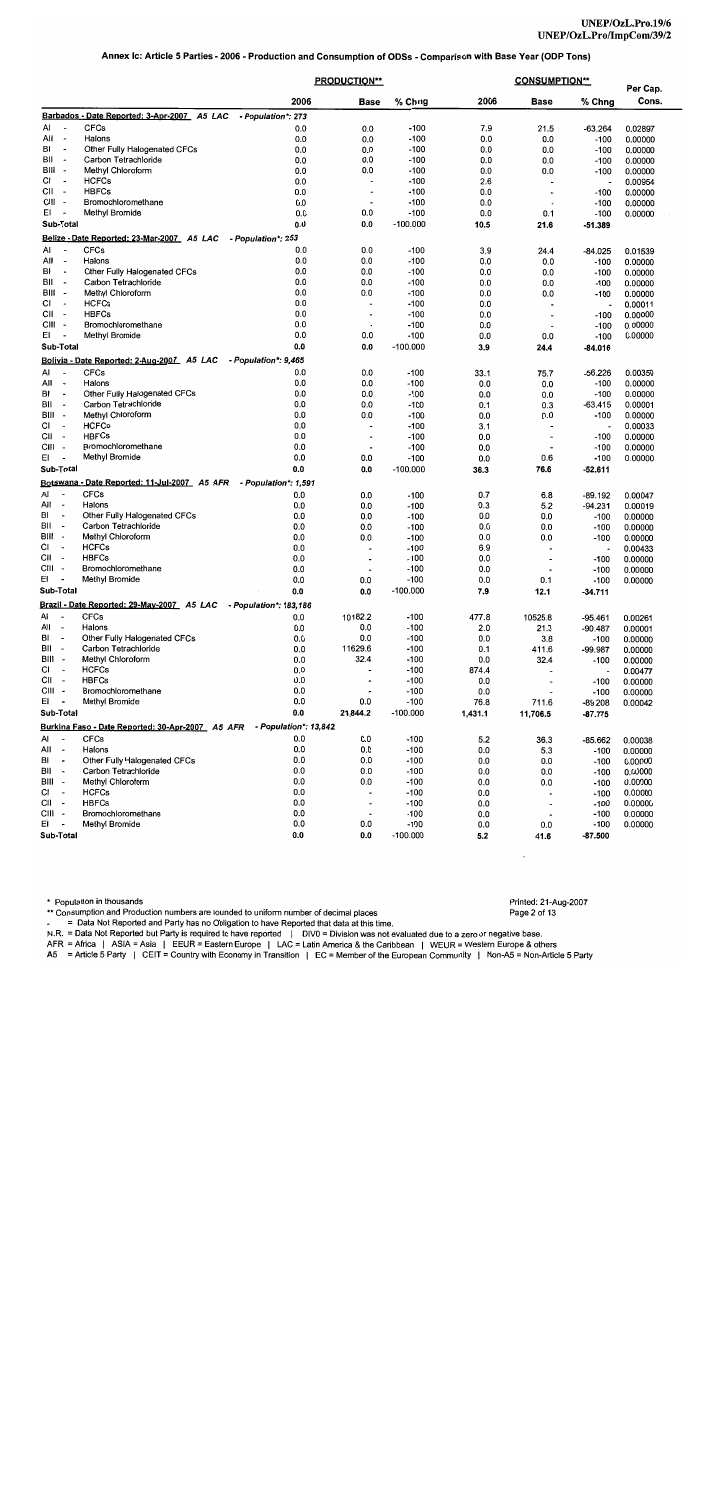#### Annex Ic: Article 5 Parties - 2006 - Production and Consumption of ODSs - Comparison with Base Year (ODP Tons)

|                                                                   |                                                      |                       | <b>PRODUCTION**</b>      |                  |             | <b>CONSUMPTION**</b>         |                          |                    |  |
|-------------------------------------------------------------------|------------------------------------------------------|-----------------------|--------------------------|------------------|-------------|------------------------------|--------------------------|--------------------|--|
|                                                                   |                                                      | 2006                  | Base                     | % Chng           | 2006        | Base                         | % Chng                   | Per Cap.<br>Cons.  |  |
|                                                                   | Cambodia - Date Reported: 4-Jul-2007 A5 ASIA         | - Population*: 15,153 |                          |                  |             |                              |                          |                    |  |
| Al<br>$\overline{\phantom{a}}$                                    | <b>CFCs</b>                                          | 0.0                   | 0.0                      | $-100$           | 28.3        | 94.2                         | $-69.947$                | 0.00187            |  |
| All<br>$\overline{\phantom{a}}$                                   | Halons                                               | 0.0                   | 0.0                      | $-100$           | 0.0         | 0.0                          | -100                     | 0.00000            |  |
| BI<br>$\overline{\phantom{a}}$                                    | Other Fully Halogenated CFCs                         | 0.0                   | 0.0                      | $-100$           | 0.0         | 0.0                          | $-100$                   | 0.00000            |  |
| вıı<br>٠.                                                         | Carbon Tetrachloride                                 | 0.0                   | 0.0                      | $-100$           | 0.0         | 0.0                          | -100                     | 0.00000            |  |
| BIII -                                                            | Methyl Chloroform                                    | 0.0                   | 0.0                      | $-100$           | 0.3         | 0.5                          | -47.699                  | 0.00002            |  |
| СI<br>$\overline{\phantom{a}}$                                    | <b>HCFCs</b>                                         | 0.0                   | $\blacksquare$           | $-100$           | 6.0         | $\overline{a}$               | ÷,                       | 0.00040            |  |
| CII<br>$\overline{\phantom{a}}$                                   | <b>HBFCs</b>                                         | 0.0                   | $\overline{\phantom{a}}$ | $-100$           | 0.0         | $\overline{\phantom{a}}$     | $-100$                   | 0.00000            |  |
| CIII -                                                            | Bromochloromethane                                   | 0.0                   | $\blacksquare$           | $-100$           | 0.0         | $\blacksquare$               | $-100$                   | 0.00000            |  |
| EI<br>$\overline{\phantom{a}}$                                    | Methyl Bromide                                       | 0.0                   | 0.0                      | $-100$           | 0.0         | 0.0                          | $-100$                   | 0.00000            |  |
| Sub-Total                                                         |                                                      | 0.0                   | 0.0                      | $-100.000$       | 34.6        | 94.7                         | -63.464                  |                    |  |
|                                                                   | Chile - Date Reported: 3-Apr-2007 A5 LAC             | - Population*: 16,313 |                          |                  |             |                              |                          |                    |  |
| Al<br>$\overline{\phantom{a}}$                                    | <b>CFCs</b>                                          | 0.0                   | 0.0                      | -100             | 181.8       | 828.7                        | $-78.057$                | 0.01115            |  |
| All<br>$\overline{\phantom{a}}$                                   | Halons                                               | 0.0                   | 0.0                      | $-100$           | 0,0         | 8.5                          | $-100$                   | 0.00000            |  |
| BI<br>$\overline{\phantom{a}}$                                    | Other Fully Halogenated CFCs                         | 0.0                   | 0.0                      | $-100$           | 0.0         | 0.0                          | $-100$                   | 0.00000            |  |
| ВII<br>$\overline{\phantom{a}}$                                   | Carbon Tetrachloride                                 | 0.0                   | 0.0                      | $-100$           | $-0.1$      | 0.6                          | -100                     | $-0.00001$         |  |
| BIII -                                                            | Methyl Chloroform                                    | 0.0<br>0.0            | 0.0<br>$\blacksquare$    | $-100$<br>$-100$ | 4.5         | 6.4                          | $-30.749$                | 0.00027            |  |
| СI<br>$\overline{\phantom{a}}$<br>СII<br>$\overline{\phantom{a}}$ | <b>HCFCs</b><br><b>HBFCs</b>                         | 0.0                   | $\blacksquare$           | $-100$           | 79.6<br>0.0 | $\qquad \qquad \blacksquare$ | $-100$                   | 0.00488<br>0.00000 |  |
| CIII -                                                            | Bromochloromethane                                   | 0.0                   | $\overline{\phantom{a}}$ | $-100$           | 0.0         |                              | $-100$                   | 0.00000            |  |
| ΕI<br>$\overline{\phantom{a}}$                                    | Methyl Bromide                                       | 0.0                   | 0.0                      | $-100$           | 169.3       | 212.5                        | $-20.326$                | 0.01038            |  |
| Sub-Total                                                         |                                                      | 0.0                   | 0.0                      | $-100.000$       | 435.1       | 1,056.7                      | $-58.825$                |                    |  |
|                                                                   | Cook Islands - Date Reported: 30-Jun-2007. A5 ASIA   | - Population*: 20     |                          |                  |             |                              |                          |                    |  |
| Al<br>$\overline{\phantom{a}}$                                    | <b>CFCs</b>                                          | 0.0                   | 0.0                      | $-100$           | 0.0         | 1.7                          | $-100$                   | 0.00000            |  |
| All<br>$\overline{\phantom{a}}$                                   | Halons                                               | 0.0                   | 0.0                      | $-100$           | 0.0         | 0.0                          | $-100$                   | 0.00000            |  |
| ВI<br>$\overline{\phantom{a}}$                                    | Other Fully Halogenated CFCs                         | 0.0                   | 0.0                      | $-100$           | 0.0         | 0.0                          | $-100$                   | 0.00000            |  |
| BII<br>$\overline{\phantom{a}}$                                   | Carbon Tetrachloride                                 | 0.0                   | 0.0                      | -100             | 0.0         | 0.0                          | $-100$                   | 0.00000            |  |
| BIII -                                                            | Methyl Chloroform                                    | 0.0                   | 0.0                      | -100             | 0.0         | 0.0                          | $-100$                   | 0.00000            |  |
| СI<br>$\overline{\phantom{a}}$                                    | <b>HCFCs</b>                                         | 0.0                   | ÷,                       | $-100$           | 0.0         |                              | $\overline{a}$           | 0.00223            |  |
| СII<br>$\overline{\phantom{a}}$                                   | <b>HBFCs</b>                                         | 0.0                   | $\overline{\phantom{a}}$ | $-100$           | 0.0         | $\blacksquare$               | $-100$                   | 0.00000            |  |
| CIII -                                                            | Bromochloromethane                                   | 0.0                   | $\blacksquare$           | $-100$           | 0.0         | $\blacksquare$               | $-100$                   | 0.00000            |  |
| ΕI                                                                | Methyl Bromide                                       | 0.0                   | 0.0                      | $-100$           | 0.0         | 0.0                          | $-100$                   | 0.00000            |  |
| Sub-Total                                                         |                                                      | 0.0                   | 0.0                      | $-100.000$       | 0,0         | 1.7                          | $-100,000$               |                    |  |
|                                                                   | Costa Rica - Date Reported: 25-Apr-2007 A5 LAC       | - Population*: 4,402  |                          |                  |             |                              |                          |                    |  |
| AI<br>$\overline{\phantom{a}}$                                    | <b>CFCs</b>                                          | 0.0                   | 0.0                      | $-100$           | 55.7        | 250.2                        | -77.756                  | 0.01264            |  |
| All<br>$\overline{\phantom{a}}$                                   | Halons                                               | 0.0                   | 0.0                      | $-100$           | 0.0         | 0.0                          | $-100$                   | 0.00000            |  |
| BI<br>$\overline{\phantom{a}}$                                    | Other Fully Halogenated CFCs                         | 0.0                   | 0.0                      | $-100$           | 0.0         | 0.0                          | $-100$                   | 0.00000            |  |
| BII<br>$\overline{\phantom{a}}$                                   | Carbon Tetrachloride                                 | 0.0                   | 0.0                      | $-100$           | 0.0         | 0.0                          | $-100$                   | 0.00000            |  |
| BIII -                                                            | Methyl Chloroform                                    | 0.0                   | 0.0                      | $-100$           | 0.0         | 0.0                          | $-100$                   | 0.00000            |  |
| СI<br>$\overline{\phantom{a}}$                                    | <b>HCFCs</b>                                         | 0.0                   | $\overline{\phantom{a}}$ | $-100$           | 10.2        |                              | $\overline{\phantom{a}}$ | 0.00233            |  |
| СH<br>$\overline{\phantom{a}}$                                    | <b>HBFCs</b>                                         | 0.0                   | $\cdot$                  | $-100$           | 0.0         | $\overline{\phantom{a}}$     | $-100$                   | 0.00000            |  |
| CIII -                                                            | Bromochloromethane                                   | 0.0                   | $\cdot$                  | $-100$           | 0.0         |                              | $-100$                   | 0.00000            |  |
| EI<br>$\overline{a}$                                              | Methyl Bromide                                       | 0.0                   | 0.0                      | $-100$           | 251.3       | 342.5                        | $-26.632$                | 0.05708            |  |
| Sub-Total                                                         |                                                      | 0.0                   | 0.0                      | $-100.000$       | 317.2       | 592.7                        | -46.482                  |                    |  |
|                                                                   | Croatia - Date Reported: 2-Jul-2007 A5 EEUR          | - Population*: 4.660  |                          |                  |             |                              |                          |                    |  |
| AI<br>$\overline{\phantom{a}}$                                    | <b>CFCs</b>                                          | 0.0                   | 0.0                      | $-100$           | $-31.4$     | 219.3                        | $-100$                   | $-0.00673$         |  |
| All<br>$\overline{\phantom{a}}$                                   | Halons                                               | 0.0                   | 0.0                      | $-100$           | 0.0         | 30.1                         | $-100$                   | 0.00000            |  |
| в١<br>$\blacksquare$                                              | Other Fully Halogenated CFCs                         | 0.0                   | 0.0                      | $-100$           | 0.0         | 0.0                          | $-100$                   | 0.00000            |  |
| BII<br>$\overline{\phantom{a}}$                                   | Carbon Tetrachloride                                 | 0.0                   | 0.0                      | $-100$           | -1.0        | 3.9                          | $-100$                   | $-0.00022$         |  |
| BIII -                                                            | Methyl Chloroform                                    | 0.0                   | 0.0                      | $-100$           | 0.0         | 0.0                          | $-100$                   | 0.00000            |  |
| СI<br>$\overline{\phantom{a}}$                                    | <b>HCFCs</b>                                         | 0.0                   | $\overline{\phantom{a}}$ | $-100$           | $-0.5$      |                              | $-100$                   | $-0.00012$         |  |
| СII<br>$\sim$                                                     | <b>HBFCs</b>                                         | 0.0                   | $\overline{\phantom{a}}$ | $-100$           | 0.0         | $\overline{\phantom{a}}$     | $-100$                   | 0.00000            |  |
| CIII -                                                            | Bromochloromethane                                   | 0.0                   | $\overline{\phantom{a}}$ | $-100$           | 0.0         |                              | $-100$                   | 0.00000            |  |
| E۱<br>$\overline{\phantom{a}}$                                    | Methyl Bromide                                       | 0.0                   | 0.0                      | $-100$           | 0.2         | 15.7                         | $-98.853$                | 0.00004            |  |
| Sub-Total                                                         |                                                      | 0.0                   | 0.0                      | $-100.000$       | $-32.7$     | 269.0                        | $-112.156$               |                    |  |
|                                                                   | Cuba - Date Reported: 18-Aug-2007 A5 LAC             | - Population*: 11,399 |                          |                  |             |                              |                          |                    |  |
| Al<br>$\overline{\phantom{a}}$                                    | <b>CFCs</b><br>Halons                                | 0.0<br>0.0            | 0.0<br>0.0               | -100<br>$-100$   | 239.5       | 625.1<br>0.0                 | $-61.682$                | 0.02101            |  |
| All<br>$\blacksquare$<br>ВI                                       |                                                      | 0.0                   | 0.0                      | $-100$           | 0.0<br>0.0  |                              | $-100$                   | 0.00000            |  |
| $\overline{\phantom{a}}$<br>$\sim$                                | Other Fully Halogenated CFCs<br>Carbon Tetrachloride |                       |                          |                  |             | 0.0                          | $-100$                   | 0.00000            |  |
| BII<br>BIII -                                                     | Methyl Chloroform                                    | 0.0<br>0.0            | 0.0<br>0.0               | $-100$<br>$-100$ | 0.0<br>0.0  | 2.7<br>0.0                   | $-99.589$<br>$-100$      | 0.00000            |  |
| СI<br>$\overline{\phantom{a}}$                                    | <b>HCFCs</b>                                         | 0.0                   | ÷,                       | $-100$           | 15.8        |                              | $\overline{\phantom{a}}$ | 0.00000<br>0.00139 |  |
| CII -                                                             | <b>HBFCs</b>                                         | 0.0                   | ÷                        | $-100$           | 0.0         | $\overline{\phantom{a}}$     | $-100$                   | 0.00000            |  |
| CIII -                                                            | Bromochloromethane                                   | 0.0                   | $\overline{\phantom{a}}$ | $-100$           | 0.0         |                              | $-100$                   | 0.00000            |  |
| EI<br>$\overline{\phantom{a}}$                                    | Methyl Bromide                                       | 0.0                   | 0.0                      | $-100$           | 10.8        | 50.5                         | $-78.603$                | 0.00095            |  |
| Sub-Total                                                         |                                                      | 0.0                   | 0.0                      | $-100.000$       | 266.1       | 678.3                        | $-60.770$                |                    |  |
|                                                                   |                                                      |                       |                          |                  |             |                              |                          |                    |  |

\* Population in thousands

\*\* Consumption and Production numbers are rounded to uniform number of decimal places

 $\mathbb{R}^2$ = Data Not Reported and Party has no Obligation to have Reported that data at this time.

N.R. = Data Not Reported but Party is required to have reported | DIV0 = Division was not evaluated due to a zero or negative base.<br>AFR = Africa | ASIA = Asia | EEUR = Eastern Europe | LAC = Latin America & the Caribbean |

A5 = Article 5 Party | CEIT = Country with Economy in Transition | EC = Member of the European Community | Non-A5 = Non-Article 5 Party

Printed: 21-Aug-2007 Page 3 of 13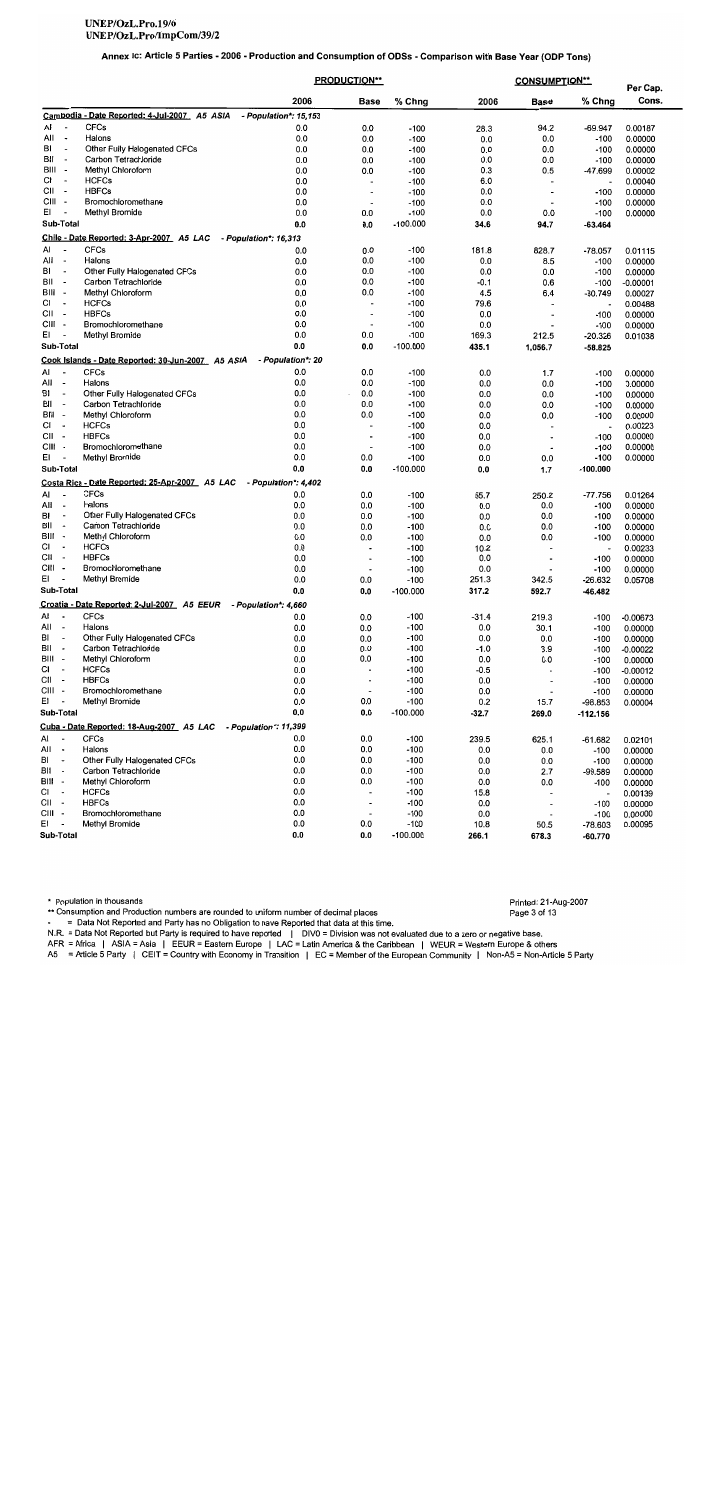|                                                 |                                                                      | <b>PRODUCTION**</b>      |                                            |                  |              | Per Cap.                                             |                          |                    |
|-------------------------------------------------|----------------------------------------------------------------------|--------------------------|--------------------------------------------|------------------|--------------|------------------------------------------------------|--------------------------|--------------------|
|                                                 |                                                                      | 2006                     | <b>Base</b>                                | % Chng           | 2006         | <b>Base</b>                                          | % Chna                   | Cons.              |
|                                                 | Democratic Republic of the Congo - Date Reported: 8-Jun-2007         | A5 AFR                   | - Population*: 62,293                      |                  |              |                                                      |                          |                    |
| Al<br>$\overline{\phantom{a}}$                  | <b>CFCs</b>                                                          | 0.0                      | 0.0                                        | $-100$           | 170.7        | 665.7                                                | -74.356                  | 0.00274            |
| All<br>$\overline{\phantom{a}}$                 | Halons                                                               | 0.0                      | 0.0                                        | $-100$           | 6.8          | 218.7                                                | $-96.890$                | 0.00011            |
| BI<br>$\overline{\phantom{a}}$                  | Other Fully Halogenated CFCs                                         | 0.0                      | 0.0                                        | $-100$           | 0.0          | 0.0                                                  | $-100$                   | 0.00000            |
| BII<br>٠.                                       | Carbon Tetrachloride                                                 | 0.0                      | 0.0                                        | $-100$           | 16.5         | 15.3                                                 | 8.173                    | 0.00026            |
| BIII -                                          | Methyl Chloroform                                                    | 0.0                      | 0.0                                        | $-100$           | 4.0          | 4.8                                                  | $-15.908$                | 0.00006            |
| СI<br>$\overline{\phantom{a}}$                  | <b>HCFCs</b>                                                         | 0.0                      | $\blacksquare$                             | $-100$           | 6.6          |                                                      | $\blacksquare$           | 0.00011            |
| СII<br>$\overline{\phantom{a}}$                 | <b>HBFCs</b>                                                         | 0.0                      | $\blacksquare$                             | $-100$           | 0.0          |                                                      | $-100$                   | 0.00000            |
| CIII -                                          | Bromochloromethane                                                   |                          |                                            |                  |              |                                                      |                          |                    |
| EI                                              | Methyl Bromide                                                       | 0.0                      | 0.0                                        | $-100$           | 0.1          | 1.4                                                  | -91.667                  | 0.00000            |
| Sub-Total                                       |                                                                      | 0.0                      | 0.0                                        | $-100.000$       | 204.7        | 905.9                                                | -77.404                  |                    |
|                                                 | Dominica - Date Reported: 9-May-2007 A5 LAC<br>- Population*: 70     |                          |                                            |                  |              |                                                      |                          |                    |
| Al                                              | <b>CFCs</b>                                                          | 0.0                      | 0.0                                        | $-100$           | 0.5          | 1.5                                                  | -69.570                  | 0.00643            |
| All<br>$\overline{\phantom{a}}$                 | Halons                                                               | 0.0                      | 0.0                                        | $-100$           | 0.0          | 0.0                                                  | $-100$                   | 0.00000            |
| BI<br>$\overline{\phantom{a}}$                  | Other Fully Halogenated CFCs                                         | 0.0                      | 0.0                                        | $-100$           | 0.0          | 0.0                                                  | $-100$                   | 0.00000            |
| BII<br>$\overline{\phantom{a}}$                 | Carbon Tetrachloride                                                 | 0.0                      | 0.0                                        | $-100$           | 0.0          | 0.0                                                  | -100                     | 0.00000            |
| BIII -                                          | Methyl Chloroform                                                    | 0.0                      | 0.0                                        | $-100$           | 0.0          | 0.0                                                  | -100                     | 0.00000            |
| СI<br>$\overline{\phantom{a}}$                  | <b>HCFCs</b>                                                         | 0.0                      | $\overline{a}$                             | $-100$           | 0.1          |                                                      | $\ddot{\phantom{0}}$     | 0.00211            |
| CІІ<br>$\overline{\phantom{a}}$                 | <b>HBFCs</b><br>Bromochloromethane                                   | 0.0<br>0.0               | $\blacksquare$<br>$\overline{\phantom{a}}$ | $-100$<br>$-100$ | 0.0<br>0.0   | $\overline{\phantom{a}}$<br>$\overline{\phantom{a}}$ | $-100$<br>-100           | 0.00000<br>0.00000 |
| CIII -<br>ΕI<br>$\overline{\phantom{a}}$        |                                                                      | 0.0                      | 0.0                                        | $-100$           | 0.0          | 0.0                                                  | -100                     | 0.00000            |
| Sub-Total                                       | Methyl Bromide                                                       | 0.0                      | 0.0                                        | $-100.000$       | 0.6          | 1.5                                                  | -60.000                  |                    |
|                                                 | <u> Dominican Republic - Date Reported: 28-Jun-2007 _ A5_LAC</u>     | - Population*: 9,150     |                                            |                  |              |                                                      |                          |                    |
| Al<br>$\overline{\phantom{a}}$                  | <b>CFCs</b>                                                          | 0.0                      | 0.0                                        | $-100$           | 156.2        | 539.8                                                | -71.060                  | 0.01707            |
| All<br>$\overline{\phantom{a}}$                 | Halons                                                               | 0.0                      | 0.0                                        | $-100$           | 0.0          | 4.2                                                  | -100                     | 0.00000            |
| ВI<br>÷                                         | Other Fully Halogenated CFCs                                         | 0.0                      | 0.0                                        | $-100$           | 0.0          | 0.0                                                  | $-100$                   | 0.00000            |
| BII<br>$\overline{\phantom{a}}$                 | Carbon Tetrachloride                                                 | 0.0                      | 0.0                                        | $-100$           | 0.0          | 29.0                                                 | $-100$                   | 0.00000            |
| BIII<br>$\overline{\phantom{a}}$                | Methyl Chloroform                                                    | 0.0                      | 0.0                                        | $-100$           | 0.0          | 3.6                                                  | -100                     | 0.00000            |
| СI<br>$\overline{\phantom{a}}$                  | <b>HCFCs</b>                                                         | 0.0                      | $\blacksquare$                             | $-100$           | 55.3         |                                                      | $\overline{\phantom{a}}$ | 0.00604            |
| CII<br>$\overline{\phantom{a}}$                 | <b>HBFCs</b>                                                         | 0.0                      | $\overline{a}$                             | $-100$           | 0.0          |                                                      | -100                     | 0.00000            |
| CIII -                                          | Bromochloromethane                                                   | 0.0                      |                                            | $-100$           | 0.0          |                                                      | $-100$                   | 0.00000            |
| ΕI<br>$\ddot{\phantom{0}}$                      | Methyl Bromide                                                       | 0.0                      | 0.0                                        | $-100$           | 21.3         | 104.2                                                | $-79.560$                | 0.00233            |
| Sub-Total                                       |                                                                      | 0.0                      | 0.0                                        | $-100.000$       | 232.8        | 680.8                                                | $-65.805$                |                    |
|                                                 | Ecuador - Date Reported: 24-May-2007 A5 LAC<br>- Population*: 14,022 |                          |                                            |                  |              |                                                      |                          |                    |
| AI<br>$\overline{\phantom{a}}$                  | <b>CFCs</b>                                                          | 0.0                      | 0.0                                        | $-100$           | 63.0         | 301.4                                                | $-79.100$                | 0.00449            |
| All<br>$\overline{\phantom{a}}$                 | Halons                                                               | 0.0                      | 0.0                                        | $-100$           | 0.0          | 5.5                                                  | $-100$                   | 0.00000            |
| BI<br>$\blacksquare$                            | Other Fully Halogenated CFCs                                         | 0.0                      | 0.0                                        | $-100$           | 0.0          | 1.0                                                  | $-100$                   | 0.00000            |
| ВII<br>$\overline{\phantom{a}}$                 | Carbon Tetrachloride                                                 | 0.0                      | 0.0                                        | $-100$           | 0.0          | 0.5                                                  | $-100$                   | 0.00000            |
| BIII<br>$\overline{\phantom{a}}$                | Methyl Chloroform                                                    | 0.0                      | 0.0                                        | $-100$           | 0.0          | 2.0                                                  | -100                     | 0.00000            |
| СI<br>$\overline{\phantom{a}}$                  | <b>HCFCs</b>                                                         | 0.0                      | ٠                                          | $-100$           | 0.0          |                                                      | -100                     | 0.00000            |
| СII<br>$\overline{\phantom{a}}$                 | <b>HBFCs</b>                                                         | 0.0                      | $\overline{\phantom{a}}$                   | $-100$           | 0.0          | ٠                                                    | $-100$                   | 0.00000            |
| CIII<br>$\overline{\phantom{a}}$                | Bromochloromethane                                                   | 0.0                      | ٠                                          | $-100$           | 0.0          |                                                      | -100                     | 0.00000            |
| ΕI                                              | Methyl Bromide                                                       | 0.0                      | 0.0                                        | $-100$           | 51.0         | 66.2                                                 | $-22.993$                | 0.00364            |
| Sub-Total                                       |                                                                      | 0.0                      | 0.0                                        | $-100.000$       | 114.0        | 376.6                                                | $-69.729$                |                    |
|                                                 | Eavpt - Date Reported: 26-Apr-2007 A5 AFR<br>- Population*: 74,937   |                          |                                            |                  |              |                                                      |                          |                    |
| AI<br>$\overline{\phantom{a}}$                  | <b>CFCs</b>                                                          | 0.0                      | 0.0                                        | $-100$           | 593.6        | 1668.0                                               | $-64.413$                | 0.00792            |
| All<br>$\overline{\phantom{a}}$                 | Halons                                                               | 0.0                      | 0.0                                        | $-100$           | 44.0         | 705.0                                                | -93.759                  | 0.00059            |
| BI<br>$\overline{\phantom{a}}$                  | Other Fully Halogenated CFCs                                         | 0.0                      | 0.0                                        | $-100$           | 0.0          | 0.0                                                  | $-100$                   | 0.00000            |
| BII<br>$\overline{\phantom{a}}$                 | Carbon Tetrachlonde                                                  | 0.0                      | 0.0                                        | $-100$           | 5.5          | 38.5                                                 | $-85.714$                | 0.00007            |
| BIII -                                          | Methyl Chloroform                                                    | 0.0                      | 0.0                                        | -100             | 12.5         | 26.0                                                 | -51.923                  | 0.00017            |
| СI<br>$\overline{\phantom{a}}$<br>СII<br>$\sim$ | <b>HCFCs</b><br><b>HBFCs</b>                                         | 0.0<br>0.0               | $\ddot{\phantom{0}}$                       | $-100$<br>$-100$ | 256.0<br>0.0 | $\overline{\phantom{a}}$                             | $\ddot{\phantom{0}}$     | 0.00342            |
| CIII -                                          | <b>Bromochloromethane</b>                                            | 0.0                      |                                            | $-100$           | 0.0          |                                                      | $-100$<br>$-100$         | 0.00000<br>0.00000 |
| EI<br>$\overline{\phantom{a}}$                  | Methyl Bromide                                                       | 0.0                      | 0.0                                        | $-100$           | 180.0        | 238.1                                                | $-24.386$                | 0.00240            |
| Sub-Total                                       |                                                                      | 0.0                      | 0.0                                        | $-100.000$       | 1,091.6      | 2,675.6                                              | -59.202                  |                    |
|                                                 | <u> El Salvador - Date Reported: 22-Mar-2006</u> A5 LAC              | - Population*: 6,992     |                                            |                  |              |                                                      |                          |                    |
| Al<br>$\overline{\phantom{a}}$                  | <b>CFCs</b>                                                          | 0.0                      | 0.0                                        | $-100$           | 0.0          | 306.6                                                | -100                     | 0.00000            |
| All<br>$\overline{\phantom{a}}$                 | Halons                                                               | 0.0                      | 0.0                                        | $-100$           | 0.0          | 0.7                                                  | $-100$                   | 0.00000            |
| В١<br>$\blacksquare$                            | Other Fully Halogenated CFCs                                         | 0.0                      | 0.0                                        | -100             | 0.0          | 0.0                                                  | -100                     | 0.00000            |
| ВII<br>$\overline{\phantom{a}}$                 | Carbon Tetrachloride                                                 | 0.0                      | 0.0                                        | -100             | 0.8          | 0.0                                                  | DIV0                     | 0.00011            |
| BIII<br>$\sim$                                  | Methyl Chloroform                                                    | 0.0                      | 0.0                                        | $-100$           | 0.0          | 0.0                                                  | $-100$                   | 0.00000            |
| C١<br>$\overline{\phantom{a}}$                  | <b>HCFCs</b>                                                         | 0.0                      | $\blacksquare$                             | -100             | 20.4         |                                                      | $\ddot{\phantom{0}}$     | 0.00291            |
| СII<br>$\overline{\phantom{a}}$                 | <b>HBFCs</b>                                                         | 0.0                      | $\overline{a}$                             | $-100$           | 0.0          | $\hat{\phantom{a}}$                                  | -100                     | 0.00000            |
| CIII -                                          | Bromochloromethane                                                   | $\overline{\phantom{a}}$ | $\blacksquare$                             |                  |              |                                                      | $\overline{\phantom{a}}$ |                    |
| ΕI<br>$\overline{\phantom{a}}$                  | Methyl Bromide                                                       | 0.0                      | 0.0                                        | $-100$           | 0.0          | 0.0                                                  | -100                     | 0.00000            |
| Sub-Total                                       |                                                                      | 0.0                      | 0.0                                        | $-100.000$       | 21.2         | 307.3                                                | -93.101                  |                    |

\* Population in thousands

\*\* Consumption and Production numbers are rounded to uniform number of decimal places

= Data Not Reported and Party has no Obligation to have Reported that data at this time.

-<br>N.R. = Data Not Reported but Party is required to have reported | DIV0 = Division was not evaluated due to a zero or negative base.<br>AFR = Africa | ASIA = Asia | EEUR = Eastern Europe | LAC = Latin America & the Caribbean

A5 = Article 5 Party | CEIT = Country with Economy in Transition | EC = Member of the European Community | Non-A5 = Non-Article 5 Party

Printed: 21-Aug-2007 Page 4 of 13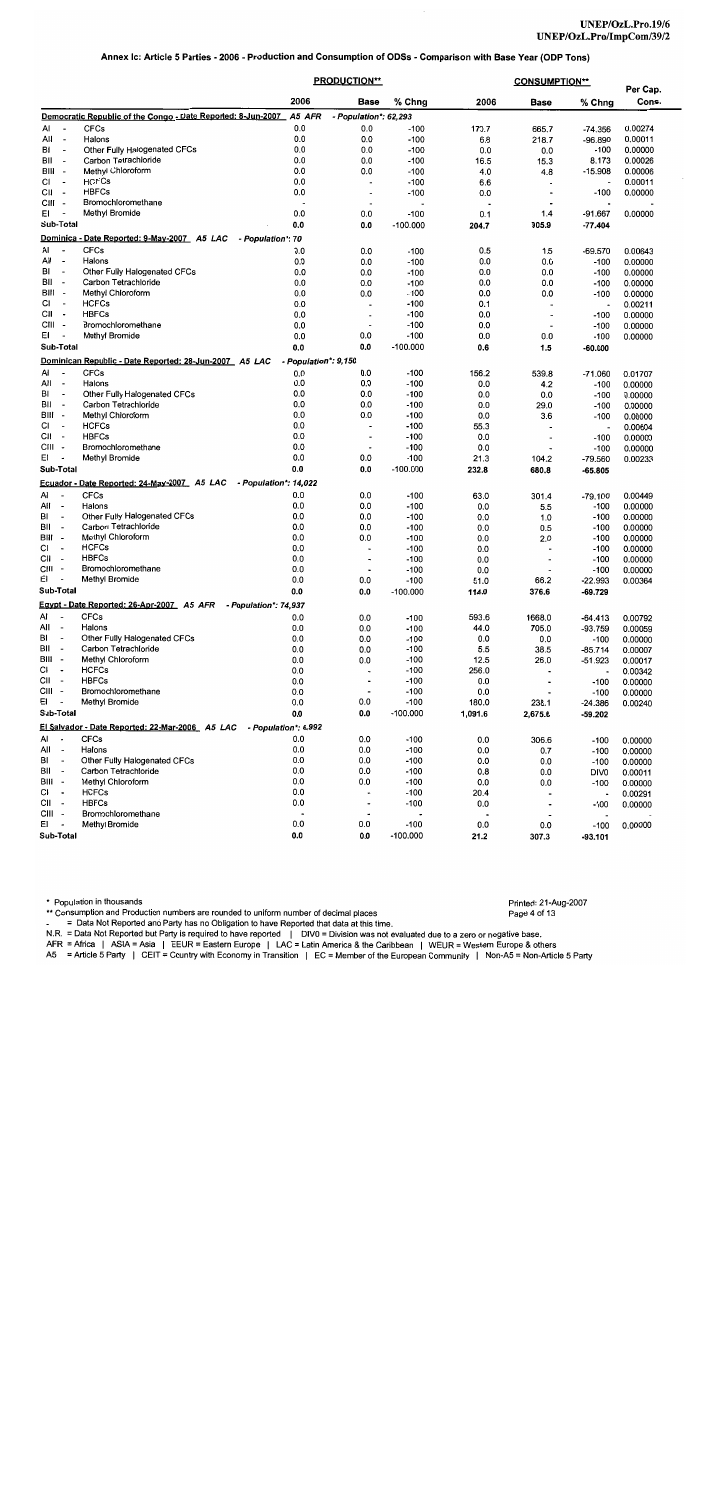#### Annex Ic: Article 5 Parties - 2006 - Production and Consumption of ODSs - Comparison with Base Year (ODP Tons)

|                                             |                                                             |                       | <b>PRODUCTION**</b>      |                      | <b>CONSUMPTION**</b> |                          |                          | Per Cap.           |
|---------------------------------------------|-------------------------------------------------------------|-----------------------|--------------------------|----------------------|----------------------|--------------------------|--------------------------|--------------------|
|                                             |                                                             | 2006                  | <b>Base</b>              | % Chng               | 2006                 | <b>Base</b>              | % Chng                   | Cons.              |
|                                             | Gabon - Date Reported: 24-Apr-2007 A5 AFR                   | - Population*: 1.426  |                          |                      |                      |                          |                          |                    |
| Al<br>$\overline{\phantom{a}}$              | <b>CFCs</b>                                                 | 0.0                   | 0.0                      | $-100$               | 1.2                  | 10.3                     | -88.316                  | 0.00084            |
| All<br>$\overline{\phantom{a}}$             | Halons                                                      | 0.0                   | 0.0                      | $-100$               | 0.0                  | 0,0                      | $-100$                   | 0.00000            |
| BI<br>$\overline{\phantom{a}}$              | Other Fully Halogenated CFCs                                | 0.0                   | 0.0                      | $-100$               | 0.0                  | 0.0                      | $-100$                   | 0.00000            |
| BII<br>$\overline{\phantom{a}}$             | Carbon Tetrachloride                                        | 0.0                   | 0.0                      | $-100$               | 0.0                  | 0.0                      | $-100$                   | 0.00000            |
| BIII -                                      | Methyl Chloroform                                           | 0.0                   | 0.0                      | $-100$               | 0.0                  | 0.0                      | $-100$                   | 0.00000            |
| СI<br>$\sim$                                | <b>HCFCs</b>                                                | 0.0                   | $\ddot{\phantom{0}}$     | $-100$               | 3.3                  | $\blacksquare$           | $\blacksquare$           | 0.00230            |
| CII<br>$\sim$                               | <b>HBFCs</b>                                                | 0.0                   | $\blacksquare$           | $-100$               | 0.0                  | $\overline{a}$           | -100                     | 0.00000            |
| CIII -                                      | Bromochloromethane                                          | 0.0<br>0.0            | $\overline{\phantom{a}}$ | $-100$               | 0.0                  | $\overline{a}$           | $-100$                   | 0.00000<br>0.00000 |
| EI<br>$\overline{\phantom{a}}$              | Methyl Bromide                                              |                       | 0.0                      | $-100$               | 0.0                  | 0.0                      | $-100$                   |                    |
| Sub-Total                                   |                                                             | 0.0                   | 0.0                      | $-100,000$           | 4.5                  | 10.3                     | $-56.311$                |                    |
| $\overline{\phantom{a}}$                    | Georgia - Date Reported: 13-Jul-2007 A5 EEUR<br><b>CFCs</b> | - Population*: 5,092  |                          |                      |                      |                          |                          | 0.00114            |
| Al<br>All<br>$\overline{\phantom{a}}$       | Halons                                                      | 0.0<br>0.0            | 0.0<br>0.0               | $-100$<br>$-100$     | 5.8<br>0.0           | 22.5<br>42.5             | -74.203<br>$-100$        | 0.00000            |
| BI<br>$\overline{\phantom{a}}$              | Other Fully Halogenated CFCs                                | 0.0                   | 0.0                      | $-100$               | 0.0                  | 0.0                      | $-100$                   | 0.00000            |
| BII<br>$\overline{\phantom{a}}$             | Carbon Tetrachloride                                        | 0.0                   | 0.0                      | $-100$               | 0.0                  | 0.0                      | $-100$                   | 0.00000            |
| BIII -                                      | Methyl Chloroform                                           | 0.0                   | 0.0                      | -100                 | 0.0                  | 0.0                      | $-100$                   | 0.00000            |
| C.<br>٠.                                    | <b>HCFCs</b>                                                | 0.0                   |                          | $-100$               | 1.6                  | $\ddot{\phantom{0}}$     |                          | 0.00031            |
| СII<br>$\overline{\phantom{a}}$             | <b>HBFCs</b>                                                | 0.0                   | $\overline{\phantom{a}}$ | $-100$               | 0.0                  | $\overline{\phantom{a}}$ | $-100$                   | 0.00000            |
| CIII -                                      | Bromochloromethane                                          | 0.0                   | $\overline{\phantom{a}}$ | $-100$               | 0.0                  | $\blacksquare$           | $-100$                   | 0.00000            |
| EL                                          | Methyl Bromide                                              | 0.0                   | 0.0                      | $-100$               | 7.2                  | 13.7                     | -47.253                  | 0.00141            |
| Sub-Total                                   |                                                             | 0.0                   | 0.0                      | $-100.000$           | 14.6                 | 78.7                     | -81.449                  |                    |
|                                             | Ghana - Date Reported; 28-May-2007 A5 AFR                   | - Population*: 22,023 |                          |                      |                      |                          |                          |                    |
| AI<br>$\overline{\phantom{a}}$              | <b>CFCs</b><br>r., 1                                        | 0.0                   | 0.0                      | $-100$               | 13.1                 | 35.8                     | $-63.474$                | 0.00059            |
| All<br>$\overline{\phantom{a}}$             | Halons                                                      | 0.0                   | 0.0                      | $-100$               | 0.0                  | 0.0                      | $-100$                   | 0.00000            |
| BI<br>$\overline{\phantom{a}}$              | Other Fully Halogenated CFCs                                | 0.0                   | 0.0                      | $-100$               | 0.0                  | 0.0                      | $-100$                   | 0.00000            |
| Bll<br>$\overline{\phantom{a}}$             | Carbon Tetrachloride                                        | 0.0                   | 0.0                      | $-100$               | 0.0                  | 0.4                      | $-100$                   | 0.00000            |
| BIII<br>$\sim$                              | Methyl Chloroform                                           | 0.0                   | 0.0                      | $-100$               | 0.0                  | 0.0                      | $-100$                   | 0.00000            |
| СI<br>$\blacksquare$                        | <b>HCFCs</b>                                                | 0.0                   | $\overline{\phantom{a}}$ | $-100$               | 21.1                 | $\overline{a}$           | $\overline{\phantom{a}}$ | 0.00096            |
| СII<br>$\overline{\phantom{a}}$             | <b>HBFCs</b>                                                | 0.0                   | $\overline{\phantom{a}}$ | $-100$               | 0.0                  | $\overline{a}$           | -100                     | 0.00000            |
| CIII -                                      | Bromochloromethane                                          | 0,0                   | $\overline{\phantom{a}}$ | $-100$               | 0.0                  | $\overline{a}$           | $-100$                   | 0.00000            |
| EI                                          | Methyl Bromide                                              | 0.0                   | 0.0                      | $-100$               | 0.0                  | 0.0                      | $-100$                   | 0.00000            |
| Sub-Total                                   |                                                             | 0.0                   | 0.0                      | $-100.000$           | 34.2                 | 36.2                     | $-5.525$                 |                    |
|                                             | Grenada - Date Reported: 30-Mar-2007 A5 LAC                 | - Population*: 95     |                          |                      |                      |                          |                          |                    |
| AI<br>$\overline{\phantom{a}}$              | <b>CFCs</b>                                                 | 0.0                   | 0.0                      | $-100$               | 0.0                  | 6.0                      | $-100$                   | 0.00000            |
| All<br>$\overline{\phantom{a}}$             | Halons                                                      | 0.0                   | 0.0                      | $-100$               | 0.0                  | 0.0                      | $-100$                   | 0.00000            |
| BI<br>$\overline{\phantom{a}}$              | Other Fully Halogenated CFCs                                | 0.0                   | 0.0                      | $-100$               | 0.0                  | 0.0                      | $-100$                   | 0.00000            |
| BII<br>$\blacksquare$                       | Carbon Tetrachloride                                        | 0.0                   | 0.0                      | $-100$               | 0.0                  | 0.0                      | -100                     | 0.00000            |
| BIII<br>$\sim$                              | Methyl Chloroform                                           | 0.0                   | 0.0                      | $-100$               | 0.0                  | 0.0                      | -100                     | 0.00000            |
| СI<br>$\overline{\phantom{a}}$              | <b>HCFCs</b>                                                | 0.0                   | $\overline{\phantom{a}}$ | $-100$               | 0.3                  | $\overline{a}$           | $\overline{a}$           | 0.00312            |
| СH<br>$\overline{\phantom{a}}$              | <b>HBFCs</b>                                                | 0.0                   | ٠                        | $-100$               | 0.0                  | $\blacksquare$           | $-100$                   | 0.00000            |
| CIII -                                      | Bromochloromethane                                          | 0.0                   | $\cdot$                  | $-100$               | 0.0                  | $\overline{\phantom{a}}$ | $-100$                   | 0.00000            |
| EI<br>$\overline{\phantom{a}}$              | Methyl Bromide                                              | 0.0                   | 0.0                      | $-100$               | 0.0                  | 0.0                      | $-100$                   | 0.00000            |
| Sub-Total                                   |                                                             | 0.0                   | 0.0                      | $-100.000$           | 0.3                  | 6.0                      | -95.000                  |                    |
|                                             | Guatemala - Date Reported: 4-Apr-2007 A5 LAC                | - Population*: 13,281 |                          |                      |                      |                          |                          |                    |
| AI<br>$\overline{\phantom{a}}$              | <b>CFCs</b>                                                 | 0.0                   | 0.0                      | $-100$               | 12.7                 | 224.6                    | -94.351                  | 0.00096            |
| All<br>$\overline{\phantom{a}}$             | Halons                                                      | 0.0                   | 0.0                      | $-100$               | 0.0                  | 0.2                      | -100                     | 0.00000            |
| BI<br>$\overline{\phantom{a}}$              | Other Fully Halogenated CFCs                                | 0.0                   | 0.0                      | $-100$               | 0.0                  | 0.0                      | $-100$                   | 0.00000            |
| ВŲ<br>$\overline{\phantom{a}}$              | Carbon Tetrachloride                                        | 0.0                   | 0.0                      | $-100$               | 0.0                  | 10.6                     | $-100$                   | 0.00000            |
| BIII -                                      | Methyl Chloroform                                           | 0.0                   | 0.0                      | $-100$               | 0.0                  | 0.0                      | $-100$                   | 0.00000            |
| СI<br>$\overline{\phantom{a}}$              | <b>HCFCs</b>                                                | 0.0                   | $\overline{\phantom{a}}$ | $-100$               | 9.2                  |                          | ÷                        | 0.00069            |
| СII<br>$\overline{\phantom{a}}$             | <b>HBFCs</b>                                                | 0.0                   | $\overline{\phantom{a}}$ | $-100$               | 0.0                  | $\overline{a}$           | $-100$                   | 0.00000            |
| CIII -                                      | Bromochloromethane                                          | 0.0                   | $\overline{\phantom{a}}$ | $-100$               | 0.0                  |                          | $-100$                   | 0.00000            |
| EI<br>$\overline{\phantom{a}}$<br>Sub-Total | Methyl Bromide                                              | 0.0<br>0.0            | 0.0<br>0.0               | $-100$<br>$-100.000$ | 333.4<br>355.3       | 400.7<br>636.1           | $-16.800$<br>-44.144     | 0.02510            |
|                                             | Guinea-Bissau - Date Reported: 10-Jul-2007 A5 AFR           | - Population*: 1,387  |                          |                      |                      |                          |                          |                    |
| Ai                                          | <b>CFCs</b>                                                 | 0.0                   | 0.0                      | $-100$               | 13.1                 | 26.3                     | -50.332                  | 0.00941            |
| All<br>$\overline{\phantom{a}}$             | Halons                                                      | 0.0                   | 0.0                      | $-100$               | 0.0                  | 0.0                      | $-100$                   | 0.00000            |
| ΒI<br>$\overline{\phantom{a}}$              | Other Fully Halogenated CFCs                                | 0.0                   | 0.0                      | $-100$               | 0.0                  | 0.0                      | $-100$                   | 0.00000            |
| ВII<br>$\overline{\phantom{a}}$             | Carbon Tetrachloride                                        | 0.0                   | 0.0                      | $-100$               | 0.0                  | 0.0                      | -100                     | 0.00000            |
| BIII -                                      | Methyl Chloroform                                           | 0.0                   | 0.0                      | $-100$               | 0.0                  | 0.0                      | $-100$                   | 0.00000            |
| СI<br>$\overline{\phantom{a}}$              | <b>HCFCs</b>                                                | 0.0                   |                          | $-100$               | 0.0                  | $\overline{a}$           | $-100$                   | 0.00000            |
| CII -                                       | <b>HBFCs</b>                                                | 0.0                   | $\overline{a}$           | $-100$               | 0.0                  | $\overline{\phantom{a}}$ | $-100$                   | 0.00000            |
| CIII -                                      | Bromochloromethane                                          | 0.0                   |                          | $-100$               | 0.0                  |                          | $-100$                   | 0.00000            |
| EI<br>$\overline{\phantom{a}}$              | Methyl Bromide                                              | 0.0                   | 0.0                      | $-100$               | 0.0                  | 0.0                      | $-100$                   | 0.00000            |
| Sub-Total                                   |                                                             | 0.0                   | 0.0                      | $-100.000$           | 13.1                 | 26.3                     | -50.190                  |                    |

\* Population in thousands

\*\* Consumption and Production numbers are rounded to uniform number of decimal places

= Data Not Reported and Party has no Obligation to have Reported that data at this time.

N.R. = Data Not Reported but Party is required to have reported | DIV0 = Division was not evaluated due to a zero or negative base.<br>AFR = Africa | ASIA = Asia | EEUR = Eastern Europe | LAC = Latin America & the Caribbean |

A5 = Article 5 Party | CEIT = Country with Economy in Transition | EC = Member of the European Community | Non-A5 = Non-Article 5 Party

Printed: 21-Aug-2007 Page 5 of 13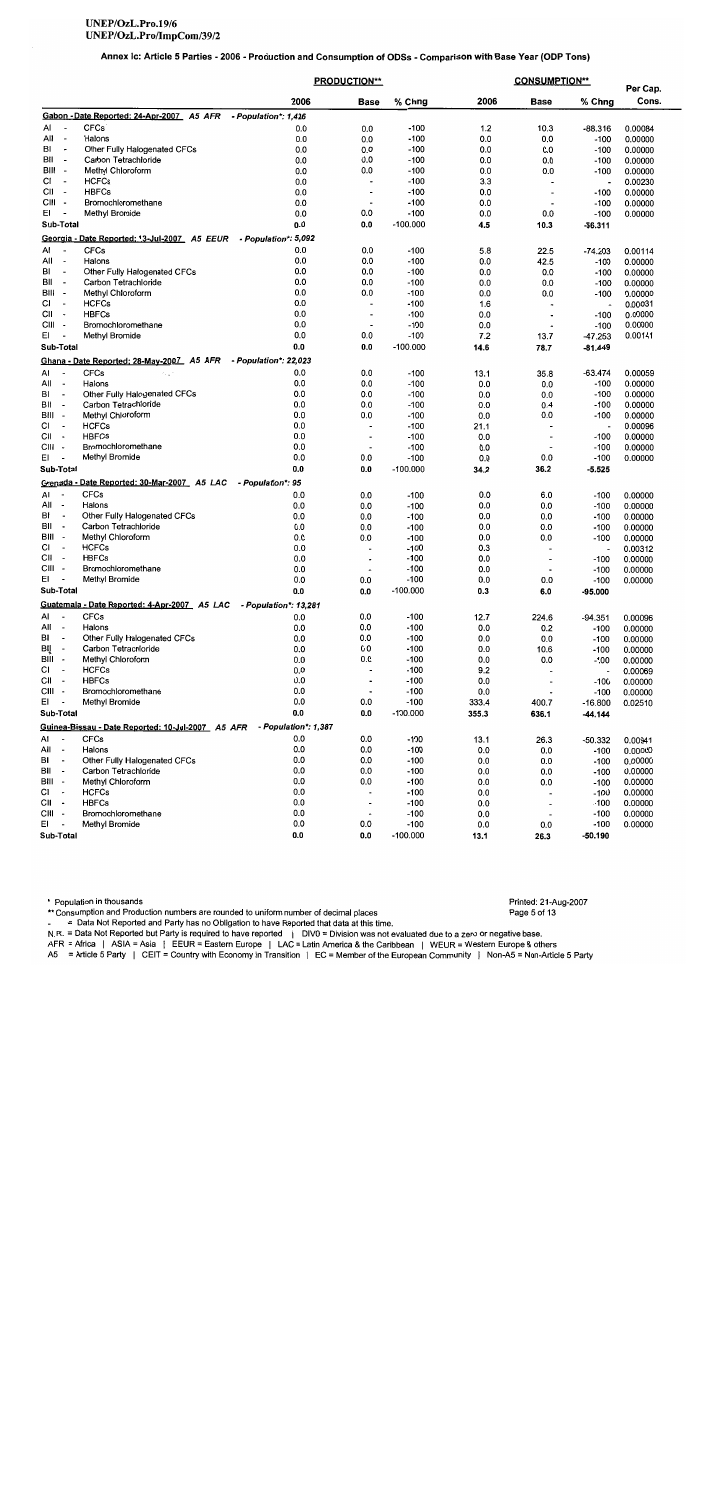Printed: 21-Aug-2007

Page 6 of 13

|                                                                   |                                                      |                       | <b>PRODUCTION**</b>                                  |                      |                | <b>CONSUMPTION**</b>            |                              |                    |  |
|-------------------------------------------------------------------|------------------------------------------------------|-----------------------|------------------------------------------------------|----------------------|----------------|---------------------------------|------------------------------|--------------------|--|
|                                                                   |                                                      | 2006                  | <b>Base</b>                                          | % Chng               | 2006           | Base                            | % Chng                       | Per Cap.<br>Cons.  |  |
|                                                                   | Guyana - Date Reported: 28-Apr-2007 A5 LAC           | - Population*: 768    |                                                      |                      |                |                                 |                              |                    |  |
| Al                                                                | <b>CFCs</b>                                          | 0.0                   | 0.0                                                  | $-100$               | 8.8            | 53.2                            | $-83.428$                    | 0.01148            |  |
| All<br>$\overline{\phantom{a}}$                                   | Halons                                               | 0.0                   | 0.0                                                  | $-100$               | 0.0            | 0.2                             | $-100$                       | 0.00000            |  |
| BI<br>$\overline{\phantom{a}}$                                    | Other Fully Halogenated CFCs                         | 0.0                   | 0.0                                                  | $-100$               | 0.0            | 0.0                             | $-100$                       | 0.00000            |  |
| BII<br>$\overline{\phantom{a}}$                                   | Carbon Tetrachloride                                 | 0.0                   | 0.0                                                  | $-100$               | 0.0            | 0.0                             | -100                         | 0.00000            |  |
| BIII -                                                            | Methyl Chloroform                                    | 0.0                   | 0.0                                                  | $-100$               | 0.0            | 0.0                             | $-100$                       | 0.00000            |  |
| СI<br>$\overline{\phantom{a}}$<br>CII<br>$\overline{\phantom{a}}$ | <b>HCFCs</b><br><b>HBFCs</b>                         | 0.0                   |                                                      | $-100$               | 0.4            | $\overline{a}$                  | $\overline{\phantom{a}}$     | 0.00050            |  |
| CIII -                                                            | Bromochloromethane                                   | 0.0<br>0.0            | $\overline{\phantom{a}}$<br>$\overline{\phantom{a}}$ | $-100$<br>$-100$     | 0.0<br>0.0     | $\overline{\phantom{a}}$        | $-100$                       | 0.00000            |  |
| EI                                                                | Methyl Bromide                                       | 0.0                   | 0.0                                                  | $-100$               | 0.0            | $\overline{\phantom{a}}$<br>1.4 | $-100$<br>$-100$             | 0.00000<br>0.00000 |  |
| Sub-Total                                                         |                                                      | 0.0                   | 0.0                                                  | $-100.000$           | 9.2            | 54.8                            | $-83.212$                    |                    |  |
|                                                                   | Haiti - Date Reported: 22-May-2007 A5 LAC            | - Population*: 8,936  |                                                      |                      |                |                                 |                              |                    |  |
| AI<br>$\overline{\phantom{a}}$                                    | <b>CFCs</b>                                          | 0.0                   | 0.0                                                  | $-100$               | 50.4           | 169.0                           | -70.191                      | 0.00564            |  |
| All<br>$\overline{\phantom{a}}$                                   | Halons                                               | 0.0                   | 0.0                                                  | $-100$               | 0.0            | 1.5                             | $-100$                       | 0.00000            |  |
| BI<br>$\cdot$                                                     | Other Fully Halogenated CFCs                         | 0.0                   | 0.0                                                  | $-100$               | 0.0            | 0.0                             | $-100$                       | 0.00000            |  |
| BII<br>۰.                                                         | Carbon Tetrachloride                                 | 0.0                   | 0.0                                                  | $-100$               | 0.0            | 0.0                             | $-100$                       | 0.00000            |  |
| BIII -                                                            | Methyl Chloroform                                    | 0.0                   | 0.0                                                  | $-100$               | 0.0            | 0.2                             | $-100$                       | 0.00000            |  |
| СI<br>$\overline{\phantom{a}}$                                    | <b>HCFCs</b>                                         | 0.0                   | $\tilde{\phantom{a}}$                                | $-100$               | 4.4            | $\overline{a}$                  | $\overline{a}$               | 0.00050            |  |
| СII<br>$\overline{\phantom{a}}$                                   | <b>HBFCs</b>                                         | 0.0                   | $\overline{\phantom{a}}$                             | $-100$               | 0.0            | $\overline{\phantom{a}}$        | $-100$                       | 0.00000            |  |
| CIII-                                                             | Bromochloromethane                                   | 0.0                   | $\overline{\phantom{a}}$                             | $-100$               | 0.0            |                                 | $-100$                       | 0.00000            |  |
| EI<br>$\overline{\phantom{a}}$                                    | Methyl Bromide                                       | 0.0                   | 0.0                                                  | $-100$               | 0.0            | 0.0                             | $-100$                       | 0.00000            |  |
| Sub-Total                                                         |                                                      | 0.0                   | 0.0                                                  | $-100.000$           | 54.8           | 170.7                           | -67.897                      |                    |  |
|                                                                   | Honduras - Date Reported: 2-Aug-2007 A5 LAC          | - Population*: 7,353  |                                                      |                      |                |                                 |                              |                    |  |
| Al<br>$\overline{\phantom{a}}$                                    | <b>CFCs</b>                                          | 0.0                   | 0.0                                                  | $-100$               | 94.7           | 331.6                           | -71.438                      | 0.01288            |  |
| All<br>$\overline{\phantom{a}}$                                   | Halons                                               | 0.0                   | 0.0                                                  | $-100$               | 0.0            | 0.0                             | $-100$                       | 0.00000            |  |
| BI<br>$\overline{\phantom{a}}$                                    | Other Fully Halogenated CFCs                         | 0.0                   | 0.0                                                  | $-100$               | 0.0            | 0.0                             | $-100$                       | 0.00000            |  |
| BII<br>$\overline{\phantom{a}}$                                   | Carbon Tetrachloride                                 | 0.0                   | 0.0                                                  | $-100$               | 0.0            | 0.0                             | $-100$                       | 0.00000            |  |
| BIII<br>$\overline{\phantom{a}}$                                  | Methyl Chloroform                                    | 0.0                   | 0.0                                                  | $-100$               | 0.0            | 0.0                             | -100                         | 0.00000            |  |
| СI<br>$\overline{\phantom{a}}$                                    | <b>HCFCs</b>                                         | 0.0                   | $\overline{\phantom{a}}$                             | $-100$               | 12.2           |                                 | $\overline{\phantom{a}}$     | 0.00166            |  |
| СII<br>$\overline{\phantom{a}}$                                   | <b>HBFCs</b>                                         | 0.0                   | $\blacksquare$                                       | $-100$               | 0.0            | $\overline{\phantom{a}}$        | $-100$                       | 0.00000            |  |
| CIII -<br>EI<br>$\overline{\phantom{a}}$                          | Bromochloromethane                                   | 0.0                   | ٠                                                    | $-100$               | 0.0            |                                 | $-100$                       | 0.00000            |  |
| Sub-Total                                                         | Methyl Bromide                                       | 0.0<br>0.0            | 0.0<br>0.0                                           | $-100$<br>$-100.000$ | 284.6<br>391.5 | 259.4                           | 9.721                        | 0.03871            |  |
|                                                                   |                                                      |                       |                                                      |                      |                | 591.0                           | $-33.756$                    |                    |  |
|                                                                   | Jamaica - Date Reported: 22-Apr-2007_ A5 LAC         | - Population*: 2,718  |                                                      |                      |                |                                 |                              |                    |  |
| AI                                                                | <b>CFCs</b>                                          | 0.0                   | 0.0                                                  | $-100$               | 0.0            | 93.2                            | $-100$                       | 0.00000            |  |
| All<br>$\overline{\phantom{a}}$<br>BI<br>$\overline{\phantom{a}}$ | Halons                                               | 0.0<br>0.0            | 0.0                                                  | $-100$               | 0.0            | 1.0                             | $-100$                       | 0.00000            |  |
| BII<br>$\overline{\phantom{a}}$                                   | Other Fully Halogenated CFCs<br>Carbon Tetrachloride | 0.0                   | 0.0<br>0.0                                           | $-100$               | 0.0            | 0.0                             | $-100$                       | 0.00000            |  |
| BIII -                                                            | Methyl Chloroform                                    | 0.0                   | 0.0                                                  | $-100$<br>$-100$     | 0.0<br>0.0     | 2.8<br>1.4                      | $-100$<br>$-100$             | 0.00000            |  |
| СI<br>$\overline{\phantom{a}}$                                    | <b>HCFCs</b>                                         | 0.0                   | $\blacksquare$                                       | $-100$               | 0.7            | $\blacksquare$                  | $\overline{\phantom{a}}$     | 0.00000<br>0.00025 |  |
| СII<br>$\overline{\phantom{a}}$                                   | <b>HBFCs</b>                                         | 0.0                   | $\overline{\phantom{m}}$                             | $-100$               | 0.0            | $\overline{\phantom{0}}$        | -100                         | 0.00000            |  |
| CIII -                                                            | <b>Bromochloromethane</b>                            | 0.0                   | $\overline{\phantom{0}}$                             | $-100$               | 0.0            |                                 | $-100$                       | 0.00000            |  |
| ΕI                                                                | Methyl Bromide                                       | 0.0                   | 0.0                                                  | $-100$               | 1.8            | 4.9                             | $-62.996$                    | 0.00066            |  |
| Sub-Total                                                         |                                                      | 0.0                   | 0.0                                                  | $-100.000$           | 2.5            | 103.3                           | $-97.580$                    |                    |  |
|                                                                   | Jordan - Date Reported: 19-Apr-2007 A5 ASIA          | - Population*: 5,805  |                                                      |                      |                |                                 |                              |                    |  |
| AI                                                                | <b>CFCs</b>                                          | 0.0                   | 0.0                                                  | $-100$               | 21.8           | 673.3                           | -96.762                      | 0.00376            |  |
| All<br>$\overline{\phantom{a}}$                                   | Halons                                               | 0.0                   | 0.0                                                  | $-100$               | 36.0           | 210.0                           | $-82.857$                    | 0.00620            |  |
| BI<br>$\overline{\phantom{a}}$                                    | Other Fully Halogenated CFCs                         | 0.0                   | 0.0                                                  | $-100$               | 0.0            | 3.4                             | $-100$                       | 0.00000            |  |
| вı<br>$\overline{\phantom{a}}$                                    | Carbon Tetrachloride                                 | 0.0                   | 0.0                                                  | $-100$               | 1.1            | 40.3                            | -97.273                      | 0.00019            |  |
| BIII -                                                            | Methyl Chloroform                                    | 0.0                   | 0.0                                                  | $-100$               | 2.2            | 18.2                            | -88.105                      | 0.00037            |  |
| СI<br>$\overline{\phantom{a}}$                                    | <b>HCFCs</b>                                         | 0.0                   | ٠                                                    | $-100$               | 46.6           | ٠                               | $\overline{\phantom{a}}$     | 0.00803            |  |
| CII -                                                             | <b>HBFCs</b>                                         | 0.0                   | ٠                                                    | $-100$               | 0.0            |                                 | $-100$                       | 0.00000            |  |
| CIII -                                                            | Bromochloromethane                                   | 0.0                   | ٠                                                    | $-100$               | 0.0            |                                 | $-100$                       | 0.00000            |  |
| ΕI<br>$\overline{\phantom{a}}$                                    | Methyl Bromide                                       | 0.0                   | 0.0                                                  | $-100$               | 42.6           | 176.3                           | -75.830                      | 0.00734            |  |
| Sub-Total                                                         |                                                      | 0.0                   | 0.0                                                  | $-100.000$           | 150.3          | 1,121.5                         | $-86.598$                    |                    |  |
|                                                                   | Kenya - Date Reported: 25-Jun-2007 A5 AFR            | - Population*: 34,367 |                                                      |                      |                |                                 |                              |                    |  |
| AI<br>$\overline{\phantom{a}}$                                    | <b>CFCs</b>                                          | 0.0                   | 0.0                                                  | $-100$               | 57.7           | 239.5                           | $-75.904$                    | 0.00168            |  |
| All<br>$\overline{\phantom{a}}$                                   | Halons                                               | 0.0                   | 0.0                                                  | $-100$               | 0.0            | 5.3                             | $-100$                       | 0.00000            |  |
| BI<br>$\ddot{\phantom{0}}$                                        | Other Fully Halogenated CFCs                         | 0.0                   | 0.0                                                  | $-100$               | 0.0            | 0.0                             | $-100$                       | 0.00000            |  |
| BII<br>$\overline{\phantom{a}}$                                   | Carbon Tetrachlonde                                  | 0.0                   | 0.0                                                  | $-100$               | 0.3            | 65.9                            | $-99.616$                    | 0.00001            |  |
| BIII -                                                            | Methyl Chloroform                                    | 0.0                   | 0.0                                                  | $-100$               | 0.1            | 1.1                             | -94.659                      | 0.00000            |  |
| СI<br>$\blacksquare$                                              | <b>HCFCs</b>                                         | 0.0                   | ÷                                                    | $-100$               | 42.5           | $\blacksquare$                  | $\qquad \qquad \blacksquare$ | 0.00124            |  |
| СII<br>$\overline{\phantom{a}}$<br>CIII -                         | <b>HBFCs</b><br>Bromochloromethane                   | 0.0<br>0.0            | $\overline{\phantom{a}}$                             | $-100$               | 0.0            | $\blacksquare$                  | $-100$                       | 0.00000            |  |
| EI<br>$\overline{\phantom{a}}$                                    | Methyl Bromide                                       | 0.0                   | $\overline{a}$<br>0.0                                | $-100$<br>$-100$     | 0.0<br>34.2    | $\blacksquare$<br>217.5         | $-100$<br>$-84.276$          | 0.00000<br>0.00100 |  |
| Sub-Total                                                         |                                                      | 0.0                   | 0.0                                                  | $-100.000$           | 134.8          | 529.3                           | $-74.532$                    |                    |  |

\* Population in thousands

\*\* Consumption and Production numbers are rounded to uniform number of decimal places

= Data Not Reported and Party has no Obligation to have Reported that data at this time.

- Data Not Reported but Party is required to have reported | DIV0 = Division was not evaluated due to a zero or negative base.<br>AFR = Africa | ASIA = Asia | EEUR = Eastem Europe | LAC = Latin America & the Caribbean | WEUR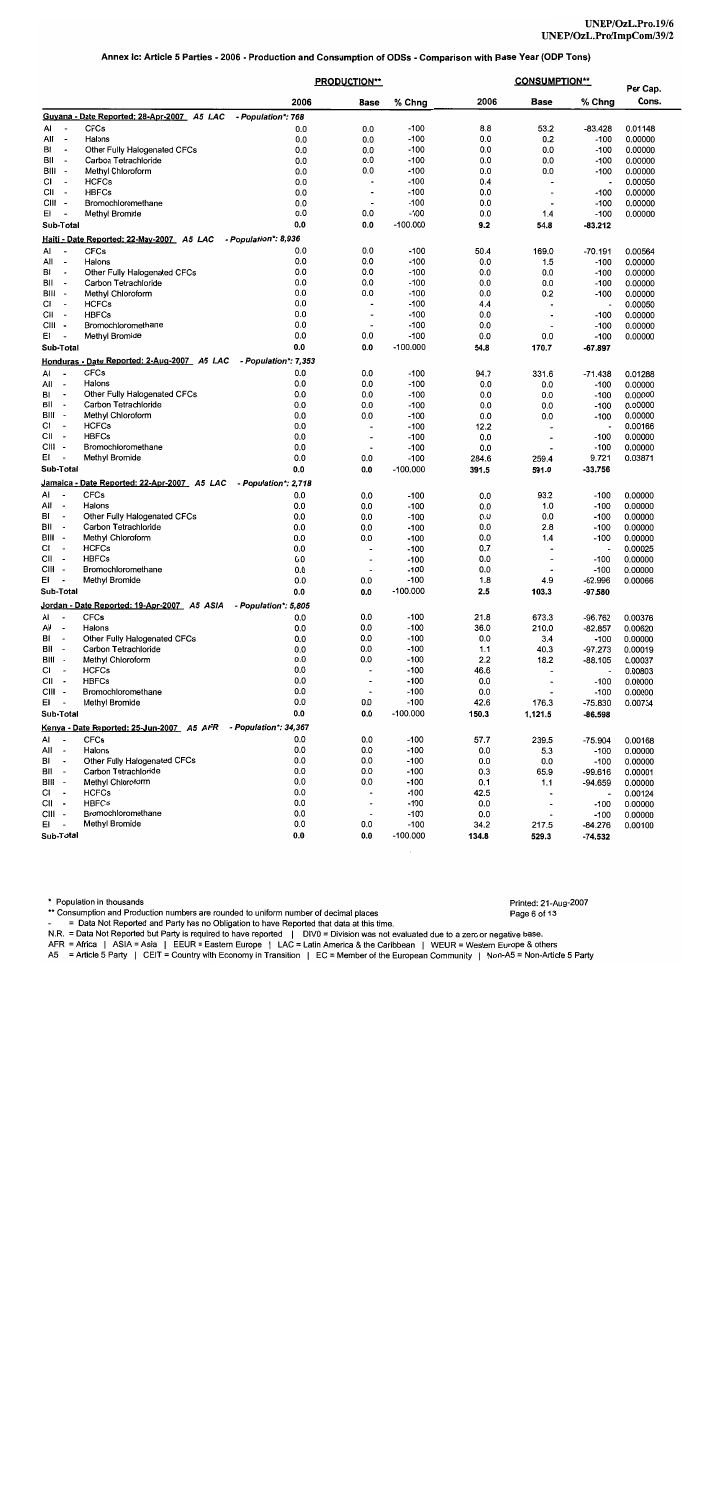Annex Ic: Article 5 Parties - 2006 - Production and Consumption of ODSs - Comparison with Base Year (ODP Tons)

|                                                             |                                                                                      |                      | <b>PRODUCTION**</b>                        |                  |            | <b>CONSUMPTION**</b>     |                              |                    |
|-------------------------------------------------------------|--------------------------------------------------------------------------------------|----------------------|--------------------------------------------|------------------|------------|--------------------------|------------------------------|--------------------|
|                                                             |                                                                                      | 2006                 | <b>Base</b>                                | % Chng           | 2006       | <b>Base</b>              | % Chng                       | Per Cap.<br>Cons.  |
|                                                             | Kuwait - Date Reported: 15-May-2007 A5 ASIA                                          | - Population*: 2,233 |                                            |                  |            |                          |                              |                    |
| AI                                                          | <b>CFCs</b>                                                                          | 0.0                  | 0.0                                        | $-100$           | 106.8      | 480.4                    | -77.770                      | 0.04783            |
| All<br>$\overline{\phantom{a}}$                             | Halons                                                                               | 0.0                  | 0.0                                        | $-100$           | 0.0        | 3.0                      | $-100$                       | 0.00000            |
| BI                                                          | Other Fully Halogenated CFCs                                                         | 0.0                  | 0.0                                        | $-100$           | 0.0        | 0.0                      | $-100$                       | 0.00000            |
| BII                                                         | Carbon Tetrachloride                                                                 | 0.0                  | 0.0                                        | $-100$           | 0.0        | 0.0                      | $-100$                       | 0.00000            |
| BIII -                                                      | Methyl Chloroform                                                                    | 0.0                  | 0.0                                        | $-100$           | 0.0        | 0.0                      | $-100$                       | 0.00000            |
| СI<br>СII<br>٠.                                             | <b>HCFCs</b><br><b>HBFCs</b>                                                         | 0.0<br>0.0           | ÷,                                         | $-100$           | 286.3      |                          | $\qquad \qquad \blacksquare$ | 0.12821            |
| CIII -                                                      | Bromochloromethane                                                                   | 0.0                  | $\overline{a}$<br>$\overline{\phantom{a}}$ | $-100$<br>$-100$ | 0.0<br>0.0 | $\overline{a}$           | $-100$                       | 0.00000<br>0.00000 |
| EI<br>$\overline{\phantom{a}}$                              | Methyl Bromide                                                                       | 0.0                  | 0.0                                        | $-100$           | 0.0        | 0.0                      | -100<br>$-100$               | 0.00000            |
| Sub-Total                                                   |                                                                                      | 0.0                  | 0.0                                        | $-100.000$       | 393.1      | 483.4                    | $-18.680$                    |                    |
|                                                             | Kyrgyzstan - Date Reported: 15-May-2007_ A5 ASIA                                     | - Population*: 5,273 |                                            |                  |            |                          |                              |                    |
| Al<br>$\overline{\phantom{a}}$                              | <b>CFCs</b>                                                                          | 0.0                  | 0.0                                        | $-100$           | 5.3        | 72.8                     | $-92.793$                    | 0.00100            |
| All<br>$\overline{\phantom{a}}$                             | Halons                                                                               | 0.0                  | 0.0                                        | $-100$           | 0.0        | 0.0                      | $-100$                       | 0.00000            |
| BI<br>$\overline{\phantom{a}}$                              | Other Fully Halogenated CFCs                                                         | 0.0                  | 0.0                                        | $-100$           | 0.0        | 0.0                      | $-100$                       | 0.00000            |
| BII<br>$\overline{\phantom{a}}$                             | Carbon Tetrachloride                                                                 | 0.0                  | 0.0                                        | $-100$           | 0.0        | 0.0                      | $-100$                       | 0.00000            |
| BIII -                                                      | Methyl Chloroform                                                                    | 0.0                  | 0.0                                        | $-100$           | 0.0        | 0.0                      | $-100$                       | 0.00000            |
| СI<br>٠.                                                    | <b>HCFCs</b>                                                                         | 0.0                  | $\overline{\phantom{a}}$                   | $-100$           | 0.8        |                          | $\overline{\phantom{a}}$     | 0.00016            |
| CII<br>٠.                                                   | <b>HBFCs</b>                                                                         | 0.0                  | $\overline{\phantom{0}}$                   | $-100$           | 0.0        | $\ddot{\phantom{0}}$     | $-100$                       | 0.00000            |
| CIII -                                                      | Bromochloromethane                                                                   | 0.0                  | $\overline{a}$                             | $-100$           | 0.0        | $\overline{a}$           | $-100$                       | 0.00000            |
| EI                                                          | Methyl Bromide                                                                       | 0.0                  | 0.0                                        | $-100$           | 2.7        | 14.2                     | $-80.936$                    | 0.00051            |
| Sub-Total                                                   |                                                                                      | 0.0                  | 0.0                                        | $-100.000$       | 8.8        | 87.0                     | $-89.885$                    |                    |
|                                                             | Lao People's Democratic Republic - Date Reported: 24-Jul-2007 A5 ASIA<br><b>CFCs</b> |                      | - Population*: 6,057                       |                  |            |                          |                              |                    |
| Al<br>$\overline{\phantom{a}}$<br>All<br>. .                | Halons                                                                               | 0.0                  | 0.0                                        | $-100$           | 17.8       | 43.3                     | $-58.937$                    | 0.00293            |
| BI<br>$\overline{\phantom{a}}$                              | Other Fully Halogenated CFCs                                                         | 0.0<br>0.0           | 0.0<br>0.0                                 | $-100$<br>$-100$ | 0.0        | 0.0                      | $-100$                       | 0.00000            |
| ВII<br>$\overline{\phantom{a}}$                             | Carbon Tetrachloride                                                                 | 0.0                  | 0.0                                        | $-100$           | 0.0<br>0.0 | 0.0<br>0.0               | $-100$<br>$-100$             | 0.00000            |
| BIII -                                                      | Methyl Chloroform                                                                    | 0.0                  | 0.0                                        | $-100$           | 0.0        | 0.0                      | $-100$                       | 0.00000<br>0.00000 |
| СI<br>$\overline{\phantom{a}}$                              | <b>HCFCs</b>                                                                         | 0.0                  | $\overline{\phantom{a}}$                   | $-100$           | 1.6        | $\blacksquare$           | $\overline{\phantom{a}}$     | 0.00027            |
| СII<br>$\overline{\phantom{a}}$                             | <b>HBFCs</b>                                                                         | 0.0                  | $\overline{a}$                             | $-100$           | 0.0        | $\overline{\phantom{a}}$ | $-100$                       | 0.00000            |
| CIII -                                                      | Bromochloromethane                                                                   | 0.0                  | $\overline{a}$                             | $-100$           | 0.0        | $\overline{\phantom{a}}$ | $-100$                       | 0.00000            |
| ΕI                                                          | Methyl Bromide                                                                       | 0.0                  | 0.0                                        | $-100$           | 0.0        | 0.0                      | $-100$                       | 0.00000            |
| Sub-Total                                                   |                                                                                      | 0.0                  | 0.0                                        | $-100.000$       | 19.4       | 43.3                     | -55.196                      |                    |
|                                                             | Lesotho - Date Reported: 9-Aug-2007 A5 AFR                                           | - Population*: 2,118 |                                            |                  |            |                          |                              |                    |
| AI<br>$\overline{a}$                                        | <b>CFCs</b>                                                                          | 0.0                  | 0.0                                        | $-100$           | 0.0        | 5.1                      | $-100$                       | 0.00000            |
| AII<br>$\overline{\phantom{a}}$                             | Halons                                                                               | 0.0                  | 0.0                                        | $-100$           | 0.0        | 0.2                      | $-100$                       | 0.00000            |
| BI<br>$\overline{\phantom{a}}$                              | Other Fully Halogenated CFCs                                                         | 0.0                  | 0.0                                        | $-100$           | 0.0        | 0.0                      | $-100$                       | 0.00000            |
| BII<br>$\overline{\phantom{a}}$                             | Carbon Tetrachloride                                                                 | 0.0                  | 0.0                                        | $-100$           | 0.0        | 0.0                      | $-100$                       | 0.00000            |
| BIII<br>$\overline{\phantom{a}}$                            | Methyl Chloroform                                                                    | 0.0                  | 0.0                                        | $-100$           | 0.0        | 0.0                      | $-100$                       | 0.00000            |
| СI<br>$\overline{\phantom{a}}$                              | <b>HCFCs</b>                                                                         | 0.0                  | $\ddot{\phantom{0}}$                       | $-100$           | 1.4        | $\overline{\phantom{a}}$ | $\overline{\phantom{a}}$     | 0.00064            |
| СII<br>$\sim$                                               | <b>HBFCs</b>                                                                         | 0.0                  | $\ddot{\phantom{0}}$                       | $-100$           | 0.0        | $\overline{\phantom{a}}$ | $-100$                       | 0.00000            |
| CIII<br>$\overline{\phantom{a}}$                            | Bromochloromethane                                                                   | 0.0                  | $\blacksquare$                             | $-100$           | 0.0        | $\overline{\phantom{a}}$ | $-100$                       | 0.00000            |
| EI<br>$\overline{\phantom{a}}$                              | Methyl Bromide                                                                       | 0.0                  | 0.0                                        | $-100$           | 0.0        | 0.1                      | $-100$                       | 0.00000            |
| Sub-Total                                                   |                                                                                      | 0.0                  | 0.0                                        | $-100.000$       | 1.4        | 5.4                      | -74.074                      |                    |
|                                                             | Liberia - Date Reported: 9-Aug-2007 A5 AFR                                           | - Population*: 4,015 |                                            |                  |            |                          |                              |                    |
| AI<br>$\overline{\phantom{a}}$                              | <b>CFCs</b>                                                                          | 0.0                  | 0.0                                        | $-100$           | 5.0        | 56.1                     | -91.096                      | 0.00124            |
| All<br>$\overline{\phantom{a}}$<br>$\overline{\phantom{a}}$ | Halons                                                                               | 0.0                  | 0.0                                        | -100             | 0.0        | 19.5                     | -100                         | 0.00000            |
| BI<br>BII<br>$\overline{\phantom{a}}$                       | Other Fully Halogenated CFCs<br>Carbon Tetrachloride                                 | 0.0<br>0.0           | 0.0<br>0.0                                 | $-100$<br>$-100$ | 0.0        | 0.0                      | $-100$                       | 0.00000            |
| BIII -                                                      | Methyl Chloroform                                                                    | 0.0                  | 0.0                                        | $-100$           | 0.0<br>0.0 | 0.2<br>0.0               | $-100$<br>$-100$             | 0.00000            |
| СI<br>$\overline{\phantom{a}}$                              | <b>HCFCs</b>                                                                         | 0.0                  |                                            | $-100$           | 1.2        | $\overline{\phantom{a}}$ |                              | 0.00000<br>0.00030 |
| CII -                                                       | <b>HBFCs</b>                                                                         | 0.0                  | $\overline{\phantom{a}}$                   | $-100$           | 0.0        | $\overline{a}$           | $-100$                       | 0.00000            |
| CIII -                                                      | Bromochloromethane                                                                   | 0.0                  | $\overline{\phantom{a}}$                   | $-100$           | 0.0        | $\overline{a}$           | -100                         | 0.00000            |
| ΕI<br>$\overline{\phantom{a}}$                              | Methyl Bromide                                                                       | 0.0                  | 0.0                                        | $-100$           | 0.0        | 0.0                      | $-100$                       | 0.00000            |
| Sub-Total                                                   |                                                                                      | 0.0                  | 0.0                                        | $-100.000$       | 6.2        | 75.8                     | -91.821                      |                    |
|                                                             | Madagascar - Date Reported: 19-Apr-2007    A5 AFR - Population*: 18,918              |                      |                                            |                  |            |                          |                              |                    |
| Al<br>$\overline{\phantom{a}}$                              | <b>CFCs</b>                                                                          | 0.0                  | 0.0                                        | $-100$           | 2.3        | 47.9                     | $-95.197$                    | 0.00012            |
| All<br>$\overline{\phantom{a}}$                             | Halons                                                                               | 0.0                  | 0.0                                        | $-100$           | 0.0        | 0.0                      | -100                         | 0.00000            |
| BI<br>$\overline{\phantom{a}}$                              | Other Fully Halogenated CFCs                                                         | 0.0                  | 0.0                                        | $-100$           | 0.0        | 0.9                      | $-100$                       | 0.00000            |
| BII<br>$\overline{\phantom{a}}$                             | Carbon Tetrachloride                                                                 | 0.0                  | 0.0                                        | $-100$           | 0.0        | 0.0                      | $-100$                       | 0.00000            |
| BIII<br>$\overline{\phantom{a}}$                            | Methyl Chloroform                                                                    | 0.0                  | 0.0                                        | $-100$           | 0.0        | 0.0                      | $-100$                       | 0.00000            |
| СI<br>$\overline{\phantom{a}}$                              | <b>HCFCs</b>                                                                         | 0.0                  | $\overline{\phantom{a}}$                   | $-100$           | 1.7        |                          | $\blacksquare$               | 0.00009            |
| CII -                                                       | <b>HBFCs</b>                                                                         | 0.0                  | $\overline{\phantom{a}}$                   | $-100$           | 0.0        | $\overline{\phantom{a}}$ | $-100$                       | 0.00000            |
| CIII -                                                      | Bromochloromethane                                                                   | 0.0                  |                                            | $-100$           | 0.0        | $\overline{a}$           | $-100$                       | 0.00000            |
| EI                                                          | Methyl Bromide                                                                       | 0.0                  | 0.0                                        | $-100$           | 0.0        | 2.6                      | $-100$                       | 0.00000            |
| Sub-Total                                                   |                                                                                      | 0.0                  | 0.0                                        | $-100.000$       | 4.0        | 51.4                     | $-92.218$                    |                    |

\* Population in thousands

\*\* Consumption and Production numbers are rounded to uniform number of decimal places

= Data Not Reported and Party has no Obligation to have Reported that data at this time.

- Data Not Reported but Party iles no Obligation to have Reported late data at this time.<br>N.R. = Data Not Reported but Party is required to have reported | DIVO = Division was not evaluated due to a zero or negative base.<br>

Printed: 21-Aug-2007 Page 7 of 13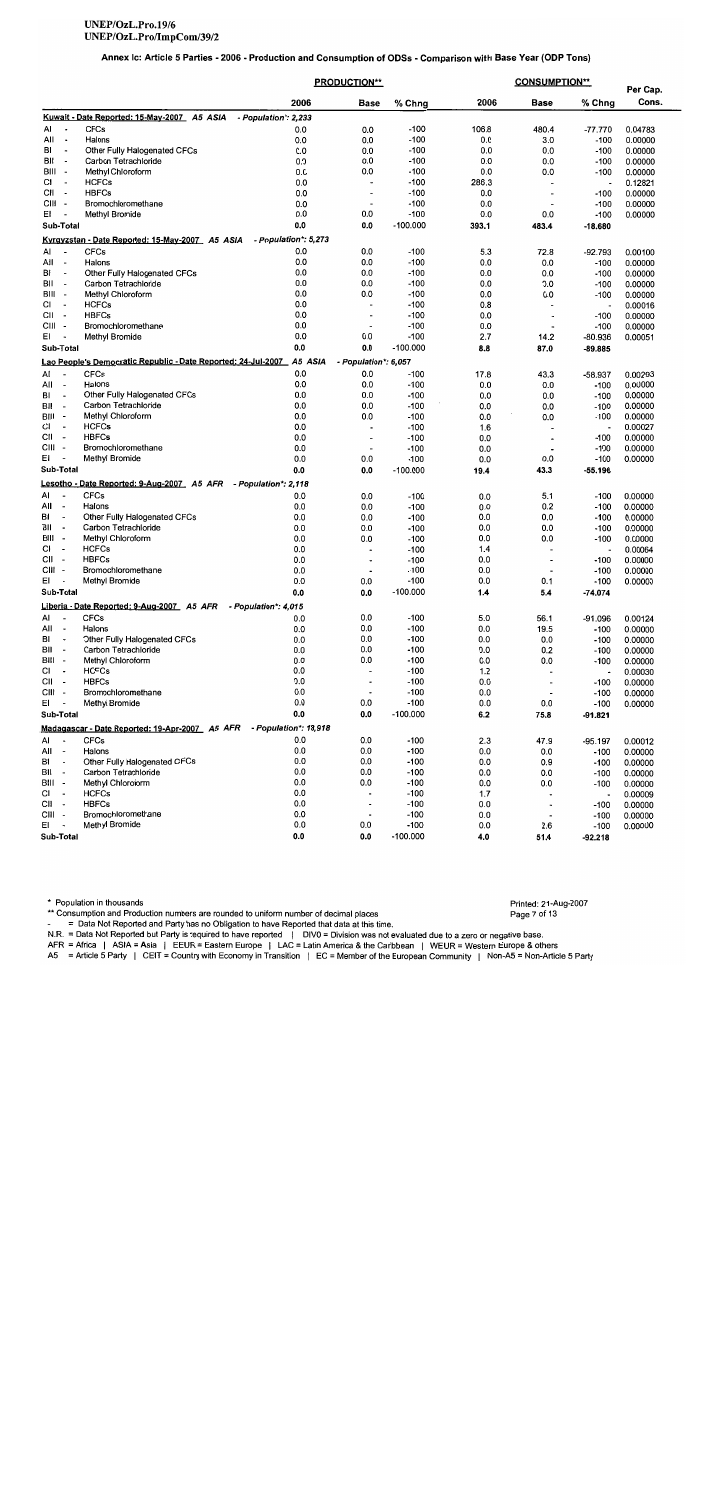#### Annex Ic: Article 5 Parties - 2006 - Production and Consumption of ODSs - Comparison with Base Year (ODP Tons)

|                                                                   |                                                       | <b>PRODUCTION**</b>      |                          |                      | <b>CONSUMPTION**</b> | Per Cap.                 |                                    |                    |
|-------------------------------------------------------------------|-------------------------------------------------------|--------------------------|--------------------------|----------------------|----------------------|--------------------------|------------------------------------|--------------------|
|                                                                   |                                                       | 2006                     | <b>Base</b>              | % Chng               | 2006                 | <b>Base</b>              | % Chng                             | Cons.              |
|                                                                   | Malawi - Date Reported: 28-May-2007 A5 AFR            | - Population*: 12,871    |                          |                      |                      |                          |                                    |                    |
| AI<br>$\overline{\phantom{a}}$                                    | <b>CFCs</b>                                           | 0.0                      | 0.0                      | $-100$               | 3.6                  | 57.7                     | -93.771                            | 0,00028            |
| All<br>$\overline{\phantom{a}}$                                   | Halons                                                | 0.0                      | 0.0                      | $-100$               | 0.0                  | 0.0                      | $-100$                             | 0.00000            |
| BI<br>$\overline{\phantom{a}}$                                    | Other Fully Halogenated CFCs                          | 0.0                      | 0.0                      | $-100$               | 0.0                  | 0.0                      | $-100$                             | 0.00000            |
| BII<br>$\overline{\phantom{a}}$                                   | Carbon Tetrachloride                                  | 0.0                      | 0.0                      | $-100$               | 0.0                  | 0.0                      | $-100$                             | 0.00000            |
| BIII<br>$\overline{\phantom{a}}$                                  | Methyl Chloroform                                     | 0.0                      | 0.0                      | $-100$               | 0.0                  | 0.0                      | $-100$                             | 0.00000            |
| СI<br>$\blacksquare$                                              | <b>HCFCs</b>                                          | 0.0                      | $\overline{a}$           | $-100$               | 3.0                  |                          | $\blacksquare$                     | 0.00023            |
| CII<br>$\overline{\phantom{a}}$                                   | <b>HBFCs</b>                                          | 0.0                      | $\overline{\phantom{a}}$ | $-100$               | 0.0                  |                          | $-100$                             | 0.00000            |
| CIII<br>$\overline{\phantom{a}}$                                  | Bromochloromethane                                    | 0.0                      | $\overline{\phantom{a}}$ | $-100$               | 0.0                  |                          | $-100$                             | 0.00000            |
| EL<br>$\overline{\phantom{a}}$<br>Sub-Total                       | Methyl Bromide                                        | 0.0                      | 0.0                      | $-100$               | 0.0                  | 112.7                    | $-100$<br>$-96.127$                | 0.00000            |
|                                                                   |                                                       | 0.0<br>- Population*: 55 | 0.0                      | $-100.000$           | 6.6                  | 170.4                    |                                    |                    |
|                                                                   | Marshall Islands - Date Reported: 11-May-2007 A5 ASIA |                          | 0.0                      | $-100$               |                      | 1.2                      |                                    |                    |
| AI<br>$\overline{\phantom{a}}$<br>All<br>$\overline{\phantom{a}}$ | <b>CFCs</b><br>Halons                                 | 0.0<br>0.0               | 0.0                      | $-100$               | 0.0<br>0.0           | 0.0                      | $-100$<br>$-100$                   | 0.00000<br>0.00000 |
| BI<br>$\overline{\phantom{a}}$                                    | Other Fully Halogenated CFCs                          | 0.0                      | 0.0                      | $-100$               | 0.0                  | 0.0                      | $-100$                             | 0.00000            |
| BII<br>$\overline{\phantom{a}}$                                   | Carbon Tetrachloride                                  | 0.0                      | 0.0                      | $-100$               | 0.0                  | 0.0                      | -100                               | 0.00000            |
| BIII<br>$\overline{\phantom{a}}$                                  | Methyl Chloroform                                     | 0.0                      | 0.0                      | $-100$               | 0.0                  | 0.0                      | $-100$                             | 0.00000            |
| СI<br>÷,                                                          | <b>HCFCs</b>                                          | 0.0                      |                          | $-100$               | 0.1                  |                          | $\overline{\phantom{a}}$           | 0.00116            |
| CII<br>$\overline{\phantom{a}}$                                   | <b>HBFCs</b>                                          | 0.0                      | $\rightarrow$            | $-100$               | 0.0                  | $\overline{\phantom{a}}$ | $-100$                             | 0.00000            |
| CIII<br>$\overline{\phantom{a}}$                                  | Bromochioromethane                                    | 0.0                      | $\overline{\phantom{a}}$ | $-100$               | 0.0                  |                          | $-100$                             | 0.00000            |
| EI<br>$\overline{\phantom{a}}$                                    | <b>Methyl Bromide</b>                                 | 0.0                      | 0.0                      | $-100$               | 0.0                  | 0.0                      | $-100$                             | 0.00000            |
| Sub-Total                                                         |                                                       | 0.0                      | 0.0                      | $-100.000$           | 0.1                  | $1.2$                    | -91.667                            |                    |
|                                                                   | Mauritius - Date Reported: 3-Apr-2007 A5 AFR          | - Population*: 1,218     |                          |                      |                      |                          |                                    |                    |
| AI<br>$\blacksquare$                                              | <b>CFCs</b>                                           | 0.0                      | 0.0                      | $-100$               | 1.0                  | 29.1                     | -96.564                            | 0.00082            |
| All<br>$\blacksquare$                                             | Halons                                                | 0.0                      | 0.0                      | $-100$               | 0.0                  | 0.0                      | $-100$                             | 0.00000            |
| ΒІ<br>$\overline{a}$                                              | Other Fully Halogenated CFCs                          | 0.0                      | 0.0                      | $-100$               | 0.0                  | 0.0                      | -100                               | 0.00000            |
| BII<br>$\blacksquare$                                             | Carbon Tetrachloride                                  | 0.0                      | 0.0                      | $-100$               | 0.0                  | 0.0                      | $-100$                             | 0.00000            |
| BIII<br>$\overline{\phantom{a}}$                                  | Methyl Chloroform                                     | 0.0                      | 0.0                      | $-100$               | 0.0                  | 0.1                      | $-100$                             | 0.00000            |
| СI<br>$\overline{\phantom{a}}$                                    | <b>HCFCs</b>                                          | 0.0<br>0.0               | $\overline{\phantom{a}}$ | $-100$<br>$-100$     | 7.6<br>0.0           |                          | $\overline{\phantom{a}}$<br>$-100$ | 0.00622            |
| CII<br>$\overline{\phantom{a}}$<br>CIII<br>$\ddot{\phantom{0}}$   | <b>HBFCs</b><br>Bromochloromethane                    | 0.0                      | $\overline{\phantom{a}}$ | $-100$               | 0.0                  | $\overline{\phantom{a}}$ | $-100$                             | 0.00000<br>0.00000 |
| Eľ                                                                | Methyl Bromide                                        | 0.0                      | 0.0                      | $-100$               | 0.0                  | 0.1                      | $-100$                             | 0.00000            |
| Sub-Total                                                         |                                                       | 0.0                      | 0.0                      | $-100.000$           | 8.6                  | 29.3                     | $-70.648$                          |                    |
|                                                                   | Mexico - Date Reported: 20-Jun-2007 A5 LAC            | - Population*: 107,529   |                          |                      |                      |                          |                                    |                    |
| AI                                                                | <b>CFCs</b>                                           | 0.0                      | 11042.3                  | $-100$               | $-441.3$             | 4624.9                   | -100                               | $-0.00410$         |
| All<br>$\overline{\phantom{a}}$                                   | Halons                                                | 0.0                      | 0.0                      | $-100$               | 51.6                 | 124.6                    | $-58.552$                          | 0.00048            |
| BI<br>$\blacksquare$                                              | Other Fully Halogenated CFCs                          | 0.0                      | 0.0                      | $-100$               | 0.0                  | 0.0                      | -100                               | 0.00000            |
| BII<br>$\blacksquare$                                             | Carbon Tetrachloride                                  | 0.0                      | 0.0                      | $-100$               | 0.1                  | 62.5                     | -99.859                            | 0.00000            |
| BIII<br>$\overline{\phantom{a}}$                                  | Methyl Chloroform                                     | 0.0                      | 0.0                      | $-100$               | 0.0                  | 56.4                     | -99.997                            | 0.00000            |
| СI<br>$\overline{\phantom{a}}$                                    | <b>HCFCs</b>                                          | 687.8                    | $\overline{\phantom{a}}$ |                      | 1284.9               |                          | $\overline{\phantom{a}}$           | 0.01195            |
| CII<br>$\overline{\phantom{a}}$                                   | <b>HBFCs</b>                                          | 0.0                      | $\overline{\phantom{a}}$ | $-100$               | 0.0                  | $\overline{\phantom{a}}$ | $-100$                             | 0.00000            |
| CIII<br>$\overline{a}$                                            | Bromochloromethane                                    | 0.0                      | $\overline{\phantom{a}}$ | $-100$               | 0.0                  |                          | $-100$                             | 0.00000            |
| EI<br>$\overline{\phantom{a}}$                                    | Methyl Bromide                                        | 0.0                      | 0.0                      | $-100$               | 722.6                | 1130.8                   | $-36.096$                          | 0.00672            |
| Sub-Total                                                         |                                                       | 687,8                    | 11,042.3                 | $-93.771$            | 1,617.9              | 5,999.2                  | $-73.031$                          |                    |
|                                                                   | Mongolia - Date Reported: 28-May-2007 A5 ASIA         | - Population*: 2,716     |                          |                      |                      |                          |                                    |                    |
| AI<br>$\overline{\phantom{a}}$                                    | <b>CFCs</b>                                           | 0.0                      | 0.0                      | $-100$               | 2.2                  | 10.6                     | -79.058                            | 0.00082            |
| All<br>$\overline{\phantom{a}}$                                   | Halons                                                | 0.0                      | $_{0.0}$                 | $-100$               | 0.0                  | 0.0                      | -100                               | 0.00000            |
| BI<br>$\overline{\phantom{a}}$<br>$\overline{\phantom{a}}$        | Other Fully Halogenated CFCs                          | 0.0<br>0.0               | 0.0<br>0.0               | $-100$<br>$-100$     | $0.0\,$<br>0.0       | 0.0                      | $-100$                             | 0.00000            |
| BII<br>BIII -                                                     | Carbon Tetrachloride<br>Methyl Chloroform             | 0.0                      | 0.0                      | $-100$               | 0.0                  | 0.0<br>0.0               | $-100$<br>$-100$                   | 0.00000<br>0.00000 |
| CI<br>$\overline{\phantom{a}}$                                    | <b>HCFCs</b>                                          | 0.0                      | $\blacksquare$           | $-100$               | 0.4                  |                          | $\blacksquare$                     | 0.00014            |
| CII<br>$\overline{\phantom{a}}$                                   | <b>HBFCs</b>                                          | 0.0                      | $\blacksquare$           | $-100$               | 0.0                  | $\overline{\phantom{m}}$ | $-100$                             | 0.00000            |
| CIII -                                                            | Bromochloromethane                                    | 0.0                      | $\overline{\phantom{a}}$ | $-100$               | 0.0                  |                          | $-100$                             | 0.00000            |
| EI<br>$\overline{\phantom{a}}$                                    | Methyl Bromide                                        | 0.0                      | 0.0                      | $-100$               | 0.0                  | 0.0                      | $-100$                             | 0.00000            |
| Sub-Total                                                         |                                                       | 0.0                      | 0.0                      | $-100.000$           | 2.6                  | 10.6                     | -75.472                            |                    |
|                                                                   | Morocco - Date Reported: 20-Apr-2007 A5 AFR           | - Population*: 33,213    |                          |                      |                      |                          |                                    |                    |
| Al<br>$\overline{\phantom{a}}$                                    | <b>CFCs</b>                                           | 0.0                      | 0.0                      | $-100$               | 40.0                 | 802.3                    | -95.014                            | 0.00120            |
| All<br>$\overline{\phantom{a}}$                                   | Halons                                                | 0.0                      | 0.0                      | $-100$               | 0.0                  | 7.0                      | $-100$                             | 0.00000            |
| В١<br>$\overline{\phantom{a}}$                                    | Other Fully Halogenated CFCs                          | 0.0                      | 0.0                      | $-100$               | 0.0                  | 0.0                      | -100                               | 0.00000            |
| ВII<br>$\overline{\phantom{a}}$                                   | Carbon Tetrachloride                                  | 0.0                      | 0.0                      | $-100$               | 0.1                  | 1.1                      | -90.840                            | 0.00000            |
| Bill -                                                            | Methyl Chloroform                                     | 0.0                      | 0.0                      | $-100$               | 0.0                  | 0.1                      | $-100$                             | 0.00000            |
| СI<br>$\overline{\phantom{a}}$                                    | <b>HCFCs</b>                                          | 0.0                      |                          | $-100$               | 49.8                 |                          | $\ddot{\phantom{0}}$               | 0.00150            |
| CII -                                                             | <b>HBFCs</b>                                          | 0.0                      | $\overline{\phantom{a}}$ | $-100$               | 0.0                  | $\overline{\phantom{a}}$ | $-100$                             | 0.00000            |
| CIII -                                                            | Bromochloromethane                                    | 0.0                      | $\overline{a}$           | $-100$               | 0.0                  |                          | $-100$                             | 0.00000            |
| EI<br>$\overline{\phantom{a}}$<br>Sub-Total                       | <b>Methyl Bromide</b>                                 | 0.0<br>0.0               | 0.0<br>0.0               | $-100$<br>$-100.000$ | 383.8<br>473.7       | 697.2                    | -44.957                            | 0.01155            |
|                                                                   |                                                       |                          |                          |                      |                      | 1,507.7                  | -68.581                            |                    |

\* Population in thousands

\*\* Consumption and Production numbers are rounded to uniform number of decimal places

= Data Not Reported and Party has no Obligation to have Reported that data at this time.  $\mathbf{r}$ 

N.R. = Data Not Reported but Party is required to have reported | DIVO = Division was not evaluated due to a zero or negative base.<br>AFR = Africa | ASIA = Asia | EEUR = Eastern Europe | LAC = Latin America & the Caribbean

Printed: 21-Aug-2007 Page 8 of 13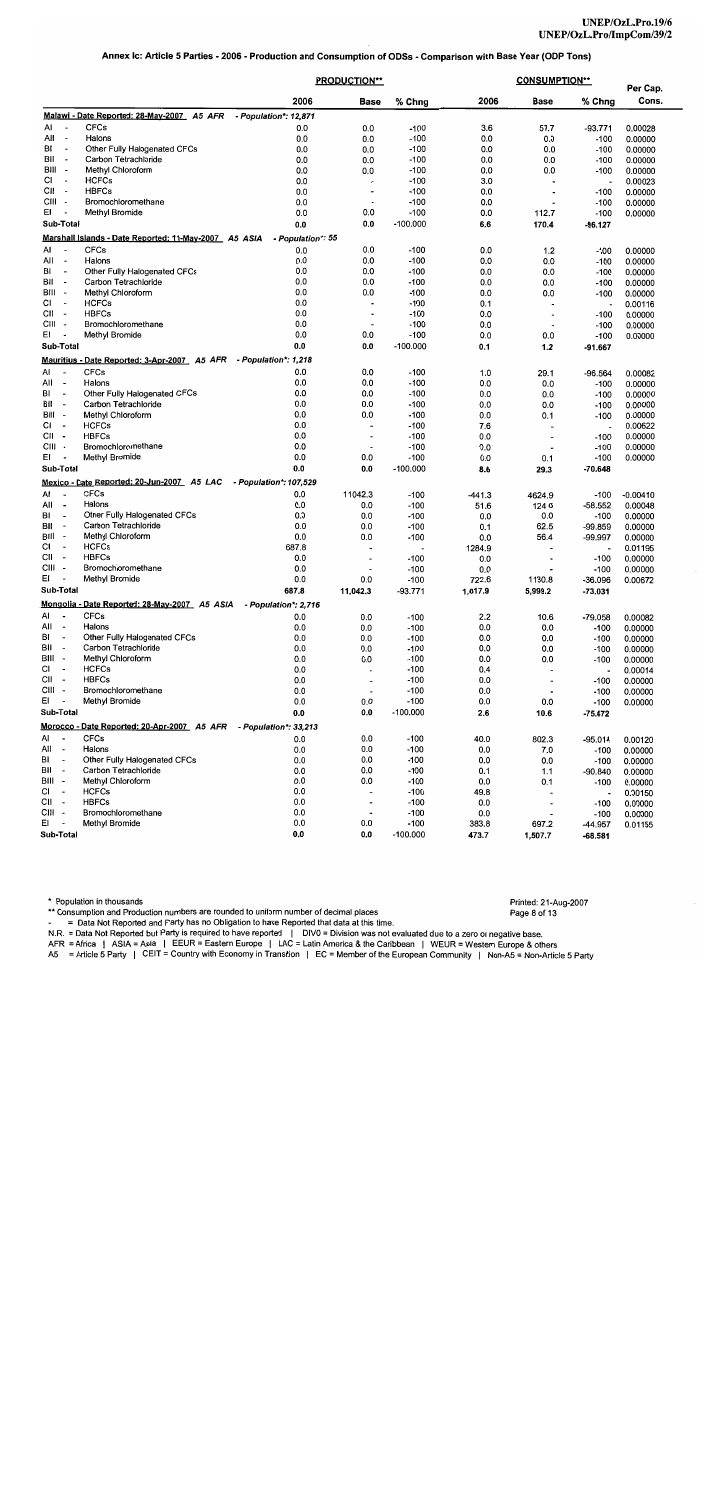#### Annex Ic: Article 5 Parties - 2006 - Production and Consumption of ODSs - Comparison with Base Year (ODP Tons)

|                                                                   |                                                       |                       | <b>PRODUCTION**</b>              |                  |            | <b>CONSUMPTION**</b>     |                  |                    |
|-------------------------------------------------------------------|-------------------------------------------------------|-----------------------|----------------------------------|------------------|------------|--------------------------|------------------|--------------------|
|                                                                   |                                                       | 2006                  | Base                             | % Chng           | 2006       | Base                     | % Chng           | Per Cap.<br>Cons.  |
|                                                                   | Namibia - Date Reported: 3-May-2007 A5 AFR            | - Population*: 1,947  |                                  |                  |            |                          |                  |                    |
| AI                                                                | <b>CFCs</b>                                           | 0.0                   | 0.0                              | $-100$           | 0.0        | 21.9                     | $-100$           | 0.00000            |
| All<br>$\overline{\phantom{a}}$                                   | Halons                                                | 0.0                   | 0.0                              | $-100$           | 0.0        | 8.3                      | $-100$           | 0.00000            |
| BI<br>$\overline{\phantom{a}}$                                    | Other Fully Halogenated CFCs                          | 0.0                   | 0.0                              | $-100$           | 0.0        | 0.0                      | $-100$           | 0.00000            |
| BII<br>. .                                                        | Carbon Tetrachloride                                  | 0.0                   | 0.0                              | $-100$           | 0.0        | 0.0                      | $-100$           | 0.00000            |
| $BIII -$                                                          | Methyl Chloroform                                     | 0.0                   | 0.0                              | $-100$           | 0.0        | 0.0                      | $-100$           | 0.00000            |
| СI<br>$\overline{\phantom{a}}$                                    | <b>HCFCs</b>                                          | 0.0<br>0.0            | $\overline{\phantom{a}}$         | $-100$<br>$-100$ | 0.0<br>0.0 | $\ddot{\phantom{0}}$     | $-100$<br>$-100$ | 0.00000            |
| СII<br>$\overline{\phantom{a}}$                                   | <b>HBFCs</b><br>Bromochloromethane                    | 0.0                   | $\overline{\phantom{a}}$         | -100             | 0.0        | $\overline{\phantom{a}}$ | $-100$           | 0.00000<br>0.00000 |
| CIII -<br>ΕI                                                      | Methyl Bromide                                        | 0.0                   | 0.0                              | $-100$           | 0.0        | 0.8                      | $-100$           | 0.00000            |
| Sub-Total                                                         |                                                       | 0.0                   | 0.0                              | $-100.000$       | 0.0        | 31.0                     | -100.000         |                    |
|                                                                   | Nepal - Date Reported: 2-Jul-2007 A5 ASIA             | - Population*: 26,475 |                                  |                  |            |                          |                  |                    |
| AI<br>$\overline{\phantom{a}}$                                    | <b>CFCs</b>                                           | 0.0                   | 0.0                              | $-100$           | 0.0        | 27.0                     | $-100$           | 0.00000            |
| AII<br>$\overline{\phantom{a}}$                                   | Halons                                                | 0.0                   | 0.0                              | $-100$           | 0.0        | 2.0                      | $-100$           | 0.00000            |
| BI                                                                | Other Fully Halogenated CFCs                          | 0.0                   | 0.0                              | $-100$           | 0.0        | 0.0                      | $-100$           | 0.00000            |
| BII<br>$\overline{\phantom{a}}$                                   | Carbon Tetrachloride                                  | 0.0                   | 0.0                              | $-100$           | 0.1        | 0.9                      | $-87.603$        | 0.00000            |
| BIII -                                                            | Methyl Chloroform                                     | 0.0                   | 0.0                              | $-100$           | 0.0        | 0.0                      | $-100$           | 0.00000            |
| СI<br>$\overline{\phantom{a}}$                                    | <b>HCFCs</b>                                          | 0.0                   | ۰                                | -100             | 1.1        | ٠                        |                  | 0.00004            |
| CII<br>$\overline{\phantom{a}}$                                   | <b>HBFCs</b>                                          | 0.0                   | $\blacksquare$                   | $-100$           | 0.0        | $\overline{\phantom{a}}$ | $-100$           | 0.00000            |
| CIII -                                                            | Bromochloromethane                                    | 0.0                   | $\overline{a}$                   | $-100$           | 0.0        | $\overline{a}$           | $-100$           | 0.00000            |
| EI<br>$\overline{\phantom{a}}$                                    | Methyl Bromide                                        | 0.0                   | 0.0                              | $-100$           | 0.0        | 0.0                      | $-100$           | 0.00000            |
| Sub-Total                                                         |                                                       | 0.0                   | 0.0                              | $-100.000$       | 1.2        | 29.9                     | -95.987          |                    |
|                                                                   | Nicaragua - Date Reported: 3-Aug-2007 A5 LAC          | - Population*: 5,917  |                                  |                  |            |                          |                  |                    |
| AI<br>$\overline{\phantom{a}}$                                    | <b>CFCs</b>                                           | 0.0                   | 0.0                              | $-100$           | 27.6       | 82.8                     | -66.694          | 0.00466            |
| All<br>$\overline{\phantom{a}}$                                   | Halons                                                | 0.0                   | 0.0                              | $-100$           | 0.0        | 0,0                      | $-100$           | 0.00000            |
| BI<br>$\overline{\phantom{a}}$                                    | Other Fully Halogenated CFCs                          | 0.0                   | 0.0                              | $-100$           | 0.0        | 0.0                      | $-100$           | 0.00000<br>0.00000 |
| BII<br>$\overline{\phantom{a}}$<br>Bill<br>$\sim$                 | Carbon Tetrachloride                                  | 0.0<br>0.0            | 0.0<br>0.0                       | $-100$<br>$-100$ | 0.0<br>0.0 | 0.0<br>0.0               | -100<br>$-100$   | 0.00000            |
| СI<br>$\overline{\phantom{a}}$                                    | Methyl Chloroform<br><b>HCFCs</b>                     | 0.0                   | $\overline{a}$                   | $-100$           | 0.9        | ٠                        |                  | 0.00016            |
| СII<br>$\overline{\phantom{a}}$                                   | <b>HBFCs</b>                                          | 0.0                   | $\blacksquare$                   | $-100$           | 0.0        | $\overline{a}$           | $-100$           | 0.00000            |
| CIII -                                                            | Bromochloromethane                                    | 0.0                   | $\overline{\phantom{a}}$         | $-100$           | 0.0        | $\ddot{\phantom{0}}$     | $-100$           | 0.00000            |
| ΕI<br>$\overline{\phantom{a}}$                                    | Methyl Bromide                                        | 0.0                   | 0.0                              | $-100$           | 17.0       | 0.4                      | 3937.143         | 0.00287            |
| Sub-Total                                                         |                                                       | 0.0                   | 0.0                              | $-100.000$       | 45.5       | 83.2                     | -45.313          |                    |
|                                                                   | Oman - Date Reported: 16-May-2007 A5 ASIA             | - Population*: 3,088  |                                  |                  |            |                          |                  |                    |
| Al<br>$\overline{\phantom{a}}$                                    | <b>CFCs</b>                                           | 0.0                   | 0.0                              | $-100$           | 25.8       | 248.4                    | $-89.620$        | 0.00835            |
| All<br>$\overline{\phantom{a}}$                                   | Halons                                                | 0.0                   | 0.0                              | $-100$           | 0.0        | 13.7                     | $-100$           | 0.00000            |
| BI<br>$\overline{\phantom{a}}$                                    | Other Fully Halogenated CFCs                          | 0.0                   | 0.0                              | $-100$           | 0.0        | 0.0                      | $-100$           | 0.00000            |
| BII<br>$\overline{\phantom{a}}$                                   | Carbon Tetrachloride                                  | 0.0                   | 0.0                              | $-100$           | 0.0        | 0.1                      | $-100$           | 0.00000            |
| BIII -                                                            | Methyl Chloroform                                     | 0.0                   | 0.0                              | $-100$           | 0.0        | 0.0                      | $-100$           | 0.00000            |
| СI<br>$\overline{\phantom{a}}$                                    | <b>HCFCs</b>                                          | 0.0                   | $\ddot{\phantom{0}}$             | $-100$           | 32.2       |                          | $\blacksquare$   | 0.01042            |
| CII<br>$\overline{\phantom{a}}$                                   | <b>HBFCs</b>                                          | 0.0                   | ٠                                | $-100$           | 0.0        | $\overline{\phantom{a}}$ | $-100$           | 0.00000            |
| CIII<br>$\overline{\phantom{a}}$                                  | Bromochloromethane                                    | 0.0                   | ٠                                | $-100$           | 0.0        | ٠                        | $-100$           | 0.00000            |
| ΕI<br>$\overline{\phantom{a}}$                                    | <b>Methyl Bromide</b>                                 | 0.0                   | 0.0                              | $-100$           | 0.0        | 1.0                      | $-100$           | 0.00000            |
| Sub-Total                                                         |                                                       | 0.0                   | 0.0                              | $-100.000$       | 58.0       | 263.2                    | -77.964          |                    |
|                                                                   | Papua New Guinea - Date Reported: 12-Apr-2007 A5 ASIA | - Population*: 5,498  |                                  |                  |            |                          |                  |                    |
| AI                                                                | <b>CFCs</b>                                           | 0.0                   | 0.0                              | $-100$           | 3.1        | 36.3                     | $-91.341$        | 0.00057            |
| All<br>$\overline{\phantom{a}}$                                   | Halons                                                | 0.0                   | 0.0                              | $-100$           | 0.0        | 0.0                      | $-100$           | 0.00000            |
| BI<br>$\overline{\phantom{a}}$                                    | Other Fully Halogenated CFCs                          | 0.0                   | 0.0                              | $-100$           | 0.0        | 0.0                      | $-100$           | 0.00000            |
| вı<br>$\overline{\phantom{a}}$                                    | Carbon Tetrachloride                                  | 0.0                   | 0.0                              | $-100$           | 0.0        | 0.0                      | $-100$           | 0.00000            |
| BIII -                                                            | Methyl Chloroform                                     | 0.0                   | 0.0                              | $-100$           | 0.0        | 0.0                      | $-100$           | 0.00000            |
| СI<br>$\overline{\phantom{a}}$<br>СII<br>$\overline{\phantom{a}}$ | <b>HCFCs</b><br><b>HBFCs</b>                          | 0.0<br>0.0            | $\overline{a}$<br>$\blacksquare$ | $-100$<br>$-100$ | 4.0<br>0.0 | $\blacksquare$           | $-100$           | 0.00072<br>0.00000 |
| CIII -                                                            | Bromochloromethane                                    | 0.0                   | $\blacksquare$                   | $-100$           | 0.0        |                          | $-100$           | 0.00000            |
| ΕI<br>$\overline{\phantom{a}}$                                    | Methyl Bromide                                        | 0.0                   | 0.0                              | $-100$           | 0.0        | 0.3                      | $-100$           | 0.00000            |
| Sub-Total                                                         |                                                       | 0.0                   | 0.0                              | $-100.000$       | 7.1        | 36.6                     | $-80.601$        |                    |
|                                                                   | Peru - Date Reported: 2-Aug-2007 A5 LAC               | - Population*: 28,227 |                                  |                  |            |                          |                  |                    |
| AI<br>$\overline{\phantom{a}}$                                    | <b>CFCs</b>                                           | 0.0                   | 0.0                              | $-100$           | 87.2       | 289.5                    | -69.889          | 0.00309            |
| All<br>$\overline{\phantom{a}}$                                   | Halons                                                | 0.0                   | 0.0                              | $-100$           | 0.0        | 0.0                      | $-100$           | 0.00000            |
| В١<br>$\overline{\phantom{a}}$                                    | Other Fully Halogenated CFCs                          | 0.0                   | 0.0                              | $-100$           | 0.0        | 4.1                      | $-100$           | 0.00000            |
| ВII<br>$\overline{\phantom{a}}$                                   | Carbon Tetrachloride                                  | 0.0                   | 0.0                              | $-100$           | 0.0        | 1.0                      | $-100$           | 0.00000            |
| Bill -                                                            | Methyl Chloroform                                     | 0.0                   | 0.0                              | -100             | 0.0        | 0.0                      | $-100$           | 0.00000            |
| СI<br>$\overline{\phantom{a}}$                                    | <b>HCFCs</b>                                          | 0.0                   | $\blacksquare$                   | $-100$           | 12.3       |                          |                  | 0.00044            |
| СII<br>$\overline{\phantom{a}}$                                   | <b>HBFCs</b>                                          | 0.0                   | $\blacksquare$                   | $-100$           | 0.0        | ٠                        | $-100$           | 0.00000            |
| CIII -                                                            | Bromochloromethane                                    | 0.0                   |                                  | $-100$           | 0.0        |                          | $-100$           | 0.00000            |
| EI<br>$\overline{\phantom{a}}$                                    | Methyl Bromide                                        | 0.0                   | 0.0                              | $-100$           | 0.0        | 1.3                      | -100             | 0.00000            |
| Sub-Total                                                         |                                                       | 0.0                   | 0.0                              | $-100.000$       | 99.5       | 295.9                    | -66.374          |                    |

\* Population in thousands

\*\* Consumption and Production numbers are rounded to uniform number of decimal places

= Data Not Reported and Party has no Obligation to have Reported that data at this time.

-<br>N.R. = Data Not Reported but Party is required to have reported | DIV0 = Division was not evaluated due to a zero or negative base.<br>AFR = Africa | ASIA = Asia | EEUR = Eastern Europe | LAC = Latin America & the Caribbean

#### Printed: 21-Aug-2007 Page 9 of 13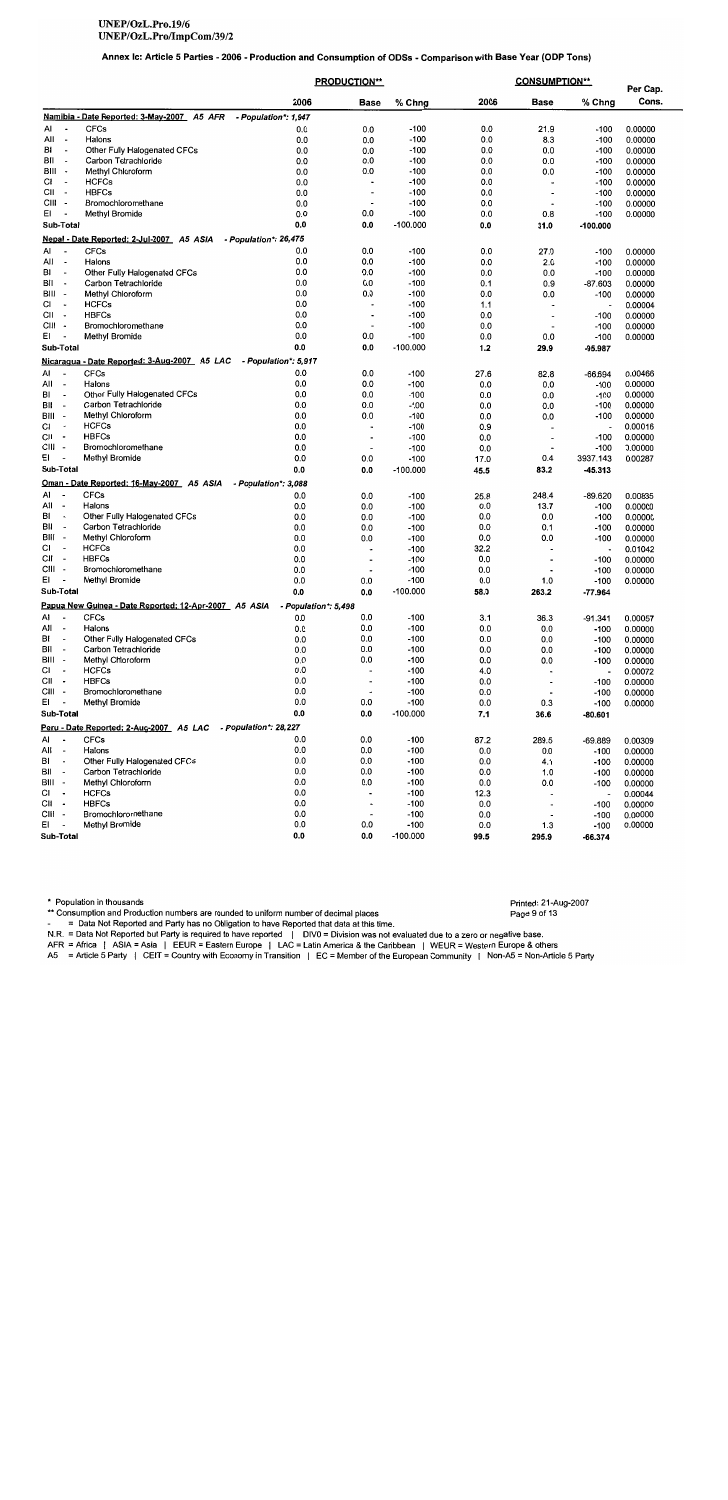|                                                                    |                                                                     |                       | <b>PRODUCTION**</b> |                                            |                  |            | <u>CONSUMPTION**</u>                                 |                          |                    |  |
|--------------------------------------------------------------------|---------------------------------------------------------------------|-----------------------|---------------------|--------------------------------------------|------------------|------------|------------------------------------------------------|--------------------------|--------------------|--|
|                                                                    |                                                                     |                       | 2006                | <b>Base</b>                                | % Chng           | 2006       | Base                                                 | % Chng                   | Per Cap.<br>Cons.  |  |
|                                                                    | Republic of Moldova - Date Reported: 2-May-2007 A5 EEUR             |                       |                     | - Population*: 4,228                       |                  |            |                                                      |                          |                    |  |
| AI<br>$\overline{\phantom{a}}$                                     | <b>CFCs</b>                                                         |                       | 0.0                 | 0.0                                        | $-100$           | 12.0       | 73.3                                                 | $-83.675$                | 0.00283            |  |
| AII<br>$\overline{\phantom{a}}$                                    | Halons                                                              |                       | 0.0                 | 0.0                                        | $-100$           | 0.0        | 0.4                                                  | $-100$                   | 0.00000            |  |
| BI<br>$\overline{\phantom{a}}$                                     | Other Fully Halogenated CFCs                                        |                       | 0.0                 | 0.0                                        | $-100$           | 0.0        | 0.0                                                  | $-100$                   | 0.00000            |  |
| BII<br>$\overline{\phantom{a}}$                                    | Carbon Tetrachloride                                                |                       | 0.0                 | 0.0                                        | $-100$           | 0.0        | 0.0                                                  | $-100$                   | 0.00000            |  |
| BIII<br>$\overline{\phantom{a}}$<br>СI<br>$\overline{\phantom{a}}$ | Methyl Chloroform<br><b>HCFCs</b>                                   |                       | 0.0                 | 0.0                                        | $-100$           | 0.0        | 0.0                                                  | $-100$                   | 0.00000            |  |
| СII<br>$\overline{\phantom{a}}$                                    | <b>HBFCs</b>                                                        |                       | 0.0<br>0.0          | $\blacksquare$<br>$\overline{\phantom{a}}$ | $-100$<br>$-100$ | 0.7<br>0.0 | $\overline{a}$<br>$\overline{\phantom{a}}$           | $\tilde{\phantom{a}}$    | 0.00016            |  |
| CIII<br>$\overline{\phantom{a}}$                                   | Bromochloromethane                                                  |                       | 0.0                 | ×,                                         | $-100$           | 0.0        | $\overline{\phantom{a}}$                             | $-100$<br>$-100$         | 0.00000<br>0.00000 |  |
| EI<br>÷,                                                           | Methyl Bromide                                                      |                       | 0.0                 | 0.0                                        | $-100$           | 0.0        | 7.0                                                  | $-100$                   | 0.00000            |  |
| Sub-Total                                                          |                                                                     |                       | 0.0                 | 0.0                                        | $-100.000$       | 12.7       | 80.7                                                 | -84.263                  |                    |  |
|                                                                    | Saint Kitts and Nevis - Date Reported: 26-Apr-2007 A5 LAC           |                       | - Population*: 37   |                                            |                  |            |                                                      |                          |                    |  |
| Al<br>٠                                                            | <b>CFCs</b>                                                         |                       | 0.0                 | 0.0                                        | $-100$           | 0.6        | 3.7                                                  | -84.445                  | 0.01553            |  |
| All<br>$\blacksquare$                                              | Halons                                                              |                       | 0.0                 | 0.0                                        | $-100$           | 0.0        | 0.0                                                  | $-100$                   | 0.00000            |  |
| вı<br>$\blacksquare$                                               | Other Fully Halogenated CFCs                                        |                       | 0.0                 | 0.0                                        | $-100$           | 0.0        | 0.0                                                  | $-100$                   | 0.00000            |  |
| BII<br>$\overline{\phantom{a}}$                                    | Carbon Tetrachloride                                                |                       | 0.0                 | 0.0                                        | $-100$           | 0.0        | 0.0                                                  | $-100$                   | 0.00000            |  |
| BIII<br>$\overline{\phantom{a}}$                                   | Methyl Chloroform                                                   |                       | 0.0                 | 0.0                                        | $-100$           | 0.0        | 0.0                                                  | -100                     | 0.00000            |  |
| СI<br>$\overline{\phantom{a}}$                                     | <b>HCFCs</b>                                                        |                       | 0.0                 | ÷,                                         | $-100$           | 0.5        | $\overline{a}$                                       | $\overline{\phantom{a}}$ | 0.01402            |  |
| СII<br>$\overline{\phantom{a}}$                                    | <b>HBFCs</b>                                                        |                       | 0.0                 | $\overline{\phantom{a}}$                   | $-100$           | 0.0        | $\blacksquare$                                       | -100                     | 0.00000            |  |
| CIII<br>$\ddot{\phantom{0}}$                                       | Bromochloromethane                                                  |                       | 0.0                 | $\overline{\phantom{a}}$                   | $-100$           | 0.0        |                                                      | $-100$                   | 0.00000            |  |
| EI<br>$\overline{a}$                                               | Methyl Bromide                                                      |                       | 0.0                 | 0.0                                        | $-100$           | 0.0        | 0.3                                                  | -91.133                  | 0.00065            |  |
| Sub-Total                                                          |                                                                     |                       | 0.0                 | 0.0                                        | $-100.000$       | 1.1        | 4.0                                                  | $-72.500$                |                    |  |
|                                                                    | Saint Lucia - Date Reported: 30-Apr-2007 A5 LAC                     | - Population*: 157    |                     |                                            |                  |            |                                                      |                          |                    |  |
| AI<br>$\overline{\phantom{a}}$                                     | <b>CFCs</b>                                                         |                       | 0.0                 | 0.0                                        | $-100$           | 0.8        | 8.3                                                  | $-90.544$                | 0.00499            |  |
| Ali<br>$\overline{\phantom{a}}$                                    | Halons                                                              |                       | 0.0                 | 0.0                                        | $-100$           | 0.0        | 0.0                                                  | $-100$                   | 0.00000            |  |
| BI<br>÷                                                            | Other Fully Halogenated CFCs                                        |                       | 0.0                 | 0.0                                        | $-100$           | 0.0        | 0.0                                                  | $-100$                   | 0.00000            |  |
| BII<br>÷,<br>BIII<br>$\overline{a}$                                | Carbon Tetrachloride                                                |                       | 0.0                 | 0.0                                        | $-100$           | 0.0        | 0.0                                                  | $-100$                   | 0.00000            |  |
| СI<br>$\overline{\phantom{a}}$                                     | Methyl Chloroform<br><b>HCFCs</b>                                   |                       | 0.0<br>0.0          | 0.0                                        | $-100$           | 0.0        | 0.0                                                  | $-100$                   | 0.00000            |  |
| СII<br>$\overline{\phantom{a}}$                                    | <b>HBFCs</b>                                                        |                       | 0.0                 | $\blacksquare$<br>$\overline{\phantom{a}}$ | $-100$<br>$-100$ | 0.1<br>0.0 | $\overline{\phantom{m}}$<br>$\overline{\phantom{a}}$ | $\overline{\phantom{a}}$ | 0.00047            |  |
| CIII -                                                             | Bromochloromethane                                                  |                       | 0.0                 |                                            | $-100$           | 0.0        | $\qquad \qquad \blacksquare$                         | $-100$<br>$-100$         | 0.00000<br>0.00000 |  |
| EI                                                                 | Methyl Bromide                                                      |                       | 0.0                 | 0.0                                        | $-100$           | 0.0        | 0.0                                                  | $-100$                   | 0.00000            |  |
| Sub-Total                                                          |                                                                     |                       | 0.0                 | 0.0                                        | $-100.000$       | 0.9        | 8.3                                                  | -89.157                  |                    |  |
|                                                                    | Saint Vincent and the Grenadines - Date Reported: 7-Feb-2007 A5 LAC |                       |                     | - Population*: 117                         |                  |            |                                                      |                          |                    |  |
| AI<br>$\blacksquare$                                               | <b>CFCs</b>                                                         |                       | 0.0                 | 0.0                                        | $-100$           | 0.5        | 1.8                                                  | $-72.297$                | 0.00419            |  |
| All<br>$\blacksquare$                                              | Halons                                                              |                       | 0.0                 | 0.0                                        | $-100$           | 0.0        | 0.0                                                  | $-100$                   | 0.00000            |  |
| BI<br>$\overline{\phantom{a}}$                                     | Other Fully Halogenated CFCs                                        |                       | 0.0                 | 0.0                                        | $-100$           | 0.0        | 0.0                                                  | $-100$                   | 0.00000            |  |
| BII<br>$\overline{a}$                                              | Carbon Tetrachloride                                                |                       | 0.0                 | 0.0                                        | $-100$           | 0.0        | 0.0                                                  | $-100$                   | 0.00000            |  |
| BIII<br>$\overline{\phantom{a}}$                                   | Methyl Chloroform                                                   |                       | 0.0                 | 0.0                                        | $-100$           | 0.0        | 0.0                                                  | $-100$                   | 0.00000            |  |
| СI<br>$\overline{\phantom{a}}$                                     | <b>HCFCs</b>                                                        |                       | 0.0                 | $\overline{a}$                             | $-100$           | 1.1        | $\blacksquare$                                       | $\overline{\phantom{a}}$ | 0.00978            |  |
| CII -                                                              | <b>HBFCs</b>                                                        |                       | 0.0                 | $\qquad \qquad \blacksquare$               | $-100$           | 0.0        | $\ddot{\phantom{0}}$                                 | $-100$                   | 0.00000            |  |
| CIII                                                               | Bromochloromethane                                                  |                       | 0.0                 | $\overline{a}$                             | $-100$           | 0.0        |                                                      | $-100$                   | 0.00000            |  |
| EI -                                                               | <b>Methyl Bromide</b>                                               |                       | 0.0                 | 0.0                                        | $-100$           | 0.0        | 0.0                                                  | $-100$                   | 0.00000            |  |
| Sub-Total                                                          |                                                                     |                       | 0.0                 | 0.0                                        | $-100.000$       | 1.6        | 1.8                                                  | $-11.111$                |                    |  |
|                                                                    | Samoa - Date Reported: 7-Jun-2007 A5 ASIA                           | - Population*: 162    |                     |                                            |                  |            |                                                      |                          |                    |  |
| AI                                                                 | <b>CFCs</b>                                                         |                       | 0.0                 | 0.0                                        | $-100$           | 0.0        | 4.5                                                  | $-100$                   | 0.00000            |  |
| All<br>$\overline{\phantom{a}}$                                    | Halons                                                              |                       | 0.0                 | 0.0                                        | $-100$           | 0.0        | 0.0                                                  | $-100$                   | 0.00000            |  |
| BI<br>$\overline{\phantom{a}}$                                     | Other Fully Halogenated CFCs                                        |                       | 0.0                 | 0.0                                        | $-100$           | 0.0        | 0.0                                                  | $-100$                   | 0.00000            |  |
| BII -                                                              | Carbon Tetrachloride                                                |                       | 0.0                 | 0.0                                        | $-100$           | 0.0        | 0.0                                                  | $-100$                   | 0.00000            |  |
| BIII -<br>СI<br>$\overline{\phantom{a}}$                           | Methyl Chloroform<br><b>HCFCs</b>                                   |                       | 0.0                 | 0.0                                        | $-100$           | 0.0        | 0.0                                                  | $-100$                   | 0.00000            |  |
| CII -                                                              | <b>HBFCs</b>                                                        |                       | 0.0<br>0.0          | $\overline{\phantom{a}}$<br>$\blacksquare$ | $-100$<br>$-100$ | 0.2<br>0.0 | ÷,                                                   | ÷                        | 0.00109            |  |
| CIII -                                                             | Bromochloromethane                                                  |                       | 0.0                 | $\overline{\phantom{a}}$                   | $-100$           | 0.0        | $\overline{\phantom{a}}$<br>×,                       | $-100$<br>$-100$         | 0.00000<br>0.00000 |  |
| EI<br>$\overline{\phantom{a}}$                                     | Methyl Bromide                                                      |                       | 0.0                 | $0.0\,$                                    | $-100$           | 0.0        | 0.0                                                  | $-100$                   | 0.00000            |  |
| Sub-Total                                                          |                                                                     |                       | 0.0                 | 0.0                                        | $-100.000$       | 0.2        | 4.5                                                  | -95.556                  |                    |  |
|                                                                    | Serbia - Date Reported: 8-May-2007 A5 EEUR                          | - Population*: 10.460 |                     |                                            |                  |            |                                                      |                          |                    |  |
| Al<br>$\overline{\phantom{a}}$                                     | <b>CFCs</b>                                                         |                       | 0.0                 | 0.0                                        | $-100$           | 233.8      | 849.2                                                | $-72.466$                | 0.02235            |  |
| All<br>$\sim$                                                      | Halons                                                              |                       | 0.0                 | 0.0                                        | $-100$           | 0.0        | 3.8                                                  | $-100$                   | 0.00000            |  |
| BI<br>$\blacksquare$                                               | Other Fully Halogenated CFCs                                        |                       | 0.0                 | 0.0                                        | $-100$           | 0.0        | 0.0                                                  | $-100$                   | 0.00000            |  |
| BII<br>$\overline{\phantom{a}}$                                    | Carbon Tetrachloride                                                |                       | 0.0                 | 0.0                                        | $-100$           | 1.4        | 18.8                                                 | $-92.404$                | 0.00014            |  |
| BIII -                                                             | Methyl Chloroform                                                   |                       | 0.0                 | 0.0                                        | $-100$           | 0.0        | 0.0                                                  | $-100$                   | 0.00000            |  |
| СI<br>$\blacksquare$                                               | <b>HCFCs</b>                                                        |                       | 0.0                 | $\overline{a}$                             | $-100$           | 9.1        |                                                      | $\blacksquare$           | 0.00087            |  |
| CII -                                                              | <b>HBFCs</b>                                                        |                       | 0.0                 | $\overline{\phantom{a}}$                   | $-100$           | 0.0        | $\ddot{\phantom{0}}$                                 | -100                     | 0.00000            |  |
| CIII -                                                             | Bromochloromethane                                                  |                       | 0.0                 | $\blacksquare$                             | $-100$           | 0.0        |                                                      | $-100$                   | 0.00000            |  |
| EI                                                                 | Methyl Bromide                                                      |                       | 0.0                 | 0.0                                        | $-100$           | 0.0        | 8.3                                                  | $-100$                   | 0.00000            |  |
| Sub-Total                                                          |                                                                     |                       | 0.0                 | 0.0                                        | $-100.000$       | 244.3      | 880.1                                                | $-72.242$                |                    |  |

\* Population in thousands

\*\* Consumption and Production numbers are rounded to uniform number of decimal places

= Data Not Reported and Party has no Obligation to have Reported that data at this time.

- Data Not Reported but Party is required to have reported | DIV0 = Division was not evaluated due to a zero or negative base.<br>AFR = Africa | ASIA = Asia | EEUR = Eastern Europe | LAC = Latin America & the Caribbean | WEUR

Printed: 21-Aug-2007

Page 10 of 13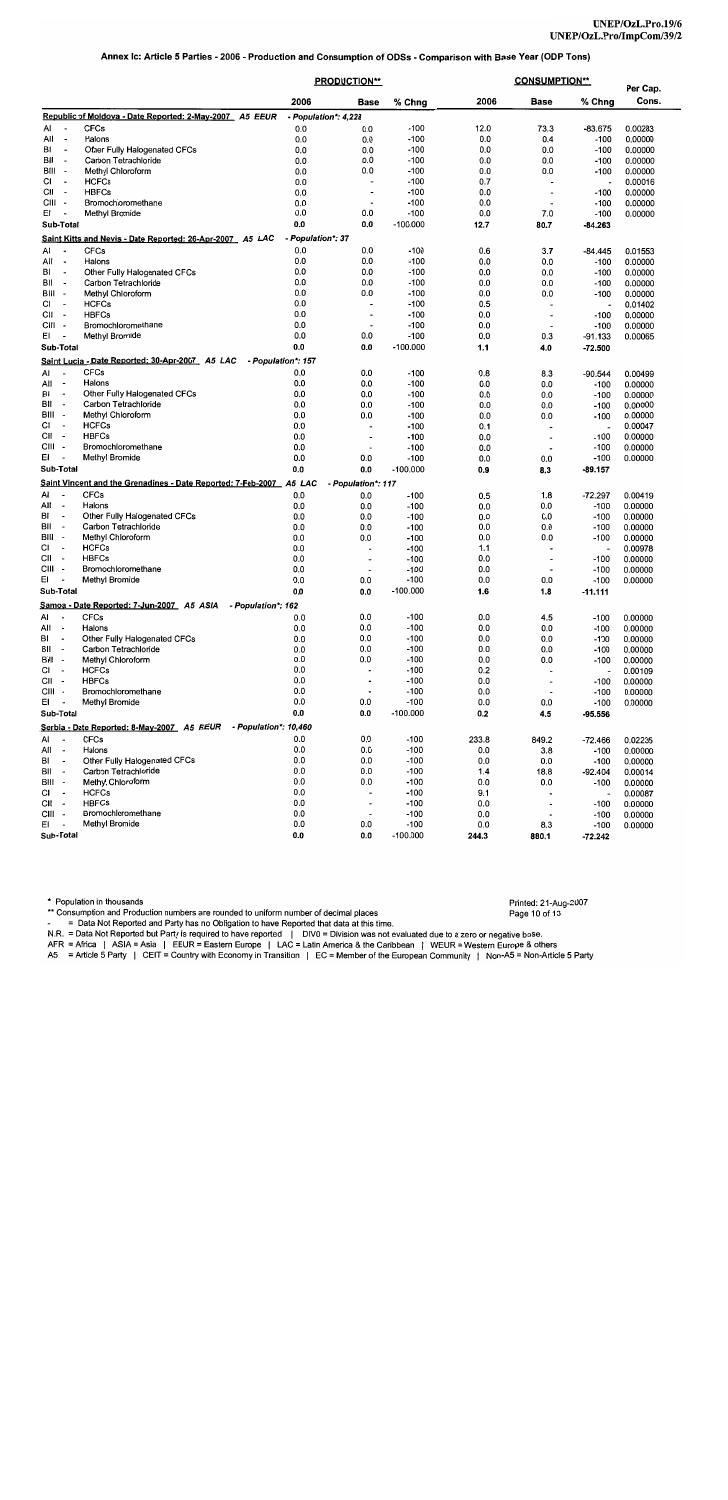Annex Ic: Article 5 Parties - 2006 - Production and Consumption of ODSs - Comparison with Base Year (ODP Tons)

|                                                                     |                                                      | <b>PRODUCTION**</b>   |                                     |                  | <b>CONSUMPTION**</b> | Per Cap.                        |                                    |                    |
|---------------------------------------------------------------------|------------------------------------------------------|-----------------------|-------------------------------------|------------------|----------------------|---------------------------------|------------------------------------|--------------------|
|                                                                     |                                                      | 2006                  | <b>Base</b>                         | % Chng           | 2006                 | <b>Base</b>                     | % Chng                             | Cons.              |
|                                                                     | Sevchelles - Date Reported: 26-Jan-2007_ A5 AFR      | - Population*: 87     |                                     |                  |                      |                                 |                                    |                    |
| AI<br>$\overline{\phantom{a}}$                                      | <b>CFCs</b>                                          | 0.0                   | 0.0                                 | $-100$           | 0.0                  | 2.8                             | $-100$                             | 0.00000            |
| All<br>$\overline{\phantom{a}}$                                     | Halons                                               | 0.0                   | 0.0                                 | $-100$           | 0.0                  | 0.0                             | $-100$                             | 0.00000            |
| BI<br>$\overline{\phantom{a}}$                                      | Other Fully Halogenated CFCs                         | 0.0                   | 0.0                                 | $-100$           | 0.0                  | 0.0                             | $-100$                             | 0.00000            |
| BII<br>$\overline{\phantom{a}}$                                     | Carbon Tetrachloride                                 | 0.0                   | 0.0                                 | $-100$           | 0.0                  | 0.0                             | $-100$                             | 0.00000            |
| BIII -<br>СI<br>$\sim$                                              | Methyl Chloroform<br><b>HCFCs</b>                    | 0,0<br>0.0            | 0.0<br>$\qquad \qquad \blacksquare$ | $-100$<br>$-100$ | 0.0<br>0.6           | 0.0<br>$\overline{a}$           | $-100$<br>$\overline{\phantom{a}}$ | 0.00000<br>0.00678 |
| CII<br>$\overline{\phantom{a}}$                                     | <b>HBFCs</b>                                         | 0.0                   | $\overline{\phantom{a}}$            | $-100$           | 0.0                  | $\overline{\phantom{a}}$        | $-100$                             | 0.00000            |
| CIII -                                                              | Bromochloromethane                                   | 0.0                   | $\bullet$                           | $-100$           | 0.0                  | ٠                               | $-100$                             | 0.00000            |
| EI<br>÷,                                                            | <b>Methyl Bromide</b>                                | 0.0                   | 0.0                                 | $-100$           | 0.0                  | 0.0                             | $-100$                             | 0.00000            |
| Sub-Total                                                           |                                                      | 0.0                   | 0.0                                 | $-100.000$       | 0.6                  | 2.8                             | $-78.571$                          |                    |
|                                                                     | Singapore - Date Reported: 28-Jun-2007_ A5 ASIA      | - Population*: 4,437  |                                     |                  |                      |                                 |                                    |                    |
| Al<br>$\overline{\phantom{a}}$                                      | <b>CFCs</b>                                          | 0.0                   | 0.0                                 | $-100$           | 0.0                  | 210.5                           | $-99.991$                          | 0.00000            |
| All<br>$\overline{\phantom{a}}$                                     | Halons                                               | 0.0                   | 0.0                                 | $-100$           | 0.0                  | 0.0                             | $-100$                             | 0.00000            |
| BI<br>$\overline{\phantom{a}}$                                      | Other Fully Halogenated CFCs                         | 0.0                   | 0.0                                 | $-100$           | 0.0                  | 0.0                             | $-100$                             | 0.00000            |
| BII<br>$\overline{\phantom{a}}$                                     | Carbon Tetrachloride                                 | 0.0                   | 0.0                                 | $-100$           | 0.0                  | 0.0                             | $-100$                             | 0.00000            |
| BIII<br>$\overline{\phantom{a}}$<br>СI<br>$\overline{\phantom{a}}$  | Methyl Chloroform<br><b>HCFCs</b>                    | 0.0<br>0.0            | 0.0<br>$\blacksquare$               | $-100$<br>-100   | 0.0<br>329.9         | 0.0<br>$\overline{\phantom{a}}$ | $-100$<br>$\overline{\phantom{a}}$ | 0.00000<br>0.07435 |
| СII<br>$\overline{\phantom{a}}$                                     | <b>HBFCs</b>                                         | 0.0                   | $\overline{\phantom{a}}$            | $-100$           | 0.0                  | $\overline{\phantom{a}}$        | $-100$                             | 0.00000            |
| CIII -                                                              | Bromochloromethane                                   | 0.0                   |                                     | $-100$           | 0.0                  | $\overline{\phantom{a}}$        | $-100$                             | 0.00000            |
| E١                                                                  | Methyl Bromide                                       | 0.0                   | 0.0                                 | $-100$           | 1.2                  | 5.0                             | $-75.831$                          | 0.00027            |
| Sub-Total                                                           |                                                      | 0.0                   | 0.0                                 | $-100.000$       | 331.1                | 215.5                           | 53.643                             |                    |
|                                                                     | Somalia - Date Reported: 31-May-2007_ A5 AFR         | - Population*: 11.276 |                                     |                  |                      |                                 |                                    |                    |
| AI<br>$\overline{\phantom{a}}$                                      | <b>CFCs</b>                                          | 0.0                   | 0.0                                 | $-100$           | 84.6                 | 241.4                           | $-64.933$                          | 0.00751            |
| All<br>$\overline{\phantom{a}}$                                     | Halons                                               | 0.0                   | 0.0                                 | $-100$           | 18.8                 | 17.7                            | 6.271                              | 0.00167            |
| BI<br>$\overline{\phantom{a}}$<br>BII<br>$\overline{\phantom{a}}$   | Other Fully Halogenated CFCs<br>Carbon Tetrachloride | 0.0<br>0.0            | 0.0<br>0.0                          | $-100$<br>$-100$ | 0.0<br>0.0           | 0.0<br>0.0                      | $-100$<br>$-100$                   | 0.00000<br>0.00000 |
| BIII -                                                              | Methyl Chloroform                                    | 0.0                   | 0.0                                 | $-100$           | 0.0                  | 0.0                             | -100                               | 0.00000            |
| СI<br>$\overline{\phantom{a}}$                                      | <b>HCFCs</b>                                         | 0.0                   | $\overline{\phantom{a}}$            | $-100$           | 2.7                  | $\blacksquare$                  | $\overline{\phantom{a}}$           | 0.00024            |
| CII<br>$\overline{\phantom{a}}$                                     | <b>HBFCs</b>                                         | 0.0                   | $\overline{\phantom{a}}$            | $-100$           | 0.0                  | $\overline{\phantom{a}}$        | -100                               | 0.00000            |
| CIII -                                                              | Bromochloromethane                                   | 0.0                   | $\overline{\phantom{a}}$            | $-100$           | 0.0                  | $\overline{\phantom{a}}$        | $-100$                             | 0.00000            |
| EI<br>$\overline{\phantom{a}}$                                      | Methyl Bromide                                       | 0.0                   | 0.0                                 | $-100$           | 0.0                  | 0.5                             | $-100$                             | 0.00000            |
| Sub-Total                                                           |                                                      | 0.0                   | 0.0                                 | $-100.000$       | 106.1                | 259.6                           | $-59.129$                          |                    |
|                                                                     | Sri Lanka - Date Reported: 8-May-2007 A5 ASIA        | - Population*: 20,016 |                                     |                  |                      |                                 |                                    |                    |
| Al<br>$\overline{\phantom{a}}$                                      | <b>CFCs</b>                                          | 0.0                   | 0.0                                 | $-100$           | 135.0                | 445.6                           | $-69.698$                          | 0.00675            |
| All<br>$\overline{\phantom{a}}$                                     | Halons                                               | 0.0                   | 0.0                                 | $-100$           | 0.0                  | 0.0                             | $-100$                             | 0.00000            |
| BI<br>$\blacksquare$                                                | Other Fully Halogenated CFCs                         | 0.0                   | 0.0                                 | $-100$           | 0.0                  | 0.0                             | $-100$                             | 0.00000            |
| BII<br>$\overline{\phantom{a}}$<br>BIII<br>$\overline{\phantom{a}}$ | Carbon Tetrachloride<br>Methyl Chloroform            | 0.0<br>0.0            | 0.0<br>0.0                          | $-100$<br>$-100$ | 0.0<br>0.0           | 35.1<br>3.0                     | $-99.890$<br>-100                  | 0.00000<br>0.00000 |
| СI<br>$\overline{\phantom{a}}$                                      | <b>HCFCs</b>                                         | 0.0                   |                                     | $-100$           | 12.4                 |                                 | ٠                                  | 0.00062            |
| CII<br>٠.                                                           | <b>HBFCs</b>                                         | 0.0                   | $\overline{\phantom{a}}$            | $-100$           | 0.0                  | $\blacksquare$                  | -100                               | 0.00000            |
| CIII -                                                              | Bromochloromethane                                   | 0.0                   | $\overline{\phantom{a}}$            | $-100$           | 0.0                  | $\blacksquare$                  | $-100$                             | 0.00000            |
| EI                                                                  | <b>Methyl Bromide</b>                                | 0.0                   | 0.0                                 | $-100$           | 0.0                  | 4.1                             | $-100$                             | 0.00000            |
| Sub-Total                                                           |                                                      | 0.0                   | 0.0                                 | $-100.000$       | 147.4                | 487.8                           | $-69.783$                          |                    |
|                                                                     | Suriname - Date Reported: 6-Jun-2007 A5 LAC          | - Population*: 428    |                                     |                  |                      |                                 |                                    |                    |
| AI<br>$\overline{\phantom{a}}$                                      | <b>CFCs</b>                                          | $0.0\,$               | $0.0\,$                             | $-100$           | 0.1                  | 41.3                            | $-99.724$                          | 0.00027            |
| All<br>$\overline{\phantom{a}}$                                     | Halons                                               | 0.0                   | 0.0                                 | $-100$           | 0.0                  | 0.0                             | $-100$                             | 0.00000            |
| BI<br>$\overline{\phantom{a}}$                                      | Other Fully Halogenated CFCs                         | 0.0                   | 0.0                                 | $-100$           | 0.0                  | 0.0                             | -100                               | 0.00000            |
| BII<br>$\sim$                                                       | Carbon Tetrachloride                                 | 0.0                   | 0.0                                 | $-100$           | 0.0                  | 0.0                             | $-100$                             | 0.00000            |
| BIII -<br>СI<br>$\overline{\phantom{a}}$                            | Methyl Chloroform<br><b>HCFCs</b>                    | 0.0<br>0.0            | 0.0<br>$\blacksquare$               | $-100$<br>$-100$ | 0.0<br>1.3           | 0.0                             | $-100$<br>$\overline{a}$           | 0.00000<br>0.00315 |
| CII -                                                               | <b>HBFCs</b>                                         | 0.0                   | $\overline{\phantom{a}}$            | $-100$           | 0.0                  | $\overline{\phantom{a}}$        | $-100$                             | 0.00000            |
| CIII -                                                              | Bromochloromethane                                   | 0.0                   | $\overline{\phantom{a}}$            | $-100$           | 0.0                  | $\tilde{\phantom{a}}$           | $-100$                             | 0.00000            |
| EI                                                                  | <b>Methyl Bromide</b>                                | 0.0                   | 0.0                                 | $-100$           | 0.0                  | 0.0                             | $-100$                             | 0.00000            |
| Sub-Total                                                           |                                                      | 0.0                   | 0.0                                 | $-100.000$       | 1.4                  | 41.3                            | $-96.610$                          |                    |
|                                                                     | Swaziland - Date Reported: 4-May-2007_ A5 AFR        | - Population*: 973    |                                     |                  |                      |                                 |                                    |                    |
| AI                                                                  | <b>CFCs</b>                                          | 0.0                   | 0.0                                 | $-100$           | 0.2                  | 24.6                            | $-99.227$                          | 0.00020            |
| All<br>$\overline{\phantom{a}}$                                     | Halons                                               | 0.0                   | 0.0                                 | $-100$           | 0.0                  | 0.0                             | $-100$                             | 0.00000            |
| BI<br>$\overline{\phantom{a}}$                                      | Other Fully Halogenated CFCs                         | 0.0                   | 0.0                                 | $-100$           | 0.0                  | 0.0                             | $-100$                             | 0.00000            |
| ВII<br>$\sim$<br>BIII -                                             | Carbon Tetrachloride<br>Methyl Chloroform            | 0.0<br>0.0            | 0.0<br>0.0                          | $-100$<br>$-100$ | 0.0<br>0.0           | 0.0<br>0.0                      | -100<br>-100                       | 0.00000<br>0.00000 |
| СI<br>$\overline{\phantom{a}}$                                      | <b>HCFCs</b>                                         | 0.0                   | ÷,                                  | $-100$           | 1.0                  |                                 | $\overline{a}$                     | 0.00108            |
| CII -                                                               | <b>HBFCs</b>                                         | 0.0                   | $\overline{\phantom{a}}$            | $-100$           | 0.0                  | $\overline{\phantom{a}}$        | $-100$                             | 0.00000            |
| CIII -                                                              | Bromochloromethane                                   | 0.0                   | $\overline{\phantom{a}}$            | $-100$           | 0.0                  | $\overline{\phantom{a}}$        | $-100$                             | 0.00000            |
| EI<br>$\overline{\phantom{a}}$                                      | Methyl Bromide                                       | 0.0                   | 0.0                                 | $-100$           | 0.0                  | 0.6                             | $-92.271$                          | 0.00005            |
| Sub-Total                                                           |                                                      | 0.0                   | 0.0                                 | $-100.000$       | $1.2$                | 25.2                            | $-95.238$                          |                    |

\* Population in thousands

\*\* Consumption and Production numbers are rounded to uniform number of decimal places

= Data Not Reported and Party has no Obligation to have Reported that data at this time.

-<br>N.R. = Data Not Reported but Party is required to have reported | DIV0 = Division was not evaluated due to a zero or negative base.<br>AFR = Africa | ASIA = Asia | EEUR = Eastern Europe | LAC = Latin America & the Caribbean

Printed: 21-Aug-2007 Page 11 of 13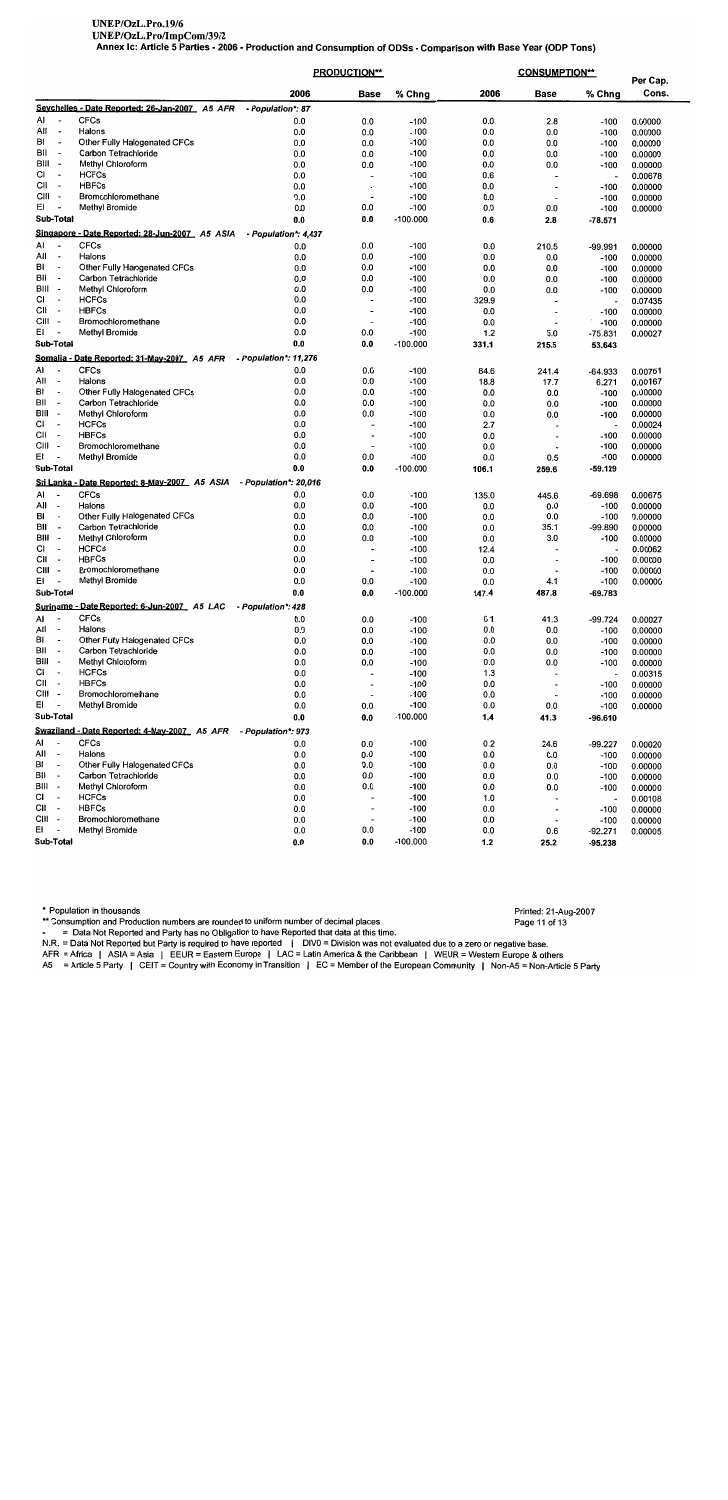|                                           |                                                                                |                              | <b>PRODUCTION**</b>             |                      |             | <b>CONSUMPTION**</b>     |                          |                    |
|-------------------------------------------|--------------------------------------------------------------------------------|------------------------------|---------------------------------|----------------------|-------------|--------------------------|--------------------------|--------------------|
|                                           |                                                                                | 2006                         | <b>Base</b>                     | % Chng               | 2006        | Base                     | % Chng                   | Per Cap.<br>Cons.  |
|                                           | Syrian Arab Republic - Date Reported: 18-Jul-2007 A5 ASIA                      | - Population*: 18,856        |                                 |                      |             |                          |                          |                    |
| AI                                        | <b>CFCs</b>                                                                    | 0.0                          | 0.0                             | -100                 | 541.2       | 2224.6                   | -75.671                  | 0.02870            |
| All<br>$\overline{\phantom{a}}$           | Halons                                                                         | 0.0                          | 0.0                             | -100                 | 56.0        | 416.9                    | $-86.567$                | 0.00297            |
| BI                                        | Other Fully Halogenated CFCs                                                   | 0.0                          | 0.0                             | $-100$               | 0.0         | 0.0                      | $-100$                   | 0.00000            |
| BII<br>$\overline{\phantom{a}}$           | Carbon Tetrachloride                                                           | 0.0                          | 0.0                             | -100                 | 0.0         | 0.0                      | $-100$                   | 0.00000            |
| BIII -                                    | Methyl Chloroform                                                              | 0.0                          | 0.0                             | $-100$               | 0.0         | 0.0                      | $-100$                   | 0.00000            |
| СI<br>$\overline{\phantom{a}}$            | <b>HCFCs</b>                                                                   | 0.0                          | $\overline{a}$                  | $-100$               | 48.8        |                          | ÷,                       | 0.00259            |
| CII<br>$\overline{\phantom{a}}$           | <b>HBFCs</b><br>Bromochloromethane                                             | 0.0                          | $\overline{\phantom{a}}$        | $-100$               | 0.0         |                          | $-100$                   | 0.00000            |
| CIII -<br>EI                              | Methyl Bromide                                                                 | 0.0<br>0.0                   | $\overline{\phantom{a}}$<br>0.0 | $-100$<br>$-100$     | 0.0<br>64.8 | 188.6                    | $-100$<br>$-65.633$      | 0.00000<br>0.00344 |
| Sub-Total                                 |                                                                                |                              |                                 | $-100.000$           |             |                          |                          |                    |
|                                           | Thailand - Date Reported: 6-Jul-2007 A5 ASIA                                   | 0.0<br>- Population*: 67,176 | 0.0                             |                      | 710.8       | 2,830.1                  | -74.884                  |                    |
| Al<br>$\overline{\phantom{a}}$            | <b>CFCs</b>                                                                    | 0.0                          |                                 | $-100$               | 453.7       |                          |                          |                    |
| All<br>$\overline{\phantom{a}}$           | Halons                                                                         | 0.0                          | 0.0<br>0.0                      | $-100$               | 0.0         | 6082.1<br>271.7          | $-92.541$<br>$-100$      | 0.00675<br>0.00000 |
| BI<br>$\overline{\phantom{a}}$            | Other Fully Halogenated CFCs                                                   | 0.0                          | 0.0                             | $-100$               | 0.0         | 0.0                      | $-100$                   | 0.00000            |
| BII<br>$\overline{\phantom{a}}$           | Carbon Tetrachloride                                                           | 0.0                          | 0.0                             | $-100$               | 0.0         | 7.5                      | $-100$                   | 0.00000            |
| BIII -                                    | Methyl Chloroform                                                              | 0.0                          | 0.0                             | $-100$               | 0.0         | 54.6                     | $-100$                   | 0.00000            |
| СI<br>$\overline{\phantom{a}}$            | <b>HCFCs</b>                                                                   | 0.0                          | $\overline{a}$                  | $-100$               | 869.6       |                          | $\overline{a}$           | 0.01294            |
| СII<br>$\overline{\phantom{a}}$           | <b>HBFCs</b>                                                                   | 0.0                          | $\overline{\phantom{a}}$        | $-100$               | 0.0         |                          | $-100$                   | 0.00000            |
| CIII -                                    | Bromochloromethane                                                             | 0.0                          | $\overline{\phantom{a}}$        | $-100$               | 0.0         |                          | $-100$                   | 0.00000            |
| EI.                                       | Methyl Bromide                                                                 | 0.0                          | 0.0                             | $-100$               | 141.1       | 183.0                    | $-22.902$                | 0.00210            |
| Sub-Total                                 |                                                                                | 0.0                          | 0.0                             | $-100.000$           | 1,464.4     | 6,598.9                  | $-77.808$                |                    |
|                                           | The Former Yugoslav Republic of Macedonia - Date Reported: 24-Apr-2007 A5 EEUR |                              |                                 | - Population*: 2,067 |             |                          |                          |                    |
| AI                                        | <b>CFCs</b>                                                                    | 0.0                          | 0.0                             | $-100$               | 7.0         | 519.7                    | $-98.655$                | 0.00338            |
| All<br>$\overline{\phantom{a}}$           | Halons                                                                         | 0.0                          | 0.0                             | $-100$               | 0.0         | 32.1                     | $-100$                   | 0.00000            |
| BI<br>$\overline{\phantom{a}}$            | Other Fully Halogenated CFCs                                                   | 0.0                          | 0.0                             | $-100$               | 0.0         | 0.5                      | $-100$                   | 0.00000            |
| BII<br>$\overline{\phantom{a}}$           | Carbon Tetrachloride                                                           | 0.0                          | 0.0                             | $-100$               | 0.0         | 0.1                      | $-100$                   | 0.00000            |
| BIII<br>$\overline{\phantom{a}}$          | Methyl Chloroform                                                              | 0.0                          | 0.0                             | $-100$               | 0.0         | 0.0                      | $-100$                   | 0.00000            |
| СI<br>$\overline{\phantom{a}}$            | <b>HCFCs</b>                                                                   | 0.0                          | $\overline{\phantom{a}}$        | $-100$               | 2.4         | $\ddot{\phantom{0}}$     | $\overline{\phantom{a}}$ | 0.00114            |
| СII<br>$\overline{\phantom{a}}$           | <b>HBFCs</b>                                                                   | 0.0                          | $\blacksquare$                  | $-100$               | 0.0         | $\overline{\phantom{a}}$ | $-100$                   | 0.00000            |
| CIII -                                    | Bromochloromethane                                                             | 0.0                          | $\overline{\phantom{a}}$        | $-100$               | 0.0         |                          | $-100$                   | 0.00000            |
| EI                                        | Methyl Bromide                                                                 | $-0.3$                       | 0.0                             | $-100$               | -0.3        | 12.2                     | $-100$                   | $-0.00013$         |
| Sub-Total                                 |                                                                                | $-0.3$                       | 0.0                             | $-100.000$           | 9.1         | 564.6                    | -98.388                  |                    |
|                                           | Trinidad and Tobago - Date Reported: 24-Apr-2007 A5 LAC                        | - Population*: 1,331         |                                 |                      |             |                          |                          |                    |
| AI                                        | <b>CFCs</b>                                                                    | 0.0                          | 0.0                             | $-100$               | 2.9         | 120.0                    | $-97.580$                | 0.00218            |
| All<br>$\overline{\phantom{a}}$           | Halons                                                                         | 0.0                          | 0.0                             | $-100$               | 0.0         | 46.6                     | $-100$                   | 0.00000            |
| BI<br>$\overline{\phantom{a}}$            | Other Fully Halogenated CFCs                                                   | 0.0                          | 0.0                             | $-100$               | 0.0         | 0.0                      | $-100$                   | 0.00000            |
| BII<br>$\overline{\phantom{a}}$           | Carbon Tetrachloride                                                           | 0.0                          | 0.0                             | $-100$               | 0.0         | 0.0                      | $-100$                   | 0.00000            |
| BIII<br>$\overline{\phantom{a}}$          | Methyl Chloroform                                                              | 0.0                          | 0.0                             | $-100$               | 0.0         | 0.7                      | $-100$                   | 0.00000            |
| CI<br>$\overline{\phantom{a}}$            | <b>HCFCs</b><br><b>HBFCs</b>                                                   | 0.0                          | $\overline{\phantom{a}}$        | $-100$               | 69.7        |                          | $\overline{\phantom{a}}$ | 0.05239            |
| CII<br>$\overline{\phantom{a}}$<br>CIII - |                                                                                | 0.0<br>0.0                   | $\overline{\phantom{a}}$        | $-100$               | 0.0         | $\overline{\phantom{a}}$ | $-100$                   | 0.00000            |
| EI                                        | Bromochloromethane<br>Methyl Bromide                                           | 0.0                          | 0.0                             | $-100$<br>$-100$     | 0.0<br>0.4  | 1.7                      | $-100$<br>$-77.165$      | 0.00000<br>0.00029 |
| Sub-Total                                 |                                                                                | 0.0                          | 0.0                             | $-100.000$           | 73.0        | 169.0                    | $-56.805$                |                    |
|                                           | Turkey - Date Reported: 7-Jun-2007 A5 EEUR                                     | <i>- Population*: 72,033</i> |                                 |                      |             |                          |                          |                    |
| Al<br>$\overline{\phantom{a}}$            | <b>CFCs</b>                                                                    | 0.0                          | 0.0                             | $-100$               | 0.2         | 3805.7                   | -99.995                  | 0.00000            |
| All<br>$\overline{\phantom{a}}$           | Halons                                                                         | 0.0                          | 0.0                             | $-100$               | 30.0        | 141.0                    | $-78.724$                | 0.00042            |
| BI<br>$\overline{\phantom{a}}$            | Other Fully Halogenated CFCs                                                   | 0.0                          | 0.0                             | $-100$               | $-0.3$      | 0.0                      | $-100$                   | 0.00000            |
| BII<br>$\overline{\phantom{a}}$           | Carbon Tetrachloride                                                           | 0.0                          | 0.0                             | $-100$               | 0.9         | 105.1                    | $-99.107$                | 0.00001            |
| BIII -                                    | Methyl Chloroform                                                              | 0.0                          | 0.0                             | $-100$               | 0.0         | 37.4                     | $-100$                   | 0.00000            |
| CI<br>$\overline{\phantom{a}}$            | <b>HCFCs</b>                                                                   | 0.0                          | $\overline{\phantom{a}}$        | $-100$               | 849.6       |                          | $\blacksquare$           | 0.01179            |
| CII -                                     | <b>HBFCs</b>                                                                   | 0.0                          | $\overline{\phantom{a}}$        | $-100$               | 0.0         | $\overline{\phantom{a}}$ | $-100$                   | 0.00000            |
| CIII -                                    | Bromochloromethane                                                             | 0.0                          | ÷                               | $-100$               | 0.0         |                          | $-100$                   | 0.00000            |
| EI                                        | Methyl Bromide                                                                 | 0.0                          | 0.0                             | $-100$               | 9.6         | 479.7                    | $-97.999$                | 0.00013            |
| Sub-Total                                 |                                                                                | 0.0                          | 0.0                             | $-100.000$           | 890.0       | 4,568.9                  | $-80.520$                |                    |
|                                           | Turkmenistan - Date Reported: 1-Jun-2007 A5 ASIA                               | - Population*: 5,295         |                                 |                      |             |                          |                          |                    |
| AI                                        | <b>CFCs</b>                                                                    | 0.0                          | 0.0                             | $-100$               | 16.8        | 37.3                     | $-55.024$                | 0.00317            |
| All<br>$\sim$                             | Halons                                                                         | 0.0                          | 0.0                             | $-100$               | 0.0         | 0.0                      | $-100$                   | 0.00000            |
| BI<br>$\overline{\phantom{a}}$            | Other Fully Halogenated CFCs                                                   | 0.0                          | 0.0                             | $-100$               | 0.0         | 0.0                      | $-100$                   | 0.00000            |
| BII<br>$\overline{\phantom{a}}$           | Carbon Tetrachloride                                                           | 0.0                          | 0.0                             | $-100$               | 0.0         | 0.0                      | $-100$                   | 0.00000            |
| BIII -                                    | Methyl Chloroform                                                              | 0.0                          | 0.0                             | $-100$               | 0.0         | 0.0                      | $-100$                   | 0.00000            |
| СI<br>$\overline{\phantom{a}}$            | <b>HCFCs</b>                                                                   | 0.0                          | $\overline{a}$                  | $-100$               | 5.6         |                          | $\overline{\phantom{a}}$ | 0.00105            |
| CII -                                     | <b>HBFCs</b>                                                                   | 0.0                          | $\overline{\phantom{a}}$        | -100                 | 0.0         | $\overline{\phantom{a}}$ | $-100$                   | 0.00000            |
| CIII -                                    | Bromochloromethane                                                             | 0.0                          | $\overline{a}$                  | $-100$               | 0.0         |                          | $-100$                   | 0.00000            |
| EL<br>$\overline{\phantom{a}}$            | Methyl Bromide                                                                 | 0.0                          | 0.0                             | -100                 | 0.0         | 0.0                      | $-100$                   | 0.00000            |
| Sub-Total                                 |                                                                                | 0.0                          | 0.0                             | $-100.000$           | 22.4        | 37.3                     | $-39.946$                |                    |

\* Population in thousands

\*\* Consumption and Production numbers are rounded to uniform number of decimal places

and in = Data Not Reported and Party has no Obligation to have Reported that data at this time.

N.R. = Data Not Reported but Party is required to have reported | DIV0 = Division was not evaluated due to a zero or negative base.

AFR = Africa | ASIA = Asia | EEUR = Eastern Europe | LAC = Latin America & the Caribbean | WEUR = Western Europe & others<br>AFR = Africa | ASIA = Asia | EEUR = Eastern Europe | LAC = Latin America & the Caribbean | WEUR = We

Printed: 21-Aug-2007 Page 12 of 13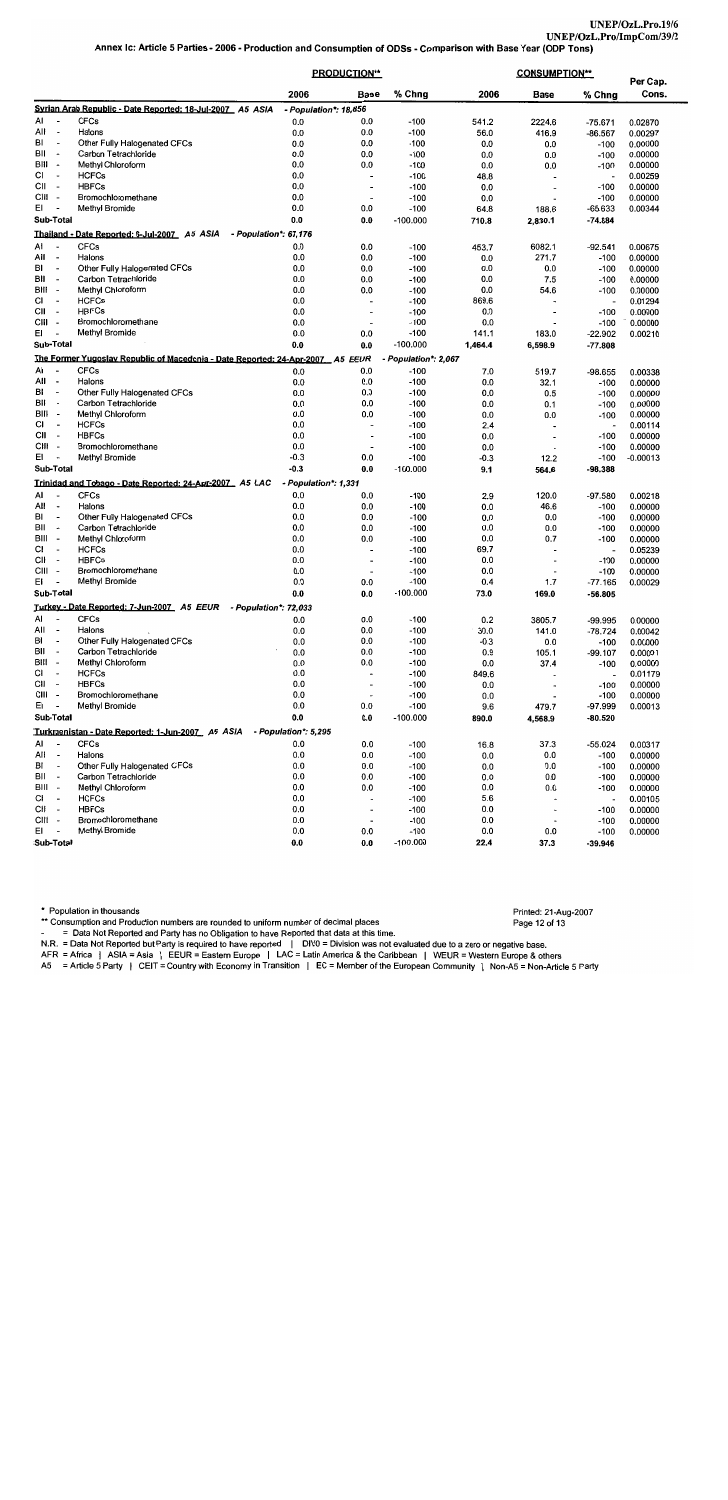## UNEP/OzL.Pro.19/6

UNEP/OZEN<br>UNEP/OZELPro/ImpCom/39/2<br>Annex Ic: Article 5 Parties - 2006 - Production and Consumption of ODSs - Comparison with Base Year (ODP Tons)

|              |                          |                                                                 | <b>PRODUCTION**</b>     |                          |            | <b>CONSUMPTION**</b> |                          |                          |         |
|--------------|--------------------------|-----------------------------------------------------------------|-------------------------|--------------------------|------------|----------------------|--------------------------|--------------------------|---------|
|              |                          |                                                                 | 2006                    | <b>Base</b>              | % Chng     | 2006                 | Base                     | % Chng                   | Cons.   |
|              |                          | Uganda - Date Reported: 4-Jul-2007_ A5 AFR                      | - Population*: $28,283$ |                          |            |                      |                          |                          |         |
| AI           |                          | <b>CFCs</b>                                                     | 0.0                     | 0.0                      | $-100$     | 0.0                  | 12.8                     | $-99.883$                | 0.00000 |
| All          | $\overline{\phantom{a}}$ | Halons                                                          | 0.0                     | 0.0                      | $-100$     | 0.0                  | 0.0                      | $-100$                   | 0.00000 |
| BI           | $\ddot{\phantom{0}}$     | Other Fully Halogenated CFCs                                    | 0.0                     | 0.0                      | $-100$     | 0.0                  | 0.1                      | $-100$                   | 0.00000 |
| BII          |                          | Carbon Tetrachloride                                            | 0.0                     | 0.0                      | $-100$     | 0.0                  | 0.4                      | $-100$                   | 0.00000 |
| BIII         | $\overline{\phantom{a}}$ | Methyl Chloroform                                               | 0.0                     | 0.0                      | $-100$     | 0.0                  | 0.0                      | $-100$                   | 0.00000 |
| СI           |                          | <b>HCFCs</b>                                                    | 0.0                     | $\overline{\phantom{a}}$ | $-100$     | 0.0                  | $\overline{a}$           | $\ddot{\phantom{0}}$     | 0.00000 |
| CII          |                          | <b>HBFCs</b>                                                    | 0.0                     | $\overline{\phantom{a}}$ | $-100$     | 0.0                  | $\overline{\phantom{a}}$ | $-100$                   | 0.00000 |
| CIII -       |                          | Bromochloromethane                                              | 0.0                     | $\overline{\phantom{a}}$ | $-100$     | 0.0                  | $\overline{a}$           | $-100$                   | 0.00000 |
| EI           |                          | Methyl Bromide                                                  | 0.0                     | 0.0                      | $-100$     | 0.0                  | 6.3                      | $-100$                   | 0.00000 |
|              | Sub-Total                |                                                                 | 0.0                     | 0.0                      | $-100.000$ | 0.0                  | 19.6                     | -100.000                 |         |
|              |                          | United Republic of Tanzania - Date Reported: 28-May-2007 A5 AFR |                         | - Population*: 40,324    |            |                      |                          |                          |         |
| AI           | $\overline{\phantom{a}}$ | <b>CFCs</b>                                                     | 0.0                     | 0.0                      | $-100$     | 54.0                 | 253.9                    | $-78.717$                | 0.00134 |
| All          | $\overline{\phantom{a}}$ | Halons                                                          | 0.0                     | 0.0                      | $-100$     | 0.0                  | 0.3                      | $-100$                   | 0.00000 |
| BI           | $\blacksquare$           | Other Fully Halogenated CFCs                                    | 0.0                     | 0.0                      | $-100$     | 0.0                  | 0.0                      | $-100$                   | 0.00000 |
| BII          | $\overline{\phantom{a}}$ | Carbon Tetrachloride                                            | 0.0                     | 0.0                      | $-100$     | 0.0                  | 0.1                      | $-100$                   | 0.00000 |
| BIII -       |                          | Methyl Chloroform                                               | 0.0                     | 0.0                      | $-100$     | 0.0                  | 0.0                      | $-100$                   | 0.00000 |
| СI           | $\overline{\phantom{a}}$ | <b>HCFCs</b>                                                    | 0.0                     | ÷,                       | $-100$     | 0.0                  | J.                       | $-100$                   | 0.00000 |
| СII          | $\blacksquare$           | <b>HBFCs</b>                                                    | 0.0                     | $\overline{\phantom{a}}$ | $-100$     | 0.0                  | $\overline{\phantom{a}}$ | $-100$                   | 0.00000 |
| CIII -       |                          | Bromochloromethane                                              | 0.0                     | $\overline{a}$           | $-100$     | 0.0                  | ÷,                       | $-100$                   | 0.00000 |
| EI           |                          | Methyl Bromide                                                  | 0.0                     | 0.0                      | $-100$     | 0.0                  | 0.0                      | $-100$                   | 0.00000 |
|              | Sub-Total                |                                                                 | 0.0                     | 0.0                      | $-100.000$ | 54.0                 | 254.3                    | $-78.765$                |         |
|              |                          | Zambia - Date Reported: 18-May-2007_ A5 AFR                     | - Population : 11,823   |                          |            |                      |                          |                          |         |
| AI           | $\overline{\phantom{a}}$ | <b>CFCs</b>                                                     | 0.0                     | 0.0                      | $-100$     | 6.6                  | 27.4                     | $-75.874$                | 0.00056 |
| All          | $\sim$                   | Halons                                                          | 0.0                     | 0.0                      | $-100$     | 0.0                  | 0.0                      | $-100$                   | 0.00000 |
| BI           | $\overline{\phantom{a}}$ | Other Fully Halogenated CFCs                                    | 0.0                     | 0.0                      | $-100$     | 0.0                  | 0.0                      | $-100$                   | 0.00000 |
| BII          | $\overline{\phantom{a}}$ | Carbon Tetrachloride                                            | 0.0                     | 0.0                      | $-100$     | 0.0                  | 0.7                      | $-100$                   | 0.00000 |
| BIII -       |                          | Methyl Chloroform                                               | 0.0                     | 0.0                      | $-100$     | 0.0                  | 0.1                      | $-100$                   | 0.00000 |
| СI           | $\overline{\phantom{a}}$ | <b>HCFCs</b>                                                    | 0.0                     | $\overline{a}$           | $-100$     | 0.7                  |                          | $\overline{\phantom{a}}$ | 0.00006 |
| СII          | ÷                        | <b>HBFCs</b>                                                    | 0.0                     | $\overline{\phantom{0}}$ | $-100$     | 0.0                  | ÷,                       | $-100$                   | 0.00000 |
| CIII -       |                          | Bromochloromethane                                              | 0.0                     | $\overline{a}$           | $-100$     | 0.0                  |                          | $-100$                   | 0.00000 |
| EI           |                          | Methyl Bromide                                                  | 0.0                     | 0.0                      | $-100$     | 6.0                  | 29.3                     | $-79.551$                | 0.00051 |
|              | Sub-Total                |                                                                 | 0.0                     | 0.0                      | $-100.000$ | 13.3                 | 57.5                     | $-76.870$                |         |
|              |                          | Zimbabwe - Date Reported: 23-Mar-2007_ A5 AFR                   | - Population*: 14,007   |                          |            |                      |                          |                          |         |
| AI           | $\overline{a}$           | <b>CFCs</b>                                                     | 0.0                     | 0.0                      | $-100$     | 63.0                 | 451.4                    | $-86.052$                | 0.00449 |
| All          | $\overline{a}$           | Halons                                                          | 0.0                     | 0.0                      | $-100$     | 0.0                  | 1.5                      | $-100$                   | 0.00000 |
| BI           | $\overline{a}$           | Other Fully Halogenated CFCs                                    | 0.0                     | 0.0                      | $-100$     | 0.0                  | 0.0                      | $-100$                   | 0.00000 |
| BII          | $\overline{\phantom{a}}$ | Carbon Tetrachloride                                            | 0.0                     | 0.0                      | $-100$     | 0.0                  | 11.6                     | $-100$                   | 0.00000 |
| BIII         | $\overline{\phantom{a}}$ | Methyl Chloroform                                               | 0.0                     | 0.0                      | $-100$     | 0.0                  | 0.0                      | $-100$                   | 0.00000 |
| СI           | $\overline{\phantom{a}}$ | <b>HCFCs</b>                                                    | 0.0                     | $\overline{a}$           | $-100$     | 9.6                  |                          | $\ddot{\phantom{0}}$     | 0.00068 |
| СII          | $\tilde{\phantom{a}}$    | <b>HBFCs</b>                                                    | 0.0                     | ÷.                       | $-100$     | 0.0                  | $\overline{a}$           | $-100$                   | 0.00000 |
| CIII -       |                          | Bromochloromethane                                              | 0.0                     | $\overline{a}$           | $-100$     | 0.0                  |                          | $-100$                   | 0.00000 |
| EI           |                          | Methyl Bromide                                                  | 0.0                     | 0.0                      | $-100$     | 156.8                | 557.0                    | $-71.840$                | 0.01120 |
|              | Sub-Total                |                                                                 | 0.0                     | 0.0                      | $-100.000$ | 229.4                | 1,021.5                  | $-77.543$                |         |
| <b>TOTAL</b> |                          |                                                                 | 687.5                   | 32,886.5                 |            | 12,985.7             | 53,270.1                 |                          |         |

\* Population in thousands

\*\* Consumption and Production numbers are rounded to uniform number of decimal places

= Data Not Reported and Party has no Obligation to have Reported that data at this time.

N.R. = Data Not Reported but Party is required to have reported | DIVO = Division was not evaluated due to a zero or negative base.<br>AFR = Africa | ASIA = Asia | EEUR = Eastern Europe | LAC = Latin America & the Caribbean | A5 = Article 5 Party | CEIT = Country with Economy in Transition | EC = Member of the European Community | Non-A5 = Non-Article 5 Party

#### Printed: 21-Aug-2007 Page 13 of 13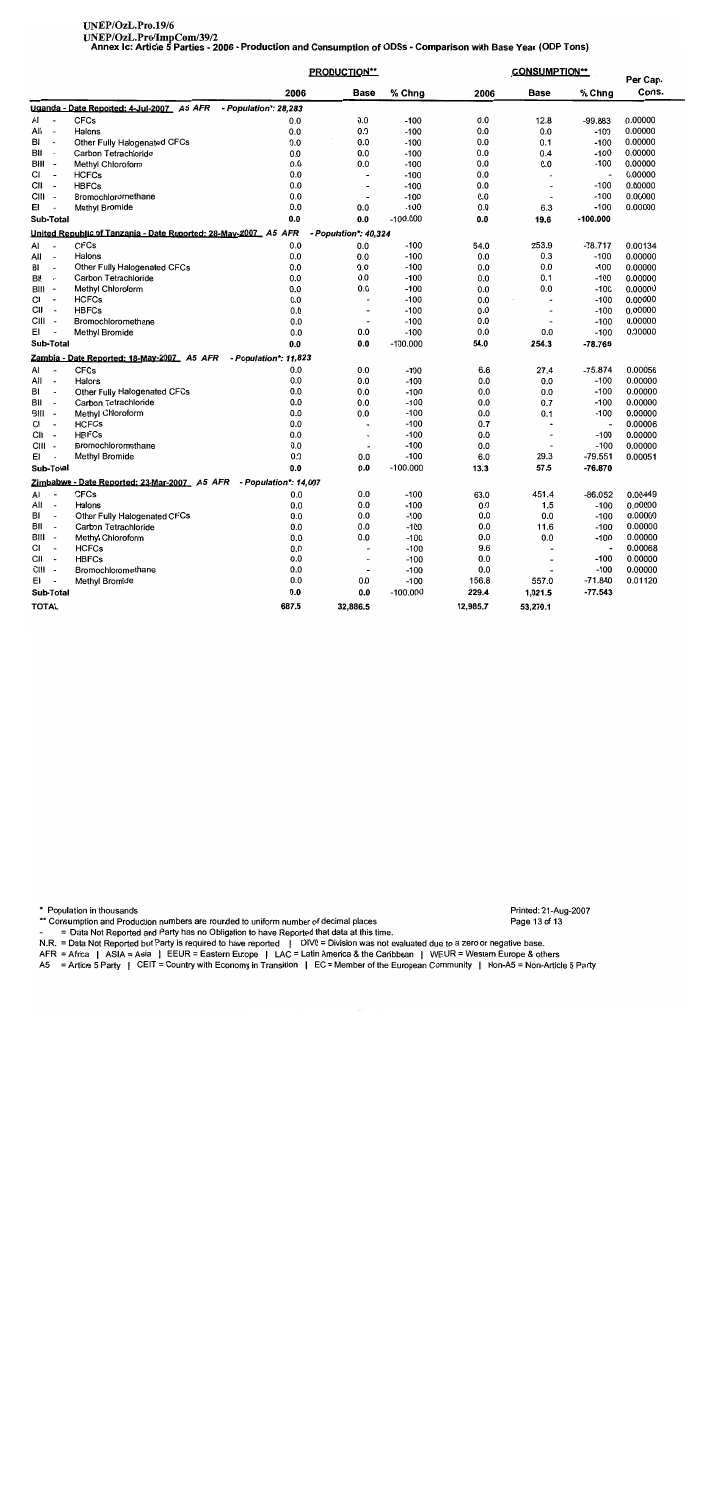#### **Annex II**

## Used and Recycled ODSs Imported and Exported by the Parties in 2006 (Metric Tons)

| <b>Substance Name</b>                   | Annex       | Group                    | <b>Recovered Import</b> | <b>Recovered Export</b> |
|-----------------------------------------|-------------|--------------------------|-------------------------|-------------------------|
| Article 5                               |             |                          |                         |                         |
| <b>Brazil</b>                           |             |                          |                         |                         |
| CFC-11                                  |             |                          | 0.105                   | 0.000                   |
| HCFC-22                                 | А<br>Ċ      | I<br>$\mathbf{I}$        | 966.800                 | 0.000                   |
|                                         |             |                          |                         |                         |
| <b>Sub-total Brazil</b>                 |             |                          | 966.905                 | 0.000                   |
| Gabon                                   |             |                          |                         |                         |
| <b>CFC-12</b>                           | A           | $\overline{\phantom{a}}$ | 0.740                   | 0.000                   |
| <b>Sub-total Gabon</b>                  |             |                          | 0.740                   | 0.000                   |
| Guyana                                  |             |                          |                         |                         |
| CFC-12                                  | А           | I                        | 0.092                   | 0.000                   |
| CFC-115                                 | А           | I                        | 0.005                   | 0.000                   |
| HCFC-22                                 | C           | ı                        | 0.254                   | 0.000                   |
| Sub-total Guyana                        |             |                          | 0.351                   | 0.000                   |
|                                         |             |                          |                         |                         |
| Singapore<br><b>HALON-1301</b>          |             | $\mathbf{H}$             |                         |                         |
|                                         | A           |                          | 0.020                   | 15.100                  |
| <b>Sub-total Singapore</b>              |             |                          | 0.020                   | 15.100                  |
| <b>Sub-total Article 5</b>              |             |                          | 968.016                 | 15.100                  |
| Non-Article 5                           |             |                          |                         |                         |
| Australia                               |             |                          |                         |                         |
| <b>CFC-11</b>                           | A           | $\mathbf{I}$             | 4.700                   | 0.000                   |
| <b>HALON-1211</b>                       | A           | ∦                        | 1.400                   | 0.000                   |
| <b>HALON-1301</b>                       | A           | $\mathbf{I}$             | 0.300                   | 36.100                  |
| HCFC-22                                 | C           | $\mathsf{I}$             | 4.700                   | 0.000                   |
| <b>Sub-total Australia</b>              |             |                          | 11.100                  | 36.100                  |
| <b>European Community</b>               |             |                          |                         |                         |
| <b>CFC-12</b>                           | А           | I                        | 0.379                   | 0.000                   |
| <b>HALON-1211</b>                       | A           | H                        | 0.000                   | 2.801                   |
| <b>HALON-1301</b>                       | A           | H                        | 13.173                  | 74.977                  |
| <b>HALON-2402</b>                       | A           | $\mathsf{I}$             | 0.000                   | 2.000                   |
| HCFC-22                                 | C           | ı                        | 1.327                   | 0.000                   |
| <b>Sub-total European Community</b>     |             |                          | 14.879                  | 79.778                  |
|                                         |             |                          |                         |                         |
| Iceland                                 |             |                          |                         |                         |
| HCFC-22                                 | C           | $\mathbf{I}$             | 7.200                   | 0.000                   |
| <b>Sub-total Iceland</b>                |             |                          | 7.200                   | 0.000                   |
| Israel                                  |             |                          |                         |                         |
| CFC-12                                  | A           | I                        | 165.580                 | 0.000                   |
| CFC-115                                 | A           | $\mathbf{I}$             | 1.326                   | 0.000                   |
| <b>HALON-1211</b>                       | А           | П                        | 81.000                  | 0.000                   |
| <b>HALON-1301</b>                       | А           | $\mathsf{II}$            | 15.000                  | 0.000                   |
| HCFC-22                                 | $\mathbf C$ | $\mathsf{I}$             | 1.274                   | 0.000                   |
| Sub-total Israel                        |             |                          | 264.180                 | 0.000                   |
|                                         |             |                          |                         |                         |
| <b>New Zealand</b>                      |             |                          |                         |                         |
| HCFC-22<br><b>Sub-total New Zealand</b> | C           | 1                        | 12.000<br>12.000        | 8.200<br>8.200          |
|                                         |             |                          |                         |                         |
| Norway                                  |             |                          |                         |                         |
| <b>HALON-1211</b>                       | А           | $\mathbf{I}$             | 0.000                   | 0.800                   |
| Carbon Tetrachloride                    | в           | $\mathbf{I}$             | 179.600                 | 0.000                   |
| <b>Sub-total Norwav</b>                 |             |                          | 179.600                 | 0.800                   |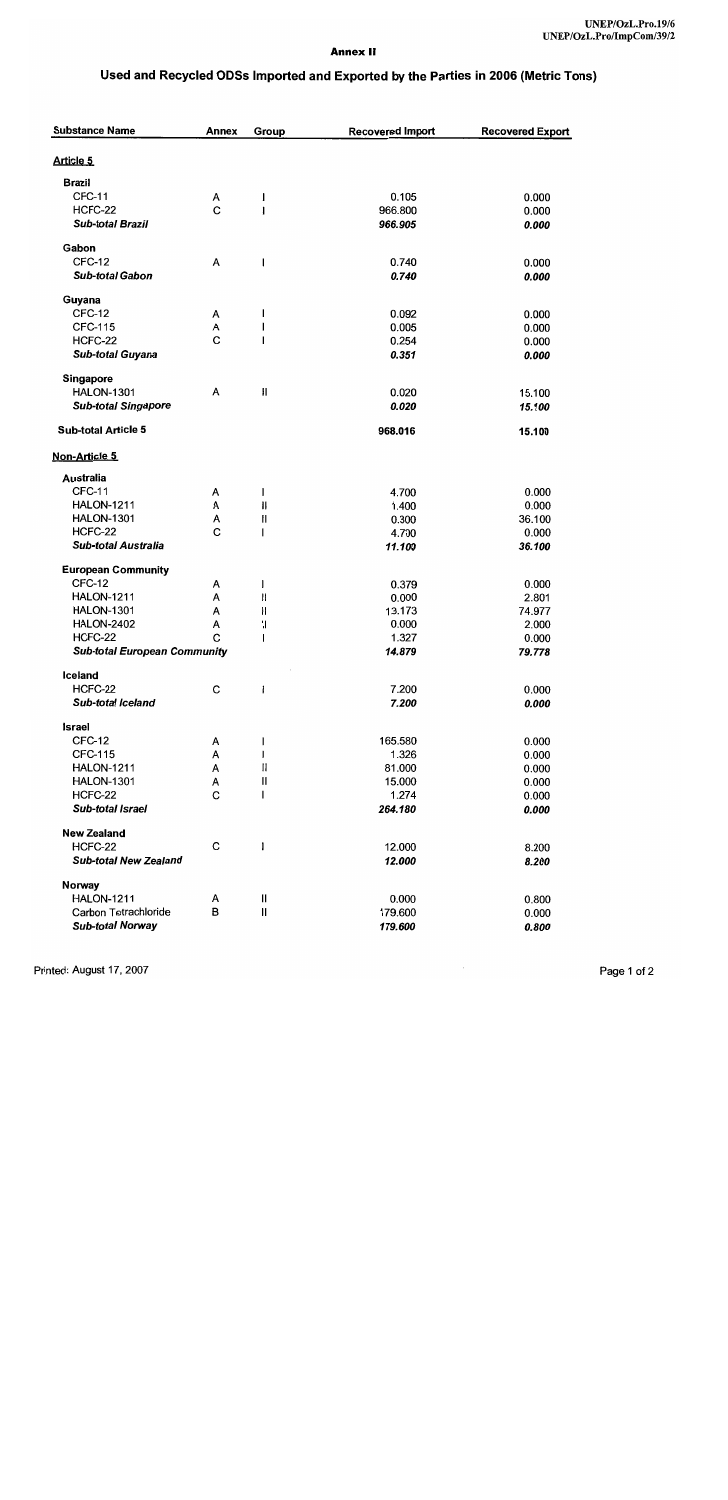#### **Annex II**

## Used and Recycled ODSs Imported and Exported by the Parties in 2006 (Metric Tons)

| <b>Substance Name</b>               | Annex | Group | <b>Recovered Import</b> | <b>Recovered Export</b> |
|-------------------------------------|-------|-------|-------------------------|-------------------------|
| Non-Article 5                       |       |       |                         |                         |
| <b>Russian Federation</b>           |       |       |                         |                         |
| $CFC-12$                            | A     |       | 261.200                 | 0.000                   |
| CFC-113                             | А     |       | 195.000                 | 0.000                   |
| <b>Sub-total Russian Federation</b> |       |       | 456.200                 | 0.000                   |
| <b>Sub-total Non-Article 5</b>      |       |       | 945.159                 | 124.878                 |
| Total for 2006                      |       |       | 1,913.175               | 139.978                 |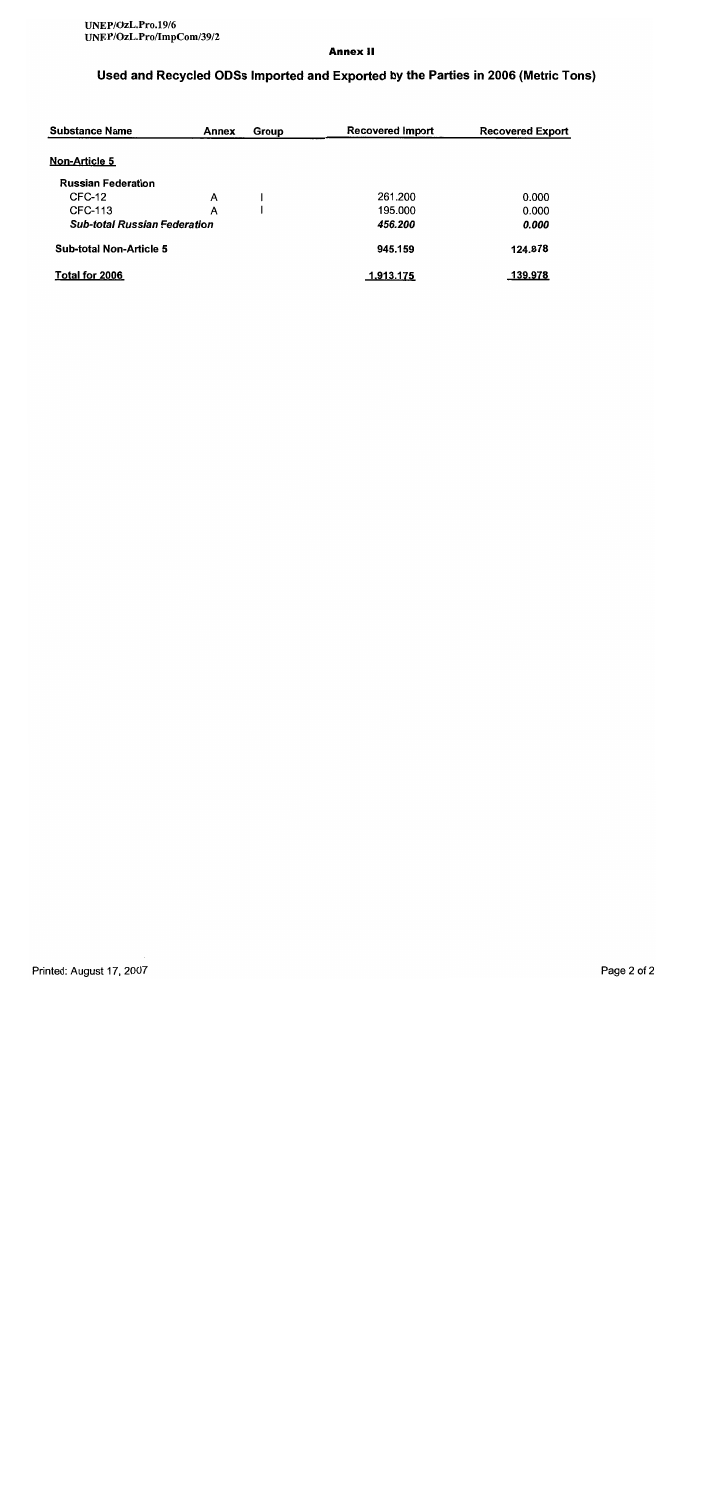#### **Annex III**

### 2006 Laboratory and Analytical Uses (Metric Tons)

| <b>Substance Name</b>     | Annex | Group        | <b>Production</b> | Consumption |  |
|---------------------------|-------|--------------|-------------------|-------------|--|
| <b>Brazil</b>             |       |              |                   |             |  |
| Carbon Tetrachloride      | В     | $\mathbf{I}$ |                   | 0.049       |  |
| <b>European Community</b> |       |              |                   |             |  |
| Carbon Tetrachloride      | В     | Ш            |                   | 0.416       |  |
| Methyl Chloroform         | В     | Ш            |                   | 4.395       |  |
| <b>CFC-11</b>             | A     |              |                   | 46.039      |  |
| Israel                    |       |              |                   |             |  |
| Carbon Tetrachloride      | В     | Ш            | 0.128             |             |  |
| Norway                    |       |              |                   |             |  |
| CFC-11                    | A     |              |                   | 0.004       |  |
| <b>CFC-113</b>            | A     |              |                   | 0.047       |  |
| Carbon Tetrachloride      | в     | Ш            |                   | 0.008       |  |
| Methyl Chloroform         | В     | Ш            |                   | 0.009       |  |
| <b>Serbia</b>             |       |              |                   |             |  |
| Carbon Tetrachloride      | В     | Ш            |                   | 1.360       |  |
| <b>Turkey</b>             |       |              |                   |             |  |
| <b>CFC-113</b>            | A     |              |                   | 0.334       |  |
| Carbon Tetrachioride      | в     | Ш            |                   | 0.853       |  |

 $\ddot{\phantom{a}}$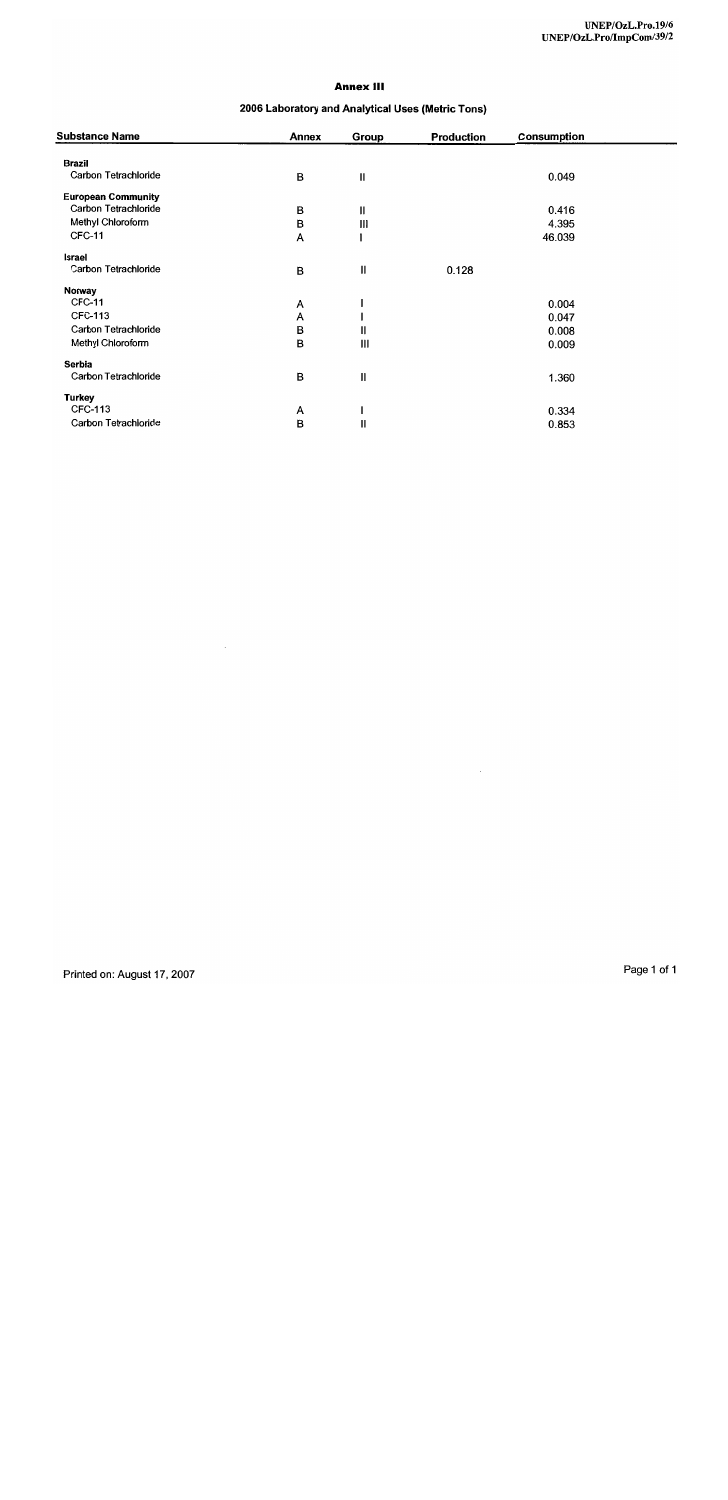#### **Annex IVa: Summary for All Parties - 2005**

<u>Kev</u>

-<br>- Annex A, Group I (CFCs). Base for Article 5 parties is the average of 1995, 1996 and 1997. Base for non-Article 5 Parties is 1986. AI

All - Annex A, Group II (Halons). Base for Article 5 parties is the average of 1995, 1996 and 1997. Base for non-Article 5 Parties is 1986.

- Annex B, Group I (Other Halogenated CFCs). Base for Article 5 parties = average of 1998, 1999 and 2000. Base for non-Article 5 Parties is 1989. **BL** 

BII - Annex B, Group II (Carbon Tetrachloride). Base for Article 5 parties is the average of 1998, 1999 and 2000. Base for non-Article 5 Parties is 1989.

BIII - Annex B, Group III (Methyl Chloroform). Base for Article 5 parties is the average of 1998, 1999 and 2000. Base for non-Article 5 Parties is 1989.

CI - Annex C, Group | (HCFCs). Base for Article 5 parties is 2015. Base consumption for non-Article 5 Parties is 1989 consumption of HCFCs plus 2.8% of 1989 consumption of CFCs. Base production for non-Article 5 Parties is Average of 1989 HCFC production + 2.8% of 1989 CFC production and

1989 HCFC consumption + 2.8% of 1989 CFC consumption.

CII - Annex C, Group II (HBFCs). Phase-out requirement was in 1996.

CIII - Annex C, Group III (Bromochloromethane). Phase-out requirement was in 2002.

El - Annex E, Group I (Methyl Bromide). Base for Article 5 parties is the average of 1995, 1996, 1997 and 1998. Base for non-Article 5 Parties is 1991.

#### Annex IVa: Summary for All Parties - 2005 - Production and Consumption of ODSs - Comparison with Base Year (ODP

Tons) **DRODUCTIONI** 

|                                                   |                                                      | <u>r novuu 11011 -</u> |             |            |           | <u>VUNJUME HUN </u> |            |                   |
|---------------------------------------------------|------------------------------------------------------|------------------------|-------------|------------|-----------|---------------------|------------|-------------------|
|                                                   |                                                      | 2005                   | <b>Base</b> | % Chng     | 2005      | <b>Base</b>         | % Chng     | Per Cap.<br>Cons. |
| All Parties 189                                   | - Population*: 6.402.886                             |                        |             |            |           |                     |            |                   |
| AI                                                | <b>CFCs</b>                                          | 49558.0                | 1124778.6   | $-95.594$  | 44165.5   | 1054351.0           | $-95.811$  | 0.00690           |
| All                                               | Halons                                               | 5780.2                 | 231127.8    | $-97.499$  | 4324.9    | 208881.3            | $-97.930$  | 0.00068           |
| BI                                                | Other Fully Halogenated CFCs                         | 6.8                    | 3344.7      | $-99.797$  | 17.6      | 3377.7              | $-99.479$  | 0.00000           |
| $BII -$                                           | Carbon Tetrachloride                                 | $-6445.5$              | 357880.7    | $-101.801$ | $-951.3$  | 302707.2            | $-100.314$ | $-0.00015$        |
| $BIII -$                                          | Methyl Chloroform                                    | 641.1                  | 69643.4     | $-99.080$  | 618.3     | 61749.3             | $-98.999$  | 0.00010           |
| СI                                                | <b>HCFCs</b>                                         | 7363.4                 | 27726.9     | $-73.443$  | 10262.1   | 35503.7             | $-71.096$  | 0.01195           |
| ΕI                                                | Methyl Bromide                                       | 10867.7                | 40425.7     | $-73.117$  | 12568.2   | 42807.3             | $-70.640$  | 0.00197           |
| Sub-Total                                         |                                                      | 67,771.7               | 1,854,927.8 | $-96.346$  | 71,005.3  | 1,709,377.5         | $-95.846$  |                   |
| Article 5 Parties 144<br>- Population*: 5,188,375 |                                                      |                        |             |            |           |                     |            |                   |
| AI                                                | <b>CFCs</b>                                          | 42776.3                | 108550.6    | $-60.593$  | 43499.7   | 164128.4            | $-73.497$  | 0.00838           |
| AII<br>$\overline{\phantom{a}}$                   | Halons                                               | 6330.8                 | 44959.8     | $-85.919$  | 6664.7    | 46423.6             | $-85.644$  | 0.00128           |
| BI                                                | Other Fully Halogenated CFCs                         | 20.3                   | 26.7        | $-23.970$  | 20.4      | 80.5                | $-74.658$  | 0.00000           |
| BII                                               | Carbon Tetrachloride                                 | 2718.7                 | 37120.7     | $-92.676$  | 2803.6    | 55134.5             | $-94.915$  | 0.00054           |
| BIII -                                            | Methyl Chloroform                                    | 77.9                   | 152.9       | -49.052    | 618.2     | 1861.7              | $-66.794$  | 0.00012           |
| EI                                                | Methyl Bromide                                       | 322.5                  | 824.6       | $-60.890$  | 5687.6    | 9416.9              | $-39.602$  | 0.00110           |
| Sub-Total                                         |                                                      | 52.246.5               | 191,635.3   | $-72.736$  | 59,294.2  | 277,045.6           | $-78.598$  |                   |
|                                                   | Non-Artcile 5 Parties 45<br>- Population*: 1,214,511 |                        |             |            |           |                     |            |                   |
| AI<br>$\overline{\phantom{a}}$                    | CFCs                                                 | 6781.7                 | 1016228.0   | $-99.333$  | 665.8     | 890222.6            | $-99.925$  | 0.00055           |
| All<br>$\overline{\phantom{a}}$                   | Halons                                               | $-550.6$               | 186168.0    | $-100$     | $-2339.8$ | 162457.7            | $-100$     | $-0.00193$        |
| BI<br>$\overline{\phantom{a}}$                    | Other Fully Halogenated CFCs                         | $-13.5$                | 3318.0      | $-100$     | $-2.8$    | 3297.2              | $-100$     | 0.00000           |
| BII<br>$\overline{\phantom{a}}$                   | Carbon Tetrachloride                                 | $-9164.2$              | 320760.0    | $-100$     | $-3754.9$ | 247572.7            | $-100$     | $-0.00309$        |
| BIII -                                            | Methyl Chloroform                                    | 563.2                  | 69490.5     | $-99.190$  | 0.1       | 59887.6             | $-100.000$ | 0.00000           |
| СI<br>$\overline{\phantom{a}}$                    | <b>HCFCs</b>                                         | 7363.4                 | 27726.9     | $-73.443$  | 10262.1   | 35503.7             | $-71.096$  | 0.01195           |
| EI                                                | Methyl Bromide                                       | 10545.2                | 39601.1     | $-73.372$  | 6880.6    | 33390.4             | $-79.394$  | 0.00567           |
| Sub-Total                                         |                                                      | 15,525.2               | 1,663,292.5 | $-99.067$  | 11,711.1  | 1,432,331.9         | $-99.182$  |                   |

\* Population in thousands

\*\* Consumption and Production numbers are rounded to uniform number of decimal places

= Data Not Reported and Party has no Obligation to have Reported that data at this time.

N.R. = Data Not Reported but Party is required to have reported | DIV0 = Division was not evaluated due to a zero or negative base.

AFR = Africa | ASIA = Asia | EEUR = Eastern Europe | LAC = Latin America & the Caribbean | WEUR = Western Europe & others

A5 = Article 5 Party | CEIT = Country with Economy in Transition | EC = Member of the European Community | Non-A5 = Non-Article 5 Party NB: Only Parties that have reported both the year and baseline data are included in the summary.

Printed: 21-Aug-2007 Page 1 of 1

**OOMOUNIDEIOMA**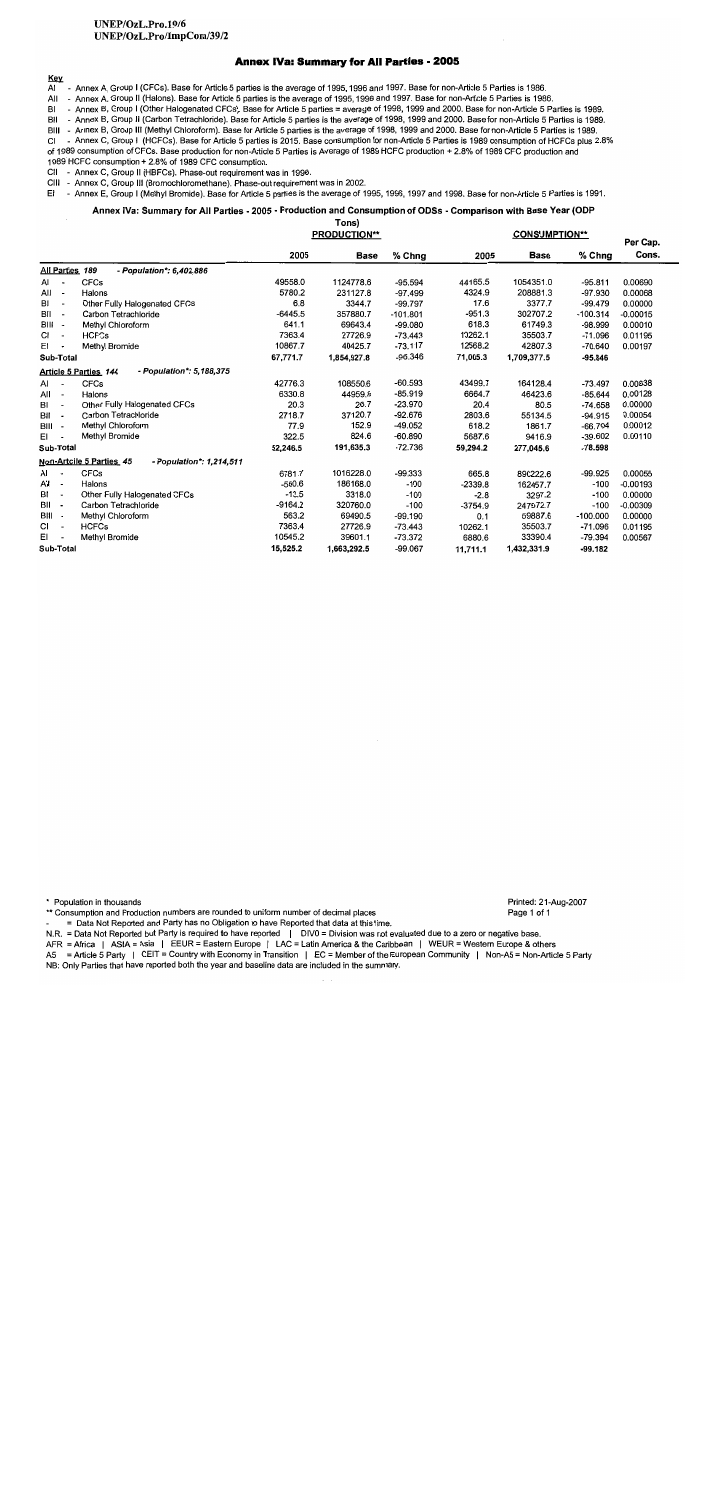#### **Annex IVb: Non-Article 5 Parties - 2005**

Key

Al - Annex A, Group I (CFCs). Base for Article 5 parties is the average of 1995, 1996 and 1997. Base for non-Article 5 Parties is 1986.

All - Annex A, Group II (Halons). Base for Article 5 parties is the average of 1995, 1996 and 1997. Base for non-Article 5 Parties is 1986.

BI. - Annex B, Group I (Other Halogenated CFCs). Base for Article 5 parties = average of 1998, 1999 and 2000. Base for non-Article 5 Parties is 1989.

BII - Annex B, Group II (Carbon Tetrachloride). Base for Article 5 parties is the average of 1998, 1999 and 2000. Base for non-Article 5 Parties is 1989.

BIII - Annex B, Group III (Methyl Chloroform). Base for Article 5 parties is the average of 1998, 1999 and 2000. Base for non-Article 5 Parties is 1989.

CI - Annex C, Group I (HCFCs). Base for Article 5 parties is 2015. Base consumption for non-Article 5 Parties is 1989 consumption of HCFCs plus 2.8% of 1989 consumption of CFCs. Base production for non-Article 5 Parties is Average of 1989 HCFC production + 2.8% of 1989 CFC production and 1989 HCFC consumption + 2.8% of 1989 CFC consumption.

CII - Annex C, Group II (HBFCs). Phase-out requirement was in 1996.

CIII - Annex C, Group III (Bromochloromethane). Phase-out requirement was in 2002.

El - Annex E, Group I (Methyl Bromide). Base for Article 5 parties is the average of 1995, 1996, 1997 and 1998. Base for non-Article 5 Parties is 1991.

Annex IVb: Non-Article 5 Parties - 2005 - Production and Consumption of ODSs - Comparison with Base Year (ODP Tons)

|                                  |                                                                                         |                       | <b>CONSUMPTION**</b><br><b>PRODUCTION**</b> |            | Per Cap. |             |           |            |
|----------------------------------|-----------------------------------------------------------------------------------------|-----------------------|---------------------------------------------|------------|----------|-------------|-----------|------------|
|                                  |                                                                                         | 2005                  | <b>Base</b>                                 | % Chng     | 2005     | <b>Base</b> | % Chng    | Cons.      |
|                                  | Australia - Date Reported: 13-Sep-2006_ Non-A5 WEUR                                     | - Population*: 20,110 |                                             |            |          |             |           |            |
| Al<br>$\overline{\phantom{a}}$   | <b>CFCs</b>                                                                             | $-51.4$               | 15385.4                                     | $-100$     | $-51.4$  | 14290.4     | $-100$    | $-0.00256$ |
| $\overline{\phantom{a}}$<br>Ail  | Halons                                                                                  | 0.0                   | 0.0                                         | $-100$     | 0.0      | 4270.0      | $-100$    | 0.00000    |
| BI<br>$\overline{\phantom{a}}$   | Other Fully Halogenated CFCs                                                            | 0.0                   | 0.0                                         | $-100$     | 0.0      | 1.5         | $-100$    | 0.00000    |
| BІІ<br>$\overline{\phantom{a}}$  | Carbon Tetrachloride                                                                    | 0.0                   | 0.0                                         | $-100$     | 0.0      | 5.8         | $-100$    | 0.00000    |
| BIII<br>$\overline{\phantom{a}}$ | Methyl Chloroform                                                                       | 0.0                   | 0.0                                         | $-100$     | 0.0      | 853.7       | $-100$    | 0.00000    |
| СI<br>$\overline{\phantom{a}}$   | <b>HCFCs</b>                                                                            | 0.0                   | 587.1                                       | $-100$     | 151.1    | 548.7       | $-72.459$ | 0.00751    |
| СII<br>$\overline{\phantom{a}}$  | <b>HBFCs</b>                                                                            | 0.0                   |                                             | $-100$     | 0.0      |             | $-100$    | 0.00000    |
| CIII -                           | Bromochloromethane                                                                      | 0.0                   |                                             | $-100$     | 0.0      |             | $-100$    | 0.00000    |
| EI<br>٠                          | Methyl Bromide                                                                          | 0.0                   | 0.0                                         | $-100$     | 69.7     | 422.4       | -83.490   | 0.00347    |
| Sub-Total                        |                                                                                         | -51.4                 | 15,972.5                                    | $-100.000$ | 169.4    | 20,392.5    | $-99.169$ |            |
|                                  | Austria - Date Reported: 13-Jun-2006 Non-A5 WEUR EC - Population*: 8,042                |                       |                                             |            |          |             |           |            |
| Al<br>$\overline{\phantom{a}}$   | <b>CFCs</b>                                                                             | 0.0                   | 0.0                                         | $-100$     |          |             |           |            |
| All<br>$\overline{\phantom{a}}$  | Halons                                                                                  | 0.0                   | 0.0                                         | $-100$     |          |             |           |            |
| BI                               | Other Fully Halogenated CFCs                                                            | 0.0                   | 0.0                                         | $-100$     |          |             |           |            |
| BII<br>$\overline{\phantom{a}}$  | Carbon Tetrachloride                                                                    | 0.0                   | 0.0                                         | $-100$     |          |             |           |            |
| BIII<br>$\overline{\phantom{a}}$ | Methyl Chloroform                                                                       | 0.0                   | 0.0                                         | $-100$     |          |             |           |            |
| СI<br>$\blacksquare$             | <b>HCFCs</b>                                                                            | 0.0                   | 91.2                                        | $-100$     |          |             |           |            |
| СII<br>$\overline{\phantom{a}}$  | <b>HBFCs</b>                                                                            | 0.0                   |                                             | $-100$     |          |             |           |            |
| CIII<br>$\overline{\phantom{a}}$ | Bromochloromethane                                                                      | 0.0                   | $\overline{a}$                              | $-100$     |          |             |           |            |
| EI                               | Methyl Bromide                                                                          | 0.0                   | 0.0                                         | $-100$     |          |             |           |            |
| Sub-Total                        |                                                                                         | 0.0                   | 91.2                                        | $-100.000$ |          |             |           |            |
|                                  | <u> Azerbaiian - Date Reported: 22-May-2006__Non-A5_EEUR_CEIT_ - Population*: 8,282</u> |                       |                                             |            |          |             |           |            |
| Al<br>$\overline{a}$             | <b>CFCs</b>                                                                             | 0.0                   | 0.0                                         | $-100$     | 21.9     | 480.6       | $-95.443$ | 0.00264    |
| All<br>$\overline{\phantom{a}}$  | Halons                                                                                  | 0.0                   | 0.0                                         | $-100$     | 0.0      | 3279.0      | $-100$    | 0.00000    |
| BI<br>$\overline{\phantom{a}}$   | Other Fully Halogenated CFCs                                                            | 0.0                   | 0.0                                         | $-100$     | 0.0      | 0.0         | $-100$    | 0.00000    |
| BII<br>$\overline{\phantom{a}}$  | Carbon Tetrachloride                                                                    | 0.0                   | 0.0                                         | $-100$     | 0.0      | 0.0         | $-100$    | 0.00000    |
| BIII<br>$\overline{\phantom{a}}$ | Methyl Chloroform                                                                       | 0.0                   | 0.0                                         | $-100$     | 0.0      | 0.1         | $-100$    | 0.00000    |
| СI<br>$\overline{\phantom{a}}$   | <b>HCFCs</b>                                                                            | 0.0                   | 7.4                                         | $-100$     | 0.0      | 14.8        | -99.926   | 0.00000    |
| CII<br>$\overline{\phantom{a}}$  | <b>HBFCs</b>                                                                            | 0.0                   |                                             | $-100$     | 0.0      |             | $-100$    | 0.00000    |
| CIII<br>$\qquad \qquad -$        | Bromochloromethane                                                                      | 0.0                   |                                             | $-100$     | 0.0      |             | $-100$    | 0.00000    |
| ΕI                               | Methyl Bromide                                                                          | 0.0                   | 0.0                                         | $-100$     | 0.0      | 2.8         | $-100$    | 0.00000    |
| Sub-Total                        |                                                                                         | 0.0                   | 7.4                                         | $-100.000$ | 21.9     | 3,777.3     | -99.420   |            |
|                                  | Belarus - Date Reported: 5-Jul-2006_ Non-A5 EEUR CEIT - Population*: 9,984              |                       |                                             |            |          |             |           |            |
| Al                               | <b>CFCs</b>                                                                             | 0.0                   | 0.0                                         | $-100$     | 0.0      | 2510.9      | $-100$    | 0.00000    |
| AII<br>$\overline{\phantom{a}}$  | Halons                                                                                  | 0.0                   | 0.0                                         | $-100$     | 0.0      | 278.4       | $-100$    | 0.00000    |
| BI<br>$\overline{\phantom{a}}$   | Other Fully Halogenated CFCs                                                            | 0.0                   | 0.0                                         | $-100$     | 0.0      | 1.6         | $-100$    | 0.00000    |
| BII<br>$\overline{\phantom{a}}$  | Carbon Tetrachloride                                                                    | 0.0                   | 0.0                                         | $-100$     | 0.0      | 9.9         | $-100$    | 0.00000    |
| BIII<br>$\sim$                   | Methyl Chloroform                                                                       | 0.0                   | 0.0                                         | -100       | 0.0      | 11.0        | $-100$    | 0.00000    |
| СI<br>$\overline{\phantom{a}}$   | <b>HCFCs</b>                                                                            | 0.0                   | 25.0                                        | -100       | 0.6      | 50.0        | -98.773   | 0.00006    |
| СII<br>$\overline{\phantom{a}}$  | <b>HBFCs</b>                                                                            | 0.0                   |                                             | $-100$     | 0.0      |             | $-100$    | 0.00000    |
| CIII -                           | Bromochloromethane                                                                      | 0.0                   |                                             | $-100$     | 0.0      |             | $-100$    | 0.00000    |
| EI                               | Methyl Bromide                                                                          | 0.0                   | 0.0                                         | $-100$     | 0.0      | 0.0         | $-100$    | 0.00000    |
| Sub-Total                        |                                                                                         | 0.0                   | 25.0                                        | $-100.000$ | 0.6      | 2,861.8     | -99.979   |            |
|                                  | Belgium - Date Reported: 26-Aug-2006 Non-A5 WEUR EC - Population*: 10,297               |                       |                                             |            |          |             |           |            |
| AI<br>$\overline{\phantom{a}}$   | <b>CFCs</b>                                                                             | $-95.6$               | 0.0                                         | $-100$     |          |             |           |            |
| All<br>$\overline{\phantom{a}}$  | Halons                                                                                  | $-198.1$              | 0.0                                         | $-100$     |          |             |           |            |
| BI<br>$\overline{\phantom{a}}$   | Other Fully Halogenated CFCs                                                            | $-11.9$               | 0.0                                         | $-100$     |          |             |           |            |
| BІІ<br>$\overline{\phantom{a}}$  | Carbon Tetrachloride                                                                    | 0.0                   | 26592.5                                     | $-100$     |          |             |           |            |
| BIII<br>$\overline{\phantom{a}}$ | Methyl Chloroform                                                                       | 0.0                   | 0.0                                         | $-100$     |          |             |           |            |
| СI<br>$\overline{\phantom{a}}$   | <b>HCFCs</b>                                                                            | 0.0                   |                                             | $-100$     |          |             |           |            |
| СII<br>$\overline{\phantom{a}}$  | <b>HBFCs</b>                                                                            | 0.0                   | $\overline{a}$                              | $-100$     |          |             |           |            |
| CIII<br>$\overline{\phantom{a}}$ | Bromochloromethane                                                                      | 0.0                   |                                             | $-100$     |          |             |           |            |
| EI<br>$\overline{\phantom{a}}$   | Methyl Bromide                                                                          | 0.0                   | 0.0                                         | $-100$     |          |             |           |            |
| Sub-Total                        |                                                                                         | $-305.6$              | 26.592.5                                    | $-100.000$ |          |             |           |            |

\* Population in thousands

\*\* Consumption and Production numbers are rounded to uniform number of decimal places

= Data Not Reported and Party has no Obligation to have Reported that data at this time.

N.R. = Data Not Reported but Party is required to have reported | DIV0 = Division was not evaluated due to a zero or negative base.<br>AFR = Africa | ASIA = Asia | EEUR = Eastern Europe | LAC = Latin America & the Caribbean |

A5 = Article 5 Party | CEIT = Country with Economy in Transition | EC = Member of the European Community | Non-A5 = Non-Article 5 Party

Printed: 21-Aug-2007

Page 1 of 8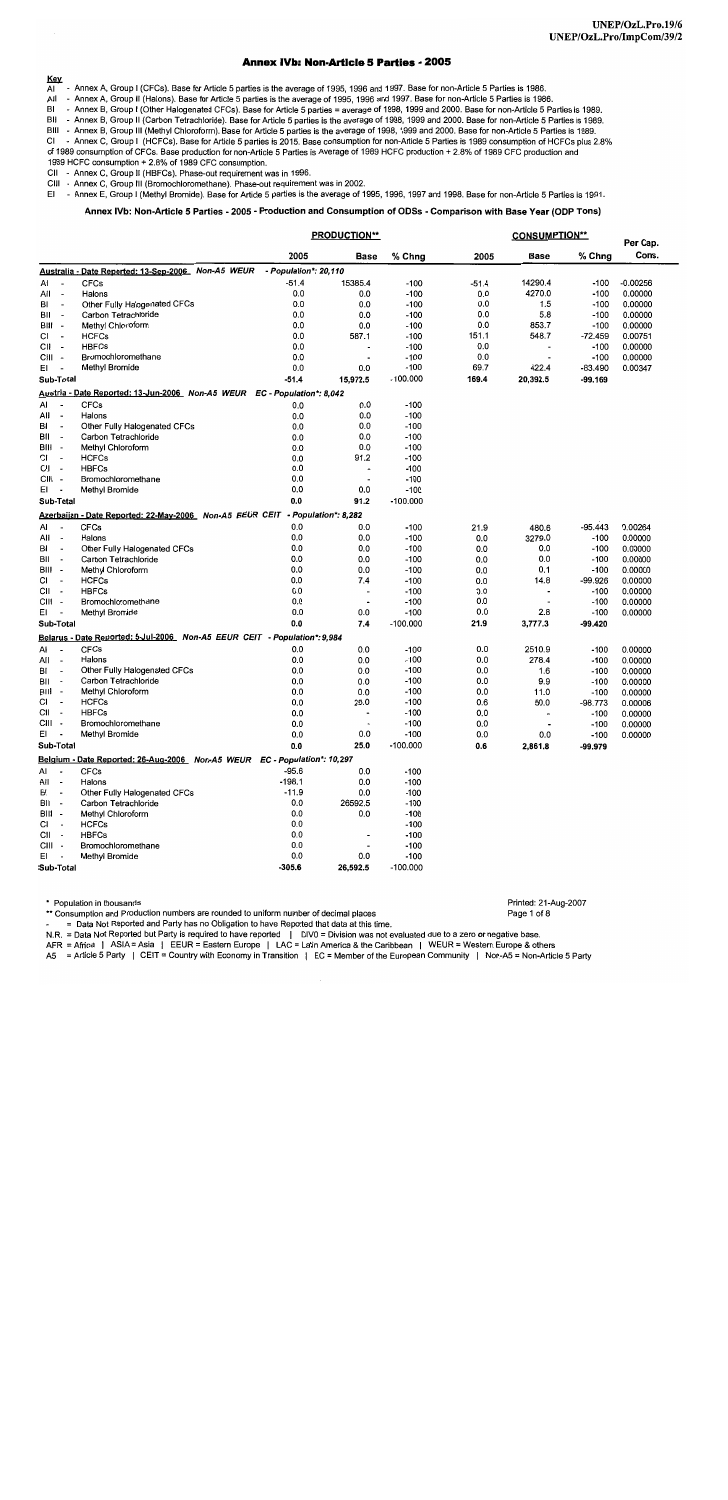## UNEP/OzL.Pro.19/6

UNEP/OzL.Pro/ImpCom/39/2

Annex IVb: Non-Article 5 Parties - 2005 - Production and Consumption of ODSs - Comparison with Base Year (ODP Tons)

|               |                                                      |                                                                                       |                       | <b>PRODUCTION**</b>      |                  |            | <b>CONSUMPTION**</b> |                  | Per Cap.           |
|---------------|------------------------------------------------------|---------------------------------------------------------------------------------------|-----------------------|--------------------------|------------------|------------|----------------------|------------------|--------------------|
|               |                                                      |                                                                                       | 2005                  | <b>Base</b>              | % Chng           | 2005       | Base                 | % Chng           | Cons.              |
|               |                                                      | Bulgaria - Date Reported: 26-Apr-2006 Non-A5 EEUR CEIT - Population*: 7,570           |                       |                          |                  |            |                      |                  |                    |
| Al            | $\overline{\phantom{a}}$                             | <b>CFCs</b>                                                                           | 0.0                   | 0.0                      | $-100$           | 0.0        | 2940.0               | -100             | 0.00000            |
| All           | $\overline{\phantom{a}}$                             | Halons                                                                                | 0.0                   | 0.0                      | $-100$           | 0.0        | 40.0                 | $-100$           | 0.00000            |
| BI            | $\overline{\phantom{a}}$                             | Other Fully Halogenated CFCs                                                          | 0.0                   | 0.0                      | $-100$           | 0.0        | 20.0                 | $-100$           | 0.00000            |
| BII<br>BIII - | $\overline{\phantom{a}}$                             | Carbon Tetrachloride<br>Methyl Chloroform                                             | 0.0<br>0.0            | 0.0<br>0.0               | $-100$<br>$-100$ | 0.0<br>0.0 | 275.0<br>15.0        | $-100$<br>$-100$ | 0.00000<br>0.00000 |
| СI            | $\overline{\phantom{a}}$                             | <b>HCFCs</b>                                                                          | 0.0                   | 40.9                     | $-100$           | 15.6       | 81.8                 | -80.927          | 0.00206            |
| CII           | $\overline{\phantom{a}}$                             | <b>HBFCs</b>                                                                          | 0.0                   |                          | $-100$           | 0.0        |                      | -100             | 0.00000            |
| CIII -        |                                                      | Bromochloromethane                                                                    | 0.0                   |                          | $-100$           | 0.0        |                      | $-100$           | 0.00000            |
| EL            |                                                      | Methyl Bromide                                                                        | 0.0                   | 0.0                      | $-100$           | 0.0        | 51.8                 | $-100$           | 0.00000            |
|               | Sub-Total                                            |                                                                                       | 0.0                   | 40.9                     | $-100.000$       | 15.6       | 3,423.6              | -99.544          |                    |
|               |                                                      | Canada - Date Reported: 24-May-2006 Non-A5 WEUR                                       | - Population*: 32,007 |                          |                  |            |                      |                  |                    |
| Al            | $\overline{\phantom{a}}$                             | <b>CFCs</b>                                                                           | 0.0                   | 19104.2                  | $-100$           | 0.0        | 19958.2              | $-100$           | 0.00000            |
| All           | $\overline{\phantom{a}}$                             | Halons                                                                                | 0.0                   | 0.0<br>0.0               | $-100$<br>$-100$ | 0.0        | 3218.0<br>2.0        | $-100$<br>$-100$ | 0.00000<br>0.00000 |
| BI<br>BII     | $\overline{\phantom{a}}$<br>$\overline{\phantom{a}}$ | Other Fully Halogenated CFCs<br>Carbon Tetrachloride                                  | 0.0<br>0.0            | 29309.5                  | $-100$           | 0.0<br>0.2 | 6167.7               | -99.997          | 0.00001            |
| BIII -        |                                                      | Methyl Chloroform                                                                     | 0.0                   | 1132.1                   | $-100$           | 0.0        | 1292.2               | $-100$           | 0.00000            |
| СI            | $\sim$                                               | <b>HCFCs</b>                                                                          | 92.9                  | 819.6                    | -88.661          | 561.5      | 892.3                | -37.076          | 0.01754            |
| СII           | $\overline{\phantom{a}}$                             | <b>HBFCs</b>                                                                          | 0.0                   |                          | $-100$           | 0.0        |                      | $-100$           | 0.00000            |
| CIII -        |                                                      | Bromochloromethane                                                                    | 0.0                   |                          | $-100$           | 0.0        |                      | $-100$           | 0.00000            |
| EI            |                                                      | Methyl Bromide                                                                        | 0.0                   | 0.0                      | $-100$           | 32.4       | 120.1                | $-73.014$        | 0.00101            |
|               | Sub-Total                                            |                                                                                       | 92.9                  | 50,365.4                 | $-99.816$        | 594.1      | 31,650.5             | $-98.123$        |                    |
|               |                                                      | Cvprus - Date Reported: 23-Jun-2006 Non-A5 ASIA EC - Population*: 815                 |                       |                          |                  |            |                      |                  |                    |
| AI.-          |                                                      | <b>CFCs</b>                                                                           | 0.0                   | 0.0                      | $-100$           |            |                      |                  |                    |
| All           | $\sim$                                               | Halons                                                                                | 0.0                   | 0.0                      | $-100$           |            |                      |                  |                    |
| BI<br>BII     | $\overline{\phantom{a}}$<br>$\overline{\phantom{a}}$ | Other Fully Halogenated CFCs<br>Carbon Tetrachloride                                  | 0.0<br>0.0            | 0.0<br>0.0               | $-100$<br>$-100$ |            |                      |                  |                    |
| BIII -        |                                                      | Methyl Chloroform                                                                     | 0.0                   | 0.0                      | $-100$           |            |                      |                  |                    |
| СI            |                                                      | <b>HCFCs</b>                                                                          | 0.0                   | 4.3                      | $-100$           |            |                      |                  |                    |
| CII -         |                                                      | <b>HBFCs</b>                                                                          | 0.0                   | ٠                        | $-100$           |            |                      |                  |                    |
| CIII -        |                                                      | Bromochloromethane                                                                    | 0.0                   | $\overline{\phantom{a}}$ | $-100$           |            |                      |                  |                    |
| EI            |                                                      | Methyl Bromide                                                                        | 0.0                   | 0.0                      | $-100$           |            |                      |                  |                    |
|               | Sub-Total                                            |                                                                                       | 0.0                   | 4.3                      | $-100.000$       |            |                      |                  |                    |
|               |                                                      | Czech Republic - Date Reported: 28-Apr-2006 Non-A5 EEUR CEIT EC - Population*: 10,218 |                       |                          |                  |            |                      |                  |                    |
| Al            |                                                      | <b>CFCs</b>                                                                           | $-13.8$               | 1977.6                   | $-100$           |            |                      |                  |                    |
| All           | $\overline{\phantom{a}}$                             | Halons                                                                                | 0.0                   | 0.0                      | $-100$           |            |                      |                  |                    |
| BI<br>BII     |                                                      | Other Fully Halogenated CFCs<br>Carbon Tetrachloride                                  | 0.0<br>-96.9          | 0.0<br>5285.5            | $-100$<br>-100   |            |                      |                  |                    |
| BIII -        |                                                      | Methyl Chloroform                                                                     | 0.0                   | 0.0                      | $-100$           |            |                      |                  |                    |
| СI            | $\blacksquare$                                       | <b>HCFCs</b>                                                                          | -0.1                  | 107.6                    | $-100$           |            |                      |                  |                    |
| CII -         |                                                      | <b>HBFCs</b>                                                                          | 0.0                   | ٠                        | $-100$           |            |                      |                  |                    |
| CIII -        |                                                      | Bromochloromethane                                                                    | -0.2                  | ٠                        | $-100$           |            |                      |                  |                    |
| EI            |                                                      | Methyl Bromide                                                                        | $-1.2$                | 0.0                      | $-100$           |            |                      |                  |                    |
|               | Sub-Total                                            |                                                                                       | $-112.2$              | 7,370.7                  | $-100.000$       |            |                      |                  |                    |
|               |                                                      | Denmark - Date Reported: 14-Jun-2006 Non-A5 WEUR EC - Population*: 5,362              |                       |                          |                  |            |                      |                  |                    |
| ΑI            | $\overline{\phantom{a}}$                             | <b>CFCs</b>                                                                           | 0.0                   | 0.0                      | -100             |            |                      |                  |                    |
| All<br>BI     | $\overline{\phantom{a}}$                             | Halons<br>Other Fully Halogenated CFCs                                                | 0.0                   | 0.0                      | $-100$<br>$-100$ |            |                      |                  |                    |
| ВII           | $\blacksquare$                                       | Carbon Tetrachloride                                                                  | 0.0<br>0.0            | 0.0<br>0.0               | -100             |            |                      |                  |                    |
| BIII -        |                                                      | Methyl Chloroform                                                                     | 0.0                   | 0.0                      | -100             |            |                      |                  |                    |
| СI            | $\rightarrow$                                        | <b>HCFCs</b>                                                                          | 0.0                   |                          | $-100$           |            |                      |                  |                    |
| CII-          |                                                      | <b>HBFCs</b>                                                                          | 0.0                   |                          | $-100$           |            |                      |                  |                    |
| CIII -        |                                                      | Bromochloromethane                                                                    | 0.0                   | $\overline{\phantom{a}}$ | $-100$           |            |                      |                  |                    |
| EI            | $\overline{\phantom{a}}$                             | <b>Methyl Bromide</b>                                                                 | 0.0                   | 0.0                      | $-100$           |            |                      |                  |                    |
|               | Sub-Total                                            |                                                                                       | 0.0                   | 0.0                      | $-100.000$       |            |                      |                  |                    |
|               |                                                      | Estonia - Date Reported: 23-Aug-2006 Non-A5 EEUR CEIT EC - Population*: 1,316         |                       |                          |                  |            |                      |                  |                    |
| Al            |                                                      | <b>CFCs</b>                                                                           | 0.0                   | 0.0                      | $-100$           |            |                      |                  |                    |
| All           | $\overline{\phantom{a}}$                             | Halons                                                                                | 0.0                   | 0.0                      | $-100$           |            |                      |                  |                    |
| BI<br>BII     | $\blacksquare$<br>$\overline{a}$                     | Other Fully Halogenated CFCs<br>Carbon Tetrachioride                                  | 0.0<br>0.0            | 0.0<br>0.0               | -100<br>-100     |            |                      |                  |                    |
| BIII -        |                                                      | Methyl Chloroform                                                                     | 0.0                   | 0.0                      | -100             |            |                      |                  |                    |
| СI            |                                                      | <b>HCFCs</b>                                                                          | 0.0                   | 2.8                      | $-100$           |            |                      |                  |                    |
| CII -         |                                                      | <b>HBFCs</b>                                                                          | 0.0                   | $\overline{\phantom{a}}$ | $-100$           |            |                      |                  |                    |
| CIII -        |                                                      | Bromochloromethane                                                                    | 0.0                   | $\overline{\phantom{a}}$ | $-100$           |            |                      |                  |                    |
| EI            |                                                      | Methyl Bromide                                                                        | 0.0                   | 0.0                      | $-100$           |            |                      |                  |                    |
|               | Sub-Total                                            |                                                                                       | 0.0                   | 2,8                      | $-100.000$       |            |                      |                  |                    |

\* Population in thousands

\*\* Consumption and Production numbers are rounded to uniform number of decimal places

= Data Not Reported and Party has no Obligation to have Reported that data at this time.

- Data Not Reported and Farty has no Obligation to have reported that data at this time.<br>
N.R. = Data Not Reported but Party is required to have reported | DIVO = Division was not evaluated due to a zero or negative base.<br>

#### Printed: 21-Aug-2007 Page 2 of 8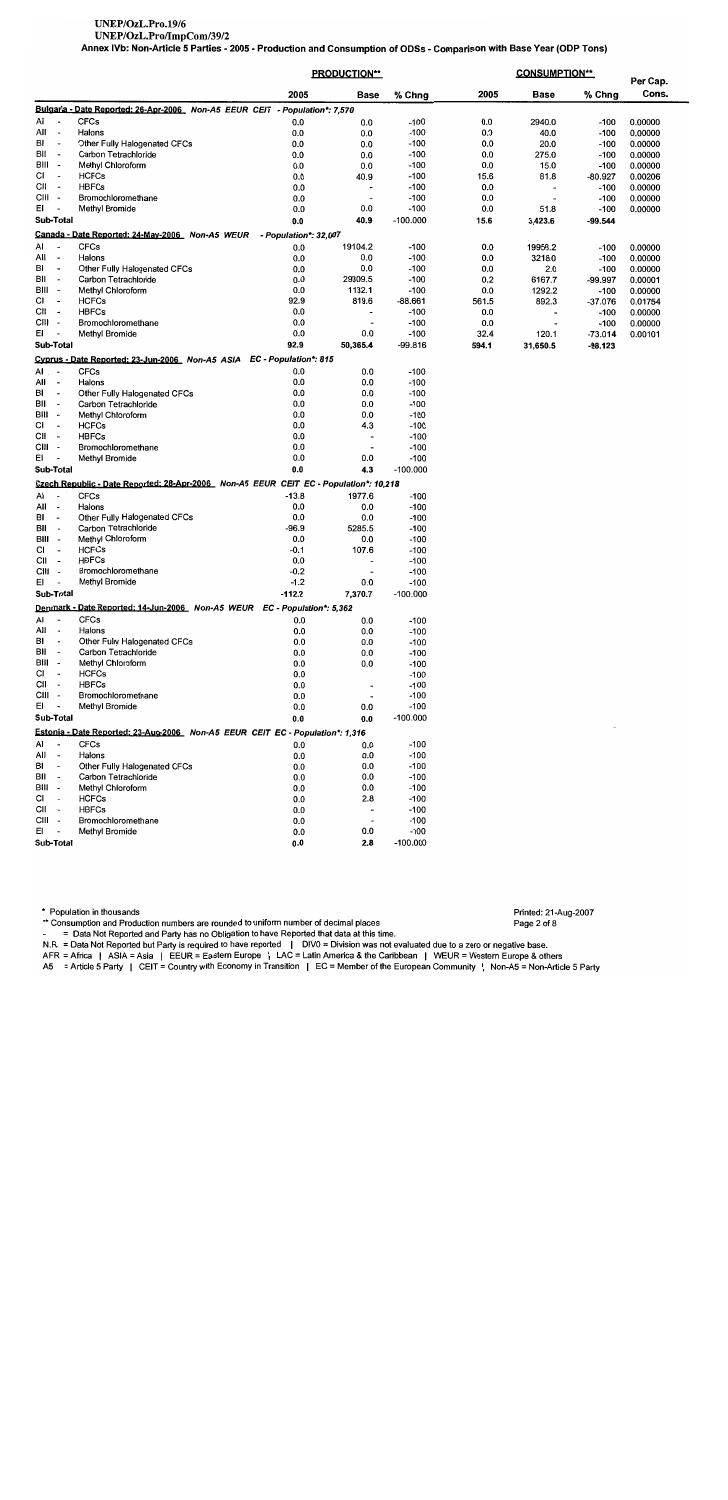|                                           |                                                                                              | <b>PRODUCTION**</b> |                          |                  | <b>CONSUMPTION**</b><br>Per Cap. |           |          |            |  |
|-------------------------------------------|----------------------------------------------------------------------------------------------|---------------------|--------------------------|------------------|----------------------------------|-----------|----------|------------|--|
|                                           |                                                                                              | 2005                | Base                     | % Chng           | 2005                             | Base      | % Chng   | Cons.      |  |
|                                           | European Community - Date Reported: 14-Jun-2006 _ Non-A5 WEUR                                |                     | - Population*: 378,124   |                  |                                  |           |          |            |  |
| AI<br>$\overline{\phantom{a}}$            | <b>CFCs</b>                                                                                  |                     |                          |                  | $-1151.6$                        | 301930.2  | -100     | $-0.00305$ |  |
| All<br>$\overline{\phantom{a}}$           | Halons                                                                                       |                     |                          |                  | -2339.8                          | 40993.0   | -100     | $-0.00619$ |  |
| ВI<br>$\overline{\phantom{a}}$            | Other Fully Halogenated CFCs                                                                 |                     |                          |                  | $-2.8$                           | 58.0      | $-100$   | $-0.00001$ |  |
| BII<br>$\overline{\phantom{a}}$           | Carbon Tetrachloride                                                                         |                     |                          |                  | $-1992.4$                        | 50406.4   | $-100$   | $-0.00527$ |  |
| BIII -                                    | Methyl Chloroform                                                                            |                     |                          |                  | 0.1                              | 13598.2   | -99.999  | 0.00000    |  |
| СI<br>$\overline{\phantom{a}}$            | <b>HCFCs</b>                                                                                 |                     |                          |                  | 1319.0                           | 8228.1    | -83.970  | 0.00349    |  |
| CII<br>$\overline{\phantom{a}}$           | <b>HBFCs</b>                                                                                 |                     |                          |                  | -1.1                             |           | $-100$   | 0.00000    |  |
| CIII -                                    | Bromochloromethane                                                                           |                     |                          |                  | 0.0                              |           | $-100$   | 0.00000    |  |
| ΕI<br>$\overline{\phantom{a}}$            | <b>Methyl Bromide</b>                                                                        |                     |                          |                  | 1404.7                           | 11530.0   | -87.817  | 0.00371    |  |
| Sub-Total                                 |                                                                                              |                     |                          |                  | $-2,763.9$                       | 426,743.9 | -100.648 |            |  |
|                                           | <u> Finland - Date Reported: 16-Jun-2006 Non-A5_WEUR             EC - Population*: 5,189</u> |                     |                          |                  |                                  |           |          |            |  |
| AI<br>$\blacksquare$                      | <b>CFCs</b>                                                                                  | $-95.0$             | 0.0                      | -100             |                                  |           |          |            |  |
| All<br>$\overline{\phantom{a}}$           | Halons                                                                                       | $-100.0$            | 0.0                      | $-100$           |                                  |           |          |            |  |
| BI<br>$\overline{\phantom{a}}$            | Other Fully Halogenated CFCs                                                                 | 0.0                 | 0.0                      | $-100$           |                                  |           |          |            |  |
| ВII<br>$\overline{\phantom{a}}$<br>BIII - | Carbon Tetrachloride                                                                         | 0.0<br>0.0          | 0.0<br>0.0               | $-100$<br>$-100$ |                                  |           |          |            |  |
| CI<br>$\overline{\phantom{a}}$            | Methyl Chloroform<br><b>HCFCs</b>                                                            | 0.0                 | 36.5                     | $-100$           |                                  |           |          |            |  |
| CII<br>$\overline{\phantom{a}}$           | <b>HBFCs</b>                                                                                 | 0.0                 | $\overline{\phantom{a}}$ | $-100$           |                                  |           |          |            |  |
| CIII -                                    | Bromochloromethane                                                                           | 0.0                 | $\overline{\phantom{a}}$ | $-100$           |                                  |           |          |            |  |
| EI<br>$\overline{\phantom{a}}$            | Methyl Bromide                                                                               | 0.0                 | 0.0                      | -100             |                                  |           |          |            |  |
| Sub-Total                                 |                                                                                              | $-195.0$            | 36.5                     | $-100.000$       |                                  |           |          |            |  |
|                                           | France - Date Reported: 7-Jul-2006_ Non-A5 WEUR EC - Population*: 60,303                     |                     |                          |                  |                                  |           |          |            |  |
| AI<br>$\overline{\phantom{a}}$            | <b>CFCs</b>                                                                                  | $-5.5$              | 71018.4                  | -100             |                                  |           |          |            |  |
| All<br>$\overline{\phantom{a}}$           | Halons                                                                                       | 0.0                 | 34465.0                  | $-100$           |                                  |           |          |            |  |
| BI<br>$\overline{\phantom{a}}$            | Other Fully Halogenated CFCs                                                                 | 0.0                 | 0.0                      | $-100$           |                                  |           |          |            |  |
| BII<br>$\overline{\phantom{a}}$           | Carbon Tetrachloride                                                                         | -6838.7             | 5119.4                   | $-100$           |                                  |           |          |            |  |
| BIII -                                    | Methyl Chloroform                                                                            | 38.8                | 6169.5                   | $-99.371$        |                                  |           |          |            |  |
| СI<br>$\overline{\phantom{a}}$            | <b>HCFCs</b>                                                                                 | 1537.2              |                          |                  |                                  |           |          |            |  |
| CII -                                     | <b>HBFCs</b>                                                                                 | 0.0                 | $\overline{\phantom{a}}$ | -100             |                                  |           |          |            |  |
| CIII -                                    | Bromochloromethane                                                                           | 0.0                 |                          | -100             |                                  |           |          |            |  |
| EI<br>$\overline{\phantom{a}}$            | Methyl Bromide                                                                               | 94.2                | 2517.0                   | $-96.258$        |                                  |           |          |            |  |
| Sub-Total                                 |                                                                                              | $-5,174.0$          | 119,289.3                | -100.000         |                                  |           |          |            |  |
|                                           | <u>Germany - Date Reported: 22-Jun-2006 </u> Non-A5 <i>WEUR    EC - Population*: 81,860</i>  |                     |                          |                  |                                  |           |          |            |  |
| Al<br>$\overline{\phantom{a}}$            | <b>CFCs</b>                                                                                  | $-351.3$            | 123652.8                 | $-100$           |                                  |           |          |            |  |
| All<br>$\overline{\phantom{a}}$           | Halons                                                                                       | 0.0                 | 18134.0                  | $-100$           |                                  |           |          |            |  |
| BI<br>$\overline{\phantom{a}}$            | Other Fully Halogenated CFCs                                                                 | 0.0                 | 61.0                     | $-100$           |                                  |           |          |            |  |
| BII<br>$\overline{\phantom{a}}$           | Carbon Tetrachloride                                                                         | -457.6              | 8067.4                   | $-100$           |                                  |           |          |            |  |
| BIII -                                    | Methyl Chloroform                                                                            | 0.0                 | 6895.2                   | $-100$           |                                  |           |          |            |  |
| СI<br>$\overline{\phantom{a}}$            | <b>HCFCs</b>                                                                                 | 380.3               |                          |                  |                                  |           |          |            |  |
| СII<br>$\overline{\phantom{a}}$           | <b>HBFCs</b>                                                                                 | 0.0                 |                          | $-100$           |                                  |           |          |            |  |
| CIII -                                    | Bromochloromethane                                                                           | 0.0                 |                          | $-100$           |                                  |           |          |            |  |
| ΕI<br>$\overline{\phantom{a}}$            | Methyl Bromide                                                                               | 0.0                 | 0.0                      | $-100$           |                                  |           |          |            |  |
| Sub-Total                                 |                                                                                              | -428.6              | 156,810.4                | $-100.000$       |                                  |           |          |            |  |
|                                           | Greece - Date Reported: 6-Jun-2006    Non-A5 WEUR    EC - Population*: 10,631                |                     |                          |                  |                                  |           |          |            |  |
| AI<br>$\overline{\phantom{a}}$            | CFCs                                                                                         | 2142.0              | 14045.0                  | $-84.749$        |                                  |           |          |            |  |
| All<br>$\overline{\phantom{a}}$           | Halons                                                                                       | 0.0                 | 0.0                      | $-100$           |                                  |           |          |            |  |
| BI<br>$\overline{\phantom{a}}$            | Other Fully Halogenated CFCs                                                                 | 0.0                 | 0.0                      | $-100$           |                                  |           |          |            |  |
| BII<br>$\overline{\phantom{a}}$           | Carbon Tetrachloride                                                                         | 0.0                 | 0.0                      | $-100$           |                                  |           |          |            |  |
| BIII<br>$\overline{\phantom{a}}$          | Methyl Chloroform                                                                            | 0.0                 | 0.0                      | $-100$           |                                  |           |          |            |  |
| СI<br>$\overline{\phantom{a}}$            | <b>HCFCs</b>                                                                                 | 253.6               |                          |                  |                                  |           |          |            |  |
| CII<br>$\sim$                             | <b>HBFCs</b>                                                                                 | 0.0                 | $\overline{a}$           | $-100$           |                                  |           |          |            |  |
| CIII -                                    | Bromochloromethane                                                                           | 0.0                 |                          | $-100$           |                                  |           |          |            |  |
| EH<br>$\overline{\phantom{a}}$            | Methyl Bromide                                                                               | 0.0                 | 0.0                      | $-100$           |                                  |           |          |            |  |
| Sub-Total                                 |                                                                                              | 2,395.6             | 14,045.0                 | $-82.943$        |                                  |           |          |            |  |
|                                           | Hungary - Date Reported: 12-May-2006 Non-A5 EEUR CEIT EC - Population*: 10,085               |                     |                          |                  |                                  |           |          |            |  |
| AI<br>$\overline{\phantom{a}}$            | <b>CFCs</b>                                                                                  | $-3.1$              | 0.0                      | $-100$           |                                  |           |          |            |  |
| AII<br>$\overline{\phantom{a}}$           | Halons                                                                                       | $-30.9$             | 0.0                      | $-100$           |                                  |           |          |            |  |
| BI<br>$\overline{\phantom{a}}$            | Other Fully Halogenated CFCs                                                                 | 0.0                 | 0.0                      | $-100$           |                                  |           |          |            |  |
| BII<br>$\overline{\phantom{a}}$           | Carbon Tetrachloride                                                                         | 0.0                 | 0.0                      | $-100$           |                                  |           |          |            |  |
| BIII -                                    | Methyl Chloroform                                                                            | 0.0                 | 0.0                      | $-100$           |                                  |           |          |            |  |
| СI<br>$\overline{\phantom{a}}$            | <b>HCFCs</b>                                                                                 | 0.0                 | 67.9<br>٠                | $-100$           |                                  |           |          |            |  |
| СII<br>$\sim$<br>CIII -                   | <b>HBFCs</b><br>Bromochloromethane                                                           | 0.0<br>0.0          | ÷,                       | $-100$<br>$-100$ |                                  |           |          |            |  |
| ΕI<br>$\overline{\phantom{a}}$            | Methyl Bromide                                                                               | 0.0                 | 0.0                      | $-100$           |                                  |           |          |            |  |
| Sub-Total                                 |                                                                                              | $-34.0$             | 67.9                     | $-100.000$       |                                  |           |          |            |  |
|                                           |                                                                                              |                     |                          |                  |                                  |           |          |            |  |

\* Population in thousands

\*\*\* Consumption and Production numbers are rounded to uniform number of decimal places

= Data Not Reported and Party has no Obligation to have Reported that data at this time.

N.R. = Data Not Reported but Party is required to have reported | DIVO = Division was not evaluated due to a zero or negative base.<br>AFR = Africa | ASIA = Asia | EEUR = Eastern Europe | LAC = Latin America & the Caribbean |

A5 = Article 5 Party | CEIT = Country with Economy in Transition | EC = Member of the European Community | Non-A5 = Non-Article 5 Party

Printed: 21-Aug-2007 Page 3 of 8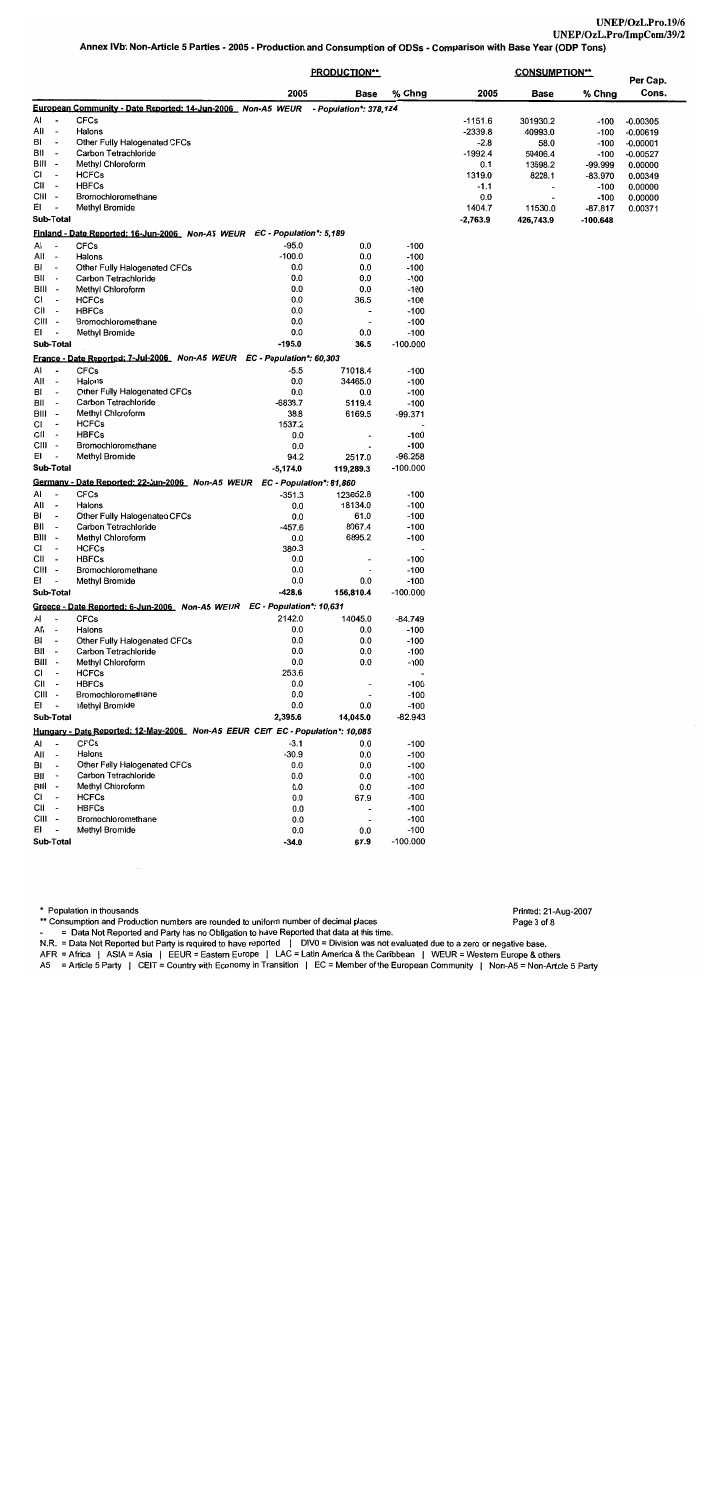## UNEP/OzL.Pro.19/6

UNEP/OzL.Pro/ImpCom/39/2<br>INEP/OzL.Pro/ImpCom/39/2<br>Annex IVb: Non-Article 5 Parties - 2005 - Production and Consumption of ODSs - Comparison with Base Year (ODP Tons)

|               |                                    |                                                                               | <b>PRODUCTION**</b><br><b>CONSUMPTION**</b> |                          |                  | Per Cap.   |                          |                  |                    |
|---------------|------------------------------------|-------------------------------------------------------------------------------|---------------------------------------------|--------------------------|------------------|------------|--------------------------|------------------|--------------------|
|               |                                    |                                                                               | 2005                                        | Base                     | % Chng           | 2005       | Base                     | % Chng           | Cons.              |
|               |                                    | Iceland - Date Reported: 15-May-2006_ Non-A5 WEUR                             | - Population*: 289                          |                          |                  |            |                          |                  |                    |
| Al            |                                    | <b>CFCs</b>                                                                   | 0.0                                         | 0.0                      | $-100$           | 0.0        | 195.1                    | $-100$           | 0.00000            |
| All           | $\blacksquare$                     | Halons                                                                        | 0.0                                         | 0.0                      | $-100$           | 0.0        | 80.9                     | $-100$           | 0.00000            |
| BI            | $\blacksquare$                     | Other Fully Halogenated CFCs                                                  | 0.0                                         | 0.0                      | $-100$           | 0.0        | 0.0                      | $-100$           | 0.00000            |
| ВII           | $\overline{\phantom{a}}$           | Carbon Tetrachloride                                                          | 0.0                                         | 0.0                      | $-100$           | 0.0        | 0.0                      | $-100$           | 0.00000            |
| BIII -        |                                    | Methyl Chloroform                                                             | 0.0                                         | 0.0                      | $-100$           | 0.0        | 0.6                      | -100             | 0.00000            |
| СI            | $\overline{\phantom{a}}$           | <b>HCFCs</b>                                                                  | 0.0                                         | 4.3                      | $-100$           | 1.7        | 8.7                      | -80.643          | 0.00582            |
| CII           | $\overline{\phantom{a}}$           | <b>HBFCs</b>                                                                  | 0.0                                         | $\overline{\phantom{a}}$ | $-100$           | 0.0        | $\overline{\phantom{a}}$ | $-100$           | 0.00000            |
| CIII -<br>EI  |                                    | Bromochloromethane                                                            | 0.0                                         | $\overline{\phantom{a}}$ | $-100$           | 0.0        | $\overline{\phantom{0}}$ | $-100$           | 0.00000            |
|               | Sub-Total                          | <b>Methyl Bromide</b>                                                         | 0.0                                         | 0.0                      | $-100$           | 0.0        | 0.0                      | $-100$           | 0.00000            |
|               |                                    |                                                                               | 0.0                                         | 4.3                      | $-100.000$       | 1.7        | 285.3                    | -99.404          |                    |
|               |                                    | Ireland - Date Reported: 21-Aug-2006 Non-A5 WEUR EC - Population*: 3,990      |                                             |                          |                  |            |                          |                  |                    |
| AI            |                                    | <b>CFCs</b>                                                                   | 0.0                                         | 0.0                      | $-100$           |            |                          |                  |                    |
| All           | $\overline{\phantom{a}}$           | Halons                                                                        | 0.0                                         | 0.0                      | $-100$           |            |                          |                  |                    |
| BI            | $\overline{\phantom{a}}$<br>$\sim$ | Other Fully Halogenated CFCs                                                  | 0.0                                         | 0.0                      | $-100$           |            |                          |                  |                    |
| BII<br>BIII - |                                    | Carbon Tetrachloride<br>Methyl Chloroform                                     | 0.0<br>0.0                                  | 0.0                      | $-100$           |            |                          |                  |                    |
| СI            | $\overline{\phantom{a}}$           | <b>HCFCs</b>                                                                  | 0.0                                         | 0.0                      | $-100$<br>$-100$ |            |                          |                  |                    |
| CII           | $\overline{\phantom{a}}$           | <b>HBFCs</b>                                                                  | 0.0                                         | $\blacksquare$           | -100             |            |                          |                  |                    |
| CIII -        |                                    | Bromochloromethane                                                            | 0.0                                         | $\overline{\phantom{a}}$ | $-100$           |            |                          |                  |                    |
| EI            |                                    | Methyl Bromide                                                                | 0.0                                         | 0.0                      | $-100$           |            |                          |                  |                    |
|               | Sub-Total                          |                                                                               | 0.0                                         | 0.0                      | $-100.000$       |            |                          |                  |                    |
|               |                                    | Israel - Date Reported: 16-Jun-2006 Non-A5 ASIA                               |                                             |                          |                  |            |                          |                  |                    |
| Al            |                                    | <b>CFCs</b>                                                                   | - Population*: 6,682<br>0.0                 |                          |                  |            |                          |                  |                    |
| All           | $\overline{\phantom{a}}$           | Halons                                                                        | 0.0                                         | 0.0<br>0.0               | $-100$<br>$-100$ | 0.0<br>0.0 | 4141.6<br>2405.0         | $-100$<br>$-100$ | 0.00000<br>0.00000 |
| BI            | $\overline{\phantom{a}}$           | Other Fully Halogenated CFCs                                                  | 0.0                                         | 0.0                      | $-100$           | 0.0        | 0.0                      | $-100$           | 0.00000            |
| BII           | $\overline{\phantom{a}}$           | Carbon Tetrachloride                                                          | 0.0                                         | 0.0                      | $-100$           | 0.0        | 473.0                    | $-100$           | 0.00000            |
| BIII -        |                                    | Methyl Chloroform                                                             | 0.0                                         | 0.0                      | $-100$           | 0.0        | 370.0                    | $-100$           | 0.00000            |
| СI            | $\overline{\phantom{a}}$           | <b>HCFCs</b>                                                                  | 0.0                                         | 164.5                    | $-100$           | 82.5       | 329.0                    | -74.917          | 0.01235            |
| СII           | $\sim$                             | <b>HBFCs</b>                                                                  | 0.0                                         | $\overline{a}$           | $-100$           | 0.0        | $\overline{\phantom{a}}$ | $-100$           | 0.00000            |
| CIII -        |                                    | Bromochloromethane                                                            | $-169.2$                                    | ٠                        | $-100$           | $-169.2$   |                          | $-100$           | $-0.02532$         |
| EI            |                                    | <b>Methyl Bromide</b>                                                         | 3532.6                                      | 16800.0                  | $-78.973$        | 643.4      | 2148.0                   | $-70.046$        | 0.09629            |
|               | Sub-Total                          |                                                                               | 3,363.4                                     | 16,964.5                 | $-80.174$        | 556.7      | 9,866.6                  | $-94.358$        |                    |
|               |                                    | Italy - Date Reported: 23-Jun-2006_ Non-A5 WEUR EC - Population*: 57,165      |                                             |                          |                  |            |                          |                  |                    |
| AI            | $\overline{\phantom{a}}$           | <b>CFCs</b>                                                                   | 0.0                                         | 56656.4                  | -100             |            |                          |                  |                    |
| All           | $\sim$                             | Halons                                                                        | 0.0                                         | 2094.0                   | $-100$           |            |                          |                  |                    |
| BI            | $\overline{\phantom{a}}$           | Other Fully Halogenated CFCs                                                  | 0.0                                         | 0.0                      | $-100$           |            |                          |                  |                    |
| BII           | $\overline{\phantom{a}}$           | Carbon Tetrachloride                                                          | 0.0                                         | 8769.2                   | $-100$           |            |                          |                  |                    |
| BIII -        |                                    | Methyl Chloroform                                                             | 0.0                                         | 0.0                      | $-100$           |            |                          |                  |                    |
| СI            | $\blacksquare$                     | <b>HCFCs</b>                                                                  | 0.0                                         |                          | -100             |            |                          |                  |                    |
| CII           | - -                                | <b>HBFCs</b>                                                                  | 0.0                                         | $\overline{a}$           | $-100$           |            |                          |                  |                    |
| $CIII -$      |                                    | Bromochloromethane                                                            | 0.0                                         | $\overline{a}$           | $-100$           |            |                          |                  |                    |
| EI            |                                    | Methyl Bromide                                                                | 0.0                                         | 0.0                      | $-100$           |            |                          |                  |                    |
|               | Sub-Total                          |                                                                               | 0.0                                         | 67,519.6                 | $-100.000$       |            |                          |                  |                    |
|               |                                    | Japan - Date Reported: 12-Sep-2006 Non-A5 ASIA                                | - Population*: 127,982                      |                          |                  |            |                          |                  |                    |
| AI            | $\overline{\phantom{a}}$           | <b>CFCs</b>                                                                   | 0.0                                         | 119997.8                 | $-100$           | 0.0        | 118134.0                 | $-100$           | 0.00000            |
| All           | $\overline{\phantom{a}}$           | Halons                                                                        | 0.0                                         | 28419.0                  | $-100$           | 0.0        | 16955.0                  | $-100$           | 0.00000            |
| BI            |                                    | Other Fully Halogenated CFCs                                                  | 0.0                                         | 2342.0                   | $-100$           | 0.0        | 2331.0                   | $-100$           | 0.00000            |
| BII           |                                    | Carbon Tetrachloride                                                          | 32.8                                        | 19602.0                  | -99.833          | 31.5       | 74879.2                  | $-99.958$        | 0.00025            |
| BIII -        |                                    | Methyl Chloroform                                                             | 399.9                                       | 15636.4                  | -97.443          | 0.1        | 17278.6                  | $-100.000$       | 0.00000            |
| СI            |                                    | <b>HCFCs</b>                                                                  | 1042.0                                      | 5645.4                   | -81.542          | 679.3      | 5554.9                   | $-87.772$        | 0.00531            |
| CII -         |                                    | <b>HBFCs</b>                                                                  | 0.0                                         |                          | $-100$           | 0.0        |                          | $-100$           | 0.00000            |
| CIII -        |                                    | Bromochloromethane                                                            | 0.0                                         |                          | $-100$           | 0.0        | $\overline{a}$           | $-100$           | 0.00000            |
| EI            | $\overline{\phantom{a}}$           | <b>Methyl Bromide</b>                                                         | 346.0                                       | 3376.1                   | $-89.753$        | 357.0      | 3664.1                   | $-90.257$        | 0.00279            |
|               | Sub-Total                          |                                                                               | 1,820.7                                     | 195,018.7                | $-99.066$        | 1,067.9    | 238,796.8                | -99.553          |                    |
|               |                                    | Kazakhstan - Date Reported: 7-Apr-2006 Non-A5 ASIA CEIT - Population*: 15,876 |                                             |                          |                  |            |                          |                  |                    |
| Al            |                                    | <b>CFCs</b>                                                                   | 0.0                                         | 0.0                      | $-100$           | 0.0        | 1206.2                   | $-100$           | 0.00000            |
| All           |                                    | Halons                                                                        | 0.0                                         | 0.0                      | $-100$           | 0.0        | 1088.4                   | $-100$           | 0.00000            |
| BI            |                                    | Other Fully Halogenated CFCs                                                  | 0.0                                         | 0.0                      | -100             | 0.0        | 0.0                      | $-100$           | 0.00000            |
| Bil           | $\blacksquare$                     | Carbon Tetrachloride                                                          | 0.0                                         | 0.0                      | $-100$           | 0.0        | 54.6                     | $-100$           | 0.00000            |
| BIII -        |                                    | Methyl Chloroform                                                             | 0.0                                         | 0.0                      | $-100$           | 0.0        | 0.3                      | $-100$           | 0.00000            |
| СI            | $\overline{\phantom{a}}$           | <b>HCFCs</b>                                                                  | 0.0                                         | 19.8                     | $-100$           | 40.0       | 39.5                     | 1.273            | 0.00252            |
| CII -         |                                    | <b>HBFCs</b>                                                                  | 0.0                                         | $\overline{\phantom{a}}$ | $-100$           | 0.0        | ×,                       | $-100$           | 0.00000            |
| CIII -        |                                    | Bromochloromethane                                                            | 0.0                                         | $\overline{a}$           | $-100$           | 0.0        |                          | $-100$           | 0.00000            |
| EI            | $\overline{\phantom{a}}$           | Methyl Bromide                                                                | 0.0                                         | 0.0                      | $-100$           | 0.0        | 15.6                     | $-100$           | 0.00000            |
|               | Sub-Total                          |                                                                               | 0.0                                         | 19.8                     | $-100.000$       | 40.0       | 2,404.6                  | -98.337          |                    |

\* Population in thousands

\*\* Consumption and Production numbers are rounded to uniform number of decimal places

Lonsumption and Production numbers are rounded to uniform number of decimal places<br>- = Data Not Reported and Party has no Obligation to have Reported that data at this time.<br>- N.R. = Data Not Reported but Party is required

Printed: 21-Aug-2007

Page 4 of 8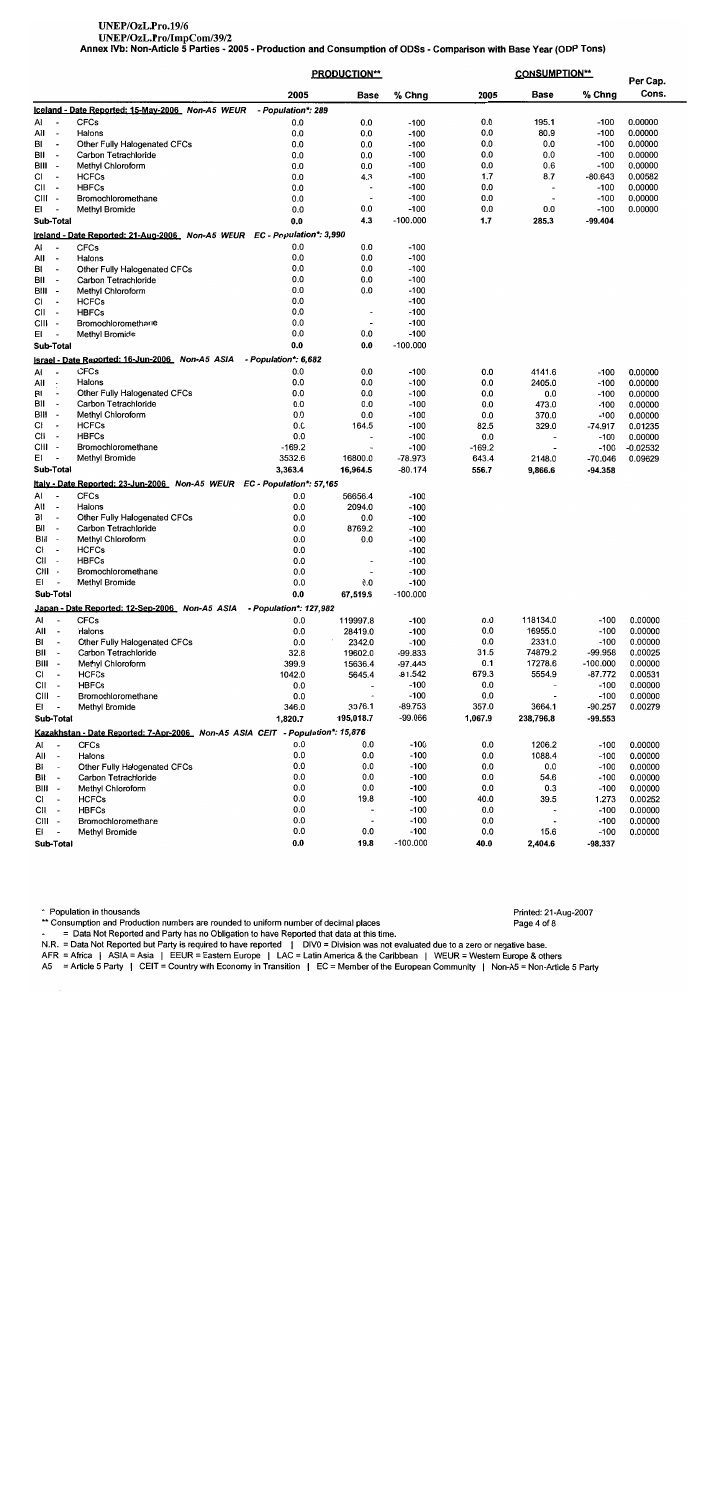|                |                                                      |                                                                                  |                   | <b>PRODUCTION**</b>      |                  |            | <b>CONSUMPTION**</b>     |                            | Per Cap.           |  |
|----------------|------------------------------------------------------|----------------------------------------------------------------------------------|-------------------|--------------------------|------------------|------------|--------------------------|----------------------------|--------------------|--|
|                |                                                      |                                                                                  | 2005              | Base                     | % Chng           | 2005       | Base                     | % Chng                     | Cons.              |  |
|                |                                                      | Latvia - Date Reported: 2-Nov-2006_ Non-A5 EEUR CEIT EC - Population*: 2,353     |                   |                          |                  |            |                          |                            |                    |  |
| AI             |                                                      | <b>CFCs</b>                                                                      | 0.0               | 0.0                      | $-100$           |            |                          |                            |                    |  |
| All            | $\overline{\phantom{a}}$                             | Halons                                                                           | 0.0               | 0.0                      | $-100$           |            |                          |                            |                    |  |
| в١             | $\overline{\phantom{a}}$                             | Other Fully Halogenated CFCs                                                     | 0.0               | 0.0                      | $-100$           |            |                          |                            |                    |  |
| BII<br>BIII -  | $\overline{\phantom{a}}$                             | Carbon Tetrachloride<br>Methyl Chloroform                                        | 0.0<br>0.0        | 0.0<br>0.0               | $-100$<br>$-100$ |            |                          |                            |                    |  |
| СI             | $\overline{\phantom{a}}$                             | <b>HCFCs</b>                                                                     | 0.0               | 69.0                     | $-100$           |            |                          |                            |                    |  |
| CII            | $\overline{\phantom{a}}$                             | <b>HBFCs</b>                                                                     | 0.0               | $\overline{\phantom{a}}$ | $-100$           |            |                          |                            |                    |  |
| CIII           | $\overline{\phantom{a}}$                             | Bromochloromethane                                                               | 0.0               |                          | $-100$           |            |                          |                            |                    |  |
| EI             | $\overline{\phantom{a}}$                             | Methyl Bromide                                                                   | 0.0               | 0.0                      | $-100$           |            |                          |                            |                    |  |
|                | Sub-Total                                            |                                                                                  | 0.0               | 69.0                     | $-100.000$       |            |                          |                            |                    |  |
|                |                                                      | Liechtenstein - Date Reported: 6-Oct-2006 Non-A5 WEUR                            | - Population*: 34 |                          |                  |            |                          |                            |                    |  |
| AI             |                                                      | <b>CFCs</b>                                                                      | 0.0               | 0.0                      | $-100$           | 0.0        | 37.2                     | $-100$                     | 0.00000            |  |
| All            | $\overline{\phantom{a}}$                             | Halons                                                                           | 0.0               | 0.0                      | $-100$           | 0.0        | 6.0                      | -100                       | 0.00000            |  |
| BI<br>BII      | $\blacksquare$<br>$\overline{\phantom{a}}$           | Other Fully Halogenated CFCs<br>Carbon Tetrachloride                             | 0.0<br>0.0        | 0.0<br>0.0               | $-100$<br>$-100$ | 0.0<br>0.0 | 0.0<br>0.0               | $-100$<br>DIV <sub>0</sub> | 0.00000<br>0.00032 |  |
| BIII           | $\overline{\phantom{a}}$                             | Methyl Chloroform                                                                | 0.0               | 0.0                      | $-100$           | 0.0        | 4.7                      | $-100$                     | 0.00000            |  |
| СI             | $\overline{\phantom{a}}$                             | <b>HCFCs</b>                                                                     | 0.0               | 0.3                      | $-100$           | 0.0        | 0.7                      | $-94.089$                  | 0.00121            |  |
| CII            | $\sim$                                               | <b>HBFCs</b>                                                                     | 0.0               | $\overline{\phantom{a}}$ | $-100$           | 0.0        | $\overline{\phantom{a}}$ | $-100$                     | 0.00000            |  |
| CIII -         |                                                      | Bromochloromethane                                                               | 0.0               |                          | $-100$           | 0.0        | $\overline{\phantom{a}}$ | $-100$                     | 0.00000            |  |
| EI             | $\overline{\phantom{a}}$                             | Methyl Bromide                                                                   | 0.0               | 0.0                      | $-100$           | 0.0        | 0.0                      | -100                       | 0.00000            |  |
|                | Sub-Total                                            |                                                                                  | 0.0               | 0.3                      | $-100.000$       | 0.0        | 48.6                     | $-100.000$                 |                    |  |
|                |                                                      | Lithuania - Date Reported: 15-Jun-2006_ Non-A5 EEUR CEIT EC - Population*: 3,653 |                   |                          |                  |            |                          |                            |                    |  |
| A١             |                                                      | <b>CFCs</b>                                                                      | 0.0               | 0.0                      | $-100$           |            |                          |                            |                    |  |
| AII            | $\tilde{\phantom{a}}$                                | Halons                                                                           | 0.0<br>0.0        | 0.0                      | $-100$           |            |                          |                            |                    |  |
| BI<br>BII      | $\overline{\phantom{a}}$<br>$\overline{\phantom{a}}$ | Other Fully Halogenated CFCs<br>Carbon Tetrachloride                             | 0.0               | 0.0<br>0.0               | $-100$<br>$-100$ |            |                          |                            |                    |  |
| BIII           | $\overline{\phantom{a}}$                             | Methyl Chloroform                                                                | 0.0               | 0.0                      | $-100$           |            |                          |                            |                    |  |
| СI             | $\overline{\phantom{a}}$                             | <b>HCFCs</b>                                                                     | 0.0               | 77.8                     | $-100$           |            |                          |                            |                    |  |
| CII            | $\overline{\phantom{a}}$                             | <b>HBFCs</b>                                                                     | 0.0               | $\overline{\phantom{a}}$ | $-100$           |            |                          |                            |                    |  |
| CIII           | $\overline{\phantom{a}}$                             | Bromochloromethane                                                               | 0.0               |                          | $-100$           |            |                          |                            |                    |  |
| EL             | $\tilde{\phantom{a}}$                                | Methyl Bromide                                                                   | 0.0               | 0.0                      | -100             |            |                          |                            |                    |  |
|                | Sub-Total                                            |                                                                                  | 0.0               | 77.8                     | $-100.000$       |            |                          |                            |                    |  |
|                |                                                      | Luxembourg - Date Reported: 10-May-2006 Non-A5 WEUR EC - Population*: 464        |                   |                          |                  |            |                          |                            |                    |  |
| AI             |                                                      | <b>CFCs</b>                                                                      | 0.0               | 0.0                      | $-100$           |            |                          |                            |                    |  |
| All            | $\overline{\phantom{a}}$                             | Halons                                                                           | 0.0               | 0.0                      | $-100$           |            |                          |                            |                    |  |
| BI<br>BII      | $\overline{\phantom{a}}$<br>$\overline{\phantom{a}}$ | Other Fully Halogenated CFCs<br>Carbon Tetrachloride                             | 0.0<br>0.0        | 0.0<br>0.0               | $-100$<br>$-100$ |            |                          |                            |                    |  |
| BIII           | $\overline{\phantom{a}}$                             | Methyl Chloroform                                                                | 0.0               | 0.0                      | $-100$           |            |                          |                            |                    |  |
| СI             | $\overline{\phantom{a}}$                             | <b>HCFCs</b>                                                                     | 0.0               |                          | $-100$           |            |                          |                            |                    |  |
| CII            | $\overline{\phantom{a}}$                             | <b>HBFCs</b>                                                                     | 0.0               | $\overline{\phantom{a}}$ | $-100$           |            |                          |                            |                    |  |
| CIII -         |                                                      | Bromochloromethane                                                               | 0.0               | $\overline{\phantom{0}}$ | $-100$           |            |                          |                            |                    |  |
| EL             | $\overline{\phantom{a}}$                             | Methyl Bromide                                                                   | 0.0               | 0.0                      | $-100$           |            |                          |                            |                    |  |
|                | Sub-Total                                            |                                                                                  | 0.0               | 0.0                      | -100.000         |            |                          |                            |                    |  |
|                |                                                      | Malta - Date Reported: 13-Nov-2006_ Non-A5 WEUR EC - Population*: 398            |                   |                          |                  |            |                          |                            |                    |  |
| AI             | $\frac{1}{2}$                                        | CFCs                                                                             | 0.0               | 0.0                      | $-100$           |            |                          |                            |                    |  |
| All            | $\overline{\phantom{a}}$                             | Halons                                                                           | 0.0               | 0.0                      | $-100$           |            |                          |                            |                    |  |
| BI<br>BII      | $\overline{\phantom{a}}$<br>$\overline{\phantom{a}}$ | Other Fully Halogenated CFCs<br>Carbon Tetrachloride                             | 0.0<br>0.0        | 0.0<br>0.0               | $-100$<br>$-100$ |            |                          |                            |                    |  |
| BIII           | $\overline{\phantom{a}}$                             | Methyl Chloroform                                                                | 0.0               | 0.0                      | $-100$           |            |                          |                            |                    |  |
| СI             | $\overline{a}$                                       | <b>HCFCs</b>                                                                     | 0.0               | 5.8                      | $-100$           |            |                          |                            |                    |  |
| CII            | $\overline{\phantom{a}}$                             | <b>HBFCs</b>                                                                     | 0.0               |                          | $-100$           |            |                          |                            |                    |  |
| CIII           | $\blacksquare$                                       | Bromochloromethane                                                               | 0.0               | $\overline{\phantom{a}}$ | $-100$           |            |                          |                            |                    |  |
| EL             | $\overline{\phantom{a}}$                             | Methyl Bromide                                                                   | 0.0               | 0.0                      | $-100$           |            |                          |                            |                    |  |
|                | Sub-Total                                            |                                                                                  | 0.0               | 5.8                      | $-100.000$       |            |                          |                            |                    |  |
|                |                                                      | Monaco - Date Reported: 3-Jul-2006_ Non-A5 WEUR                                  | - Population*: 35 |                          |                  |            |                          |                            |                    |  |
| Al             |                                                      | <b>CFCs</b>                                                                      | 0.0               | 0.0                      | $-100$           | 0.0        | 6.2                      | $-100$                     | 0.00000            |  |
| AII            | $\overline{\phantom{a}}$                             | Halons                                                                           | 0.0               | 0.0                      | $-100$           | 0.0        | 0.0                      | $-100$                     | 0.00000            |  |
| BI             | $\overline{\phantom{a}}$<br>$\overline{\phantom{a}}$ | Other Fully Halogenated CFCs                                                     | 0.0               | 0.0                      | $-100$<br>$-100$ | 0.0        | 0.0                      | -100                       | 0.00000            |  |
| BII.<br>BIII - |                                                      | Carbon Tetrachloride<br>Methyl Chloroform                                        | 0.0<br>0.0        | 0.0<br>0.0               | $-100$           | 0.0<br>0.0 | 0.0<br>0.0               | -100<br>$-100$             | 0.00000<br>0.00000 |  |
| СI             | $\blacksquare$                                       | <b>HCFCs</b>                                                                     | 0.0               | 1.2                      | $-100$           | 0.1        | 2.4                      | -94.962                    | 0.00342            |  |
| CII            | $\overline{\phantom{a}}$                             | <b>HBFCs</b>                                                                     | 0.0               | $\overline{\phantom{a}}$ | $-100$           | 0.0        |                          | -100                       | 0.00000            |  |
| CIII -         |                                                      | Bromochloromethane                                                               | 0.0               | $\overline{\phantom{a}}$ | $-100$           | 0.0        | $\overline{\phantom{a}}$ | -100                       | 0.00000            |  |
| EL             | $\overline{\phantom{a}}$                             | Methyl Bromide                                                                   | 0.0               | 0.0                      | $-100$           | 0.0        | 0.0                      | -100                       | 0.00000            |  |
|                | Sub-Total                                            |                                                                                  | 0.0               | $1.2$                    | $-100.000$       | 0.1        | 8.6                      | -98.837                    |                    |  |

\*\* Consumption and Production numbers are rounded to uniform number of decimal places

= Data Not Reported and Party has no Obligation to have Reported that data at this time.

N.R. = Data Not Reported but Party is required to have reported | DIVO = Division was not evaluated due to a zero or negative base.<br>AFR = Africa | ASIA = Asia | EEUR = Eastern Europe | LAC = Latin America & the Caribbean |

A5 = Article 5 Party | CEIT = Country with Economy in Transition | EC = Member of the European Community | Non-A5 = Non-Article 5 Party

### Printed: 21-Aug-2007 Page 5 of 8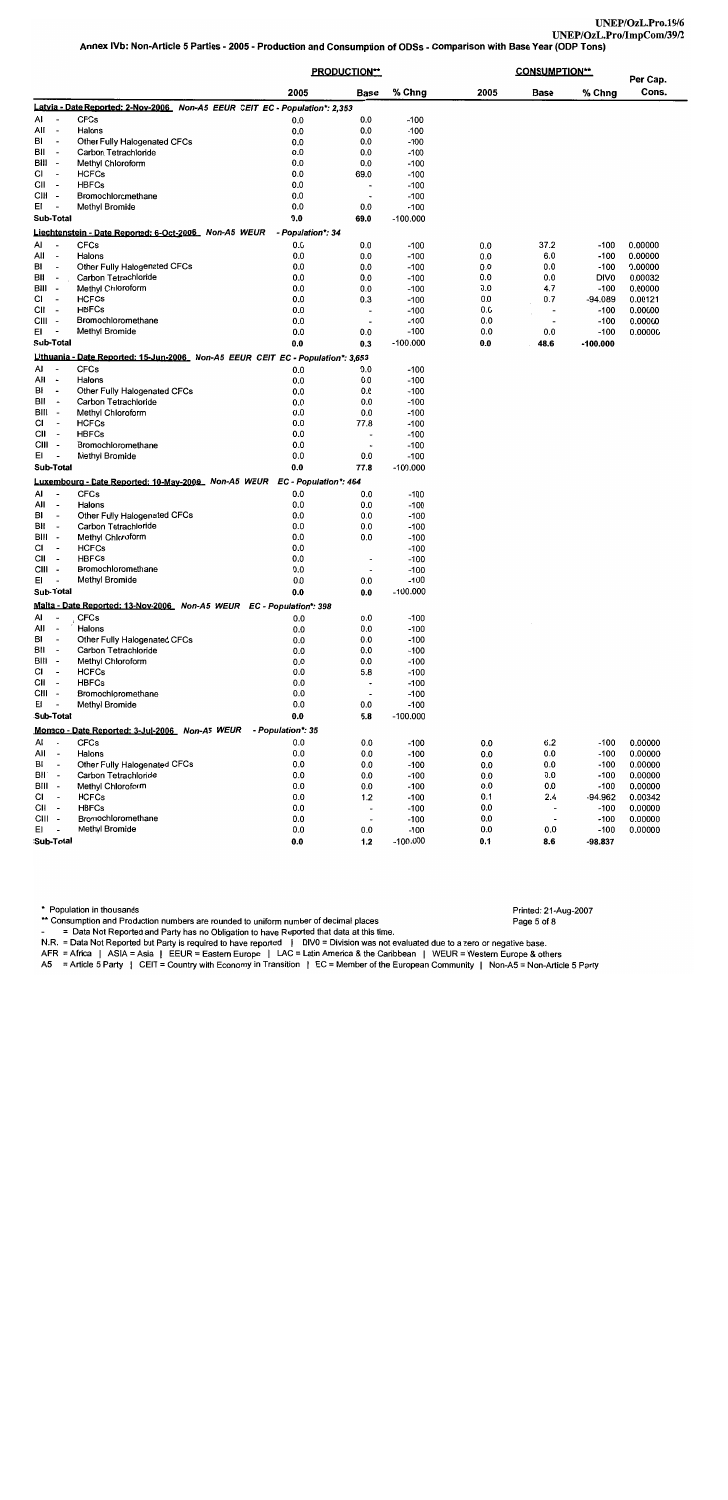### UNEP/OzL.Pro.19/6 UNEP/OzL.Pro/ImpCom/39/2

Annex IVb: Non-Article 5 Parties - 2005 - Production and Consumption of ODSs - Comparison with Base Year (ODP Tons)

|               |                                                      |                                                                                         |         | <b>PRODUCTION**</b>                           |                  |            | <b>CONSUMPTION**</b>            |                  | Per Cap.           |
|---------------|------------------------------------------------------|-----------------------------------------------------------------------------------------|---------|-----------------------------------------------|------------------|------------|---------------------------------|------------------|--------------------|
|               |                                                      |                                                                                         |         | 2005<br>Base                                  | % Chng           | 2005       | Base                            | % Chng           | Cons.              |
|               |                                                      | Netherlands - Date Reported: 19-Jun-2006 Non-A5 WEUR                                    |         | EC - Population*: 16,142                      |                  |            |                                 |                  |                    |
| AI            |                                                      | <b>CFCs</b>                                                                             | 2006.0  | 42330.8                                       | -95.261          |            |                                 |                  |                    |
| All           | $\overline{\phantom{a}}$                             | Halons                                                                                  |         | $-7.2$<br>0.0                                 | $-100$           |            |                                 |                  |                    |
| ВΙ            | $\overline{\phantom{a}}$                             | Other Fully Halogenated CFCs                                                            |         | $-1.6$<br>23.0                                | $-100$           |            |                                 |                  |                    |
| BII<br>BIII - | $\overline{\phantom{a}}$                             | Carbon Tetrachlonde<br>Methyl Chloroform                                                |         | -6.7<br>0.0<br>0.0<br>0.0                     | -100<br>-100     |            |                                 |                  |                    |
| СI            |                                                      | <b>HCFCs</b>                                                                            | 867.2   |                                               |                  |            |                                 |                  |                    |
| CII           | $\overline{\phantom{a}}$                             | <b>HBFCs</b>                                                                            |         | 0.0<br>$\overline{\phantom{a}}$               | $-100$           |            |                                 |                  |                    |
| CIII          | $\overline{\phantom{a}}$                             | Bromochloromethane                                                                      |         | 0.0<br>$\overline{\phantom{a}}$               | -100             |            |                                 |                  |                    |
| EI            |                                                      | Methyl Bromide                                                                          |         | $-15.6$<br>0.0                                | $-100$           |            |                                 |                  |                    |
|               | Sub-Total                                            |                                                                                         | 2,842.1 | 42,353.8                                      | -93.290          |            |                                 |                  |                    |
|               |                                                      | New Zealand - Date Reported: 15-Sep-2006 Non-A5 WEUR                                    |         | - Population*: 3,919                          |                  |            |                                 |                  |                    |
| AI            |                                                      | <b>CFCs</b>                                                                             |         | 0.0<br>0.0                                    | $-100$           | 0.0        | 2088.0                          | $-100$           | 0.00000            |
| AII<br>BI     | $\overline{\phantom{a}}$<br>$\overline{\phantom{a}}$ | Halons<br>Other Fully Halogenated CFCs                                                  |         | 0.0<br>0.0<br>0.0<br>0.0                      | $-100$<br>$-100$ | 0.0<br>0.0 | 490.0<br>0.1                    | $-100$           | 0.00000            |
| ВII           | $\overline{\phantom{a}}$                             | Carbon Tetrachloride                                                                    |         | 0.0<br>0.0                                    | $-100$           | 0.0        | 3.3                             | $-100$<br>$-100$ | 0.00000<br>0.00000 |
| BIII -        |                                                      | Methyl Chloroform                                                                       |         | 0.0<br>0.0                                    | $-100$           | 0.0        | 98.2                            | -100             | 0.00000            |
| СI            |                                                      | <b>HCFCs</b>                                                                            |         | 0.0<br>28.0                                   | $-100$           | 24.3       | 56.0                            | $-56.567$        | 0.00621            |
| CII           | $\overline{\phantom{a}}$                             | <b>HBFCs</b>                                                                            |         | 0.0<br>$\overline{a}$                         | $-100$           | 0.0        | $\ddot{\phantom{0}}$            | -100             | 0.00000            |
| CIII -        |                                                      | Bromochloromethane                                                                      |         | 0.0<br>$\overline{\phantom{a}}$               | -100             | 0.0        |                                 | -100             | 0.00000            |
| EI            |                                                      | Methyl Bromide                                                                          |         | 0.0<br>0.0                                    | $-100$           | 17.8       | 81.0                            | -78.000          | 0.00455            |
|               | Sub-Total                                            |                                                                                         |         | 0.0<br>28.0                                   | $-100.000$       | 42.1       | 2,816.6                         | $-98.505$        |                    |
|               |                                                      | Norway - Date Reported: 27-Jun-2006 Non-A5 WEUR                                         |         | - Population*: 4,552                          |                  |            |                                 |                  |                    |
| AI            |                                                      | <b>CFCs</b>                                                                             |         | -21.8<br>0.0                                  | $-100$           | $-21.8$    | 1313.0                          | $-100$           | $-0.00478$         |
| All<br>BI     | $\overline{\phantom{a}}$<br>$\cdot$                  | Halons<br>Other Fully Halogenated CFCs                                                  |         | 0.0<br>0.0<br>0.0<br>0.0                      | $-100$<br>$-100$ | 0.0<br>0.0 | 1411.0                          | $-100$           | 0.00000<br>0.00000 |
| BII           | $\overline{\phantom{a}}$                             | Carbon Tetrachlonde                                                                     |         | 0.0<br>0.0                                    | $-100$           | 0.0        | 1.0<br>3.3                      | $-100$<br>$-100$ | 0.00000            |
| BIII -        |                                                      | Methyl Chloroform                                                                       |         | 0.0<br>0.0                                    | -100             | 0.0        | 88.4                            | $-100.000$       | 0.00000            |
| сı            | $\overline{\phantom{a}}$                             | <b>HCFCs</b>                                                                            |         | -0.1<br>38.0                                  | $-100$           | 14.7       | 76.0                            | $-80.673$        | 0.00323            |
| CII           | $\overline{\phantom{a}}$                             | <b>HBFCs</b>                                                                            |         | 0.0<br>$\overline{a}$                         | $-100$           | 0.0        | $\overline{a}$                  | -100             | 0.00000            |
| CIII -        |                                                      | Bromochloromethane                                                                      |         | 0.0<br>٠                                      | $-100$           | 0.0        | ٠                               | $-100$           | 0.00000            |
| Εi            |                                                      | <b>Methyl Bromide</b>                                                                   |         | 0.0<br>0.0                                    | $-100$           | 0.0        | 6.1                             | $-100$           | 0.00000            |
|               | Sub-Total                                            |                                                                                         | -21.9   | 38.0                                          | $-100.000$       | -7.1       | 2,898.8                         | $-100.245$       |                    |
|               |                                                      | Poland - Date Reported: 9-May-2006_ Non-A5 EEUR CEIT EC - Population*: 38,427           |         |                                               |                  |            |                                 |                  |                    |
| AI<br>All     | $\overline{\phantom{a}}$<br>$\overline{\phantom{a}}$ | <b>CFCs</b><br>Halons                                                                   |         | 0.0<br>0.0<br>0.0<br>0.0                      | -100             |            |                                 |                  |                    |
| BI            | $\overline{\phantom{a}}$                             | Other Fully Halogenated CFCs                                                            |         | 0.0<br>0.0                                    | $-100$<br>$-100$ |            |                                 |                  |                    |
| BII           | $\overline{\phantom{a}}$                             | Carbon Tetrachloride                                                                    |         | 3960.0<br>0.0                                 | $-100$           |            |                                 |                  |                    |
| BIII          | $\overline{\phantom{a}}$                             | Methyl Chloroform                                                                       |         | 0.0<br>0.0                                    | $-100$           |            |                                 |                  |                    |
| СI            | $\overline{\phantom{a}}$                             | <b>HCFCs</b>                                                                            |         | 97.3<br>0.0                                   | $-100$           |            |                                 |                  |                    |
| CII           | ÷,                                                   | <b>HBFCs</b>                                                                            |         | 0.0<br>$\overline{\phantom{a}}$               | -100             |            |                                 |                  |                    |
| CIII -        |                                                      | Bromochloromethane                                                                      |         | 0.0<br>$\overline{\phantom{a}}$               | $-100$           |            |                                 |                  |                    |
| Eľ            |                                                      | <b>Methyl Bromide</b>                                                                   |         | 0.0<br>0.0                                    | $-100$           |            |                                 |                  |                    |
|               | Sub-Total                                            |                                                                                         |         | 0.0<br>4,057.3                                | $-100.000$       |            |                                 |                  |                    |
| AI            |                                                      | Portugal - Date Reported: 27-Jun-2006 Non-A5 WEUR EC - Population*: 10,080<br>CFCs      |         |                                               |                  |            |                                 |                  |                    |
| All           | $\overline{\phantom{a}}$                             | Halons                                                                                  |         | 0.0<br>0.0<br>0.0<br>0.0                      | -100<br>$-100$   |            |                                 |                  |                    |
| BI            |                                                      | Other Fully Halogenated CFCs                                                            |         | 0.0<br>0.0                                    | $-100$           |            |                                 |                  |                    |
| BII           |                                                      | Carbon Tetrachloride                                                                    |         | 0.0<br>0.0                                    | $-100$           |            |                                 |                  |                    |
| BIII -        |                                                      | Methyl Chloroform                                                                       |         | 0.0<br>0.0                                    | $-100$           |            |                                 |                  |                    |
| СI            | $\overline{\phantom{a}}$                             | <b>HCFCs</b>                                                                            |         | 0.0                                           | $-100$           |            |                                 |                  |                    |
| СII           | $\overline{\phantom{a}}$                             | <b>HBFCs</b>                                                                            |         | 0.0<br>$\overline{\phantom{a}}$               | $-100$           |            |                                 |                  |                    |
| CIII -<br>EI  | $\overline{\phantom{a}}$                             | Bromochloromethane<br>Methyl Bromide                                                    |         | 0.0<br>$\overline{\phantom{a}}$<br>0.0<br>0.0 | $-100$<br>$-100$ |            |                                 |                  |                    |
|               | Sub-Total                                            |                                                                                         |         | 0.0<br>0.0                                    | $-100.000$       |            |                                 |                  |                    |
|               |                                                      | Russian Federation - Date Reported: 28-Aug-2006 Non-A5 EEUR CEIT - Population*: 140,920 |         |                                               |                  |            |                                 |                  |                    |
| AI            |                                                      | <b>CFCs</b>                                                                             |         | 105296.0<br>0.0                               | $-100$           | 349.0      | 100352.0                        | $-99.652$        | 0.00248            |
| All           | $\overline{\phantom{a}}$                             | Halons                                                                                  |         | 0.0<br>27800.0                                | $-100$           | 0.0        | 28800.0                         | $-100$           | 0.00000            |
| BI            | Ĭ.                                                   | Other Fully Halogenated CFCs                                                            |         | 0.0<br>300.0                                  | $-100$           | 0.0        | 300.0                           | $-100$           | 0.00000            |
| BII           | $\blacksquare$                                       | Carbon Tetrachloride                                                                    |         | -78.9<br>103290.0                             | $-100$           | $-77.9$    | 103290.0                        | $-100$           | $-0.00055$         |
| BIII -        |                                                      | Methyl Chloroform                                                                       |         | 0.0<br>330.0                                  | $-100$           | 0.0        | 330.0                           | $-100$           | 0.00000            |
| СI            | $\overline{\phantom{a}}$                             | <b>HCFCs</b>                                                                            | 221.9   | 4066.1                                        | -94.543          | 505.0      | 3996.9                          | $-87.364$        | 0.00358            |
| СII           | $\overline{\phantom{a}}$                             | <b>HBFCs</b>                                                                            |         | 0.0                                           | $-100$<br>       | 0.0        |                                 | $-100$           | 0.00000            |
| CIII -<br>E١  |                                                      | Bromochloromethane<br><b>Methyl Bromide</b>                                             |         | 0.0<br>$\overline{\phantom{a}}$<br>0.0<br>0.0 | $-100$<br>$-100$ | 0.0<br>0.0 | $\overline{\phantom{a}}$<br>0.0 | $-100$<br>$-100$ | 0.00000<br>0.00000 |
|               | Sub-Total                                            |                                                                                         | 143.0   | 241,082.1                                     | -99.941          | 776.1      | 237,068.9                       | $-99.673$        |                    |
|               |                                                      |                                                                                         |         |                                               |                  |            |                                 |                  |                    |

\* Population in thousands

\*\* Consumption and Production numbers are rounded to uniform number of decimal places

Louisdinghion and Production numbers are rounded to uniform number of decimal places<br>- = Data Not Reported and Party has no Obligation to have Reported that data at this time.<br>- N.R. = Data Not Reported but Party is requir

Printed: 21-Aug-2007 Page 6 of 8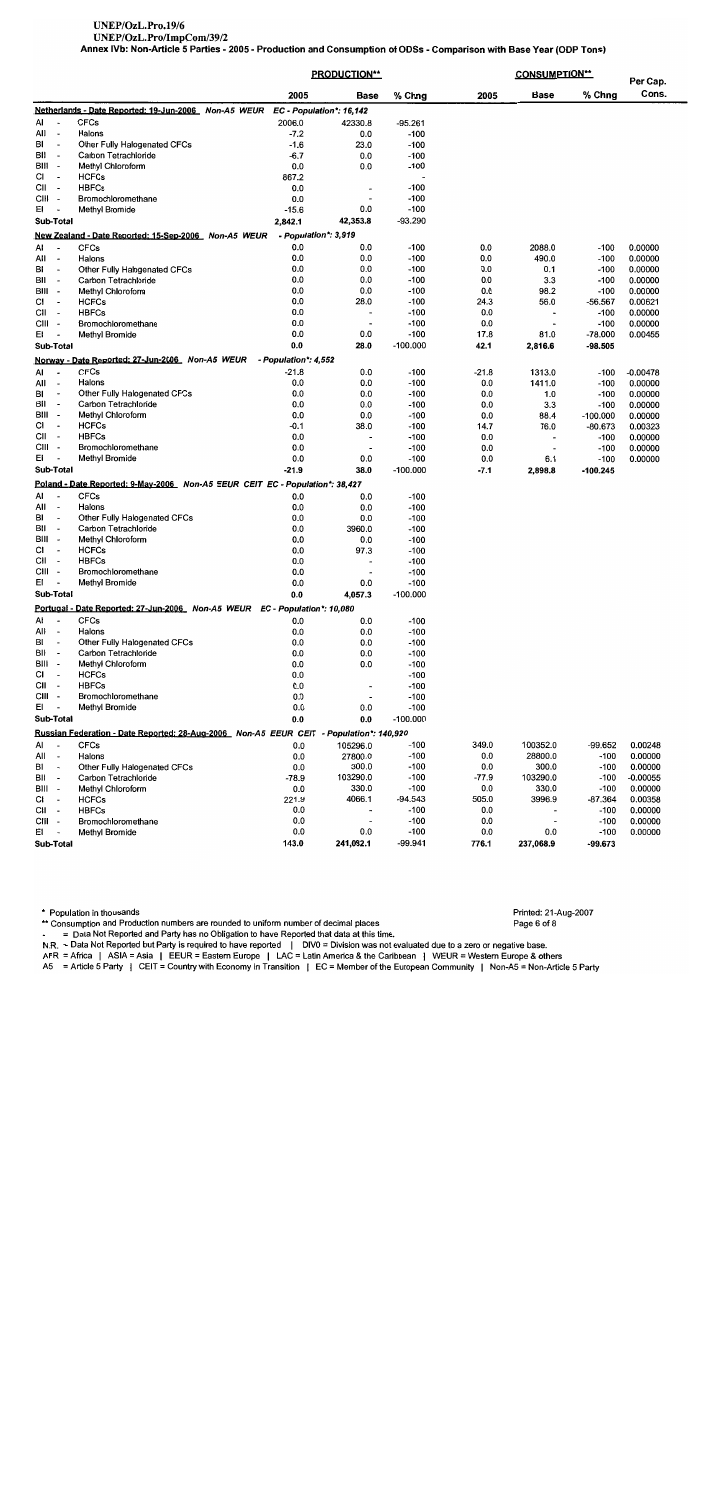|                                                                   |                                                                                |                      | <b>PRODUCTION**</b>          |                  |            | <b>CONSUMPTION**</b>                                 |                   | Per Cap.           |
|-------------------------------------------------------------------|--------------------------------------------------------------------------------|----------------------|------------------------------|------------------|------------|------------------------------------------------------|-------------------|--------------------|
|                                                                   |                                                                                | 2005                 | <b>Base</b>                  | % Chng           | 2005       | <b>Base</b>                                          | % Chng            | Cons.              |
|                                                                   | Slovakia - Date Reported: 8-Sep-2006_ Non-A5 EEUR CEIT EC - Population*: 5,419 |                      |                              |                  |            |                                                      |                   |                    |
| Al<br>$\overline{\phantom{a}}$                                    | <b>CFCs</b>                                                                    | -1.9                 | 0.0                          | $-100$           |            |                                                      |                   |                    |
| All<br>$\overline{\phantom{a}}$                                   | Halons                                                                         | 0.0                  | 0.0                          | $-100$           |            |                                                      |                   |                    |
| BI<br>$\overline{\phantom{a}}$                                    | Other Fully Halogenated CFCs                                                   | 0.0                  | 0.0                          | $-100$           |            |                                                      |                   |                    |
| BII<br>$\overline{\phantom{a}}$<br>BIII -                         | Carbon Tetrachloride<br>Methyl Chloroform                                      | 0.0<br>0.0           | 0.0<br>0.0                   | $-100$<br>$-100$ |            |                                                      |                   |                    |
| Сł<br>$\overline{\phantom{a}}$                                    | <b>HCFCs</b>                                                                   | 0.0                  | 29.1                         | $-100$           |            |                                                      |                   |                    |
| CII<br>$\overline{\phantom{a}}$                                   | <b>HBFCs</b>                                                                   | 0.0                  | $\overline{\phantom{0}}$     | $-100$           |            |                                                      |                   |                    |
| CIII -                                                            | Bromochloromethane                                                             | 0.0                  | $\overline{a}$               | $-100$           |            |                                                      |                   |                    |
| EI                                                                | Methyl Bromide                                                                 | 0.0                  | 0.0                          | $-100$           |            |                                                      |                   |                    |
| Sub-Total                                                         |                                                                                | $-1.9$               | 29.1                         | $-100.000$       |            |                                                      |                   |                    |
|                                                                   | Slovenia - Date Reported: 26-Aug-2006 Non-A5 EEUR CEIT EC - Population*: 1,976 |                      |                              |                  |            |                                                      |                   |                    |
| AI<br>$\overline{\phantom{a}}$                                    | <b>CFCs</b>                                                                    | 0.0                  | 0.0                          | $-100$           |            |                                                      |                   |                    |
| All<br>$\overline{\phantom{a}}$                                   | Halons                                                                         | 0.0                  | 0.0                          | $-100$           |            |                                                      |                   |                    |
| BI<br>$\overline{\phantom{a}}$<br>ВII<br>$\overline{\phantom{a}}$ | Other Fully Halogenated CFCs<br>Carbon Tetrachlonde                            | 0.0                  | 0.0                          | $-100$           |            |                                                      |                   |                    |
| BIII -                                                            | Methyl Chloroform                                                              | 0.0<br>0.0           | 0.0<br>0.0                   | $-100$<br>$-100$ |            |                                                      |                   |                    |
| СI<br>$\overline{\phantom{a}}$                                    | <b>HCFCs</b>                                                                   | 0.0                  | 34.0                         | $-100$           |            |                                                      |                   |                    |
| CII<br>$\overline{\phantom{a}}$                                   | <b>HBFCs</b>                                                                   | 0.0                  | $\overline{\phantom{a}}$     | $-100$           |            |                                                      |                   |                    |
| CIII -                                                            | Bromochloromethane                                                             | 0.0                  | $\overline{\phantom{a}}$     | $-100$           |            |                                                      |                   |                    |
| Eŀ                                                                | <b>Methyl Bromide</b>                                                          | 0.0                  | 0.0                          | $-100$           |            |                                                      |                   |                    |
| Sub-Total                                                         |                                                                                | 0.0                  | 34.0                         | $-100.000$       |            |                                                      |                   |                    |
|                                                                   | Spain - Date Reported: 14-Jun-2006 Non-A5 WEUR EC - Population*: 39,874        |                      |                              |                  |            |                                                      |                   |                    |
| Al                                                                | <b>CFCs</b>                                                                    | 3600.0               | 33728.0                      | $-89.326$        |            |                                                      |                   |                    |
| All<br>$\overline{\phantom{a}}$                                   | Halons                                                                         | 0.0                  | 0.0                          | $-100$           |            |                                                      |                   |                    |
| BI<br>$\overline{\phantom{a}}$                                    | Other Fully Halogenated CFCs                                                   | 0.0                  | 0.0                          | $-100$           |            |                                                      |                   |                    |
| ВII<br>$\overline{\phantom{a}}$<br>BIII -                         | Carbon Tetrachloride<br>Methyl Chloroform                                      | 0.0<br>0.0           | 40634.0<br>0.0               | $-100$<br>$-100$ |            |                                                      |                   |                    |
| СI<br>$\overline{\phantom{a}}$                                    | <b>HCFCs</b>                                                                   | 579.1                |                              |                  |            |                                                      |                   |                    |
| CII -                                                             | <b>HBFCs</b>                                                                   | 0.0                  | $\qquad \qquad \blacksquare$ | $-100$           |            |                                                      |                   |                    |
| CIII -                                                            | Bromochloromethane                                                             | 0.0                  | $\overline{\phantom{a}}$     | $-100$           |            |                                                      |                   |                    |
| Εŀ                                                                | Methyl Bromide                                                                 | 0.0                  | 0.0                          | $-100$           |            |                                                      |                   |                    |
| Sub-Total                                                         |                                                                                | 4,179.1              | 74,362.0                     | -94.380          |            |                                                      |                   |                    |
|                                                                   | Sweden - Date Reported: 14-Sep-2006 Non-A5 WEUR EC - Population*: 8,785        |                      |                              |                  |            |                                                      |                   |                    |
| Al<br>$\overline{\phantom{a}}$                                    | <b>CFCs</b>                                                                    | $-33.0$              | 0.0                          | -100             |            |                                                      |                   |                    |
| All<br>$\overline{\phantom{a}}$                                   | Halons                                                                         | $-69.0$              | 0.0                          | $-100$           |            |                                                      |                   |                    |
| BI<br>٠.                                                          | Other Fully Halogenated CFCs                                                   | 0.0                  | 0.0                          | $-100$           |            |                                                      |                   |                    |
| Bil                                                               | Carbon Tetrachloride                                                           | 0.0                  | 0.0                          | $-100$           |            |                                                      |                   |                    |
| BIII -<br>СI<br>$\overline{\phantom{a}}$                          | Methyl Chloroform<br><b>HCFCs</b>                                              | 0.0<br>-1.8          | 0.0<br>78.6                  | $-100$<br>$-100$ |            |                                                      |                   |                    |
| CII-                                                              | <b>HBFCs</b>                                                                   | 0.0                  | $\overline{\phantom{a}}$     | $-100$           |            |                                                      |                   |                    |
| $CIII -$                                                          | Bromochloromethane                                                             | 0.0                  | $\blacksquare$               | $-100$           |            |                                                      |                   |                    |
| EI<br>$\overline{\phantom{a}}$                                    | Methyl Bromide                                                                 | 0.0                  | 0.0                          | $-100$           |            |                                                      |                   |                    |
| Sub-Total                                                         |                                                                                | $-103.8$             | 78.6                         | $-100.000$       |            |                                                      |                   |                    |
|                                                                   | Switzerland - Date Reported: 12-Sep-2006_ Non-A5 WEUR                          | - Population*: 7,148 |                              |                  |            |                                                      |                   |                    |
| Al<br>$\overline{\phantom{a}}$                                    | <b>CFCs</b>                                                                    | -30.0                | 0.0                          | -100             | $-30.0$    | 7960.0                                               | $-100$            | $-0.00420$         |
| All<br>$\overline{\phantom{a}}$                                   | Halons                                                                         | 0.0                  | 0.0                          | $-100$           | 0.0        | 1050.0                                               | $-100$            | 0.00000            |
| BI<br>$\overline{\phantom{a}}$                                    | Other Fully Halogenated CFCs                                                   | 0.0                  | 0.0                          | $-100$           | 0.0        | 0.9                                                  | $-100$            | 0.00000            |
| BII<br>$\overline{\phantom{a}}$                                   | Carbon Tetrachloride                                                           | 0.0                  | 0.0                          | $-100$           | 1.9        | 4.7                                                  | $-59.302$         | 0.00027            |
| BIII -<br>СI<br>$\overline{\phantom{a}}$                          | <b>Methyl Chloroform</b><br><b>HCFCs</b>                                       | 0.0<br>0.0           | 0.0<br>65.3                  | $-100$           | -0.1       | 348.3                                                | -100              | $-0.00002$         |
| CII-                                                              | <b>HBFCs</b>                                                                   | 0.0                  | $\overline{\phantom{a}}$     | $-100$<br>$-100$ | 9.5<br>0.0 | 130.5<br>$\overline{\phantom{a}}$                    | $-92.748$<br>-100 | 0.00132<br>0.00000 |
| CIII -                                                            | Bromochloromethane                                                             | 0.0                  | $\overline{\phantom{a}}$     | $-100$           | 0.0        | $\overline{\phantom{a}}$                             | ٠                 | 0.00001            |
| EI<br>$\overline{\phantom{a}}$                                    | Methyl Bromide                                                                 | 0.0                  | 0.0                          | $-100$           | 2.6        | 25.8                                                 | -89.930           | 0.00036            |
| Sub-Total                                                         |                                                                                | -30.0                | 65.3                         | $-100.000$       | $-16.1$    | 9,520.2                                              | $-100.169$        |                    |
|                                                                   | Taiikistan - Date Reported: 3-Aug-2006_ Non-A5 ASIA CEIT - Population*: 6,300  |                      |                              |                  |            |                                                      |                   |                    |
| Al                                                                | <b>CFCs</b>                                                                    | 0.0                  | 0.0                          | $-100$           | 0.0        | 211.0                                                | $-100$            | 0.00000            |
| All<br>$\overline{\phantom{a}}$                                   | Halons                                                                         | 0.0                  | 0.0                          | $-100$           | 0.0        | 0.0                                                  | $-100$            | 0.00000            |
| BI<br>$\overline{\phantom{a}}$                                    | Other Fully Halogenated CFCs                                                   | 0.0                  | 0.0                          | $-100$           | 0.0        | 0.0                                                  | $-100$            | 0.00000            |
| BII<br>$\overline{\phantom{a}}$                                   | Carbon Tetrachloride                                                           | 0.0                  | 0.0                          | $-100$           | 0.0        | 0.0                                                  | $-100$            | 0.00000            |
| BIII -                                                            | <b>Methyl Chloroform</b>                                                       | 0.0                  | 0.0                          | $-100$           | 0.0        | 0.0                                                  | $-100$            | 0.00000            |
| СI<br>$\overline{\phantom{a}}$<br>CII -                           | <b>HCFCs</b><br><b>HBFCs</b>                                                   | 0.0<br>0.0           | 3.0<br>$\frac{1}{2}$         | $-100$<br>$-100$ | 3.5        | 6.0                                                  | $-41.946$         | 0.00055            |
| CIII -                                                            | Bromochloromethane                                                             | 0.0                  | $\overline{\phantom{a}}$     | $-100$           | 0.0<br>0.0 | $\overline{\phantom{a}}$<br>$\overline{\phantom{a}}$ | $-100$<br>$-100$  | 0.00000<br>0.00000 |
| EI<br>$\overline{\phantom{a}}$                                    | <b>Methyl Bromide</b>                                                          | 0.0                  | 0.0                          | $-100$           | 0.0        | 0.9                                                  | $-100$            | 0.00000            |
| Sub-Total                                                         |                                                                                | 0.0                  | 3.0                          | $-100.000$       | 3.5        | 217.9                                                | $-98.394$         |                    |

\*\* Consumption and Production numbers are rounded to uniform number of decimal places

Consumption and Production numbers are rounded to uniform number of decimal places<br>- = Data Not Reported and Party has no Obligation to have Reported that data at this time.<br>N.R. = Data Not Reported but Party is required t

### Printed: 21-Aug-2007 Page 7 of 8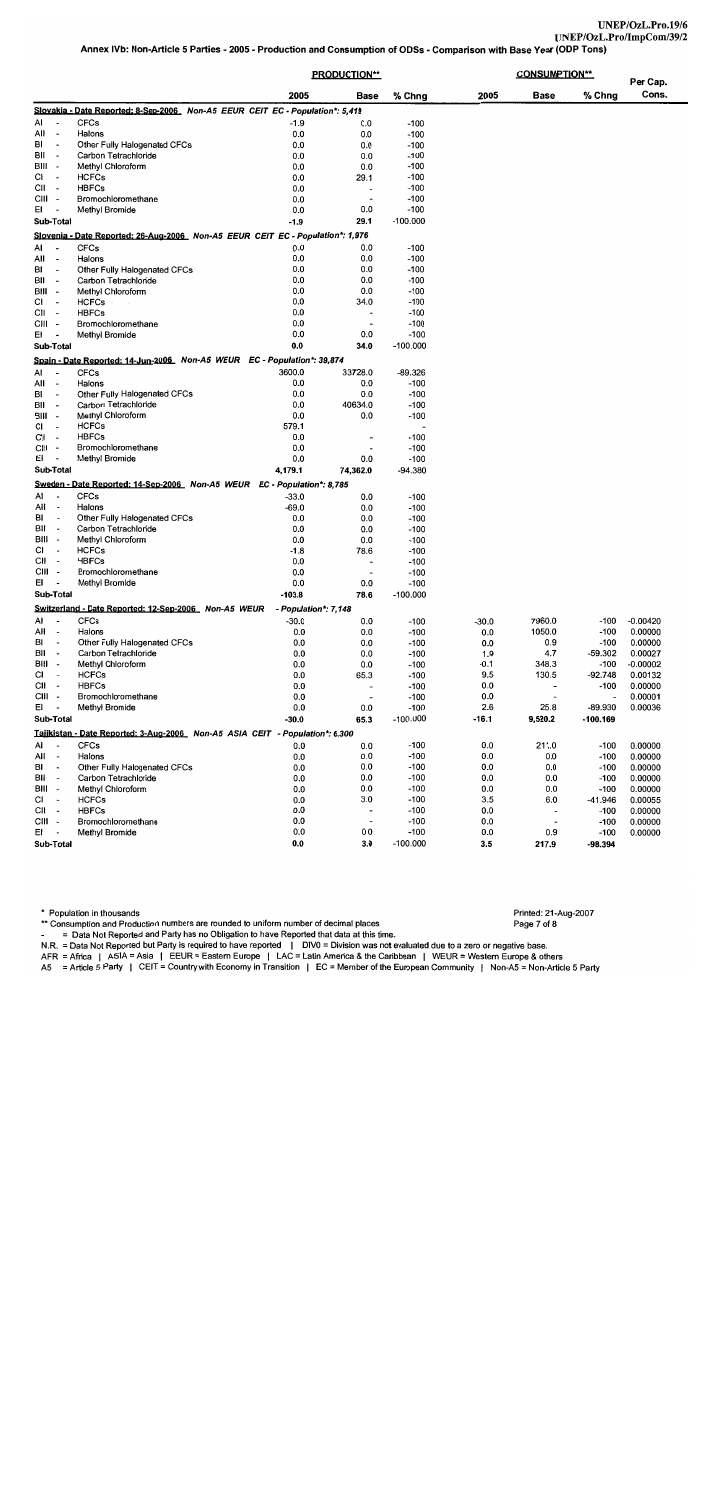### UNEP/OzL.Pro.19/6 UNEP/OzL.Pro/ImpCom/39/2

Annex IVb: Non-Article 5 Parties - 2005 - Production and Consumption of ODSs - Comparison with Base Year (ODP Tons)

|              |                          |                                                                                                                        |           | <b>PRODUCTION**</b>      |            |           | <b>CONSUMPTION**</b>     |           |                   |
|--------------|--------------------------|------------------------------------------------------------------------------------------------------------------------|-----------|--------------------------|------------|-----------|--------------------------|-----------|-------------------|
|              |                          |                                                                                                                        | 2005      | <b>Base</b>              | % Chng     | 2005      | <b>Base</b>              | % Chng    | Per Cap.<br>Cons. |
|              |                          | Ukraine - Date Reported: 2-Jun-2006 Non-A5 EEUR CEIT - Population*: 47,298                                             |           |                          |            |           |                          |           |                   |
| AI           |                          | <b>CFCs</b>                                                                                                            | 0.0       | 0.0                      | $-100$     | 53.1      | 4725.2                   | -98.876   | 0.00112           |
| All          | $\tilde{\phantom{a}}$    | Halons                                                                                                                 | 0.0       | 0.0                      | $-100$     | 0.0       | 258.0                    | $-100$    | 0.00000           |
| BI           | $\overline{\phantom{a}}$ | Other Fully Halogenated CFCs                                                                                           | 0.0       | 0.0                      | $-100$     | 0.0       | 10.0                     | $-100$    | 0.00000           |
| BII          | $\overline{a}$           | Carbon Tetrachloride                                                                                                   | 0.0       | 0.0                      | $-100$     | 0.0       | 0.0                      | $-100$    | 0.00000           |
| BIII -       |                          | Methyl Chloroform                                                                                                      | 0.0       | 0.0                      | $-100$     | 0.0       | 0.0                      | $-100$    | 0.00000           |
| СI           | $\overline{a}$           | <b>HCFCs</b>                                                                                                           | 0.0       | 82.1                     | $-100$     | 80.4      | 164.2                    | $-51.040$ | 0.00170           |
| CII          | $\overline{\phantom{a}}$ | <b>HBFCs</b>                                                                                                           | 0.0       | $\overline{a}$           | $-100$     | 0.0       | $\overline{\phantom{a}}$ | $-100$    | 0.00000           |
| CIII -       |                          | Bromochloromethane                                                                                                     | 0.0       | $\overline{a}$           | $-100$     | 0.0       | $\overline{\phantom{a}}$ | $-100$    | 0.00000           |
| EI           |                          | Methyl Bromide                                                                                                         | 0.0       | 0.0                      | $-100$     | 0.0       | 0.0                      | $-100$    | 0.00000           |
|              | Sub-Total                |                                                                                                                        | 0.0       | 82.1                     | $-100.000$ | 133.5     | 5,157.4                  | $-97,411$ |                   |
|              |                          | United Kingdom of Great Britain and Northern Ireland - Date Reported: 27-Jul-2006 Non-A5 WEUR EC - Population*: 59,940 |           |                          |            |           |                          |           |                   |
| AI           |                          | <b>CFCs</b>                                                                                                            | $-474.7$  | 102014.4                 | $-100$     |           |                          |           |                   |
| All          | $\overline{\phantom{a}}$ | Halons                                                                                                                 | $-145.4$  | 16500.0                  | $-100$     |           |                          |           |                   |
| BI           | $\blacksquare$           | Other Fully Halogenated CFCs                                                                                           | 0.0       | 15.0                     | $-100$     |           |                          |           |                   |
| BII          | $\blacksquare$           | Carbon Tetrachloride                                                                                                   | 0.0       | 14094.3                  | $-100$     |           |                          |           |                   |
| BIII         | $\overline{\phantom{a}}$ | Methyl Chloroform                                                                                                      | 0.0       | 7810.3                   | $-100$     |           |                          |           |                   |
| СI           | $\overline{\phantom{a}}$ | <b>HCFCs</b>                                                                                                           | 882.0     |                          |            |           |                          |           |                   |
| CII          | $\overline{\phantom{a}}$ | <b>HBFCs</b>                                                                                                           | 0.0       | $\overline{a}$           | $-100$     |           |                          |           |                   |
| CIII -       |                          | Bromochloromethane                                                                                                     | 0.0       |                          | $-100$     |           |                          |           |                   |
| EI           |                          | Methyl Bromide                                                                                                         | 0.0       | 0.0                      | $-100$     |           |                          |           |                   |
|              | Sub-Total                |                                                                                                                        | 261.9     | 140,434.0                | $-99.814$  |           |                          |           |                   |
|              |                          | United States of America - Date Reported: 5-Oct-2006 Non-A5 WEUR                                                       |           | - Population*: 296,064   |            |           |                          |           |                   |
| A١           |                          | <b>CFCs</b>                                                                                                            | 210.8     | 311021.2                 | $-99.932$  | 1496.6    | 305963.6                 | $-99.511$ | 0.00505           |
| All          | $\overline{\phantom{a}}$ | Halons                                                                                                                 | 0.0       | 58756.0                  | $-100$     | 0.0       | 57803.0                  | $-100$    | 0.00000           |
| BI           |                          | Other Fully Halogenated CFCs                                                                                           | 0.0       | 577.0                    | $-100$     | 0.0       | 571.0                    | $-100$    | 0.00000           |
| BII          |                          | Carbon Tetrachlonde                                                                                                    | $-1718.2$ | 56036.2                  | $-100$     | $-1718.2$ | 11924.0                  | $-100$    | $-0.00580$        |
| BIII         | $\overline{\phantom{a}}$ | Methyl Chloroform                                                                                                      | 124.5     | 31517.0                  | $-99.605$  | 0.0       | 25597.3                  | $-100$    | 0.00000           |
| СI           | $\overline{\phantom{a}}$ | <b>HCFCs</b>                                                                                                           | 6008.6    | 15389.6                  | $-60.957$  | 6769.8    | 15248.4                  | $-55.603$ | 0.02287           |
| CII          | $\overline{\phantom{a}}$ | <b>HBFCs</b>                                                                                                           | 0.0       | $\overline{\phantom{a}}$ | $-100$     | 0.0       |                          | $-100$    | 0.00000           |
| CIII -       |                          | Bromochloromethane                                                                                                     | $-39.2$   | $\overline{a}$           | $-100$     | $-41.5$   |                          | $-100$    | $-0.00014$        |
| EI           |                          | Methyl Bromide                                                                                                         | 6589.2    | 16908.0                  | $-61.029$  | 4353.0    | 15317.4                  | $-71.581$ | 0.01470           |
|              | Sub-Total                |                                                                                                                        | 11,175.7  | 490,205.0                | $-97.720$  | 10,859.7  | 432,424.7                | $-97.489$ |                   |
|              |                          | Uzbekistan - Date Reported: 27-Feb-2007_ Non-A5 EEUR CEIT - Population*: 26,675                                        |           |                          |            |           |                          |           |                   |
| A١           | $\blacksquare$           | <b>CFCs</b>                                                                                                            | 0.0       | 0.0                      | $-100$     | 0.0       | 1779.2                   | $-100$    | 0.00000           |
| All          | $\overline{\phantom{a}}$ | Halons                                                                                                                 | 0.0       | 0.0                      | $-100$     | 0.0       | 32.0                     | $-100$    | 0.00000           |
| BI           | $\blacksquare$           | Other Fully Halogenated CFCs                                                                                           | 0.0       | 0.0                      | $-100$     | 0.0       | 0.1                      | $-100$    | 0.00000           |
| BII          | $\overline{a}$           | Carbon Tetrachloride                                                                                                   | 0.0       | 0.0                      | $-100$     | 0.0       | 75.8                     | $-100$    | 0.00000           |
| BIII         | $\overline{\phantom{a}}$ | Methyl Chloroform                                                                                                      | 0.0       | 0.0                      | $-100$     | 0.0       | 1.0                      | $-100$    | 0.00000           |
| СI           | $\overline{\phantom{a}}$ | <b>HCFCs</b>                                                                                                           | 0.0       | 37.4                     | -100       | 3.5       | 74.8                     | -95.292   | 0.00013           |
| СII          | $\ddot{}$                | <b>HBFCs</b>                                                                                                           | 0.0       | $\overline{a}$           | $-100$     | 0.0       | $\overline{a}$           | $-100$    | 0.00000           |
| $CIII -$     |                          | Bromochloromethane                                                                                                     | 0.0       | $\overline{a}$           | $-100$     | 0.0       |                          | $-100$    | 0.00000           |
| EI           |                          | Methyl Bromide                                                                                                         | 0.0       | 0.0                      | $-100$     | 0.0       | 4.4                      | $-100$    | 0.00000           |
|              | Sub-Total                |                                                                                                                        | 0.0       | 37.4                     | $-100.000$ | 3.5       | 1,967.3                  | -99.822   |                   |
| <b>TOTAL</b> |                          |                                                                                                                        | 19,816.0  | 1,663,292.5              |            | 11,499.3  | 1,432,331.9              |           |                   |

\* Population in thousands

\*\* Consumption and Production numbers are rounded to uniform number of decimal places

- = Data Not Reported and Party has no Obligation to have Reported that data at this time.

N.R. = Data Not Reported but Party is required to have reported | DIVO = Division was not evaluated due to a zero or negative base.<br>AFR = Africa | ASIA = Asia | EEUR = Eastern Europe | LAC = Latin America & the Caribbean |

A5 = Article 5 Party | CEIT = Country with Economy in Transition | EC = Member of the European Community | Non-A5 = Non-Article 5 Party

Printed: 21-Aug-2007

Page 8 of 8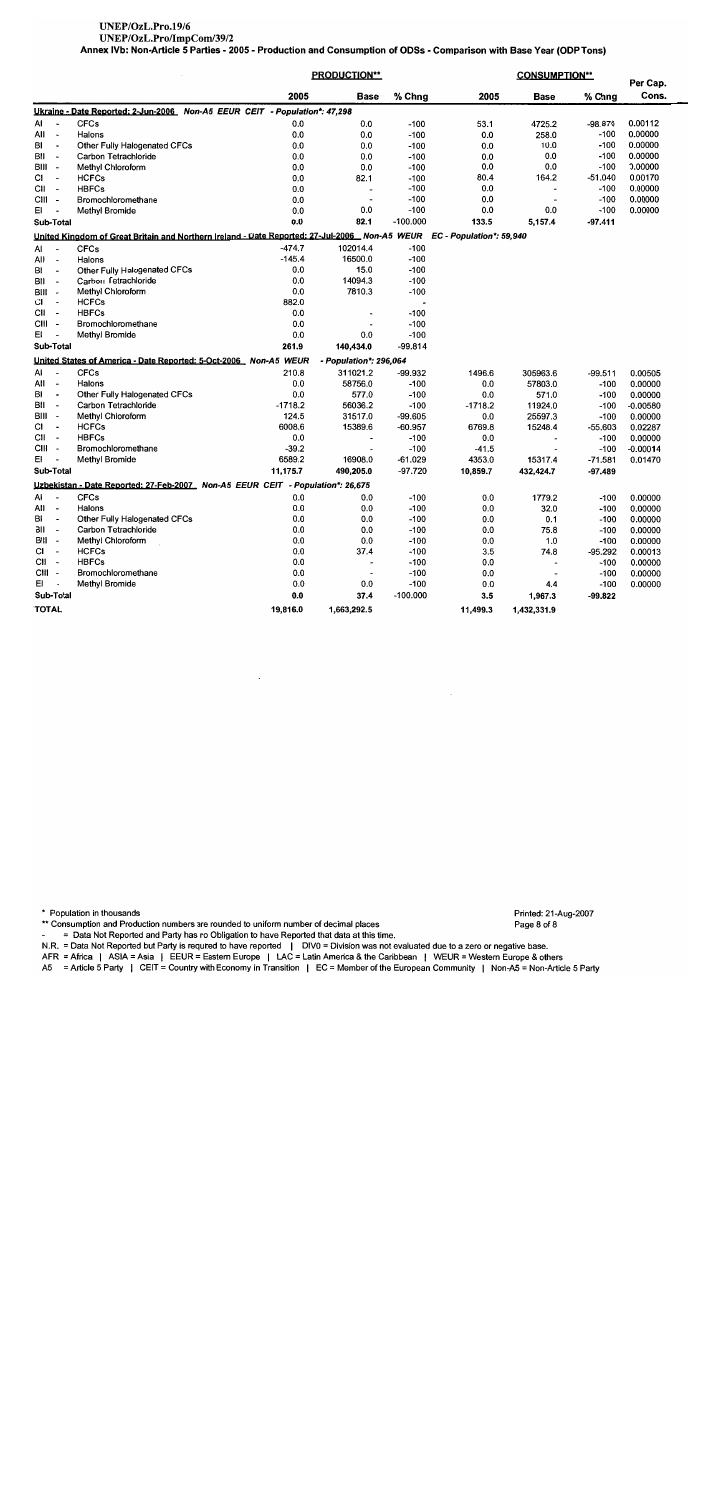### **Annex IVc: Article 5 Parties - 2005**

**Key** - Annex A, Group I (CFCs), Base for Article 5 parties is the average of 1995, 1996 and 1997. Base for non-Article 5 Parties is 1986.  $\overline{AI}$ 

All - Annex A, Group II (Halons). Base for Article 5 parties is the average of 1995, 1996 and 1997. Base for non-Article 5 Parties is 1986.

- Annex B, Group I (Other Halogenated CFCs). Base for Article 5 parties = average of 1998, 1999 and 2000. Base for non-Article 5 Parties is 1989. **RL** 

- Annex B, Group II (Carbon Tetrachloride). Base for Article 5 parties is the average of 1998, 1999 and 2000. Base for non-Article 5 Parties is 1989. BII

BIII - Annex B, Group III (Methyl Chloroform). Base for Article 5 parties is the average of 1998, 1999 and 2000. Base for non-Article 5 Parties is 1989.

 $C1$ - Annex C, Group | (HCFCs). Base for Article 5 parties is 2015. Base consumption for non-Article 5 Parties is 1989 consumption of HCFCs plus 2.8%

of 1989 consumption of CFCs. Base production for non-Article 5 Parties is Average of 1989 HCFC production + 2.8% of 1989 CFC production and 1989 HCFC consumption + 2.8% of 1989 CFC consumption.

CII - Annex C, Group II (HBFCs). Phase-out requirement was in 1996.

CIII - Annex C, Group III (Bromochloromethane). Phase-out requirement was in 2002.

EI - Annex E, Group I (Methyl Bromide). Base for Article 5 parties is the average of 1995, 1996, 1997 and 1998. Base for non-Article 5 Parties is 1991.

### Annex IVc: Article 5 Parties - 2005 - Production and Consumption of ODSs - Comparison with Base Year (ODP Tons)

|             |                          |                                                         |                       | <u>PRODUCTION**</u>      |            | <b>CONSUMPTION**</b> |                          |                          | Per Cap. |
|-------------|--------------------------|---------------------------------------------------------|-----------------------|--------------------------|------------|----------------------|--------------------------|--------------------------|----------|
|             |                          |                                                         | 2005                  | Base                     | % Chng     | 2005                 | Base                     | % Chng                   | Cons.    |
|             |                          | Afghanistan - Date Reported: 20-Sep-2006 A5 ASIA        | - Population*: 26,163 |                          |            |                      |                          |                          |          |
| Al          | $\blacksquare$           | <b>CFCs</b>                                             | 0.0                   | 0.0                      | $-100$     | 141.2                | 380.0                    | $-62.842$                | 0.00540  |
| All         | $\overline{\phantom{a}}$ | Halons                                                  | 0.0                   | 0.0                      | $-100$     | 0.0                  | 1.9                      | $-100$                   | 0.00000  |
| BI          | $\overline{\phantom{a}}$ | Other Fully Halogenated CFCs                            | 0.0                   | 0.0                      | $-100$     | 0.0                  | 0.0                      | $-100$                   | 0.00000  |
| BII         | $\overline{\phantom{a}}$ | Carbon Tetrachloride                                    | 0.0                   | 0.0                      | $-100$     | 0.1                  | 0.9                      | $-86.250$                | 0.00000  |
| BIII -      |                          | Methyl Chloroform                                       | 0.0                   | 0.0                      | $-100$     | 0.0                  | 0.0                      | $-100$                   | 0.00000  |
| СI          | $\overline{\phantom{a}}$ | <b>HCFCs</b>                                            | 0.0                   | $\blacksquare$           | $-100$     | 4.1                  |                          | $\overline{\phantom{a}}$ | 0.00016  |
| CII         | $\overline{\phantom{a}}$ | <b>HBFCs</b>                                            | 0.0                   | $\overline{\phantom{a}}$ | $-100$     | 0.0                  | $\overline{\phantom{a}}$ | $-100$                   | 0.00000  |
| CIII -      |                          | Bromochloromethane                                      | 0.0                   | $\overline{\phantom{a}}$ | $-100$     | 0.0                  | $\overline{\phantom{a}}$ | $-100$                   | 0.00000  |
| EI          |                          | Methyl Bromide                                          | 0.0                   | 0.0                      | $-100$     | 0.0                  | 0.0                      | $-100$                   | 0.00000  |
| Sub-Total   |                          |                                                         | 0.0                   | 0.0                      | $-100.000$ | 145.4                | 382.8                    | -62.017                  |          |
|             |                          | Albania - Date Reported: 13-Mar-2006 A5 EEUR            | - Population*: 3,234  |                          |            |                      |                          |                          |          |
| Al          | $\overline{\phantom{a}}$ | <b>CFCs</b>                                             | 0.0                   | 0.0                      | $-100$     | 14.3                 | 40.8                     | $-64.803$                | 0.00443  |
| All         | $\overline{\phantom{a}}$ | Halons                                                  | 0.0                   | 0.0                      | $-100$     | 0.0                  | 0.0                      | $-100$                   | 0.00000  |
| BI          | $\overline{\phantom{a}}$ | Other Fully Halogenated CFCs                            | 0.0                   | 0.0                      | $-100$     | 0.0                  | 0.0                      | $-100$                   | 0.00000  |
| Bll         | $\overline{\phantom{a}}$ | Carbon Tetrachloride                                    | 0.0                   | 0.0                      | $-100$     | 0.0                  | 3.1                      | $-100$                   | 0.00000  |
| BIII -      |                          | Methyl Chloroform                                       | 0.0                   | 0.0                      | $-100$     | 0.0                  | 0.0                      | $-100$                   | 0.00000  |
| CI          |                          | <b>HCFCs</b>                                            | 0.0                   | ÷,                       | $-100$     | 0.0                  | $\blacksquare$           | $-100$                   | 0.00000  |
| СII         | $\overline{\phantom{a}}$ | <b>HBFCs</b>                                            | 0.0                   | $\overline{\phantom{a}}$ | $-100$     | 0.0                  | $\blacksquare$           | $-100$                   | 0.00000  |
| CIII -      |                          | Bromochloromethane                                      | 0.0                   | $\overline{\phantom{a}}$ | $-100$     | 0.0                  | $\blacksquare$           | $-100$                   | 0.00000  |
| EI          |                          | Methyl Bromide                                          | 0.0                   | 0.0                      | $-100$     | 0.0                  | 0.0                      | $-100$                   | 0.00000  |
| Sub-Total   |                          |                                                         | 0.0                   | 0.0                      | $-100.000$ | 14.3                 | 43.9                     | -67.426                  |          |
|             |                          | Algeria - Date Reported: 28-Jun-2006 A5 AFR             | - Population*: 33,076 |                          |            |                      |                          |                          |          |
| Ał          | $\overline{\phantom{a}}$ | <b>CFCs</b>                                             | 0.0                   | 0.0                      | $-100$     | 859.0                | 2119.5                   | -59.472                  | 0.02597  |
| A11         | $\overline{\phantom{a}}$ | Halons                                                  | 0.0                   | 0.0                      | $-100$     | 80.0                 | 237.3                    | $-66.292$                | 0.00242  |
| BI          |                          | Other Fully Halogenated CFCs                            | 0.0                   | 0.0                      | $-100$     | 0.8                  | 1.0                      | $-20.000$                | 0.00002  |
| BII         |                          | Carbon Tetrachloride                                    | 0.0                   | 0.0                      | $-100$     | 2.2                  | 20.9                     | $-89.474$                | 0.00007  |
| <b>BIII</b> | $\overline{\phantom{a}}$ | Methyl Chloroform                                       | 0.0                   | 0.0                      | $-100$     | 4.0                  | 5.8                      | $-31.035$                | 0.00012  |
| СI          | $\overline{a}$           | <b>HCFCs</b>                                            | 0.0                   | $\overline{\phantom{a}}$ | $-100$     | 6.6                  |                          | ÷,                       | 0.00020  |
| СII         | $\blacksquare$           | <b>HBFCs</b>                                            | 0.0                   | $\overline{\phantom{a}}$ | $-100$     | 0.0                  | $\overline{\phantom{a}}$ | $-100$                   | 0.00000  |
| CIII -      |                          | Bromochloromethane                                      | 0.0                   | $\overline{\phantom{a}}$ | $-100$     | 0.0                  | $\overline{\phantom{a}}$ | $-100$                   | 0.00000  |
| EI          |                          | <b>Methyl Bromide</b>                                   | 0.0                   | 0.0                      | $-100$     | 3.6                  | 4.7                      | $-22.581$                | 0.00011  |
| Sub-Total   |                          |                                                         | 0.0                   | 0.0                      | $-100.000$ | 956.2                | 2,389.2                  | $-59.978$                |          |
|             |                          | Angola - Date Reported: 15-May-2006 A5 AFR              | - Population*: 15,252 |                          |            |                      |                          |                          |          |
| AI          |                          | <b>CFCs</b>                                             | 0.0                   | 0.0                      | $-100$     | 52.0                 | 114.8                    | $-54.712$                | 0.00341  |
| All         | $\overline{\phantom{a}}$ | Halons                                                  | 0.0                   | 0.0                      | $-100$     | 0.0                  | 0.0                      | $-100$                   | 0.00000  |
| BI          | à.                       | Other Fully Halogenated CFCs                            | 0.0                   | $\blacksquare$           | $-100$     | 0.0                  | ÷                        | $-100$                   | 0.00000  |
| BII         | $\blacksquare$           | Carbon Tetrachloride                                    | 0.0                   | $\blacksquare$           | $-100$     | 0.0                  | $\overline{\phantom{a}}$ | $-100$                   | 0.00000  |
| BIII        | $\overline{\phantom{a}}$ | Methyl Chloroform                                       | 0.0                   | $\blacksquare$           | $-100$     | 0.0                  | $\overline{\phantom{a}}$ | $-100$                   | 0.00000  |
| СI          | $\blacksquare$           | <b>HCFCs</b>                                            | 0.0                   | $\blacksquare$           | $-100$     | 7.2                  |                          | $\overline{\phantom{a}}$ | 0.00047  |
| CII         | $\overline{\phantom{a}}$ | <b>HBFCs</b>                                            | 0.0                   | $\overline{\phantom{a}}$ | $-100$     | 0.0                  | ÷                        | $-100$                   | 0.00000  |
| CIII -      |                          | Bromochloromethane                                      | 0.0                   | $\overline{\phantom{a}}$ | $-100$     | 0.0                  |                          | $-100$                   | 0.00000  |
| EI          |                          | Methyl Bromide                                          | 0.0                   | $\blacksquare$           | $-100$     | 0.0                  |                          | $-100$                   | 0.00000  |
|             | Sub-Total                |                                                         | 0.0                   | 0.0                      | $-100.000$ | 59.2                 | 114.8                    | $-48.432$                |          |
|             |                          | Antigua and Barbuda - Date Reported: 21-Sep-2006 A5 LAC | - Population*: 66     |                          |            |                      |                          |                          |          |
| Al          | $\overline{\phantom{a}}$ | <b>CFCs</b>                                             | 0.0                   | 0.0                      | $-100$     | 1.1                  | 10.7                     | -89.905                  | 0.01636  |
| All         | $\overline{\phantom{a}}$ | Halons                                                  | 0.0                   | 0.0                      | $-100$     | 0.0                  | 0.3                      | $-100$                   | 0.00000  |
| BI          | $\blacksquare$           | Other Fully Halogenated CFCs                            | 0.0                   | 0.0                      | $-100$     | 0.0                  | 0.0                      | $-100$                   | 0.00000  |
| BII         | $\blacksquare$           | Carbon Tetrachloride                                    | 0.0                   | 0.0                      | $-100$     | 0.0                  | 0.0                      | $-100$                   | 0.00000  |
| BIII -      |                          | Methyl Chloroform                                       | 0.0                   | 0.0                      | $-100$     | 0.0                  | 0.0                      | $-100$                   | 0.00000  |
| СI          | $\overline{\phantom{a}}$ | <b>HCFCs</b>                                            | 0.0                   | $\blacksquare$           | $-100$     | 0.6                  |                          | $\ddot{\phantom{a}}$     | 0.00884  |
| CII -       |                          | <b>HBFCs</b>                                            | 0.0                   | $\overline{\phantom{a}}$ | $-100$     | 0.0                  | $\overline{\phantom{a}}$ | $-100$                   | 0.00000  |
| CIII -      |                          | Bromochloromethane                                      | 0.0                   | $\overline{\phantom{a}}$ | $-100$     | 0.0                  |                          | $-100$                   | 0.00000  |
| EI          | $\overline{\phantom{a}}$ | Methyl Bromide                                          | 0.0                   | 0.0                      | $-100$     | 0.0                  | 0.0                      | $-100$                   | 0.00000  |
|             | Sub-Total                |                                                         | 0.0                   | 0.0                      | $-100.000$ | $1.7$                | 11.0                     | $-84.545$                |          |

\* Population in thousands

\*\* Consumption and Production numbers are rounded to uniform number of decimal places

= Data Not Reported and Party has no Obligation to have Reported that data at this time.

N.R. = Data Not Reported but Party is required to have reported | DIV0 = Division was not evaluated due to a zero or negative base.

AFR = Africa | ASIA = Asia | EEUR = Eastern Europe | LAC = Latin America & the Caribbean | WEUR = Western Europe & others

A5 = Article 5 Party | CEIT = Country with Economy in Transition | EC = Member of the European Community | Non-A5 = Non-Article 5 Party

### Printed: 21-Aug-2007 Page 1 of 25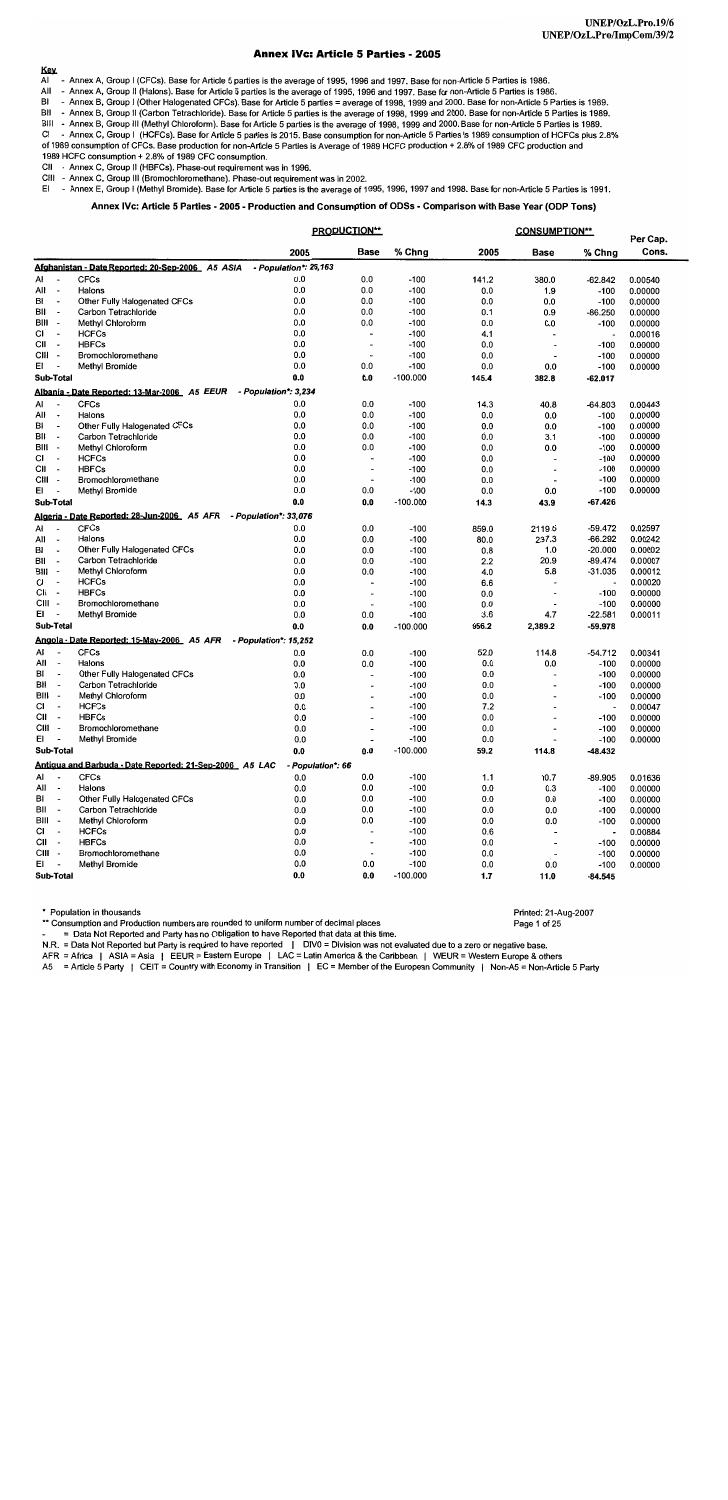# UNEP/OzL.Pro.19/6

UNEP/OzL.Pro/ImpCom/39/2

Annex IVc: Article 5 Parties - 2005 - Production and Consumption of ODSs - Comparison with Base Year (ODP Tons)

|                                                            |                                                |                        | <b>PRODUCTION**</b>                                  |                      |                  | <b>CONSUMPTION**</b>                       |                             |                    |
|------------------------------------------------------------|------------------------------------------------|------------------------|------------------------------------------------------|----------------------|------------------|--------------------------------------------|-----------------------------|--------------------|
|                                                            |                                                | 2005                   | Base                                                 | % Chng               | 2005             | Base                                       | % Chng                      | Per Cap.<br>Cons.  |
|                                                            | Argentina - Date Reported: 27-Jun-2006 A5 LAC  | - Population*: 39,302  |                                                      |                      |                  |                                            |                             |                    |
| Al                                                         | <b>CFCs</b>                                    | 1646.0                 | 2745.3                                               | -40.043              | 1675.5           | 4697.2                                     | $-64.330$                   | 0.04263            |
| AII<br>$\overline{\phantom{a}}$                            | Halons                                         | 0.0                    | 0.0                                                  | $-100$               | 3.0              | 167.8                                      | $-98.212$                   | 0.00008            |
| BI<br>$\overline{\phantom{a}}$<br>$\overline{\phantom{a}}$ | Other Fully Halogenated CFCs                   | 0.0                    | 0.0                                                  | $-100$               | 0.0              | 0.0                                        | $-100$                      | 0.00000            |
| BII<br>BIII -                                              | Carbon Tetrachlonde<br>Methyl Chloroform       | 0.0<br>0.0             | 0.0<br>0.0                                           | $-100$<br>$-100$     | 20.4             | 187.2                                      | $-89.106$                   | 0.00052            |
| СI                                                         | <b>HCFCs</b>                                   | 19.4                   |                                                      |                      | 21.4<br>203.1    | 65.7                                       | $-67.475$<br>$\blacksquare$ | 0.00054<br>0.00517 |
| СII                                                        | <b>HBFCs</b>                                   | 0.0                    | $\overline{\phantom{a}}$                             | $-100$               | 0.0              | $\overline{a}$                             | $-100$                      | 0.00000            |
| CIII                                                       | Bromochloromethane                             | 0.0                    | $\overline{\phantom{a}}$                             | $-100$               | 0.0              |                                            | $-100$                      | 0.00000            |
| EI                                                         | Methyl Bromide                                 | 0.0                    | 0.0                                                  | $-100$               | 285.2            | 411.3                                      | $-30.663$                   | 0.00726            |
| Sub-Total                                                  |                                                | 1,665.4                | 2,745.3                                              | $-39.336$            | 2,208.6          | 5,529.2                                    | $-60.056$                   |                    |
|                                                            | Armenia - Date Reported: 12-May-2006 A5 EEUR   | - Population*: 3,798   |                                                      |                      |                  |                                            |                             |                    |
| AI                                                         | <b>CFCs</b>                                    | 0.0                    | 0.0                                                  | $-100$               | 84.0             | 196.5                                      | $-57.252$                   | 0.02212            |
| All<br>$\overline{\phantom{a}}$                            | Halons                                         | 0.0                    | 0.0                                                  | $-100$               | 0.0              | 0.0                                        | $-100$                      | 0.00000            |
| BI<br>$\overline{\phantom{a}}$                             | Other Fully Halogenated CFCs                   | 0.0                    | 0.0                                                  | $-100$               | 0.0              | 0.0                                        | $-100$                      | 0.00000            |
| BII<br>$\overline{\phantom{a}}$<br>BIII -                  | Carbon Tetrachloride                           | 0.0                    | 0.0                                                  | $-100$               | 0.0              | 0.0                                        | $-100$                      | 0.00000            |
| СI                                                         | Methyl Chloroform<br><b>HCFCs</b>              | 0.0<br>0.0             | 0.0<br>-                                             | $-100$<br>$-100$     | 0.0              | 0.0                                        | $-100$                      | 0.00000            |
| CII -                                                      | <b>HBFCs</b>                                   | 0.0                    | $\overline{\phantom{a}}$                             | $-100$               | 3.0<br>0.0       | $\overline{\phantom{a}}$<br>$\overline{a}$ | $\blacksquare$<br>$-100$    | 0.00080<br>0.00000 |
| CIII -                                                     | Bromochloromethane                             | 0.0                    | $\overline{\phantom{a}}$                             | $-100$               | 0.0              |                                            | $-100$                      | 0.00000            |
| EI                                                         | Methyl Bromide                                 | 0.0                    | 0.0                                                  | $-100$               | 0.0              | 0.0                                        | $-100$                      | 0.00000            |
| Sub-Total                                                  |                                                | 0.0                    | 0.0                                                  | $-100.000$           | 87.0             | 196.5                                      | $-55.725$                   |                    |
|                                                            | Bahamas - Date Reported: 22-May-2006 A5 LAC    | - Population*: 324     |                                                      |                      |                  |                                            |                             |                    |
| Al                                                         | <b>CFCs</b>                                    | 0.0                    | 0.0                                                  | $-100$               | 13.0             | 64.9                                       | -79.962                     | 0.04012            |
| All<br>$\overline{\phantom{a}}$                            | Halons                                         | 0.0                    | 0.0                                                  | $-100$               | 0.0              | 0.0                                        | $-100$                      | 0.00000            |
| BI<br>$\overline{\phantom{a}}$                             | Other Fully Halogenated CFCs                   | 0.0                    | 0.0                                                  | $-100$               | 0.0              | 0.0                                        | $-100$                      | 0.00000            |
| BII<br>$\overline{\phantom{a}}$                            | Carbon Tetrachloride                           | 0.0                    | 0.0                                                  | $-100$               | 0.0              | 0.0                                        | $-100$                      | 0.00000            |
| BIII -<br>СI                                               | Methyl Chloroform                              | 0.0                    | 0.0                                                  | $-100$               | 0.0              | 0.0                                        | $-100$                      | 0.00000            |
| CII -                                                      | <b>HCFCs</b><br><b>HBFCs</b>                   | 0.0<br>0.0             | $\blacksquare$<br>$\overline{\phantom{a}}$           | $-100$<br>$-100$     | 5.6              |                                            | $\overline{\phantom{a}}$    | 0.01743            |
| CIII -                                                     | Bromochloromethane                             | 0.0                    | $\overline{\phantom{a}}$                             | $-100$               | 0.0<br>0.0       | $\overline{a}$<br>$\overline{\phantom{a}}$ | $-100$<br>$-100$            | 0.00000<br>0.00000 |
| EI<br>٠.                                                   | Methyl Bromide                                 | 0.0                    | 0.0                                                  | $-100$               | 0.0              | 0.1                                        | $-100$                      | 0.00000            |
| Sub-Total                                                  |                                                | 0.0                    | 0.0                                                  | $-100.000$           | 18.6             | 65.0                                       | $-71.385$                   |                    |
|                                                            | Bahrain - Date Reported: 21-Sep-2006 A5 ASIA   | - Population*: 696     |                                                      |                      |                  |                                            |                             |                    |
| AI                                                         | <b>CFCs</b>                                    | 0.0                    | 0.0                                                  | $-100$               | 58.7             | 135.4                                      | $-56.659$                   | 0.08434            |
| All<br>$\overline{\phantom{a}}$                            | Halons                                         | 0.0                    | 0.0                                                  | $-100$               | 0.0              | 38.9                                       | $-100$                      | 0.00000            |
| BI<br>$\overline{\phantom{a}}$                             | Other Fully Halogenated CFCs                   | 0.0                    | 0.0                                                  | $-100$               | 0.0              | 0.0                                        | $-100$                      | 0.00000            |
| BII<br>$\overline{\phantom{a}}$                            | Carbon Tetrachloride                           | 0.0                    | 0.0                                                  | $-100$               | 0.0              | 0.7                                        | $-100$                      | 0.00000            |
| BIII -                                                     | Methyl Chloroform                              | 0.0                    | 0.0                                                  | $-100$               | 0.0              | 22.7                                       | $-100$                      | 0.00000            |
| СI<br>$\sim$<br>CII-                                       | <b>HCFCs</b><br><b>HBFCs</b>                   | 0.0                    | $\overline{a}$                                       | $-100$               | 27.0             |                                            | $\overline{\phantom{a}}$    | 0.03875            |
| CIII -                                                     | Bromochloromethane                             | 0.0<br>0.0             | $\overline{\phantom{a}}$<br>$\overline{\phantom{a}}$ | $-100$<br>$-100$     | 0.0              | $\overline{a}$                             | $-100$                      | 0.00000            |
| EI<br>$\overline{\phantom{a}}$                             | Methyl Bromide                                 | 0.0                    | 0.0                                                  | $-100$               | 0.0<br>0.0       | 0.0                                        | $-100$<br>$-100$            | 0.00000<br>0.00000 |
| Sub-Total                                                  |                                                | 0.0                    | 0.0                                                  | $-100.000$           | 85.7             | 197.7                                      | $-56.651$                   |                    |
|                                                            | Bangladesh - Date Reported: 3-Aug-2006 A5 ASIA | - Population*: 152.552 |                                                      |                      |                  |                                            |                             |                    |
| ΑI                                                         | CFCs                                           | 0.0                    | 0.0                                                  | -100                 | 263.0            | 581.6                                      | $-54.787$                   | 0.00172            |
| Ail<br>$\overline{\phantom{a}}$                            | Halons                                         | 0.0                    | 0.0                                                  | -100                 | 0.0              | 0.0                                        | $-100$                      | 0.00000            |
| BI                                                         | Other Fully Halogenated CFCs                   | 0.0                    | 0.0                                                  | $-100$               | 0.0              | 0.0                                        | $-100$                      | 0.00000            |
| BII<br>$\overline{\phantom{a}}$                            | Carbon Tetrachloride                           | 0.0                    | 0.0                                                  | $-100$               | 0.8              | 5.7                                        | $-85.871$                   | 0.00001            |
| BIII -                                                     | Methyl Chloroform                              | 0.0                    | 0.0                                                  | $-100$               | 0.5              | 0.9                                        | $-42.308$                   | 0.00000            |
| CI<br>$\overline{\phantom{a}}$                             | <b>HCFCs</b>                                   | 0.0                    | $\overline{\phantom{a}}$                             | $-100$               | 13.2             |                                            | ÷                           | 0.00009            |
| СII<br>$\overline{\phantom{a}}$<br>CIII -                  | <b>HBFCs</b>                                   | 0.0                    | $\overline{a}$                                       | $-100$               | 0.0              | $\overline{\phantom{a}}$                   | $-100$                      | 0.00000            |
| EI<br>$\overline{\phantom{a}}$                             | Bromochloromethane<br>Methyl Bromide           | 0.0<br>0.0             | $\overline{\phantom{a}}$                             | $-100$               | 0.0              |                                            | $-100$                      | 0.00000            |
| Sub-Total                                                  |                                                | 0.0                    | 0.0<br>0.0                                           | $-100$<br>$-100.000$ | $0.0\,$<br>277.5 | 0.0<br>588.2                               | $-100$                      | 0.00000            |
|                                                            | Barbados - Date Reported: 11-Mav-2006 A5 LAC   | - Population*: 272     |                                                      |                      |                  |                                            | $-52.822$                   |                    |
| Al                                                         | <b>CFCs</b>                                    | 0.0                    | 0.0                                                  | $-100$               | 6.7              | 21.5                                       | $-68.755$                   | 0.02473            |
| All<br>$\overline{\phantom{a}}$                            | Halons                                         | 0.0                    | 0.0                                                  | $-100$               | 0.0              | 0.0                                        | $-100$                      | 0.00000            |
| BI<br>$\overline{\phantom{a}}$                             | Other Fully Halogenated CFCs                   | 0.0                    | 0.0                                                  | $-100$               | 0.0              | 0.0                                        | $-100$                      | 0.00000            |
| BII<br>$\sim$                                              | Carbon Tetrachloride                           | 0.0                    | 0.0                                                  | $-100$               | 0.0              | 0.0                                        | $-100$                      | 0.00000            |
| BIII -                                                     | Methyl Chloroform                              | 0.0                    | 0.0                                                  | $-100$               | 0.0              | 0.0                                        | $-100$                      | 0.00000            |
| СI<br>$\overline{\phantom{a}}$                             | <b>HCFCs</b>                                   | 0.0                    | $\overline{\phantom{a}}$                             | $-100$               | 2.6              |                                            | $\overline{a}$              | 0.00939            |
| CII -                                                      | <b>HBFCs</b>                                   | 0.0                    | $\overline{\phantom{a}}$                             | $-100$               | 0.0              | $\overline{\phantom{a}}$                   | $-100$                      | 0.00000            |
| CIII -<br>EI<br>$\overline{\phantom{a}}$                   | Bromochloromethane<br>Methyl Bromide           | 0.0<br>0.0             | $\overline{\phantom{a}}$                             | $-100$               | 0.0              | $\overline{\phantom{a}}$                   | $-100$                      | 0.00000            |
| Sub-Total                                                  |                                                | 0.0                    | 0.0<br>0.0                                           | $-100$<br>$-100.000$ | 0.0<br>9.3       | 0.1<br>216                                 | $-100$<br>56 QAA            | 0.00000            |

\* Population in thousands

\*\* Consumption and Production numbers are rounded to uniform number of decimal places

= Data Not Reported and Party has no Obligation to have Reported that data at this time.  $\mathbb{R}^2$ 

- = Data Not Reported and Party has no Obligation to have Reported that data at this unite.<br>N.R. = Data Not Reported but Party is required to have reported | DIVO = Division was not evaluated due to a zero or negative base

Printed: 21-Aug-2007 Page 2 of 25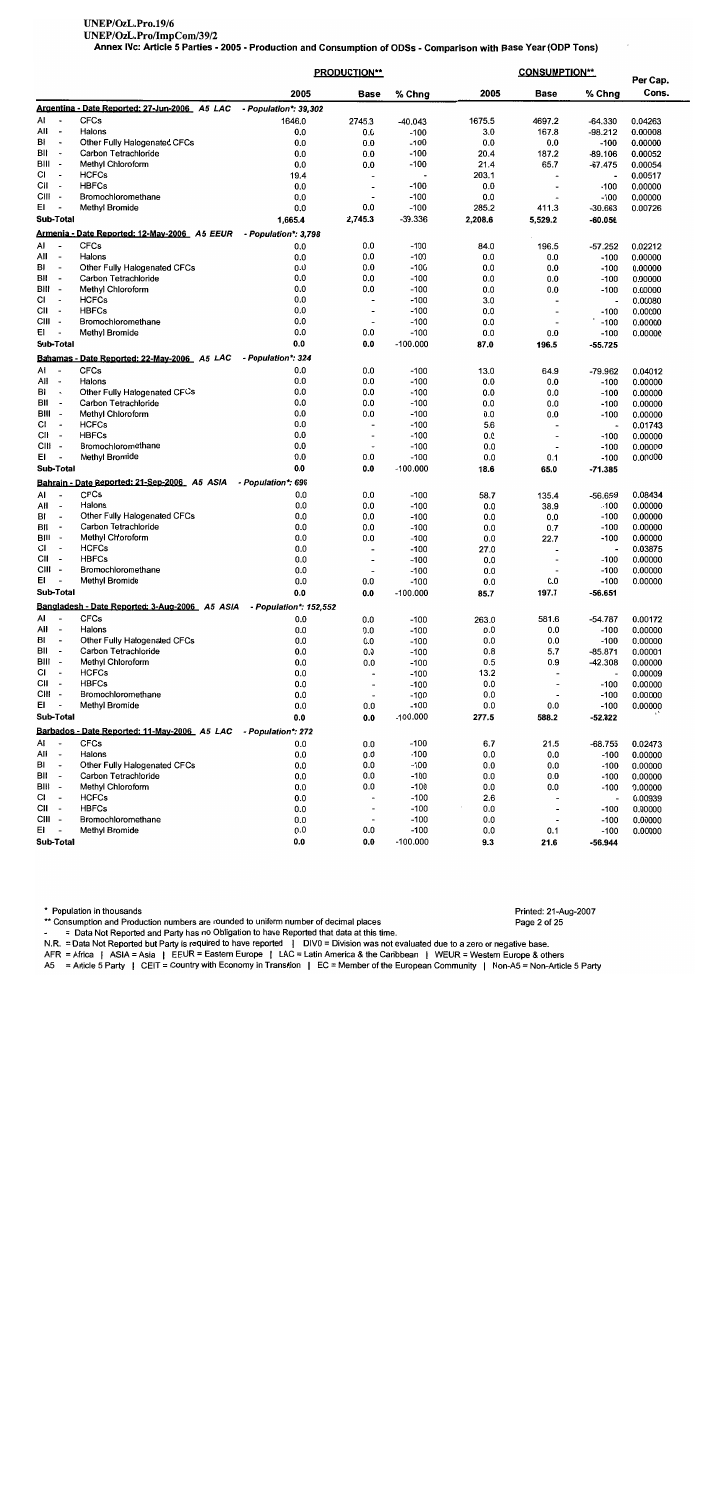|            |                                                      |                                                                                  |                             | <b>PRODUCTION**</b>      |                      | <b>CONSUMPTION**</b> |                          |                                    | Per Cap.           |
|------------|------------------------------------------------------|----------------------------------------------------------------------------------|-----------------------------|--------------------------|----------------------|----------------------|--------------------------|------------------------------------|--------------------|
|            |                                                      |                                                                                  | 2005                        | Base                     | % Chng               | 2005                 | <b>Base</b>              | % Chng                             | Cons.              |
|            |                                                      | Belize - Date Reported: 4-May-2006 A5 LAC                                        | - Population*: 249          |                          |                      |                      |                          |                                    |                    |
| A١         | $\overline{\phantom{a}}$                             | <b>CFCs</b>                                                                      | 0.0                         | 0.0                      | $-100$               | 9.6                  | 24.4                     | $-60.633$                          | 0.03854            |
| All        | $\overline{\phantom{a}}$                             | Halons                                                                           | 0.0                         | 0.0                      | $-100$               | 0.0                  | 0.0                      | $-100$                             | 0.00000            |
| BI         | $\overline{\phantom{a}}$                             | Other Fully Halogenated CFCs                                                     | 0.0                         | 0.0                      | $-100$               | 0.0                  | 0.0                      | $-100$                             | 0.00000            |
| BII        | $\overline{\phantom{a}}$                             | Carbon Tetrachloride                                                             | 0.0                         | 0.0                      | $-100$               | 0.0                  | 0.0                      | $-100$                             | 0.00000            |
| BIII<br>СI | $\blacksquare$<br>$\overline{\phantom{a}}$           | Methyl Chloroform<br><b>HCFCs</b>                                                | 0.0                         | 0.0                      | $-100$               | 0.0                  | 0.0                      | $-100$                             | 0.00000            |
| CII        | $\blacksquare$                                       | <b>HBFCs</b>                                                                     | 0.0<br>0.0                  | $\blacksquare$           | $-100$<br>$-100$     | 0.0<br>0.0           |                          | $\overline{\phantom{a}}$<br>$-100$ | 0.00008<br>0.00000 |
| CIII       | $\overline{\phantom{a}}$                             | Bromochloromethane                                                               | 0.0                         |                          | $-100$               | 0.0                  |                          | $-100$                             | 0.00000            |
| EI         |                                                      | Methyl Bromide                                                                   | 0.0                         | 0.0                      | $-100$               | 0.0                  | 0.0                      | $-100$                             | 0.00000            |
|            | Sub-Total                                            |                                                                                  | 0.0                         | 0.0                      | $-100.000$           | 9.6                  | 24.4                     | $-60.656$                          |                    |
|            |                                                      | Benin - Date Reported: 6-Jul-2006 A5 AFR                                         | - Population*: 7,216        |                          |                      |                      |                          |                                    |                    |
| A١         | $\tilde{\phantom{a}}$                                | <b>CFCs</b>                                                                      | 0.0                         | 0.0                      | $-100$               | 10.0                 | 59.9                     | $-83.247$                          | 0.00139            |
| AII        | $\overline{\phantom{a}}$                             | Halons                                                                           | 0.0                         | 0.0                      | $-100$               | 0.0                  | 3.9                      | $-100$                             | 0.00000            |
| BI         | $\qquad \qquad \blacksquare$                         | Other Fully Halogenated CFCs                                                     | 0.0                         | 0.0                      | $-100$               | 0.0                  | 0.0                      | $-100$                             | 0.00000            |
| BII        | $\overline{\phantom{a}}$                             | Carbon Tetrachloride                                                             | 0.0                         | 0.0                      | $-100$               | 0.0                  | 0.0                      | $-100$                             | 0.00000            |
| BIII       | $\overline{\phantom{a}}$                             | Methyl Chloroform                                                                | 0.0                         | 0.0                      | $-100$               | 0.0                  | 0.0                      | $-100$                             | 0.00000            |
| СI         | $\overline{\phantom{a}}$                             | <b>HCFCs</b>                                                                     | 0.0                         | $\overline{a}$           | $-100$               | 0.3                  |                          | $\overline{\phantom{a}}$           | 0.00005            |
| CII        | $\overline{a}$                                       | <b>HBFCs</b>                                                                     | 0.0                         | $\overline{\phantom{a}}$ | $-100$               | 0.0                  |                          | -100                               | 0.00000            |
| CIII       | $\overline{\phantom{a}}$                             | Bromochloromethane                                                               | 0.0                         | $\blacksquare$           | $-100$               | 0.0                  |                          | $-100$                             | 0.00000            |
| ΕI         | Sub-Total                                            | Methyl Bromide                                                                   | 0.0<br>0.0                  | 0.0                      | $-100$<br>$-100.000$ | 0.0                  | 0.0                      | $-100$                             | 0.00000            |
|            |                                                      | Bhutan - Date Reported: 22-Jun-2006 A5 ASIA                                      | - Population*: 2,377        | 0.0                      |                      | 10.3                 | 63.8                     | $-83.856$                          |                    |
| Al         | $\overline{a}$                                       | <b>CFCs</b>                                                                      | 0.0                         | 0.0                      | $-100$               | 0.1                  | 0.2                      | $-57.813$                          | 0.00003            |
| All        | $\overline{\phantom{a}}$                             | Halons                                                                           | 0.0                         | 0.0                      | $-100$               | 0.0                  | 0.3                      | $-100$                             | 0.00000            |
| BI         | $\overline{\phantom{a}}$                             | Other Fully Halogenated CFCs                                                     | 0.0                         | 0.0                      | $-100$               | 0.0                  | 0.0                      | $-100$                             | 0.00000            |
| <b>BII</b> | $\blacksquare$                                       | Carbon Tetrachloride                                                             | 0.0                         | 0.0                      | $-100$               | 0.0                  | 0.0                      | $-100$                             | 0.00000            |
| BIII       | $\overline{\phantom{a}}$                             | Methyl Chloroform                                                                | 0.0                         | 0.0                      | $-100$               | 0.0                  | 0.0                      | $-100$                             | 0.00000            |
| СI         | $\overline{a}$                                       | <b>HCFCs</b>                                                                     | 0.0                         |                          | $-100$               | 0.0                  |                          | $-100$                             | 0.00000            |
| CІІ        | $\overline{a}$                                       | <b>HBFCs</b>                                                                     | 0.0                         | $\overline{\phantom{a}}$ | $-100$               | 0.0                  |                          | $-100$                             | 0.00000            |
| CIII       | $\overline{\phantom{a}}$                             | Bromochloromethane                                                               | 0.0                         | $\overline{\phantom{a}}$ | $-100$               | 0.0                  |                          | $-100$                             | 0.00000            |
| ΕI         | Sub-Total                                            | Methyl Bromide                                                                   | 0.0                         | 0.0                      | $-100$               | 0.0                  | 0.0                      | $-100$                             | 0.00000            |
|            |                                                      | Bolivia - Date Reported: 13-Sep-2006 A5 LAC                                      | 0.0<br>- Population*: 9,275 | 0.0                      | $-100.000$           | 0.1                  | 0.5                      | $-80.000$                          |                    |
| AI         | $\overline{\phantom{a}}$                             | <b>CFCs</b>                                                                      | 0.0                         | 0.0                      | $-100$               | 26.7                 | 75.7                     | -64.675                            | 0.00288            |
| ΑII        | $\blacksquare$                                       | Halons                                                                           | 0.0                         | 0.0                      | $-100$               | 0.0                  | 0.0                      | $-100$                             | 0.00000            |
| BI         | $\overline{\phantom{a}}$                             | Other Fully Halogenated CFCs                                                     | 0.0                         | 0.0                      | $-100$               | 0.0                  | 0.0                      | -100                               | 0.00000            |
| ВII        | $\overline{\phantom{a}}$                             | Carbon Tetrachloride                                                             | 0.0                         | 0.0                      | $-100$               | 0.1                  | 0.3                      | -63.415                            | 0.00001            |
| BIII       | $\overline{\phantom{a}}$                             | Methyl Chloroform                                                                | 0.0                         | 0.0                      | $-100$               | 0.0                  | 0.0                      | $-100$                             | 0.00000            |
| СI         | $\overline{\phantom{a}}$                             | <b>HCFCs</b>                                                                     | 0.0                         | $\blacksquare$           | $-100$               | 2.8                  |                          | ÷,                                 | 0.00031            |
| CII        | $\overline{\phantom{a}}$                             | <b>HBFCs</b>                                                                     | 0.0                         | $\overline{\phantom{a}}$ | $-100$               | 0.0                  | $\hat{\phantom{a}}$      | $-100$                             | 0.00000            |
| CIII -     |                                                      | Bromochloromethane                                                               | 0.0                         | $\overline{\phantom{a}}$ | $-100$               | 0.0                  | $\overline{\phantom{0}}$ | $-100$                             | 0.00000            |
| ΕI         |                                                      | Methyl Bromide                                                                   | 0.0                         | 0.0                      | $-100$               | 0.0                  | 0.6                      | $-99.663$                          | 0.00000            |
|            | Sub-Total                                            |                                                                                  | 0.0                         | 0.0                      | $-100.000$           | 29.6                 | 76.6                     | $-61.358$                          |                    |
|            |                                                      | Bosnia and Herzegovina - Date Reported: 30-Sep-2006 A5 EEUR - Population*: 4,209 |                             |                          |                      |                      |                          |                                    |                    |
| Al         | $\overline{\phantom{a}}$                             | <b>CFCs</b>                                                                      | 0.0                         | 0.0                      | $-100$               | 50.8                 | 24.2                     | 110.327                            | 0.01208            |
| All<br>BI  | $\overline{\phantom{a}}$<br>$\overline{\phantom{a}}$ | Halons<br>Other Fully Halogenated CFCs                                           | 0.0                         | 0.0                      | $-100$               | 0.0                  | 4.1                      | $-100$                             | 0.00000            |
| BII        | $\overline{\phantom{a}}$                             | Carbon Tetrachloride                                                             | 0.0<br>0.0                  | 0.0<br>0.0               | $-100$<br>$-100$     | 0.0<br>0.0           | 0.0<br>0.0               | $-100$                             | 0.00000            |
| BIII -     |                                                      | Methyl Chloroform                                                                | 0.0                         | 0.0                      | $-100$               | 0.0                  | 1.5                      | $-100$<br>$-100$                   | 0.00000<br>0.00000 |
| СI         | $\overline{a}$                                       | <b>HCFCs</b>                                                                     | 0.0                         | $\overline{\phantom{a}}$ | $-100$               | 10.1                 |                          | $\overline{\phantom{a}}$           | 0.00240            |
| CII        | $\sim$                                               | <b>HBFCs</b>                                                                     | 0.0                         | $\overline{\phantom{a}}$ | $-100$               | 0.0                  | $\overline{\phantom{a}}$ | $-100$                             | 0.00000            |
| CIII -     |                                                      | Bromochloromethane                                                               | 0.0                         | $\hat{\phantom{a}}$      | $-100$               | 0.0                  | $\blacksquare$           | $-100$                             | 0.00000            |
| ΕI         |                                                      | Methyl Bromide                                                                   | 0.0                         | 0.0                      | $-100$               | 0.8                  | 3.5                      | $-78.043$                          | 0.00018            |
|            | Sub-Total                                            |                                                                                  | 0.0                         | 0.0                      | $-100.000$           | 61.7                 | 33.3                     | 85.285                             |                    |
|            |                                                      | Botswana - Date Reported: 29-Jun-2006 A5 AFR                                     | - Population*: 1,583        |                          |                      |                      |                          |                                    |                    |
| Al         |                                                      | <b>CFCs</b>                                                                      | 0.0                         | 0.0                      | $-100$               | 1.9                  | 6.8                      | $-71.665$                          | 0.00123            |
| All        | $\overline{\phantom{a}}$                             | Halons                                                                           | 0.0                         | 0.0                      | $-100$               | 0.3                  | 5.2                      | $-94.231$                          | 0.00019            |
| BI         | $\overline{\phantom{a}}$                             | Other Fully Halogenated CFCs                                                     | 0.0                         | 0.0                      | $-100$               | 0.0                  | 0.0                      | $-100$                             | 0.00000            |
| BII        | $\overline{\phantom{a}}$                             | Carbon Tetrachloride                                                             | 0.0                         | 0.0                      | $-100$               | 0.0                  | 0.0                      | $-100$                             | 0.00000            |
| BIII -     |                                                      | Methyl Chloroform                                                                | 0.0                         | 0.0                      | $-100$               | 0.0                  | 0.0                      | -100                               | 0.00000            |
| $CI -$     |                                                      | <b>HCFCs</b>                                                                     | 0.0                         | $\overline{\phantom{a}}$ | $-100$               | 3.1                  |                          | $\overline{\phantom{a}}$           | 0.00195            |

\*\* Consumption and Production numbers are rounded to uniform number of decimal places

 $\overline{\phantom{a}}$ 

**Sub-Total** 

**HBFCs** 

\* Population in thousands

Bromochloromethane

Methyl Bromide

 $CII$ 

CIII  $\overline{\phantom{a}}$ 

EI i,

= Data Not Reported and Party has no Obligation to have Reported that data at this time.

N.R. = Data Not Reported but Party is required to have reported | DIV0 = Division was not evaluated due to a zero or negative base.

 $_{\rm 0.0}$ 

 $0.0\,$ 

 $0.0$ 

 $0.0$ 

 $\overline{\phantom{a}}$ 

 $\overline{a}$ 

 $0.0\,$ 

 $0.0$ 

 $-100$ 

 $-100$ 

 $-100$ 

 $-100.000$ 

AFR = Africa | ASIA = Asia | EEUR = Eastern Europe | LAC = Latin America & the Caribbean | WEUR = Western Europe & others<br>AFR = Africa | ASIA = Asia | EEUR = Eastern Europe | LAC = Latin America & the Caribbean | WEUR = We

### Printed: 21-Aug-2007 Page 3 of 25

 $\overline{a}$ 

 $0.1$ 

 $12.1$ 

 $-100$ 

 $-100$ 

 $-100$ 

 $-56.198$ 

0.00000

0.00000

0.00000

 $0.0$ 

 $0.0$ 

 $0.0$ 

 $5.3$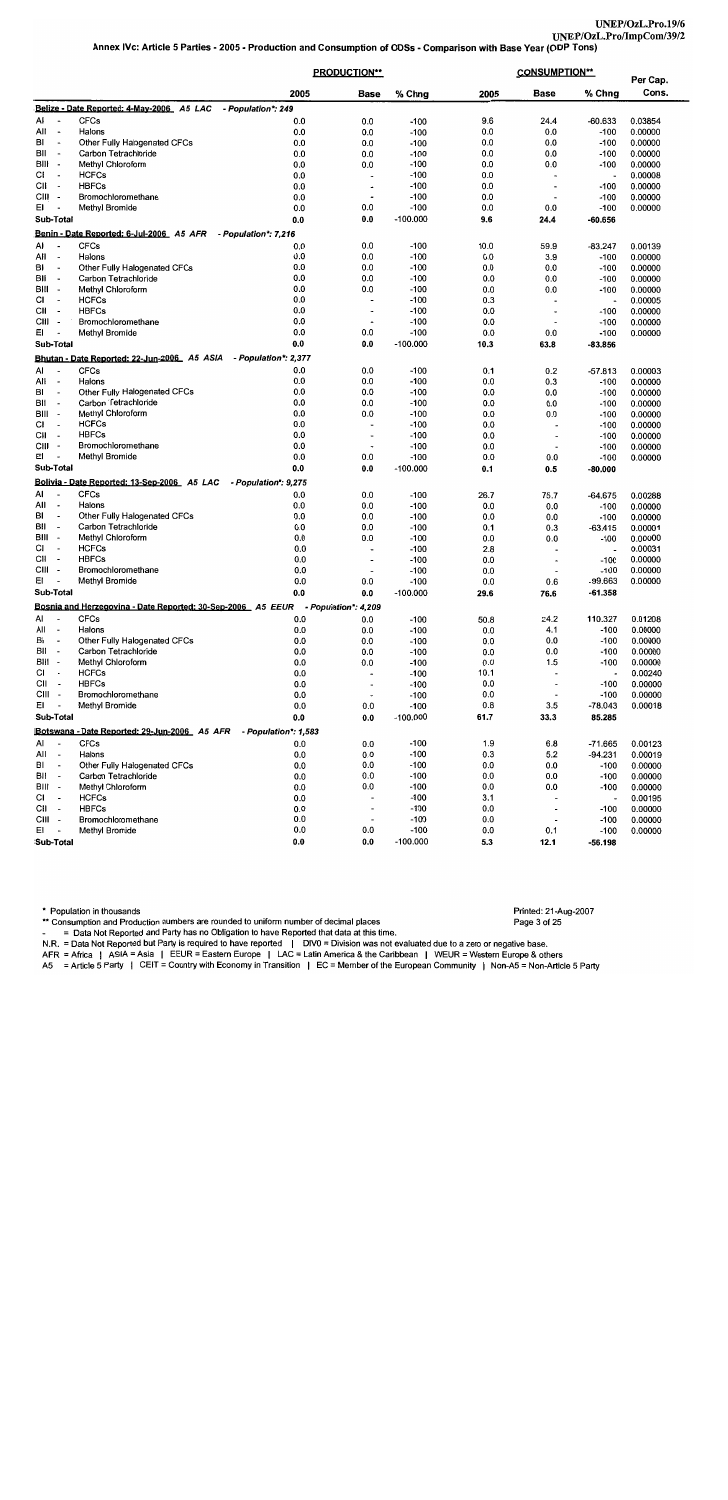# UNEP/OzL.Pro.19/6

UNER/OZEN TODOR<br>UNEP/OZL.Pro/ImpCom/39/2<br>Annex IVc: Article 5 Parties - 2005 - Production and Consumption of ODSs - Comparison with Base Year (ODP Tons)

|                                                                   |                                                                       |                              | <b>PRODUCTION**</b>            |                      |              | <b>CONSUMPTION**</b>                                 |                          | Per Cap.           |
|-------------------------------------------------------------------|-----------------------------------------------------------------------|------------------------------|--------------------------------|----------------------|--------------|------------------------------------------------------|--------------------------|--------------------|
|                                                                   |                                                                       | 2005                         | Base                           | % Chng               | 2005         | <b>Base</b>                                          | % Chng                   | Cons.              |
|                                                                   | Brazil - Date Reported: 29-Jun-2006 A5 LAC                            | - Population*: 181,086       |                                |                      |              |                                                      |                          |                    |
| Al<br>$\blacksquare$                                              | <b>CFCs</b>                                                           | -0.1                         | 10182.2                        | $-100$               | 967.2        | 10525.8                                              | $-90.811$                | 0.00534            |
| All<br>. .                                                        | Halons                                                                | 0.0                          | 0.0                            | $-100$               | 3.0          | 21.3                                                 | $-85.942$                | 0.00002            |
| BI                                                                | Other Fully Halogenated CFCs                                          | 0.0                          | 0.0                            | $-100$               | 0.0          | 3.8                                                  | $-100$                   | 0.00000            |
| BII<br>BIII -                                                     | Carbon Tetrachloride                                                  | 0.0                          | 11629.6                        | $-100$               | 0.0          | 411.6                                                | $-100$                   | 0.00000            |
| СI<br><b>.</b>                                                    | Methyl Chloroform<br><b>HCFCs</b>                                     | 0.0<br>$-0.3$                | 32.4<br>$\overline{a}$         | $-100$<br>$-100$     | 0.0<br>847.2 | 32.4                                                 | $-100$                   | 0.00000            |
| CII<br>$\overline{\phantom{a}}$                                   | <b>HBFCs</b>                                                          | 0.0                          | $\overline{\phantom{a}}$       | $-100$               | 0.0          | $\qquad \qquad \blacksquare$                         | $\frac{1}{2}$<br>-100    | 0.00468<br>0.00000 |
| CIII -                                                            | Bromochloromethane                                                    | $-1.0$                       |                                | $-100$               | $-1.0$       | $\overline{a}$                                       | $-100$                   | $-0.00001$         |
| EI                                                                | Methyl Bromide                                                        | $-0.3$                       | 0.0                            | $-100$               | 259.5        | 711.6                                                | -63.536                  | 0.00143            |
| Sub-Total                                                         |                                                                       | -1.7                         | 21,844.2                       | $-100.000$           | 2,075.9      | 11,706.5                                             | $-82.267$                |                    |
|                                                                   | Brunei Darussalam - Date Reported: 12-Jul-2006 A5 ASIA                | - Population*: 359           |                                |                      |              |                                                      |                          |                    |
| Al                                                                | <b>CFCs</b>                                                           | 0.0                          | 0.0                            | $-100$               | 39.0         | 78.2                                                 | $-50.140$                | 0.10866            |
| All<br>$\overline{\phantom{a}}$                                   | Halons                                                                | 0.0                          | 0.0                            | $-100$               | 0.0          | 0.0                                                  | $-100$                   | 0.00000            |
| BI                                                                | Other Fully Halogenated CFCs                                          | 0.0                          | 0.0                            | $-100$               | 0.0          | 0.0                                                  | -100                     | 0.00000            |
| BII<br>$\overline{\phantom{a}}$                                   | Carbon Tetrachloride                                                  | 0.0                          | 0.0                            | $-100$               | 0.0          | 0.0                                                  | $-100$                   | 0.00000            |
| BIII -<br>СI                                                      | Methyl Chloroform<br><b>HCFCs</b>                                     | 0.0                          | 0.0                            | $-100$               | 0.0          | 0.0                                                  | $-100$                   | 0.00000            |
| $\overline{\phantom{a}}$<br>CII<br>$\overline{\phantom{a}}$       | <b>HBFCs</b>                                                          | 0.0<br>0.0                   | ÷,<br>$\overline{\phantom{a}}$ | $-100$               | 2.6          | $\overline{a}$                                       | $\overline{\phantom{a}}$ | 0.00715            |
| CIII -                                                            | Bromochloromethane                                                    | 0.0                          | $\overline{\phantom{a}}$       | $-100$<br>$-100$     | 0.0<br>0.0   | $\overline{\phantom{a}}$<br>$\overline{\phantom{a}}$ | -100                     | 0.00000            |
| EI                                                                | Methyl Bromide                                                        | 0.0                          | 0.0                            | $-100$               | 0.0          | 0.0                                                  | $-100$<br>$-100$         | 0.00000<br>0.00000 |
| Sub-Total                                                         |                                                                       | 0.0                          | 0.0                            | $-100.000$           | 41.6         | 78.2                                                 | $-46.803$                |                    |
|                                                                   | Burkina Faso - Date Reported: 11-May-2006 A5 AFR                      | - Population*: 13,405        |                                |                      |              |                                                      |                          |                    |
| Al                                                                | <b>CFCs</b>                                                           | 0.0                          | 0.0                            | $-100$               | 7.4          | 36.3                                                 | $-79.568$                | 0.00055            |
| All<br>$\overline{\phantom{a}}$                                   | Halons                                                                | 0.0                          | 0.0                            | $-100$               | 0.0          | 5.3                                                  | $-100$                   | 0.00000            |
| BI<br>$\overline{\phantom{a}}$                                    | Other Fully Halogenated CFCs                                          | 0.0                          | 0.0                            | $-100$               | 0.0          | 0.0                                                  | $-100$                   | 0.00000            |
| BII<br>$\overline{\phantom{a}}$                                   | Carbon Tetrachloride                                                  | 0.0                          | 0.0                            | $-100$               | 0.0          | 0.0                                                  | $-100$                   | 0.00000            |
| Bill -                                                            | Methyl Chloroform                                                     | 0.0                          | 0.0                            | $-100$               | 0.0          | 0.0                                                  | $-100$                   | 0.00000            |
| СI<br>$\overline{\phantom{a}}$                                    | <b>HCFCs</b>                                                          | 0.0                          | $\overline{a}$                 | $-100$               | 0.0          | $\overline{a}$                                       | $-100$                   | 0.00000            |
| CII<br>$\overline{\phantom{a}}$                                   | <b>HBFCs</b>                                                          | 0.0                          | $\overline{\phantom{a}}$       | $-100$               | 0.0          | $\overline{\phantom{a}}$                             | $-100$                   | 0.00000            |
| CIII -<br>εı<br>$\overline{\phantom{a}}$                          | Bromochloromethane                                                    | 0.0                          | $\overline{\phantom{a}}$       | $-100$               | 0.0          |                                                      | $-100$                   | 0.00000            |
| Sub-Total                                                         | Methyl Bromide                                                        | 0.0<br>0.0                   | 0.0<br>0.0                     | $-100$<br>$-100.000$ | 0.0<br>7.4   | 0.0                                                  | $-100$                   | 0.00000            |
|                                                                   | Burundi - Date Reported: 11-Oct-2006 A5 AFR                           | - Population*: 7,385         |                                |                      |              | 41.6                                                 | -82.212                  |                    |
| Al<br>$\overline{\phantom{a}}$                                    | <b>CFCs</b>                                                           |                              |                                |                      |              |                                                      |                          |                    |
| All<br>$\overline{\phantom{a}}$                                   | Halons                                                                | 0.0<br>0.0                   | 0.0<br>0.0                     | $-100$<br>$-100$     | 3.5<br>0.0   | 59.0<br>0.0                                          | $-94.149$                | 0.00047            |
| BI<br>$\overline{\phantom{a}}$                                    | Other Fully Halogenated CFCs                                          | 0.0                          | 0.0                            | $-100$               | 0.0          | 0.0                                                  | $-100$<br>$-100$         | 0.00000<br>0.00000 |
| BII<br>$\overline{\phantom{a}}$                                   | Carbon Tetrachloride                                                  | 0.0                          | 0.0                            | $-100$               | 0.0          | 0.0                                                  | -100                     | 0.00000            |
| BIII -                                                            | <b>Methyl Chloroform</b>                                              | 0.0                          | 0.0                            | $-100$               | 0.0          | 0.1                                                  | $-68.822$                | 0.00000            |
| СI<br>$\overline{\phantom{a}}$                                    | <b>HCFCs</b>                                                          | 0.0                          | $\overline{\phantom{a}}$       | $-100$               | 0.7          | $\overline{\phantom{a}}$                             | $\overline{\phantom{a}}$ | 0.00009            |
| СII<br>$\overline{\phantom{a}}$                                   | <b>HBFCs</b>                                                          | 0.0                          | $\overline{\phantom{a}}$       | $-100$               | 0.0          | $\overline{\phantom{a}}$                             | $-100$                   | 0.00000            |
| CIII -                                                            | Bromochloromethane                                                    | 0.0                          | $\overline{\phantom{a}}$       | $-100$               | 0.0          | $\overline{\phantom{a}}$                             | $-100$                   | 0.00000            |
| ΕI<br>$\overline{\phantom{a}}$                                    | <b>Methyl Bromide</b>                                                 | 0.0                          | 0.0                            | $-100$               | 0.0          | 0.0                                                  | $-100$                   | 0.00000            |
| Sub-Total                                                         |                                                                       | 0.0                          | 0.0                            | $-100.000$           | 4.2          | 59.1                                                 | $-92.893$                |                    |
|                                                                   | <u> Cambodia - Date Reported: 8-Jun-2006 _ A5_ASIA</u><br><b>CFCs</b> | <i>- Population*: 14,800</i> |                                |                      |              |                                                      |                          |                    |
| Al<br>$\overline{\phantom{a}}$<br>All<br>$\overline{\phantom{a}}$ | Halons                                                                | 0.0<br>0.0                   | 0.0                            | -100                 | 44.5         | 94.2                                                 | -52.743                  | 0.00301            |
| BI<br>$\overline{\phantom{a}}$                                    | Other Fully Halogenated CFCs                                          | 0.0                          | 0.0<br>0.0                     | $-100$<br>$-100$     | 0.0<br>0.0   | 0.0<br>0.0                                           | $-100$<br>$-100$         | 0.00000            |
| BII<br>$\overline{\phantom{a}}$                                   | Carbon Tetrachloride                                                  | 0.0                          | 0.0                            | $-100$               | 0.0          | 0.0                                                  | $-100$                   | 0.00000<br>0.00000 |
| BIII -                                                            | Methyl Chloroform                                                     | 0.0                          | 0.0                            | $-100$               | 0.1          | 0.5                                                  | $-70.921$                | 0.00001            |
| СI<br>$\overline{\phantom{a}}$                                    | <b>HCFCs</b>                                                          | 0.0<br>$\epsilon^{\prime}$   | $\overline{\phantom{a}}$       | $-100$               | 6.2          | $\ddot{\phantom{0}}$                                 | $\overline{\phantom{a}}$ | 0.00042            |
| СII<br>$\overline{\phantom{a}}$                                   | <b>HBFCs</b>                                                          | 0.0                          | $\overline{\phantom{a}}$       | $-100$               | 0.0          | $\overline{\phantom{a}}$                             | $-100$                   | 0.00000            |
| CIII -                                                            | Bromochloromethane                                                    | 0.0                          | $\overline{\phantom{a}}$       | $-100$               | 0.0          | $\overline{\phantom{a}}$                             | $-100$                   | 0.00000            |
| ΕI<br>$\overline{\phantom{a}}$                                    | Methyl Bromide                                                        | 0.0                          | 0.0                            | $-100$               | 0.0          | 0.0                                                  | $-100$                   | 0.00000            |
| Sub-Total                                                         |                                                                       | 0.0                          | 0.0                            | $-100.000$           | 50.8         | 94.7                                                 | $-46.357$                |                    |
|                                                                   | Cameroon - Date Reported: 30-Jun-2006 A5 AFR                          | - Population*: 16.557        |                                |                      |              |                                                      |                          |                    |
| Al<br>$\overline{\phantom{a}}$                                    | <b>CFCs</b>                                                           | 0.0                          | 0.0                            | $-100$               | 120.0        | 256.9                                                | $-53.288$                | 0.00725            |
| All<br>$\overline{\phantom{a}}$                                   | Halons                                                                | 0.0                          | 0.0                            | $-100$               | 1.2          | 2.4                                                  | $-51.613$                | 0.00007            |
| BI<br>$\overline{\phantom{a}}$<br>BII<br>$\overline{\phantom{a}}$ | Other Fully Halogenated CFCs<br>Carbon Tetrachloride                  | 0.0                          | 0.0                            | $-100$               | 0.0          | 0.0                                                  | $-100$                   | 0.00000            |
| BIII -                                                            | Methyl Chloroform                                                     | 0.0<br>0.0                   | 0.0<br>0.0                     | $-100$<br>$-100$     | 0.0          | 0.0                                                  | $-100$                   | 0.00000            |
| СI<br>$\overline{\phantom{a}}$                                    | <b>HCFCs</b>                                                          | 0.0                          | $\overline{\phantom{a}}$       | $-100$               | 5.7<br>4.4   | 8.2<br>$\ddot{\phantom{0}}$                          | $-30.204$<br>×,          | 0.00034<br>0.00027 |
| СII<br>$\overline{\phantom{a}}$                                   | <b>HBFCs</b>                                                          | 0.0                          | $\overline{\phantom{0}}$       | $-100$               | 0.0          | $\tilde{}$                                           | $-100$                   | 0.00000            |
| CIII -                                                            | Bromochloromethane                                                    | 0.0                          | $\overline{\phantom{m}}$       | $-100$               | 0.0          |                                                      | $-100$                   | 0.00000            |
| El<br>$\overline{\phantom{a}}$                                    | Methyl Bromide                                                        | 0.0                          | 0.0                            | $-100$               | 9.7          | 18.1                                                 | $-46.255$                | 0.00059            |
| Sub-Total                                                         |                                                                       | 0.0                          | 0.0                            | $-100.000$           | 141.0        | 285.6                                                | $-50.630$                |                    |

\* Population in thousands

\*\* Consumption and Production numbers are rounded to uniform number of decimal places<br>- = Data Not Reported and Party has no Obligation to have Reported that data at this time.

N.R. = Data Not Reported but Party is required to have reported in the data of this time.<br>AFR = Africa | ASIA = Asia | EEUR = Eastem Europe | LAC = Latin America & the Caribbean | WEUR = Western Europe & others<br>A5 = Articl

### Printed: 21-Aug-2007 Page 4 of 25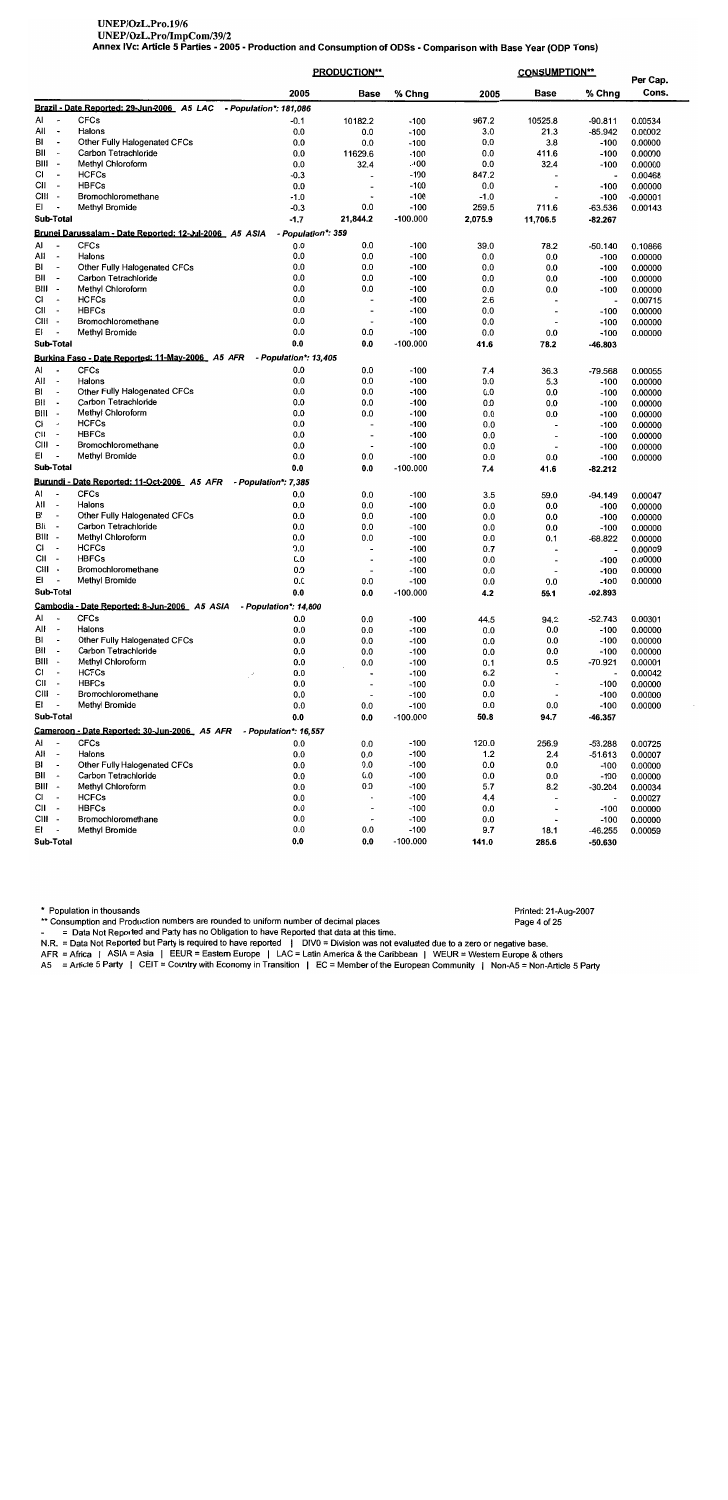|                                                              |                                                              |                                 | <b>PRODUCTION**</b>      |                      |                   | <b>CONSUMPTION**</b>                       |                          |                    |
|--------------------------------------------------------------|--------------------------------------------------------------|---------------------------------|--------------------------|----------------------|-------------------|--------------------------------------------|--------------------------|--------------------|
|                                                              |                                                              | 2005                            | Base                     | % Chng               | 2005              | Base                                       | % Chng                   | Per Cap.<br>Cons.  |
|                                                              | Cape Verde - Date Reported: 11-Oct-2006 A5 AFR               | - Population*: 475              |                          |                      |                   |                                            |                          |                    |
| AI                                                           | <b>CFCs</b>                                                  | 0.0                             | 0.0                      | $-100$               | 0.9               | 2.3                                        | $-60.177$                | 0.00189            |
| All<br>Ĭ.                                                    | Halons                                                       | 0.0                             | 0.0                      | $-100$               | 0.0               | 0.0                                        | $-100$                   | 0.00000            |
| вı<br>$\overline{\phantom{a}}$                               | Other Fully Halogenated CFCs                                 | 0.0                             | 0.0                      | $-100$               | 0.0               | 0.0                                        | $-100$                   | 0.00000            |
| ВII<br>$\overline{a}$                                        | Carbon Tetrachloride                                         | 0.0                             | 0.0                      | $-100$               | 0.0               | 0.0                                        | $-100$                   | 0.00000            |
| BIII<br>$\overline{\phantom{a}}$<br>$\overline{\phantom{a}}$ | Methyl Chloroform                                            | 0.0                             | 0.0                      | $-100$               | 0.0               | 0.0                                        | $-100$                   | 0.00000            |
| CI<br>CII<br>$\overline{\phantom{a}}$                        | <b>HCFCs</b><br><b>HBFCs</b>                                 | 0.0<br>0.0                      |                          | $-100$<br>$-100$     | 0.0               | $\overline{\phantom{a}}$                   | $\ddot{\phantom{0}}$     | 0.00009            |
| CIII<br>$\ddot{\phantom{0}}$                                 | Bromochloromethane                                           | 0.0                             | $\overline{a}$           | $-100$               | 0.0<br>0.0        | $\overline{\phantom{a}}$<br>$\blacksquare$ | $-100$<br>$-100$         | 0.00000<br>0.00000 |
| EL                                                           | Methyl Bromide                                               | 0.0                             | 0.0                      | $-100$               | 0.0               | 0.0                                        | $-100$                   | 0.00000            |
| Sub-Total                                                    |                                                              | 0.0                             | 0.0                      | $-100.000$           | 0.9               | 2.3                                        | -60.870                  |                    |
|                                                              | Central African Republic - Date Reported: 10-Oct-2006 A5 AFR | - Population*: 4,035            |                          |                      |                   |                                            |                          |                    |
| AI                                                           | <b>CFCs</b>                                                  | 0.0                             | 0.0                      | $-100$               | 2.6               | 11.3                                       | $-76.897$                | 0.00064            |
| All<br>$\overline{\phantom{a}}$                              | Halons                                                       | 0.0                             | 0.0                      | $-100$               | 0.0               | 0.0                                        | -100                     | 0.00000            |
| В۱<br>$\tilde{\phantom{a}}$                                  | Other Fully Halogenated CFCs                                 | 0.0                             | 0.0                      | $-100$               | 0.0               | 0.0                                        | -100                     | 0.00000            |
| BII<br>$\overline{\phantom{a}}$                              | Carbon Tetrachloride                                         | 0.0                             | 0.0                      | $-100$               | 0.0               | 0.0                                        | -100                     | 0.00000            |
| BIII<br>$\overline{\phantom{a}}$                             | Methyl Chloroform                                            | 0.0                             | 0.0                      | $-100$               | 0.0               | 0.0                                        | -100                     | 0.00000            |
| СI<br>$\overline{\phantom{a}}$                               | <b>HCFCs</b>                                                 | 0.0                             |                          | $-100$               | 0.3               | $\overline{a}$                             | $\overline{\phantom{a}}$ | 0.00008            |
| CII<br>$\overline{a}$<br>CIII<br>٠.                          | <b>HBFCs</b><br>Bromochloromethane                           | 0.0                             | $\blacksquare$           | $-100$               | 0.0               | $\overline{\phantom{a}}$                   | $-100$                   | 0.00000            |
| EI                                                           | Methyl Bromide                                               | 0.0<br>0.0                      | $\blacksquare$<br>0.0    | $-100$<br>$-100$     | 0.0               |                                            | -100                     | 0.00000            |
| Sub-Total                                                    |                                                              | 0.0                             | 0.0                      | $-100.000$           | 0.0<br>2.9        | 0.0<br>11.3                                | $-100$                   | 0.00000            |
|                                                              | Chad - Date Reported: 9-Oct-2006 A5 AFR                      | - Population*: 9,194            |                          |                      |                   |                                            | $-74.336$                |                    |
| Al                                                           | <b>CFCs</b>                                                  | 0.0                             | 0.0                      | $-100$               | 11.3              | 34.6                                       | $-67.422$                | 0.00122            |
| All<br>$\blacksquare$                                        | Halons                                                       | 0.0                             | 0.0                      | $-100$               | 0.0               | 0.0                                        | $-100$                   | 0.00000            |
| BI<br>$\overline{\phantom{a}}$                               | Other Fully Halogenated CFCs                                 | 0.0                             | 0.0                      | $-100$               | 0.0               | 0.0                                        | -100                     | 0.00000            |
| BII<br>$\overline{a}$                                        | Carbon Tetrachloride                                         | 0.0                             | 0.0                      | $-100$               | 0.0               | 0.0                                        | $-100$                   | 0.00000            |
| BIII -                                                       | Methyl Chloroform                                            | 0.0                             | 0.0                      | $-100$               | 0.0               | 0.0                                        | -100                     | 0.00000            |
| СI<br>$\overline{a}$                                         | <b>HCFCs</b>                                                 | 0.0                             | $\blacksquare$           | $-100$               | 0.3               |                                            | ×,                       | 0.00003            |
| CII<br>$\overline{\phantom{a}}$                              | <b>HBFCs</b>                                                 | 0.0                             | $\blacksquare$           | $-100$               | 0.0               | $\blacksquare$                             | $-100$                   | 0.00000            |
| CIII<br>٠.                                                   | Bromochloromethane                                           | 0.0                             | $\overline{a}$           | $-100$               | 0.0               | $\blacksquare$                             | $-100$                   | 0.00000            |
| ΕI<br>Sub-Total                                              | <b>Methyl Bromide</b>                                        | 0.0<br>0.0                      | 0.0<br>0.0               | $-100$<br>$-100.000$ | 0.0<br>11.6       | 0.0<br>34.6                                | $-100$                   | 0.00000            |
|                                                              | Chile - Date Reported: 6-Jun-2006 A5 LAC                     | - Population*: 16,136           |                          |                      |                   |                                            | -66.474                  |                    |
| AI                                                           | <b>CFCs</b>                                                  | 0.0                             | 0.0                      | $-100$               | 221.5             | 828.7                                      | $-73.274$                | 0.01373            |
| All<br>$\blacksquare$                                        | Halons                                                       | 0.0                             | 0.0                      | $-100$               | 1.2               | 8.5                                        | $-86.235$                | 0.00007            |
| BI<br>$\overline{\phantom{a}}$                               | Other Fully Halogenated CFCs                                 | 0.0                             | 0.0                      | $-100$               | 0.0               | 0.0                                        | -100                     | 0.00000            |
| ВII<br>$\overline{\phantom{a}}$                              | Carbon Tetrachloride                                         | 0.0                             | 0.0                      | $-100$               | $-0.1$            | 0.6                                        | $-100$                   | $-0.00001$         |
| BIII<br>$\blacksquare$                                       | Methyl Chloroform                                            | 0.0                             | 0.0                      | $-100$               | 5.2               | 6.4                                        | $-18.925$                | 0.00032            |
| СI<br>$\blacksquare$                                         | <b>HCFCs</b>                                                 | 0.0                             |                          | $-100$               | 73.7              | $\overline{\phantom{a}}$                   | $\blacksquare$           | 0.00457            |
| CII<br>$\overline{\phantom{a}}$                              | <b>HBFCs</b>                                                 | 0.0                             | $\blacksquare$           | $-100$               | 0.0               | $\overline{a}$                             | -100                     | 0.00000            |
| CIII -                                                       | Bromochloromethane                                           | 0.0                             |                          | $-100$               | 0.0               |                                            | -100                     | 0.00000            |
| EI<br>Sub-Total                                              | Methyl Bromide                                               | 0.0                             | 0.0                      | $-100$<br>$-100.000$ | 167.7             | 212.5                                      | $-21.106$                | 0.01039            |
|                                                              | China - Date Reported: 5-Oct-2006 A5 ASIA                    | 0.0<br>- Population*: 1,329,099 | 0.0                      |                      | 469.2             | 1,056.7                                    | $-55.598$                |                    |
| ΑI<br>$\overline{a}$                                         | <b>CFCs</b>                                                  | 18700.2                         |                          |                      |                   |                                            | $-77.302$                | 0.00987            |
| All<br>$\overline{\phantom{a}}$                              | Halons                                                       | 5475.8                          | 47003.9<br>40993.0       | -60.216<br>-86.642   | 13123.8<br>4516.5 | 57818.7<br>34186.7                         | -86.789                  | 0.00340            |
| BI                                                           | Other Fully Halogenated CFCs                                 | 20.3                            | 26.7                     | $-23.905$            | 19.6              | 25.7                                       | $-23.668$                | 0.00001            |
| BII<br>$\overline{a}$                                        | Carbon Tetrachloride                                         | 1060.3                          | 11696.7                  | -90.935              | 1060.3            | 38220.6                                    | $-97.226$                | 0.00080            |
| BIII -                                                       | Methyl Chloroform                                            | 77.9                            | 112.8                    | -30.935              | 186.6             | 721.2                                      | -74.129                  | 0.00014            |
| СI<br>$\overline{\phantom{a}}$                               | <b>HCFCs</b>                                                 | 18101.2                         |                          |                      | 11928.0           |                                            | $\overline{\phantom{a}}$ | 0.00897            |
| CII                                                          | <b>HBFCs</b>                                                 | 0.0                             | $\overline{\phantom{a}}$ | -100                 | 0.0               |                                            | -100                     | 0.00000            |
| CIII -                                                       | Bromochloromethane                                           | 0.0                             |                          | -100                 | 0.0               |                                            | -100                     | 0.00000            |
| EI                                                           | Methyl Bromide                                               | 322.8                           | 776.3                    | -58.415              | 601.5             | 1102.1                                     | -45.418                  | 0.00045            |
| Sub-Total                                                    |                                                              | 43,758.5                        | 100,609.4                | $-56.507$            | 31,436.3          | 132,075.0                                  | $-76.198$                |                    |
|                                                              | Colombia - Date Reported: 30-May-2006 A5 LAC                 | - Population*: 45,580           |                          |                      |                   |                                            |                          |                    |
| AI<br>All<br>$\overline{\phantom{a}}$                        | <b>CFCs</b><br>Halons                                        | 0.0                             | 0.0                      | -100                 | 556.9             | 2208.2                                     | $-74.781$                | 0.01222            |
| BI<br>$\tilde{}$                                             | Other Fully Halogenated CFCs                                 | 0.0<br>0.0                      | 0.0<br>0.0               | -100<br>$-100$       | 0.0<br>0.0        | 187.7                                      | $-100$                   | 0.00000            |
| ВII<br>$\blacksquare$                                        | Carbon Tetrachloride                                         | 0.0                             | 0.0                      | $-100$               | 0.3               | 0.0<br>6.1                                 | $-100$<br>-95.866        | 0.00000<br>0.00001 |
| BIII -                                                       | Methyl Chloroform                                            | 0.0                             | 0.0                      | -100                 | 0.0               | 0.6                                        | $-100$                   | 0.00000            |
| СI<br>$\overline{\phantom{a}}$                               | <b>HCFCs</b>                                                 | 0.0                             | $\overline{\phantom{m}}$ | -100                 | 152.1             |                                            | $\overline{\phantom{a}}$ | 0.00334            |
| CII<br>$\overline{\phantom{a}}$                              | <b>HBFCs</b>                                                 | 0.0                             | $\overline{\phantom{a}}$ | $-100$               | 0.0               | $\overline{\phantom{a}}$                   | -100                     | 0.00000            |
| CIII -                                                       | Bromochloromethane                                           | 0.0                             | $\overline{\phantom{a}}$ | $-100$               | 0.0               |                                            | $-100$                   | 0.00000            |
| EL<br>$\blacksquare$                                         | <b>Methyl Bromide</b>                                        | 0.0                             | 0.0                      | $-100$               | 0.0               | 110.1                                      | $-100$                   | 0.00000            |
| Sub-Total                                                    |                                                              | 0.0                             | 0.0                      | $-100.000$           | 709.3             | 2,512.7                                    | $-71.771$                |                    |

\*\* Consumption and Production numbers are rounded to uniform number of decimal places

= Data Not Reported and Party has no Obligation to have Reported that data at this time.

- = Data Not Reported and Party rias no Obigation to have Reported that data at this time.<br>N.R. = Data Not Reported but Party is required to have reported | DIVO = Division was not evaluated due to a zero or negative base.

### Printed: 21-Aug-2007 Page 5 of 25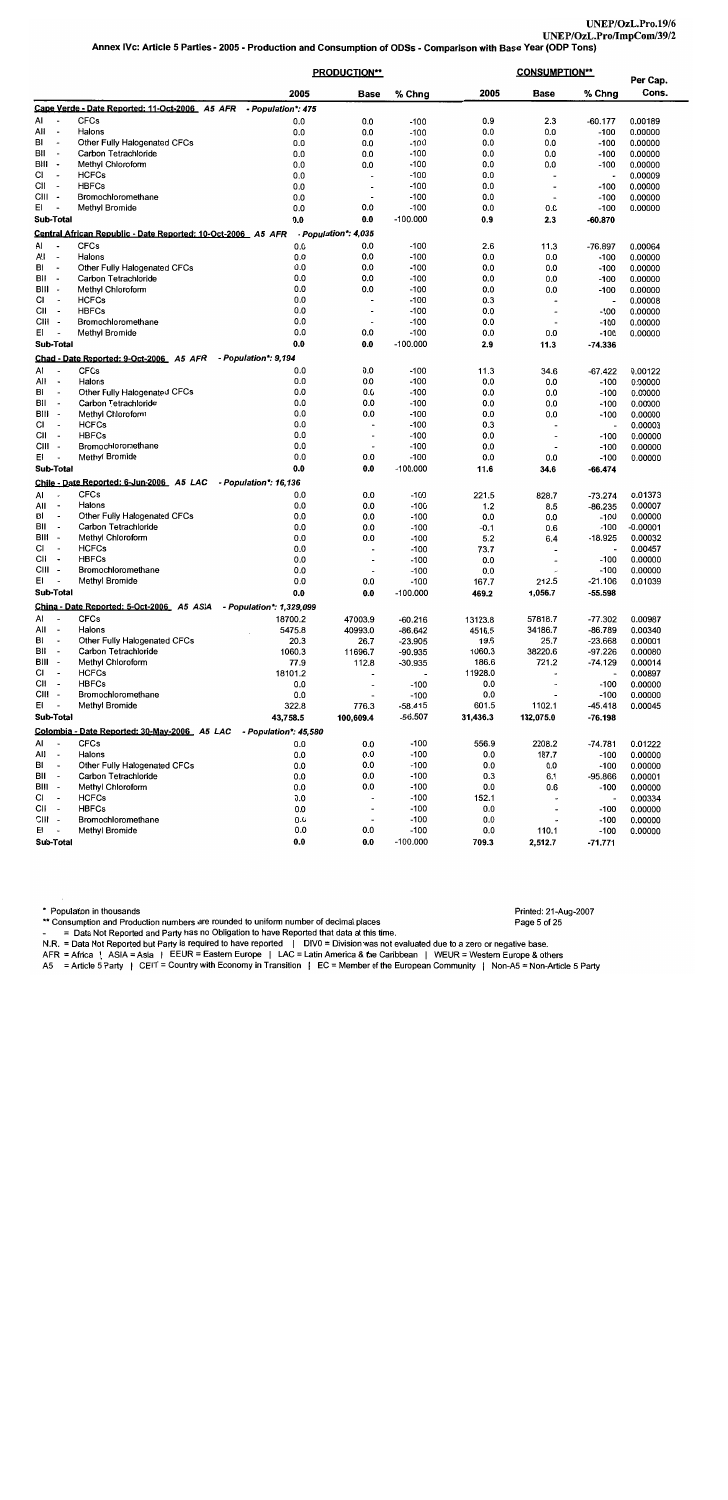# UNEP/OzL.Pro.19/6

UNEP/OzL.Pro/ImpCom/39/2

Annex IVc: Article 5 Parties - 2005 - Production and Consumption of ODSs - Comparison with Base Year (ODP Tons)

|                                                                  |                                                           |                              | <b>PRODUCTION**</b>                               |                      |            | <b>CONSUMPTION**</b>                       |                          |                    |
|------------------------------------------------------------------|-----------------------------------------------------------|------------------------------|---------------------------------------------------|----------------------|------------|--------------------------------------------|--------------------------|--------------------|
|                                                                  |                                                           | 2005                         | Base                                              | % Chng               | 2005       | Base                                       | % Chng                   | Per Cap.<br>Cons.  |
|                                                                  | Comoros - Date Reported: 17-Jun-2006 A5 AFR               | - Population*: 817           |                                                   |                      |            |                                            |                          |                    |
| Al                                                               | <b>CFCs</b>                                               | 0.0                          | 0.0                                               | $-100$               | 0.9        | 2.5                                        | $-62.235$                | 0.00116            |
| All<br>$\overline{\phantom{a}}$                                  | Halons                                                    | 0.0                          | 0.0                                               | $-100$               | 0.0        | 0.0                                        | $-100$                   | 0.00000            |
| BI<br>$\overline{\phantom{a}}$                                   | Other Fully Halogenated CFCs                              | 0.0                          | 0.0                                               | $-100$               | 0.0        | 0.0                                        | $-100$                   | 0.00000            |
| ВII<br>$\overline{\phantom{a}}$                                  | Carbon Tetrachlonde                                       | 0.0                          | 0.0                                               | $-100$               | 0.0        | 0.0                                        | $-100$                   | 0.00000            |
| BIII -                                                           | Methyl Chloroform                                         | 0.0                          | 0.0                                               | $-100$               | 0.0        | 0.0                                        | $-100$                   | 0.00000            |
| СI<br>$\overline{\phantom{a}}$                                   | <b>HCFCs</b><br><b>HBFCs</b>                              | 0.0                          | $\overline{\phantom{a}}$                          | $-100$               | 0.1        | $\overline{\phantom{a}}$                   | $\overline{a}$           | 0.00012            |
| CII<br>$\overline{\phantom{a}}$<br>CIII -                        | Bromochloromethane                                        | 0.0<br>0.0                   | $\overline{\phantom{a}}$<br>$\tilde{\phantom{a}}$ | $-100$<br>$-100$     | 0.0<br>0.0 | $\blacksquare$<br>$\overline{\phantom{a}}$ | $-100$<br>$-100$         | 0.00000<br>0.00000 |
| EI                                                               | Methyl Bromide                                            | 0.0                          | 0.0                                               | $-100$               | 0.0        | 0.0                                        | $-100$                   | 0.00000            |
| Sub-Total                                                        |                                                           | 0.0                          | 0.0                                               | $-100.000$           | 1.0        | 2.5                                        | -60.000                  |                    |
|                                                                  | Congo - Date Reported: 8-Sep-2006 A5 AFR                  | - Population*: 3,511         |                                                   |                      |            |                                            |                          |                    |
| AI                                                               | <b>CFCs</b>                                               | 0.0                          | 0.0                                               | $-100$               | 3.7        | 11.9                                       | $-68.713$                | 0.00106            |
| All<br>$\sim$                                                    | Halons                                                    | 0.0                          | 0.0                                               | $-100$               | 0.0        | 5.0                                        | $-100$                   | 0.00000            |
| BI<br>$\overline{\phantom{a}}$                                   | Other Fully Halogenated CFCs                              | 0.0                          | 0.0                                               | $-100$               | 0.0        | 0.0                                        | $-100$                   | 0.00000            |
| ВII<br>. .                                                       | Carbon Tetrachloride                                      | 0.0                          | 0.0                                               | $-100$               | 0.0        | 0.6                                        | $-100$                   | 0.00000            |
| BIII -                                                           | Methyl Chloroform                                         | 0.0                          | 0.0                                               | $-100$               | 0.0        | 0.0                                        | $-100$                   | 0.00000            |
| СI<br>$\overline{\phantom{a}}$                                   | <b>HCFCs</b>                                              | 0.0                          | $\blacksquare$                                    | $-100$               | 0.4        | $\overline{\phantom{0}}$                   | $\overline{\phantom{a}}$ | 0.00013            |
| СII<br>$\overline{\phantom{a}}$                                  | <b>HBFCs</b>                                              | 0.0                          | $\blacksquare$                                    | $-100$               | 0.0        | $\overline{\phantom{a}}$                   | $-100$                   | 0.00000            |
| CIII -                                                           | Bromochloromethane                                        | 0.0                          | $\overline{\phantom{a}}$                          | $-100$               | 0.0        | $\overline{\phantom{a}}$                   | $-100$                   | 0.00000            |
| EI                                                               | Methyl Bromide                                            | 0.0                          | 0.0                                               | $-100$               | 0.0        | 0.9                                        | -100                     | 0.00000            |
| Sub-Total                                                        |                                                           | 0.0                          | 0.0                                               | $-100.000$           | 4.1        | 18.4                                       | $-77.717$                |                    |
|                                                                  | Cook Islands - Date Reported: 18-May-2006 A5 ASIA         | - Population*: 20            |                                                   |                      |            |                                            |                          |                    |
| AI                                                               | <b>CFCs</b>                                               | 0.0                          | 0.0                                               | $-100$               | 0.0        | 1.7                                        | $-100$                   | 0.00000            |
| All<br>$\overline{\phantom{a}}$                                  | Halons                                                    | 0.0                          | 0.0                                               | $-100$               | 0.0        | 0.0                                        | $-100$                   | 0.00000            |
| BI<br>$\overline{\phantom{a}}$<br>BІ<br>$\overline{\phantom{a}}$ | Other Fully Halogenated CFCs<br>Carbon Tetrachloride      | 0.0<br>0.0                   | 0.0                                               | $-100$<br>$-100$     | 0.0<br>0.0 | 0.0<br>0.0                                 | $-100$<br>$-100$         | 0.00000<br>0.00000 |
| BIII -                                                           | Methyl Chloroform                                         | 0.0                          | 0.0<br>0.0                                        | $-100$               | 0.0        | 0.0                                        | $-100$                   | 0.00000            |
| СI<br>$\overline{\phantom{a}}$                                   | <b>HCFCs</b>                                              | 0.0                          | $\overline{\phantom{a}}$                          | $-100$               | 0.0        | $\overline{\phantom{a}}$                   | $\overline{\phantom{a}}$ | 0.00226            |
| CII<br>$\overline{\phantom{a}}$                                  | <b>HBFCs</b>                                              | 0.0                          | $\overline{\phantom{a}}$                          | $-100$               | 0.0        | $\overline{\phantom{a}}$                   | $-100$                   | 0.00000            |
| CIII -                                                           | Bromochloromethane                                        | 0.0                          | $\overline{\phantom{a}}$                          | $-100$               | 0.0        | $\blacksquare$                             | $-100$                   | 0.00000            |
| EI                                                               | Methyl Bromide                                            | 0.0                          | 0.0                                               | $-100$               | 0.0        | 0.0                                        | $-100$                   | 0.00000            |
| <b>Sub-Total</b>                                                 |                                                           | 0.0                          | 0.0                                               | $-100.000$           | 0.0        | 1.7                                        | $-100.000$               |                    |
|                                                                  | Costa Rica - Date Reported: 21-Apr-2006 A5 LAC            | - Population*: 4,454         |                                                   |                      |            |                                            |                          |                    |
| AI                                                               | <b>CFCs</b>                                               | 0.0                          | 0.0                                               | $-100$               | 96.1       | 250.2                                      | $-61.570$                | 0.02159            |
| All<br>$\overline{\phantom{a}}$                                  | Halons                                                    | 0.0                          | 0.0                                               | $-100$               | 0.0        | 0.0                                        | $-100$                   | 0.00000            |
| BI<br>$\overline{\phantom{a}}$                                   | Other Fully Halogenated CFCs                              | 0.0                          | 0.0                                               | $-100$               | 0.0        | 0.0                                        | $-100$                   | 0.00000            |
| BII<br>$\overline{\phantom{a}}$                                  | Carbon Tetrachloride                                      | 0.0                          | 0.0                                               | $-100$               | 0.0        | 0.0                                        | $-100$                   | 0.00000            |
| BIII -                                                           | Methyl Chloroform                                         | 0.0                          | 0.0                                               | $-100$               | 0.0        | 0.0                                        | $-100$                   | 0.00000            |
| СI<br>$\overline{\phantom{a}}$                                   | <b>HCFCs</b>                                              | 0.0                          | $\overline{a}$                                    | $-100$               | 10.3       |                                            | $\overline{a}$           | 0.00231            |
| СII<br>$\overline{\phantom{a}}$                                  | <b>HBFCs</b>                                              | 0.0                          | $\blacksquare$                                    | $-100$               | 0.0        | $\qquad \qquad \blacksquare$               | $-100$                   | 0.00000            |
| CIII-                                                            | Bromochloromethane                                        | 0.0                          | $\blacksquare$                                    | $-100$               | 0.0        | $\qquad \qquad \blacksquare$               | $-100$                   | 0.00000            |
| EI                                                               | Methyl Bromide                                            | 0.0                          | 0.0                                               | $-100$<br>$-100.000$ | 258.0      | 342.5                                      | $-24.659$                | 0.05793            |
| Sub-Total                                                        |                                                           | 0.0<br>- Population*: 17.757 | 0.0                                               |                      | 364.4      | 592.7                                      | $-38.519$                |                    |
| Al<br>$\overline{\phantom{a}}$                                   | Côte d'Ivoire - Date Reported: 27-Mar-2007 A5 AFR<br>CFCs | 0.0                          | 0.0                                               | $-100$               | 70.1       | 294.2                                      |                          |                    |
| All<br>$\overline{\phantom{a}}$                                  | Halons                                                    | 0.0                          | 0.0                                               | $-100$               | 0.0        | 0.0                                        | -76.172<br>$-100$        | 0.00395<br>0.00000 |
| BI<br>$\overline{\phantom{a}}$                                   | Other Fully Halogenated CFCs                              | 0.0                          | 0.0                                               | $-100$               | 0.0        | 0.0                                        | $-100$                   | 0.00000            |
| BII<br>$\overline{a}$                                            | Carbon Tetrachloride                                      | 0.0                          | 0.0                                               | $-100$               | 0.0        | 0.0                                        | $-100$                   | 0.00000            |
| BIII -                                                           | Methyl Chloroform                                         | 0.0                          | 0.0                                               | $-100$               | 0.0        | 0.0                                        | $-100$                   | 0.00000            |
| СI<br>$\overline{a}$                                             | <b>HCFCs</b>                                              | 0.0                          | $\overline{\phantom{a}}$                          | $-100$               | 5.9        |                                            | $\overline{a}$           | 0.00033            |
| CII -                                                            | <b>HBFCs</b>                                              | 0.0                          | $\overline{\phantom{a}}$                          | $-100$               | 0.0        | $\overline{\phantom{a}}$                   | $-100$                   | 0.00000            |
| CIII -                                                           | Bromochloromethane                                        | 0.0                          | $\overline{\phantom{a}}$                          | $-100$               | 0.0        | $\overline{\phantom{a}}$                   | -100                     | 0.00000            |
| EI                                                               | Methyl Bromide                                            | 0.0                          | 0.0                                               | $-100$               | 0.0        | 8.1                                        | $-100$                   | 0.00000            |
| Sub-Total                                                        |                                                           | 0.0                          | 0.0                                               | $-100.000$           | 76.0       | 302.3                                      | $-74.859$                |                    |
|                                                                  | Croatia - Date Reported: 29-Jun-2006 A5 EEUR              | - Population*: 4.661         |                                                   |                      |            |                                            |                          |                    |
| Al                                                               | <b>CFCs</b>                                               | 0.0                          | 0.0                                               | $-100$               | 43.5       | 219.3                                      | $-80.158$                | 0.00934            |
| All<br>$\overline{\phantom{a}}$                                  | Halons                                                    | 0.0                          | 0.0                                               | $-100$               | 0.0        | 30.1                                       | $-100$                   | 0.00000            |
| BI<br>$\overline{\phantom{a}}$                                   | Other Fully Halogenated CFCs                              | 0.0                          | 0.0                                               | $-100$               | 0.0        | 0.0                                        | $-100$                   | 0.00000            |
| BII<br>$\overline{\phantom{a}}$                                  | Carbon Tetrachloride                                      | 0.0                          | 0.0                                               | $-100$               | 0.3        | 3.9                                        | $-93.424$                | 0.00006            |
| BIII -                                                           | Methyl Chloroform                                         | 0.0                          | 0.0                                               | $-100$               | 0.0        | 0.0                                        | $-100$                   | 0.00000            |
| СI<br>$\overline{\phantom{a}}$                                   | <b>HCFCs</b>                                              | 0.0                          | $\blacksquare$                                    | $-100$               | 10.4       | $\overline{\phantom{a}}$                   | $\overline{\phantom{a}}$ | 0.00223            |
| CII -                                                            | <b>HBFCs</b>                                              | 0.0                          | $\overline{\phantom{a}}$                          | $-100$               | 0.0        | $\overline{\phantom{a}}$                   | $-100$                   | 0.00000            |
| CIII -<br>EL                                                     | Bromochloromethane                                        | 0.0                          | $\overline{\phantom{a}}$                          | -100                 | 0.0        |                                            | -100                     | 0.00000            |
| Sub-Total                                                        | Methyl Bromide                                            | 0.0<br>0.0                   | 0.0<br>0.0                                        | $-100$<br>$-100.000$ | 0.0        | 15.7                                       | $-100$                   | 0.00000            |
|                                                                  |                                                           |                              |                                                   |                      | 54.2       | 269.0                                      | $-79.851$                |                    |

\* Population in thousands

<sup>\*\*</sup> Consumption and Production numbers are rounded to uniform number of decimal places<br>- = Data Not Reported and Party has no Obligation to have Reported that data at this time.

-<br>N.R. = Data Not Reported but Party is required to have reported | DIV0 = Division was not evaluated due to a zero or negative base.<br>AFR = Africa | ASIA = Asia | EEUR = Eastern Europe | LAC = Latin America & the Caribbean

### Printed: 21-Aug-2007 Page 6 of 25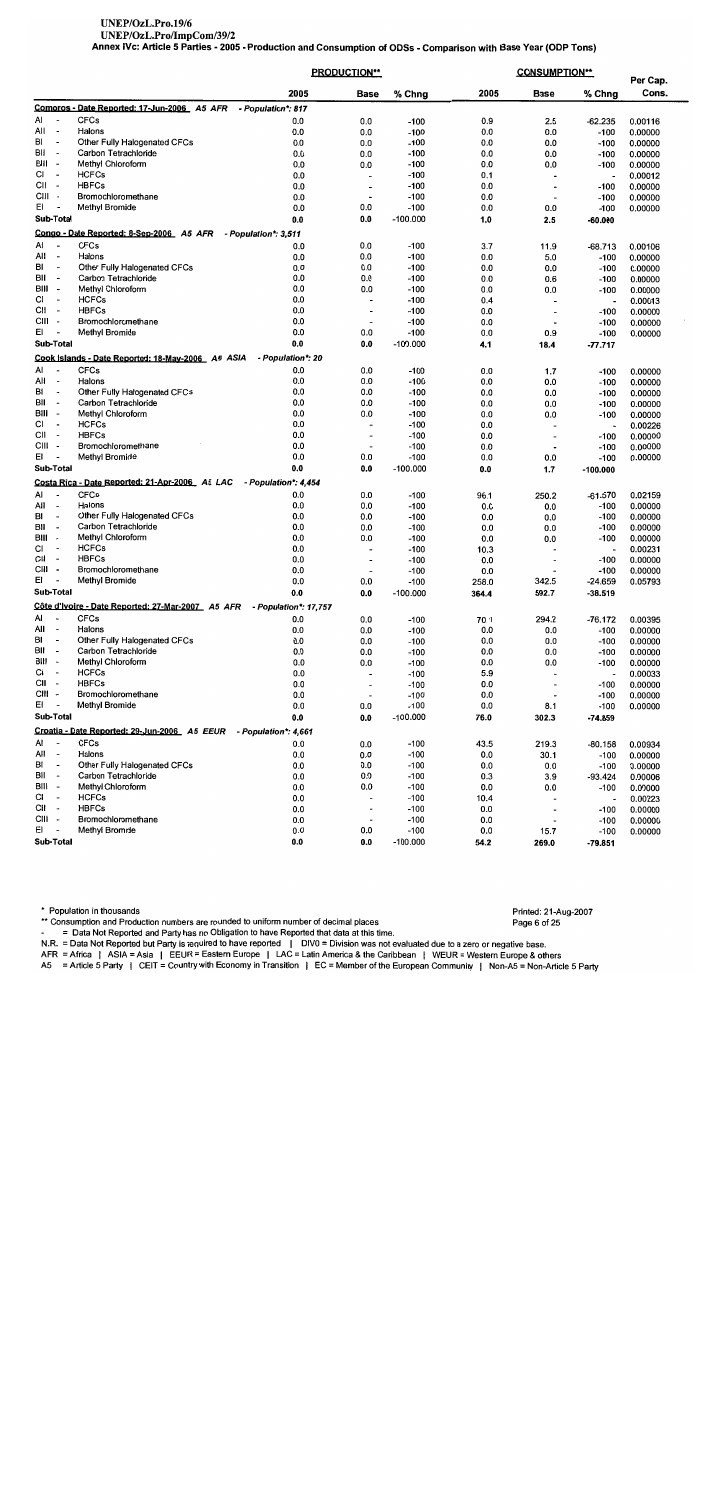|           |                                                      |                                                                           |                       | <b>PRODUCTION**</b>      |                       |             | <u>CONSUMPTION**</u>     |                          |                    |
|-----------|------------------------------------------------------|---------------------------------------------------------------------------|-----------------------|--------------------------|-----------------------|-------------|--------------------------|--------------------------|--------------------|
|           |                                                      |                                                                           | 2005                  | <b>Base</b>              | % Chng                | 2005        | Base                     | % Chng                   | Per Cap.<br>Cons.  |
|           |                                                      | Cuba - Date Reported: 5-Sep-2006 A5 LAC                                   | - Population*: 11,369 |                          |                       |             |                          |                          |                    |
| Al        | $\overline{\phantom{a}}$                             | <b>CFCs</b>                                                               | 0.0                   | 0.0                      | $-100$                | 208.6       | 625.1                    | -66.637                  | 0.01834            |
| All       | $\overline{\phantom{a}}$                             | Halons                                                                    | 0.0                   | 0.0                      | $-100$                | 0.0         | 0.0                      | $-100$                   | 0.00000            |
| BI<br>BII | ÷<br>$\overline{\phantom{a}}$                        | Other Fully Halogenated CFCs<br>Carbon Tetrachloride                      | 0.0<br>0.0            | 0.0                      | $-100$                | 0.0         | 0.0                      | $-100$                   | 0.00000            |
| BIII      | $\overline{\phantom{a}}$                             | Methyl Chloroform                                                         | 0.0                   | 0.0<br>0.0               | $-100$<br>$-100$      | 0.0<br>0.0  | 2.7<br>0.0               | $-100$<br>$-85.714$      | 0.00000<br>0.00000 |
| СI        | $\overline{\phantom{a}}$                             | <b>HCFCs</b>                                                              | 0.0                   | $\overline{\phantom{a}}$ | $-100$                | 16.2        | $\overline{\phantom{a}}$ | ÷                        | 0.00142            |
| СII       | $\overline{a}$                                       | <b>HBFCs</b>                                                              | 0.0                   | $\overline{\phantom{a}}$ | $-100$                | 0.0         | $\overline{\phantom{a}}$ | $-100$                   | 0.00000            |
| CIII -    |                                                      | Bromochloromethane                                                        | 0.0                   | $\overline{\phantom{a}}$ | $-100$                | 0.0         | $\blacksquare$           | -100                     | 0.00000            |
| EI        |                                                      | Methyl Bromide                                                            | 0.0                   | 0.0                      | $-100$                | 16.2        | 50.5                     | $-67.905$                | 0.00142            |
|           | Sub-Total                                            |                                                                           | 0.0                   | 0.0                      | $-100.000$            | 241.0       | 678.3                    | $-64.470$                |                    |
|           |                                                      | Democratic People's Republic of Korea - Date Reported: 2-Jun-2006 A5 ASIA |                       |                          | - Population*: 23,036 |             |                          |                          |                    |
| AI<br>All | $\overline{\phantom{a}}$<br>$\rightarrow$            | <b>CFCs</b><br>Halons                                                     | 0.0                   | 403.3                    | $-100$                | 91.8        | 441.7                    | $-79.215$                | 0.00399            |
| BI        | $\overline{\phantom{a}}$                             | Other Fully Halogenated CFCs                                              | 0.0<br>0.0            | 0.0<br>0.0               | $-100$<br>$-100$      | 0.0<br>0.0  | 0.0<br>0.0               | $-100$                   | 0.00000            |
| BII       | $\overline{\phantom{a}}$                             | Carbon Tetrachloride                                                      | 191.4                 | 1285.2                   | $-85.107$             | 191.4       | 1285.2                   | $-100$<br>$-85.107$      | 0.00000<br>0.00831 |
| BIII -    |                                                      | Methyl Chloroform                                                         | 0.0                   | 7.7                      | $-100$                | 0.0         | 7.7                      | $-100$                   | 0.00000            |
| СI        | $\overline{\phantom{a}}$                             | <b>HCFCs</b>                                                              | 0.0                   | $\overline{\phantom{a}}$ | $-100$                | 0.0         | $\overline{a}$           | $-100$                   | 0.00000            |
| CII       | $\overline{\phantom{a}}$                             | <b>HBFCs</b>                                                              | 0.0                   | $\overline{\phantom{a}}$ | $-100$                | 0.0         | $\overline{\phantom{a}}$ | $-100$                   | 0.00000            |
| CIII -    |                                                      | Bromochloromethane                                                        | 0.0                   |                          | $-100$                | 0.0         |                          | $-100$                   | 0.00000            |
| EI        |                                                      | Methyl Bromide                                                            | 0.0                   | 30.0                     | $-100$                | 0.0         | 30.0                     | $-100$                   | 0.00000            |
|           | Sub-Total                                            |                                                                           | 191.4                 | 1,726.2                  | -88.912               | 283.2       | 1,764.6                  | $-83.951$                |                    |
|           |                                                      | Democratic Republic of the Congo - Date Reported: 9-Jun-2006 A5 AFR       |                       | - Population*: 60,206    |                       |             |                          |                          |                    |
| A١<br>All | $\overline{\phantom{a}}$<br>$\overline{\phantom{a}}$ | <b>CFCs</b><br>Halons                                                     | 0.0                   | 0.0                      | $-100$                | 268.7       | 665.7                    | -59.634                  | 0.00446            |
| BI        | $\overline{\phantom{a}}$                             | Other Fully Halogenated CFCs                                              | 0.0<br>0.0            | 0.0<br>0.0               | $-100$<br>$-100$      | 22.8<br>0.0 | 218.7<br>0.0             | $-89.573$<br>$-100$      | 0.00038<br>0.00000 |
| BII       | $\overline{\phantom{a}}$                             | Carbon Tetrachloride                                                      | 0.0                   | 0.0                      | $-100$                | 16.5        | 15.3                     | 8.173                    | 0.00027            |
| BIII -    |                                                      | Methyl Chloroform                                                         | 0.0                   | 0.0                      | $-100$                | 4.0         | 4.8                      | $-15.908$                | 0.00007            |
| СI        | $\overline{\phantom{a}}$                             | <b>HCFCs</b>                                                              | 0.0                   | ÷                        | $-100$                | 0.0         | $\tilde{\phantom{a}}$    | -100                     | 0.00000            |
| CII       | $\overline{\phantom{a}}$                             | <b>HBFCs</b>                                                              | 0.0                   | $\blacksquare$           | $-100$                | 0.0         | $\blacksquare$           | $-100$                   | 0.00000            |
| CIII -    |                                                      | Bromochloromethane                                                        | 0.0                   | $\overline{\phantom{a}}$ | $-100$                | 0.0         |                          | $-100$                   | 0.00000            |
| EI        |                                                      | Methyl Bromide                                                            | 0.0                   | 0.0                      | $-100$                | 0.6         | 1.4                      | $-58.333$                | 0.00001            |
|           | Sub-Total                                            |                                                                           | 0.0                   | 0.0                      | $-100.000$            | 312.6       | 905.9                    | $-65.493$                |                    |
|           |                                                      | Diibouti - Date Reported: 18-Sep-2006_ A5 AFR                             | - Population*: 666    |                          |                       |             |                          |                          |                    |
| ΑI<br>All | $\overline{\phantom{a}}$<br>$\overline{\phantom{a}}$ | <b>CFCs</b><br>Halons                                                     | 0.0<br>0.0            | 0.0                      | $-100$                | 7.1         | 21.0                     | $-66.139$                | 0.01069            |
| BI        | $\tilde{\phantom{a}}$                                | Other Fully Halogenated CFCs                                              | 0.0                   | 0.0<br>0.0               | $-100$<br>$-100$      | 0.0<br>0.0  | 0.0<br>0.0               | $-100$<br>$-100$         | 0.00000<br>0.00000 |
| BII       |                                                      | Carbon Tetrachloride                                                      | 0.0                   | 0.0                      | $-100$                | 0.0         | 0.0                      | $-100$                   | 0.00000            |
| BIII -    |                                                      | Methyl Chloroform                                                         | 0.0                   | 0.0                      | $-100$                | 0.0         | 0.0                      | $-100$                   | 0.00000            |
| CI        | $\overline{\phantom{a}}$                             | <b>HCFCs</b>                                                              | 0.0                   | $\overline{\phantom{a}}$ | $-100$                | 1.4         |                          | $\overline{\phantom{m}}$ | 0.00206            |
| CII       | $\overline{\phantom{a}}$                             | <b>HBFCs</b>                                                              | 0.0                   | $\overline{\phantom{a}}$ | $-100$                | 0.0         | $\blacksquare$           | $-100$                   | 0.00000            |
| CIII -    |                                                      | Bromochloromethane                                                        | 0.0                   | $\overline{\phantom{0}}$ | $-100$                | 0.0         | $\ddot{\phantom{0}}$     | $-100$                   | 0.00000            |
| EI        |                                                      | Methyl Bromide                                                            | 0.0                   | 0.0                      | $-100$                | 0.0         | 0.0                      | $-100$                   | 0.00000            |
|           | Sub-Total                                            |                                                                           | 0.0                   | 0.0                      | $-100.000$            | 8.5         | 21.0                     | $-59.524$                |                    |
| Al        |                                                      | Dominica - Date Reported: 9-May-2006 A5 LAC<br><b>CFCs</b>                | - Population*: 70     |                          |                       |             |                          |                          |                    |
| All       | $\overline{\phantom{a}}$<br>$\overline{\phantom{a}}$ | Halons                                                                    | 0.0<br>0.0            | 0.0<br>0.0               | $-100$<br>$-100$      | 1.4<br>0.0  | 1.5<br>0.0               | $-6.140$                 | 0.01983            |
| BI        | $\overline{a}$                                       | Other Fully Halogenated CFCs                                              | 0.0                   | 0.0                      | $-100$                | 0.0         | 0.0                      | $-100$<br>$-100$         | 0.00000<br>0.00000 |
| BII       | $\overline{\phantom{a}}$                             | Carbon Tetrachloride                                                      | 0.0                   | 0.0                      | $-100$                | 0.0         | 0.0                      | -100                     | 0.00000            |
| BIII -    |                                                      | Methyl Chloroform                                                         | 0.0                   | 0.0                      | $-100$                | 0.0         | 0.0                      | $-100$                   | 0.00000            |
| CI        | $\overline{\phantom{a}}$                             | <b>HCFCs</b>                                                              | 0.0                   | $\overline{a}$           | $-100$                | 0.5         | $\overline{\phantom{a}}$ | $\overline{\phantom{a}}$ | 0.00732            |
| CII       | $\overline{\phantom{a}}$                             | <b>HBFCs</b>                                                              | 0.0                   | ÷,                       | $-100$                | 0.0         | $\overline{\phantom{a}}$ | $-100$                   | 0.00000            |
| CIII -    |                                                      | Bromochloromethane                                                        | 0.0                   | $\overline{a}$           | $-100$                | 0.0         | $\overline{\phantom{a}}$ | $-100$                   | 0.00000            |
| EI        | $\overline{\phantom{a}}$                             | Methyl Bromide                                                            | 0.0                   | 0.0                      | $-100$                | 0.0         | 0.0                      | $-100$                   | 0.00000            |
|           | Sub-Total                                            |                                                                           | 0.0                   | 0.0                      | $-100.000$            | 1.9         | 1.5                      | 26.667                   |                    |
|           |                                                      | Dominican Republic - Date Reported: 9-May-2006 A5 LAC                     | - Population*: 9,026  |                          |                       |             |                          |                          |                    |
| Al<br>All | $\overline{\phantom{a}}$                             | <b>CFCs</b><br>Halons                                                     | 0.0                   | 0.0                      | $-100$                | 204.3       | 539.8                    | $-62.153$                | 0.02264            |
| B1        | $\overline{\phantom{a}}$                             | Other Fully Halogenated CFCs                                              | 0.0<br>0.0            | 0.0<br>0.0               | $-100$<br>$-100$      | 0.0<br>0.0  | 4.2                      | $-100$                   | 0.00000            |
| BII       | $\sim$                                               | Carbon Tetrachloride                                                      | 0.0                   | 0.0                      | $-100$                | 0.0         | 0.0<br>29.0              | $-100$<br>$-100$         | 0.00000<br>0.00000 |
| BIII -    |                                                      | Methyl Chloroform                                                         | 0.0                   | 0.0                      | $-100$                | 0.0         | 3.6                      | $-100$                   | 0.00000            |
| Сł        | $\sim$                                               | <b>HCFCs</b>                                                              | 0.0                   | $\overline{\phantom{a}}$ | $-100$                | 35.0        |                          | $\overline{a}$           | 0.00388            |
| CII       | $\overline{\phantom{a}}$                             | <b>HBFCs</b>                                                              | 0.0                   | $\overline{\phantom{a}}$ | $-100$                | 0.0         | $\overline{\phantom{a}}$ | $-100$                   | 0.00000            |
| CIII -    |                                                      | Bromochloromethane                                                        | 0.0                   | $\overline{a}$           | $-100$                | 0.0         |                          | $-100$                   | 0.00000            |
| EI        | $\overline{\phantom{a}}$                             | Methyl Bromide                                                            | 0.0                   | 0.0                      | $-100$                | 22.8        | 104.2                    | $-78.126$                | 0.00253            |
|           | Sub-Total                                            |                                                                           | $0.0\,$               | 0.0                      | $-100.000$            | 262.1       | 680.8                    | -61.501                  |                    |

\*\* Consumption and Production numbers are rounded to uniform number of decimal places

= Data Not Reported and Party has no Obligation to have Reported that data at this time.

- Bata Not Reported and Farty has no Obligation to have Reported that data at this time.<br>N.R. = Data Not Reported but Party is required to have reported | DIVO = Division was not evaluated due to a zero or negative base.<br>A

### Printed: 21-Aug-2007 Page 7 of 25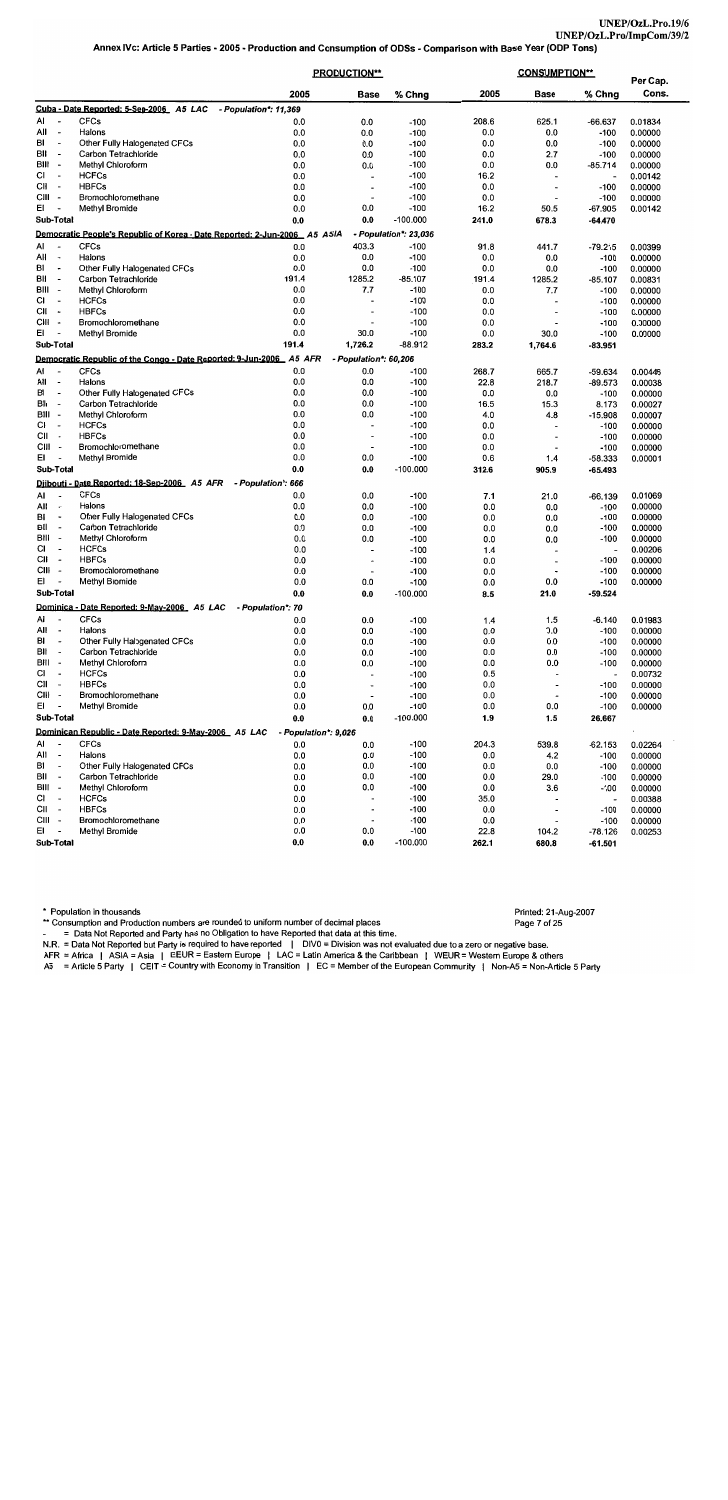### UNEP/OzL.Pro.19/6 UNEP/OzL.Pro/ImpCom/39/2

## Annex IVc: Article 5 Parties - 2005 - Production and Consumption of ODSs - Comparison with Base Year (ODP Tons)

|                                                                   |                                                 |                           | <b>PRODUCTION**</b>             |                  | <b>CONSUMPTION**</b> |                              |                          | Per Cap.           |
|-------------------------------------------------------------------|-------------------------------------------------|---------------------------|---------------------------------|------------------|----------------------|------------------------------|--------------------------|--------------------|
|                                                                   |                                                 | 2005                      | Base                            | % Chng           | 2005                 | <b>Base</b>                  | % Chng                   | Cons.              |
|                                                                   | Ecuador - Date Reported: 3-Aug-2006 A5 LAC      | - Population*: 13,798     |                                 |                  |                      |                              |                          |                    |
| Al<br>$\overline{\phantom{a}}$                                    | <b>CFCs</b>                                     | 0.0                       | 0.0                             | $-100$           | 132.5                | 301.4                        | -56.057                  | 0.00960            |
| All<br>$\overline{\phantom{a}}$                                   | Halons                                          | 0.0                       | 0.0                             | $-100$           | 0.0                  | 5.5                          | $-100$                   | 0.00000            |
| BI                                                                | Other Fully Halogenated CFCs                    | 0.0                       | 0.0                             | $-100$           | 0.0                  | 1.0                          | $-100$                   | 0.00000            |
| BII<br>٠.                                                         | Carbon Tetrachloride                            | 0.0                       | 0.0                             | $-100$           | 0.0                  | 0.5                          | $-100$                   | 0.00000            |
| BIII -                                                            | Methyl Chloroform                               | 0.0                       | 0.0                             | $-100$           | 0.8                  | 2.0                          | $-59.089$                | 0.00006            |
| СI<br>٠.<br>CII -                                                 | <b>HCFCs</b><br><b>HBFCs</b>                    | 0.0<br>0.0                | $\overline{a}$                  | $-100$           | 0.0                  | $\overline{\phantom{a}}$     | $-100$                   | 0.00000            |
| CIII -                                                            | Bromochloromethane                              | 0.0                       | $\overline{\phantom{a}}$        | $-100$<br>$-100$ | 0.0                  | $\overline{\phantom{0}}$     | $-100$                   | 0.00000            |
| EI<br>$\overline{\phantom{a}}$                                    | Methyl Bromide                                  | 0.0                       | $\overline{\phantom{a}}$<br>0.0 | $-100$           | 0.0<br>153.0         | $\overline{a}$<br>66.2       | $-100$<br>131.020        | 0.00000            |
| Sub-Total                                                         |                                                 | 0.0                       | 0.0                             | $-100.000$       | 286.3                | 376.6                        |                          | 0.01109            |
|                                                                   |                                                 |                           |                                 |                  |                      |                              | $-23.978$                |                    |
|                                                                   | Egypt - Date Reported: 27-Feb-2006 A5 AFR       | - Population*: 73,807     |                                 |                  |                      |                              |                          |                    |
| AI<br>$\overline{\phantom{a}}$<br>All<br>$\overline{\phantom{a}}$ | <b>CFCs</b><br>Halons                           | 0.0<br>0.0                | 0.0                             | $-100$           | 821.2                | 1668.0                       | -50.767                  | 0.01113            |
| BI<br>$\overline{\phantom{a}}$                                    | Other Fully Halogenated CFCs                    | 0.0                       | 0.0<br>0.0                      | $-100$<br>$-100$ | 145.0<br>0.0         | 705.0<br>0.0                 | $-79.433$                | 0.00196            |
| Bil<br>$\overline{\phantom{a}}$                                   | Carbon Tetrachloride                            | 0.0                       | 0.0                             | $-100$           | 5.5                  | 38.5                         | $-100$<br>$-85.714$      | 0.00000<br>0.00007 |
| BIII<br>$\overline{\phantom{a}}$                                  | Methyl Chloroform                               | 0.0                       | 0.0                             | $-100$           | 15.0                 | 26.0                         | -42.308                  | 0.00020            |
| Сı<br>$\overline{\phantom{a}}$                                    | <b>HCFCs</b>                                    | 0.0                       | $\ddot{\phantom{0}}$            | $-100$           | 173.5                | $\overline{a}$               | $\overline{\phantom{a}}$ | 0.00235            |
| СII<br>$\overline{\phantom{a}}$                                   | <b>HBFCs</b>                                    | 0.0                       | $\blacksquare$                  | $-100$           | 0.0                  | $\overline{a}$               | $-100$                   | 0.00000            |
| CIII -                                                            | Bromochloromethane                              | 0.0                       | $\overline{a}$                  | $-100$           | 0.0                  |                              | $-100$                   | 0.00000            |
| ΕI<br>٠.                                                          | <b>Methyl Bromide</b>                           | 0.0                       | 0.0                             | $-100$           | 188.4                | 238.1                        | $-20.857$                | 0.00255            |
| Sub-Total                                                         |                                                 | 0.0                       | 0.0                             | $-100.000$       | 1,348.6              | 2,675.6                      | -49.596                  |                    |
|                                                                   | El Salvador - Date Reported: 11-Aug-2006 A5 LAC | - Population*: 6,876      |                                 |                  |                      |                              |                          |                    |
| AI<br>$\overline{\phantom{a}}$                                    | <b>CFCs</b>                                     | 0.0                       | 0.0                             | $-100$           | 119.2                | 306.6                        | $-61.131$                | 0.01733            |
| All<br>$\overline{\phantom{a}}$                                   | Halons                                          | 0.0                       | 0.0                             | $-100$           | 0.0                  | 0.7                          | $-100$                   | 0.00000            |
| BI<br>$\overline{\phantom{a}}$                                    | Other Fully Halogenated CFCs                    | 0.0                       | 0.0                             | $-100$           | 0.0                  | 0.0                          | $-100$                   | 0.00000            |
| BII<br>$\overline{\phantom{a}}$                                   | Carbon Tetrachloride                            | 0.0                       | 0.0                             | $-100$           | 0.0                  | 0.0                          | $-100$                   | 0.00000            |
| BIII<br>$\overline{\phantom{a}}$                                  | Methyl Chioroform                               | 0.0                       | 0.0                             | $-100$           | 0.0                  | 0.0                          | $-100$                   | 0.00000            |
| СI<br>$\overline{\phantom{a}}$                                    | <b>HCFCs</b>                                    | 0.0                       | $\overline{\phantom{a}}$        | $-100$           | 19.5                 | $\overline{a}$               | $\tilde{\phantom{a}}$    | 0.00283            |
| CII<br>$\overline{\phantom{a}}$                                   | <b>HBFCs</b>                                    | 0.0                       | $\overline{\phantom{a}}$        | $-100$           | 0.0                  | $\overline{\phantom{a}}$     | $-100$                   | 0.00000            |
| CIII -<br>EI                                                      | Bromochloromethane                              | 0.0                       | $\overline{\phantom{a}}$        | $-100$           | 0.0                  |                              | $-100$                   | 0.00000            |
| <b>Sub-Total</b>                                                  | Methyl Bromide                                  | 0.0<br>0.0                | 0.0                             | $-100$           | 0.0                  | 0.0                          | $-100$                   | 0.00000            |
|                                                                   | Eritrea - Date Reported: 18-Aug-2006 A5 AFR     | - Population*: 4,519      | 0.0                             | $-100.000$       | 138.7                | 307.3                        | -54.865                  |                    |
| Al                                                                | <b>CFCs</b>                                     |                           |                                 |                  |                      |                              |                          |                    |
| All<br>$\overline{\phantom{a}}$                                   | Halons                                          | 0.0<br>0.0                | 0.0<br>0.0                      | $-100$<br>$-100$ | 30.2<br>0.3          | 41.1<br>2.3                  | $-26.556$                | 0.00669            |
| BI<br>$\overline{\phantom{a}}$                                    | Other Fully Halogenated CFCs                    | 0.0                       | 0.0                             | $-100$           | 0.0                  | 0.0                          | $-87.013$<br>$-100$      | 0.00007<br>0.00000 |
| BII<br>$\overline{\phantom{a}}$                                   | Carbon Tetrachloride                            | 0.0                       | 0.0                             | $-100$           | 0.0                  | 0.0                          | $-100$                   | 0.00000            |
| BIII<br>$\overline{\phantom{a}}$                                  | Methyl Chloroform                               | 0.0                       | 0.0                             | $-100$           | 0.0                  | 0.0                          | $-100$                   | 0.00000            |
| СI<br>$\overline{\phantom{a}}$                                    | <b>HCFCs</b>                                    | 0.0                       | $\overline{\phantom{a}}$        | $-100$           | 1.7                  |                              | ÷,                       | 0.00038            |
| СII<br>$\overline{\phantom{a}}$                                   | <b>HBFCs</b>                                    | 0.0                       | $\overline{\phantom{a}}$        | $-100$           | 0.0                  |                              | $-100$                   | 0.00000            |
| CIII<br>$\overline{\phantom{a}}$                                  | Bromochloromethane                              | 0.0                       | $\blacksquare$                  | $-100$           | 0.0                  | $\overline{\phantom{a}}$     | $-100$                   | 0.00000            |
| ΕI<br>$\overline{\phantom{a}}$                                    | <b>Methyl Bromide</b>                           | 0.0                       | 0.0                             | $-100$           | 0.0                  | 0.5                          | $-100$                   | 0.00000            |
| Sub-Total                                                         |                                                 | 0.0                       | 0.0                             | $-100.000$       | 32.2                 | 43.9                         | $-26.651$                |                    |
|                                                                   | Ethiopia - Date Reported: 24-May-2006    A5 AFR | - Population*: 70.962     |                                 |                  |                      |                              |                          |                    |
| AI<br>$\overline{\phantom{a}}$                                    | <b>CFCs</b>                                     | 0.0                       | 0.0                             | $-100$           | 15.0                 | 33.8                         | $-55.669$                | 0.00021            |
| All                                                               | Halons                                          | 0.0                       | 0.0                             | $-100$           | 0.4                  | 1.1                          | -61.111                  | 0.00001            |
| BI<br>$\overline{\phantom{a}}$                                    | Other Fully Halogenated CFCs                    | 0.0                       | 0.0                             | $-100$           | 0.0                  | 0.0                          | $-100$                   | 0.00000            |
| ВIJ<br>$\overline{\phantom{a}}$                                   | Carbon Tetrachloride                            | 0.0                       | 0.0                             | $-100$           | 0.0                  | 0.0                          | $-100$                   | 0.00000            |
| BIII -                                                            | Methyl Chloroform                               | 0.0                       | 0.0                             | $-100$           | 0.0                  | 0.5                          | $-100$                   | 0.00000            |
| CI<br>$\overline{\phantom{a}}$                                    | <b>HCFCs</b>                                    | 0.0                       | $\overline{\phantom{a}}$        | $-100$           | 0.0                  |                              | $-100$                   | 0.00000            |
| CII<br>$\overline{\phantom{a}}$                                   | <b>HBFCs</b>                                    | 0.0                       | $\blacksquare$                  | $-100$           | 0.0                  | $\qquad \qquad \blacksquare$ | $-100$                   | 0.00000            |
| CIII -                                                            | Bromochloromethane                              | 0.0                       | $\overline{\phantom{a}}$        | $-100$           | 0.0                  | $\overline{\phantom{a}}$     | -100                     | 0.00000            |
| Е1<br>$\overline{\phantom{a}}$                                    | Methyl Bromide                                  | 0.0                       | 0.0                             | $-100$           | 6.6                  | 15.6                         | $-57.692$                | 0.00009            |
| Sub-Total                                                         |                                                 | 0.0                       | 0.0                             | $-100.000$       | 22.0                 | 51.0                         | -56.863                  |                    |
| Al<br>$\overline{\phantom{a}}$                                    | <b>CFCs</b>                                     | - Population*: 858<br>0.0 | 0.0                             | $-100$           | 0.0                  | 33.4                         | -100                     | 0.00000            |
| All<br>$\overline{\phantom{a}}$                                   | Halons                                          | 0.0                       | 0.0                             | $-100$           | 0.0                  | 0.0                          | -100                     | 0.00000            |
| BI<br>$\overline{\phantom{a}}$                                    | Other Fully Halogenated CFCs                    | 0.0                       | 0.0                             | -100             | 0.0                  | 0.0                          | $-100$                   | 0.00000            |
| BII<br>$\overline{\phantom{a}}$                                   | Carbon Tetrachloride                            | 0.0                       | 0.0                             | $-100$           | 0.0                  | 0.0                          | $-100$                   | 0.00000            |
| BIII -                                                            | Methyl Chloroform                               | 0.0                       | 0.0                             | $-100$           | 0.0                  | 0.0                          | $-100$                   | 0.00000            |
| СI<br>$\overline{\phantom{a}}$                                    | <b>HCFCs</b>                                    | 0.0                       | $\qquad \qquad \blacksquare$    | -100             | 5.1                  |                              | $\overline{a}$           | 0.00599            |
| CII<br>$\overline{\phantom{a}}$                                   | <b>HBFCs</b>                                    | 0.0                       | $\overline{\phantom{a}}$        | $-100$           | 0.0                  | $\overline{\phantom{a}}$     | $-100$                   | 0.00000            |
| CIII -                                                            | Bromochloromethane                              | 0.0                       | $\overline{\phantom{a}}$        | -100             | 0.0                  | $\overline{\phantom{a}}$     | $-100$                   | 0.00000            |
| EI<br>$\overline{\phantom{a}}$                                    | Methyl Bromide                                  | 0.0                       | 0.0                             | -100             | 0.9                  | 0.7                          | 26.927                   | 0.00099            |
| Sub-Total                                                         |                                                 | 0.0                       | 0.0                             | $-100.000$       | 6.0                  | 34.1                         | $-82.405$                |                    |

\* Population in thousands

\*\* Consumption and Production numbers are rounded to uniform number of decimal places

- Consumption and Production numbers are rounded to uniform number of decimal places<br>- = Data Not Reported and Party has no Obligation to have Reported that data at this time.<br>N.R. = Data Not Reported but Party is required

Printed: 21-Aug-2007 Page 8 of 25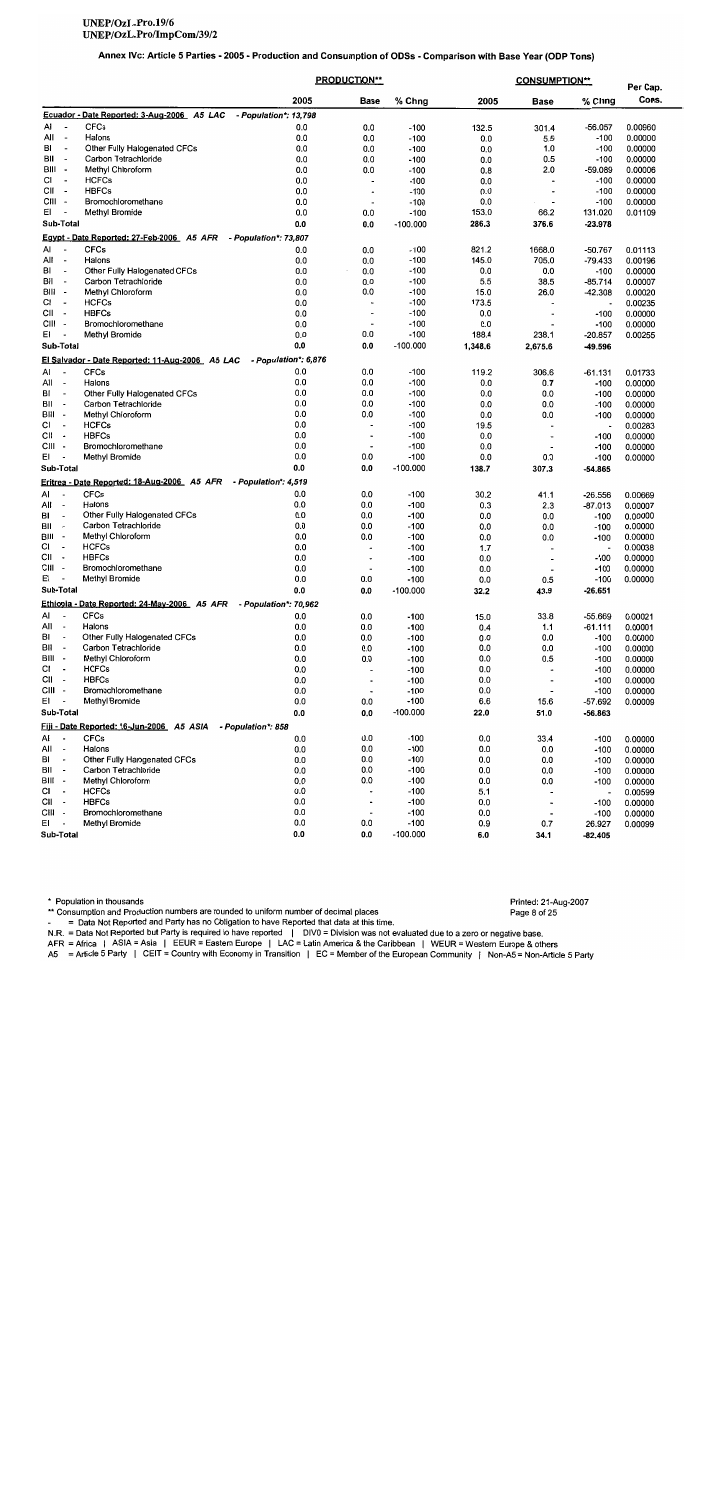|                                                                                     |                                                                                                                 |                                            |                  |            |                                            |                          | UNEP/OzL.Pro.19/6        |
|-------------------------------------------------------------------------------------|-----------------------------------------------------------------------------------------------------------------|--------------------------------------------|------------------|------------|--------------------------------------------|--------------------------|--------------------------|
|                                                                                     |                                                                                                                 |                                            |                  |            |                                            |                          | UNEP/OzL.Pro/ImpCom/39/2 |
|                                                                                     | Annex IVc: Article 5 Parties - 2005 - Production and Consumption of ODSs - Comparison with Base Year (ODP Tons) |                                            |                  |            |                                            |                          |                          |
|                                                                                     |                                                                                                                 | <b>PRODUCTION**</b>                        |                  |            | <b>CONSUMPTION**</b>                       |                          | Per Cap.                 |
|                                                                                     | 2005                                                                                                            | Base                                       | % Chng           | 2005       | Base                                       | % Chng                   | Cons.                    |
| Gabon - Date Reported: 11-May-2006_ A5 AFR - Population*: 1,392                     |                                                                                                                 |                                            |                  |            |                                            |                          |                          |
| A١<br><b>CFCs</b><br>$\blacksquare$                                                 | 0.0                                                                                                             | 0.0                                        | $-100$           | 2.1        | 10.3                                       | -79.455                  | 0.00152                  |
| All<br>$\sim$<br>Halons                                                             | 0.0                                                                                                             | 0.0                                        | $-100$           | 0.0        | 0.0                                        | -100                     | 0.00000                  |
| BI<br>Other Fully Halogenated CFCs<br>$\blacksquare$                                | 0.0                                                                                                             | 0.0                                        | $-100$           | 0.0        | 0.0                                        | $-100$                   | 0.00000                  |
| BН<br>Carbon Tetrachloride<br>$\overline{\phantom{a}}$                              | 0.0                                                                                                             | 0.0                                        | $-100$           | 0.0        | 0.0                                        | $-100$                   | 0.00000                  |
| BIII<br>Methyl Chloroform<br>$\overline{\phantom{a}}$                               | 0.0                                                                                                             | 0.0                                        | $-100$           | 0.0        | 0.0                                        | $-100$                   | 0.00000                  |
| СI<br><b>HCFCs</b><br>$\blacksquare$                                                | 0.0                                                                                                             |                                            | $-100$           | 1.5        | $\overline{\phantom{a}}$                   | $\overline{\phantom{a}}$ | 0.00110                  |
| <b>HBFCs</b><br>СII<br>$\sim$                                                       | 0.0                                                                                                             | $\blacksquare$                             | $-100$           | 0.0        | $\overline{\phantom{a}}$                   | $-100$                   | 0.00000                  |
| CIII -<br>Bromochloromethane                                                        | 0.0                                                                                                             | $\overline{a}$                             | $-100$           | 0.0        | $\overline{\phantom{a}}$                   | $-100$                   | 0.00000                  |
| EI<br>Methyl Bromide                                                                | 0.0                                                                                                             | 0.0                                        | $-100$           | 0.0        | 0.0                                        | $-100$                   | 0.00000                  |
| Sub-Total                                                                           | 0.0                                                                                                             | 0.0                                        | $-100.000$       | 3.6        | 10.3                                       | $-65.049$                |                          |
| Gambia - Date Reported: 3-Nov-2006 A5 AFR                                           | - Population*: 1,467                                                                                            |                                            |                  |            |                                            |                          |                          |
| <b>CFCs</b><br>AI<br>$\blacksquare$                                                 | 0.0                                                                                                             | 0.0                                        | $-100$           | 0.7        | 23.8                                       | $-97.258$                | 0.00044                  |
| All<br>$\sim$<br>Halons                                                             | 0.0                                                                                                             | 0.0                                        | $-100$           | 0.0        | 0.0                                        | -100                     | 0.00000                  |
| BI<br>Other Fully Halogenated CFCs<br>$\overline{\phantom{a}}$                      | 0.0                                                                                                             | 0.0                                        | $-100$           | 0.0        | 0.0                                        | $-100$                   | 0.00000                  |
| BII<br>Carbon Tetrachloride<br>$\sim$                                               | 0.0                                                                                                             | 0.0                                        | $-100$           | 0.0        | 0.0                                        | -100                     | 0.00000                  |
| BIII -<br>Methyl Chloroform<br>СI<br><b>HCFCs</b><br>$\blacksquare$                 | 0.0                                                                                                             | 0.0                                        | $-100$           | 0.0        | 0.0                                        | $-100$                   | 0.00000                  |
| <b>HBFCs</b><br>CII<br>$\blacksquare$                                               | 0.0<br>0.0                                                                                                      | $\overline{\phantom{a}}$<br>$\overline{a}$ | $-100$<br>$-100$ | 0.2<br>0.0 | $\blacksquare$                             | ۰                        | 0.00017                  |
| CIII -<br>Bromochloromethane                                                        | 0.0                                                                                                             | $\ddot{\phantom{0}}$                       | -100             | 0.0        | $\overline{\phantom{a}}$<br>$\blacksquare$ | $-100$<br>$-100$         | 0.00000<br>0.00000       |
| EI.<br>Methyl Bromide                                                               | 0.0                                                                                                             | 0.0                                        | $-100$           | 0.0        | 0.0                                        | $-100$                   | 0.00000                  |
| Sub-Total                                                                           | 0.0                                                                                                             | 0.0                                        | $-100.000$       | 0.9        | 23.8                                       | -96.218                  |                          |
|                                                                                     |                                                                                                                 |                                            |                  |            |                                            |                          |                          |
| Georgia - Date Reported: 16-May-2006 A5 EEUR<br><b>CFCs</b><br>AI<br>$\blacksquare$ | - Population*: 5,124                                                                                            |                                            |                  |            |                                            |                          |                          |
| AII<br>Halons<br>$\sim$                                                             | 0.0                                                                                                             | 0.0                                        | $-100$           | 8.2        | 22.5                                       | $-63.618$                | 0.00160                  |
| BI<br>Other Fully Halogenated CFCs<br>$\overline{\phantom{a}}$                      | 0.0<br>0.0                                                                                                      | 00<br>0.0                                  | $-100$<br>$-100$ | 16.5       | 42.5                                       | $-61.207$                | 0.00322                  |
| ВII<br>Carbon Tetrachloride<br>$\sim$                                               | 0.0                                                                                                             | 0.0                                        | $-100$           | 0.0<br>0.0 | 0.0<br>0.0                                 | $-100$<br>$-100$         | 0.00000<br>0.00000       |
| BIIL<br>Methyl Chloroform<br>$\sim$                                                 | 0.0                                                                                                             | 0.0                                        | $-100$           | 0.0        | 0.0                                        | $-100$                   | 0.00000                  |
| СI<br><b>HCFCs</b><br>$\overline{\phantom{a}}$                                      | 0.0                                                                                                             | $\blacksquare$                             | -100             | 1.1        | $\overline{\phantom{a}}$                   | $\overline{\phantom{a}}$ | 0.00022                  |
| CII<br><b>HBFCs</b><br>$\overline{a}$                                               | 0.0                                                                                                             | $\overline{\phantom{a}}$                   | $-100$           | 0.0        | $\overline{\phantom{a}}$                   | $-100$                   | 0.00000                  |
| CIII -<br>Bromochloromethane                                                        | 0.0                                                                                                             | $\ddot{\phantom{0}}$                       | $-100$           | 0.0        | $\overline{\phantom{a}}$                   | -100                     | 0.00000                  |
| EI<br>Methyl Bromide                                                                | 0.0                                                                                                             | 0.0                                        | $-100$           | 8.6        | 13.7                                       | $-36.703$                | 0.00169                  |
| Sub-Total                                                                           | 0.0                                                                                                             | 0.0                                        | $-100.000$       | 34.4       | 78.7                                       | $-56.290$                |                          |
| Ghana - Date Reported: 13-Jun-2006 A5 AFR                                           | - Population*: 21,555                                                                                           |                                            |                  |            |                                            |                          |                          |
| <b>CFCs</b><br>AI<br>$\blacksquare$                                                 | 0.0                                                                                                             | 0.0                                        | $-100$           | 17.5       | 35.8                                       | $-51.131$                | 0.00081                  |
| AII<br>Halons<br>$\overline{\phantom{a}}$                                           | 0.0                                                                                                             | 0.0                                        | $-100$           | 0.0        | 0.0                                        | $-100$                   | 0.00000                  |
| BI<br>Other Fully Halogenated CFCs<br>$\overline{\phantom{a}}$                      | 0.0                                                                                                             | 0.0                                        | $-100$           | 0.0        | 0.0                                        | $-100$                   | 0.00000                  |
| BII<br>Carbon Tetrachloride<br>$\sim$                                               | 0.0                                                                                                             | 0.0                                        | $-100$           | 0.0        | 0.4                                        | $-100$                   | 0.00000                  |
| BIII<br>Methyl Chloroform<br>$\sim$                                                 | 0.0                                                                                                             | 0.0                                        | $-100$           | 0.0        | 0.0                                        | $-100$                   | 0.00000                  |
| СI<br><b>HCFCs</b><br>$\blacksquare$                                                | 0.0                                                                                                             | $\blacksquare$                             | $-100$           | 7.7        |                                            | $\ddot{\phantom{0}}$     | 0.00036                  |
| <b>HBFCs</b><br>СII<br>$\overline{\phantom{a}}$                                     | 0.0                                                                                                             | $\blacksquare$                             | $-100$           | 0.0        |                                            | -100                     | 0.00000                  |
| CIII<br>$\overline{\phantom{a}}$<br>Bromochloromethane                              | 0.0                                                                                                             | $\overline{a}$                             | -100             | 0.0        |                                            | -100                     | 0.00000                  |
| EI.<br>Methyl Bromide<br>$\sim$                                                     | 0.0                                                                                                             | 0.0                                        | $-100$           | 0.0        | 0.0                                        | -100                     | 0.00000                  |
| Sub-Total                                                                           | 0.0                                                                                                             | 0.0                                        | $-100.000$       | 25.2       | 36.2                                       | $-30.387$                |                          |
| Grenada - Date Reported: 22-Apr-2006 A5 LAC                                         | - Population*: 95                                                                                               |                                            |                  |            |                                            |                          |                          |
| <b>CFCs</b><br>AI<br>$\bullet$                                                      | 0.0                                                                                                             | 0.0                                        | $-100$           | 0.6        | 6.0                                        | -90.789                  | 0.00579                  |
| All<br>Halons<br>$\sim$                                                             | 0.0                                                                                                             | 0.0                                        | $-100$           | 0.0        | 0.0                                        | -100                     | 0.00000                  |
| BI<br>Other Fully Halogenated CFCs<br>$\overline{a}$                                | 0.0                                                                                                             | 0.0                                        | $-100$           | 0.0        | 0.0                                        | -100                     | 0.00000                  |
| ВII<br>Carbon Tetrachloride<br>$\hat{\phantom{a}}$                                  | 0.0                                                                                                             | 0.0                                        | $-100$           | 0.0        | 0.0                                        | -100                     | 0.00000                  |
| BIII -<br>Methyl Chloroform                                                         | 0.0                                                                                                             | 0.0                                        | $-100$           | 0.0        | 0.0                                        | -100                     | 0.00000                  |
| <b>HCFCs</b><br>СI<br>$\overline{\phantom{a}}$                                      | 0.0                                                                                                             | $\blacksquare$                             | $-100$           | 0.1        |                                            |                          | 0.00099                  |
| CII<br><b>HBFCs</b><br>$\sim$                                                       | 0.0                                                                                                             | $\overline{\phantom{a}}$                   | $-100$           | 0.0        | $\blacksquare$                             | $-100$                   | 0.00000                  |
| CIII -<br>Bromochloromethane                                                        | 0.0                                                                                                             | $\overline{a}$                             | $-100$           | 0.0        | $\overline{\phantom{a}}$                   | -100                     | 0.00000                  |
| EL<br>Methyl Bromide                                                                | 0.0                                                                                                             | 0.0                                        | $-100$           | 0.0        | 0.0                                        | -100                     | 0.00000                  |
| Sub-Total                                                                           | 0.0                                                                                                             | 0.0                                        | $-100.000$       | 0.7        | 6.0                                        | -88.333                  |                          |
| Guatemala - Date Reported: 10-Oct-2006 A5 LAC - Population*: 12,952                 |                                                                                                                 |                                            |                  |            |                                            |                          |                          |

\*\* Consumption and Production numbers are rounded to uniform number of decimal places = Data Not Reported and Party has no Obligation to have Reported that data at this time.

 $AI$ 

All  $\overline{\phantom{a}}$ 

BI

BII  $\overline{a}$ 

BIII  $\overline{\phantom{a}}$ 

 $\mathsf{CI}$ 

 $CII$  $\ddot{\phantom{1}}$ 

 $CIII$  $\overline{\phantom{a}}$ 

 $EI$  $\overline{\phantom{a}}$ 

 $\overline{\phantom{a}}$ 

ŀ,

Sub-Total

 $CFCs$ 

Halons

**HCFCs** 

**HBFCs** 

\* Population in thousands

Other Fully Halogenated CFCs

Carbon Tetrachloride

Bromochloromethane

Methyl Bromide

Methyl Chloroform

N.R. = Data Not Reported but Party is required to have reported | DIV0 = Division was not evaluated due to a zero or negative base.

AFR = Africa | ASIA = Asia | EEUR = Eastern Europe | LAC = Latin America & the Caribbean | WEUR = Western Europe & others

 $0.0$ 

 $0.0$ 

 $0.0\,$ 

 $0.0\,$ 

 $\bf 0.0$ 

 $0.0\,$ 

 $0.0\,$ 

 $0.0$ 

 $0.0$ 

 $\boldsymbol{0.0}$ 

 $0.0$ 

 $0.0$ 

 $0.0\,$ 

 $0.0\,$ 

 $0.0\,$ 

 $\overline{\phantom{a}}$ 

 $\overline{\phantom{a}}$ 

 $\sim$ 

 $0.0$ 

 $\bf 0.0$ 

 $-100$ 

 $-100$ 

 $-100$ 

 $-100$ 

 $-100$ 

 $-100$ 

 $-100$ 

 $-100$ 

 $-100$ 

 $-100.000$ 

57.5

 $0.0$ 

 $0.0$ 

 $0.0\,$ 

 $0.0\,$ 

5.9

 $0.0$ 

 $0.0$ 

522.8

586.2

A5 = Article 5 Party | CEIT = Country with Economy in Transition | EC = Member of the European Community | Non-A5 = Non-Article 5 Party

Printed: 21-Aug-2007 Page 9 of 25

224.6

 $0.2\,$ 

 $0.0\,$ 

10.6

 $0.0\,$ 

400.7

636.1

 $\tilde{\phantom{a}}$ 

 $-74.404$ 

 $-100$ 

 $-100$ 

 $-100$ 

 $-100$ 

 $-100$ 

 $-100$ 

30.470

 $-7.845$ 

0.00444

 $0.00000$ 

 $0.00000$ 

0.00000

 $0.00000$ 

0.00046

0.00000

0.00000

0.04036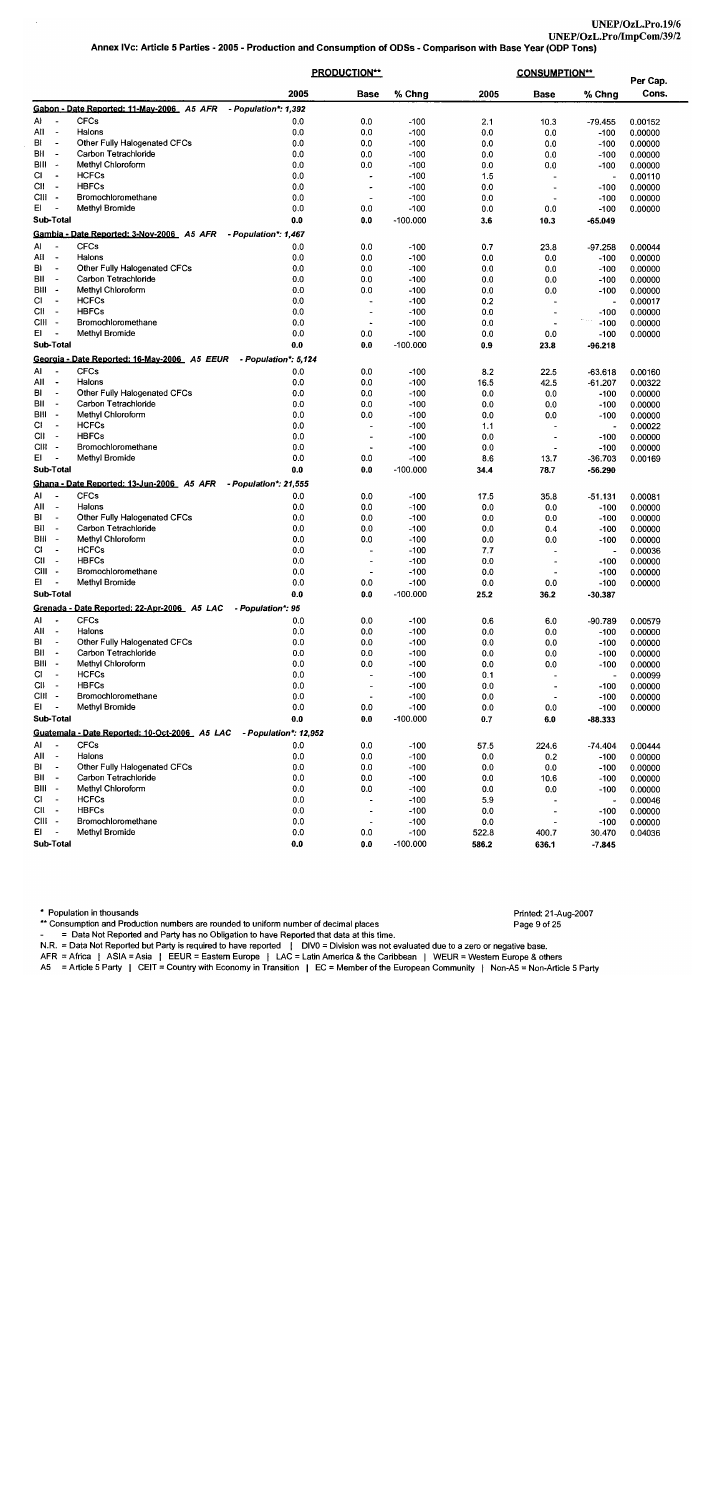### UNEP/OzL.Pro.19/6 UNEP/OzL.Pro/ImpCom/39/2

Annex IVc: Article 5 Parties - 2005 - Production and Consumption of ODSs - Comparison with Base Year (ODP Tons)

|                                                                   |                                                  |                          | <b>PRODUCTION**</b>                        |                  |            | <b>CONSUMPTION**</b>                                 |                          |                    |
|-------------------------------------------------------------------|--------------------------------------------------|--------------------------|--------------------------------------------|------------------|------------|------------------------------------------------------|--------------------------|--------------------|
|                                                                   |                                                  | 2005                     | <b>Base</b>                                | % Chng           | 2005       | Base                                                 | % Chng                   | Per Cap.<br>Cons.  |
|                                                                   | Guinea - Date Reported: 2-Nov-2006 A5 AFR        | - Population*: 8,780     |                                            |                  |            |                                                      |                          |                    |
| Al                                                                | <b>CFCs</b>                                      | 0.0                      | 0.0                                        | $-100$           | 9.3        | 42.4                                                 | $-78.128$                | 0.00106            |
| All<br>$\overline{\phantom{a}}$                                   | Halons                                           | 0.0                      | 0.0                                        | $-100$           | 0.0        | 8.6                                                  | $-100$                   | 0.00000            |
| BI<br>$\overline{\phantom{a}}$                                    | Other Fully Halogenated CFCs                     | 0.0                      | 0.0                                        | $-100$           | 0.0        | 0.0                                                  | $-100$                   | 0.00000            |
| BII<br>$\overline{\phantom{a}}$<br>BIII -                         | Carbon Tetrachloride                             | 0.0                      | 0.0                                        | $-100$           | 0.0        | 0.0                                                  | $-100$                   | 0.00000            |
| CI<br>$\overline{\phantom{a}}$                                    | Methyl Chloroform<br><b>HCFCs</b>                | 0.0<br>0.0               | 0.0                                        | $-100$           | 0.0        | 0.0                                                  | $-100$                   | 0.00000            |
| CII<br>$\overline{\phantom{a}}$                                   | <b>HBFCs</b>                                     | 0.0                      | $\blacksquare$<br>$\blacksquare$           | $-100$<br>$-100$ | 0.0<br>0.0 | ä,                                                   | $-100$                   | 0.00000<br>0.00000 |
| CIII -                                                            | Bromochloromethane                               | 0.0                      | $\blacksquare$                             | $-100$           | 0.0        | $\overline{\phantom{a}}$<br>$\overline{\phantom{a}}$ | $-100$<br>$-100$         | 0.00000            |
| Eľ                                                                | Methyl Bromide                                   | 0.0                      | $\overline{\phantom{a}}$                   | $-100$           | 0.0        | $\overline{\phantom{a}}$                             | $-100$                   | 0.00000            |
| Sub-Total                                                         |                                                  | 0.0                      | 0.0                                        | $-100.000$       | 9.3        | 51.0                                                 | -81.765                  |                    |
|                                                                   | Guinea-Bissau - Date Reported: 9-Oct-2006 A5 AFR | - Population*: 1,353     |                                            |                  |            |                                                      |                          |                    |
| AI                                                                | <b>CFCs</b>                                      | 0.0                      | 0.0                                        | $-100$           | 12.5       | 26.3                                                 | $-52.426$                | 0.00924            |
| All<br>$\overline{\phantom{a}}$                                   | Halons                                           | 0.0                      | 0.0                                        | $-100$           | 0.0        | 0.0                                                  | $-100$                   | 0.00000            |
| BI<br>$\overline{\phantom{a}}$                                    | Other Fully Halogenated CFCs                     | 0.0                      | 0.0                                        | $-100$           | 0.0        | 0.0                                                  | $-100$                   | 0.00000            |
| BII<br>$\overline{\phantom{a}}$                                   | Carbon Tetrachloride                             | 0.0                      | 0.0                                        | $-100$           | 0.0        | 0.0                                                  | $-100$                   | 0.00000            |
| BIII -                                                            | Methyl Chloroform                                | 0.0                      | 0.0                                        | $-100$           | 0.0        | 0.0                                                  | $-100$                   | 0.00000            |
| СI<br>$\overline{\phantom{a}}$                                    | <b>HCFCs</b>                                     | 0.0                      | $\overline{\phantom{a}}$                   | $-100$           | 1.4        | $\qquad \qquad \blacksquare$                         |                          | 0.00102            |
| СII<br>$\overline{\phantom{a}}$                                   | <b>HBFCs</b>                                     | 0.0                      | $\overline{\phantom{a}}$                   | $-100$           | 0.0        | $\overline{\phantom{a}}$                             | $-100$                   | 0.00000            |
| CIII -                                                            | Bromochloromethane                               | 0.0                      | $\blacksquare$                             | $-100$           | 0.0        | $\overline{\phantom{a}}$                             | $-100$                   | 0.00000            |
| EI                                                                | Methyl Bromide                                   | 0.0                      | 0.0                                        | $-100$           | 0.0        | 0.0                                                  | $-100$                   | 0.00000            |
| Sub-Total                                                         |                                                  | 0.0                      | 0.0                                        | $-100.000$       | 13.9       | 26.3                                                 | -47.148                  |                    |
|                                                                   | Guvana - Date Reported: 21-Jun-2006 A5 LAC       | - Population*: 768       |                                            |                  |            |                                                      |                          |                    |
| Al<br>All<br>$\overline{\phantom{a}}$                             | <b>CFCs</b><br>Halons                            | 0.0                      | 0.0                                        | $-100$           | 23.5       | 53.2                                                 | -55.900                  | 0.03056            |
| BI<br>$\tilde{\phantom{a}}$                                       | Other Fully Halogenated CFCs                     | 0.0<br>0.0               | 0.0<br>0.0                                 | $-100$<br>$-100$ | 0.0<br>0.0 | 0.2<br>0.0                                           | $-100$                   | 0.00000            |
| BII<br>$\overline{\phantom{a}}$                                   | Carbon Tetrachloride                             | 0.0                      | 0.0                                        | $-100$           | 0.0        | 0.0                                                  | $-100$<br>$-100$         | 0.00000<br>0.00000 |
| BIII -                                                            | Methyl Chloroform                                | 0.0                      | 0.0                                        | $-100$           | 0.0        | 0.0                                                  | $-100$                   | 0.00000            |
| CI<br>$\overline{\phantom{a}}$                                    | <b>HCFCs</b>                                     | 0.0                      | $\overline{\phantom{a}}$                   | $-100$           | 2.5        | $\overline{\phantom{a}}$                             | $\tilde{\phantom{a}}$    | 0.00319            |
| СII<br>$\overline{\phantom{a}}$                                   | <b>HBFCs</b>                                     | 0.0                      | $\overline{\phantom{a}}$                   | $-100$           | 0.0        | $\overline{\phantom{a}}$                             | $-100$                   | 0.00000            |
| CIII -                                                            | Bromochloromethane                               | 0.0                      | $\overline{\phantom{a}}$                   | $-100$           | 0.0        | $\overline{\phantom{0}}$                             | $-100$                   | 0.00000            |
| EI                                                                | Methyl Bromide                                   | 0.0                      | 0.0                                        | $-100$           | 0.0        | 1.4                                                  | $-100$                   | 0.00000            |
| Sub-Total                                                         |                                                  | 0.0                      | 0.0                                        | $-100.000$       | 26.0       | 54.8                                                 | $-52.555$                |                    |
|                                                                   | Haiti - Date Reported: 8-Aug-2006 A5 LAC         | - Population*: 8,799     |                                            |                  |            |                                                      |                          |                    |
| AI<br>$\overline{\phantom{a}}$                                    | <b>CFCs</b>                                      | 0.0                      | 0.0                                        | $-100$           | 81.4       | 169.0                                                | $-51.820$                | 0.00925            |
| ΑIΙ<br>$\overline{\phantom{a}}$                                   | Halons                                           | 0.0                      | 0.0                                        | $-100$           | 0.0        | 1.5                                                  | $-100$                   | 0.00000            |
| BI<br>$\overline{\phantom{a}}$                                    | Other Fully Halogenated CFCs                     | 0.0                      | 0.0                                        | $-100$           | 0.0        | 0.0                                                  | $-100$                   | 0.00000            |
| BII<br>$\overline{\phantom{a}}$                                   | Carbon Tetrachloride                             | 0.0                      | 0.0                                        | $-100$           | 0.0        | 0.0                                                  | $-100$                   | 0.00000            |
| BIII -                                                            | Methyl Chloroform                                | 0.0                      | 0.0                                        | $-100$           | 0.0        | 0.2                                                  | $-100$                   | 0.00000            |
| СI<br>$\overline{\phantom{a}}$                                    | <b>HCFCs</b>                                     | 0.0                      | $\overline{\phantom{a}}$                   | $-100$           | 4.1        | $\overline{\phantom{a}}$                             | $\cdot$                  | 0.00047            |
| CII<br>$\overline{\phantom{a}}$                                   | <b>HBFCs</b>                                     | 0.0                      | $\overline{\phantom{a}}$                   | $-100$           | 0.0        | $\overline{\phantom{a}}$                             | $-100$                   | 0.00000            |
| CIII<br>$\overline{\phantom{a}}$                                  | Bromochloromethane                               | 0.0                      | $\overline{\phantom{a}}$                   | $-100$           | 0.0        |                                                      | $-100$                   | 0.00000            |
| EI<br>Sub-Total                                                   | Methyl Bromide                                   | 0.0                      | 0.0                                        | $-100$           | 0.0        | 0.0                                                  | $-100$                   | 0.00000            |
|                                                                   |                                                  | 0.0                      | 0.0                                        | $-100.000$       | 85.5       | 170.7                                                | -49.912                  |                    |
|                                                                   | Honduras - Date Reported: 7-Aug-2006 A5 LAC      | - Population*: 7,199     |                                            |                  |            |                                                      |                          |                    |
| Al<br>$\overline{\phantom{a}}$<br>All<br>$\overline{\phantom{a}}$ | <b>CFCs</b><br>Halons                            | 0.0<br>0.0               | $0.0\,$<br>$0.0\,$                         | $-100$<br>$-100$ | 122.6      | 331.6                                                | $-63.032$                | 0.01703            |
| BI<br>$\overline{a}$                                              | Other Fully Halogenated CFCs                     | 0.0                      | 0.0                                        | $-100$           | 0.0<br>0.0 | 0.0<br>0.0                                           | $-100$<br>$-100$         | 0.00000            |
| BII<br>$\overline{\phantom{a}}$                                   | Carbon Tetrachloride                             | 0.0                      | 0.0                                        | $-100$           | 0.0        | 0.0                                                  | $-100$                   | 0.00000<br>0.00000 |
| BIII -                                                            | Methyl Chloroform                                | 0.0                      | 0.0                                        | $-100$           | 0.0        | 0.0                                                  | $-100$                   | 0.00000            |
| CI<br>$\overline{\phantom{a}}$                                    | <b>HCFCs</b>                                     | 0.0                      |                                            | $-100$           | 10.0       |                                                      | $\overline{\phantom{a}}$ | 0.00138            |
| CII<br>$\overline{\phantom{a}}$                                   | <b>HBFCs</b>                                     | 0.0                      | $\blacksquare$                             | $-100$           | 0.0        | $\overline{\phantom{a}}$                             | $-100$                   | 0.00000            |
| CIII -                                                            | Bromochloromethane                               | 0.0                      |                                            | $-100$           | 0.0        | $\overline{a}$                                       | $-100$                   | 0.00000            |
| Eŀ<br>$\overline{\phantom{a}}$                                    | Methyl Bromide                                   | 0.0                      | 0.0                                        | $-100$           | 315.6      | 259.4                                                | 21.652                   | 0.04384            |
| Sub-Total                                                         |                                                  | 0.0                      | 0.0                                        | $-100.000$       | 448.2      | 591.0                                                | -24.162                  |                    |
|                                                                   | India - Date Reported: 25-Jul-2006 A5 ASIA       | - Population*: 1,088,581 |                                            |                  |            |                                                      |                          |                    |
| Al                                                                | <b>CFCs</b>                                      | 11259.9                  | 22632.4                                    | $-50.249$        | 1957.8     | 6681.0                                               | -70.696                  | 0.00180            |
| All<br>$\overline{\phantom{a}}$                                   | Halons                                           | 0.0                      | 288.8                                      | $-100$           | 0.0        | 1249.4                                               | $-100$                   | 0.00000            |
| BI<br>$\overline{\phantom{a}}$                                    | Other Fully Halogenated CFCs                     | 0.0                      | 0.0                                        | $-100$           | 0.0        | 0.0                                                  | $-100$                   | 0.00000            |
| BII<br>$\overline{\phantom{a}}$                                   | Carbon Tetrachloride                             | 1660.5                   | 11552.9                                    | -85.627          | 1644.0     | 11505.4                                              | $-85.712$                | 0.00151            |
| BIII -<br>CI<br>$\overline{\phantom{a}}$                          | Methyl Chloroform<br><b>HCFCs</b>                | 0.0                      | 0.0                                        | $-100$           | 0.0        | 122.2                                                | $-100$                   | 0.00000            |
| СII<br>$\overline{\phantom{a}}$                                   | <b>HBFCs</b>                                     | 1313.4<br>0.0            | $\blacksquare$<br>$\overline{\phantom{a}}$ |                  | 724.5      | $\overline{\phantom{a}}$                             | $\overline{a}$           | 0.00067            |
| CIII -                                                            | Bromochloromethane                               | 0.0                      | $\overline{\phantom{a}}$                   | $-100$<br>$-100$ | 0.0<br>0.0 | $\overline{\phantom{a}}$<br>$\overline{\phantom{a}}$ | $-100$<br>$-100$         | 0.00000            |
| EI<br>$\overline{\phantom{a}}$                                    | Methyl Bromide                                   | 0.0                      | 0.0                                        | $-100$           | 0.0        | 0.0                                                  | $-100$                   | 0.00000<br>0.00000 |
| Sub-Total                                                         |                                                  | 14.233.8                 | 34 474 1                                   | $-58712$         | 4 326 3    | 195580                                               | -77 880                  |                    |

\* Population in thousands

\*\* Consumption and Production numbers are rounded to uniform number of decimal places

= Data Not Reported and Party has no Obligation to have Reported that data at this time.

- Data Not Reported but Party is equired to have reported in the data at this time.<br>N.R. = Data Not Reported but Party is required to have reported | DIVO = Division was not evaluated due to a zero or negative base.<br>AFR =

Printed: 21-Aug-2007 Page 10 of 25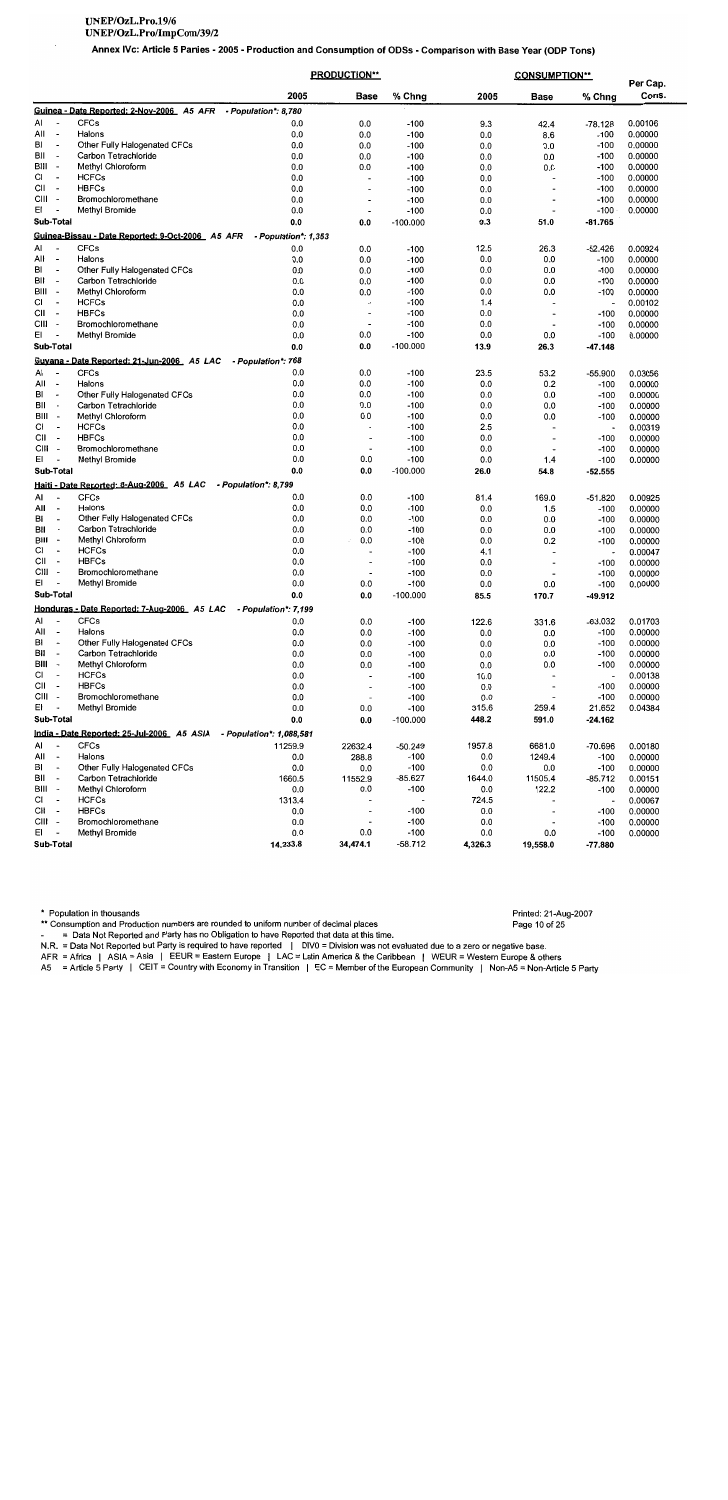|                                                                   |                                                                         |                              | <b>PRODUCTION**</b>                                  |                  | <b>CONSUMPTION**</b> |                                  |                                     | Per Cap.           |
|-------------------------------------------------------------------|-------------------------------------------------------------------------|------------------------------|------------------------------------------------------|------------------|----------------------|----------------------------------|-------------------------------------|--------------------|
|                                                                   |                                                                         | 2005                         | Base                                                 | % Chng           | 2005                 | Base                             | % Chng                              | Cons.              |
|                                                                   | Indonesia - Date Reported: 16-Aug-2006 A5 ASIA                          | - Population*: 225,338       |                                                      |                  |                      |                                  |                                     |                    |
| AI                                                                | CFCs                                                                    | 0.0                          | 0.0                                                  | $-100$           | 2385.3               | 8332.7                           | $-71.374$                           | 0.01059            |
| All<br>$\overline{\phantom{a}}$<br>BI<br>$\blacksquare$           | Halons<br>Other Fully Halogenated CFCs                                  | 0.0<br>0.0                   | 0.0<br>0.0                                           | $-100$<br>$-100$ | 0.0                  | 354.0                            | $-100$                              | 0.00000            |
| BII<br>$\overline{a}$                                             | Carbon Tetrachloride                                                    | 0.0                          | 0.0                                                  | $-100$           | 0.0<br>0.0           | 0.0<br>0.0                       | -100<br>-100                        | 0.00000<br>0.00000 |
| BIII -                                                            | Methyl Chloroform                                                       | 0.0                          | 0.0                                                  | $-100$           | 0.0                  | 13.3                             | -100                                | 0.00000            |
| СI<br>$\overline{\phantom{a}}$                                    | <b>HCFCs</b>                                                            | 0.0                          | $\blacksquare$                                       | $-100$           | 308.6                |                                  | $\overline{\phantom{a}}$            | 0.00137            |
| CII<br>$\overline{\phantom{a}}$                                   | <b>HBFCs</b>                                                            | 0.0                          | $\overline{\phantom{a}}$                             | $-100$           | 0.0                  | $\overline{\phantom{a}}$         | $-100$                              | 0.00000            |
| CIII -                                                            | Bromochloromethane                                                      | 0.0                          | $\blacksquare$                                       | $-100$           | 0.0                  | $\blacksquare$                   | $-100$                              | 0.00000            |
| EL.                                                               | Methyl Bromide                                                          | 0.0                          | 0.0                                                  | $-100$           | 31.8                 | 40.7                             | $-21.829$                           | 0.00014            |
| Sub-Total                                                         |                                                                         | 0.0                          | 0.0                                                  | $-100.000$       | 2,725.7              | 8,740.7                          | -68.816                             |                    |
| AI                                                                | Iran (Islamic Republic of) - Date Reported: 31-Jul-2006 A5 ASIA<br>CFCs | - Population*: 75,366<br>0.0 | 0.0                                                  | $-100$           | 2221.0               |                                  |                                     |                    |
| All<br>$\overline{\phantom{a}}$                                   | Halons                                                                  | 0.0                          | 0.0                                                  | $-100$           | 0.0                  | 4571.7<br>1420.0                 | $-51.418$<br>$-100$                 | 0.02947<br>0.00000 |
| BI<br>$\overline{\phantom{a}}$                                    | Other Fully Halogenated CFCs                                            | 0.0                          | 0.0                                                  | $-100$           | 0.0                  | 0.0                              | $-100$                              | 0.00000            |
| BII<br>$\overline{\phantom{a}}$                                   | Carbon Tetrachloride                                                    | 0.0                          | 0.0                                                  | $-100$           | 13.6                 | 77.0                             | -82.286                             | 0.00018            |
| BIII -                                                            | Methyl Chloroform                                                       | 0.0                          | 0.0                                                  | $-100$           | 4.3                  | 8.7                              | $-50.500$                           | 0.00006            |
| CI<br>$\sim$                                                      | <b>HCFCs</b>                                                            | 0.0                          | $\overline{\phantom{a}}$                             | $-100$           | 192.9                |                                  | $\overline{\phantom{a}}$            | 0.00256            |
| CII<br>$\overline{\phantom{a}}$<br>CIII -                         | <b>HBFCs</b>                                                            | 0.0                          | $\blacksquare$                                       | $-100$           | 0.0                  | $\tilde{\phantom{a}}$            | $-100$                              | 0.00000            |
| EI                                                                | Bromochloromethane<br>Methyl Bromide                                    | 0.0<br>0.0                   | $\overline{\phantom{0}}$<br>0.0                      | $-100$<br>$-100$ | 0.0<br>16.8          | $\overline{\phantom{0}}$<br>26.7 | $-100$<br>$-37.079$                 | 0.00000<br>0.00022 |
| Sub-Total                                                         |                                                                         | 0.0                          | 0.0                                                  | $-100.000$       | 2,448.6              | 6,104.1                          | -59.886                             |                    |
|                                                                   | Jamaica - Date Reported: 24-May-2006 A5 LAC                             | - Population*: 2.693         |                                                      |                  |                      |                                  |                                     |                    |
| A١                                                                | <b>CFCs</b>                                                             | 0.0                          | 0.0                                                  | $-100$           | 5.0                  | 93.2                             | -94.594                             | 0.00187            |
| All<br>$\overline{\phantom{a}}$                                   | Halons                                                                  | 0.0                          | 0.0                                                  | $-100$           | 0.0                  | 1.0                              | $-100$                              | 0.00000            |
| BI<br>$\overline{\phantom{a}}$                                    | Other Fully Halogenated CFCs                                            | 0.0                          | 0.0                                                  | $-100$           | 0.0                  | 0.0                              | $-100$                              | 0.00000            |
| BII<br>$\overline{\phantom{a}}$                                   | Carbon Tetrachloride                                                    | 0.0                          | 0.0                                                  | $-100$           | 0.0                  | 2.8                              | $-100$                              | 0.00000            |
| BIII -                                                            | Methyl Chloroform                                                       | 0.0                          | 0.0                                                  | $-100$           | 0.0                  | 1.4                              | $-100$                              | 0.00000            |
| СI<br>$\blacksquare$<br>CII<br>$\overline{\phantom{a}}$           | <b>HCFCs</b><br><b>HBFCs</b>                                            | 0.0                          | $\blacksquare$                                       | $-100$           | 0.0                  | $\overline{\phantom{a}}$         | $-100$                              | 0.00000            |
| CIII -                                                            | Bromochloromethane                                                      | 0.0<br>0.0                   | $\overline{\phantom{a}}$<br>$\overline{\phantom{a}}$ | $-100$<br>$-100$ | 0.0<br>0.0           | $\overline{\phantom{a}}$         | $-100$<br>$-100$                    | 0.00000<br>0.00000 |
| EL                                                                | Methyl Bromide                                                          | 0.0                          | 0.0                                                  | $-100$           | 1.2                  | 4.9                              | $-75.535$                           | 0.00044            |
| Sub-Total                                                         |                                                                         | 0.0                          | 0.0                                                  | $-100.000$       | 6.2                  | 103.3                            | -93.998                             |                    |
|                                                                   | Jordan - Date Reported: 1-Aug-2006 A5 ASIA                              | - Population*: 5.652         |                                                      |                  |                      |                                  |                                     |                    |
| AI                                                                | <b>CFCs</b>                                                             | 0.0                          | 0.0                                                  | $-100$           | 59.6                 | 673.3                            | $-91.148$                           | 0.01054            |
| All<br>$\overline{\phantom{a}}$                                   | Halons                                                                  | 0.0                          | 0.0                                                  | $-100$           | 47.0                 | 210.0                            | $-77.619$                           | 0.00832            |
| BI<br>$\overline{\phantom{a}}$                                    | Other Fully Halogenated CFCs                                            | 0.0                          | 0.0                                                  | $-100$           | 0.0                  | 3.4                              | $-100$                              | 0.00000            |
| BII<br>$\tilde{\phantom{a}}$                                      | Carbon Tetrachloride                                                    | 0.0                          | 0.0                                                  | $-100$           | 2.2                  | 40.3                             | -94.546                             | 0.00039            |
| BIII -<br>СI<br>$\blacksquare$                                    | Methyl Chloroform<br><b>HCFCs</b>                                       | 0.0<br>0.0                   | 0.0<br>$\overline{\phantom{a}}$                      | $-100$<br>$-100$ | 4.0<br>28.4          | 18.2<br>$\blacksquare$           | -77.982<br>$\overline{\phantom{a}}$ | 0.00071<br>0.00502 |
| CII<br>$\sim$                                                     | <b>HBFCs</b>                                                            | 0.0                          | $\blacksquare$                                       | $-100$           | 0.0                  | $\blacksquare$                   | $-100$                              | 0.00000            |
| CIII -                                                            | Bromochloromethane                                                      | 0.0                          | $\overline{\phantom{a}}$                             | $-100$           | 0.0                  |                                  | $-100$                              | 0.00000            |
| EI                                                                | Methyl Bromide                                                          | 0.0                          | 0.0                                                  | $-100$           | 60.0                 | 176.3                            | $-65.958$                           | 0.01062            |
| Sub-Total                                                         |                                                                         | 0.0                          | 0.0                                                  | $-100.000$       | 201.2                | 1,121.5                          | -82.060                             |                    |
|                                                                   | Kenya - Date Reported: 16-Jun-2006 A5 AFR                               | - Population*: 33,736        |                                                      |                  |                      |                                  |                                     |                    |
| Al<br>$\overline{\phantom{a}}$                                    | <b>CFCs</b>                                                             | 0.0                          | 0.0                                                  | $-100$           | 160.6                | 239.5                            | $-32.927$                           | 0.00476            |
| All<br>$\overline{\phantom{a}}$                                   | Halons                                                                  | 0.0                          | 0.0                                                  | $-100$           | 0.0                  | 5.3                              | $-100$                              | 0.00000            |
| BI<br>$\overline{\phantom{a}}$<br>BII<br>$\overline{\phantom{a}}$ | Other Fully Halogenated CFCs<br>Carbon Tetrachloride                    | 0.0                          | 0.0                                                  | $-100$           | 0.0                  | 0.0                              | $-100$                              | 0.00000            |
| BIII -                                                            | Methyl Chloroform                                                       | 0.0<br>0.0                   | 0.0<br>0.0                                           | $-100$<br>$-100$ | 0.2<br>0.0           | 65.9<br>1.1                      | -99.666<br>$-99.110$                | 0.00001<br>0.00000 |
| СI<br>$\tilde{\phantom{a}}$                                       | <b>HCFCs</b>                                                            | 0.0                          | $\overline{\phantom{a}}$                             | $-100$           | 33.5                 |                                  | $\overline{\phantom{a}}$            | 0.00099            |
| CII -                                                             | <b>HBFCs</b>                                                            | 0.0                          | $\overline{\phantom{a}}$                             | $-100$           | 0.0                  | $\overline{\phantom{a}}$         | $-100$                              | 0.00000            |
| CIII -                                                            | Bromochloromethane                                                      | 0.0                          | $\overline{\phantom{a}}$                             | -100             | 0.0                  | $\overline{\phantom{a}}$         | $-100$                              | 0.00000            |
| EI-                                                               | Methyl Bromide                                                          | 0.0                          | 0.0                                                  | $-100$           | 73.2                 | 217.5                            | -66.345                             | 0.00217            |
| Sub-Total                                                         |                                                                         | 0.0                          | 0.0                                                  | $-100.000$       | 267.5                | 529.3                            | -49.462                             |                    |
|                                                                   | Kiribati - Date Reported: 29-Sep-2006 A5 ASIA                           | - Population*: 89            |                                                      |                  |                      |                                  |                                     |                    |
| AI                                                                | <b>CFCs</b>                                                             | 0.0                          | 0.0                                                  | $-100$           | 0.0                  | 0.7                              | $-100$                              | 0.00000            |
| All<br>$\overline{\phantom{a}}$<br>BI<br>$\overline{\phantom{a}}$ | Halons<br>Other Fully Halogenated CFCs                                  | 0.0<br>0.0                   | 0.0<br>0.0                                           | $-100$<br>$-100$ | 0.0<br>0.0           | 0.0<br>0.0                       | -100<br>$-100$                      | 0.00000<br>0.00000 |
| BII<br>$\overline{\phantom{a}}$                                   | Carbon Tetrachloride                                                    | 0.0                          | 0.0                                                  | $-100$           | 0.0                  | 0.0                              | $-100$                              | 0.00000            |
| BIII -                                                            | Methyl Chloroform                                                       | 0.0                          | 0.0                                                  | $-100$           | 0.0                  | 0.0                              | $-100$                              | 0.00000            |
| CI<br>$\overline{\phantom{a}}$                                    | <b>HCFCs</b>                                                            | 0.0                          | $\overline{\phantom{a}}$                             | $-100$           | 0.0                  |                                  | $\overline{a}$                      | 0.00048            |
| CII -                                                             | <b>HBFCs</b>                                                            | 0.0                          | $\overline{\phantom{a}}$                             | $-100$           | 0.0                  | $\overline{\phantom{a}}$         | -100                                | 0.00000            |
| CIII -                                                            | Bromochloromethane                                                      | 0.0                          | $\blacksquare$                                       | $-100$           | 0.0                  | $\overline{\phantom{a}}$         | $-100$                              | 0.00000            |
| EI                                                                | Methyl Bromide                                                          | 0.0                          | 0.0                                                  | $-100$           | 0.0                  | 0.0                              | $-100$                              | 0.00000            |
| Sub-Total                                                         |                                                                         | 0.0                          | 0.0                                                  | $-100.000$       | 0.0                  | 0.7                              | $-100.000$                          |                    |

<sup>\*\*</sup> Consumption and Production numbers are rounded to uniform number of decimal places<br>- = Data Not Reported and Party has no Obligation to have Reported that at this time.

- Data Not Reported but Party its HD Obligation to have Reported that data at this time.<br>N.R. = Data Not Reported but Party is required to have reported | DIVO = Division was not evaluated due to a zero or negative base.<br>A

Printed: 21-Aug-2007 Page 11 of 25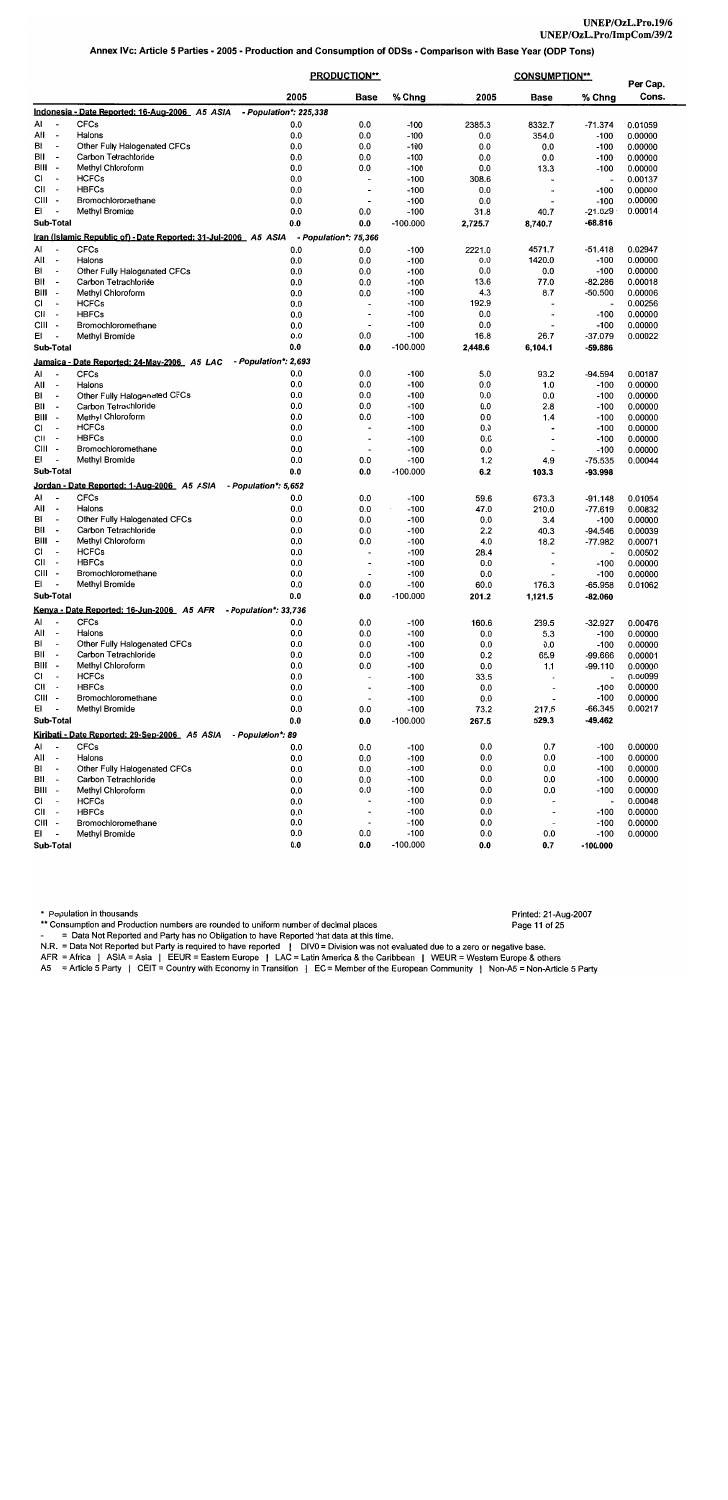### UNEP/OzL.Pro.19/6 UNEP/OzL.Pro/ImpCom/39/2

Annex IVc: Article 5 Parties - 2005 - Production and Consumption of ODSs - Comparison with Base Year (ODP Tons)

|               |                                                      |                                                                       |                      | <b>PRODUCTION**</b>              |                      |              | <b>CONSUMPTION**</b>            |                                | Per Cap.           |
|---------------|------------------------------------------------------|-----------------------------------------------------------------------|----------------------|----------------------------------|----------------------|--------------|---------------------------------|--------------------------------|--------------------|
|               |                                                      |                                                                       | 2005                 | Base                             | % Chng               | 2005         | Base                            | % Chng                         | Cons.              |
|               |                                                      | Kuwait - Date Reported: 5-Jul-2006 A5 ASIA                            | - Population*: 2,175 |                                  |                      |              |                                 |                                |                    |
| AI            | $\overline{\phantom{a}}$                             | <b>CFCs</b>                                                           | 0.0                  | 0.0                              | $-100$               | 152.7        | 480.4                           | $-68.214$                      | 0.07021            |
| All           | $\overline{\phantom{a}}$                             | Halons                                                                | 0.0                  | 0.0                              | $-100$               | 0.0          | 3.0                             | $-100$                         | 0.00000            |
| BI            | $\overline{\phantom{a}}$                             | Other Fully Halogenated CFCs                                          | 0.0                  | 0.0                              | $-100$               | 0.0          | 0.0                             | $-100$                         | 0.00000            |
| ВII           | $\overline{\phantom{a}}$                             | Carbon Tetrachloride                                                  | 0.0                  | 0.0                              | $-100$               | 0.0          | 0.0                             | $-100$                         | 0.00000            |
| BIII -        | $\overline{\phantom{a}}$                             | Methyl Chloroform                                                     | 0.0                  | 0.0                              | $-100$               | 0.0          | 0.0                             | $-100$                         | 0.00000            |
| СI<br>CII     | $\overline{\phantom{a}}$                             | <b>HCFCs</b><br><b>HBFCs</b>                                          | 0.0<br>0.0           | $\blacksquare$<br>$\overline{a}$ | $-100$<br>$-100$     | 221.2<br>0.0 | -<br>$\overline{a}$             | $\blacksquare$<br>$-100$       | 0.10170            |
| CIII -        |                                                      | Bromochloromethane                                                    | 0.0                  | $\overline{\phantom{a}}$         | $-100$               | 0.0          | $\overline{a}$                  | $-100$                         | 0.00000<br>0.00000 |
| EI            |                                                      | Methyl Bromide                                                        | 0.0                  | 0.0                              | $-100$               | 0.0          | 0.0                             | $-100$                         | 0.00000            |
|               | <b>Sub-Total</b>                                     |                                                                       | 0.0                  | 0.0                              | $-100.000$           | 373.9        | 483.4                           | -22.652                        |                    |
|               |                                                      | Kyrgyzstan - Date Reported: 16-May-2006 A5 ASIA                       | - Population*: 5,216 |                                  |                      |              |                                 |                                |                    |
| AI            |                                                      | <b>CFCs</b>                                                           | 0.0                  | 0.0                              | $-100$               | 8.1          | 72.8                            | $-88.881$                      | 0.00155            |
| All           | $\overline{\phantom{a}}$                             | Halons                                                                | 0.0                  | 0.0                              | $-100$               | 0.0          | 0.0                             | $-100$                         | 0.00000            |
| BI            | $\overline{\phantom{a}}$                             | Other Fully Halogenated CFCs                                          | 0.0                  | 0.0                              | $-100$               | 0.0          | 0.0                             | $-100$                         | 0.00000            |
| ΒIΙ           | $\overline{\phantom{a}}$                             | Carbon Tetrachloride                                                  | 0.0                  | 0.0                              | $-100$               | 0.0          | 0.0                             | $-100$                         | 0.00000            |
| BIII -        |                                                      | Methyl Chloroform                                                     | 0.0                  | 0.0                              | $-100$               | 0.0          | 0.0                             | $-100$                         | 0.00000            |
| СI            | $\blacksquare$                                       | <b>HCFCs</b>                                                          | 0.0                  | $\overline{a}$                   | $-100$               | 0.7          | $\overline{\phantom{a}}$        | $\overline{\phantom{a}}$       | 0.00013            |
| CII-          |                                                      | <b>HBFCs</b>                                                          | 0.0                  | $\overline{\phantom{a}}$         | $-100$               | 0.0          | $\overline{\phantom{a}}$        | $-100$                         | 0.00000            |
| CIII -<br>EI  |                                                      | Bromochloromethane                                                    | 0.0                  |                                  | $-100$               | 0.0          | $\overline{a}$                  | $-100$                         | 0.00000            |
|               | Sub-Total                                            | Methyl Bromide                                                        | 0.0<br>0.0           | 0.0<br>0.0                       | $-100$<br>$-100.000$ | 7.6<br>16.4  | 14.2<br>87.0                    | -46.622<br>$-81.149$           | 0.00145            |
|               |                                                      | Lao People's Democratic Republic - Date Reported: 25-Sep-2006 A5 ASIA |                      | - Population*: 5,922             |                      |              |                                 |                                |                    |
| AI            |                                                      | <b>CFCs</b>                                                           | 0.0                  | 0.0                              | $-100$               | 19.5         | 43.3                            | -55.006                        | 0.00329            |
| All           | $\overline{\phantom{a}}$                             | Halons                                                                | 0.0                  | 0.0                              | $-100$               | 0.0          | 0.0                             | $-100$                         | 0.00000            |
| BI            | $\overline{\phantom{a}}$                             | Other Fully Halogenated CFCs                                          | 0.0                  | 0.0                              | $-100$               | 0.0          | 0.0                             | $-100$                         | 0.00000            |
| BII           | $\ddot{\phantom{0}}$                                 | Carbon Tetrachloride                                                  | 0.0                  | 0.0                              | $-100$               | 0.0          | 0.0                             | $-100$                         | 0.00000            |
| BIII -        |                                                      | Methyl Chloroform                                                     | 0.0                  | 0.0                              | $-100$               | 0.0          | 0.0                             | $-100$                         | 0.00000            |
| СI            | $\cdot$                                              | <b>HCFCs</b>                                                          | 0.0                  | $\overline{\phantom{a}}$         | $-100$               | 1.8          | $\blacksquare$                  | $\overline{\phantom{a}}$       | 0.00030            |
| CII -         |                                                      | <b>HBFCs</b>                                                          | 0.0                  | $\overline{\phantom{a}}$         | $-100$               | 0.0          | $\overline{a}$                  | $-100$                         | 0.00000            |
| CIII -        |                                                      | Bromochloromethane                                                    | 0.0                  | $\overline{\phantom{a}}$         | $-100$               | 0.0          |                                 | $-100$                         | 0.00000            |
| EL            |                                                      | Methyl Bromide                                                        | 0.0                  | 0.0                              | $-100$               | 0.0          | 0.0                             | $-100$                         | 0.00000            |
|               | Sub-Total                                            |                                                                       | 0.0                  | 0.0                              | $-100.000$           | 21.3         | 43.3                            | -50.808                        |                    |
|               |                                                      | Lebanon - Date Reported: 23-Jun-2006 A5 ASIA                          | - Population": 3,779 |                                  |                      |              |                                 |                                |                    |
| Al            |                                                      | <b>CFCs</b>                                                           | 0.0                  | 0.0                              | $-100$               | 287.3        | 725.5                           | $-60.395$                      | 0.07604            |
| AII<br>Βŀ     | $\overline{\phantom{a}}$<br>$\overline{\phantom{a}}$ | Halons<br>Other Fully Halogenated CFCs                                | 0.0<br>0.0           | 0.0<br>0.0                       | $-100$               | 0.0          | 0.0                             | $-100$                         | 0.00000            |
| BII           | $\overline{\phantom{a}}$                             | Carbon Tetrachloride                                                  | 0.0                  | 0.0                              | $-100$<br>$-100$     | 0.0<br>0.0   | 0.2<br>0.0                      | $-100$<br>$-100$               | 0.00000<br>0.00000 |
| BIII -        |                                                      | Methyl Chloroform                                                     | 0.0                  | 0.0                              | $-100$               | 0.0          | 0.0                             | $-100$                         | 0.00000            |
| СI            | $\overline{\phantom{a}}$                             | <b>HCFCs</b>                                                          | 0.0                  | L,                               | $-100$               | 18.6         | $\overline{a}$                  | $\blacksquare$                 | 0.00492            |
| CII -         |                                                      | <b>HBFCs</b>                                                          | 0.0                  | $\overline{\phantom{a}}$         | $-100$               | 0.0          | $\overline{a}$                  | $-100$                         | 0.00000            |
| CIII -        |                                                      | Bromochloromethane                                                    | 0.0                  | $\hat{\phantom{a}}$              | $-100$               | 0.0          | $\overline{a}$                  | $-100$                         | 0.00000            |
| EI            |                                                      | Methyl Bromide                                                        | 0.0                  | 0.0                              | $-100$               | 48.7         | 236.4                           | $-79.391$                      | 0.01289            |
|               | Sub-Total                                            |                                                                       | 0.0                  | 0.0                              | $-100.000$           | 354.6        | 962.1                           | $-63.143$                      |                    |
|               |                                                      | Lesotho - Date Reported: 27-Apr-2006 A5 AFR                           | - Population*: 2,112 |                                  |                      |              |                                 |                                |                    |
| AI            |                                                      | <b>CFCs</b>                                                           | 0.0                  | 0.0                              | -100                 | 0.0          | 5.1                             | -100                           | 0.00000            |
| All           | $\overline{\phantom{a}}$                             | Halons                                                                | 0.0                  | 0.0                              | $-100$               | 0.0          | 0.2                             | $-100$                         | 0.00000            |
| BI            | $\overline{\phantom{a}}$                             | Other Fully Halogenated CFCs                                          | 0.0                  | 0.0                              | $-100$               | 0.0          | 0.0                             | $-100$                         | 0.00000            |
| BII<br>BIII - | $\overline{\phantom{a}}$                             | Carbon Tetrachloride                                                  | 0.0                  | 0.0                              | $-100$               | 0.0          | 0.0                             | $-100$                         | 0.00000            |
| СI            | $\overline{\phantom{a}}$                             | Methyl Chloroform<br><b>HCFCs</b>                                     | 0.0<br>0.0           | 0.0<br>$\overline{a}$            | $-100$<br>$-100$     | 0.0          | 0.0<br>$\overline{a}$           | $-100$<br>$\ddot{\phantom{0}}$ | 0.00000            |
| CII           | $\overline{\phantom{a}}$                             | <b>HBFCs</b>                                                          | 0.0                  | $\overline{\phantom{a}}$         | $-100$               | 0.8<br>0.0   | $\overline{\phantom{a}}$        | $-100$                         | 0.00040<br>0.00000 |
| CIII -        |                                                      | Bromochloromethane                                                    | 0.0                  | $\overline{\phantom{a}}$         | $-100$               | 0.0          | $\overline{a}$                  | $-100$                         | 0.00000            |
| EI            | $\overline{\phantom{a}}$                             | Methyl Bromide                                                        | 0.0                  | 0.0                              | $-100$               | 0.0          | 0.1                             | $-100$                         | 0.00000            |
|               | Sub-Total                                            |                                                                       | 0.0                  | 0.0                              | $-100.000$           | 0.8          | 5.4                             | $-85.185$                      |                    |
|               |                                                      | Liberia - Date Reported: 7-Jun-2006 A5 AFR                            | - Population*: 3,841 |                                  |                      |              |                                 |                                |                    |
| Al            |                                                      | <b>CFCs</b>                                                           | 0.0                  | 0.0                              | $-100$               | 5.0          | 56.1                            | $-91.164$                      | 0.00129            |
| All           | $\overline{\phantom{a}}$                             | Halons                                                                | 0.0                  | 0.0                              | $-100$               | 0.0          | 19.5                            | $-100$                         | 0.00000            |
| BI            | $\overline{\phantom{a}}$                             | Other Fully Halogenated CFCs                                          | 0.0                  | 0.0                              | $-100$               | 0.0          | 0.0                             | $-100$                         | 0.00000            |
| BII           | $\overline{\phantom{a}}$                             | Carbon Tetrachloride                                                  | 0.0                  | 0.0                              | $-100$               | 0.0          | 0.2                             | $-100$                         | 0.00000            |
| BIII -        |                                                      | Methyl Chloroform                                                     | 0.0                  | 0.0                              | $-100$               | 0.0          | 0.0                             | $-100$                         | 0.00000            |
| СI            | $\overline{\phantom{a}}$                             | <b>HCFCs</b>                                                          | 0.0                  | $\overline{a}$                   | $-100$               | 0.8          | $\overline{a}$                  | $\overline{a}$                 | 0.00021            |
| CII -         |                                                      | <b>HBFCs</b>                                                          | 0.0                  | $\overline{a}$                   | $-100$               | 0.0          | $\overline{a}$                  | $-100$                         | 0.00000            |
| CIII -<br>EI  | $\overline{\phantom{a}}$                             | Bromochloromethane<br>Methyl Bromide                                  | 0.0<br>0.0           | $\overline{\phantom{a}}$<br>0.0  | $-100$<br>$-100$     | 0.0<br>0.0   | $\overline{\phantom{a}}$<br>0.0 | $-100$<br>$-100$               | 0.00000<br>0.00000 |
|               | Cub Total                                            |                                                                       | n n                  | n n                              | 100,000              | r o          | <b>75 Q</b>                     | 00.240                         |                    |

\* Population in thousands

\*\* Consumption and Production numbers are rounded to uniform number of decimal places

= Data Not Reported and Party has no Obligation to have Reported that data at this time.

N.R. = Data Not Reported but Party is required to have reported | DIV0 = Division was not evaluated due to a zero or negative base.

AFR = Africa | ASIA = Asia | EEUR = Eastern Europe | LAC = Latin America & the Caribbean | WEUR = Western Europe & others

A5 = Article 5 Party | CEIT = Country with Economy in Transition | EC = Member of the European Community | Non-A5 = Non-Article 5 Party

Printed: 21-Aug-2007 Page 12 of 25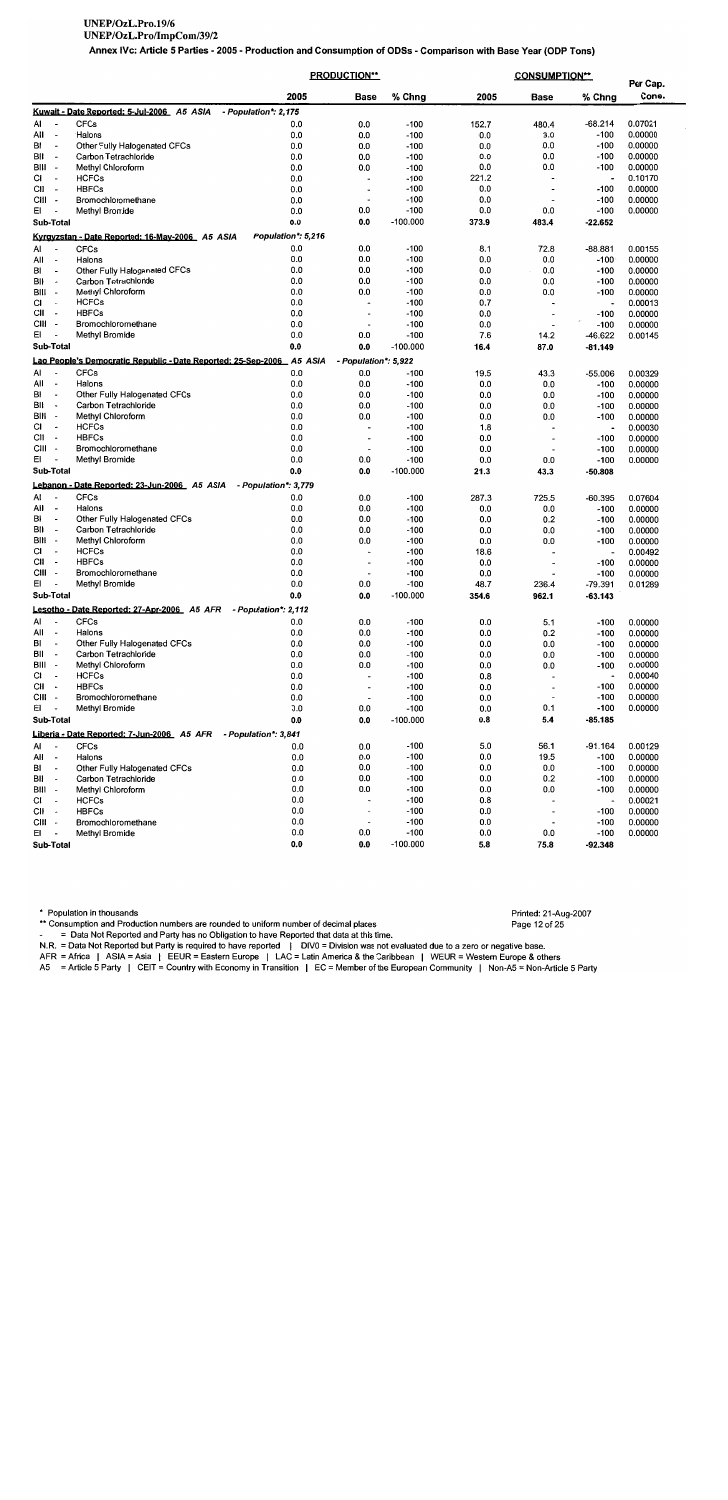## Annex IVc: Article 5 Parties - 2005 - Production and Consumption of ODSs - Comparison with Base Year (ODP Tons)

|                                                                   |                                                            |                       | <b>PRODUCTION**</b>             |                  |            | <b>CONSUMPTION**</b>            |                                | Per Cap.           |
|-------------------------------------------------------------------|------------------------------------------------------------|-----------------------|---------------------------------|------------------|------------|---------------------------------|--------------------------------|--------------------|
|                                                                   |                                                            | 2005                  | <b>Base</b>                     | % Chng           | 2005       | Base                            | % Chng                         | Cons.              |
|                                                                   | Libyan Arab Jamahiriya - Date Reported: 28-Aug-2006 A5 AFR | - Population*: 5,905  |                                 |                  |            |                                 |                                |                    |
| AI<br>$\overline{\phantom{a}}$                                    | <b>CFCs</b>                                                | 0.0                   | 0.0                             | $-100$           | 252.0      | 716.7                           | -64.840                        | 0.04268            |
| All<br>$\overline{\phantom{a}}$                                   | Halons                                                     | 0.0                   | 0.0                             | $-100$           | 714.5      | 633.1                           | 12.863                         | 0.12100            |
| BI<br>$\overline{\phantom{a}}$<br>BII<br>$\overline{\phantom{a}}$ | Other Fully Halogenated CFCs<br>Carbon Tetrachloride       | 0.0<br>0.0            | 0.0                             | $-100$           | 0.0        | 0.0                             | $-100$                         | 0.00000            |
| BIII -                                                            | Methyl Chloroform                                          | 0.0                   | 0.0<br>0.0                      | $-100$<br>$-100$ | 0.0<br>0.0 | 0.0<br>0.0                      | $-100$<br>$-100$               | 0.00000<br>0.00000 |
| СI<br>$\overline{\phantom{a}}$                                    | <b>HCFCs</b>                                               | 0.0                   | $\overline{\phantom{a}}$        | $-100$           | 25.5       | $\overline{a}$                  | ÷,                             | 0.00431            |
| CII<br>. .                                                        | <b>HBFCs</b>                                               | 0.0                   | $\overline{a}$                  | $-100$           | 0.0        | $\overline{a}$                  | $-100$                         | 0.00000            |
| CIII -                                                            | Bromochloromethane                                         | 0.0                   | $\overline{\phantom{a}}$        | $-100$           | 0.0        | $\overline{a}$                  | $-100$                         | 0.00000            |
| EI                                                                | Methyl Bromide                                             | 0.0                   | 0.0                             | $-100$           | 96.0       | 94.1                            | 2.073                          | 0.01626            |
| Sub-Total                                                         |                                                            | 0.0                   | 0.0                             | $-100.000$       | 1,088.0    | 1,443.9                         | $-24.649$                      |                    |
|                                                                   | Madagascar - Date Reported: 21-Apr-2006 A5 AFR             | - Population*: 18,400 |                                 |                  |            |                                 |                                |                    |
| AI                                                                | <b>CFCs</b>                                                | 0.0                   | 0.0                             | $-100$           | 7.0        | 47.9                            | $-85.382$                      | 0.00038            |
| All<br>$\overline{\phantom{a}}$                                   | Halons                                                     | 0.0                   | 0.0                             | $-100$           | 0.0        | 0.0                             | $-100$                         | 0.00000            |
| BI<br>$\overline{\phantom{a}}$<br>BII<br>$\overline{\phantom{a}}$ | Other Fully Halogenated CFCs<br>Carbon Tetrachloride       | 0.0                   | 0.0                             | $-100$           | 0.0        | 0.9                             | $-100$                         | 0.00000            |
| BIII -                                                            | Methyl Chloroform                                          | 0.0<br>0.0            | 0.0<br>0.0                      | $-100$<br>$-100$ | 0.0        | 0.0                             | $-100$                         | 0.00000            |
| СI<br>$\overline{\phantom{a}}$                                    | <b>HCFCs</b>                                               | 0.0                   | $\overline{\phantom{a}}$        | $-100$           | 0.0<br>2.6 | 0.0<br>$\blacksquare$           | $-100$<br>$ \cdot$             | 0.00000<br>0.00014 |
| CII -                                                             | <b>HBFCs</b>                                               | 0.0                   | $\overline{a}$                  | $-100$           | 0.0        | $\overline{\phantom{a}}$        | $-100$                         | 0.00000            |
| CIII -                                                            | Bromochloromethane                                         | 0.0                   |                                 | $-100$           | 0.0        |                                 | $-100$                         | 0.00000            |
| EI                                                                | Methyl Bromide                                             | 0.0                   | 0.0                             | $-100$           | 0.0        | 2.6                             | -100                           | 0.00000            |
| Sub-Total                                                         |                                                            | 0.0                   | 0.0                             | $-100.000$       | 9.6        | 51.4                            | -81.323                        |                    |
|                                                                   | Malawi - Date Reported: 3-May-2006 A5 AFR                  | - Population*: 12.600 |                                 |                  |            |                                 |                                |                    |
| Al                                                                | <b>CFCs</b>                                                | 0.0                   | 0.0                             | $-100$           | 5.6        | 57.7                            | $-90.376$                      | 0.00044            |
| АII<br>$\overline{\phantom{a}}$                                   | Halons                                                     | 0.0                   | 0.0                             | $-100$           | 0.0        | 0.0                             | $-100$                         | 0.00000            |
| BI<br>$\overline{\phantom{a}}$                                    | Other Fully Halogenated CFCs                               | 0.0                   | 0.0                             | $-100$           | 0.0        | 0.0                             | $-100$                         | 0.00000            |
| Bll<br>$\overline{a}$<br>BIII -                                   | Carbon Tetrachloride<br>Methyl Chloroform                  | 0.0                   | 0.0                             | $-100$           | 0.0        | 0.0                             | $-100$                         | 0.00000            |
| CI                                                                | <b>HCFCs</b>                                               | 0.0<br>0.0            | 0.0                             | $-100$<br>$-100$ | 0.0<br>1.5 | 0.0<br>$\overline{\phantom{a}}$ | $-100$<br>$\ddot{\phantom{0}}$ | 0.00000            |
| CII-                                                              | <b>HBFCs</b>                                               | 0.0                   | $\overline{\phantom{a}}$        | $-100$           | 0.0        | $\overline{a}$                  | $-100$                         | 0.00012<br>0.00000 |
| CIII -                                                            | Bromochloromethane                                         | 0.0                   | $\ddot{\phantom{0}}$            | $-100$           | 0.0        | $\overline{a}$                  | $-100$                         | 0.00000            |
| EI<br>$\overline{\phantom{a}}$                                    | Methyl Bromide                                             | 0.0                   | 0.0                             | $-100$           | 0.0        | 112.7                           | $-100$                         | 0.00000            |
| Sub-Total                                                         |                                                            | 0.0                   | 0.0                             | $-100.000$       | 7.1        | 170.4                           | -95.833                        |                    |
|                                                                   | Malaysia - Date Reported: 7-Aug-2006 A5 ASIA               | - Population*: 24,213 |                                 |                  |            |                                 |                                |                    |
| Al                                                                | <b>CFCs</b>                                                | 0.0                   | 0.0                             | $-100$           | 668.3      | 3271.1                          | $-79.569$                      | 0.02760            |
| All<br>$\overline{\phantom{a}}$                                   | Halons                                                     | 0.0                   | 0.0                             | $-100$           | 0.0        | 8.0                             | $-100$                         | 0.00000            |
| BI                                                                | Other Fully Halogenated CFCs                               | 0.0                   | 0.0                             | $-100$           | 0.0        | 11.1                            | $-100$                         | 0.00000            |
| BII<br>$\overline{\phantom{a}}$                                   | Carbon Tetrachloride                                       | 0.0                   | 0.0                             | $-100$           | 0.0        | 4.5                             | $-100$                         | 0.00000            |
| BIII -<br>СI<br>$\overline{\phantom{a}}$                          | Methyl Chloroform<br><b>HCFCs</b>                          | 0.0<br>0.0            | 0.0                             | $-100$           | 3.3        | 49.5                            | $-93.379$                      | 0.00014            |
| СII<br>$\sim$                                                     | <b>HBFCs</b>                                               | 0.0                   | $\blacksquare$                  | $-100$<br>$-100$ | 0.0<br>0.0 | $\overline{\phantom{a}}$        | $-100$<br>$-100$               | 0.00000<br>0.00000 |
| CIII -                                                            | Bromochloromethane                                         | 0.0                   | $\overline{\phantom{a}}$        | $-100$           | 0.0        |                                 | $-100$                         | 0.00000            |
| ΕI<br>$\overline{\phantom{a}}$                                    | Methyl Bromide                                             | 0.0                   | 0.0                             | $-100$           | 0.0        | 14.6                            | $-100$                         | 0.00000            |
| Sub-Total                                                         |                                                            | 0.0                   | 0.0                             | $-100.000$       | 671.6      | 3,358.8                         | -80.005                        |                    |
|                                                                   | Maldives - Date Reported: 13-Mar-2006 A5 ASIA              | - Population*: 338    |                                 |                  |            |                                 |                                |                    |
| AI<br>$\overline{\phantom{a}}$                                    | <b>CFCs</b>                                                | 0.0                   | 0.0                             | $-100$           | 0.0        | 4.6                             | $-100$                         | 0.00000            |
| All<br>$\overline{\phantom{a}}$                                   | Halons                                                     | 0.0                   | 0.0                             | $-100$           | 0.0        | 0.0                             | $-100$                         | 0.00000            |
| BI                                                                | Other Fully Halogenated CFCs                               | 0.0                   | 0.0                             | $-100$           | 0.0        | 0.0                             | $-100$                         | 0.00000            |
| BII<br>$\overline{\phantom{a}}$                                   | Carbon Tetrachloride                                       | 0.0                   | 0.0                             | $-100$           | 0.0        | 0.0                             | $-100$                         | 0.00000            |
| BIII -                                                            | Methyl Chloroform                                          | 0.0                   | 0.0                             | $-100$           | 0.0        | 0.0                             | $-100$                         | 0.00000            |
| СI<br>$\overline{\phantom{a}}$<br>CII<br>$\overline{\phantom{a}}$ | <b>HCFCs</b><br><b>HBFCs</b>                               | 0.0                   | $\overline{\phantom{a}}$        | $-100$           | 2.7        |                                 | $\tilde{\phantom{a}}$          | 0.00809            |
| CIII -                                                            | Bromochloromethane                                         | 0.0<br>0.0            | ÷<br>$\overline{\phantom{a}}$   | $-100$<br>$-100$ | 0.0<br>0.0 | $\overline{\phantom{a}}$        | $-100$<br>$-100$               | 0.00000            |
| EI<br>$\overline{\phantom{a}}$                                    | Methyl Bromide                                             | 0.0                   | 0.0                             | $-100$           | 0.0        | 0.0                             | -100                           | 0.00000<br>0.00000 |
| Sub-Total                                                         |                                                            | 0.0                   | 0.0                             | $-100.000$       | 2.7        | 4.6                             | $-41.304$                      |                    |
|                                                                   | Mali - Date Reported: 9-Oct-2006 A5 AFR                    | - Population*: 13.127 |                                 |                  |            |                                 |                                |                    |
| Al                                                                | <b>CFCs</b>                                                | 0.0                   | 0.0                             | $-100$           | 25.0       | 108.1                           | $-76.867$                      | 0.00190            |
| All<br>$\overline{\phantom{a}}$                                   | Halons                                                     | 0.0                   | 0.0                             | $-100$           | 0.0        | 0.0                             | $-100$                         | 0.00000            |
| BI<br>$\overline{\phantom{a}}$                                    | Other Fully Halogenated CFCs                               | 0.0                   | 0.0                             | $-100$           | 0.0        | 0.0                             | $-100$                         | 0.00000            |
| BII<br>$\overline{\phantom{a}}$                                   | Carbon Tetrachloride                                       | 0.0                   | 0.0                             | $-100$           | 0.0        | 0.0                             | $-100$                         | 0.00000            |
| BIII -                                                            | Methyl Chloroform                                          | 0.0                   | $0.0\,$                         | $-100$           | 0.0        | 0.0                             | $-100$                         | 0.00000            |
| СI<br>$\overline{\phantom{a}}$                                    | <b>HCFCs</b>                                               | 0.0                   | $\tilde{\phantom{a}}$           | $-100$           | 2.5        |                                 | $\overline{\phantom{a}}$       | 0.00019            |
| СII<br>$\overline{\phantom{a}}$<br>CIII -                         | <b>HBFCs</b><br>Bromochloromethane                         | 0.0<br>0.0            | $\overline{\phantom{a}}$        | $-100$           | 0.0        | $\ddot{\phantom{0}}$            | $-100$                         | 0.00000            |
| EI<br>$\overline{\phantom{a}}$                                    | Methyl Bromide                                             | 0.0                   | $\overline{\phantom{a}}$<br>0.0 | $-100$<br>$-100$ | 0.0<br>0.0 | 0.0                             | $-100$<br>$-100$               | 0.00000<br>0.00000 |
| Sub-Total                                                         |                                                            | 0.0                   | 0.0                             | $-100.000$       | 27.5       | 108.1                           | $-74.561$                      |                    |

\* Population in thousands

\*\* Consumption and Production numbers are rounded to uniform number of decimal places

= Data Not Reported and Party has no Obligation to have Reported that data at this time.

N.R. = Data Not Reported but Party is required to have reported | DIVO = Division was not evaluated due to a zero or negative base.<br>AFR = Africa | ASIA = Asia | EEUR = Eastern Europe | LAC = Latin America & the Caribbean |

A5 = Article 5 Party | CEIT = Country with Economy in Transition | EC = Member of the European Community | Non-A5 = Non-Article 5 Party

Printed: 21-Aug-2007 Page 13 of 25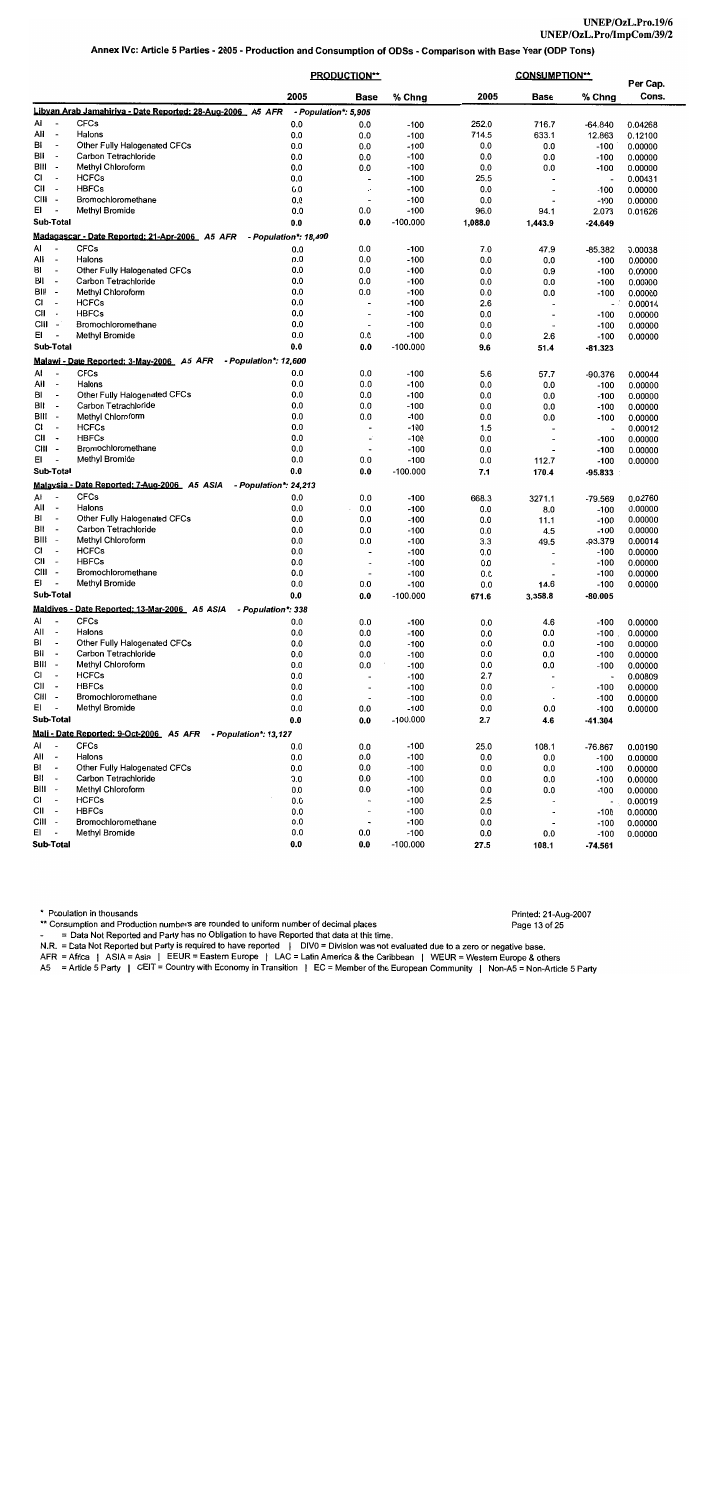### UNEP/OzL.Pro.19/6 UNEP/OzL.Pro/ImpCom/39/2

Annex IVc: Article 5 Parties - 2005 - Production and Consumption of ODSs - Comparison with Base Year (ODP Tons)

|               |                                            |                                                                       |                        | <b>PRODUCTION**</b>                                  |                      |                | <b>CONSUMPTION**</b>                                 |                                | Per Cap.              |
|---------------|--------------------------------------------|-----------------------------------------------------------------------|------------------------|------------------------------------------------------|----------------------|----------------|------------------------------------------------------|--------------------------------|-----------------------|
|               |                                            |                                                                       | 2005                   | <b>Base</b>                                          | % Chng               | 2005           | Base                                                 | % Chng                         | Cons.                 |
|               |                                            | Marshall Islands - Date Reported: 30-May-2006 A5 ASIA                 | - Population*: 55      |                                                      |                      |                |                                                      |                                |                       |
| Al            |                                            | <b>CFCs</b>                                                           | 0.0                    | 0.0                                                  | $-100$               | 0.0            | 1.2                                                  | $-97.415$                      | 0.00055               |
| All           | $\ddot{\phantom{a}}$                       | Halons                                                                | 0.0                    | 0.0                                                  | $-100$               | 0.0            | 0.0                                                  | $-100$                         | 0.00000               |
| BI            | $\tilde{\phantom{a}}$                      | Other Fully Halogenated CFCs                                          | 0.0                    | 0.0                                                  | $-100$               | 0.0            | 0.0                                                  | $-100$                         | 0.00000               |
| BII           | $\overline{\phantom{a}}$                   | Carbon Tetrachloride                                                  | 0.0                    | 0.0                                                  | $-100$               | 0.0            | 0.0                                                  | $-100$                         | 0.00000               |
| BIII -        |                                            | Methyl Chloroform                                                     | 0.0                    | 0.0                                                  | $-100$               | 0.0            | 0.0                                                  | $-100$                         | 0.00000               |
| CI<br>CII     | $\overline{\phantom{a}}$                   | <b>HCFCs</b><br><b>HBFCs</b>                                          | 0.0                    | $\overline{\phantom{a}}$                             | $-100$               | 0.0            | $\overline{\phantom{a}}$                             | $\sim$                         | 0.00015               |
| CIII          |                                            | Bromochloromethane                                                    | 0.0<br>0.0             | $\overline{\phantom{a}}$<br>$\overline{\phantom{a}}$ | -100<br>$-100$       | 0.0<br>0.0     | $\overline{\phantom{m}}$<br>$\overline{\phantom{a}}$ | $-100$<br>$-100$               | 0.00000<br>0.00000    |
| EI            |                                            | <b>Methyl Bromide</b>                                                 | 0.0                    | 0.0                                                  | $-100$               | 0.0            | 0.0                                                  | $-100$                         | 0.00000               |
|               | Sub-Total                                  |                                                                       | 0.0                    | 0.0                                                  | $-100.000$           | 0.0            | $1.2$                                                | $-100.000$                     |                       |
|               |                                            | Mauritania - Date Reported: 2-Noy-2006 A5 AFR                         | - Population*: 3,089   |                                                      |                      |                |                                                      |                                |                       |
| AI            |                                            | <b>CFCs</b>                                                           | 0.0                    | 0.0                                                  | $-100$               | 6.1            | 15.7                                                 | $-60.983$                      | 0.00198               |
| All           | $\overline{\phantom{a}}$                   | Halons                                                                | 0.0                    | 0.0                                                  | $-100$               | 0.0            | 0.0                                                  | $-100$                         | 0.00000               |
| BI            | $\overline{\phantom{a}}$                   | Other Fully Halogenated CFCs                                          | 0.0                    | 0.0                                                  | $-100$               | 0.0            | 0.0                                                  | $-100$                         | 0.00000               |
| BII           | $\overline{\phantom{a}}$                   | Carbon Tetrachloride                                                  | 0.0                    | 0.0                                                  | $-100$               | 0.0            | 0.0                                                  | $-100$                         | 0.00000               |
| BIII -        |                                            | Methyl Chloroform                                                     | 0.0                    | 0.0                                                  | $-100$               | 0.0            | 0.0                                                  | $-100$                         | 0.00000               |
| СI            |                                            | <b>HCFCs</b>                                                          | 0.0                    | $\overline{\phantom{m}}$                             | $-100$               | 1.2            | $\overline{\phantom{a}}$                             | $\overline{\phantom{a}}$       | 0.00037               |
| CII           | $\overline{\phantom{a}}$                   | <b>HBFCs</b>                                                          | 0.0                    | $\overline{\phantom{a}}$                             | $-100$               | 0.0            | $\overline{\phantom{a}}$                             | $-100$                         | 0.00000               |
| CIII<br>EI    | $\overline{\phantom{a}}$                   | Bromochloromethane                                                    | 0.0                    | $\overline{a}$                                       | $-100$               | 0.0            | $\overline{\phantom{a}}$                             | -100                           | 0.00000               |
|               | Sub-Total                                  | Methyl Bromide                                                        | 0.0<br>0,0             | 0.0<br>0.0                                           | $-100$<br>$-100.000$ | 0.0            | 0.0                                                  | $-100$                         | 0.00000               |
|               |                                            | Mauritius - Date Reported: 4-May-2006 A5 AFR                          | - Population*: 1.209   |                                                      |                      | 7.3            | 15.7                                                 | -53.503                        |                       |
| AI            |                                            | <b>CFCs</b>                                                           | 0.0                    | 0.0                                                  | $-100$               |                |                                                      |                                |                       |
| All           | $\overline{\phantom{a}}$                   | Halons                                                                | 0.0                    | 0.0                                                  | $-100$               | -0.1<br>0.0    | 29.1<br>0.0                                          | $-100$<br>$-100$               | $-0.00006$<br>0.00000 |
| BI            | $\overline{\phantom{a}}$                   | Other Fully Halogenated CFCs                                          | 0.0                    | 0.0                                                  | $-100$               | 0.0            | 0.0                                                  | $-100$                         | 0.00000               |
| ВII           |                                            | Carbon Tetrachloride                                                  | 0.0                    | 0.0                                                  | -100                 | 0.0            | 0.0                                                  | 143.243                        | 0.00003               |
| BIII -        |                                            | Methyl Chloroform                                                     | 0.0                    | 0.0                                                  | $-100$               | 0.0            | 0.1                                                  | $-100$                         | 0.00000               |
| СI            | $\overline{\phantom{a}}$                   | <b>HCFCs</b>                                                          | 0.0                    | $\overline{\phantom{a}}$                             | -100                 | 9.2            | $\blacksquare$                                       | $\overline{\phantom{a}}$       | 0.00763               |
| CII           | $\ddot{\phantom{a}}$                       | <b>HBFCs</b>                                                          | 0.0                    | $\overline{\phantom{a}}$                             | $-100$               | 0.0            | $\overline{\phantom{a}}$                             | $-100$                         | 0.00000               |
| CIII -        |                                            | Bromochloromethane                                                    | 0.0                    | $\blacksquare$                                       | $-100$               | 0.0            |                                                      | -100                           | 0.00000               |
| E۱            |                                            | Methyl Bromide                                                        | 0.0                    | 0.0                                                  | $-100$               | 0.0            | 0.1                                                  | $-100$                         | 0.00000               |
|               | Sub-Total                                  |                                                                       | 0.0                    | 0.0                                                  | $-100.000$           | 9.1            | 29.3                                                 | -68.942                        |                       |
|               |                                            | Mexico - Date Reported: 29-May-2006 A5 LAC                            | - Population*: 106,139 |                                                      |                      |                |                                                      |                                |                       |
| AI            | $\overline{a}$                             | <b>CFCs</b>                                                           | 5201.0                 | 11042.3                                              | -52.900              | 1604.0         | 4624.9                                               | -65.318                        | 0.01511               |
| All<br>BI     | $\overline{\phantom{a}}$<br>$\blacksquare$ | Halons<br>Other Fully Halogenated CFCs                                | 0.0<br>0.0             | 0.0                                                  | $-100$               | 52.8           | 124.6                                                | -57.613                        | 0.00050               |
| BII           | $\overline{\phantom{a}}$                   | Carbon Tetrachloride                                                  | 0.0                    | 0.0<br>0.0                                           | $-100$<br>$-100$     | 0.0<br>89.5    | 0.0<br>62.5                                          | $-100$<br>43.251               | 0.00000<br>0.00084    |
| BIII -        |                                            | Methyl Chloroform                                                     | 0.0                    | 0.0                                                  | $-100$               | 0.0            | 56.4                                                 | $-100$                         | 0.00000               |
| СI            | $\overline{\phantom{a}}$                   | <b>HCFCs</b>                                                          | 482.7                  |                                                      |                      | 1179.3         |                                                      |                                | 0.01111               |
| СII           | $\blacksquare$                             | <b>HBFCs</b>                                                          | 0.0                    | $\overline{a}$                                       | -100                 | 0.0            |                                                      | $-100$                         | 0.00000               |
| CIII -        |                                            | Bromochloromethane                                                    | $\overline{a}$         |                                                      |                      |                |                                                      |                                |                       |
| EI            | $\blacksquare$                             | Methyl Bromide                                                        | 0.0                    | 0.0                                                  | $-100$               | 891.1          | 1130.8                                               | -21.196                        | 0.00840               |
|               | Sub-Total                                  |                                                                       | 5,683.7                | 11,042.3                                             | -48.528              | 3,816.7        | 5,999.2                                              | -36.380                        |                       |
|               |                                            | Micronesia (Federated States of) - Date Reported: 26-Sep-2006 A5 ASIA |                        | - Population*: 139                                   |                      |                |                                                      |                                |                       |
| A1            |                                            | CFCs                                                                  | 0.0                    | 0.0                                                  | -100                 | 0.4            | 1.2                                                  | -68.827                        | 0.00273               |
| All           | $\overline{\phantom{a}}$                   | Halons                                                                | 0.0                    | 0.0                                                  | $-100$               | 0.0            | 0.0                                                  | $-100$                         | 0.00000               |
| B             |                                            | Other Fully Halogenated CFCs                                          | 0.0                    | 0.0                                                  | $-100$               | 0.0            | 0.0                                                  | $-100$                         | 0.00000               |
| BII<br>BIII - | $\overline{\phantom{a}}$                   | Carbon Tetrachloride<br>Methyl Chloroform                             | 0.0                    | 0.0                                                  | $-100$               | 0.0            | 0.0                                                  | $-100$                         | 0.00000               |
| СI            | $\overline{\phantom{a}}$                   | <b>HCFCs</b>                                                          | 0.0<br>0.0             | 0.0<br>$\overline{a}$                                | $-100$<br>$-100$     | 0.0<br>0.1     | 0.0<br>$\overline{\phantom{a}}$                      | $-100$<br>$\ddot{\phantom{0}}$ | 0.00000<br>0.00106    |
| CII           | $\overline{\phantom{a}}$                   | <b>HBFCs</b>                                                          | 0.0                    | $\overline{\phantom{a}}$                             | $-100$               | 0.0            | $\overline{\phantom{a}}$                             | $-100$                         | 0.00000               |
| CIII -        |                                            | Bromochloromethane                                                    | 0.0                    | $\overline{\phantom{a}}$                             | $-100$               | 0.0            | $\overline{\phantom{a}}$                             | $-100$                         | 0.00000               |
| ΕI            | $\overline{\phantom{a}}$                   | Methyl Bromide                                                        | 0.0                    | 0.0                                                  | $-100$               | 0.0            | 0.0                                                  | $-100$                         | 0.00000               |
|               | Sub-Total                                  |                                                                       | 0.0                    | 0.0                                                  | $-100.000$           | 0.5            | 1.2                                                  | -58.333                        |                       |
|               |                                            | Mongolia - Date Reported: 1-May-2006 A5 ASIA                          | - Population*: 2,682   |                                                      |                      |                |                                                      |                                |                       |
| AI            |                                            | <b>CFCs</b>                                                           | 0.0                    | 0.0                                                  | $-100$               | 3.7            | 10.6                                                 | -64.878                        | 0.00139               |
| All           | $\overline{\phantom{a}}$                   | Halons                                                                | 0.0                    | 0.0                                                  | $-100$               | 0.0            | 0.0                                                  | $-100$                         | 0.00000               |
| BI            |                                            | Other Fully Halogenated CFCs                                          | 0.0                    | 0.0                                                  | $-100$               | 0.0            | 0.0                                                  | $-100$                         | 0.00000               |
| BII<br>BIII - | $\overline{\phantom{a}}$                   | Carbon Tetrachloride                                                  | 0.0                    | 0.0                                                  | -100                 | 0.0            | 0.0                                                  | -100                           | 0.00000               |
| СI            | $\overline{\phantom{a}}$                   | Methyl Chloroform<br><b>HCFCs</b>                                     | 0.0<br>0.0             | 0.0<br>$\overline{\phantom{a}}$                      | -100<br>$-100$       | 0.0<br>0.6     | 0.0                                                  | $-100$                         | 0.00000               |
| CII -         |                                            | <b>HBFCs</b>                                                          | 0.0                    | $\overline{\phantom{a}}$                             | $-100$               | 0.0            | $\overline{\phantom{a}}$                             | $-100$                         | 0.00022<br>0.00000    |
| CIII -        |                                            | Bromochloromethane                                                    | 0.0                    | $\overline{\phantom{a}}$                             | $-100$               | 0.0            |                                                      | $-100$                         | 0.00000               |
| EI            | $\overline{\phantom{a}}$                   | Methyl Bromide                                                        | 0.0                    | 0.0                                                  | $-100$               | 0.0            | 0.0                                                  | $-100$                         | 0.00000               |
|               | Sub-Total                                  |                                                                       | 0.0                    | 0 U                                                  | $-100.000$           | $\overline{1}$ | 10 R                                                 | <b>50 121</b>                  |                       |

\* Population in thousands

\*\* Consumption and Production numbers are rounded to uniform number of decimal places

= Data Not Reported and Party has no Obligation to have Reported that data at this time.  $\overline{a}$ 

N.R. = Data Not Reported but Party is required to have reported  $\parallel$  DIVO = Division was not evaluated due to a zero or negative base.<br>AFR = Africa | ASIA = Asia | EEUR = Eastern Europe | LAC = Latin America & the Caribbe

Printed: 21-Aug-2007 Page 14 of 25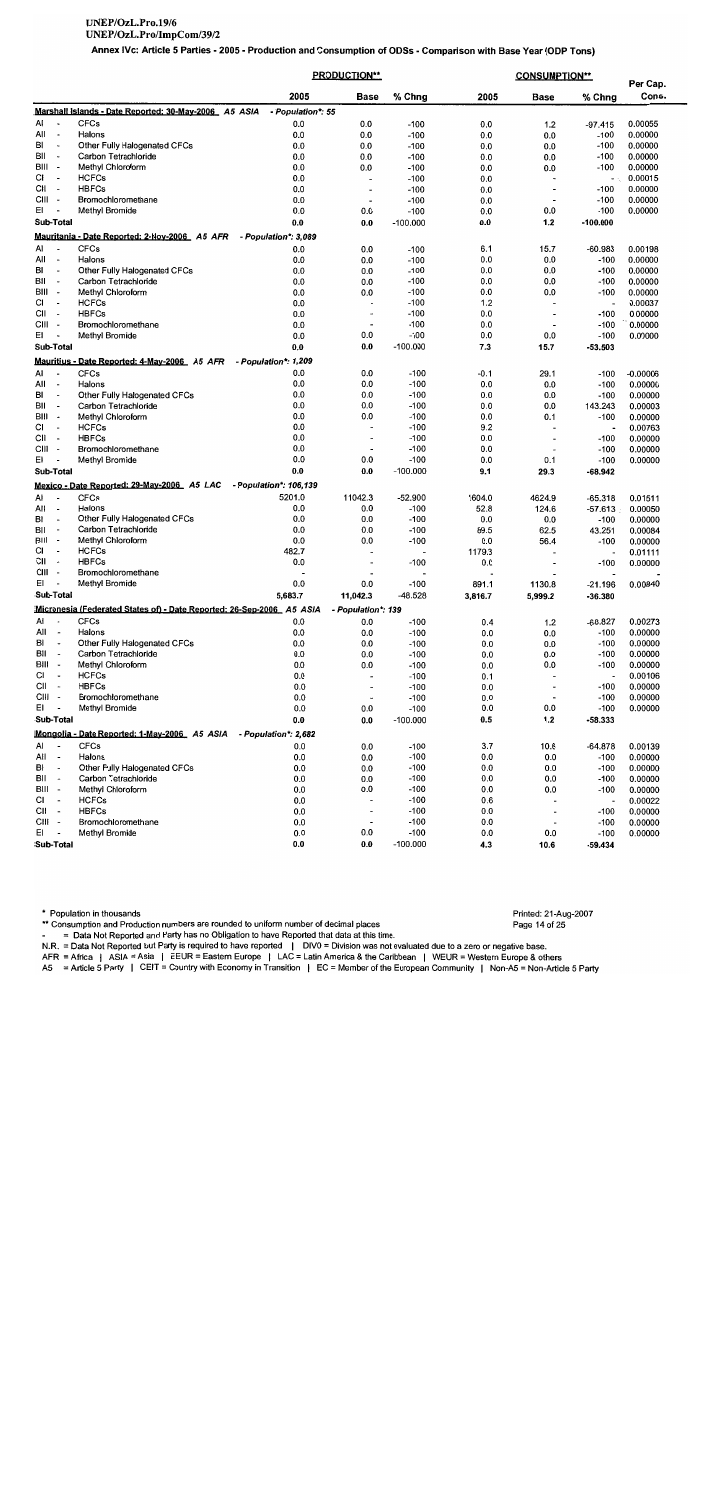|           |                                                      |                                                |                       | <b>PRODUCTION**</b>                                  |                      |            | <b>CONSUMPTION**</b>                       |                                    |                    |
|-----------|------------------------------------------------------|------------------------------------------------|-----------------------|------------------------------------------------------|----------------------|------------|--------------------------------------------|------------------------------------|--------------------|
|           |                                                      |                                                | 2005                  | <b>Base</b>                                          | % Chng               | 2005       | Base                                       | % Chng                             | Per Cap.<br>Cons.  |
|           |                                                      | Morocco - Date Reported: 10-Apr-2006 A5 AFR    | - Population*: 32.663 |                                                      |                      |            |                                            |                                    |                    |
| AI        |                                                      | <b>CFCs</b>                                    | 0.0                   | 0.0                                                  | $-100$               | 38.7       | 802.3                                      | $-95.174$                          | 0.00119            |
| All       | $\overline{\phantom{a}}$                             | Halons                                         | 0.0                   | 0.0                                                  | $-100$               | 0.0        | 7.0                                        | $-99.572$                          | 0.00000            |
| BI        |                                                      | Other Fully Halogenated CFCs                   | 0.0                   | 0.0                                                  | $-100$               | 0.0        | 0.0                                        | $-100$                             | 0.00000            |
| BII       |                                                      | Carbon Tetrachloride                           | 0.0                   | 0.0                                                  | $-100$               | 0.0        | 1.1                                        | $-97.400$                          | 0.00000            |
| Bill -    |                                                      | Methyl Chloroform                              | 0.0                   | 0.0                                                  | $-100$               | 0.0        | 0.1                                        | $-100$                             | 0.00000            |
| СI<br>СII | $\overline{\phantom{a}}$<br>$\overline{\phantom{a}}$ | <b>HCFCs</b><br><b>HBFCs</b>                   | 0.0<br>0.0            | L,                                                   | $-100$               | 31.9       |                                            | $\overline{\phantom{a}}$           | 0.00098            |
| CIII -    |                                                      | Bromochloromethane                             | 0.0                   | $\overline{\phantom{a}}$<br>$\overline{\phantom{a}}$ | $-100$<br>$-100$     | 0.0<br>0.0 | $\overline{\phantom{a}}$                   | $-100$                             | 0.00000            |
| EL        |                                                      | Methyl Bromide                                 | 0.0                   | 0.0                                                  | $-100$               | 524.8      | 697.2                                      | $-100$<br>$-24.733$                | 0.00000<br>0.01607 |
|           | Sub-Total                                            |                                                | 0.0                   | 0.0                                                  | $-100.000$           | 595.4      | 1,507.7                                    | $-60.509$                          |                    |
|           |                                                      | Mozambique - Date Reported: 14-Aug-2006 A5 AFR | - Population*: 19,978 |                                                      |                      |            |                                            |                                    |                    |
| Al        |                                                      | <b>CFCs</b>                                    | 0.0                   | 0.0                                                  | $-100$               | 1.2        | 18.2                                       | $-93.415$                          | 0.00006            |
| All       | $\overline{\phantom{a}}$                             | Halons                                         | 0.0                   | 0.0                                                  | $-100$               | 0.0        | 0.9                                        | -100                               | 0.00000            |
| BI        |                                                      | Other Fully Halogenated CFCs                   | 0.0                   | 0.0                                                  | $-100$               | 0.0        | 0.0                                        | $-100$                             | 0.00000            |
| BII       |                                                      | Carbon Tetrachloride                           | 0.0                   | 0.0                                                  | $-100$               | 0.0        | 0.0                                        | $-100$                             | 0.00000            |
| BIII      | $\overline{\phantom{a}}$                             | Methyl Chloroform                              | 0.0                   | 0.0                                                  | $-100$               | 0.0        | 0.0                                        | $-100$                             | 0.00000            |
| СI        | $\blacksquare$                                       | <b>HCFCs</b>                                   | 0.0                   |                                                      | $-100$               | 0.3        |                                            | $\overline{\phantom{a}}$           | 0.00002            |
| СII       | $\ddot{\phantom{1}}$                                 | <b>HBFCs</b>                                   | 0.0                   | $\ddot{\phantom{0}}$                                 | $-100$               | 0.0        | $\overline{\phantom{a}}$                   | $-100$                             | 0.00000            |
| CIII -    |                                                      | Bromochloromethane                             | 0.0                   | $\overline{\phantom{a}}$                             | $-100$               | 0.0        |                                            | $-100$                             | 0.00000            |
| EL        |                                                      | Methyl Bromide                                 | 0.0                   | 0.0                                                  | $-100$               | 0.9        | 3.4                                        | $-73.344$                          | 0.00005            |
|           | Sub-Total                                            |                                                | 0.0                   | 0.0                                                  | $-100.000$           | 2.4        | 22.5                                       | $-89.333$                          |                    |
|           |                                                      | Myanmar - Date Reported: 26-Sep-2006 A5 ASIA   | - Population*: 50,602 |                                                      |                      |            |                                            |                                    |                    |
| AI        |                                                      | <b>CFCs</b>                                    | 0.0                   | 0.0                                                  | $-100$               | 14.8       | 54.3                                       | $-72.817$                          | 0.00029            |
| All       | $\sim$                                               | Halons                                         | 0.0                   | 0.0                                                  | $-100$               | 0.0        | 0.0                                        | $-100$                             | 0.00000            |
| BI        | $\tilde{\phantom{a}}$                                | Other Fully Halogenated CFCs                   | 0.0                   | 0.0                                                  | $-100$               | 0.0        | 0.0                                        | -100                               | 0.00000            |
| ВII       | $\blacksquare$                                       | Carbon Tetrachloride                           | 0.0                   | 0.0                                                  | $-100$               | 0.0        | 0.0                                        | $-100$                             | 0.00000            |
| BIII -    | $\tilde{\phantom{a}}$                                | Methyl Chloroform<br><b>HCFCs</b>              | 0.0                   | 0.0                                                  | $-100$               | 0.0        | 0.0                                        | $-100$                             | 0.00000            |
| СI<br>СII | $\overline{\phantom{a}}$                             | <b>HBFCs</b>                                   | 0.0<br>0.0            | $\overline{\phantom{a}}$<br>$\overline{\phantom{a}}$ | $-100$<br>$-100$     | 0.2<br>0.0 |                                            | $\overline{\phantom{a}}$<br>$-100$ | 0.00000<br>0.00000 |
| CIII -    |                                                      | Bromochloromethane                             | 0.0                   | $\blacksquare$                                       | $-100$               | 0.0        | $\overline{\phantom{m}}$<br>$\overline{a}$ | $-100$                             | 0.00000            |
| EL.       |                                                      | Methyl Bromide                                 | 0.0                   | 0.0                                                  | $-100$               | 0.0        | 3.4                                        | $-100$                             | 0.00000            |
|           | Sub-Total                                            |                                                | 0.0                   | 0.0                                                  | $-100.000$           | 15.0       | 57.7                                       | $-74.003$                          |                    |
|           |                                                      | Namibia - Date Reported: 18-Apr-2006 A5 AFR    | - Population*: 1,913  |                                                      |                      |            |                                            |                                    |                    |
| AI        | $\sim$                                               | <b>CFCs</b>                                    | 0.0                   | 0.0                                                  | $-100$               | 0.0        | 21.9                                       | $-100$                             | 0.00000            |
| All       | $\overline{\phantom{a}}$                             | Halons                                         | 0.0                   | 0.0                                                  | $-100$               | 0.0        | 8.3                                        | $-100$                             | 0.00000            |
| BI        | $\overline{\phantom{a}}$                             | Other Fully Halogenated CFCs                   | 0.0                   | 0.0                                                  | $-100$               | 0.0        | 0.0                                        | $-100$                             | 0.00000            |
| BII       | $\sim$                                               | Carbon Tetrachloride                           | 0.0                   | 0.0                                                  | $-100$               | 0.0        | 0.0                                        | $-100$                             | 0.00000            |
| BIII -    |                                                      | Methyl Chloroform                              | 0.0                   | 0.0                                                  | $-100$               | 0.0        | 0.0                                        | $-100$                             | 0.00000            |
| СI        | $\overline{\phantom{a}}$                             | <b>HCFCs</b>                                   | 0.0                   | $\blacksquare$                                       | $-100$               | 0.0        |                                            | $-100$                             | 0.00000            |
| СII       | $\overline{\phantom{a}}$                             | <b>HBFCs</b>                                   | 0.0                   | $\overline{\phantom{a}}$                             | $-100$               | 0.0        | $\blacksquare$                             | -100                               | 0.00000            |
| CIII -    |                                                      | Bromochloromethane                             | 0.0                   | $\overline{\phantom{a}}$                             | $-100$               | 0.0        |                                            | $-100$                             | 0.00000            |
| EL.       |                                                      | Methyl Bromide                                 | 0.0                   | 0.0                                                  | $-100$               | 0.0        | 0.8                                        | $-100$                             | 0.00000            |
|           | Sub-Total                                            |                                                | 0.0                   | 0.0                                                  | $-100.000$           | 0.0        | 31.0                                       | $-100.000$                         |                    |
|           |                                                      | Nauru - Date Reported: 14-Sep-2006 A5 ASIA     | - Population*: 14     |                                                      |                      |            |                                            |                                    |                    |
| Al        | $\overline{\phantom{a}}$                             | CFCs                                           | 0.0                   | 0.0                                                  | $-100$               | 0.0        | 0.5                                        | -97.046                            | 0.00114            |
| All       | $\overline{\phantom{a}}$                             | Halons                                         | 0.0                   | 0.0                                                  | $-100$               | 0.0        | 0.0                                        | $-100$                             | 0.00000            |
| BI        | $\overline{\phantom{a}}$                             | Other Fully Halogenated CFCs                   | 0.0                   | 0.0                                                  | $-100$               | 0.0        | 0.0                                        | $-100$                             | 0.00000            |
| BII       | $\overline{\phantom{a}}$                             | Carbon Tetrachloride                           | 0.0                   | 0.0                                                  | $-100$               | 0.0        | 0.0                                        | $-100$                             | 0.00000            |
| BIII -    |                                                      | Methyl Chloroform                              | 0.0                   | $0.0\,$                                              | $-100$               | 0.0        | 0.0                                        | $-100$                             | 0.00000            |
| СI        | $\overline{\phantom{a}}$                             | <b>HCFCs</b>                                   | 0.0                   | $\overline{\phantom{a}}$                             | $-100$               | 0.0        | $\overline{a}$                             | $\blacksquare$                     | 0.00016            |
| CII -     |                                                      | <b>HBFCs</b>                                   | 0.0                   | $\overline{\phantom{a}}$                             | $-100$               | 0.0        | $\overline{\phantom{a}}$                   | $-100$                             | 0.00000            |
| $CIII -$  |                                                      | Bromochloromethane                             | 0.0                   | $\overline{\phantom{a}}$                             | $-100$               | 0.0        |                                            | $-100$                             | 0.00000            |
| EL        | Sub-Total                                            | Methyl Bromide                                 | 0.0<br>0.0            | 0.0<br>0.0                                           | $-100$<br>$-100.000$ | 0.0<br>0.0 | 0.0<br>0.5                                 | $-100$<br>-100.000                 | 0.00000            |
|           |                                                      |                                                |                       |                                                      |                      |            |                                            |                                    |                    |
|           |                                                      | Nepal - Date Reported: 27-Dec-2005 A5 ASIA     | - Population*: 25,883 |                                                      |                      |            |                                            |                                    |                    |
| AI        |                                                      | <b>CFCs</b>                                    | 0.0                   | 0.0                                                  | $-100$               | 0.0        | 27.0                                       | $-100$                             | 0.00000            |
| All<br>BI | $\overline{\phantom{a}}$<br>$\overline{\phantom{a}}$ | Halons<br>Other Fully Halogenated CFCs         | 0.0<br>0.0            | 0.0                                                  | $-100$               | 0.0        | 2.0                                        | $-100$                             | 0.00000            |
| Bll       | $\overline{\phantom{a}}$                             | Carbon Tetrachloride                           | 0.0                   | 0.0<br>0.0                                           | $-100$<br>$-100$     | 0.0        | 0.0<br>0.9                                 | $-100$                             | 0.00000            |
| BIII -    |                                                      | Methyl Chloroform                              | 0.0                   | 0.0                                                  | $-100$               | 0.1<br>0.0 | 0.0                                        | $-87.603$<br>$-100$                | 0.00000            |
| CI        | $\overline{\phantom{a}}$                             | <b>HCFCs</b>                                   | 0.0                   | ÷,                                                   | $-100$               | 0.0        | $\overline{a}$                             | $-100$                             | 0.00000<br>0.00000 |
| CII -     |                                                      | <b>HBFCs</b>                                   | 0.0                   | $\overline{\phantom{a}}$                             | $-100$               | 0.0        | $\overline{a}$                             | $-100$                             | 0.00000            |
| CIII -    |                                                      | Bromochloromethane                             | 0.0                   | $\overline{\phantom{a}}$                             | $-100$               | 0.0        | $\blacksquare$                             | $-100$                             | 0.00000            |
| EL        |                                                      | Methyl Bromide                                 | 0.0                   | 0.0                                                  | $-100$               | 0.0        | 0.0                                        | $-100$                             | 0.00000            |
|           | Sub-Total                                            |                                                | 0.0                   | 0.0                                                  | $-100.000$           | 0.1        | 29.9                                       | -99.666                            |                    |

- reputation and Production numbers are rounded to uniform number of decimal places<br>- Consumption and Production numbers are rounded to uniform number of decimal places<br>- ⇒ Data Not Reported and Party has no Obligation to

= Data Not Reported and Party has no Obligation to have Reported that data at this time.

N.R. = Data Not Reported but Party is required to have reported | DIVO = Division was not evaluated due to a zero or negative base.<br>AFR = Africa | ASIA = Asia | EEUR = Eastern Europe | LAC = Latin America & the Caribbean |

A5 = Article 5 Party | CEIT = Country with Economy in Transition | EC = Member of the European Community | Non-A5 = Non-Article 5 Party

Printed: 21-Aug-2007 Page 15 of 25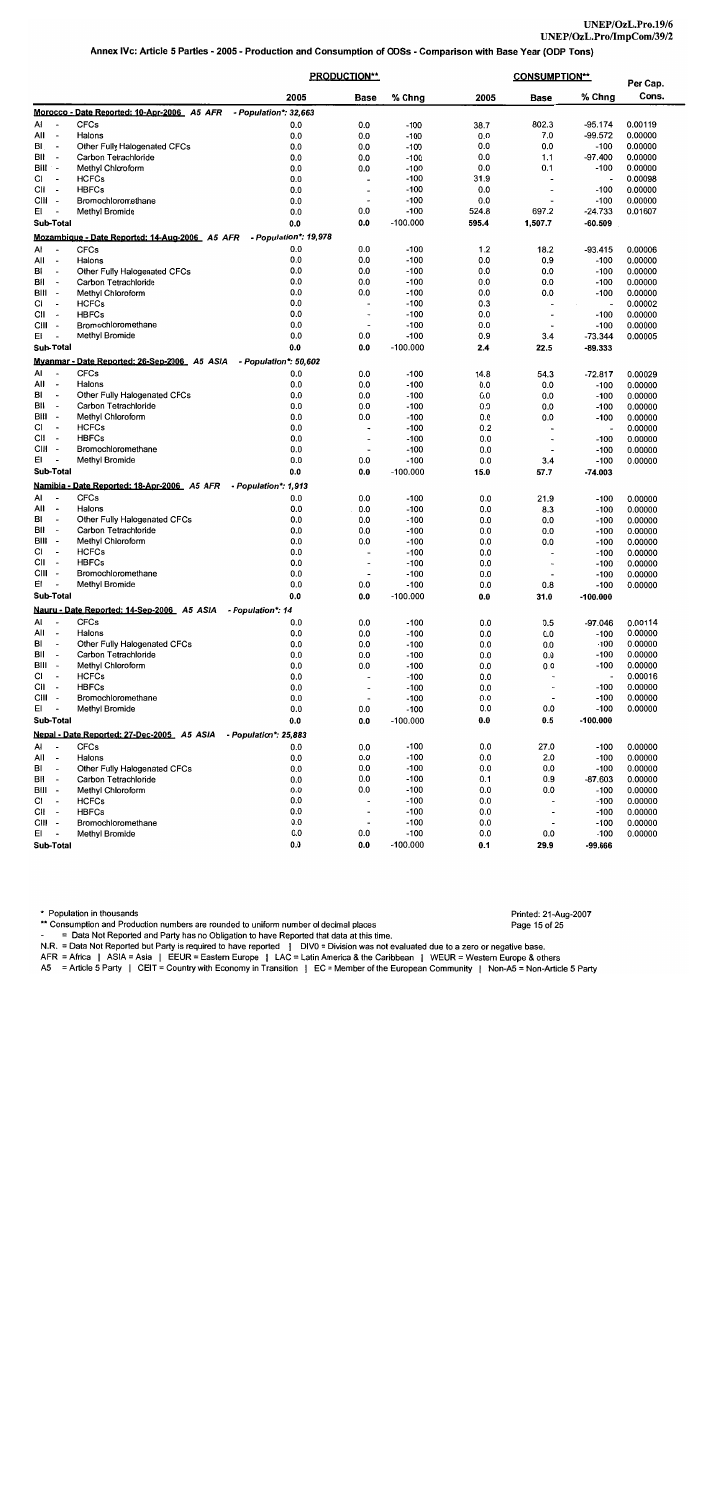# UNEP/OzL.Pro.19/6

UNEP/OzL.Pro/ImpCom/39/2

Annex IVc: Article 5 Parties - 2005 - Production and Consumption of ODSs - Comparison with Base Year (ODP Tons)

|                                          |                                                      |                        | <b>PRODUCTION**</b>      |                  |            | <b>CONSUMPTION**</b>         |                          | Per Cap.           |
|------------------------------------------|------------------------------------------------------|------------------------|--------------------------|------------------|------------|------------------------------|--------------------------|--------------------|
|                                          |                                                      | 2005                   | <b>Base</b>              | % Chng           | 2005       | <b>Base</b>                  | % Chng                   | Cons.              |
|                                          | Nicaragua - Date Reported: 4-Sep-2006 A5 LAC         | - Population*: 5,774   |                          |                  |            |                              |                          |                    |
| Al                                       | <b>CFCs</b>                                          | 0.0                    | 0.0                      | $-100$           | 36.0       | 82.8                         | -56.562                  | 0.00623            |
| All<br>$\overline{\phantom{a}}$          | Halons                                               | 0.0                    | 0.0                      | $-100$           | 0.0        | 0.0                          | $-100$                   | 0.00000            |
| BI                                       | Other Fully Halogenated CFCs                         | 0.0                    | 0.0                      | $-100$           | 0.0        | 0.0                          | $-100$                   | 0.00000            |
| BII<br>$\overline{\phantom{a}}$          | Carbon Tetrachloride                                 | 0.0                    | 0.0                      | $-100$           | 0.0        | 0.0                          | $-100$                   | 0.00000            |
| Bill -                                   | Methyl Chloroform                                    | 0.0                    | 0.0                      | $-100$           | 0.0        | 0.0                          | $-100$                   | 0.00000            |
| СI<br>$\overline{\phantom{a}}$           | <b>HCFCs</b>                                         | 0.0                    | $\tilde{\phantom{a}}$    | $-100$           | 3.4        | $\overline{\phantom{a}}$     | $\overline{\phantom{a}}$ | 0.00058            |
| CII -                                    | <b>HBFCs</b>                                         | 0.0                    | $\overline{\phantom{a}}$ | $-100$           | 0.0        | $\overline{\phantom{a}}$     | $-100$                   | 0.00000            |
| CIII -<br>EI<br>$\overline{\phantom{a}}$ | Bromochloromethane                                   | 0.0                    | $\overline{\phantom{a}}$ | $-100$           | 0.0        | $\overline{\phantom{a}}$     | $-100$                   | 0.00000            |
| Sub-Total                                | Methyl Bromide                                       | 0.0                    | 0.0                      | $-100$           | 0.0        | 0.4                          | $-100$                   | 0.00000            |
|                                          | Niger - Date Reported: 7-Aug-2006 A5 AFR             | 0.0                    | 0.0                      | $-100.000$       | 39.4       | 83.2                         | $-52.644$                |                    |
|                                          | <b>CFCs</b>                                          | - Population*: 12,986  |                          |                  |            |                              |                          |                    |
| Al<br>All<br>$\sim$                      | Halons                                               | 0.0<br>0.0             | 0.0                      | $-100$           | 15.1       | 32.0                         | $-52.937$                | 0.00116            |
| BI                                       | Other Fully Halogenated CFCs                         | 0.0                    | 0.0<br>0.0               | $-100$<br>$-100$ | 0.0<br>0.0 | 0.0                          | $-100$                   | 0.00000            |
| BII<br>$\overline{\phantom{a}}$          | Carbon Tetrachloride                                 | 0.0                    | 0.0                      | $-100$           | 0.0        | 0.0<br>0.0                   | $-100$ .                 | 0.00000            |
| BIII -                                   | Methyl Chloroform                                    | 0.0                    | 0.0                      | $-100$           | 0.0        | 0.0                          | $-100$<br>$-100$         | 0.00000<br>0.00000 |
| СI<br>$\sim$                             | <b>HCFCs</b>                                         | 0.0                    | ÷,                       | $-100$           | 0.9        |                              | $\overline{a}$           | 0.00007            |
| CII -                                    | <b>HBFCs</b>                                         | 0.0                    | $\overline{\phantom{a}}$ | $-100$           | 0.0        | $\overline{\phantom{a}}$     | $-100$                   | 0.00000            |
| CIII -                                   | Bromochloromethane                                   | 0.0                    | $\overline{\phantom{a}}$ | $-100$           | 0.0        | $\overline{\phantom{a}}$     | $-100$                   | 0.00000            |
| EI                                       | Methyl Bromide                                       | 0.0                    | 0.0                      | $-100$           | 0.0        | 0.0                          | $-100$                   | 0.00000            |
| Sub-Total                                |                                                      | 0.0                    | 0.0                      | $-100.000$       | 16.0       | 32.0                         | $-50.000$                |                    |
|                                          | Nigeria - Date Reported: 19-Sep-2006 A5 AFR          | - Population*: 129,722 |                          |                  |            |                              |                          |                    |
| AI                                       | <b>CFCs</b>                                          | 0.0                    | 0.0                      | $-100$           | 466.1      | 3650.0                       | $-87.231$                | 0.00359            |
| All<br>$\overline{\phantom{a}}$          | Halons                                               | 0.0                    | 0.0                      | $-100$           | 0.0        | 285.3                        | $-100$                   | 0.00000            |
| BI<br>$\overline{\phantom{a}}$           | Other Fully Halogenated CFCs                         | 0.0                    | 0.0                      | $-100$           | 0.0        | 0.0                          | $-100$                   | 0.00000            |
| BII<br>$\overline{\phantom{a}}$          | Carbon Tetrachlonde                                  | 0.0                    | 0.0                      | $-100$           | 0.0        | 152.8                        | $-100$                   | 0.00000            |
| BIII -                                   | Methyl Chloroform                                    | 0.0                    | 0.0                      | $-100$           | 0.0        | 32.9                         | $-100$                   | 0.00000            |
| СI<br>$\overline{\phantom{a}}$           | <b>HCFCs</b>                                         | 0.0                    | $\overline{\phantom{0}}$ | $-100$           | 31.5       | $\overline{\phantom{a}}$     | $\ddot{\phantom{a}}$     | 0.00024            |
| СII<br>$\overline{\phantom{a}}$          | <b>HBFCs</b>                                         | 0.0                    | $\overline{\phantom{a}}$ | $-100$           | 0.0        | $\qquad \qquad \blacksquare$ | $-100$                   | 0.00000            |
| CIII -                                   | Bromochloromethane                                   | 0.0                    | $\overline{\phantom{a}}$ | $-100$           | 0.0        | $\overline{\phantom{a}}$     | $-100$                   | 0.00000            |
| EI<br>$\overline{\phantom{a}}$           | Methyl Bromide                                       | 0.0                    | 0.0                      | $-100$           | 0.0        | 2.8                          | $-100$                   | 0.00000            |
| Sub-Total                                |                                                      | 0.0                    | 0.0                      | $-100.000$       | 497.6      | 4,123.8                      | $-87.933$                |                    |
|                                          | Niue - Date Reported: 17-Oct-2006   A5 ASIA          | - Population*: 2       |                          |                  |            |                              |                          |                    |
| Al<br>$\overline{\phantom{a}}$           | <b>CFCs</b>                                          | 0.0                    | 0.0                      | $-100$           | 0.0        | 0.0                          | $-100$                   | 0.00000            |
| All<br>$\sim$                            | Halons                                               | 0.0                    | 0.0                      | $-100$           | 0.0        | 0.0                          | $-100$                   | 0.00000            |
| BI<br>$\overline{\phantom{a}}$           | Other Fully Halogenated CFCs                         | 0.0                    | 0.0                      | $-100$           | 0.0        | 0.0                          | $-100$                   | 0.00000            |
| BII<br>$\overline{\phantom{a}}$          | Carbon Tetrachloride                                 | 0.0                    | 0.0                      | $-100$           | 0.0        | 0.0                          | $-100$                   | 0.00000            |
| BIII -                                   | Methyl Chloroform                                    | 0.0                    | 0.0                      | $-100$           | 0.0        | 0.0                          | $-100$                   | 0.00000            |
| СI<br>$\overline{\phantom{a}}$           | <b>HCFCs</b>                                         | 0.0                    | $\overline{\phantom{a}}$ | $-100$           | 0.0        | $\overline{\phantom{a}}$     | $-100$                   | 0.00000            |
| СII<br>$\overline{\phantom{a}}$          | <b>HBFCs</b>                                         | 0.0                    | $\overline{\phantom{a}}$ | $-100$           | 0.0        | $\overline{\phantom{a}}$     | $-100$                   | 0.00000            |
| CIII -                                   | Bromochloromethane                                   | 0.0                    | $\overline{\phantom{a}}$ | $-100$           | 0.0        | $\overline{\phantom{a}}$     | $-100$                   | 0.00000            |
| EI<br>$\overline{\phantom{a}}$           | Methyl Bromide                                       | 0.0                    | 0.0                      | $-100$           | 0.0        | 0.0                          | $-100$                   | 0.00000            |
| Sub-Total                                |                                                      | 0.0                    | 0.0                      | $-100.000$       | 0.0        | 0.0                          | 0.000                    |                    |
|                                          | Oman - Date Reported: 7-Mav-2006_ A5 ASIA            | - Population*: 2,989   |                          |                  |            |                              |                          |                    |
| Aŀ                                       | <b>CFCs</b>                                          | 0.0                    | 0.0                      | $-100$           | 54.3       | 248.4                        | -78.139                  | 0.01817            |
| All<br>$\overline{\phantom{a}}$          | Halons                                               | 0.0                    | 0.0                      | $-100$           | 0.0        | 13.7                         | $-100$                   | 0.00000            |
| BI<br>$\overline{\phantom{a}}$           | Other Fully Halogenated CFCs                         | 0.0                    | 0.0                      | $-100$           | 0.0        | 0.0                          | $-100$                   | 0.00000            |
| BII<br>$\overline{\phantom{a}}$          | Carbon Tetrachloride                                 | 0.0                    | 0.0                      | $-100$           | 0.0        | 0.1                          | $-100$                   | 0.00000            |
| BIII -                                   | Methyl Chloroform                                    | 0.0                    | 0.0                      | $-100$           | 0.0        | 0.0                          | $-100$                   | 0.00000            |
| СI<br>$\sim$                             | <b>HCFCs</b>                                         | 0.0                    | $\overline{\phantom{a}}$ | $-100$           | 19.8       |                              | $\overline{\phantom{a}}$ | 0.00663            |
| CII -                                    | <b>HBFCs</b>                                         | 0.0                    | $\overline{\phantom{a}}$ | $-100$           | 0.0        | $\overline{\phantom{a}}$     | $-100$                   | 0.00000            |
| CIII -                                   | Bromochloromethane                                   | 0.0                    | $\overline{\phantom{a}}$ | $-100$           | 0.0        |                              | $-100$                   | 0.00000            |
| EI<br>$\overline{\phantom{a}}$           | Methyl Bromide                                       | 0.0                    | 0.0                      | $-100$           | 0.0        | 1.0                          | $-100$                   | 0.00000            |
| Sub-Total                                |                                                      | 0.0                    | 0.0                      | $-100.000$       | 74.1       | 263.2                        | $-71.847$                |                    |
|                                          | <u> Pakistan - Date Reported: 5-Sep-2006 A5 ASIA</u> | - Population*: 160,347 |                          |                  |            |                              |                          |                    |
| AI<br>$\overline{\phantom{a}}$           | <b>CFCs</b>                                          | 0.0                    | 0.0                      | $-100$           | 453.0      | 1679.4                       | $-73.026$                | 0.00283            |
| ΑIΙ<br>$\overline{\phantom{a}}$          | Halons                                               | 0.0                    | 0.0                      | $-100$           | 0.0        | 14.2                         | $-100$                   | 0.00000            |
| BI<br>$\blacksquare$                     | Other Fully Halogenated CFCs                         | 0.0                    | 0.0                      | $-100$           | 0.0        | 0.0                          | $-100$                   | 0.00000            |
| ΒIΙ<br>$\overline{a}$                    | Carbon Tetrachloride                                 | 0.0                    | 0.0                      | $-100$           | 148.5      | 412.9                        | $-64.032$                | 0.00093            |
| BIII -                                   | Methyl Chloroform                                    | 0.0                    | 0.0                      | $-100$           | 0.0        | 2.3                          | $-100$                   | 0.00000            |
| СI<br>$\overline{\phantom{a}}$           | <b>HCFCs</b>                                         | 0.0                    | $\overline{\phantom{a}}$ | $-100$           | 5.3        |                              | $\overline{\phantom{a}}$ | 0.00003            |
| CII -                                    | <b>HBFCs</b>                                         | 0.0                    | $\overline{\phantom{a}}$ | $-100$           | 0.0        |                              | $-100$                   | 0.00000            |
| CIII -                                   | Bromochloromethane                                   | 0.0                    | $\overline{\phantom{a}}$ | $-100$           | 0.0        |                              | $-100$                   | 0.00000            |
| EI<br>$\sim$                             | Methyl Bromide                                       | 0.0                    | 0.0                      | $-100$           | 0.0        | 14.0                         | $-100$                   | 0.00000            |
| Sub-Total                                |                                                      | n n                    | 00                       | $-100.000$       | 8.303      | 2422R                        | 74 445                   |                    |

\* Population in thousands<br>\*\* Consumption and Production numbers are rounded to uniform number of decimal places

= Data Not Reported and Party has no Obligation to have Reported that data at this time.

- Bala Not Reported and Party has no Obligation to have Reported That data at this time.<br>N.R. = Data Not Reported but Party is required to have reported | DIVO = Division was not evaluated due to a zero or negative base.<br>A

### Printed: 21-Aug-2007 Page 16 of 25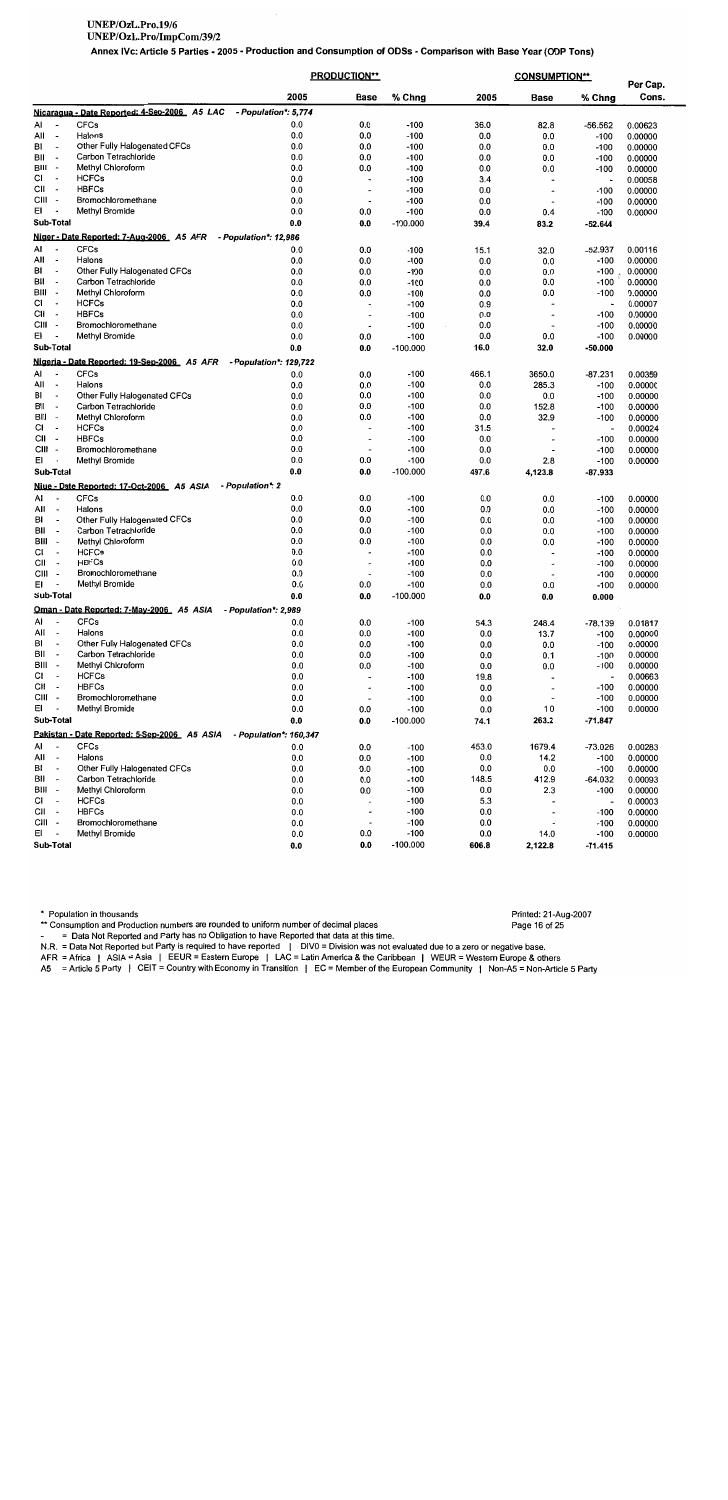| 2005<br>Cons.<br><b>Base</b><br>% Chng<br>2005<br>% Chng<br>Base<br>Palau - Date Reported: 20-Oct-2006 A5 ASIA<br>- Population*: 21<br>Al<br><b>CFCs</b><br>0.0<br>$\tilde{\phantom{a}}$<br>0.0<br>$-100$<br>0.2<br>1.6<br>-85.782<br>0.01095<br>All<br>Halons<br>0.0<br>0.0<br>$-100$<br>0.0<br>0.0<br>$\overline{\phantom{a}}$<br>$-100$<br>0.00000<br>BI<br>Other Fully Halogenated CFCs<br>0.0<br>0.0<br>$-100$<br>$\overline{\phantom{a}}$<br>0.0<br>0.0<br>$-100$<br>0.00000<br>Carbon Tetrachloride<br>BII<br>0.0<br>0.0<br>$-100$<br>$\overline{\phantom{a}}$<br>0.0<br>0.0<br>$-100$<br>0.00000<br>BIII<br>Methyl Chloroform<br>0.0<br>0.0<br>$-100$<br>$\overline{\phantom{a}}$<br>0.0<br>0.0<br>$-100$<br>0.00000<br>СI<br><b>HCFCs</b><br>$\overline{\phantom{a}}$<br>0.0<br>$-100$<br>0.0<br>0.00000<br>$-100$<br>$\overline{\phantom{a}}$<br>$\overline{\phantom{a}}$<br><b>HBFCs</b><br>СII<br>0.0<br>$\overline{a}$<br>$-100$<br>0.0<br>$-100$<br>0.00000<br>$\blacksquare$<br>$\overline{\phantom{a}}$<br>CIII<br>Bromochloromethane<br>0.0<br>$-100$<br>0.0<br>$\overline{\phantom{a}}$<br>$-100$<br>0.00000<br>$\overline{\phantom{a}}$<br>$\overline{\phantom{a}}$<br>EI<br><b>Methyl Bromide</b><br>0.0<br>$-100$<br>0.0<br>0.0<br>0.0<br>$-100$<br>0.00000<br>Sub-Total<br>0.0<br>$-100.000$<br>0.0<br>0.2<br>1.6<br>$-87.500$<br>Panama - Date Reported: 16-Oct-2006 A5 LAC<br>- Population*: 3.067<br><b>CFCs</b><br>AI<br>0.0<br>0.0<br>$-100$<br>92.8<br>384.2<br>-75.836<br>0.03027<br>ΑII<br>Halons<br>$\overline{\phantom{a}}$<br>0.0<br>0.0<br>$-100$<br>0.0<br>0.0<br>$-100$<br>0.00000<br>BI<br>Other Fully Halogenated CFCs<br>$\overline{\phantom{a}}$<br>0.0<br>0.0<br>$-100$<br>0.0<br>0.0<br>0.00000<br>$-100$<br>ВII<br>Carbon Tetrachloride<br>$-100$<br>$\overline{\phantom{a}}$<br>0.0<br>0.0<br>0.0<br>0.0<br>$-100$<br>0.00000<br>Bill -<br>Methyl Chloroform<br>0.0<br>0.0<br>$-100$<br>0.0<br>0.0<br>$-100$<br>0.00000<br>СI<br><b>HCFCs</b><br>0.0<br>$\overline{\phantom{a}}$<br>$-100$<br>20.5<br>0.00667<br>$\overline{\phantom{a}}$<br>$\blacksquare$<br>$\overline{\phantom{a}}$<br>СII<br><b>HBFCs</b><br>0.0<br>$\overline{\phantom{a}}$<br>$-100$<br>0.0<br>0.00000<br>$-100$<br>$\overline{\phantom{a}}$<br>$\overline{\phantom{a}}$<br>CIII -<br>Bromochloromethane<br>0.0<br>$-100$<br>0.0<br>0.00000<br>$-100$<br>$\overline{\phantom{a}}$<br>EI<br>0.0<br>Methyl Bromide<br>$-100$<br>0.0<br>0.0<br>0.0<br>$-100$<br>0.00000<br>Sub-Total<br>0.0<br>$-100.000$<br>0.0<br>113.3<br>384.2<br>$-70.510$<br>Papua New Guinea - Date Reported: 27-Apr-2006 A5 ASIA<br>- Population*: 5,380<br>A١<br><b>CFCs</b><br>0.0<br>0.0<br>$-100$<br>15.1<br>36.3<br>$-58.479$<br>0.00280<br>A⊪<br>Halons<br>0.0<br>0.0<br>$-100$<br>$\overline{\phantom{a}}$<br>0.0<br>0.0<br>$-100$<br>0.00000<br>BI<br>Other Fully Halogenated CFCs<br>0.0<br>0.0<br>$-100$<br>$\overline{\phantom{a}}$<br>0.0<br>0.0<br>$-100$<br>0.00000<br>BII<br>Carbon Tetrachlonde<br>0.0<br>0.0<br>$-100$<br>0.0<br>0.0<br>$-100$<br>0.00000<br>BIII -<br>Methyl Chloroform<br>0.0<br>0.0<br>$-100$<br>0.0<br>0.0<br>$-100$<br>0.00000<br>СI<br><b>HCFCs</b><br>0.0<br>$-100$<br>$\overline{\phantom{a}}$<br>3.7<br>0.00069<br>$\overline{\phantom{a}}$<br>$\overline{\phantom{a}}$<br>$\overline{\phantom{a}}$<br>CII<br><b>HBFCs</b><br>0.0<br>$-100$<br>$\overline{\phantom{a}}$<br>0.0<br>$-100$<br>0.00000<br>$\overline{\phantom{a}}$<br>$\overline{\phantom{a}}$<br>CIII -<br>Bromochloromethane<br>0.0<br>$-100$<br>0.0<br>0.00000<br>$-100$<br>EI<br><b>Methyl Bromide</b><br>0.0<br>0.0<br>$-100$<br>0.0<br>0.3<br>$-100$<br>0.00000<br>Sub-Total<br>0.0<br>0.0<br>$-100.000$<br>18.8<br>36.6<br>-48.634<br>Paraguay - Date Reported: 29-Sep-2006 A5 LAC<br>- Population*: 6,216<br><b>CFCs</b><br>AI<br>0.0<br>$\overline{\phantom{a}}$<br>0.0<br>$-100$<br>250.7<br>210.6<br>19.086<br>0.04034<br>All<br>Halons<br>0.0<br>$-100$<br>$\overline{\phantom{a}}$<br>0.0<br>0.0<br>0.0<br>0.00000<br>$-100$<br>B1<br>Other Fully Halogenated CFCs<br>0.0<br>0.0<br>$-100$<br>0.0<br>0.0<br>$\overline{\phantom{a}}$<br>$-100$<br>0.00000<br>BII<br>Carbon Tetrachlonde<br>0.0<br>0.0<br>$-100$<br>0.7<br>0.6<br>$\overline{\phantom{a}}$<br>0.00011<br>14.479<br>BIII -<br>Methyl Chloroform<br>0.0<br>0.0<br>$-100$<br>0.0<br>0.0<br>$-100$<br>0.00000<br>СI<br><b>HCFCs</b><br>0.0<br>$-100$<br>$\overline{a}$<br>15.5<br>0.00249<br>$\overline{\phantom{a}}$<br>CII<br><b>HBFCs</b><br>0.0<br>$-100$<br>$\overline{\phantom{a}}$<br>0.0<br>$-100$<br>0.00000<br>$\overline{\phantom{a}}$<br>٠<br>CIII-<br>Bromochloromethane<br>0.0<br>$-100$<br>0.0<br>$-100$<br>0.00000<br>$\overline{a}$<br>EI<br>Methyl Bromide<br>0.0<br>0.0<br>$-100$<br>0.0<br>0.9<br>$-100$<br>0.00000<br>Sub-Total<br>0.0<br>0.0<br>$-100.000$<br>266.9<br>212.1<br>25.837<br>Peru - Date Reported: 8-Jun-2006 A5 LAC - Population*: 27.804<br>AI<br>CFCs<br>0.0<br>0.0<br>$-100$<br>127.7<br>289.5<br>$\overline{\phantom{a}}$<br>$-55.906$<br>0.00459<br>All<br>Halons<br>0.0<br>$\overline{\phantom{a}}$<br>0.0<br>$-100$<br>0.0<br>0.0<br>$-100$<br>0.00000<br>BI<br>Other Fully Halogenated CFCs<br>0.0<br>0.0<br>$-100$<br>0.0<br>4.1<br>$-100$<br>0.00000<br>BII<br>Carbon Tetrachloride<br>0.0<br>0.0<br>$-100$<br>0.0<br>1.0<br>$-100$<br>0.00000<br>BIII -<br>Methyl Chloroform<br>0.0<br>0.0<br>$-100$<br>0.0<br>0.0<br>$-100$<br>0.00000<br>CI<br><b>HCFCs</b><br>0.0<br>$-100$<br>21.7<br>0.00078<br>$\overline{\phantom{a}}$<br>$\overline{\phantom{a}}$<br><b>HBFCs</b><br>CII -<br>0.0<br>$-100$<br>0.0<br>$\cdot$<br>$-100$<br>0.00000<br>$\overline{\phantom{a}}$<br>$\overline{\phantom{a}}$<br>CIII -<br>Bromochloromethane<br>0.0<br>$-100$<br>0.0<br>$-100$<br>0.00000<br>$\overline{\phantom{a}}$<br>E1<br>Methyl Bromide<br>0.0<br>0.0<br>$-100$<br>$\overline{\phantom{a}}$<br>0.0<br>1.3<br>-100<br>0.00000<br>Sub-Total<br>0.0<br>0.0<br>$-100.000$<br>149.4<br>295.9<br>-49.510<br>Philippines - Date Reported: 28-Apr-2006 A5 ASIA<br>- Population*: $83,005$<br>Al<br><b>CFCs</b><br>0.0<br>0.0<br>-100<br>1014.2<br>3055.9<br>$-66.812$<br>0.01222<br>All<br>Halons<br>0.0<br>0.0<br>$-100$<br>$\overline{\phantom{a}}$<br>0.0<br>103.9<br>$-100$<br>0.00000<br>BI<br>Other Fully Halogenated CFCs<br>0.0<br>0.0<br>$-100$<br>0.0<br>0.0<br>$-100$<br>0.00000<br>BII<br>Carbon Tetrachloride<br>0.0<br>0.0<br>$-100$<br>$\overline{\phantom{a}}$<br>0.0<br>0.0<br>$-100$<br>0.00000<br>BIII -<br>Methyl Chloroform<br>0.0<br>0.0<br>-100<br>0.0<br>0.0<br>$-100$<br>0.00000<br>СI<br><b>HCFCs</b><br>0.0<br>$-100$<br>$\overline{\phantom{a}}$<br>$\overline{\phantom{a}}$<br>210.5<br>0.00254<br>$\overline{\phantom{a}}$<br>CII -<br><b>HBFCs</b><br>0.0<br>$-100$<br>0.0<br>$-100$<br>0.00000<br>$\overline{\phantom{a}}$<br>$\overline{\phantom{a}}$<br>CIII -<br>Bromochloromethane<br>0.0<br>$-100$<br>0.0<br>$-100$<br>0.00000<br>$\overline{\phantom{a}}$<br>EI<br>Methyl Bromide<br>0.0<br>$\ddot{\phantom{1}}$<br>0.0<br>$-100$<br>8.2<br>10.3<br>$-20.728$<br>0.00010<br>Sub-Total<br>0.0<br>0.0<br>$-100.000$<br>1,232.9<br>3,170.1<br>$-61.108$ |  |  | <b>PRODUCTION**</b> |  | <b>CONSUMPTION**</b> | Per Cap. |
|------------------------------------------------------------------------------------------------------------------------------------------------------------------------------------------------------------------------------------------------------------------------------------------------------------------------------------------------------------------------------------------------------------------------------------------------------------------------------------------------------------------------------------------------------------------------------------------------------------------------------------------------------------------------------------------------------------------------------------------------------------------------------------------------------------------------------------------------------------------------------------------------------------------------------------------------------------------------------------------------------------------------------------------------------------------------------------------------------------------------------------------------------------------------------------------------------------------------------------------------------------------------------------------------------------------------------------------------------------------------------------------------------------------------------------------------------------------------------------------------------------------------------------------------------------------------------------------------------------------------------------------------------------------------------------------------------------------------------------------------------------------------------------------------------------------------------------------------------------------------------------------------------------------------------------------------------------------------------------------------------------------------------------------------------------------------------------------------------------------------------------------------------------------------------------------------------------------------------------------------------------------------------------------------------------------------------------------------------------------------------------------------------------------------------------------------------------------------------------------------------------------------------------------------------------------------------------------------------------------------------------------------------------------------------------------------------------------------------------------------------------------------------------------------------------------------------------------------------------------------------------------------------------------------------------------------------------------------------------------------------------------------------------------------------------------------------------------------------------------------------------------------------------------------------------------------------------------------------------------------------------------------------------------------------------------------------------------------------------------------------------------------------------------------------------------------------------------------------------------------------------------------------------------------------------------------------------------------------------------------------------------------------------------------------------------------------------------------------------------------------------------------------------------------------------------------------------------------------------------------------------------------------------------------------------------------------------------------------------------------------------------------------------------------------------------------------------------------------------------------------------------------------------------------------------------------------------------------------------------------------------------------------------------------------------------------------------------------------------------------------------------------------------------------------------------------------------------------------------------------------------------------------------------------------------------------------------------------------------------------------------------------------------------------------------------------------------------------------------------------------------------------------------------------------------------------------------------------------------------------------------------------------------------------------------------------------------------------------------------------------------------------------------------------------------------------------------------------------------------------------------------------------------------------------------------------------------------------------------------------------------------------------------------------------------------------------------------------------------------------------------------------------------------------------------------------------------------------------------------------------------------------------------------------------------------------------------------------------------------------------------------------------------------------------------------------------------------------------------------------------------------------------------------------------------------------------------------------------------------------------------------------------------------------------------------------------------------------------------------------------------------------------------------------------------------------------------------------------------------------------------------------------------------------------------------------------------------------------------------------------------------------------------------------------------------------------------------------------------------------------------------------------------------------------------------------------------------------------------------------------------------------------------------------------------------------------------------------------------------------------------------------------------------------------------------------------------------------------------------------------------------------------------------------------------------------------------------------------------------------------------------------------------------------------------------------------------------------------------------------------------------------------------------------------------------------------------------------------------------------------------------------------------------------------------------------------|--|--|---------------------|--|----------------------|----------|
|                                                                                                                                                                                                                                                                                                                                                                                                                                                                                                                                                                                                                                                                                                                                                                                                                                                                                                                                                                                                                                                                                                                                                                                                                                                                                                                                                                                                                                                                                                                                                                                                                                                                                                                                                                                                                                                                                                                                                                                                                                                                                                                                                                                                                                                                                                                                                                                                                                                                                                                                                                                                                                                                                                                                                                                                                                                                                                                                                                                                                                                                                                                                                                                                                                                                                                                                                                                                                                                                                                                                                                                                                                                                                                                                                                                                                                                                                                                                                                                                                                                                                                                                                                                                                                                                                                                                                                                                                                                                                                                                                                                                                                                                                                                                                                                                                                                                                                                                                                                                                                                                                                                                                                                                                                                                                                                                                                                                                                                                                                                                                                                                                                                                                                                                                                                                                                                                                                                                                                                                                                                                                                                                                                                                                                                                                                                                                                                                                                                                                                                                                                                                                                                                                                                                                                                                                                                                                                                                                                                                                                                                                                                                                                                                      |  |  |                     |  |                      |          |
|                                                                                                                                                                                                                                                                                                                                                                                                                                                                                                                                                                                                                                                                                                                                                                                                                                                                                                                                                                                                                                                                                                                                                                                                                                                                                                                                                                                                                                                                                                                                                                                                                                                                                                                                                                                                                                                                                                                                                                                                                                                                                                                                                                                                                                                                                                                                                                                                                                                                                                                                                                                                                                                                                                                                                                                                                                                                                                                                                                                                                                                                                                                                                                                                                                                                                                                                                                                                                                                                                                                                                                                                                                                                                                                                                                                                                                                                                                                                                                                                                                                                                                                                                                                                                                                                                                                                                                                                                                                                                                                                                                                                                                                                                                                                                                                                                                                                                                                                                                                                                                                                                                                                                                                                                                                                                                                                                                                                                                                                                                                                                                                                                                                                                                                                                                                                                                                                                                                                                                                                                                                                                                                                                                                                                                                                                                                                                                                                                                                                                                                                                                                                                                                                                                                                                                                                                                                                                                                                                                                                                                                                                                                                                                                                      |  |  |                     |  |                      |          |
|                                                                                                                                                                                                                                                                                                                                                                                                                                                                                                                                                                                                                                                                                                                                                                                                                                                                                                                                                                                                                                                                                                                                                                                                                                                                                                                                                                                                                                                                                                                                                                                                                                                                                                                                                                                                                                                                                                                                                                                                                                                                                                                                                                                                                                                                                                                                                                                                                                                                                                                                                                                                                                                                                                                                                                                                                                                                                                                                                                                                                                                                                                                                                                                                                                                                                                                                                                                                                                                                                                                                                                                                                                                                                                                                                                                                                                                                                                                                                                                                                                                                                                                                                                                                                                                                                                                                                                                                                                                                                                                                                                                                                                                                                                                                                                                                                                                                                                                                                                                                                                                                                                                                                                                                                                                                                                                                                                                                                                                                                                                                                                                                                                                                                                                                                                                                                                                                                                                                                                                                                                                                                                                                                                                                                                                                                                                                                                                                                                                                                                                                                                                                                                                                                                                                                                                                                                                                                                                                                                                                                                                                                                                                                                                                      |  |  |                     |  |                      |          |
|                                                                                                                                                                                                                                                                                                                                                                                                                                                                                                                                                                                                                                                                                                                                                                                                                                                                                                                                                                                                                                                                                                                                                                                                                                                                                                                                                                                                                                                                                                                                                                                                                                                                                                                                                                                                                                                                                                                                                                                                                                                                                                                                                                                                                                                                                                                                                                                                                                                                                                                                                                                                                                                                                                                                                                                                                                                                                                                                                                                                                                                                                                                                                                                                                                                                                                                                                                                                                                                                                                                                                                                                                                                                                                                                                                                                                                                                                                                                                                                                                                                                                                                                                                                                                                                                                                                                                                                                                                                                                                                                                                                                                                                                                                                                                                                                                                                                                                                                                                                                                                                                                                                                                                                                                                                                                                                                                                                                                                                                                                                                                                                                                                                                                                                                                                                                                                                                                                                                                                                                                                                                                                                                                                                                                                                                                                                                                                                                                                                                                                                                                                                                                                                                                                                                                                                                                                                                                                                                                                                                                                                                                                                                                                                                      |  |  |                     |  |                      |          |
|                                                                                                                                                                                                                                                                                                                                                                                                                                                                                                                                                                                                                                                                                                                                                                                                                                                                                                                                                                                                                                                                                                                                                                                                                                                                                                                                                                                                                                                                                                                                                                                                                                                                                                                                                                                                                                                                                                                                                                                                                                                                                                                                                                                                                                                                                                                                                                                                                                                                                                                                                                                                                                                                                                                                                                                                                                                                                                                                                                                                                                                                                                                                                                                                                                                                                                                                                                                                                                                                                                                                                                                                                                                                                                                                                                                                                                                                                                                                                                                                                                                                                                                                                                                                                                                                                                                                                                                                                                                                                                                                                                                                                                                                                                                                                                                                                                                                                                                                                                                                                                                                                                                                                                                                                                                                                                                                                                                                                                                                                                                                                                                                                                                                                                                                                                                                                                                                                                                                                                                                                                                                                                                                                                                                                                                                                                                                                                                                                                                                                                                                                                                                                                                                                                                                                                                                                                                                                                                                                                                                                                                                                                                                                                                                      |  |  |                     |  |                      |          |
|                                                                                                                                                                                                                                                                                                                                                                                                                                                                                                                                                                                                                                                                                                                                                                                                                                                                                                                                                                                                                                                                                                                                                                                                                                                                                                                                                                                                                                                                                                                                                                                                                                                                                                                                                                                                                                                                                                                                                                                                                                                                                                                                                                                                                                                                                                                                                                                                                                                                                                                                                                                                                                                                                                                                                                                                                                                                                                                                                                                                                                                                                                                                                                                                                                                                                                                                                                                                                                                                                                                                                                                                                                                                                                                                                                                                                                                                                                                                                                                                                                                                                                                                                                                                                                                                                                                                                                                                                                                                                                                                                                                                                                                                                                                                                                                                                                                                                                                                                                                                                                                                                                                                                                                                                                                                                                                                                                                                                                                                                                                                                                                                                                                                                                                                                                                                                                                                                                                                                                                                                                                                                                                                                                                                                                                                                                                                                                                                                                                                                                                                                                                                                                                                                                                                                                                                                                                                                                                                                                                                                                                                                                                                                                                                      |  |  |                     |  |                      |          |
|                                                                                                                                                                                                                                                                                                                                                                                                                                                                                                                                                                                                                                                                                                                                                                                                                                                                                                                                                                                                                                                                                                                                                                                                                                                                                                                                                                                                                                                                                                                                                                                                                                                                                                                                                                                                                                                                                                                                                                                                                                                                                                                                                                                                                                                                                                                                                                                                                                                                                                                                                                                                                                                                                                                                                                                                                                                                                                                                                                                                                                                                                                                                                                                                                                                                                                                                                                                                                                                                                                                                                                                                                                                                                                                                                                                                                                                                                                                                                                                                                                                                                                                                                                                                                                                                                                                                                                                                                                                                                                                                                                                                                                                                                                                                                                                                                                                                                                                                                                                                                                                                                                                                                                                                                                                                                                                                                                                                                                                                                                                                                                                                                                                                                                                                                                                                                                                                                                                                                                                                                                                                                                                                                                                                                                                                                                                                                                                                                                                                                                                                                                                                                                                                                                                                                                                                                                                                                                                                                                                                                                                                                                                                                                                                      |  |  |                     |  |                      |          |
|                                                                                                                                                                                                                                                                                                                                                                                                                                                                                                                                                                                                                                                                                                                                                                                                                                                                                                                                                                                                                                                                                                                                                                                                                                                                                                                                                                                                                                                                                                                                                                                                                                                                                                                                                                                                                                                                                                                                                                                                                                                                                                                                                                                                                                                                                                                                                                                                                                                                                                                                                                                                                                                                                                                                                                                                                                                                                                                                                                                                                                                                                                                                                                                                                                                                                                                                                                                                                                                                                                                                                                                                                                                                                                                                                                                                                                                                                                                                                                                                                                                                                                                                                                                                                                                                                                                                                                                                                                                                                                                                                                                                                                                                                                                                                                                                                                                                                                                                                                                                                                                                                                                                                                                                                                                                                                                                                                                                                                                                                                                                                                                                                                                                                                                                                                                                                                                                                                                                                                                                                                                                                                                                                                                                                                                                                                                                                                                                                                                                                                                                                                                                                                                                                                                                                                                                                                                                                                                                                                                                                                                                                                                                                                                                      |  |  |                     |  |                      |          |
|                                                                                                                                                                                                                                                                                                                                                                                                                                                                                                                                                                                                                                                                                                                                                                                                                                                                                                                                                                                                                                                                                                                                                                                                                                                                                                                                                                                                                                                                                                                                                                                                                                                                                                                                                                                                                                                                                                                                                                                                                                                                                                                                                                                                                                                                                                                                                                                                                                                                                                                                                                                                                                                                                                                                                                                                                                                                                                                                                                                                                                                                                                                                                                                                                                                                                                                                                                                                                                                                                                                                                                                                                                                                                                                                                                                                                                                                                                                                                                                                                                                                                                                                                                                                                                                                                                                                                                                                                                                                                                                                                                                                                                                                                                                                                                                                                                                                                                                                                                                                                                                                                                                                                                                                                                                                                                                                                                                                                                                                                                                                                                                                                                                                                                                                                                                                                                                                                                                                                                                                                                                                                                                                                                                                                                                                                                                                                                                                                                                                                                                                                                                                                                                                                                                                                                                                                                                                                                                                                                                                                                                                                                                                                                                                      |  |  |                     |  |                      |          |
|                                                                                                                                                                                                                                                                                                                                                                                                                                                                                                                                                                                                                                                                                                                                                                                                                                                                                                                                                                                                                                                                                                                                                                                                                                                                                                                                                                                                                                                                                                                                                                                                                                                                                                                                                                                                                                                                                                                                                                                                                                                                                                                                                                                                                                                                                                                                                                                                                                                                                                                                                                                                                                                                                                                                                                                                                                                                                                                                                                                                                                                                                                                                                                                                                                                                                                                                                                                                                                                                                                                                                                                                                                                                                                                                                                                                                                                                                                                                                                                                                                                                                                                                                                                                                                                                                                                                                                                                                                                                                                                                                                                                                                                                                                                                                                                                                                                                                                                                                                                                                                                                                                                                                                                                                                                                                                                                                                                                                                                                                                                                                                                                                                                                                                                                                                                                                                                                                                                                                                                                                                                                                                                                                                                                                                                                                                                                                                                                                                                                                                                                                                                                                                                                                                                                                                                                                                                                                                                                                                                                                                                                                                                                                                                                      |  |  |                     |  |                      |          |
|                                                                                                                                                                                                                                                                                                                                                                                                                                                                                                                                                                                                                                                                                                                                                                                                                                                                                                                                                                                                                                                                                                                                                                                                                                                                                                                                                                                                                                                                                                                                                                                                                                                                                                                                                                                                                                                                                                                                                                                                                                                                                                                                                                                                                                                                                                                                                                                                                                                                                                                                                                                                                                                                                                                                                                                                                                                                                                                                                                                                                                                                                                                                                                                                                                                                                                                                                                                                                                                                                                                                                                                                                                                                                                                                                                                                                                                                                                                                                                                                                                                                                                                                                                                                                                                                                                                                                                                                                                                                                                                                                                                                                                                                                                                                                                                                                                                                                                                                                                                                                                                                                                                                                                                                                                                                                                                                                                                                                                                                                                                                                                                                                                                                                                                                                                                                                                                                                                                                                                                                                                                                                                                                                                                                                                                                                                                                                                                                                                                                                                                                                                                                                                                                                                                                                                                                                                                                                                                                                                                                                                                                                                                                                                                                      |  |  |                     |  |                      |          |
|                                                                                                                                                                                                                                                                                                                                                                                                                                                                                                                                                                                                                                                                                                                                                                                                                                                                                                                                                                                                                                                                                                                                                                                                                                                                                                                                                                                                                                                                                                                                                                                                                                                                                                                                                                                                                                                                                                                                                                                                                                                                                                                                                                                                                                                                                                                                                                                                                                                                                                                                                                                                                                                                                                                                                                                                                                                                                                                                                                                                                                                                                                                                                                                                                                                                                                                                                                                                                                                                                                                                                                                                                                                                                                                                                                                                                                                                                                                                                                                                                                                                                                                                                                                                                                                                                                                                                                                                                                                                                                                                                                                                                                                                                                                                                                                                                                                                                                                                                                                                                                                                                                                                                                                                                                                                                                                                                                                                                                                                                                                                                                                                                                                                                                                                                                                                                                                                                                                                                                                                                                                                                                                                                                                                                                                                                                                                                                                                                                                                                                                                                                                                                                                                                                                                                                                                                                                                                                                                                                                                                                                                                                                                                                                                      |  |  |                     |  |                      |          |
|                                                                                                                                                                                                                                                                                                                                                                                                                                                                                                                                                                                                                                                                                                                                                                                                                                                                                                                                                                                                                                                                                                                                                                                                                                                                                                                                                                                                                                                                                                                                                                                                                                                                                                                                                                                                                                                                                                                                                                                                                                                                                                                                                                                                                                                                                                                                                                                                                                                                                                                                                                                                                                                                                                                                                                                                                                                                                                                                                                                                                                                                                                                                                                                                                                                                                                                                                                                                                                                                                                                                                                                                                                                                                                                                                                                                                                                                                                                                                                                                                                                                                                                                                                                                                                                                                                                                                                                                                                                                                                                                                                                                                                                                                                                                                                                                                                                                                                                                                                                                                                                                                                                                                                                                                                                                                                                                                                                                                                                                                                                                                                                                                                                                                                                                                                                                                                                                                                                                                                                                                                                                                                                                                                                                                                                                                                                                                                                                                                                                                                                                                                                                                                                                                                                                                                                                                                                                                                                                                                                                                                                                                                                                                                                                      |  |  |                     |  |                      |          |
|                                                                                                                                                                                                                                                                                                                                                                                                                                                                                                                                                                                                                                                                                                                                                                                                                                                                                                                                                                                                                                                                                                                                                                                                                                                                                                                                                                                                                                                                                                                                                                                                                                                                                                                                                                                                                                                                                                                                                                                                                                                                                                                                                                                                                                                                                                                                                                                                                                                                                                                                                                                                                                                                                                                                                                                                                                                                                                                                                                                                                                                                                                                                                                                                                                                                                                                                                                                                                                                                                                                                                                                                                                                                                                                                                                                                                                                                                                                                                                                                                                                                                                                                                                                                                                                                                                                                                                                                                                                                                                                                                                                                                                                                                                                                                                                                                                                                                                                                                                                                                                                                                                                                                                                                                                                                                                                                                                                                                                                                                                                                                                                                                                                                                                                                                                                                                                                                                                                                                                                                                                                                                                                                                                                                                                                                                                                                                                                                                                                                                                                                                                                                                                                                                                                                                                                                                                                                                                                                                                                                                                                                                                                                                                                                      |  |  |                     |  |                      |          |
|                                                                                                                                                                                                                                                                                                                                                                                                                                                                                                                                                                                                                                                                                                                                                                                                                                                                                                                                                                                                                                                                                                                                                                                                                                                                                                                                                                                                                                                                                                                                                                                                                                                                                                                                                                                                                                                                                                                                                                                                                                                                                                                                                                                                                                                                                                                                                                                                                                                                                                                                                                                                                                                                                                                                                                                                                                                                                                                                                                                                                                                                                                                                                                                                                                                                                                                                                                                                                                                                                                                                                                                                                                                                                                                                                                                                                                                                                                                                                                                                                                                                                                                                                                                                                                                                                                                                                                                                                                                                                                                                                                                                                                                                                                                                                                                                                                                                                                                                                                                                                                                                                                                                                                                                                                                                                                                                                                                                                                                                                                                                                                                                                                                                                                                                                                                                                                                                                                                                                                                                                                                                                                                                                                                                                                                                                                                                                                                                                                                                                                                                                                                                                                                                                                                                                                                                                                                                                                                                                                                                                                                                                                                                                                                                      |  |  |                     |  |                      |          |
|                                                                                                                                                                                                                                                                                                                                                                                                                                                                                                                                                                                                                                                                                                                                                                                                                                                                                                                                                                                                                                                                                                                                                                                                                                                                                                                                                                                                                                                                                                                                                                                                                                                                                                                                                                                                                                                                                                                                                                                                                                                                                                                                                                                                                                                                                                                                                                                                                                                                                                                                                                                                                                                                                                                                                                                                                                                                                                                                                                                                                                                                                                                                                                                                                                                                                                                                                                                                                                                                                                                                                                                                                                                                                                                                                                                                                                                                                                                                                                                                                                                                                                                                                                                                                                                                                                                                                                                                                                                                                                                                                                                                                                                                                                                                                                                                                                                                                                                                                                                                                                                                                                                                                                                                                                                                                                                                                                                                                                                                                                                                                                                                                                                                                                                                                                                                                                                                                                                                                                                                                                                                                                                                                                                                                                                                                                                                                                                                                                                                                                                                                                                                                                                                                                                                                                                                                                                                                                                                                                                                                                                                                                                                                                                                      |  |  |                     |  |                      |          |
|                                                                                                                                                                                                                                                                                                                                                                                                                                                                                                                                                                                                                                                                                                                                                                                                                                                                                                                                                                                                                                                                                                                                                                                                                                                                                                                                                                                                                                                                                                                                                                                                                                                                                                                                                                                                                                                                                                                                                                                                                                                                                                                                                                                                                                                                                                                                                                                                                                                                                                                                                                                                                                                                                                                                                                                                                                                                                                                                                                                                                                                                                                                                                                                                                                                                                                                                                                                                                                                                                                                                                                                                                                                                                                                                                                                                                                                                                                                                                                                                                                                                                                                                                                                                                                                                                                                                                                                                                                                                                                                                                                                                                                                                                                                                                                                                                                                                                                                                                                                                                                                                                                                                                                                                                                                                                                                                                                                                                                                                                                                                                                                                                                                                                                                                                                                                                                                                                                                                                                                                                                                                                                                                                                                                                                                                                                                                                                                                                                                                                                                                                                                                                                                                                                                                                                                                                                                                                                                                                                                                                                                                                                                                                                                                      |  |  |                     |  |                      |          |
|                                                                                                                                                                                                                                                                                                                                                                                                                                                                                                                                                                                                                                                                                                                                                                                                                                                                                                                                                                                                                                                                                                                                                                                                                                                                                                                                                                                                                                                                                                                                                                                                                                                                                                                                                                                                                                                                                                                                                                                                                                                                                                                                                                                                                                                                                                                                                                                                                                                                                                                                                                                                                                                                                                                                                                                                                                                                                                                                                                                                                                                                                                                                                                                                                                                                                                                                                                                                                                                                                                                                                                                                                                                                                                                                                                                                                                                                                                                                                                                                                                                                                                                                                                                                                                                                                                                                                                                                                                                                                                                                                                                                                                                                                                                                                                                                                                                                                                                                                                                                                                                                                                                                                                                                                                                                                                                                                                                                                                                                                                                                                                                                                                                                                                                                                                                                                                                                                                                                                                                                                                                                                                                                                                                                                                                                                                                                                                                                                                                                                                                                                                                                                                                                                                                                                                                                                                                                                                                                                                                                                                                                                                                                                                                                      |  |  |                     |  |                      |          |
|                                                                                                                                                                                                                                                                                                                                                                                                                                                                                                                                                                                                                                                                                                                                                                                                                                                                                                                                                                                                                                                                                                                                                                                                                                                                                                                                                                                                                                                                                                                                                                                                                                                                                                                                                                                                                                                                                                                                                                                                                                                                                                                                                                                                                                                                                                                                                                                                                                                                                                                                                                                                                                                                                                                                                                                                                                                                                                                                                                                                                                                                                                                                                                                                                                                                                                                                                                                                                                                                                                                                                                                                                                                                                                                                                                                                                                                                                                                                                                                                                                                                                                                                                                                                                                                                                                                                                                                                                                                                                                                                                                                                                                                                                                                                                                                                                                                                                                                                                                                                                                                                                                                                                                                                                                                                                                                                                                                                                                                                                                                                                                                                                                                                                                                                                                                                                                                                                                                                                                                                                                                                                                                                                                                                                                                                                                                                                                                                                                                                                                                                                                                                                                                                                                                                                                                                                                                                                                                                                                                                                                                                                                                                                                                                      |  |  |                     |  |                      |          |
|                                                                                                                                                                                                                                                                                                                                                                                                                                                                                                                                                                                                                                                                                                                                                                                                                                                                                                                                                                                                                                                                                                                                                                                                                                                                                                                                                                                                                                                                                                                                                                                                                                                                                                                                                                                                                                                                                                                                                                                                                                                                                                                                                                                                                                                                                                                                                                                                                                                                                                                                                                                                                                                                                                                                                                                                                                                                                                                                                                                                                                                                                                                                                                                                                                                                                                                                                                                                                                                                                                                                                                                                                                                                                                                                                                                                                                                                                                                                                                                                                                                                                                                                                                                                                                                                                                                                                                                                                                                                                                                                                                                                                                                                                                                                                                                                                                                                                                                                                                                                                                                                                                                                                                                                                                                                                                                                                                                                                                                                                                                                                                                                                                                                                                                                                                                                                                                                                                                                                                                                                                                                                                                                                                                                                                                                                                                                                                                                                                                                                                                                                                                                                                                                                                                                                                                                                                                                                                                                                                                                                                                                                                                                                                                                      |  |  |                     |  |                      |          |
|                                                                                                                                                                                                                                                                                                                                                                                                                                                                                                                                                                                                                                                                                                                                                                                                                                                                                                                                                                                                                                                                                                                                                                                                                                                                                                                                                                                                                                                                                                                                                                                                                                                                                                                                                                                                                                                                                                                                                                                                                                                                                                                                                                                                                                                                                                                                                                                                                                                                                                                                                                                                                                                                                                                                                                                                                                                                                                                                                                                                                                                                                                                                                                                                                                                                                                                                                                                                                                                                                                                                                                                                                                                                                                                                                                                                                                                                                                                                                                                                                                                                                                                                                                                                                                                                                                                                                                                                                                                                                                                                                                                                                                                                                                                                                                                                                                                                                                                                                                                                                                                                                                                                                                                                                                                                                                                                                                                                                                                                                                                                                                                                                                                                                                                                                                                                                                                                                                                                                                                                                                                                                                                                                                                                                                                                                                                                                                                                                                                                                                                                                                                                                                                                                                                                                                                                                                                                                                                                                                                                                                                                                                                                                                                                      |  |  |                     |  |                      |          |
|                                                                                                                                                                                                                                                                                                                                                                                                                                                                                                                                                                                                                                                                                                                                                                                                                                                                                                                                                                                                                                                                                                                                                                                                                                                                                                                                                                                                                                                                                                                                                                                                                                                                                                                                                                                                                                                                                                                                                                                                                                                                                                                                                                                                                                                                                                                                                                                                                                                                                                                                                                                                                                                                                                                                                                                                                                                                                                                                                                                                                                                                                                                                                                                                                                                                                                                                                                                                                                                                                                                                                                                                                                                                                                                                                                                                                                                                                                                                                                                                                                                                                                                                                                                                                                                                                                                                                                                                                                                                                                                                                                                                                                                                                                                                                                                                                                                                                                                                                                                                                                                                                                                                                                                                                                                                                                                                                                                                                                                                                                                                                                                                                                                                                                                                                                                                                                                                                                                                                                                                                                                                                                                                                                                                                                                                                                                                                                                                                                                                                                                                                                                                                                                                                                                                                                                                                                                                                                                                                                                                                                                                                                                                                                                                      |  |  |                     |  |                      |          |
|                                                                                                                                                                                                                                                                                                                                                                                                                                                                                                                                                                                                                                                                                                                                                                                                                                                                                                                                                                                                                                                                                                                                                                                                                                                                                                                                                                                                                                                                                                                                                                                                                                                                                                                                                                                                                                                                                                                                                                                                                                                                                                                                                                                                                                                                                                                                                                                                                                                                                                                                                                                                                                                                                                                                                                                                                                                                                                                                                                                                                                                                                                                                                                                                                                                                                                                                                                                                                                                                                                                                                                                                                                                                                                                                                                                                                                                                                                                                                                                                                                                                                                                                                                                                                                                                                                                                                                                                                                                                                                                                                                                                                                                                                                                                                                                                                                                                                                                                                                                                                                                                                                                                                                                                                                                                                                                                                                                                                                                                                                                                                                                                                                                                                                                                                                                                                                                                                                                                                                                                                                                                                                                                                                                                                                                                                                                                                                                                                                                                                                                                                                                                                                                                                                                                                                                                                                                                                                                                                                                                                                                                                                                                                                                                      |  |  |                     |  |                      |          |
|                                                                                                                                                                                                                                                                                                                                                                                                                                                                                                                                                                                                                                                                                                                                                                                                                                                                                                                                                                                                                                                                                                                                                                                                                                                                                                                                                                                                                                                                                                                                                                                                                                                                                                                                                                                                                                                                                                                                                                                                                                                                                                                                                                                                                                                                                                                                                                                                                                                                                                                                                                                                                                                                                                                                                                                                                                                                                                                                                                                                                                                                                                                                                                                                                                                                                                                                                                                                                                                                                                                                                                                                                                                                                                                                                                                                                                                                                                                                                                                                                                                                                                                                                                                                                                                                                                                                                                                                                                                                                                                                                                                                                                                                                                                                                                                                                                                                                                                                                                                                                                                                                                                                                                                                                                                                                                                                                                                                                                                                                                                                                                                                                                                                                                                                                                                                                                                                                                                                                                                                                                                                                                                                                                                                                                                                                                                                                                                                                                                                                                                                                                                                                                                                                                                                                                                                                                                                                                                                                                                                                                                                                                                                                                                                      |  |  |                     |  |                      |          |
|                                                                                                                                                                                                                                                                                                                                                                                                                                                                                                                                                                                                                                                                                                                                                                                                                                                                                                                                                                                                                                                                                                                                                                                                                                                                                                                                                                                                                                                                                                                                                                                                                                                                                                                                                                                                                                                                                                                                                                                                                                                                                                                                                                                                                                                                                                                                                                                                                                                                                                                                                                                                                                                                                                                                                                                                                                                                                                                                                                                                                                                                                                                                                                                                                                                                                                                                                                                                                                                                                                                                                                                                                                                                                                                                                                                                                                                                                                                                                                                                                                                                                                                                                                                                                                                                                                                                                                                                                                                                                                                                                                                                                                                                                                                                                                                                                                                                                                                                                                                                                                                                                                                                                                                                                                                                                                                                                                                                                                                                                                                                                                                                                                                                                                                                                                                                                                                                                                                                                                                                                                                                                                                                                                                                                                                                                                                                                                                                                                                                                                                                                                                                                                                                                                                                                                                                                                                                                                                                                                                                                                                                                                                                                                                                      |  |  |                     |  |                      |          |
|                                                                                                                                                                                                                                                                                                                                                                                                                                                                                                                                                                                                                                                                                                                                                                                                                                                                                                                                                                                                                                                                                                                                                                                                                                                                                                                                                                                                                                                                                                                                                                                                                                                                                                                                                                                                                                                                                                                                                                                                                                                                                                                                                                                                                                                                                                                                                                                                                                                                                                                                                                                                                                                                                                                                                                                                                                                                                                                                                                                                                                                                                                                                                                                                                                                                                                                                                                                                                                                                                                                                                                                                                                                                                                                                                                                                                                                                                                                                                                                                                                                                                                                                                                                                                                                                                                                                                                                                                                                                                                                                                                                                                                                                                                                                                                                                                                                                                                                                                                                                                                                                                                                                                                                                                                                                                                                                                                                                                                                                                                                                                                                                                                                                                                                                                                                                                                                                                                                                                                                                                                                                                                                                                                                                                                                                                                                                                                                                                                                                                                                                                                                                                                                                                                                                                                                                                                                                                                                                                                                                                                                                                                                                                                                                      |  |  |                     |  |                      |          |
|                                                                                                                                                                                                                                                                                                                                                                                                                                                                                                                                                                                                                                                                                                                                                                                                                                                                                                                                                                                                                                                                                                                                                                                                                                                                                                                                                                                                                                                                                                                                                                                                                                                                                                                                                                                                                                                                                                                                                                                                                                                                                                                                                                                                                                                                                                                                                                                                                                                                                                                                                                                                                                                                                                                                                                                                                                                                                                                                                                                                                                                                                                                                                                                                                                                                                                                                                                                                                                                                                                                                                                                                                                                                                                                                                                                                                                                                                                                                                                                                                                                                                                                                                                                                                                                                                                                                                                                                                                                                                                                                                                                                                                                                                                                                                                                                                                                                                                                                                                                                                                                                                                                                                                                                                                                                                                                                                                                                                                                                                                                                                                                                                                                                                                                                                                                                                                                                                                                                                                                                                                                                                                                                                                                                                                                                                                                                                                                                                                                                                                                                                                                                                                                                                                                                                                                                                                                                                                                                                                                                                                                                                                                                                                                                      |  |  |                     |  |                      |          |
|                                                                                                                                                                                                                                                                                                                                                                                                                                                                                                                                                                                                                                                                                                                                                                                                                                                                                                                                                                                                                                                                                                                                                                                                                                                                                                                                                                                                                                                                                                                                                                                                                                                                                                                                                                                                                                                                                                                                                                                                                                                                                                                                                                                                                                                                                                                                                                                                                                                                                                                                                                                                                                                                                                                                                                                                                                                                                                                                                                                                                                                                                                                                                                                                                                                                                                                                                                                                                                                                                                                                                                                                                                                                                                                                                                                                                                                                                                                                                                                                                                                                                                                                                                                                                                                                                                                                                                                                                                                                                                                                                                                                                                                                                                                                                                                                                                                                                                                                                                                                                                                                                                                                                                                                                                                                                                                                                                                                                                                                                                                                                                                                                                                                                                                                                                                                                                                                                                                                                                                                                                                                                                                                                                                                                                                                                                                                                                                                                                                                                                                                                                                                                                                                                                                                                                                                                                                                                                                                                                                                                                                                                                                                                                                                      |  |  |                     |  |                      |          |
|                                                                                                                                                                                                                                                                                                                                                                                                                                                                                                                                                                                                                                                                                                                                                                                                                                                                                                                                                                                                                                                                                                                                                                                                                                                                                                                                                                                                                                                                                                                                                                                                                                                                                                                                                                                                                                                                                                                                                                                                                                                                                                                                                                                                                                                                                                                                                                                                                                                                                                                                                                                                                                                                                                                                                                                                                                                                                                                                                                                                                                                                                                                                                                                                                                                                                                                                                                                                                                                                                                                                                                                                                                                                                                                                                                                                                                                                                                                                                                                                                                                                                                                                                                                                                                                                                                                                                                                                                                                                                                                                                                                                                                                                                                                                                                                                                                                                                                                                                                                                                                                                                                                                                                                                                                                                                                                                                                                                                                                                                                                                                                                                                                                                                                                                                                                                                                                                                                                                                                                                                                                                                                                                                                                                                                                                                                                                                                                                                                                                                                                                                                                                                                                                                                                                                                                                                                                                                                                                                                                                                                                                                                                                                                                                      |  |  |                     |  |                      |          |
|                                                                                                                                                                                                                                                                                                                                                                                                                                                                                                                                                                                                                                                                                                                                                                                                                                                                                                                                                                                                                                                                                                                                                                                                                                                                                                                                                                                                                                                                                                                                                                                                                                                                                                                                                                                                                                                                                                                                                                                                                                                                                                                                                                                                                                                                                                                                                                                                                                                                                                                                                                                                                                                                                                                                                                                                                                                                                                                                                                                                                                                                                                                                                                                                                                                                                                                                                                                                                                                                                                                                                                                                                                                                                                                                                                                                                                                                                                                                                                                                                                                                                                                                                                                                                                                                                                                                                                                                                                                                                                                                                                                                                                                                                                                                                                                                                                                                                                                                                                                                                                                                                                                                                                                                                                                                                                                                                                                                                                                                                                                                                                                                                                                                                                                                                                                                                                                                                                                                                                                                                                                                                                                                                                                                                                                                                                                                                                                                                                                                                                                                                                                                                                                                                                                                                                                                                                                                                                                                                                                                                                                                                                                                                                                                      |  |  |                     |  |                      |          |
|                                                                                                                                                                                                                                                                                                                                                                                                                                                                                                                                                                                                                                                                                                                                                                                                                                                                                                                                                                                                                                                                                                                                                                                                                                                                                                                                                                                                                                                                                                                                                                                                                                                                                                                                                                                                                                                                                                                                                                                                                                                                                                                                                                                                                                                                                                                                                                                                                                                                                                                                                                                                                                                                                                                                                                                                                                                                                                                                                                                                                                                                                                                                                                                                                                                                                                                                                                                                                                                                                                                                                                                                                                                                                                                                                                                                                                                                                                                                                                                                                                                                                                                                                                                                                                                                                                                                                                                                                                                                                                                                                                                                                                                                                                                                                                                                                                                                                                                                                                                                                                                                                                                                                                                                                                                                                                                                                                                                                                                                                                                                                                                                                                                                                                                                                                                                                                                                                                                                                                                                                                                                                                                                                                                                                                                                                                                                                                                                                                                                                                                                                                                                                                                                                                                                                                                                                                                                                                                                                                                                                                                                                                                                                                                                      |  |  |                     |  |                      |          |
|                                                                                                                                                                                                                                                                                                                                                                                                                                                                                                                                                                                                                                                                                                                                                                                                                                                                                                                                                                                                                                                                                                                                                                                                                                                                                                                                                                                                                                                                                                                                                                                                                                                                                                                                                                                                                                                                                                                                                                                                                                                                                                                                                                                                                                                                                                                                                                                                                                                                                                                                                                                                                                                                                                                                                                                                                                                                                                                                                                                                                                                                                                                                                                                                                                                                                                                                                                                                                                                                                                                                                                                                                                                                                                                                                                                                                                                                                                                                                                                                                                                                                                                                                                                                                                                                                                                                                                                                                                                                                                                                                                                                                                                                                                                                                                                                                                                                                                                                                                                                                                                                                                                                                                                                                                                                                                                                                                                                                                                                                                                                                                                                                                                                                                                                                                                                                                                                                                                                                                                                                                                                                                                                                                                                                                                                                                                                                                                                                                                                                                                                                                                                                                                                                                                                                                                                                                                                                                                                                                                                                                                                                                                                                                                                      |  |  |                     |  |                      |          |
|                                                                                                                                                                                                                                                                                                                                                                                                                                                                                                                                                                                                                                                                                                                                                                                                                                                                                                                                                                                                                                                                                                                                                                                                                                                                                                                                                                                                                                                                                                                                                                                                                                                                                                                                                                                                                                                                                                                                                                                                                                                                                                                                                                                                                                                                                                                                                                                                                                                                                                                                                                                                                                                                                                                                                                                                                                                                                                                                                                                                                                                                                                                                                                                                                                                                                                                                                                                                                                                                                                                                                                                                                                                                                                                                                                                                                                                                                                                                                                                                                                                                                                                                                                                                                                                                                                                                                                                                                                                                                                                                                                                                                                                                                                                                                                                                                                                                                                                                                                                                                                                                                                                                                                                                                                                                                                                                                                                                                                                                                                                                                                                                                                                                                                                                                                                                                                                                                                                                                                                                                                                                                                                                                                                                                                                                                                                                                                                                                                                                                                                                                                                                                                                                                                                                                                                                                                                                                                                                                                                                                                                                                                                                                                                                      |  |  |                     |  |                      |          |
|                                                                                                                                                                                                                                                                                                                                                                                                                                                                                                                                                                                                                                                                                                                                                                                                                                                                                                                                                                                                                                                                                                                                                                                                                                                                                                                                                                                                                                                                                                                                                                                                                                                                                                                                                                                                                                                                                                                                                                                                                                                                                                                                                                                                                                                                                                                                                                                                                                                                                                                                                                                                                                                                                                                                                                                                                                                                                                                                                                                                                                                                                                                                                                                                                                                                                                                                                                                                                                                                                                                                                                                                                                                                                                                                                                                                                                                                                                                                                                                                                                                                                                                                                                                                                                                                                                                                                                                                                                                                                                                                                                                                                                                                                                                                                                                                                                                                                                                                                                                                                                                                                                                                                                                                                                                                                                                                                                                                                                                                                                                                                                                                                                                                                                                                                                                                                                                                                                                                                                                                                                                                                                                                                                                                                                                                                                                                                                                                                                                                                                                                                                                                                                                                                                                                                                                                                                                                                                                                                                                                                                                                                                                                                                                                      |  |  |                     |  |                      |          |
|                                                                                                                                                                                                                                                                                                                                                                                                                                                                                                                                                                                                                                                                                                                                                                                                                                                                                                                                                                                                                                                                                                                                                                                                                                                                                                                                                                                                                                                                                                                                                                                                                                                                                                                                                                                                                                                                                                                                                                                                                                                                                                                                                                                                                                                                                                                                                                                                                                                                                                                                                                                                                                                                                                                                                                                                                                                                                                                                                                                                                                                                                                                                                                                                                                                                                                                                                                                                                                                                                                                                                                                                                                                                                                                                                                                                                                                                                                                                                                                                                                                                                                                                                                                                                                                                                                                                                                                                                                                                                                                                                                                                                                                                                                                                                                                                                                                                                                                                                                                                                                                                                                                                                                                                                                                                                                                                                                                                                                                                                                                                                                                                                                                                                                                                                                                                                                                                                                                                                                                                                                                                                                                                                                                                                                                                                                                                                                                                                                                                                                                                                                                                                                                                                                                                                                                                                                                                                                                                                                                                                                                                                                                                                                                                      |  |  |                     |  |                      |          |
|                                                                                                                                                                                                                                                                                                                                                                                                                                                                                                                                                                                                                                                                                                                                                                                                                                                                                                                                                                                                                                                                                                                                                                                                                                                                                                                                                                                                                                                                                                                                                                                                                                                                                                                                                                                                                                                                                                                                                                                                                                                                                                                                                                                                                                                                                                                                                                                                                                                                                                                                                                                                                                                                                                                                                                                                                                                                                                                                                                                                                                                                                                                                                                                                                                                                                                                                                                                                                                                                                                                                                                                                                                                                                                                                                                                                                                                                                                                                                                                                                                                                                                                                                                                                                                                                                                                                                                                                                                                                                                                                                                                                                                                                                                                                                                                                                                                                                                                                                                                                                                                                                                                                                                                                                                                                                                                                                                                                                                                                                                                                                                                                                                                                                                                                                                                                                                                                                                                                                                                                                                                                                                                                                                                                                                                                                                                                                                                                                                                                                                                                                                                                                                                                                                                                                                                                                                                                                                                                                                                                                                                                                                                                                                                                      |  |  |                     |  |                      |          |
|                                                                                                                                                                                                                                                                                                                                                                                                                                                                                                                                                                                                                                                                                                                                                                                                                                                                                                                                                                                                                                                                                                                                                                                                                                                                                                                                                                                                                                                                                                                                                                                                                                                                                                                                                                                                                                                                                                                                                                                                                                                                                                                                                                                                                                                                                                                                                                                                                                                                                                                                                                                                                                                                                                                                                                                                                                                                                                                                                                                                                                                                                                                                                                                                                                                                                                                                                                                                                                                                                                                                                                                                                                                                                                                                                                                                                                                                                                                                                                                                                                                                                                                                                                                                                                                                                                                                                                                                                                                                                                                                                                                                                                                                                                                                                                                                                                                                                                                                                                                                                                                                                                                                                                                                                                                                                                                                                                                                                                                                                                                                                                                                                                                                                                                                                                                                                                                                                                                                                                                                                                                                                                                                                                                                                                                                                                                                                                                                                                                                                                                                                                                                                                                                                                                                                                                                                                                                                                                                                                                                                                                                                                                                                                                                      |  |  |                     |  |                      |          |
|                                                                                                                                                                                                                                                                                                                                                                                                                                                                                                                                                                                                                                                                                                                                                                                                                                                                                                                                                                                                                                                                                                                                                                                                                                                                                                                                                                                                                                                                                                                                                                                                                                                                                                                                                                                                                                                                                                                                                                                                                                                                                                                                                                                                                                                                                                                                                                                                                                                                                                                                                                                                                                                                                                                                                                                                                                                                                                                                                                                                                                                                                                                                                                                                                                                                                                                                                                                                                                                                                                                                                                                                                                                                                                                                                                                                                                                                                                                                                                                                                                                                                                                                                                                                                                                                                                                                                                                                                                                                                                                                                                                                                                                                                                                                                                                                                                                                                                                                                                                                                                                                                                                                                                                                                                                                                                                                                                                                                                                                                                                                                                                                                                                                                                                                                                                                                                                                                                                                                                                                                                                                                                                                                                                                                                                                                                                                                                                                                                                                                                                                                                                                                                                                                                                                                                                                                                                                                                                                                                                                                                                                                                                                                                                                      |  |  |                     |  |                      |          |
|                                                                                                                                                                                                                                                                                                                                                                                                                                                                                                                                                                                                                                                                                                                                                                                                                                                                                                                                                                                                                                                                                                                                                                                                                                                                                                                                                                                                                                                                                                                                                                                                                                                                                                                                                                                                                                                                                                                                                                                                                                                                                                                                                                                                                                                                                                                                                                                                                                                                                                                                                                                                                                                                                                                                                                                                                                                                                                                                                                                                                                                                                                                                                                                                                                                                                                                                                                                                                                                                                                                                                                                                                                                                                                                                                                                                                                                                                                                                                                                                                                                                                                                                                                                                                                                                                                                                                                                                                                                                                                                                                                                                                                                                                                                                                                                                                                                                                                                                                                                                                                                                                                                                                                                                                                                                                                                                                                                                                                                                                                                                                                                                                                                                                                                                                                                                                                                                                                                                                                                                                                                                                                                                                                                                                                                                                                                                                                                                                                                                                                                                                                                                                                                                                                                                                                                                                                                                                                                                                                                                                                                                                                                                                                                                      |  |  |                     |  |                      |          |
|                                                                                                                                                                                                                                                                                                                                                                                                                                                                                                                                                                                                                                                                                                                                                                                                                                                                                                                                                                                                                                                                                                                                                                                                                                                                                                                                                                                                                                                                                                                                                                                                                                                                                                                                                                                                                                                                                                                                                                                                                                                                                                                                                                                                                                                                                                                                                                                                                                                                                                                                                                                                                                                                                                                                                                                                                                                                                                                                                                                                                                                                                                                                                                                                                                                                                                                                                                                                                                                                                                                                                                                                                                                                                                                                                                                                                                                                                                                                                                                                                                                                                                                                                                                                                                                                                                                                                                                                                                                                                                                                                                                                                                                                                                                                                                                                                                                                                                                                                                                                                                                                                                                                                                                                                                                                                                                                                                                                                                                                                                                                                                                                                                                                                                                                                                                                                                                                                                                                                                                                                                                                                                                                                                                                                                                                                                                                                                                                                                                                                                                                                                                                                                                                                                                                                                                                                                                                                                                                                                                                                                                                                                                                                                                                      |  |  |                     |  |                      |          |
|                                                                                                                                                                                                                                                                                                                                                                                                                                                                                                                                                                                                                                                                                                                                                                                                                                                                                                                                                                                                                                                                                                                                                                                                                                                                                                                                                                                                                                                                                                                                                                                                                                                                                                                                                                                                                                                                                                                                                                                                                                                                                                                                                                                                                                                                                                                                                                                                                                                                                                                                                                                                                                                                                                                                                                                                                                                                                                                                                                                                                                                                                                                                                                                                                                                                                                                                                                                                                                                                                                                                                                                                                                                                                                                                                                                                                                                                                                                                                                                                                                                                                                                                                                                                                                                                                                                                                                                                                                                                                                                                                                                                                                                                                                                                                                                                                                                                                                                                                                                                                                                                                                                                                                                                                                                                                                                                                                                                                                                                                                                                                                                                                                                                                                                                                                                                                                                                                                                                                                                                                                                                                                                                                                                                                                                                                                                                                                                                                                                                                                                                                                                                                                                                                                                                                                                                                                                                                                                                                                                                                                                                                                                                                                                                      |  |  |                     |  |                      |          |
|                                                                                                                                                                                                                                                                                                                                                                                                                                                                                                                                                                                                                                                                                                                                                                                                                                                                                                                                                                                                                                                                                                                                                                                                                                                                                                                                                                                                                                                                                                                                                                                                                                                                                                                                                                                                                                                                                                                                                                                                                                                                                                                                                                                                                                                                                                                                                                                                                                                                                                                                                                                                                                                                                                                                                                                                                                                                                                                                                                                                                                                                                                                                                                                                                                                                                                                                                                                                                                                                                                                                                                                                                                                                                                                                                                                                                                                                                                                                                                                                                                                                                                                                                                                                                                                                                                                                                                                                                                                                                                                                                                                                                                                                                                                                                                                                                                                                                                                                                                                                                                                                                                                                                                                                                                                                                                                                                                                                                                                                                                                                                                                                                                                                                                                                                                                                                                                                                                                                                                                                                                                                                                                                                                                                                                                                                                                                                                                                                                                                                                                                                                                                                                                                                                                                                                                                                                                                                                                                                                                                                                                                                                                                                                                                      |  |  |                     |  |                      |          |
|                                                                                                                                                                                                                                                                                                                                                                                                                                                                                                                                                                                                                                                                                                                                                                                                                                                                                                                                                                                                                                                                                                                                                                                                                                                                                                                                                                                                                                                                                                                                                                                                                                                                                                                                                                                                                                                                                                                                                                                                                                                                                                                                                                                                                                                                                                                                                                                                                                                                                                                                                                                                                                                                                                                                                                                                                                                                                                                                                                                                                                                                                                                                                                                                                                                                                                                                                                                                                                                                                                                                                                                                                                                                                                                                                                                                                                                                                                                                                                                                                                                                                                                                                                                                                                                                                                                                                                                                                                                                                                                                                                                                                                                                                                                                                                                                                                                                                                                                                                                                                                                                                                                                                                                                                                                                                                                                                                                                                                                                                                                                                                                                                                                                                                                                                                                                                                                                                                                                                                                                                                                                                                                                                                                                                                                                                                                                                                                                                                                                                                                                                                                                                                                                                                                                                                                                                                                                                                                                                                                                                                                                                                                                                                                                      |  |  |                     |  |                      |          |
|                                                                                                                                                                                                                                                                                                                                                                                                                                                                                                                                                                                                                                                                                                                                                                                                                                                                                                                                                                                                                                                                                                                                                                                                                                                                                                                                                                                                                                                                                                                                                                                                                                                                                                                                                                                                                                                                                                                                                                                                                                                                                                                                                                                                                                                                                                                                                                                                                                                                                                                                                                                                                                                                                                                                                                                                                                                                                                                                                                                                                                                                                                                                                                                                                                                                                                                                                                                                                                                                                                                                                                                                                                                                                                                                                                                                                                                                                                                                                                                                                                                                                                                                                                                                                                                                                                                                                                                                                                                                                                                                                                                                                                                                                                                                                                                                                                                                                                                                                                                                                                                                                                                                                                                                                                                                                                                                                                                                                                                                                                                                                                                                                                                                                                                                                                                                                                                                                                                                                                                                                                                                                                                                                                                                                                                                                                                                                                                                                                                                                                                                                                                                                                                                                                                                                                                                                                                                                                                                                                                                                                                                                                                                                                                                      |  |  |                     |  |                      |          |
|                                                                                                                                                                                                                                                                                                                                                                                                                                                                                                                                                                                                                                                                                                                                                                                                                                                                                                                                                                                                                                                                                                                                                                                                                                                                                                                                                                                                                                                                                                                                                                                                                                                                                                                                                                                                                                                                                                                                                                                                                                                                                                                                                                                                                                                                                                                                                                                                                                                                                                                                                                                                                                                                                                                                                                                                                                                                                                                                                                                                                                                                                                                                                                                                                                                                                                                                                                                                                                                                                                                                                                                                                                                                                                                                                                                                                                                                                                                                                                                                                                                                                                                                                                                                                                                                                                                                                                                                                                                                                                                                                                                                                                                                                                                                                                                                                                                                                                                                                                                                                                                                                                                                                                                                                                                                                                                                                                                                                                                                                                                                                                                                                                                                                                                                                                                                                                                                                                                                                                                                                                                                                                                                                                                                                                                                                                                                                                                                                                                                                                                                                                                                                                                                                                                                                                                                                                                                                                                                                                                                                                                                                                                                                                                                      |  |  |                     |  |                      |          |
|                                                                                                                                                                                                                                                                                                                                                                                                                                                                                                                                                                                                                                                                                                                                                                                                                                                                                                                                                                                                                                                                                                                                                                                                                                                                                                                                                                                                                                                                                                                                                                                                                                                                                                                                                                                                                                                                                                                                                                                                                                                                                                                                                                                                                                                                                                                                                                                                                                                                                                                                                                                                                                                                                                                                                                                                                                                                                                                                                                                                                                                                                                                                                                                                                                                                                                                                                                                                                                                                                                                                                                                                                                                                                                                                                                                                                                                                                                                                                                                                                                                                                                                                                                                                                                                                                                                                                                                                                                                                                                                                                                                                                                                                                                                                                                                                                                                                                                                                                                                                                                                                                                                                                                                                                                                                                                                                                                                                                                                                                                                                                                                                                                                                                                                                                                                                                                                                                                                                                                                                                                                                                                                                                                                                                                                                                                                                                                                                                                                                                                                                                                                                                                                                                                                                                                                                                                                                                                                                                                                                                                                                                                                                                                                                      |  |  |                     |  |                      |          |
|                                                                                                                                                                                                                                                                                                                                                                                                                                                                                                                                                                                                                                                                                                                                                                                                                                                                                                                                                                                                                                                                                                                                                                                                                                                                                                                                                                                                                                                                                                                                                                                                                                                                                                                                                                                                                                                                                                                                                                                                                                                                                                                                                                                                                                                                                                                                                                                                                                                                                                                                                                                                                                                                                                                                                                                                                                                                                                                                                                                                                                                                                                                                                                                                                                                                                                                                                                                                                                                                                                                                                                                                                                                                                                                                                                                                                                                                                                                                                                                                                                                                                                                                                                                                                                                                                                                                                                                                                                                                                                                                                                                                                                                                                                                                                                                                                                                                                                                                                                                                                                                                                                                                                                                                                                                                                                                                                                                                                                                                                                                                                                                                                                                                                                                                                                                                                                                                                                                                                                                                                                                                                                                                                                                                                                                                                                                                                                                                                                                                                                                                                                                                                                                                                                                                                                                                                                                                                                                                                                                                                                                                                                                                                                                                      |  |  |                     |  |                      |          |
|                                                                                                                                                                                                                                                                                                                                                                                                                                                                                                                                                                                                                                                                                                                                                                                                                                                                                                                                                                                                                                                                                                                                                                                                                                                                                                                                                                                                                                                                                                                                                                                                                                                                                                                                                                                                                                                                                                                                                                                                                                                                                                                                                                                                                                                                                                                                                                                                                                                                                                                                                                                                                                                                                                                                                                                                                                                                                                                                                                                                                                                                                                                                                                                                                                                                                                                                                                                                                                                                                                                                                                                                                                                                                                                                                                                                                                                                                                                                                                                                                                                                                                                                                                                                                                                                                                                                                                                                                                                                                                                                                                                                                                                                                                                                                                                                                                                                                                                                                                                                                                                                                                                                                                                                                                                                                                                                                                                                                                                                                                                                                                                                                                                                                                                                                                                                                                                                                                                                                                                                                                                                                                                                                                                                                                                                                                                                                                                                                                                                                                                                                                                                                                                                                                                                                                                                                                                                                                                                                                                                                                                                                                                                                                                                      |  |  |                     |  |                      |          |
|                                                                                                                                                                                                                                                                                                                                                                                                                                                                                                                                                                                                                                                                                                                                                                                                                                                                                                                                                                                                                                                                                                                                                                                                                                                                                                                                                                                                                                                                                                                                                                                                                                                                                                                                                                                                                                                                                                                                                                                                                                                                                                                                                                                                                                                                                                                                                                                                                                                                                                                                                                                                                                                                                                                                                                                                                                                                                                                                                                                                                                                                                                                                                                                                                                                                                                                                                                                                                                                                                                                                                                                                                                                                                                                                                                                                                                                                                                                                                                                                                                                                                                                                                                                                                                                                                                                                                                                                                                                                                                                                                                                                                                                                                                                                                                                                                                                                                                                                                                                                                                                                                                                                                                                                                                                                                                                                                                                                                                                                                                                                                                                                                                                                                                                                                                                                                                                                                                                                                                                                                                                                                                                                                                                                                                                                                                                                                                                                                                                                                                                                                                                                                                                                                                                                                                                                                                                                                                                                                                                                                                                                                                                                                                                                      |  |  |                     |  |                      |          |
|                                                                                                                                                                                                                                                                                                                                                                                                                                                                                                                                                                                                                                                                                                                                                                                                                                                                                                                                                                                                                                                                                                                                                                                                                                                                                                                                                                                                                                                                                                                                                                                                                                                                                                                                                                                                                                                                                                                                                                                                                                                                                                                                                                                                                                                                                                                                                                                                                                                                                                                                                                                                                                                                                                                                                                                                                                                                                                                                                                                                                                                                                                                                                                                                                                                                                                                                                                                                                                                                                                                                                                                                                                                                                                                                                                                                                                                                                                                                                                                                                                                                                                                                                                                                                                                                                                                                                                                                                                                                                                                                                                                                                                                                                                                                                                                                                                                                                                                                                                                                                                                                                                                                                                                                                                                                                                                                                                                                                                                                                                                                                                                                                                                                                                                                                                                                                                                                                                                                                                                                                                                                                                                                                                                                                                                                                                                                                                                                                                                                                                                                                                                                                                                                                                                                                                                                                                                                                                                                                                                                                                                                                                                                                                                                      |  |  |                     |  |                      |          |
|                                                                                                                                                                                                                                                                                                                                                                                                                                                                                                                                                                                                                                                                                                                                                                                                                                                                                                                                                                                                                                                                                                                                                                                                                                                                                                                                                                                                                                                                                                                                                                                                                                                                                                                                                                                                                                                                                                                                                                                                                                                                                                                                                                                                                                                                                                                                                                                                                                                                                                                                                                                                                                                                                                                                                                                                                                                                                                                                                                                                                                                                                                                                                                                                                                                                                                                                                                                                                                                                                                                                                                                                                                                                                                                                                                                                                                                                                                                                                                                                                                                                                                                                                                                                                                                                                                                                                                                                                                                                                                                                                                                                                                                                                                                                                                                                                                                                                                                                                                                                                                                                                                                                                                                                                                                                                                                                                                                                                                                                                                                                                                                                                                                                                                                                                                                                                                                                                                                                                                                                                                                                                                                                                                                                                                                                                                                                                                                                                                                                                                                                                                                                                                                                                                                                                                                                                                                                                                                                                                                                                                                                                                                                                                                                      |  |  |                     |  |                      |          |
|                                                                                                                                                                                                                                                                                                                                                                                                                                                                                                                                                                                                                                                                                                                                                                                                                                                                                                                                                                                                                                                                                                                                                                                                                                                                                                                                                                                                                                                                                                                                                                                                                                                                                                                                                                                                                                                                                                                                                                                                                                                                                                                                                                                                                                                                                                                                                                                                                                                                                                                                                                                                                                                                                                                                                                                                                                                                                                                                                                                                                                                                                                                                                                                                                                                                                                                                                                                                                                                                                                                                                                                                                                                                                                                                                                                                                                                                                                                                                                                                                                                                                                                                                                                                                                                                                                                                                                                                                                                                                                                                                                                                                                                                                                                                                                                                                                                                                                                                                                                                                                                                                                                                                                                                                                                                                                                                                                                                                                                                                                                                                                                                                                                                                                                                                                                                                                                                                                                                                                                                                                                                                                                                                                                                                                                                                                                                                                                                                                                                                                                                                                                                                                                                                                                                                                                                                                                                                                                                                                                                                                                                                                                                                                                                      |  |  |                     |  |                      |          |
|                                                                                                                                                                                                                                                                                                                                                                                                                                                                                                                                                                                                                                                                                                                                                                                                                                                                                                                                                                                                                                                                                                                                                                                                                                                                                                                                                                                                                                                                                                                                                                                                                                                                                                                                                                                                                                                                                                                                                                                                                                                                                                                                                                                                                                                                                                                                                                                                                                                                                                                                                                                                                                                                                                                                                                                                                                                                                                                                                                                                                                                                                                                                                                                                                                                                                                                                                                                                                                                                                                                                                                                                                                                                                                                                                                                                                                                                                                                                                                                                                                                                                                                                                                                                                                                                                                                                                                                                                                                                                                                                                                                                                                                                                                                                                                                                                                                                                                                                                                                                                                                                                                                                                                                                                                                                                                                                                                                                                                                                                                                                                                                                                                                                                                                                                                                                                                                                                                                                                                                                                                                                                                                                                                                                                                                                                                                                                                                                                                                                                                                                                                                                                                                                                                                                                                                                                                                                                                                                                                                                                                                                                                                                                                                                      |  |  |                     |  |                      |          |
|                                                                                                                                                                                                                                                                                                                                                                                                                                                                                                                                                                                                                                                                                                                                                                                                                                                                                                                                                                                                                                                                                                                                                                                                                                                                                                                                                                                                                                                                                                                                                                                                                                                                                                                                                                                                                                                                                                                                                                                                                                                                                                                                                                                                                                                                                                                                                                                                                                                                                                                                                                                                                                                                                                                                                                                                                                                                                                                                                                                                                                                                                                                                                                                                                                                                                                                                                                                                                                                                                                                                                                                                                                                                                                                                                                                                                                                                                                                                                                                                                                                                                                                                                                                                                                                                                                                                                                                                                                                                                                                                                                                                                                                                                                                                                                                                                                                                                                                                                                                                                                                                                                                                                                                                                                                                                                                                                                                                                                                                                                                                                                                                                                                                                                                                                                                                                                                                                                                                                                                                                                                                                                                                                                                                                                                                                                                                                                                                                                                                                                                                                                                                                                                                                                                                                                                                                                                                                                                                                                                                                                                                                                                                                                                                      |  |  |                     |  |                      |          |
|                                                                                                                                                                                                                                                                                                                                                                                                                                                                                                                                                                                                                                                                                                                                                                                                                                                                                                                                                                                                                                                                                                                                                                                                                                                                                                                                                                                                                                                                                                                                                                                                                                                                                                                                                                                                                                                                                                                                                                                                                                                                                                                                                                                                                                                                                                                                                                                                                                                                                                                                                                                                                                                                                                                                                                                                                                                                                                                                                                                                                                                                                                                                                                                                                                                                                                                                                                                                                                                                                                                                                                                                                                                                                                                                                                                                                                                                                                                                                                                                                                                                                                                                                                                                                                                                                                                                                                                                                                                                                                                                                                                                                                                                                                                                                                                                                                                                                                                                                                                                                                                                                                                                                                                                                                                                                                                                                                                                                                                                                                                                                                                                                                                                                                                                                                                                                                                                                                                                                                                                                                                                                                                                                                                                                                                                                                                                                                                                                                                                                                                                                                                                                                                                                                                                                                                                                                                                                                                                                                                                                                                                                                                                                                                                      |  |  |                     |  |                      |          |
|                                                                                                                                                                                                                                                                                                                                                                                                                                                                                                                                                                                                                                                                                                                                                                                                                                                                                                                                                                                                                                                                                                                                                                                                                                                                                                                                                                                                                                                                                                                                                                                                                                                                                                                                                                                                                                                                                                                                                                                                                                                                                                                                                                                                                                                                                                                                                                                                                                                                                                                                                                                                                                                                                                                                                                                                                                                                                                                                                                                                                                                                                                                                                                                                                                                                                                                                                                                                                                                                                                                                                                                                                                                                                                                                                                                                                                                                                                                                                                                                                                                                                                                                                                                                                                                                                                                                                                                                                                                                                                                                                                                                                                                                                                                                                                                                                                                                                                                                                                                                                                                                                                                                                                                                                                                                                                                                                                                                                                                                                                                                                                                                                                                                                                                                                                                                                                                                                                                                                                                                                                                                                                                                                                                                                                                                                                                                                                                                                                                                                                                                                                                                                                                                                                                                                                                                                                                                                                                                                                                                                                                                                                                                                                                                      |  |  |                     |  |                      |          |
|                                                                                                                                                                                                                                                                                                                                                                                                                                                                                                                                                                                                                                                                                                                                                                                                                                                                                                                                                                                                                                                                                                                                                                                                                                                                                                                                                                                                                                                                                                                                                                                                                                                                                                                                                                                                                                                                                                                                                                                                                                                                                                                                                                                                                                                                                                                                                                                                                                                                                                                                                                                                                                                                                                                                                                                                                                                                                                                                                                                                                                                                                                                                                                                                                                                                                                                                                                                                                                                                                                                                                                                                                                                                                                                                                                                                                                                                                                                                                                                                                                                                                                                                                                                                                                                                                                                                                                                                                                                                                                                                                                                                                                                                                                                                                                                                                                                                                                                                                                                                                                                                                                                                                                                                                                                                                                                                                                                                                                                                                                                                                                                                                                                                                                                                                                                                                                                                                                                                                                                                                                                                                                                                                                                                                                                                                                                                                                                                                                                                                                                                                                                                                                                                                                                                                                                                                                                                                                                                                                                                                                                                                                                                                                                                      |  |  |                     |  |                      |          |
|                                                                                                                                                                                                                                                                                                                                                                                                                                                                                                                                                                                                                                                                                                                                                                                                                                                                                                                                                                                                                                                                                                                                                                                                                                                                                                                                                                                                                                                                                                                                                                                                                                                                                                                                                                                                                                                                                                                                                                                                                                                                                                                                                                                                                                                                                                                                                                                                                                                                                                                                                                                                                                                                                                                                                                                                                                                                                                                                                                                                                                                                                                                                                                                                                                                                                                                                                                                                                                                                                                                                                                                                                                                                                                                                                                                                                                                                                                                                                                                                                                                                                                                                                                                                                                                                                                                                                                                                                                                                                                                                                                                                                                                                                                                                                                                                                                                                                                                                                                                                                                                                                                                                                                                                                                                                                                                                                                                                                                                                                                                                                                                                                                                                                                                                                                                                                                                                                                                                                                                                                                                                                                                                                                                                                                                                                                                                                                                                                                                                                                                                                                                                                                                                                                                                                                                                                                                                                                                                                                                                                                                                                                                                                                                                      |  |  |                     |  |                      |          |
|                                                                                                                                                                                                                                                                                                                                                                                                                                                                                                                                                                                                                                                                                                                                                                                                                                                                                                                                                                                                                                                                                                                                                                                                                                                                                                                                                                                                                                                                                                                                                                                                                                                                                                                                                                                                                                                                                                                                                                                                                                                                                                                                                                                                                                                                                                                                                                                                                                                                                                                                                                                                                                                                                                                                                                                                                                                                                                                                                                                                                                                                                                                                                                                                                                                                                                                                                                                                                                                                                                                                                                                                                                                                                                                                                                                                                                                                                                                                                                                                                                                                                                                                                                                                                                                                                                                                                                                                                                                                                                                                                                                                                                                                                                                                                                                                                                                                                                                                                                                                                                                                                                                                                                                                                                                                                                                                                                                                                                                                                                                                                                                                                                                                                                                                                                                                                                                                                                                                                                                                                                                                                                                                                                                                                                                                                                                                                                                                                                                                                                                                                                                                                                                                                                                                                                                                                                                                                                                                                                                                                                                                                                                                                                                                      |  |  |                     |  |                      |          |

\*\* Consumption and Production numbers are rounded to uniform number of decimal places

= Data Not Reported and Party has no Obligation to have Reported that data at this time.

- = Data Not Reported and Party has no Congation to have Reported that data at this time.<br>N.R. = Data Not Reported but Party is required to have reported | DIVO = Division was not evaluated due to a zero or negative base.<br>

Printed: 21-Aug-2007 Page 17 of 25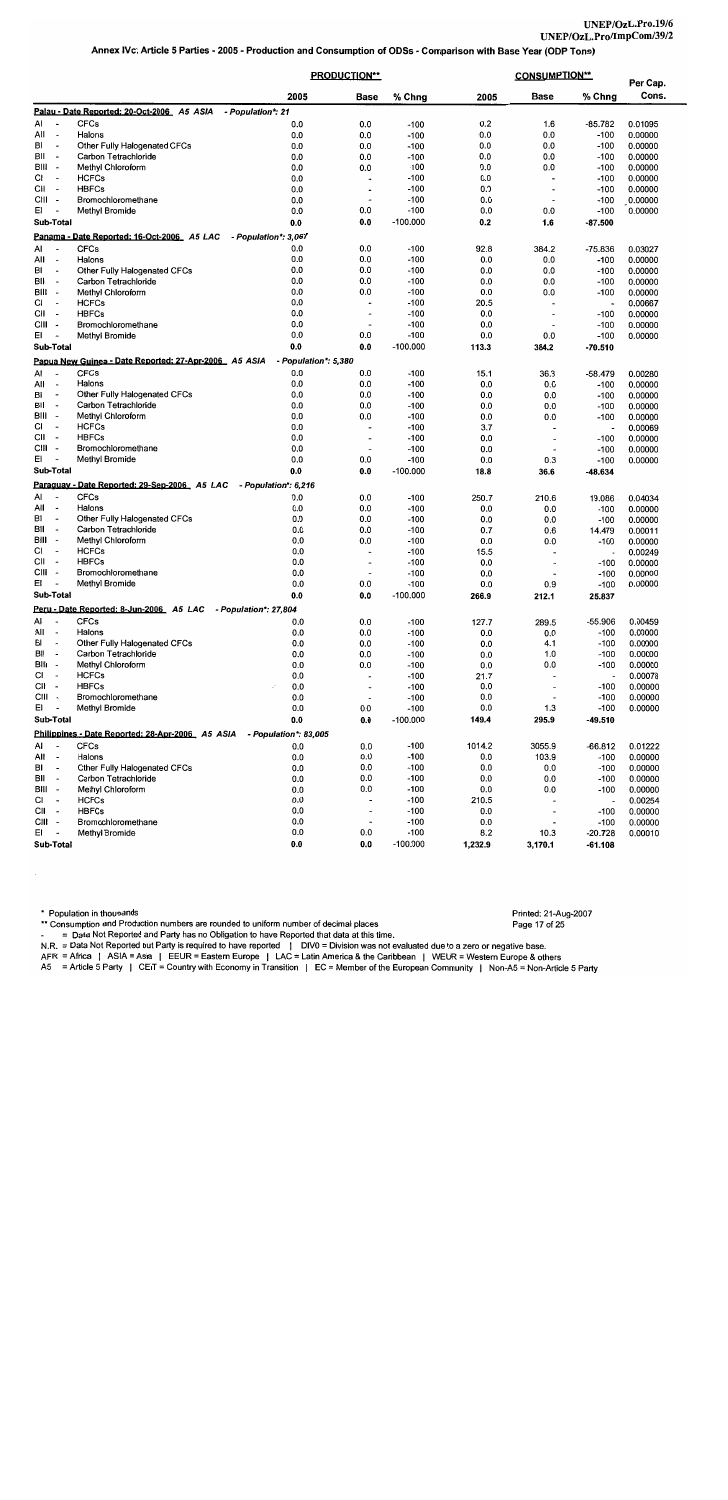### UNEP/OzL.Pro.19/6 UNEP/OzL.Pro/ImpCom/39/2

Annex IVc: Article 5 Parties - 2005 - Production and Consumption of ODSs - Comparison with Base Year (ODP Tons)

|               |                                                      |                                                           |                       |                          | <b>PRODUCTION**</b>                        |                  |            | <b>CONSUMPTION**</b>              |                          | Per Cap.           |
|---------------|------------------------------------------------------|-----------------------------------------------------------|-----------------------|--------------------------|--------------------------------------------|------------------|------------|-----------------------------------|--------------------------|--------------------|
|               |                                                      |                                                           |                       | 2005                     | <b>Base</b>                                | % Chng           | 2005       | Base                              | % Chng                   | Cons.              |
|               |                                                      | Qatar - Date Reported: 25-Jan-2006 A5 ASIA                | - Population*: 610    |                          |                                            |                  |            |                                   |                          |                    |
| AI            |                                                      | <b>CFCs</b>                                               |                       | 0.0                      | 0.0                                        | $-100$           | 37.0       | 101.4                             | -63.522                  | 0.06066            |
| All           | $\overline{\phantom{a}}$                             | Halons                                                    |                       | 0.0                      | 0.0                                        | $-100$           | 0.0        | 10.7                              | $-100$                   | 0.00000            |
| BI            | $\overline{a}$                                       | Other Fully Halogenated CFCs                              |                       | 0.0                      | 0.0                                        | $-100$           | 0.0        | 0.0                               | $-100$                   | 0.00000            |
| BII           | ÷                                                    | Carbon Tetrachloride                                      |                       | 0.0                      | 0.0                                        | $-100$           | 0.0        | 0.0                               | $-100$                   | 0.00000            |
| BIII -        |                                                      | Methyl Chloroform                                         |                       | 0.0                      | 0.0                                        | $-100$           | 0.0        | 0.0                               | $-100$                   | 0.00000            |
| СI<br>C⊪      | $\overline{\phantom{a}}$<br>$\overline{\phantom{a}}$ | <b>HCFCs</b><br><b>HBFCs</b>                              |                       | 0.0<br>0.0               | ٠                                          | $-100$           | 15.0       | $\overline{\phantom{a}}$          | ÷                        | 0.02454            |
| CIII.         | $\overline{\phantom{a}}$                             | Bromochloromethane                                        |                       | $\overline{\phantom{a}}$ | $\overline{\phantom{a}}$                   | $-100$           | 0.0<br>٠   | $\overline{\phantom{a}}$          | $-100$                   | 0.00000            |
| EI            |                                                      | Methyl Bromide                                            |                       | 0.0                      | 0.0                                        | $-100$           | 0.0        | 0.0                               | $-100$                   | 0.00000            |
|               | Sub-Total                                            |                                                           |                       | 0.0                      | 0.0                                        | $-100.000$       | 52.0       | 112.1                             | $-53.613$                |                    |
|               |                                                      | Republic of Korea - Date Reported: 20-Sep-2006 A5 ASIA    |                       |                          | - Population*: 48,298                      |                  |            |                                   |                          |                    |
| AI            |                                                      | <b>CFCs</b>                                               |                       | 3518.0                   | 9202.0                                     | $-61.769$        | 2730.0     | 9159.8                            | $-70.196$                | 0.05652            |
| All           | $\overline{\phantom{a}}$                             | Halons                                                    |                       | 855.0                    | 3678.0                                     | $-76.754$        | 855.0      | 3678.0                            | $-76.754$                | 0.01770            |
| BI            | $\overline{\phantom{a}}$                             | Other Fully Halogenated CFCs                              |                       | 0.0                      | 0.0                                        | $-100$           | 0.0        | 1.0                               | $-100$                   | 0.00000            |
| BII           | $\overline{\phantom{a}}$                             | Carbon Tetrachlonde                                       |                       | -224.4                   | 584.8                                      | $-100$           | $-437.8$   | 638.0                             | $-100$                   | $-0.00906$         |
| BIII -        |                                                      | Methyl Chloroform                                         |                       | 0.0                      | 0.0                                        | $-100$           | 355.7      | 513.3                             | $-30.699$                | 0.00736            |
| СI            | $\overline{\phantom{a}}$                             | <b>HCFCs</b>                                              |                       | 597.2                    |                                            | L,               | 1834.1     |                                   | $\overline{\phantom{a}}$ | 0.03798            |
| CII           | $\overline{\phantom{a}}$                             | <b>HBFCs</b>                                              |                       | 0.0                      | $\overline{a}$                             | $-100$           | 0.0        | $\overline{\phantom{a}}$          | $-100$                   | 0.00000            |
| CIII -        |                                                      | Bromochloromethane                                        |                       | 0.0                      |                                            | -100             | 0.0        |                                   | $-100$                   | 0.00000            |
| EI            |                                                      | Methyl Bromide                                            |                       | 0.0                      | 0.0                                        | $-100$           | 0.0        | 0.0                               | $-100$                   | 0.00000            |
|               | Sub-Total                                            |                                                           |                       | 4,745.8                  | 13,464.8                                   | $-64.754$        | 5,337.0    | 13,990.1                          | $-61.852$                |                    |
|               |                                                      | Republic of Moldova - Date Reported: 20-Apr-2006 A5 EEUR  |                       |                          | - Population*: 4,239                       |                  |            |                                   |                          |                    |
| AI            |                                                      | <b>CFCs</b>                                               |                       | 0.0                      | 0.0                                        | $-100$           | 14.4       | 73.3                              | $-80.358$                | 0.00340            |
| All           | $\overline{\phantom{a}}$                             | Halons                                                    |                       | 0.0                      | 0.0                                        | $-100$           | 0.0        | 0.4                               | $-100$                   | 0.00000            |
| BI<br>BII     | $\overline{\phantom{a}}$<br>$\overline{\phantom{a}}$ | Other Fully Halogenated CFCs<br>Carbon Tetrachloride      |                       | 0.0<br>0.0               | 0.0<br>0.0                                 | $-100$           | 0.0        | 0.0                               | $-100$                   | 0.00000            |
| BIII -        |                                                      | Methyl Chloroform                                         |                       | 0.0                      | 0.0                                        | $-100$<br>$-100$ | 0.0<br>0.0 | 0.0<br>0.0                        | $-100$<br>$-100$         | 0.00000<br>0.00000 |
| Сŀ            | $\overline{\phantom{a}}$                             | <b>HCFCs</b>                                              |                       | 0.0                      | ÷,                                         | $-100$           | 0.9        | $\overline{a}$                    | $\overline{\phantom{a}}$ | 0.00022            |
| CII           | $\overline{a}$                                       | <b>HBFCs</b>                                              |                       | 0.0                      | $\overline{\phantom{a}}$                   | $-100$           | 0.0        | $\overline{\phantom{a}}$          | $-100$                   | 0.00000            |
| CIII -        |                                                      | Bromochloromethane                                        |                       | 0.0                      | $\overline{\phantom{a}}$                   | $-100$           | 0.0        | $\overline{\phantom{0}}$          | $-100$                   | 0.00000            |
| ΕI            |                                                      | Methyl Bromide                                            |                       | 0.0                      | 0.0                                        | $-100$           | 0.0        | 7.0                               | $-100$                   | 0.00000            |
|               | Sub-Total                                            |                                                           |                       | 0.0                      | 0.0                                        | $-100.000$       | 15.3       | 80.7                              | -81.041                  |                    |
|               |                                                      | Romania - Date Reported: 9-Oct-2006 A5 EEUR               | - Population*: 22,150 |                          |                                            |                  |            |                                   |                          |                    |
| AI            |                                                      | <b>CFCs</b>                                               |                       | 0.0                      | 10.0                                       | $-100$           | 180.2      | 675.8                             | $-73.339$                | 0.00813            |
| All           | $\overline{\phantom{a}}$                             | Halons                                                    |                       | 0.0                      | 0.0                                        | $-100$           | 0.0        | 3.5                               | $-100$                   | 0.00000            |
| BI            | $\overline{\phantom{a}}$                             | Other Fully Halogenated CFCs                              |                       | 0.0                      | 0.0                                        | $-100$           | 0.0        | 0.3                               | $-100$                   | 0.00000            |
| ВII           | $\overline{\phantom{a}}$                             | Carbon Tetrachloride                                      |                       | 30.9                     | 371.5                                      | $-91.684$        | 32.7       | 368.6                             | $-91.116$                | 0.00148            |
| BIII -        |                                                      | Methyl Chloroform                                         |                       | 0.0                      | 0.0                                        | $-100$           | 0.0        | 0.0                               | $-100$                   | 0.00000            |
| СI            | $\overline{\phantom{a}}$                             | <b>HCFCs</b>                                              |                       | 0.0                      | $\overline{\phantom{a}}$                   | $-100$           | 16.0       |                                   | $-$                      | 0.00072            |
| CII<br>CIII - | $\overline{\phantom{a}}$                             | <b>HBFCs</b><br>Bromochloromethane                        |                       | 0.0<br>0.0               | $\overline{\phantom{a}}$<br>$\overline{a}$ | $-100$           | 0.0        | $\qquad \qquad \blacksquare$      | $-100$                   | 0.00000            |
| EI            |                                                      | Methyl Bromide                                            |                       | 0.0                      | 18.3                                       | $-100$<br>$-100$ | 0.0<br>0.0 | $\overline{\phantom{0}}$<br>111.5 | $-100$<br>$-100$         | 0.00000<br>0.00000 |
|               | Sub-Total                                            |                                                           |                       | 30.9                     | 399.8                                      | -92.271          | 228.9      | 1,159.7                           | $-80.262$                |                    |
|               |                                                      | Rwanda - Date Reported: 30-May-2006 A5 AFR                | - Population*: 8,453  |                          |                                            |                  |            |                                   |                          |                    |
| AI            | $\overline{\phantom{a}}$                             | <b>CFCs</b>                                               |                       | 0.0                      | 0.0                                        | $-100$           | 12.3       | 30.4                              | $-59.483$                |                    |
| All           | $\overline{\phantom{a}}$                             | Halons                                                    |                       | 0.0                      | 0.0                                        | -100             | 0.0        | 0.0                               | $-100$                   | 0.00146<br>0.00000 |
| BI            |                                                      | Other Fully Halogenated CFCs                              |                       | 0.0                      | 0.0                                        | -100             | 0.0        | 0.0                               | $-100$                   | 0.00000            |
| BII           |                                                      | Carbon Tetrachloride                                      |                       | 0.0                      | 0.0                                        | $-100$           | 0.0        | 0.0                               | $-100$                   | 0.00000            |
| BIII -        |                                                      | Methyl Chloroform                                         |                       | 0.0                      | 0.0                                        | $-100$           | 0.0        | 0.0                               | $-100$                   | 0.00000            |
| СI            |                                                      | <b>HCFCs</b>                                              |                       | 0.0                      | $\overline{a}$                             | $-100$           | 1.0        |                                   | $\overline{a}$           | 0.00012            |
| CII -         |                                                      | <b>HBFCs</b>                                              |                       | 0.0                      | $\overline{\phantom{a}}$                   | $-100$           | 0.0        | $\overline{\phantom{a}}$          | $-100$                   | 0.00000            |
| CIII -        |                                                      | Bromochloromethane                                        |                       | 0.0                      | $\overline{a}$                             | $-100$           | 0.0        |                                   | $-100$                   | 0.00000            |
| EI            |                                                      | Methyl Bromide                                            |                       | 0.0                      | $0.0\,$                                    | $-100$           | 0.0        | 0.0                               | $-100$                   | 0.00000            |
|               | Sub-Total                                            |                                                           |                       | 0.0                      | 0.0                                        | $-100.000$       | 13.3       | 30.4                              | $-56.250$                |                    |
|               |                                                      | Saint Kitts and Nevis - Date Reported: 16-Jun-2006 A5 LAC |                       | - Population*: 37        |                                            |                  |            |                                   |                          |                    |
| Al            |                                                      | <b>CFCs</b>                                               |                       | 0.0                      | 0.0                                        | $-100$           | 1.5        | 3.7                               | $-59.648$                | 0.04029            |
| All           | ÷,                                                   | Halons                                                    |                       | 0.0                      | 0.0                                        | $-100$           | 0.0        | 0.0                               | $-100$                   | 0.00000            |
| BI            | $\overline{\phantom{a}}$                             | Other Fully Halogenated CFCs                              |                       | 0.0                      | 0.0                                        | $-100$           | 0.0        | 0.0                               | $-100$                   | 0.00000            |
| BII           | $\overline{\phantom{a}}$                             | Carbon Tetrachloride                                      |                       | 0.0                      | 0.0                                        | $-100$           | 0.0        | 0.0                               | $-100$                   | 0.00000            |
| BIII -<br>СI  | $\overline{\phantom{a}}$                             | Methyl Chloroform<br><b>HCFCs</b>                         |                       | 0.0<br>0.0               | 0.0<br>$\frac{1}{2}$                       | $-100$<br>$-100$ | 0.0<br>0.2 | 0.0<br>÷,                         | $-100$<br>$\overline{a}$ | 0.00000            |
| CII -         |                                                      | <b>HBFCs</b>                                              |                       | 0.0                      | $\overline{\phantom{a}}$                   | $-100$           | 0.0        | $\overline{\phantom{a}}$          | $-100$                   | 0.00495<br>0.00000 |
| CIII -        |                                                      | Bromochloromethane                                        |                       | 0.0                      | $\overline{\phantom{a}}$                   | $-100$           | 0.0        |                                   | $-100$                   | 0.00000            |
| ΕI            | $\overline{\phantom{a}}$                             | Methyl Bromide                                            |                       | 0.0                      | 0.0                                        | $-100$           | 0.1        | 0.3                               | -69.778                  | 0.00221            |
|               | Sub-Total                                            |                                                           |                       | 0.0                      | 0.0                                        | $-100.000$       | 1.8        | 4.0                               | $-55.000$                |                    |

\* Population in thousands

\*\* Consumption and Production numbers are rounded to uniform number of decimal places

Consumption and Production numbers are rounded to uniform number of decimal places<br>- = Data Not Reported and Party has no Obligation to have Reported that data at this time.<br>N.R. = Data Not Reported but Party is required t

Printed: 21-Aug-2007 Page 18 of 25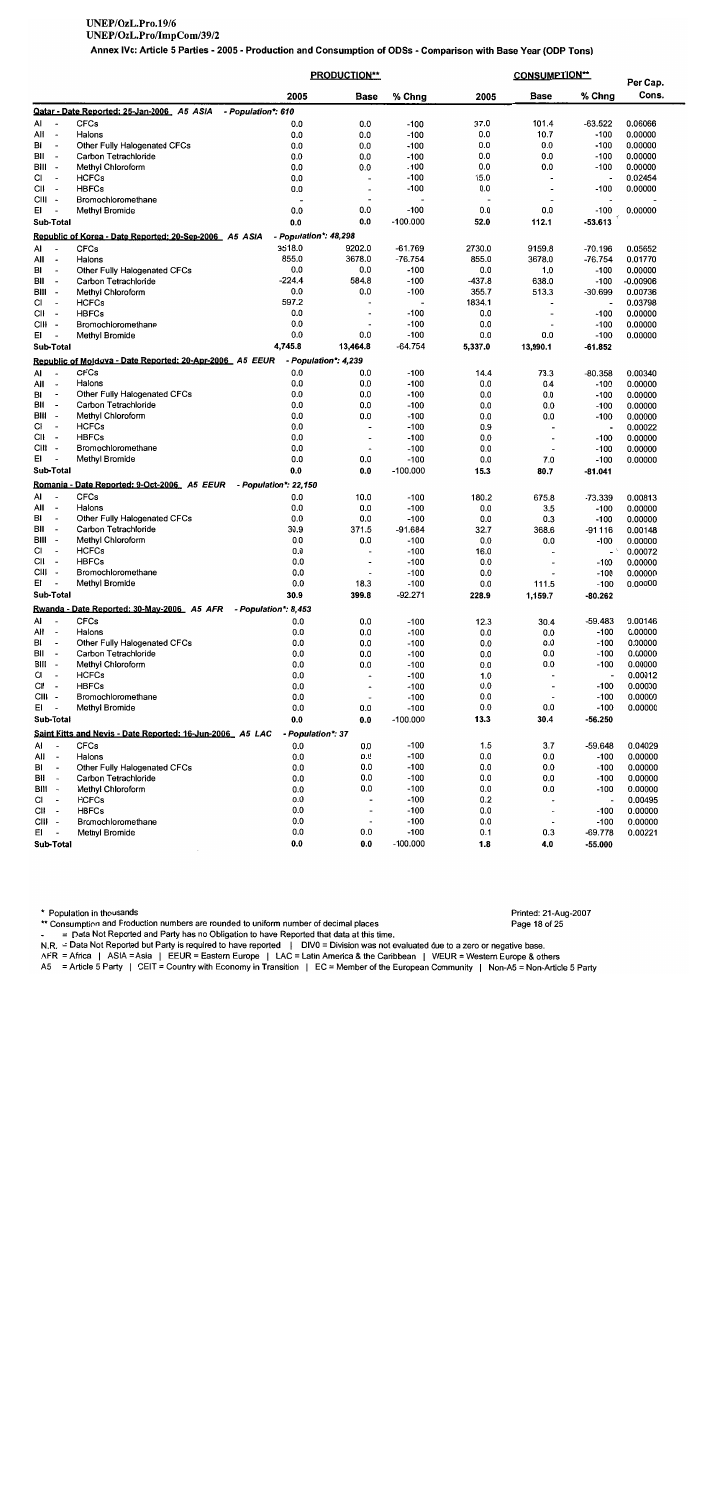|                                                                   |                                                                      |                       | <b>PRODUCTION**</b>                        |                  |            | <b>CONSUMPTION**</b>                                 |                          |                    |
|-------------------------------------------------------------------|----------------------------------------------------------------------|-----------------------|--------------------------------------------|------------------|------------|------------------------------------------------------|--------------------------|--------------------|
|                                                                   |                                                                      | 2005                  | <b>Base</b>                                | % Chng           | 2005       | <b>Base</b>                                          | % Chng                   | Per Cap.<br>Cons.  |
|                                                                   | Saint Lucia - Date Reported: 11-May-2006 A5 LAC                      | - Population*: 156    |                                            |                  |            |                                                      |                          |                    |
| Al                                                                | <b>CFCs</b>                                                          | 0.0                   | 0.0                                        | $-100$           | 1.5        | 8.3                                                  | -81.666                  | 0.00974            |
| ΑIΙ<br>$\overline{\phantom{a}}$                                   | Halons                                                               | 0.0                   | 0.0                                        | $-100$           | 0.0        | 0.0                                                  | $-100$                   | 0.00000            |
| BI<br>$\overline{\phantom{a}}$                                    | Other Fully Halogenated CFCs                                         | 0.0                   | 0.0                                        | $-100$           | 0.0        | 0.0                                                  | $-100$                   | 0.00000            |
| BII<br>$\blacksquare$                                             | Carbon Tetrachloride                                                 | 0.0                   | 0.0                                        | $-100$           | 0.0        | 0.0                                                  | $-100$                   | 0.00000            |
| BIII -<br>СI<br>$\sim$                                            | Methyl Chloroform                                                    | 0.0                   | 0.0                                        | $-100$           | 0.0        | 0.0                                                  | $-100$                   | 0.00000            |
| CII<br>$\sim$                                                     | <b>HCFCs</b><br><b>HBFCs</b>                                         | 0.0                   | $\overline{\phantom{a}}$                   | $-100$           | 0.0        | $\overline{a}$                                       | $-100$                   | 0.00000            |
| CIII -                                                            | Bromochloromethane                                                   | 0.0<br>0.0            | $\blacksquare$<br>$\overline{\phantom{a}}$ | -100<br>$-100$   | 0.0<br>0.0 | $\overline{\phantom{a}}$<br>$\overline{\phantom{a}}$ | $-100$                   | 0.00000<br>0.00000 |
| ΕL                                                                | Methyl Bromide                                                       | 0.0                   | 0.0                                        | $-100$           | 0.0        | 0.0                                                  | $-100$<br>$-100$         | 0.00000            |
| Sub-Total                                                         |                                                                      | 0.0                   | 0.0                                        | $-100.000$       | 1.5        | 8.3                                                  | $-81.928$                |                    |
|                                                                   | Saint Vincent and the Grenadines - Date Reported: 10-Jun-2006 A5 LAC |                       | - Population*: 117                         |                  |            |                                                      |                          |                    |
| AI<br>$\overline{\phantom{a}}$                                    | <b>CFCs</b>                                                          | 0.0                   | 0.0                                        | $-100$           | 1.0        | 1.8                                                  | -41.858                  | 0.00879            |
| Ail<br>$\overline{\phantom{a}}$                                   | Halons                                                               | 0.0                   | 0.0                                        | $-100$           | 0.0        | 0.0                                                  | $-100 -$                 | 0.00000            |
| BI<br>$\overline{\phantom{a}}$                                    | Other Fully Halogenated CFCs                                         | 0.0                   | 0.0                                        | $-100$           | 0.0        | 0.0                                                  | $-100$                   | 0.00000            |
| BII<br>$\sim$                                                     | Carbon Tetrachloride                                                 | 0.0                   | 0.0                                        | $-100$           | 0.0        | 0.0                                                  | $-100$                   | 0.00000            |
| BIII -                                                            | Methyl Chloroform                                                    | 0.0                   | 0.0                                        | $-100$           | 0.0        | 0.0                                                  | $-100$                   | 0.00000            |
| СI<br>$\overline{\phantom{a}}$                                    | <b>HCFCs</b>                                                         | 0.0                   | $\overline{\phantom{a}}$                   | $-100$           | 0.5        | $\overline{\phantom{a}}$                             | $\overline{\phantom{a}}$ | 0.00446            |
| СII<br>. —                                                        | <b>HBFCs</b>                                                         | 0.0                   | $\overline{\phantom{a}}$                   | $-100$           | 0.0        | $\overline{\phantom{a}}$                             | $-100$                   | 0.00000            |
| CIII -                                                            | Bromochloromethane                                                   | 0.0                   | $\blacksquare$                             | $-100$           | 0.0        | $\overline{\phantom{a}}$                             |                          | $-100 - 0.00000$   |
| EI.                                                               | Methyl Bromide                                                       | 0.0                   | 0.0                                        | $-100$           | 0.0        | 0.0                                                  | -100                     | 0.00000            |
| Sub-Total                                                         |                                                                      | 0.0                   | 0.0                                        | $-100.000$       | 1.5        | 1.8                                                  | -16.667                  |                    |
|                                                                   | Samoa - Date Reported: 26-Aug-2006 A5 ASIA                           | - Population*: 161    |                                            |                  |            |                                                      |                          |                    |
| AI                                                                | <b>CFCs</b>                                                          | 0.0                   | 0.0                                        | $-100$           | 0.0        | 4.5                                                  | $-100$                   | 0.00000            |
| All<br>$\overline{\phantom{a}}$                                   | Halons                                                               | 0.0                   | 0.0                                        | $-100$           | 0.0        | 0.0                                                  | $-100$                   | 0.00000            |
| BI<br>$\tilde{\phantom{a}}$<br>вı<br>$\overline{\phantom{0}}$     | Other Fully Halogenated CFCs<br>Carbon Tetrachloride                 | 0.0                   | 0.0                                        | -100             | 0.0        | 0.0                                                  | $-100$                   | 0.00000            |
| BIII -                                                            | Methyl Chloroform                                                    | 0.0<br>0.0            | 0.0<br>0.0                                 | $-100$<br>$-100$ | 0.0        | 0.0                                                  | $-100$                   | 0.00000            |
| СI<br>$\overline{\phantom{a}}$                                    | <b>HCFCs</b>                                                         | 0.0                   | $\overline{\phantom{0}}$                   | $-100$           | 0.0<br>0.2 | 0.0<br>$\overline{\phantom{a}}$                      | $-100$<br>$\cdot$        | 0.00000<br>0.00129 |
| СII<br>$\overline{\phantom{a}}$                                   | <b>HBFCs</b>                                                         | 0.0                   | $\overline{a}$                             | $-100$           | 0.0        | $\overline{a}$                                       | $-100$                   | 0.00000            |
| CIII<br>÷.                                                        | Bromochloromethane                                                   | 0.0                   | $\overline{a}$                             | $-100$           | 0.0        | $\overline{\phantom{a}}$                             | $-100$                   | 0.00000            |
| EI                                                                | Methyl Bromide                                                       | 0.0                   | 0.0                                        | $-100$           | 0.0        | 0.0                                                  | $-100$                   | 0.00000            |
| Sub-Total                                                         |                                                                      | 0.0                   | 0.0                                        | $-100.000$       | 0.2        | 4.5                                                  | -95.556                  |                    |
|                                                                   | Sao Tome and Principe - Date Reported: 20-Sep-2006 A5 AFR            | - Population*: 150    |                                            |                  |            |                                                      |                          |                    |
| AI<br>$\overline{\phantom{a}}$                                    | <b>CFCs</b>                                                          | 0.0                   | 0.0                                        | $-100$           | 2.3        | 4.7                                                  | $-52.263$                | 0.01500            |
| All<br>$\overline{\phantom{a}}$                                   | Halons                                                               | 0.0                   | 0.0                                        | $-100$           | 0.0        | 0.0                                                  | $-100$                   | 0.00000            |
| BI<br>$\overline{\phantom{a}}$                                    | Other Fully Halogenated CFCs                                         | 0.0                   | 0.0                                        | $-100$           | 0.0        | 0.0                                                  | $-100$                   | 0.00000            |
| BII<br>$\overline{\phantom{a}}$                                   | Carbon Tetrachloride                                                 | 0.0                   | 0.0                                        | -100             | 0.0        | 0.0                                                  | $-100$                   | 0.00000            |
| BIII -                                                            | Methyl Chloroform                                                    | 0.0                   | 0.0                                        | -100             | 0.0        | 0.0                                                  | $-100$                   | 0.00000            |
| CI.<br>$\overline{\phantom{a}}$                                   | <b>HCFCs</b>                                                         | 0.0                   | ٠                                          | -100             | 0.0        | $\overline{\phantom{a}}$                             | $-100$                   | 0.00000            |
| СH<br>$\overline{\phantom{a}}$                                    | <b>HBFCs</b>                                                         | 0.0                   | $\blacksquare$                             | $-100$           | 0.0        | $\blacksquare$                                       | $-100$                   | 0.00000            |
| CIII -<br>ΕI                                                      | Bromochloromethane                                                   | 0.0                   | $\overline{\phantom{a}}$                   | -100             | 0.0        | $\blacksquare$                                       | $-100$                   | 0.00000            |
| Sub-Total                                                         | Methyl Bromide                                                       | 0.0                   | 0.0                                        | $-100$           | 0.0        | 0.0                                                  | -100                     | 0.00000            |
|                                                                   |                                                                      | 0.0                   | 0.0                                        | $-100.000$       | 2.3        | 4.7                                                  | -51.064                  |                    |
|                                                                   | Saudi Arabia - Date Reported: 26-May-2007 A5 ASIA                    | - Population*: 23,765 |                                            |                  |            |                                                      |                          |                    |
| Al<br>$\overline{\phantom{a}}$                                    | CFCs                                                                 | 0.0                   | 0.0                                        | -100             | 878.5      | 1798.5                                               | -51.156                  | 0.03696            |
| All<br>$\overline{\phantom{a}}$<br>BI<br>$\overline{\phantom{a}}$ | Halons<br>Other Fully Halogenated CFCs                               | 0.0                   | 0.0                                        | -100             | 0.0        | 1064.0                                               | $-100$                   | 0.00000            |
| BII<br>$\overline{\phantom{a}}$                                   | Carbon Tetrachlonde                                                  | 0.0<br>0.0            | 0.0<br>0.0                                 | $-100$<br>-100   | 0.0<br>0.0 | 0.0                                                  | $-100$                   | 0.00000            |
| BIII -                                                            | Methyl Chloroform                                                    | 0.0                   | $0.0\,$                                    | -100             | 0.0        | 259.2<br>29.8                                        | $-100$<br>-100           | 0.00000<br>0.00000 |
| СI<br>$\overline{\phantom{a}}$                                    | <b>HCFCs</b>                                                         | 0.0                   | $\overline{\phantom{a}}$                   | $-100$           | 239.3      |                                                      | $\overline{a}$           | 0.01007            |
| СII<br>$\sim$                                                     | <b>HBFCs</b>                                                         | 0.0                   | $\overline{a}$                             | $-100$           | 0.0        | $\overline{a}$                                       | $-100$                   | 0.00000            |
| CIII -                                                            | Bromochloromethane                                                   | 0.0                   | $\overline{\phantom{a}}$                   | $-100$           | 0.0        | $\ddot{\phantom{0}}$                                 | -100                     | 0.00000            |
| EL<br>$\overline{\phantom{a}}$                                    | Methyl Bromide                                                       | 0.0                   | 0.0                                        | $-100$           | 27.6       | 0.6                                                  | 4219.249                 | 0.00116            |
| Sub-Total                                                         |                                                                      | 0.0                   | 0.0                                        | $-100.000$       | 1,145.4    | 3.152.1                                              | -63.662                  |                    |
|                                                                   | Senegal - Date Reported: 6-May-2006 A5 AFR                           | - Population*: 10,677 |                                            |                  |            |                                                      |                          |                    |
| Al                                                                | <b>CFCs</b>                                                          | 0.0                   | 0.0                                        | $-100$           | 30.0       | 155.8                                                | $-80.749$                | 0.00281            |
| All<br>$\overline{\phantom{a}}$                                   | Halons                                                               | 0.0                   | 0.0                                        | $-100$           | 0.0        | 0.0                                                  | $-100$                   | 0.00000            |
| BI<br>$\overline{\phantom{a}}$                                    | Other Fully Halogenated CFCs                                         | 0.0                   | 0.0                                        | -100             | 0.0        | 0.0                                                  | $-100$                   | 0.00000            |
| BII<br>$\overline{\phantom{a}}$                                   | Carbon Tetrachloride                                                 | 0.0                   | 0.0                                        | $-100$           | 0.0        | 0.0                                                  | -100                     | 0.00000            |
| BIII -                                                            | Methyl Chloroform                                                    | 0.0                   | 0.0                                        | -100             | 0.0        | 0.0                                                  | $-100$                   | 0.00000            |
| СI<br>$\overline{\phantom{a}}$                                    | <b>HCFCs</b>                                                         | 0.0                   | $\overline{\phantom{a}}$                   | $-100$           | 9.5        | ÷,                                                   | $\overline{a}$           | 0.00089            |
| СII<br>$\sim$                                                     | <b>HBFCs</b>                                                         | 0.0                   | $\overline{\phantom{a}}$                   | -100             | 0.0        | $\overline{a}$                                       | -100                     | 0.00000            |
| CIII -                                                            | Bromochloromethane                                                   | 0.0                   | $\overline{\phantom{a}}$                   | $-100$           | 0.0        |                                                      | $-100$                   | 0.00000            |
| EI                                                                | Methyl Bromide                                                       | 0.0                   | 0.0                                        | $-100$           | 0.0        | 53.2                                                 | $-100$                   | 0.00000            |
| Sub-Total                                                         |                                                                      | 0.0                   | 0.0                                        | $-100.000$       | 39.5       | 209.0                                                | $-81.100$                |                    |

\*\* Consumption and Production numbers are rounded to uniform number of decimal places

Consumption and Production numbers are rounded to uniform number of decimal places<br>- = Data Not Reported and Party has no Obligation to have Reported that data at this time.<br>N.R. = Data Not Reported but Party is required t

Printed: 21-Aug-2007 Page 19 of 25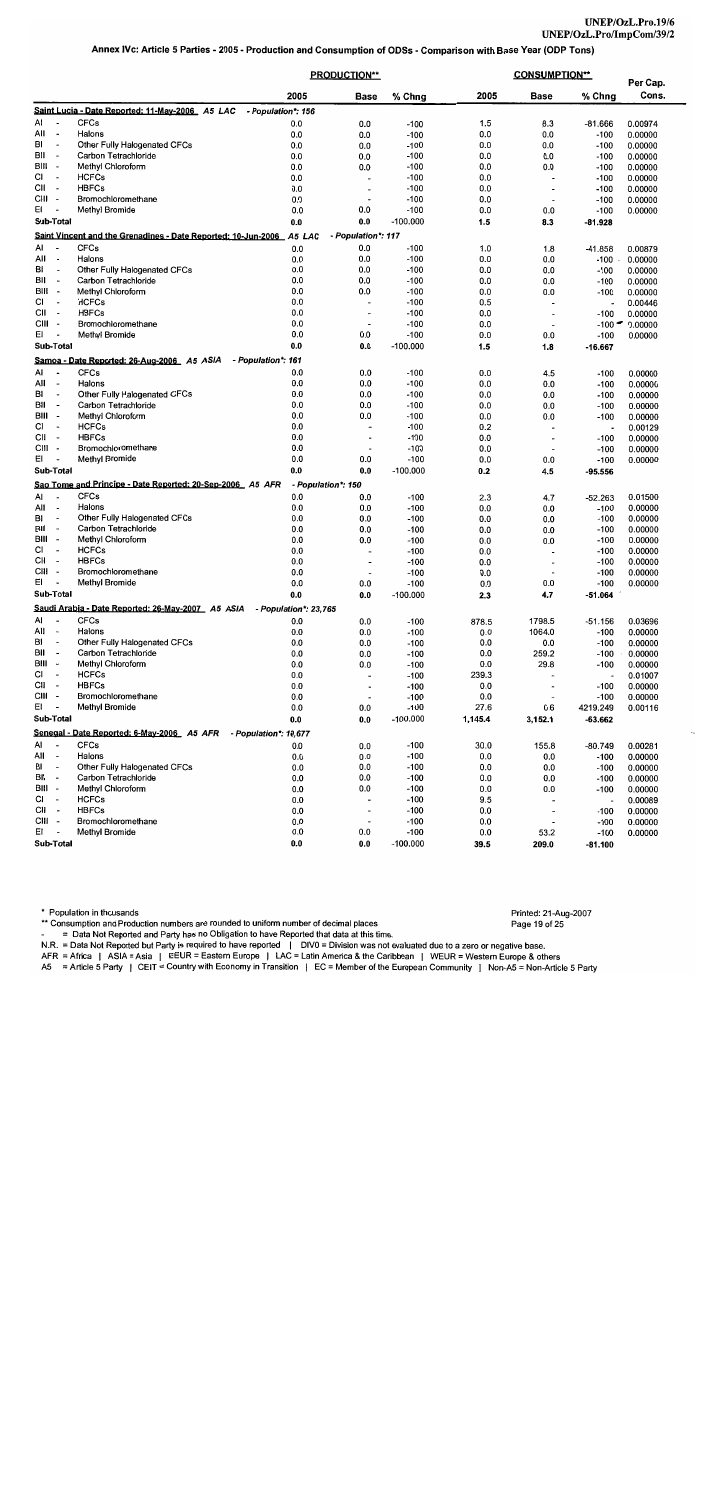# UNEP/OzL.Pro.19/6

UNEP/OzL.Pro/ImpCom/39/2

Annex IVc: Article 5 Parties - 2005 - Production and Consumption of ODSs - Comparison with Base Year (ODP Tons)

|                                                             |                                                              |                       | PRODUCTION**                                         |                  |            | <b>CONSUMPTION**</b>                             |                          | Per Cap.           |
|-------------------------------------------------------------|--------------------------------------------------------------|-----------------------|------------------------------------------------------|------------------|------------|--------------------------------------------------|--------------------------|--------------------|
|                                                             |                                                              | 2005                  | <b>Base</b>                                          | % Chng           | 2005       | Base                                             | % Chng                   | Cons.              |
|                                                             | Serbia - Date Reported: 15-May-2006 A5 EEUR                  | - Population*: 10,475 |                                                      |                  |            |                                                  |                          |                    |
| Al<br>$\overline{\phantom{a}}$                              | CFCs                                                         | 0.0                   | 0.0                                                  | $-100$           | 52.1       | 849.2                                            | -93.860                  | 0.00498            |
| All<br>$\sim$                                               | Halons                                                       | 0.0                   | 0.0                                                  | $-100$           | 0.9        | 3.8                                              | $-76.522$                | 0.00009            |
| BI<br>$\overline{\phantom{a}}$                              | Other Fully Halogenated CFCs                                 | 0.0                   | 0.0                                                  | $-100$           | 0.0        | 0.0                                              | -100                     | 0.00000            |
| Bli<br>$\overline{\phantom{a}}$                             | Carbon Tetrachloride                                         | 0.0                   | 0.0                                                  | $-100$           | 1.7        | 18.8                                             | $-91.209$                | 0.00016            |
| BIII -                                                      | Methyl Chloroform                                            | 0.0                   | 0.0                                                  | $-100$           | 0.0        | 0.0                                              | $-100$                   | 0.00000            |
| СI<br>$\overline{\phantom{a}}$                              | <b>HCFCs</b>                                                 | 0.0                   | $\sim$                                               | $-100$           | 18.8       | $\overline{a}$                                   | $\overline{\phantom{a}}$ | 0.00179            |
| CII<br>$\sim$                                               | <b>HBFCs</b>                                                 | 0.0                   | $\overline{\phantom{a}}$                             | $-100$           | 0.0        | $\overline{\phantom{a}}$                         | $-100$                   | 0.00000            |
| CIII -                                                      | Bromochloromethane                                           | 0.0                   | $\overline{a}$                                       | $-100$           | 0.0        | $\blacksquare$                                   | $-100$                   | 0.00000            |
| EI                                                          | Methyl Bromide                                               | 0.0                   | 0.0                                                  | $-100$           | 3.0        | 8.3                                              | $-63.584$                | 0.00029            |
| Sub-Total                                                   |                                                              | 0.0                   | 0.0                                                  | $-100.000$       | 76.5       | 880.1                                            | $-91.308$                |                    |
|                                                             | Seychelles - Date Reported: 1-May-2006 A5 AFR                | - Population*: 86     |                                                      |                  |            |                                                  |                          |                    |
| Al                                                          | <b>CFCs</b>                                                  | 0.0                   | 0.0                                                  | $-100$           | 0.0        | 2.8                                              | $-100$                   | 0.00000            |
| All<br>$\overline{a}$                                       | Halons                                                       | 0.0                   | 0.0                                                  | $-100$           | 0.0        | 0.0                                              | $-100$                   | 0.00000            |
| BI<br>$\overline{\phantom{a}}$                              | Other Fully Halogenated CFCs                                 | 0.0                   | 0.0                                                  | $-100$           | 0.0        | 0.0                                              | $-100$                   | 0.00000            |
| BII<br>$\overline{\phantom{a}}$<br>BIII -                   | Carbon Tetrachloride                                         | 0.0                   | 0.0                                                  | $-100$           | 0.0        | 0.0                                              | $-100$                   | 0.00000            |
| CI<br>$\overline{\phantom{a}}$                              | Methyl Chloroform<br><b>HCFCs</b>                            | 0.0                   | 0.0<br>$\ddot{\phantom{0}}$                          | $-100$           | 0.0        | 0.0                                              | $-100$                   | 0.00000            |
| CII<br>$\overline{\phantom{a}}$                             | <b>HBFCs</b>                                                 | 0.0<br>0.0            | $\overline{\phantom{a}}$                             | $-100$           | 0.4        |                                                  | $\overline{a}$           | 0.00443            |
| CIII -                                                      | Bromochloromethane                                           | 0.0                   | $\overline{\phantom{a}}$                             | $-100$<br>$-100$ | 0.0        | $\overline{\phantom{a}}$<br>$\ddot{\phantom{0}}$ | $-100$                   | 0.00000            |
| EI<br>$\overline{\phantom{a}}$                              | Methyl Bromide                                               | 0.0                   | 0.0                                                  | $-100$           | 0.0<br>0.0 |                                                  | $-100$                   | 0.00000            |
| Sub-Total                                                   |                                                              | 0.0                   |                                                      | $-100.000$       |            | 0.0                                              | $-100$                   | 0.00000            |
|                                                             |                                                              |                       | 0.0                                                  |                  | 0.4        | 2.8                                              | $-85.714$                |                    |
|                                                             | Sierra Leone - Date Reported: 9-Jun-2006 A5 AFR              | - Population*: 5,526  |                                                      |                  |            |                                                  |                          |                    |
| Al                                                          | <b>CFCs</b>                                                  | 0.0                   | 0.0                                                  | $-100$           | 26.2       | 78.6                                             | $-66.633$                | 0.00474            |
| All<br>$\overline{\phantom{a}}$                             | Halons                                                       | 0.0                   | 0.0                                                  | $-100$           | 0.0        | 16.0                                             | $-100$                   | 0.00000            |
| BI<br>$\overline{\phantom{a}}$                              | Other Fully Halogenated CFCs                                 | 0.0                   | 0.0                                                  | $-100$           | 0.0        | 0.0                                              | -100                     | 0.00000            |
| BII<br>$\sim$                                               | Carbon Tetrachloride                                         | 0.0                   | 0.0                                                  | $-100$           | 0.0        | 2.6                                              | $-99.786$                | 0.00000            |
| BIII -<br>СI                                                | Methyl Chloroform                                            | 0.0                   | 0.0                                                  | $-100$           | 0.0        | 0.0                                              | $-100$                   | 0.00000            |
| $\overline{\phantom{a}}$<br>CII<br>$\overline{\phantom{a}}$ | <b>HCFCs</b><br><b>HBFCs</b>                                 | 0.0                   | $\blacksquare$                                       | $-100$           | 1.0        | $\ddot{\phantom{0}}$                             | $\overline{\phantom{a}}$ | 0.00018            |
| CIII -                                                      | Bromochloromethane                                           | 0.0<br>0.0            | $\overline{\phantom{a}}$<br>$\overline{\phantom{a}}$ | $-100$<br>$-100$ | 0.0<br>0.0 |                                                  | $-100$                   | 0.00000            |
| EI<br>$\overline{\phantom{a}}$                              | Methyl Bromide                                               | 0.0                   | 0.0                                                  | $-100$           | 0.0        | 2.6                                              | $-100$<br>$-100$         | 0.00000<br>0.00000 |
| Sub-Total                                                   |                                                              | 0.0                   | 0.0                                                  | $-100.000$       | 27.2       | 99.8                                             | $-72.745$                |                    |
|                                                             |                                                              |                       |                                                      |                  |            |                                                  |                          |                    |
| Al<br>$\overline{\phantom{a}}$                              | Singapore - Date Reported: 9-Jun-2006 A5 ASIA<br><b>CFCs</b> | - Population*: 4,384  |                                                      |                  |            |                                                  |                          |                    |
| All<br>$\sim$                                               | Halons                                                       | 0.0<br>0.0            | 0.0                                                  | $-100$           | $-0.7$     | 210.5                                            | $-100$                   | $-0.00015$         |
| BI<br>$\overline{\phantom{a}}$                              | Other Fully Halogenated CFCs                                 | 0.0                   | 0.0<br>0.0                                           | $-100$<br>$-100$ | 0.0<br>0.0 | 0.0<br>0.0                                       | $-100$<br>$-100$         | 0.00000<br>0.00000 |
| BII<br>$\sim$                                               | Carbon Tetrachloride                                         | 0.0                   | 0.0                                                  | $-100$           | 0.0        | 0.0                                              | $-100$                   | 0.00000            |
| BIII -                                                      | Methyl Chloroform                                            | 0.0                   | 0.0                                                  | $-100$           | 0.0        | 0.0                                              | $-100$                   | 0.00000            |
| СI<br>$\overline{a}$                                        | <b>HCFCs</b>                                                 | 0.0                   | $\overline{\phantom{a}}$                             | $-100$           | 149.0      |                                                  | $\overline{a}$           | 0.03398            |
| СII<br>$\overline{\phantom{a}}$                             | <b>HBFCs</b>                                                 | 0.0                   | $\overline{\phantom{a}}$                             | $-100$           | 0.0        | $\overline{\phantom{a}}$                         | $-100$                   | 0.00000            |
| CIII -                                                      | Bromochloromethane                                           | 0.0                   | $\overline{\phantom{a}}$                             | $-100$           | 0.0        | $\overline{\phantom{a}}$                         | $-100$                   | 0.00000            |
| EI<br>$\overline{\phantom{a}}$                              | Methyl Bromide                                               | 0.0                   | 0.0                                                  | $-100$           | 2.4        | 5.0                                              | $-52.266$                | 0.00054            |
| Sub-Total                                                   |                                                              | 0.0                   | 0.0                                                  | $-100.000$       | 150.7      | 215.5                                            | -30.070                  |                    |
|                                                             | Solomon Islands - Date Reported: 26-Feb-2007 A5 ASIA         | - Population*: 528    |                                                      |                  |            |                                                  |                          |                    |
| Al<br>$\overline{\phantom{a}}$                              | CFCs                                                         | 0.0                   | 0.0                                                  | -100             | 0.9        | 2.0                                              | -54.964                  | 0.00174            |
| All<br>$\overline{\phantom{a}}$                             | Halons                                                       | 0.0                   | 0.0                                                  | $-100$           | 0.0        | 0.0                                              | $-100$                   | 0.00000            |
| BI<br>$\blacksquare$                                        | Other Fully Halogenated CFCs                                 | 0.0                   | 0.0                                                  | $-100$           | 0.0        | 0.0                                              | $-100$                   | 0.00000            |
| BII<br>$\sim$                                               | Carbon Tetrachloride                                         | 0.0                   | 0.0                                                  | $-100$           | 0.0        | 0.0                                              | $-100$                   | 0.00000            |
| Bill -                                                      | Methyl Chloroform                                            | 0.0                   | 0.0                                                  | $-100$           | 0.0        | 0.0                                              | $-100$                   | 0.00000            |
| СI<br>$\overline{\phantom{a}}$                              | <b>HCFCs</b>                                                 | 0.0                   | $\blacksquare$                                       | $-100$           | 0.2        |                                                  | $\overline{a}$           | 0.00044            |
| СII<br>$\sim$                                               | <b>HBFCs</b>                                                 | 0.0                   | $\overline{\phantom{a}}$                             | $-100$           | 0.0        | $\overline{\phantom{a}}$                         | $-100$                   | 0.00000            |
| CIII -                                                      | Bromochloromethane                                           | 0.0                   | $\overline{\phantom{a}}$                             | $-100$           | 0.0        |                                                  | $-100$                   | 0.00000            |
| ΕI<br>$\overline{\phantom{a}}$                              | Methyl Bromide                                               | 0.0                   | 0.0                                                  | $-100$           | 0.0        | 0.0                                              | $-100$                   | 0.00000            |
| Sub-Total                                                   |                                                              | 0.0                   | 0.0                                                  | $-100.000$       | 1,1        | 2.0                                              | -45.000                  |                    |
|                                                             | Somalia - Date Reported: 16-May-2007_ A5 AFR                 | - Population*: 10,837 |                                                      |                  |            |                                                  |                          |                    |
| AI<br>$\overline{\phantom{a}}$                              | CFCs                                                         | 0.0                   | 0.0                                                  | $-100$           | 88.2       | 241.4                                            | -63.458                  | 0.00814            |
| All<br>$\overline{\phantom{a}}$                             | Halons                                                       | 0.0                   | 0.0                                                  | $-100$           | 20.1       | 17.7                                             | 13.390                   | 0.00185            |
| BI<br>$\overline{\phantom{a}}$                              | Other Fully Halogenated CFCs                                 | 0.0                   | 0.0                                                  | $-100$           | 0.0        | 0.0                                              | $-100$                   | 0.00000            |
| BII<br>$\overline{\phantom{a}}$                             | Carbon Tetrachloride                                         | 0.0                   | 0.0                                                  | $-100$           | 0.0        | 0.0                                              | $-100$                   | 0.00000            |
| BIII -                                                      | Methyl Chloroform                                            | 0.0                   | 0.0                                                  | $-100$           | 0.0        | 0.0                                              | $-100$                   | 0.00000            |
| СI<br>$\overline{\phantom{a}}$                              | <b>HCFCs</b>                                                 | 0.0                   | $\overline{\phantom{a}}$                             | $-100$           | 2.0        |                                                  | $\blacksquare$           | 0.00018            |
| CII<br>$\sim$                                               | <b>HBFCs</b>                                                 | 0.0                   | $\tilde{\phantom{a}}$                                | $-100$           | 0.0        | $\overline{\phantom{a}}$                         | $-100$                   | 0.00000            |
| CIII -                                                      | Bromochloromethane                                           | 0.0                   | $\overline{\phantom{a}}$                             | $-100$           | 0.0        |                                                  | -100                     | 0.00000            |
| ΕI<br>$\overline{\phantom{a}}$                              | Methyl Bromide                                               | 0.0                   | 0.0                                                  | $-100$           | 0.0        | 0.5                                              | $-100$                   | 0.00000            |
| Sub-Total                                                   |                                                              | 00                    | n n                                                  | -100.000         | 110.3      | <b>250 B</b>                                     | <b>57 512</b>            |                    |

\* Population in thousands

\*\* Consumption and Production numbers are rounded to uniform number of decimal places

= Data Not Reported and Party has no Obligation to have Reported that data at this time.

N.R. = Data Not Reported but Party is required to have reported | DIVO = Division was not evaluated due to a zero or negative base.<br>AFR = Africa | ASIA = Asia | EEUR = Eastern Europe | LAC = Latin America & the Caribbean |

A5 = Article 5 Party | CEIT = Country with Economy in Transition | EC = Member of the European Community | Non-A5 = Non-Article 5 Party

Printed: 21-Aug-2007

Page 20 of 25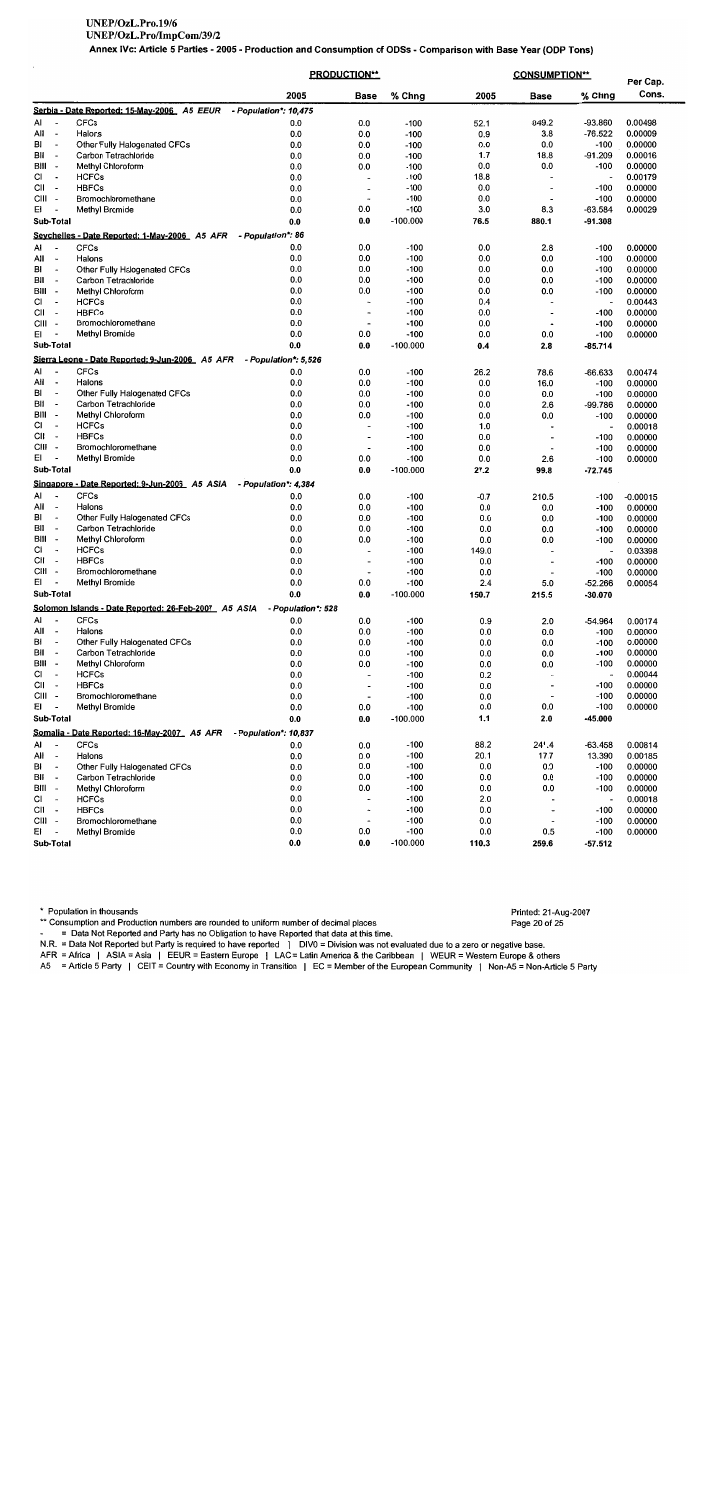|                                                 |                                                               |                       | <b>PRODUCTION**</b>                                  |                  |              | <b>CONSUMPTION**</b>     |                          | Per Cap.           |
|-------------------------------------------------|---------------------------------------------------------------|-----------------------|------------------------------------------------------|------------------|--------------|--------------------------|--------------------------|--------------------|
|                                                 |                                                               | 2005                  | Base                                                 | % Chng           | 2005         | Base                     | % Chna                   | Cons.              |
|                                                 | South Africa - Date Reported: 11-Sep-2006 A5 AFR              | - Population*: 45,010 |                                                      |                  |              |                          |                          |                    |
| AI                                              | CFCs                                                          | 0.0                   | 542.3                                                | $-100$           | 30.0         | 592.6                    | $-94.941$                | 0.00067            |
| All<br>$\blacksquare$                           | Halons                                                        | 0.0                   | 0.0                                                  | $-100$           | 0.0          | 0.0                      | $-100$                   | 0.00000            |
| BI<br>$\overline{\phantom{a}}$                  | Other Fully Halogenated CFCs                                  | 0.0                   | 0.0                                                  | $-100$           | 0.0          | 0.0                      | $-100$                   | 0.00000            |
| BII<br>$\overline{\phantom{a}}$                 | Carbon Tetrachloride                                          | 0.0                   | 0.0                                                  | $-100$           | 0.0          | 0.0                      | -100                     | 0.00000            |
| BIII -                                          | Methyl Chloroform                                             | 0.0                   | 0.0                                                  | $-100$           | 0.0          | 0.0                      | -100                     | 0.00000            |
| CI<br>$\sim$<br>СII<br>$\overline{\phantom{a}}$ | <b>HCFCs</b><br><b>HBFCs</b>                                  | 0.0                   | $\blacksquare$                                       | $-100$           | 209.9        | ÷                        |                          | 0.00466            |
| CIII -                                          | Bromochloromethane                                            | 0.0<br>0.0            | $\blacksquare$                                       | $-100$           | 0.0          | $\blacksquare$           | $-100$                   | 0.00000            |
| EL                                              | Methyl Bromide                                                | 0.0                   | 0.0                                                  | $-100$<br>$-100$ | 0.0<br>476.2 |                          | $-100$                   | 0.00000<br>0.01058 |
| Sub-Total                                       |                                                               | 0.0                   | 542.3                                                | $-100.000$       |              | 602.7                    | $-20.997$                |                    |
|                                                 |                                                               |                       |                                                      |                  | 716.1        | 1,195.3                  | -40.090                  |                    |
|                                                 | Sri Lanka - Date Reported: 16-May-2006 A5 ASIA<br><b>CFCs</b> | - Population*: 19,838 |                                                      |                  |              |                          |                          |                    |
| AI<br>Ali<br>$\sim$                             | Halons                                                        | 0.0<br>0.0            | 0.0                                                  | $-100$<br>$-100$ | 149.2        | 445.6                    | -66.520                  | 0.00752            |
| BI<br>$\overline{\phantom{a}}$                  | Other Fully Halogenated CFCs                                  | 0.0                   | 0.0<br>0.0                                           | $-100$           | 0.0<br>0.0   | 0.0                      | $-100$                   | 0.00000            |
| BII<br>$\overline{\phantom{a}}$                 | Carbon Tetrachloride                                          | 0.0                   | 0.0                                                  | $-100$           | 3.6          | 0.0                      | $-100$                   | 0.00000            |
| BIII -                                          | Methyl Chloroform                                             | 0.0                   | 0.0                                                  | $-100$           | 0.0          | 35.1<br>3.0              | $-89.684$<br>$-100$      | 0.00018<br>0.00000 |
| СI<br>$\overline{\phantom{a}}$                  | <b>HCFCs</b>                                                  | 0.0                   | $\overline{\phantom{a}}$                             | $-100$           | 9.7          | $\overline{a}$           |                          | 0.00049            |
| СII<br>$\overline{\phantom{a}}$                 | <b>HBFCs</b>                                                  | 0.0                   | $\overline{\phantom{a}}$                             | $-100$           | 0.0          | $\overline{\phantom{a}}$ | $-100$                   | 0.00000            |
| CIII -                                          | Bromochloromethane                                            | 0.0                   | $\blacksquare$                                       | $-100$           | 0.0          | $\overline{\phantom{a}}$ | $-100$                   | 0.00000            |
| EL                                              | Methyl Bromide                                                | 0.0                   | 0.0                                                  | $-100$           | 1.1          | 4.1                      | $-73.823$                | 0.00005            |
| Sub-Total                                       |                                                               | 0.0                   | 0.0                                                  | $-100.000$       | 163.6        | 487.8                    | $-66.462$                |                    |
|                                                 | Sudan - Date Reported: 30-May-2006_ A5 AFR                    | - Population*: 34.887 |                                                      |                  |              |                          |                          |                    |
| AI                                              | CFCs                                                          | 0.0                   | 0.0                                                  | $-100$           | 185.0        | 456.8                    | $-59.504$                | 0.00530            |
| All<br>$\overline{\phantom{a}}$                 | Halons                                                        | 0.0                   | 0.0                                                  | $-100$           | 0.0          | 2.0                      | $-100$                   | 0.00000            |
| BI<br>$\overline{\phantom{a}}$                  | Other Fully Halogenated CFCs                                  | 0.0                   | 0.0                                                  | $-100$           | 0.0          | 0.0                      | $-100$                   | 0.00000            |
| BII<br>$\overline{\phantom{a}}$                 | Carbon Tetrachloride                                          | 0.0                   | 0.0                                                  | $-100$           | 0.3          | 2.2                      | $-85.000$                | 0.00001            |
| BIII -                                          | Methyl Chloroform                                             | 0.0                   | 0.0                                                  | $-100$           | 0.0          | 0.0                      | $-100$                   | 0.00000            |
| СI<br>$\sim$                                    | <b>HCFCs</b>                                                  | 0.0                   | $\overline{\phantom{a}}$                             | $-100$           | 0.0          | $\ddot{\phantom{1}}$     | $-100$                   | 0.00000            |
| CII<br>$\overline{\phantom{a}}$                 | <b>HBFCs</b>                                                  | 0.0                   | $\overline{\phantom{a}}$                             | $-100$           | 0.0          | $\overline{\phantom{a}}$ | $-100$                   | 0.00000            |
| CIII<br>$\overline{\phantom{a}}$                | Bromochloromethane                                            | 0.0                   | $\blacksquare$                                       | $-100$           | 0.0          |                          | $-100$                   | 0.00000            |
| ΕI                                              | Methyl Bromide                                                | 0.0                   | 0.0                                                  | $-100$           | 1.8          | 3.0                      | $-40.000$                | 0.00005            |
| Sub-Total                                       |                                                               | 0.0                   | 0.0                                                  | $-100.000$       | 187.1        | 464.0                    | -59.677                  |                    |
|                                                 | Suriname - Date Reported: 16-Jun-2006 A5 LAC                  | - Population*: 426    |                                                      |                  |              |                          |                          |                    |
| AI<br>$\overline{\phantom{a}}$                  | <b>CFCs</b>                                                   | 0.0                   | 0.0                                                  | $-100$           | 7.5          | 41.3                     | $-81.895$                | 0.01756            |
| ΑIΙ<br>$\overline{\phantom{a}}$                 | Halons                                                        | 0.0                   | 0.0                                                  | $-100$           | 0.0          | 0.0                      | $-100$                   | 0.00000            |
| BI<br>$\blacksquare$                            | Other Fully Halogenated CFCs                                  | 0.0                   | 0.0                                                  | $-100$           | 0.0          | 0.0                      | $-100$                   | 0.00000            |
| BII<br>$\overline{\phantom{a}}$                 | Carbon Tetrachlonde                                           | 0.0                   | 0.0                                                  | $-100$           | 0.0          | 0.0                      | $-100$                   | 0.00000            |
| BIII -                                          | Methyl Chloroform                                             | 0.0                   | 0.0                                                  | $-100$           | 0.0          | 0.0                      | $-100$                   | 0.00000            |
| СI<br>$\overline{\phantom{a}}$                  | <b>HCFCs</b>                                                  | 0.0                   |                                                      | $-100$           | 1.0          | $\overline{\phantom{a}}$ | $\tilde{\phantom{a}}$    | 0.00243            |
| CII<br>$\overline{\phantom{a}}$                 | <b>HBFCs</b>                                                  | 0.0                   | $\blacksquare$                                       | $-100$           | 0.0          |                          | $-100$                   | 0.00000            |
| CIII -                                          | Bromochloromethane                                            | 0.0                   | $\ddot{\phantom{0}}$                                 | $-100$           | 0.0          |                          | $-100$                   | 0.00000            |
| EI<br>$\overline{\phantom{a}}$                  | Methyl Bromide                                                | 0.0                   | 0.0                                                  | $-100$           | 0.0          | 0.0                      | $-100$                   | 0.00000            |
| Sub-Total                                       |                                                               | 0.0                   | 0.0                                                  | $-100.000$       | 8.5          | 41.3                     | -79.419                  |                    |
|                                                 | Swaziland - Date Reported: 6-Jun-2006 A5 AFR                  | - Population*: 968    |                                                      |                  |              |                          |                          |                    |
| AI<br>$\overline{\phantom{a}}$                  | CFCs                                                          | 0.0                   | 0.0                                                  | $-100$           | 1.5          | 24.6                     | -93.866                  | 0.00156            |
| AII<br>$\overline{\phantom{a}}$                 | Halons                                                        | 0.0                   | 0.0                                                  | $-100$           | 0.0          | 0.0                      | $-100$                   | 0.00000            |
| BI<br>$\overline{\phantom{a}}$                  | Other Fully Halogenated CFCs                                  | 0.0                   | 0.0                                                  | $-100$           | 0.0          | 0.0                      | $-100$                   | 0.00000            |
| BII<br>BIII -                                   | Carbon Tetrachloride                                          | 0.0                   | 0.0                                                  | $-100$           | 0.0          | 0.0                      | $-100$                   | 0.00000            |
| СI<br>$\overline{\phantom{a}}$                  | Methyl Chloroform<br><b>HCFCs</b>                             | 0.0                   | 0.0                                                  | $-100$           | 0.0          | 0.0                      | $-100$                   | 0.00000            |
| СII<br>$\overline{\phantom{a}}$                 | <b>HBFCs</b>                                                  | 0.0<br>0.0            | $\overline{\phantom{a}}$                             | -100             | 4.5          |                          | $\overline{\phantom{a}}$ | 0.00465            |
| CIII -                                          | Bromochloromethane                                            | 0.0                   | $\overline{\phantom{a}}$<br>$\overline{\phantom{a}}$ | $-100$<br>$-100$ | 0.0          | $\overline{\phantom{a}}$ | $-100$                   | 0.00000            |
| ΕI<br>$\blacksquare$                            | Methyl Bromide                                                |                       | 0.0                                                  |                  | 0.0          | 0.6                      | $-100$                   | 0.00000            |
| Sub-Total                                       |                                                               | 0.0                   | 0.0                                                  | $-100.000$       | 6.0          | 25.2                     | -76.190                  |                    |
|                                                 | Syrian Arab Republic - Date Reported: 15-Jun-2006 A5 ASIA     | - Population*: 18,389 |                                                      |                  |              |                          |                          |                    |
| AI                                              | <b>CFCs</b>                                                   | 0.0                   | 0.0                                                  | $-100$           | 869.7        | 2224.6                   | -60.908                  | 0.04729            |
| All<br>$\overline{\phantom{a}}$                 | Halons                                                        | 0.0                   | 0.0                                                  | $-100$           | 79.0         | 416.9                    | $-81.049$                | 0.00430            |
| BI<br>$\overline{a}$                            | Other Fully Halogenated CFCs                                  | 0.0                   | 0.0                                                  | $-100$           | 0.0          | 0.0                      | $-100$                   | 0.00000            |
| BII<br>$\overline{\phantom{a}}$                 | Carbon Tetrachloride                                          | 0.0                   | 0.0                                                  | $-100$           | 0.0          | 0.0                      | $-100$                   | 0.00000            |
| BIII -                                          | Methyl Chloroform                                             | 0.0                   | 0.0                                                  | $-100$           | 0.0          | 0.0                      | $-100$                   | 0.00000            |
| CI<br>$\overline{\phantom{a}}$                  | <b>HCFCs</b>                                                  | 0.0                   | $\overline{a}$                                       | $-100$           | 60.2         |                          | $\overline{\phantom{a}}$ | 0.00327            |
| СII<br>$\sim$                                   | <b>HBFCs</b>                                                  | 0.0                   | $\overline{\phantom{a}}$                             | $-100$           | 0.0          | $\overline{\phantom{a}}$ | $-100$                   | 0.00000            |
| CIII -                                          | Bromochloromethane                                            | 0.0                   | $\overline{\phantom{a}}$                             | $-100$           | 0.0          |                          | $-100$                   | 0.00000            |
| EI<br>$\overline{\phantom{a}}$                  | Methyl Bromide                                                | 0.0                   | 0.0                                                  | $-100$           | 91.4         | 188.6                    | -51.526                  | 0.00497            |
| Sub-Total                                       |                                                               | 0.0                   | 0.0                                                  | $-100.000$       | 1,100.3      | 2,830.1                  | -61.122                  |                    |

\*\* Consumption and Production numbers are rounded to uniform number of decimal places

Fage 21 of 25<br>
The Data Not Reported and Party has no Obligation to have Reported that data at this time.<br>
N.R. = Data Not Reported but Party is required to have reported | DIVO = Division was not evaluated due to a zero

A5 = Article 5 Party | CEIT = Country with Economy in Transition | EC = Member of the European Community | Non-A5 = Non-Article 5 Party

Printed: 21-Aug-2007 Page 21 of 25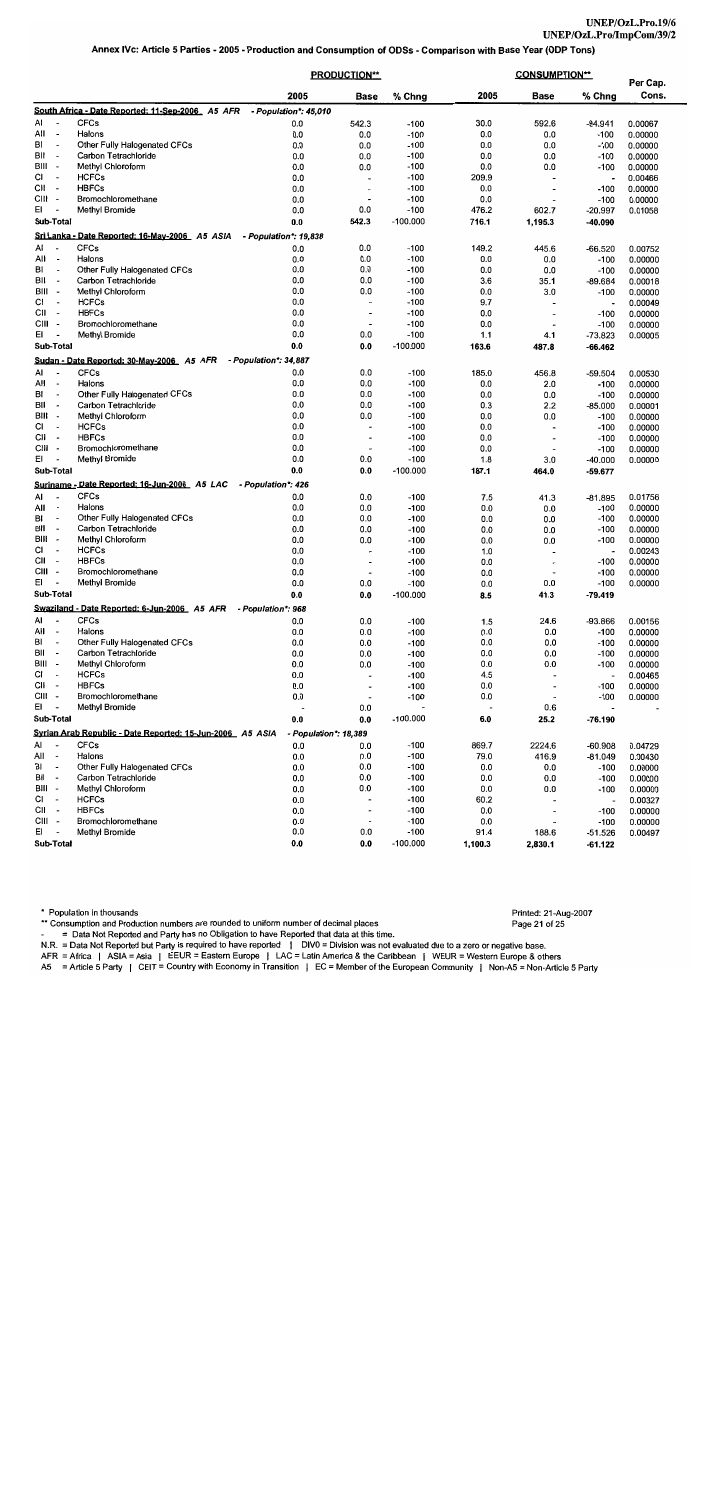# UNEP/OzL.Pro.19/6

UNEP/OzL.Pro/ImpCom/39/2

Annex IVc: Article 5 Parties - 2005 - Production and Consumption of ODSs - Comparison with Base Year (ODP Tons)

|                                                                            |                                                                                  |                       | <b>PRODUCTION**</b>                                  |                      |             | <b>CONSUMPTION**</b>             |                                    | Per Cap.           |
|----------------------------------------------------------------------------|----------------------------------------------------------------------------------|-----------------------|------------------------------------------------------|----------------------|-------------|----------------------------------|------------------------------------|--------------------|
|                                                                            |                                                                                  | 2005                  | <b>Base</b>                                          | % Chng               | 2005        | Base                             | % Chng                             | Cons.              |
|                                                                            | Thailand - Date Reported: 4-Jul-2006 A5 ASIA                                     | - Population*: 66,500 |                                                      |                      |             |                                  |                                    |                    |
| Al<br>$\overline{\phantom{a}}$                                             | <b>CFCs</b>                                                                      | 0.0                   | 0.0                                                  | $-100$               | 1259.9      | 6082.1                           | -79.285                            | 0.01895            |
| All<br>$\overline{\phantom{a}}$                                            | Halons                                                                           | 0.0                   | 0.0                                                  | $-100$               | 10.9        | 271.7                            | $-95.988$                          | 0.00016            |
| BI<br>$\overline{\phantom{a}}$                                             | Other Fully Halogenated CFCs                                                     | 0.0                   | 0.0                                                  | $-100$               | 0.0         | 0.0                              | $-100$                             | 0.00000            |
| BII<br>$\blacksquare$<br>BIII -                                            | Carbon Tetrachloride                                                             | 0.0<br>0.0            | 0.0<br>0.0                                           | $-100$<br>$-100$     | 0.0<br>0.0  | 7.5<br>54.6                      | $-100$<br>-100                     | 0.00000<br>0.00000 |
| CI<br>$\overline{\phantom{a}}$                                             | Methyl Chloroform<br><b>HCFCs</b>                                                | 0.0                   | ٠                                                    | $-100$               | 900.5       |                                  | $\overline{\phantom{a}}$           | 0.01354            |
| CII<br>$\tilde{\phantom{a}}$                                               | <b>HBFCs</b>                                                                     | 0.0                   | $\overline{\phantom{a}}$                             | $-100$               | 0.0         | $\overline{a}$                   | $-100$                             | 0.00000            |
| CIII<br>$\overline{\phantom{a}}$                                           | Bromochloromethane                                                               | 0.0                   | $\blacksquare$                                       | -100                 | 0.0         |                                  | -100                               | 0.00000            |
| EI                                                                         | Methyl Bromide                                                                   | 0.0                   | 0.0                                                  | $-100$               | 146.0       | 183.0                            | $-20.217$                          | 0.00220            |
| Sub-Total                                                                  |                                                                                  | 0.0                   | 0.0                                                  | $-100.000$           | 2,317.3     | 6,598.9                          | $-64.884$                          |                    |
|                                                                            | The Former Yugoslav Republic of Macedonia - Date Reported: 21-Apr-2006 _ A5 EEUR |                       |                                                      | - Population*: 2,064 |             |                                  |                                    |                    |
| Al                                                                         | <b>CFCs</b>                                                                      | 0.0                   | 0.0                                                  | $-100$               | 11.8        | 519.7                            | -97.723                            | 0.00573            |
| All<br>$\overline{\phantom{a}}$                                            | Halons                                                                           | 0.0                   | 0.0                                                  | $-100$               | 0.0         | 32.1                             | $-100$                             | 0.00000            |
| BI<br>$\overline{\phantom{a}}$                                             | Other Fully Halogenated CFCs                                                     | 0.0                   | 0.0                                                  | $-100$               | 0.0         | 0.5                              | $-100$                             | 0.00000            |
| BII<br>$\overline{\phantom{a}}$                                            | Carbon Tetrachloride                                                             | 0.0                   | 0.0                                                  | $-100$               | 0.0         | 0.1                              | $-81.900$                          | 0.00001            |
| BIII -<br>СI                                                               | Methyl Chloroform<br><b>HCFCs</b>                                                | 0.0<br>0.0            | 0.0<br>$\overline{a}$                                | $-100$<br>$-100$     | 0.0<br>1.9  | 0.0<br>$\overline{a}$            | $-100$<br>$\blacksquare$           | 0.00000<br>0.00090 |
| CII<br>$\blacksquare$                                                      | <b>HBFCs</b>                                                                     | 0.0                   | $\overline{\phantom{a}}$                             | -100                 | 0.0         | $\overline{\phantom{a}}$         | -100                               | 0.00000            |
| CIII -                                                                     | Bromochloromethane                                                               | 0.0                   | $\blacksquare$                                       | $-100$               | 0.0         | $\ddot{\phantom{0}}$             | -100                               | 0.00000            |
| EL<br>$\overline{\phantom{a}}$                                             | Methyl Bromide                                                                   | 0.0                   | 0.0                                                  | $-100$               | 0.0         | 12.2                             | -100                               | 0.00000            |
| Sub-Total                                                                  |                                                                                  | 0.0                   | 0.0                                                  | $-100.000$           | 13.7        | 564.6                            | $-97.574$                          |                    |
|                                                                            | Togo - Date Reported: 11-Sep-2006 A5 AFR                                         | - Population*: 5,143  |                                                      |                      |             |                                  |                                    |                    |
| AI                                                                         | <b>CFCs</b>                                                                      | 0.0                   | 0.0                                                  | $-100$               | 18.6        | 39.8                             | $-53.328$                          | 0.00361            |
| All<br>$\hat{\phantom{a}}$                                                 | Halons                                                                           | 0.0                   | 0.0                                                  | $-100$               | 0.0         | 0.0                              | $-100$                             | 0.00000            |
| BI<br>$\overline{\phantom{a}}$                                             | Other Fully Halogenated CFCs                                                     | 0.0                   | 0.0                                                  | $-100$               | 0.0         | 0.0                              | $-100$                             | 0.00000            |
| BII<br>$\blacksquare$                                                      | Carbon Tetrachloride                                                             | 0.0                   | 0.0                                                  | $-100$               | 0.0         | 0.0                              | -100                               | 0.00000            |
| BIII -<br>СI<br>÷,                                                         | Methyl Chloroform<br><b>HCFCs</b>                                                | 0.0<br>0.0            | 0.0<br>$\overline{a}$                                | $-100$<br>$-100$     | 0.0<br>3.1  | 0.0<br>$\overline{\phantom{a}}$  | $-100$<br>$\overline{a}$           | 0.00000<br>0.00060 |
| CII<br>$\overline{\phantom{a}}$                                            | <b>HBFCs</b>                                                                     | 0.0                   | $\overline{\phantom{a}}$                             | $-100$               | 0.0         | ×,                               | -100                               | 0.00000            |
| CIII<br>$\overline{\phantom{a}}$                                           | Bromochloromethane                                                               | 0.0                   | $\overline{\phantom{a}}$                             | $-100$               | 0.0         | $\overline{\phantom{a}}$         | $-100$                             | 0.00000            |
| EI<br>$\overline{\phantom{a}}$                                             | Methyl Bromide                                                                   | 0.0                   | 0.0                                                  | $-100$               | 0.0         | 0.0                              | $-100$                             | 0.00000            |
| Sub-Total                                                                  |                                                                                  | 0.0                   | 0.0                                                  | $-100.000$           | 21.7        | 39.8                             | $-45.477$                          |                    |
|                                                                            | Tonga - Date Reported: 1-Mar-2006 A5 ASIA                                        | - Population*: 101    |                                                      |                      |             |                                  |                                    |                    |
| AI                                                                         | <b>CFCs</b>                                                                      | 0.0                   | 0.0                                                  | $-100$               | 0.0         | 1.3                              | $-100$                             | 0.00000            |
| $\overline{\phantom{a}}$<br>All                                            | Halons                                                                           | 0.0                   | 0.0                                                  | $-100$               | 0.0         | 0.0                              | $-100$                             | 0.00000            |
| BI<br>$\overline{\phantom{a}}$                                             | Other Fully Halogenated CFCs                                                     | 0.0                   | 0.0                                                  | $-100$               | 0.0         | 0.0                              | $-100$                             | 0.00000            |
| BII<br>$\overline{\phantom{a}}$                                            | Carbon Tetrachloride                                                             | 0.0                   | 0.0                                                  | $-100$               | 0.0         | 0.0                              | $-100$                             | 0.00000            |
| BIII<br>$\overline{\phantom{a}}$                                           | Methyl Chloroform                                                                | 0.0                   | 0.0                                                  | $-100$               | 0.0         | 0.0                              | $-100$                             | 0.00000            |
| CI<br>$\tilde{\phantom{a}}$                                                | <b>HCFCs</b><br><b>HBFCs</b>                                                     | 0.0<br>0.0            | ÷                                                    | $-100$<br>$-100$     | 0.0<br>0.0  | $\blacksquare$<br>$\blacksquare$ | $\overline{\phantom{a}}$<br>$-100$ | 0.00029            |
| СII<br>$\overline{\phantom{a}}$<br><b>CIII</b><br>$\overline{\phantom{a}}$ | Bromochloromethane                                                               | 0.0                   | $\overline{\phantom{a}}$<br>$\overline{\phantom{a}}$ | $-100$               | 0.0         | $\overline{\phantom{a}}$         | $-100$                             | 0.00000<br>0.00000 |
| EL<br>$\overline{a}$                                                       | Methyl Bromide                                                                   | 0.0                   | 0.0                                                  | $-100$               | 0.0         | 0.2                              | $-100$                             | 0.00000            |
| Sub-Total                                                                  |                                                                                  | 0.0                   | 0.0                                                  | $-100.000$           | 0.0         | 1.5                              | $-100.000$                         |                    |
|                                                                            | Trinidad and Tobago - Date Reported: 7-Mar-2006 A5 LAC                           | - Population*: 1,324  |                                                      |                      |             |                                  |                                    |                    |
| ΑI<br>$\overline{\phantom{a}}$                                             | CFCs                                                                             | 0.0                   | 0.0                                                  | $-100$               | 18.3        | 120.0                            | -84.740                            | 0.01383            |
| All<br>$\overline{\phantom{a}}$                                            | Halons                                                                           | 0.0                   | 0.0                                                  | $-100$               | 0.0         | 46.6                             | $-100$                             | 0.00000            |
| BI<br>$\overline{a}$                                                       | Other Fully Halogenated CFCs                                                     | 0.0                   | 0.0                                                  | $-100$               | 0.0         | 0.0                              | $-100$                             | 0.00000            |
| BII<br>$\overline{\phantom{a}}$                                            | Carbon Tetrachloride                                                             | 0.0                   | 0.0                                                  | $-100$               | 0.0         | 0.0                              | $-100$                             | 0.00000            |
| BIII<br>$\overline{\phantom{a}}$                                           | Methyl Chloroform                                                                | 0.0                   | 0.0                                                  | $-100$               | 0.0         | 0.7                              | -100                               | 0.00000            |
| CI.<br>$\overline{a}$                                                      | <b>HCFCs</b>                                                                     | 0.0                   | ÷,                                                   | -100                 | 33.7        | $\overline{\phantom{a}}$         | $\overline{\phantom{a}}$           | 0.02542            |
| CII<br>$\overline{\phantom{a}}$<br>CIII<br>$\overline{\phantom{a}}$        | <b>HBFCs</b>                                                                     | 0.0                   | $\overline{\phantom{a}}$                             | $-100$               | 0.0         | $\blacksquare$                   | $-100$                             | 0.00000            |
| EI<br>÷,                                                                   | Bromochloromethane<br>Methyl Bromide                                             | 0.0<br>0.0            | $\overline{\phantom{a}}$<br>0.0                      | $-100$<br>$-100$     | 0.0<br>0.1  | $\overline{a}$<br>1.7            | $-100$<br>-94.730                  | 0.00000<br>0.00007 |
| Sub-Total                                                                  |                                                                                  | 0.0                   | 0.0                                                  | $-100.000$           | 52.1        | 169.0                            | -69.172                            |                    |
|                                                                            | Tunisia - Date Reported: 2-Jun-2006 A5 AFR                                       | - Population*: 10,013 |                                                      |                      |             |                                  |                                    |                    |
| Al<br>$\blacksquare$                                                       | <b>CFCs</b>                                                                      | 0.0                   | 0.0                                                  | $-100$               | 205.0       | 870.1                            | $-76.439$                          | 0.02047            |
| AII<br>$\overline{\phantom{a}}$                                            | Halons                                                                           | 0.0                   | 0.0                                                  | $-100$               | 39.0        | 104.3                            | $-62.620$                          | 0.00389            |
| BI<br>$\overline{\phantom{a}}$                                             | Other Fully Halogenated CFCs                                                     | 0.0                   | 0.0                                                  | $-100$               | 0.0         | 0.0                              | $-100$                             | 0.00000            |
| BII<br>$\overline{\phantom{a}}$                                            | Carbon Tetrachloride                                                             | 0.0                   | 0.0                                                  | -100                 | 0.3         | 2.9                              | $-88.750$                          | 0.00003            |
| BIII<br>$\sim$                                                             | Methyl Chloroform                                                                | 0.0                   | 0.0                                                  | -100                 | 0.0         | 0.1                              | $-100$                             | 0.00000            |
| СI<br>$\overline{\phantom{a}}$<br>CII<br>$\overline{\phantom{a}}$          | <b>HCFCs</b><br><b>HBFCs</b>                                                     | 0.0<br>0.0            | ÷,<br>$\overline{\phantom{a}}$                       | $-100$<br>$-100$     | 30.3<br>0.0 | $\overline{a}$                   | ٠                                  | 0.00302            |
| CIII -                                                                     | Bromochloromethane                                                               | 0.0                   | $\overline{\phantom{a}}$                             | $-100$               | 0.0         | $\overline{\phantom{a}}$         | $-100$<br>$-100$                   | 0.00000<br>0.00000 |
| EI<br>$\overline{\phantom{a}}$                                             | Methyl Bromide                                                                   | 0.0                   | 0.0                                                  | $-100$               | 9.9         | 8.3                              | 20.000                             | 0.00099            |
| Sub-Total                                                                  |                                                                                  | 0.0                   | 0.0                                                  | $-100.000$           | 284.5       | 985.7                            | $-71.137$                          |                    |

\* Population in thousands

\*\* Consumption and Production numbers are rounded to uniform number of decimal places

= Data Not Reported and Party has no Obligation to have Reported that data at this time.

- Data Not Reported and Farty has no Obligation to have reported that data at this time.<br>N.R. = Data Not Reported but Party is required to have reported | DIVO = Division was not evaluated due to a zero or negative base.<br>A

A5 = Article 5 Party | CEIT = Country with Economy in Transition | EC = Member of the European Community | Non-A5 = Non-Article 5 Party

Printed: 21-Aug-2007 Page 22 of 25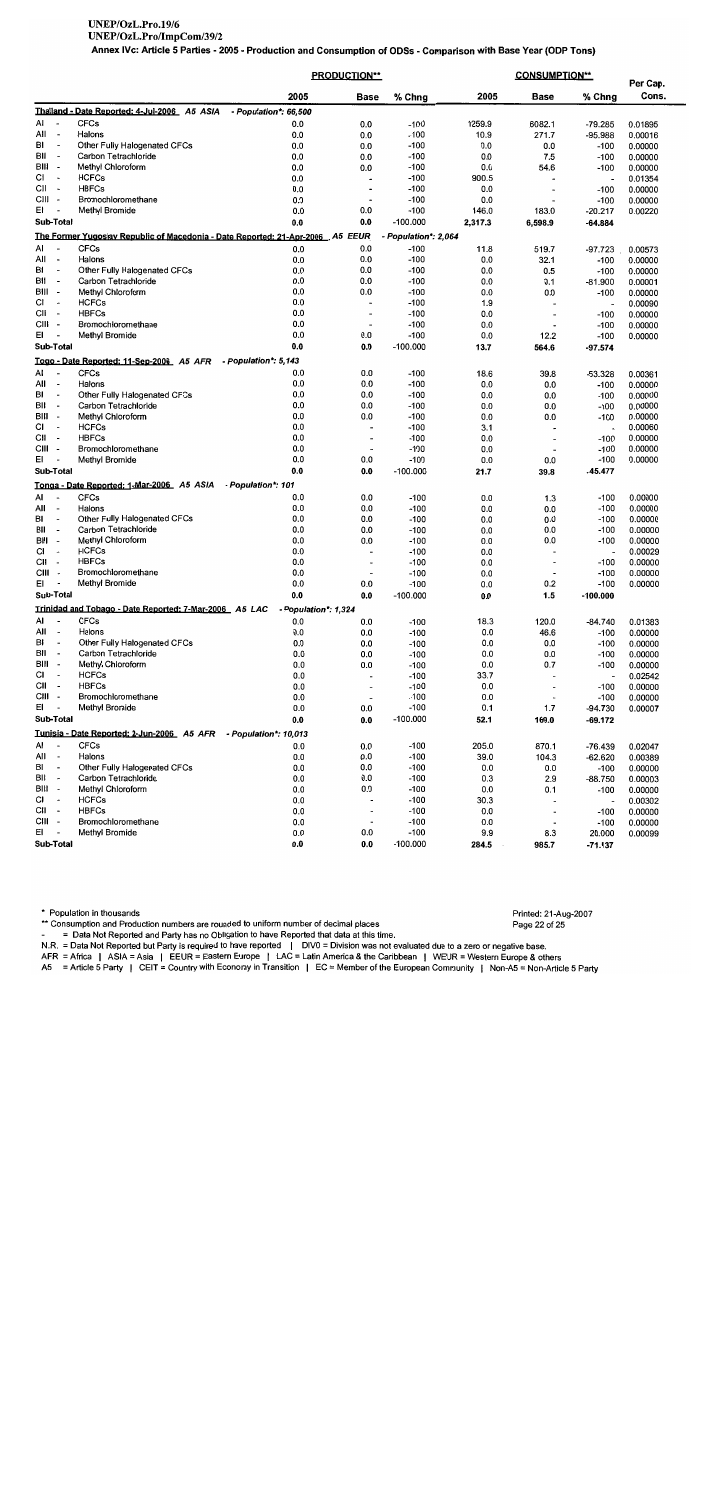|                                       |                                                                 |                       | <b>PRODUCTION**</b>      |                      |            | <b>CONSUMPTION**</b>     |                          | Per Cap.           |
|---------------------------------------|-----------------------------------------------------------------|-----------------------|--------------------------|----------------------|------------|--------------------------|--------------------------|--------------------|
|                                       |                                                                 | 2005                  | <b>Base</b>              | % Chng               | 2005       | Base                     | % Chng                   | Cons.              |
|                                       | Turkey - Date Reported: 18-May-2006 A5 EEUR                     | - Population*: 71,209 |                          |                      |            |                          |                          |                    |
| Á١                                    | <b>CFCs</b>                                                     | 0.0                   | 0.0                      | $-100$               | 132.8      | 3805.7                   | $-96.511$                | 0.00186            |
| All<br>$\overline{\phantom{a}}$       | Halons                                                          | 0.0                   | 0.0                      | $-100$               | 30.0       | 141.0                    | -78.724                  | 0.00042            |
| BI<br>$\overline{\phantom{a}}$        | Other Fully Halogenated CFCs                                    | 0.0                   | 0.0                      | $-100$               | 0.0        | 0.0                      | $-100$                   | 0.00000            |
| BII<br>$\overline{\phantom{a}}$       | Carbon Tetrachloride                                            | 0.0                   | 0.0                      | $-100$               | 2.2        | 105.1                    | $-97.907$                | 0.00003            |
| BIII -                                | Methyl Chloroform                                               | 0.0                   | 0.0                      | $-100$               | 5.9        | 37.4                     | $-84.239$                | 0.00008            |
| СI<br>$\overline{\phantom{a}}$        | <b>HCFCs</b>                                                    | 0.0                   | $\overline{a}$           | $-100$               | 574.9      |                          | $\overline{\phantom{a}}$ | 0.00807            |
| СII<br>$\blacksquare$<br>CIII -       | <b>HBFCs</b>                                                    | 0.0                   | $\overline{\phantom{a}}$ | $-100$               | 0.0        | $\blacksquare$           | $-100$                   | 0.00000            |
| EI                                    | Bromochloromethane<br>Methyl Bromide                            | 0.0<br>0.0            | $\overline{\phantom{a}}$ | $-100$               | 18.5       |                          | ٠                        | 0.00026            |
| Sub-Total                             |                                                                 |                       | 0.0                      | $-100$               | 28.8       | 479.7                    | $-93.996$                | 0.00040            |
|                                       |                                                                 | 0.0                   | 0.0                      | -100.000             | 793.1      | 4,568.9                  | -82.641                  |                    |
|                                       | Turkmenistan - Date Reported: 24-Aug-2006_ A5 ASIA              | - Population*: 5,204  |                          |                      |            |                          |                          |                    |
| AI<br>ΑIΙ<br>$\overline{\phantom{a}}$ | <b>CFCs</b><br>Halons                                           | 0.0                   | 0.0                      | $-100$               | 17.9       | 37.3                     | $-51.952$                | 0.00345            |
| BI<br>$\overline{\phantom{a}}$        | Other Fully Halogenated CFCs                                    | 0.0                   | 0.0                      | $-100$               | 0.0        | 0.0                      | -100                     | 0.00000            |
| BII<br>$\sim$                         | Carbon Tetrachloride                                            | 0.0<br>0.0            | 0.0<br>0.0               | $-100$<br>$-100$     | 0.0<br>0.0 | 0.0                      | $-100$                   | 0.00000            |
| BIII -                                | Methyl Chloroform                                               | 0.0                   | 0.0                      | $-100$               | 0.0        | 0.0<br>0.0               | -100<br>$-100$           | 0.00000            |
| СI<br>$\sim$                          | <b>HCFCs</b>                                                    | 0.0                   | $\overline{\phantom{a}}$ | $-100$               | 3.8        | $\overline{\phantom{a}}$ | $\overline{\phantom{a}}$ | 0.00000<br>0.00072 |
| CII<br>$\overline{\phantom{a}}$       | <b>HBFCs</b>                                                    | 0.0                   | $\overline{\phantom{a}}$ | $-100$               | 0.0        | $\blacksquare$           | $-100$                   | 0.00000            |
| CIII -                                | Bromochloromethane                                              | 0.0                   | $\blacksquare$           | $-100$               | 0.0        | $\overline{\phantom{a}}$ | $-100$                   | 0.00000            |
| EL                                    | Methyl Bromide                                                  | 0.0                   | 0.0                      | $-100$               | 5.6        | 0.0                      | DIV <sub>0</sub>         | 0.00108            |
| Sub-Total                             |                                                                 | 0.0                   | 0.0                      | $-100.000$           | 27.3       | 37.3                     | -26.810                  |                    |
|                                       | Tuvalu - Date Reported: 8-Sep-2006 A5 ASIA                      | - Population*: 11     |                          |                      |            |                          |                          |                    |
| AI                                    | <b>CFCs</b>                                                     | 0.0                   | 0.0                      | $-100$               | 0.0        | 0.3                      | $-100$                   | 0.00000            |
| All<br>$\overline{\phantom{a}}$       | Halons                                                          | 0.0                   | 0.0                      | $-100$               | 0.0        | 0.0                      | $-100$                   | 0.00000            |
| BI<br>$\sim$                          | Other Fully Halogenated CFCs                                    | 0.0                   | 0.0                      | $-100$               | 0.0        | 0.0                      | $-100$                   | 0.00000            |
| BII<br>$\sim$                         | Carbon Tetrachloride                                            | 0.0                   | 0.0                      | -100                 | 0.0        | 0.0                      | $-100$                   | 0.00000            |
| BIII -                                | Methyl Chloroform                                               | 0.0                   | 0.0                      | $-100$               | 0.0        | 0.0                      | -100                     | 0.00000            |
| Сi<br>$\overline{\phantom{a}}$        | <b>HCFCs</b>                                                    | 0.0                   | $\tilde{\phantom{a}}$    | $-100$               | 0.0        | ٠                        | $\overline{\phantom{a}}$ | 0.00114            |
| СII<br>$\overline{\phantom{a}}$       | <b>HBFCs</b>                                                    | 0.0                   | $\overline{\phantom{a}}$ | $-100$               | 0.0        | $\tilde{\phantom{a}}$    | -100                     | 0.00000            |
| CIII -                                | Bromochloromethane                                              | 0.0                   | $\overline{\phantom{a}}$ | $-100$               | 0.0        |                          | $-100$                   | 0.00000            |
| EL                                    | Methyl Bromide                                                  | 0.0                   | 0.0                      | $-100$               | 0.0        | 0.0                      | $-100$                   | 0.00000            |
| Sub-Total                             |                                                                 | 0.0                   | 0.0                      | -100.000             | 0.0        | 0.3                      | $-100.000$               |                    |
|                                       | Uganda - Date Reported: 3-May-2006 A5 AFR                       | - Population*: 27,326 |                          |                      |            |                          |                          |                    |
| Al                                    | <b>CFCs</b>                                                     | 0.0                   | 0.0                      | $-100$               | 0.2        | 12.8                     | -98.209                  | 0.00001            |
| All<br>$\sim$                         | Halons                                                          | 0.0                   | 0.0                      | $-100$               | 0.0        | 0.0                      | $-100$                   | 0.00000            |
| BI<br>$\blacksquare$                  | Other Fully Halogenated CFCs                                    | 0.0                   | 0.0                      | $-100$               | 0.0        | 0.1                      | $-100$                   | 0.00000            |
| BII<br>$\overline{\phantom{a}}$       | Carbon Tetrachloride                                            | 0.0                   | 0.0                      | $-100$               | 0.0        | 0.4                      | $-92.105$                | 0.00000            |
| BIII -                                | Methyl Chloroform                                               | 0.0                   | 0.0                      | $-100$               | 0.0        | 0.0                      | $-100$                   | 0.00000            |
| СI<br>$\overline{\phantom{a}}$        | <b>HCFCs</b>                                                    | 0.0                   | ٠                        | $-100$               | 0.3        |                          | $\overline{a}$           | 0.00001            |
| CII<br>$\sim$                         | <b>HBFCs</b>                                                    | 0.0                   | $\overline{\phantom{a}}$ | $-100$               | 0.0        | $\blacksquare$           | -100                     | 0.00000            |
| CIII -                                | Bromochloromethane                                              | 0.0                   | $\overline{\phantom{a}}$ | $-100$               | 0.0        | ÷                        | $-100$                   | 0.00000            |
| EL<br>٠.                              | Methyl Bromide                                                  | 0.0                   | 0.0                      | $-100$               | 6.0        | 6.3                      | $-4.762$                 | 0.00022            |
| <b>Sub-Total</b>                      |                                                                 | 0.0                   | 0.0                      | $-100.000$           | 6.5        | 19.6                     | -66.837                  |                    |
|                                       | United Arab Emirates - Date Reported: 19-Oct-2006 _ A5 ASIA     | - Population*: 4,105  |                          |                      |            |                          |                          |                    |
| AI<br>$\overline{\phantom{a}}$        | CFCs                                                            | 0.0                   | 0.0                      | $-100$               | 264.6      | 529.3                    | $-50.000$                | 0.06447            |
| All<br>$\overline{\phantom{a}}$       | Halons                                                          | 0.0                   | 0.0                      | $-100$               | 25.0       | 75.4                     | $-66.844$                | 0.00609            |
| BI                                    | Other Fully Halogenated CFCs                                    | 0.0                   | 0.0                      | $-100$               | 0.0        | 0.0                      | $-100$                   | 0.00000            |
| BII<br>$\overline{\phantom{a}}$       | Carbon Tetrachloride                                            | 0.0                   | 0.0                      | $-100$               | 0.4        | 0.0                      | DIV <sub>0</sub>         | 0.00009            |
| BIII -                                | Methyl Chloroform                                               | 0.0                   | 0.0                      | $-100$               | 0.0        | 0.0                      | $-100$                   | 0.00000            |
| СI<br>$\overline{\phantom{a}}$<br>CII | <b>HCFCs</b><br><b>HBFCs</b>                                    | 0.0                   | $\blacksquare$           | $-100$               | 369.8      |                          | $\overline{a}$           | 0.09007            |
| $\sim$<br>CIII -                      | Bromochloromethane                                              | 0.0                   | $\overline{\phantom{a}}$ | $-100$               | 0.0        | $\overline{\phantom{a}}$ | $-100$                   | 0.00000            |
| EL<br>$\overline{\phantom{a}}$        | Methyl Bromide                                                  | 0.0                   | $\overline{\phantom{a}}$ | $-100$               | 0.0        | $\overline{\phantom{a}}$ | $-100$                   | 0.00000            |
| Sub-Total                             |                                                                 | 0.0<br>0.0            | 0.0<br>0.0               | $-100$<br>$-100.000$ | 0.0        | 7.2                      | -100                     | 0.00000            |
|                                       | United Republic of Tanzania - Date Reported: 24-Jul-2006 A5 AFR |                       | - Population*: 39,435    |                      | 659.8      | 611.9                    | 7.828                    |                    |
| AI                                    | <b>CFCs</b>                                                     | 0.0                   |                          |                      |            |                          |                          |                    |
| All<br>$\overline{\phantom{a}}$       | Halons                                                          | 0.0                   | 0.0<br>0.0               | $-100$<br>$-100$     | 98.9       | 253.9                    | $-61.043$                | 0.00251            |
| BI<br>$\overline{\phantom{a}}$        | Other Fully Halogenated CFCs                                    | 0.0                   | 0.0                      | $-100$               | 0.0<br>0.0 | 0.3                      | $-100$                   | 0.00000            |
| BII<br>$\overline{\phantom{a}}$       | Carbon Tetrachloride                                            | 0.0                   | 0.0                      | $-100$               | 0.0        | 0.0                      | -100                     | 0.00000            |
| BIII -                                | Methyl Chloroform                                               | 0.0                   | 0.0                      | $-100$               | 0.0        | 0.1<br>0.0               | $-100$<br>$-100$         | 0.00000            |
| СI<br>$\overline{\phantom{a}}$        | <b>HCFCs</b>                                                    | 0.0                   | ÷,                       | $-100$               | 0.1        | $\overline{\phantom{a}}$ | $\overline{\phantom{a}}$ | 0.00000<br>0.00000 |
| СII<br>$\sim$                         | <b>HBFCs</b>                                                    | 0.0                   | $\overline{\phantom{a}}$ | $-100$               | 0.0        | $\overline{\phantom{a}}$ | $-100$                   | 0.00000            |
| CIII -                                | Bromochloromethane                                              | 0.0                   | $\overline{\phantom{a}}$ | $-100$               | 0.0        | ÷,                       | $-100$                   | 0.00000            |
| ΕI<br>$\sim$                          | Methyl Bromide                                                  | 0.0                   | 0.0                      | $-100$               | 0.0        | 0.0                      | $-100$                   | 0.00000            |
| Sub-Total                             |                                                                 | 0.0                   | 0.0                      | $-100.000$           | 99.0       | 254.3                    | $-61.070$                |                    |

\*\* Consumption and Production numbers are rounded to uniform number of decimal places

Example of and Frequency in the term of the control of the term of the state of the data at this time.<br>N.R. = Data Not Reported but Party is required to have reported | DIVO = Division was not evaluated due to a zero or ne

A5 = Article 5 Party | CEIT = Country with Economy in Transition | EC = Member of the European Community | Non-A5 = Non-Article 5 Party

Printed: 21-Aug-2007 Page 23 of 25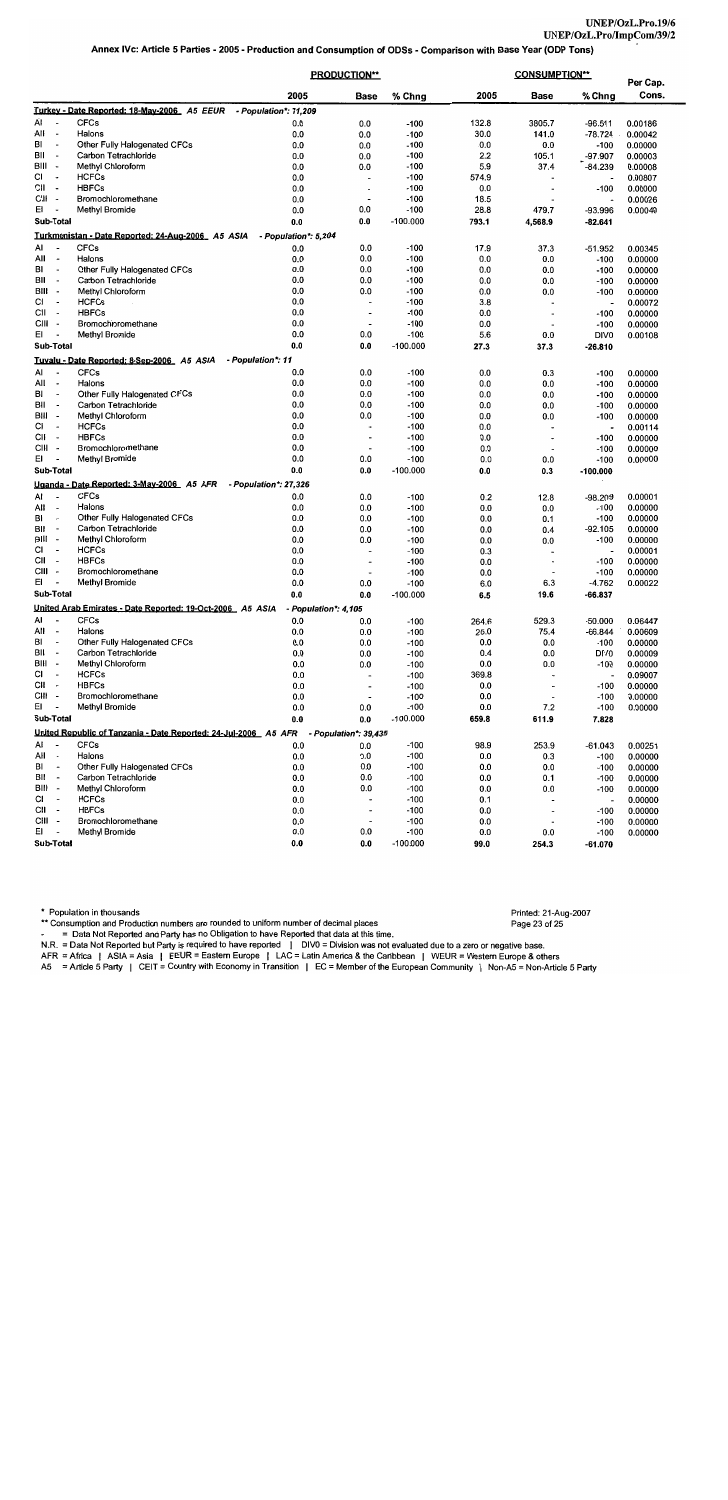# UNEP/OzL.Pro.19/6

UNEP/OzL.Pro/ImpCom/39/2

Annex IVc: Article 5 Parties - 2005 - Production and Consumption of ODSs - Comparison with Base Year (ODP Tons)

|              |                                    |                                                                                       |                       | <b>PRODUCTION**</b>                                  |                      |             | <b>CONSUMPTION**</b>     |                                    | Per Cap.           |
|--------------|------------------------------------|---------------------------------------------------------------------------------------|-----------------------|------------------------------------------------------|----------------------|-------------|--------------------------|------------------------------------|--------------------|
|              |                                    |                                                                                       | 2005                  | Base                                                 | % Chng               | 2005        | Base                     | % Chng                             | Cons.              |
|              |                                    | Uruguay - Date Reported: 27-Jun-2006 A5 LAC                                           | - Population*: 3.455  |                                                      |                      |             |                          |                                    |                    |
| Al           | $\overline{\phantom{a}}$           | <b>CFCs</b>                                                                           | 0.0                   | 0.0                                                  | -100                 | 97.6        | 199.1                    | -50.991                            | 0.02824            |
| All          | $\overline{a}$                     | Halons                                                                                | 0.0                   | 0.0                                                  | $-100$               | 0.0         | 0.0                      | $-100$                             | 0.00000            |
| BI           | $\overline{\phantom{a}}$           | Other Fully Halogenated CFCs                                                          | 0.0                   | 0.0                                                  | $-100$               | 0.0         | 0.0                      | $-100$                             | 0.00000            |
| ВII          | $\overline{\phantom{a}}$           | Carbon Tetrachloride                                                                  | 0.0                   | 0.0                                                  | $-100$               | 0.0         | 0.4                      | $-100$                             | 0.00000            |
| BIII -       | $\blacksquare$                     | Methyl Chloroform                                                                     | 0.0                   | 0.0                                                  | $-100$               | 0.0         | 0.0                      | $-100$                             | 0.00000            |
| СI<br>CII -  |                                    | <b>HCFCs</b><br><b>HBFCs</b>                                                          | 0.0<br>0.0            | $\overline{\phantom{a}}$                             | $-100$<br>$-100$     | 12.9<br>0.0 |                          | $\overline{\phantom{a}}$<br>$-100$ | 0.00374            |
| CIII -       |                                    | Bromochloromethane                                                                    | 0.0                   | $\blacksquare$<br>$\overline{\phantom{a}}$           | $-100$               | 0.0         |                          | $-100$                             | 0.00000<br>0.00000 |
| EI           |                                    | Methyl Bromide                                                                        | 0.0                   | 0.0                                                  | $-100$               | 8.6         | 11.2                     | $-22.871$                          | 0.00250            |
|              | Sub-Total                          |                                                                                       | 0.0                   | 0.0                                                  | $-100.000$           | 119.1       | 210.7                    | $-43.474$                          |                    |
|              |                                    | Vanuatu - Date Reported: 19-Oct-2005 A5 ASIA                                          | - Population*: 223    |                                                      |                      |             |                          |                                    |                    |
| AI           |                                    | <b>CFCs</b>                                                                           | 0.0                   | 0.0                                                  | -100                 | 0.0         | 0.0                      | $-100$                             | 0.00000            |
| All          | $\overline{\phantom{a}}$           | Halons                                                                                | 0.0                   | 0.0                                                  | $-100$               | 0.0         | 0.0                      | $-100$                             | 0.00000            |
| BI           | $\overline{\phantom{a}}$           | Other Fully Halogenated CFCs                                                          | 0.0                   | 0.0                                                  | $-100$               | 0.0         | 0.0                      | $-100$                             | 0.00000            |
| BII          | $\overline{\phantom{a}}$           | Carbon Tetrachloride                                                                  | 0.0                   | 0.0                                                  | $-100$               | 0.0         | 0.0                      | $-100$                             | 0.00000            |
| BIII -       |                                    | Methyl Chloroform                                                                     | 0.0                   | 0.0                                                  | $-100$               | 0.0         | 0.0                      | $-100$                             | 0.00000            |
| СI           | $\overline{\phantom{a}}$           | <b>HCFCs</b>                                                                          | 0.0                   | ÷                                                    | $-100$               | 0.0         |                          | $-100$                             | 0.00000            |
| CII          |                                    | <b>HBFCs</b>                                                                          | 0.0                   | $\overline{\phantom{a}}$                             | $-100$               | 0.0         | $\ddot{\phantom{0}}$     | $-100$                             | 0.00000            |
| CIII -<br>EI |                                    | Bromochloromethane                                                                    | 0.0                   | $\overline{\phantom{a}}$                             | $-100$               | 0.0         | $\overline{\phantom{0}}$ | $-100$                             | 0.00000            |
|              | Sub-Total                          | Methyl Bromide                                                                        | 0.0<br>0.0            | 0.0<br>0.0                                           | $-100$<br>$-100.000$ | 0.0         | 0.2                      | $-100$                             | 0.00000            |
|              |                                    |                                                                                       |                       |                                                      |                      | 0.0         | 0.2                      | $-100.000$                         |                    |
| AI           |                                    | Venezuela (Bolivarian Republic of) - Date Reported: 6-Mar-2007  A5 LAC<br><b>CFCs</b> | 2451.3                | - Population*: 26,468<br>4786.9                      | $-48.791$            | 1841.8      | 3322.4                   |                                    | 0.06959            |
| All          | $\overline{\phantom{a}}$           | Halons                                                                                | 0.0                   | 0.0                                                  | $-100$               | 0.0         | 0.0                      | -44.564<br>$-100$                  | 0.00000            |
| BI           | $\sim$                             | Other Fully Halogenated CFCs                                                          | 0.0                   | 0.0                                                  | $-100$               | 0.0         | 27.2                     | $-100$                             | 0.00000            |
| ВII          | $\overline{\phantom{a}}$           | Carbon Tetrachloride                                                                  | 0.0                   | 0.0                                                  | $-100$               | 0.0         | 1107.2                   | $-100$                             | 0.00000            |
| BIII -       |                                    | Methyl Chloroform                                                                     | 0.0                   | 0.0                                                  | $-100$               | 1.7         | 4.6                      | $-62.436$                          | 0.00007            |
| СI           |                                    | <b>HCFCs</b>                                                                          | 29.7                  | $\overline{a}$                                       |                      | 97.2        |                          | $\overline{\phantom{a}}$           | 0.00367            |
| CII          | $\sim$                             | <b>HBFCs</b>                                                                          | 0.0                   | $\overline{a}$                                       | $-100$               | 0.0         | $\blacksquare$           | $-100$                             | 0.00000            |
| CIII -       |                                    | Bromochloromethane                                                                    | 0.0                   | $\overline{\phantom{a}}$                             | $-100$               | 0.0         |                          | $-100$                             | 0.00000            |
| ΕI           | ٠.                                 | Methyl Bromide                                                                        | 0.0                   | 0.0                                                  | $-100$               | 0.0         | 10.3                     | $-100$                             | 0.00000            |
|              | Sub-Total                          |                                                                                       | 2,481.0               | 4,786.9                                              | $-48.171$            | 1,940.7     | 4,471.7                  | $-56.600$                          |                    |
|              |                                    | Viet Nam - Date Reported: 29-Jun-2006 A5 ASIA                                         | - Population*: 83,397 |                                                      |                      |             |                          |                                    |                    |
| Al           |                                    | <b>CFCs</b>                                                                           | 0.0                   | 0.0                                                  | $-100$               | 234.8       | 500.0                    | $-53.039$                          | 0.00282            |
| All<br>BI    | $\sim$<br>$\overline{\phantom{a}}$ | Halons<br>Other Fully Halogenated CFCs                                                | 0.0<br>0.0            | 0.0<br>0.0                                           | $-100$<br>$-100$     | 0.0<br>0.0  | 37.1<br>0.2              | $-100$<br>$-100$                   | 0.00000            |
| <b>BII</b>   | $\tilde{\phantom{a}}$              | Carbon Tetrachloride                                                                  | 0.0                   | 0.0                                                  | $-100$               | 0.1         | 1.6                      | $-96.591$                          | 0.00000<br>0.00000 |
| BIII -       |                                    | Methyl Chloroform                                                                     | 0.0                   | 0.0                                                  | $-100$               | 0.0         | 0.2                      | $-100$                             | 0.00000            |
| СI           | $\overline{\phantom{a}}$           | <b>HCFCs</b>                                                                          | 0.0                   | ÷                                                    | $-100$               | 130.2       |                          | $\overline{\phantom{a}}$           | 0.00156            |
| CII          | $\overline{\phantom{a}}$           | <b>HBFCs</b>                                                                          | 0.0                   | $\overline{\phantom{a}}$                             | $-100$               | 0.0         |                          | $-100$                             | 0.00000            |
| CIII -       |                                    | Bromochloromethane                                                                    | 0.0                   | $\overline{\phantom{a}}$                             | $-100$               | 0.0         | $\ddot{\phantom{0}}$     | $-100$                             | 0.00000            |
| EI           |                                    | Methyl Bromide                                                                        | 0.0                   | 0.0                                                  | $-100$               | 93.6        | 136.5                    | $-31.429$                          | 0.00112            |
|              | Sub-Total                          |                                                                                       | 0.0                   | 0.0                                                  | $-100.000$           | 458.7       | 675.6                    | $-32.105$                          |                    |
|              |                                    | Yemen - Date Reported: 6-Oct-2006 A5 ASIA                                             | - Population*: 22,484 |                                                      |                      |             |                          |                                    |                    |
| ΑI           |                                    | <b>CFCs</b>                                                                           | 0.0                   | 0.0                                                  | -100                 | 710.5       | 1796.1                   | -60.439                            | 0.03160            |
| All          | $\overline{\phantom{a}}$           | Halons                                                                                | 0.0                   | 0.0                                                  | $-100$               | 0.3         | 140.0                    | -99.786                            | 0.00001            |
| BI<br>BII    | $\overline{\phantom{a}}$<br>$\sim$ | Other Fully Halogenated CFCs<br>Carbon Tetrachloride                                  | 0.0                   | 0.0                                                  | $-100$               | 0.0         | 0.0                      | $-100$                             | 0.00000            |
| BIII -       |                                    | Methyl Chloroform                                                                     | 0.0<br>0.0            | 0.0<br>0.0                                           | $-100$<br>$-100$     | 0.0<br>0.0  | 0.0<br>0.9               | $-100$<br>$-98.889$                | 0.00000            |
| СI           | $\overline{\phantom{a}}$           | <b>HCFCs</b>                                                                          | 0.0                   | $\overline{\phantom{a}}$                             | $-100$               | 69.5        |                          | $\overline{\phantom{a}}$           | 0.00000<br>0.00309 |
| CII -        |                                    | <b>HBFCs</b>                                                                          | 0.0                   | $\overline{\phantom{a}}$                             | $-100$               | 0.0         | $\overline{\phantom{a}}$ | $-100$                             | 0.00000            |
| CIII -       |                                    | Bromochloromethane                                                                    | 0.0                   | $\overline{\phantom{a}}$                             | $-100$               | 0.0         |                          | $-100$                             | 0.00000            |
| EI           | $\overline{\phantom{a}}$           | Methyl Bromide                                                                        | 0.0                   | 0.0                                                  | $-100$               | 38.0        | 54.5                     | $-30.204$                          | 0.00169            |
|              | Sub-Total                          |                                                                                       | 0.0                   | 0.0                                                  | $-100.000$           | 818.3       | 1,991.5                  | $-58.910$                          |                    |
|              |                                    | Zambia - Date Reported: 30-May-2006 A5 AFR                                            | - Population*: 11,567 |                                                      |                      |             |                          |                                    |                    |
| AI           | $\overline{\phantom{a}}$           | <b>CFCs</b>                                                                           | 0.0                   | 0.0                                                  | $-100$               | 9.5         | 27.4                     | $-65.127$                          | 0.00082            |
| All          | $\overline{\phantom{a}}$           | Halons                                                                                | 0.0                   | 0.0                                                  | $-100$               | 0.0         | 0.0                      | $-100$                             | 0.00000            |
| BI           | $\overline{\phantom{a}}$           | Other Fully Halogenated CFCs                                                          | 0.0                   | 0.0                                                  | $-100$               | 0.0         | 0.0                      | $-100$                             | 0.00000            |
| BII          | $\overline{a}$                     | Carbon Tetrachloride                                                                  | 0.0                   | 0.0                                                  | $-100$               | 0.0         | 0.7                      | $-100$                             | 0.00000            |
| BIII -<br>СI | $\overline{\phantom{a}}$           | Methyl Chloroform<br><b>HCFCs</b>                                                     | 0.0<br>0.0            | 0.0                                                  | $-100$<br>$-100$     | 0.0         | 0.1                      | $-100$                             | 0.00000            |
| СII          | $\sim$                             | <b>HBFCs</b>                                                                          | 0.0                   | $\overline{\phantom{a}}$<br>$\overline{\phantom{a}}$ | $-100$               | 0.8<br>0.0  | $\blacksquare$           | $\overline{\phantom{a}}$<br>$-100$ | 0.00007<br>0.00000 |
| CIII -       |                                    | Bromochloromethane                                                                    | 0.0                   | $\blacksquare$                                       | $-100$               | 0.0         |                          | $-100$                             | 0.00000            |
| ΕI           | $\overline{\phantom{a}}$           | Methyl Bromide                                                                        | 0.0                   | 0.0                                                  | $-100$               | 10.2        | 29.3                     | $-65.237$                          | 0.00088            |
|              | Sub-Total                          |                                                                                       | n n                   | n n                                                  | .100 000             | 20 E        | 57 E                     | <b>64 249</b>                      |                    |

\* Population in thousands

\*\* Consumption and Production numbers are rounded to uniform number of decimal places

= Data Not Reported and Party has no Obligation to have Reported that data at this time.

N.R. = Data Not Reported but Party is required to have reported | DIVO = Division was not evaluated due to a zero or negative base.<br>AFR = Africa | ASIA = Asia | EEUR = Eastern Europe | LAC = Latin America & the Caribbean |

A5 = Article 5 Party | CEIT = Country with Economy in Transition | EC = Member of the European Community | Non-A5 = Non-Article 5 Party

Printed: 21-Aug-2007 Page 24 of 25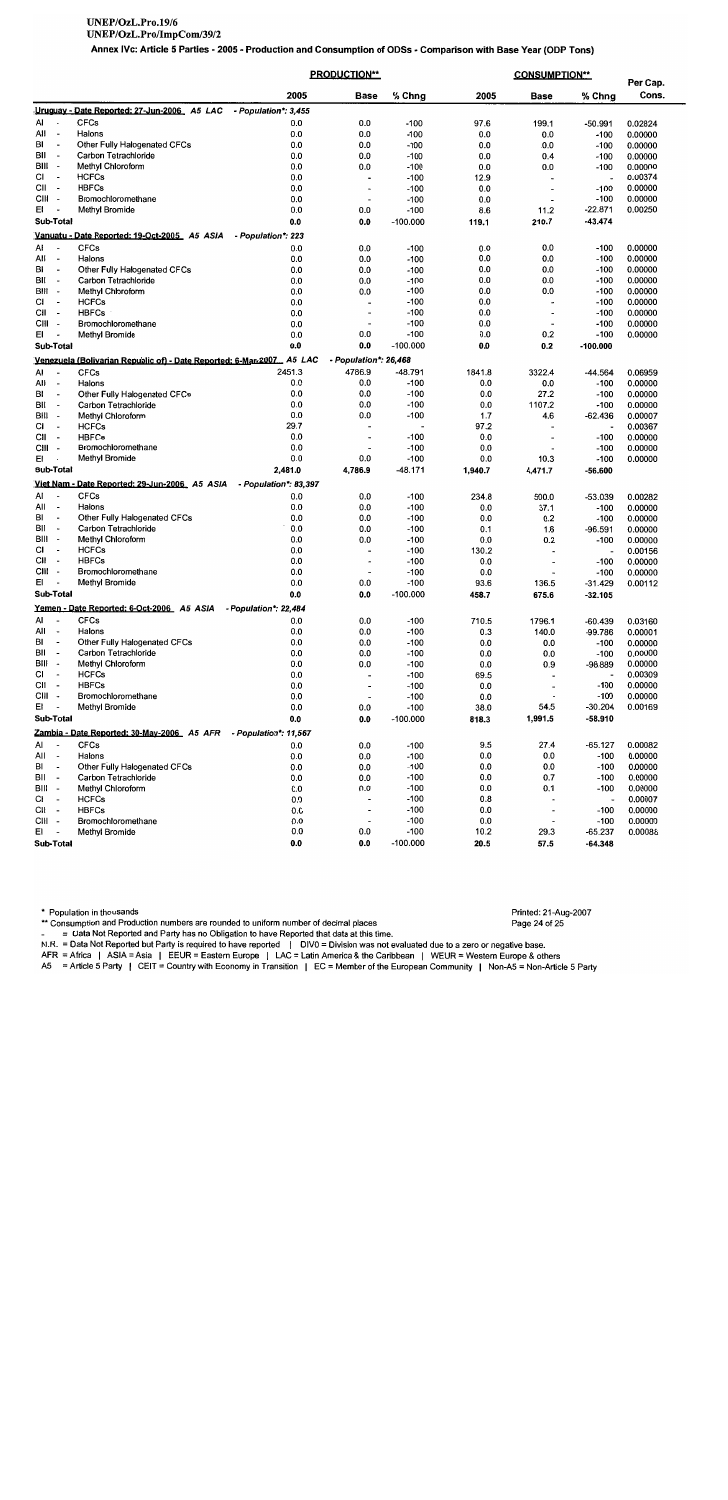## Annex IVc: Article 5 Parties - 2005 - Production and Consumption of ODSs - Comparison with Base Year (ODP Tons)

|              |                                              | <b>PRODUCTION**</b>   |                          |            |          | <b>CONSUMPTION**</b>     |           |                   |  |
|--------------|----------------------------------------------|-----------------------|--------------------------|------------|----------|--------------------------|-----------|-------------------|--|
|              |                                              | 2005                  | <b>Base</b>              | % Chna     | 2005     | <b>Base</b>              | % Chng    | Per Cap.<br>Cons. |  |
|              | Zimbabwe - Date Reported: 16-May-2006 A5 AFR | - Population*: 13.765 |                          |            |          |                          |           |                   |  |
| AI           | <b>CFCs</b>                                  | 0.0                   | 0.0                      | $-100$     | 49.0     | 451.4                    | $-89.136$ | 0.00356           |  |
| All          | Halons                                       | 0.0                   | 0.0                      | $-100$     | 0.0      | 1.5                      | $-100$    | 0.00000           |  |
| BI           | Other Fully Halogenated CFCs                 | 0.0                   | 0.0                      | -100       | 0.0      | 0.0                      | $-100$    | 0.00000           |  |
| BII          | Carbon Tetrachloride                         | 0.0                   | 0.0                      | $-100$     | 3.5      | 11.6                     | $-69.886$ | 0.00025           |  |
| $BIII -$     | <b>Methyl Chloroform</b>                     | 0.0                   | 0.0                      | $-100$     | 0.0      | 0.0                      | 1287.483  | 0.00000           |  |
| CI           | <b>HCFCs</b>                                 | 0.0                   | $\overline{\phantom{a}}$ | $-100$     | 7.9      | $\overline{a}$           | $\bullet$ | 0.00058           |  |
| СII          | <b>HBFCs</b>                                 | 0.0                   | $\overline{\phantom{a}}$ | $-100$     | 0.0      | $\overline{\phantom{a}}$ | $-100$    | 0.00000           |  |
| CIII -       | Bromochloromethane                           | 0.0                   | $\overline{\phantom{a}}$ | $-100$     | 0.0      | $\overline{\phantom{0}}$ | $-100$    | 0.00000           |  |
| ΕI           | <b>Methyl Bromide</b>                        | 0.0                   | 0.0                      | $-100$     | 155.4    | 557.0                    | $-72.098$ | 0.01129           |  |
| Sub-Total    |                                              | 0.0                   | 0.0                      | $-100.000$ | 215.8    | 1,021.5                  | $-78.874$ |                   |  |
| <b>TOTAL</b> |                                              | 72.788.8              | 191,635.3                |            | 80.863.5 | 277,046.2                |           |                   |  |

\* Population in thousands

\*\* Consumption and Production numbers are rounded to uniform number of decimal places

= Data Not Reported and Party has no Obligation to have Reported that data at this time.

- Data Not Reported but Party its no Obligation to have Reported that data at this time.<br>N.R. = Data Not Reported but Party is required to have reported | DIVO = Division was not evaluated due to a zero or negative base.<br>A

J.

Printed: 21-Aug-2007 Page 25 of 25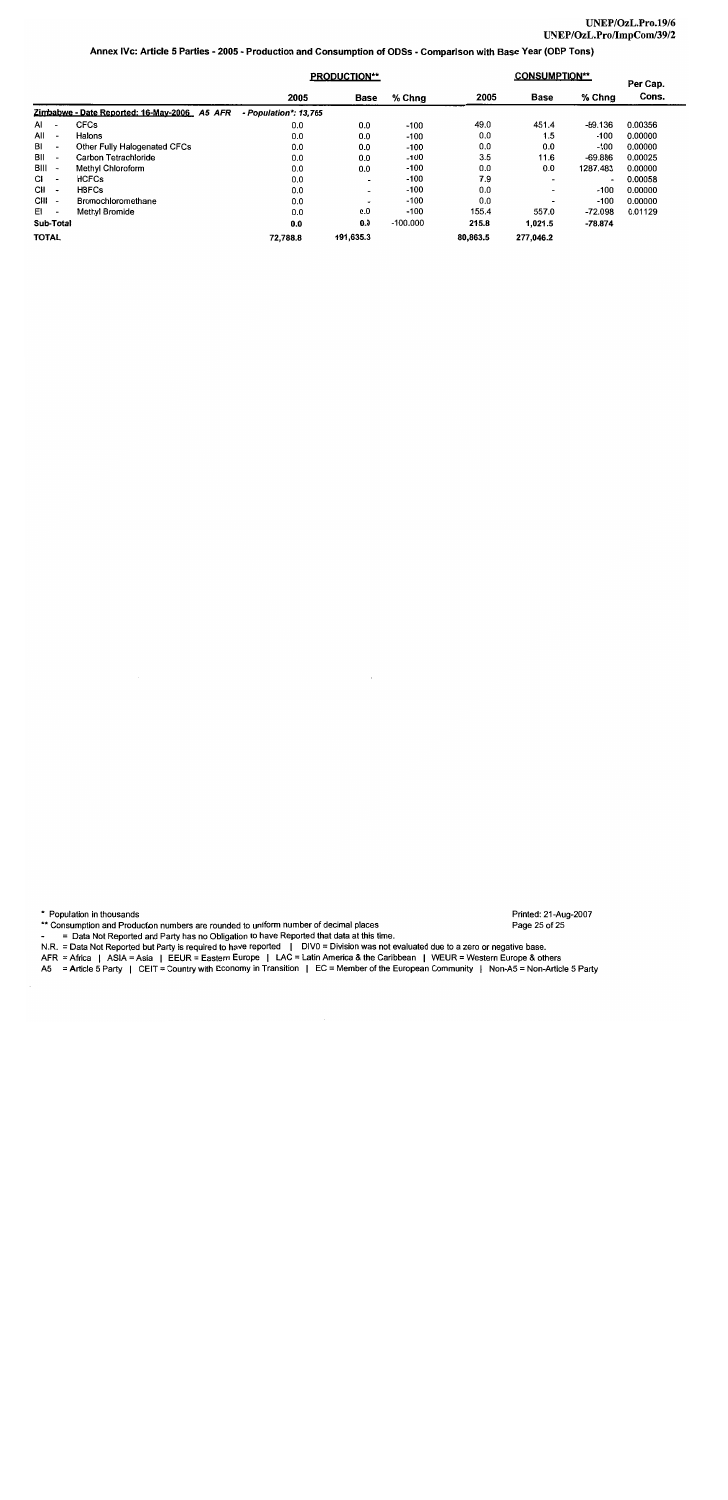## Al (CFCs) Production Baseline Data for Article 5 Parties (ODP tonnes)

|                                    |           |           |           |                 | <b>Per Capita</b><br>Production |            |
|------------------------------------|-----------|-----------|-----------|-----------------|---------------------------------|------------|
| <b>Country Name</b>                | 1995      | 1996      | 1997      | <b>Baseline</b> |                                 | Population |
| Argentina                          | 2800.0    | 2632.0    | 2804.0    | 2745.3          | 0.077                           | 35,671     |
| Brazil                             | 11750.5   | 9434.0    | 9362.0    | 10182.2         | 0.062                           | 163,700    |
| China                              | 46671.6   | 44016.2   | 50323.8   | 47003.9         | 0.038                           | 1.244.202  |
| Democratic People's Republic of    | 765.0     | 242.0     | 203.0     | 403.3           | 0.018                           | 22,981     |
| Korea                              |           |           |           |                 |                                 |            |
| India                              | 21779.6   | 22459.6   | 23658.0   | 22632.4         | 0.023                           | 966,192    |
| Mexico                             | 15737.0   | 8959.0    | 8431.0    | 11042.3         | 0.117                           | 94,281     |
| Republic of Korea                  | 9746.0    | 8621.0    | 9239.0    | 9202.0          | 0.201                           | 45,731     |
| Romania                            | 30.0      | 0.0       | 0.0       | 10.0            | 0.000                           | 22,549     |
| South Africa                       | 1627.0    | 0.0       | 0.0       | 542.3           | 0.014                           | 38,760     |
| Venezuela (Bolivarian Republic of) | 4284.9    | 4412.8    | 5663.0    | 4786.9*         | 0.210                           | 22,777     |
| <b>Sub-Total for Annex AI</b>      | 115.191.6 | 100,776.6 | 109.683.8 | 108.550.6       | 0.041                           | 2.656.844  |

# All (Halons) Production Baseline Data for Article 5 Parties (ODP tonnes)

| <b>Country Name</b>                      | 1995      | 1996      | 1997      | <b>Baseline</b> | Per Capita<br>Production | Population |
|------------------------------------------|-----------|-----------|-----------|-----------------|--------------------------|------------|
| China                                    | 37514.0   | 40269.0   | 45196.0   | 40993.0         | 0.033                    | 1.244.202  |
| Democratic People's Republic of<br>Korea | 0.0       | 0.0       | 0.0       | 0.0             | 0.000                    | 22,981     |
| India                                    | 241.0     | 305.0     | 320.5     | 288.8*          | 0.000                    | 966,192    |
| Republic of Korea                        | 3400.0    | 3684.0    | 3950.0    | 3678.0          | 0.080                    | 45,731     |
| <b>Sub-Total for Annex All</b>           | 41.155.0  | 44,258.0  | 49.466.5  | 44,959.8        | 0.020                    | 2,279,106  |
| <b>Total for Annex A</b>                 | 156,346.6 | 145,034.6 | 159,150.3 | 153,510.4       | 0.031                    | 4,935,950  |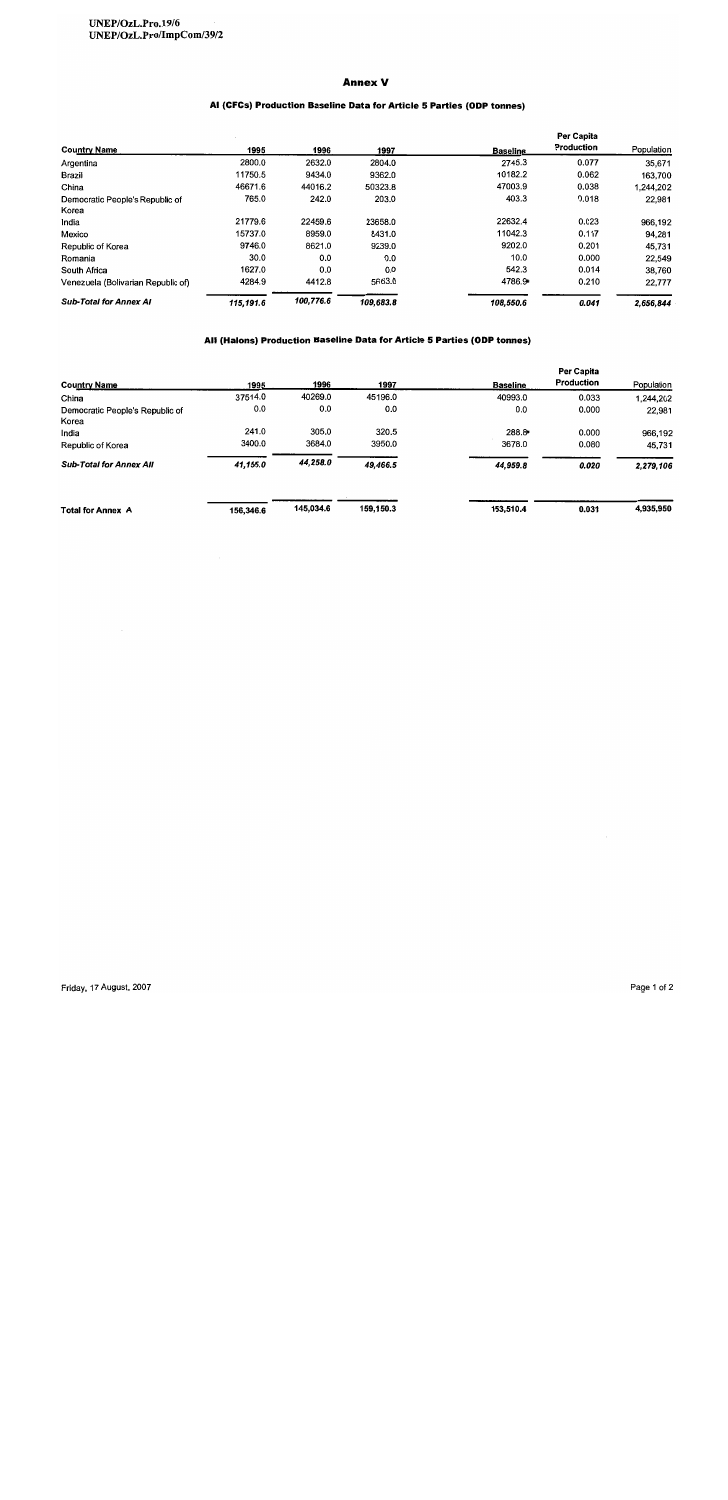### BI (Other Fully Halogenated CFCs) Production Baseline Data for Article 5 Parties (ODP tonnes)

| <b>Country Name</b>           | 1998 | 1999 | 2000 | <b>Baseline</b> | Per Capita<br>Production | Population |
|-------------------------------|------|------|------|-----------------|--------------------------|------------|
| Argentina                     | 0.0  | 0.0  | 0.0  | 0.0             | 0.000                    | 37,032     |
| China                         | 26.0 | 27.0 | 27.0 | 26.7            | 0.000                    | 1,277,558  |
|                               |      |      |      |                 |                          |            |
| <b>Sub-Total for Annex BI</b> | 26.0 | 27.0 | 27.0 | 26.7            | 0.000                    | 1,314,590  |

\*\* Parties that have not ratified London Amendment

## BII (Carbon Tetrachloride) Production Baseline Data for Article 5 Parties (ODP tonnes)

|                                 |          |          |          |                 | Per Capita |            |
|---------------------------------|----------|----------|----------|-----------------|------------|------------|
| <b>Country Name</b>             | 1998     | 1999     | 2000     | <b>Baseline</b> | Production | Population |
| Argentina                       | 0.0      | 0.0      | 0.0      | 0.0             | 0.000      | 37,032     |
| Brazil                          | 16525.3  | 11350.9  | 7012.5   | 11629.6         | 0.068      | 170,115    |
| China                           | 35090.0  | 0.0      | 0.0      | 11696.7         | 0.009      | 1,277,558  |
| Democratic People's Republic of | 1424.5   | 1386.0   | 1045.0   | 1285.2          | 0.053      | 24,039     |
| Korea                           |          |          |          |                 |            |            |
| India                           | 6614.4   | 15896.9  | 12147.3  | 11552.9         | 0.011      | 1,013,662  |
| Mexico                          | 0.0      | 0.0      | 0.0      | 0.0             | 0.000      | 98,881     |
| Republic of Korea               | $-564.3$ | 210.1    | 2108.7   | 584.8           | 0.012      | 46,844     |
| Romania                         | 1949.2   | $-684.8$ | $-149.8$ | 371.5           | 0.017      | 22,327     |
| South Africa                    | 0.0      | 0.0      | 0.0      | 0.0             | 0.000      | 40,377     |
| <b>Sub-Total for Annex Bill</b> | 61.039.1 | 28,159.1 | 22,163.7 | 37,120.7        | 0.014      | 2,730,835  |

\*\* Parties that have not ratified London Amendment

# BIII (Methyl Chloroform) Production Baseline Data for Article 5 Parties (ODP tonnes)

| <b>Country Name</b>                                | 1998     | 1999     | 2000     | <b>Baseline</b> | Per Capita<br>Production | Population |
|----------------------------------------------------|----------|----------|----------|-----------------|--------------------------|------------|
| Brazil                                             | 0.0      | 97.2     | 0.0      | 32.4            | 0.000                    | 170,115    |
| China                                              | 134.9    | 122.5    | 80.9     | 112.8           | 0.000                    | 1,277,558  |
| Democratic People's Republic of<br>Korea           | 9.0      | 9.0      | 5.1      | 7.7             | 0.000                    | 24,039     |
| India                                              | 0.0      | 0.0      | 0.0      | 0.0             | 0.000                    | 1,013,662  |
| Romania                                            | 0.0      | 0.0      | 0.0      | 0.0             | 0.000                    | 22,327     |
| <b>Sub-Total for Annex Bill</b>                    | 143.9    | 228.7    | 86.0     | 152.9           | 0.000                    | 2,507,701  |
| ** Parties that have not ratified London Amendment |          |          |          |                 |                          |            |
| <b>Total for Annex B</b>                           | 61,209.0 | 28,414.8 | 22,276.7 | 37,300.3        | 0.006                    | 6,553,126  |

### El (Methyl Bromide) Production Baseline Data for Article 5 Parties (ODP tonnes)

|                                                        |           |           |           |         |                 | Per Capita |            |
|--------------------------------------------------------|-----------|-----------|-----------|---------|-----------------|------------|------------|
| <b>Country Name</b>                                    | 1995      | 1996      | 1997      | 1998    | <b>Baseline</b> | Production | Population |
| Brazil                                                 | 0.0       | 0.0       | 0.0       | 0.0     | 0.0             | 0.000      | 165,851    |
| China                                                  | 171.0     | 660.0     | 876.0     | 1398.0  | 776.3           | 0.001      | 1,255,698  |
| Democratic People's Republic of<br>Korea               | 120.0     | 0.0       | 0.0       | 0.0     | 30.0            | 0.001      | 23,348     |
| Romania                                                | 21.4      | 10.8      | 9.9       | 31.2    | 18.3            | 0.001      | 22,474     |
| The Former Yugoslav Republic of                        | 0.0       | 0.0       | 0.0       | 0.0     | 0.0             | 0.000      | 1,999      |
| Macedonia                                              |           |           |           |         |                 |            |            |
| <b>Sub-Total for Annex El</b>                          | 312.4     | 670.8     | 885.9     | 1.429.2 | 824.6           | 0.001      | 1,469,370  |
| ** Parties that have not ratified Copenhagen Amendment |           |           |           |         |                 |            |            |
| <b>Total for Annex E</b>                               | 312.4     | 670.8     | 885.9     | 1,429.2 | 824.6           | 0.001      | 1,469,370  |
| <b>GRAND TOTAL</b>                                     | 217,868.0 | 174,120.2 | 182,312.9 | 1.429.2 | 191,635.3       | 0.015      |            |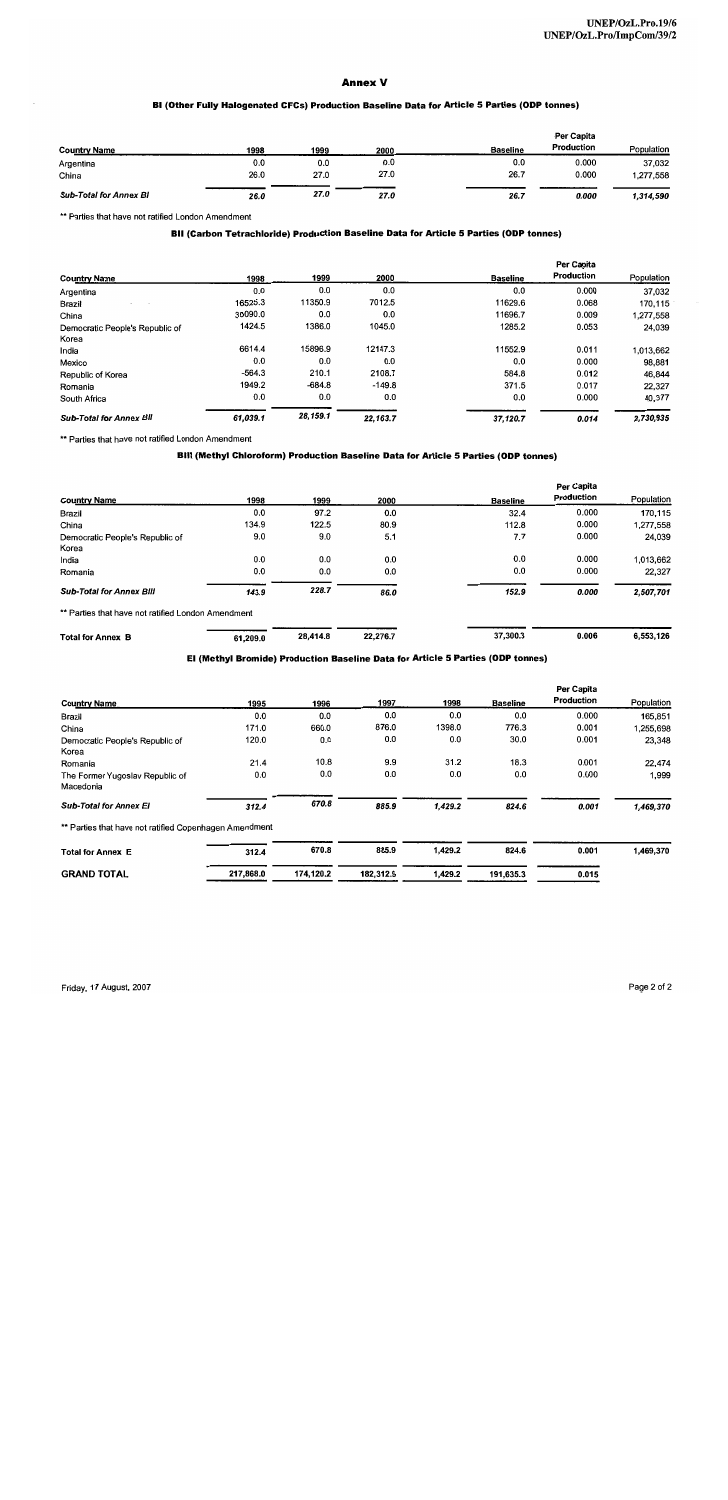## AI (CFCs) Consumption Baseline Data for Article 5 Parties (ODP tonnes)

|                                         |         |         |         |                 | Per Capita     |                   |
|-----------------------------------------|---------|---------|---------|-----------------|----------------|-------------------|
| <b>Country Name</b>                     | 1995    | 1996    | 1997    | <b>Baseline</b> | Consumption    | Population        |
| Afghanistan                             | 380.0   | 380.0   | 380.0   | 380.0           | 0.019          | 20,349            |
| Albania                                 | 40.3    | 40.1    | 41.9    | 40.8            | 0.013          | 3,132             |
| Algeria                                 | 2292.2  | 2292.2  | 1774.2  | 2119.5          | 0.072          | 29,394            |
| Angola                                  | 114.8   | 114.8   | 114.8   | 114.8           | 0.010          | 11,715            |
| Antigua and Barbuda                     | 11.5    | 10.3    | 10.3    | 10.7            | 0.162          | 66                |
| Argentina                               | 6365.9  | 4202.1  | 3523.7  | 4697.2          | 0.132          | 35,671            |
| Armenia                                 | 201.8   | 196.5   | 191.2   | 196.5           | 0.055          | 3,551             |
| Bahamas                                 | 69.9    | 72.0    | 52.7    | 64.9            | 0.223          | 291               |
| Bahrain                                 | 121.9   | 137.2   | 147.2   | 135.4           | 0.218          | 620               |
| Bangladesh                              | 280.7   | 628.3   | 832.2   | 581.6           | 0.005          | 122,650           |
| Barbados                                | 25.0    | 22.4    | 17.2    | 21.5            | 0.081          | 267               |
| <b>Belize</b>                           | 22.3    | 24.7    | 26.1    | 24.4            | 0.109          | 224               |
| Benin                                   | 61.8    | 58.4    | 59.6    | 59.9            | 0.011          | 5,629             |
| <b>Bhutan</b>                           | 0.1     | 0.2     | 0.2     | 0.2             | 0.000          | 1,945             |
| <b>Bolivia</b>                          | 81.6    | 87.1    | 58.4    | 75.7            | 0.010          | 7,774             |
| Bosnia and Herzegovina                  | 3.0     | 20.6    | 49.0    | 24.2            | 0.007          | 3,520             |
| Botswana                                | 8.4     | 5.4     | 6.8     | 6.8             | 0.004          | 1,541             |
| Brazil                                  | 10895.7 | 10872.0 | 9809.7  | 10525.8         | 0.064          | 163,700           |
| Brunei Darussalam                       | 64.6    | 80.1    | 90.0    | 78.2            | 0.249          | 314               |
| Burkina Faso                            | 33.6    | 37.6    | 37.6    | 36.3            | 0.003          |                   |
| Burundi                                 | 56.2    | 58.8    | 61.9    | 59.0            | 0.009          | 11,001            |
| Cambodia                                | 94.2    | 94.2    | 94.2    | 94.2            | 0.009          | 6,362             |
| Cameroon                                | 230.7   | 280.4   | 259.5   | 256.9           | 0.018          | 10,478            |
|                                         | 2.4     | 2.3     | 2.2     | 2.3             | 0.006          | 13,924            |
| Cape Verde                              | 27.3    | 6.4     | 0.0     | 11.3            | 0.003          | 399               |
| Central African Republic<br>Chad        | 32.8    | 34.6    | 36.3    | 34.6            | 0.005          | 3,420             |
| Chile                                   | 933.5   | 878.2   | 674.5   | 828.7           | 0.057          | 7,086             |
| China                                   | 75290.8 | 47089.0 | 51076.4 | 57818.7         | 0.046          | 14,625            |
|                                         | 2156.4  | 2301.8  | 2166.4  | 2208.2          | 0.055          | 1,244,202         |
| Colombia<br>Comoros                     | 2.3     | 2,3     | 2.9     | 2.5             | 0.004          | 40,043            |
|                                         | 13.6    | 12.8    | 9.2     | 11.9            | 0.004          | 640               |
| Congo<br>Cook Islands                   | 2.3     | 1.7     | 1.2     | 1.7             | 0.091          | 2,709             |
| Costa Rica                              | 158.5   | 497.2   | 94.8    | 250.2           | 0.067          | 19                |
| Côte d'Ivoire                           | 354.3   | 383.9   | 144.4   | 294.2           | 0.021          | 3,748             |
| Croatia                                 | 193.5   | 184.1   | 280.4   | 219.3           | 0.046          | 14,064            |
| Cuba                                    | 546.2   | 663.8   | 665.4   | 625.1           | 0.056          | 4,760             |
| Democratic People's Republic            | 825.0   | 267.0   | 233.0   | 441.7           | 0.019          | 11,068            |
| of Korea                                |         |         |         |                 |                | 22,981            |
| Democratic Republic of the              | 793.0   | 735.0   | 469.0   | 665.7           | 0.014          | 47,987            |
| Congo                                   |         |         |         |                 |                |                   |
| Djibouti                                | 22.7    | 21.5    | 18.9    | 21.0            | 0.034          | 617               |
| Dominica                                | 1.0     | 1.7     | 1.7     | 1.5             | 0.021          | 71                |
| Dominican Republic                      | 634.0   | 558.7   | 426.8   | 539.8           | 0.067          | 8,097             |
| Ecuador                                 | 314.7   | 269.2   | 320.4   | 301.4           | 0.025          | 11,937            |
| Egypt                                   | 1640.0  | 1732.0  | 1632.0  | 1668.0          | 0.026          | 64,731            |
| El Salvador                             | 329.7   | 312.1   | 277.8   | 306.6           | 0.052          | 5,911             |
| <b>Equatorial Guinea</b>                |         |         |         | N.R.            |                | 420               |
| Eritrea                                 | 48.8    | 34.3    | 40.3    | 41.1            | 0.012          | 3,315             |
| Ethiopia                                | 32.5    | 33.8    | 35.1    | 33.8            | 0.001          | 58,218            |
| Fiji                                    | 59.8    | 26.7    | 13.7    | 33.4            | 0.042          | 786               |
| Gabon                                   | 7.3     | 11.5    | 12.0    | 10.3            | 0.009          | 1,137             |
| Gambia                                  | 22.7    | 20.6    | 28.0    | 23.8            | 0.020          | 1,189             |
| Georgia                                 | 13.1    | 23.5    | 30.9    | 22.5            | 0.004          | 5,121             |
| Ghana                                   | 44.0    | 14.2    | 48.7    | $35.8*$         | 0.002          | 18,656            |
| Grenada                                 | 6.5     | 4.9     | 6.5     | 6.0             | 0.064          | 93                |
| Guatemala                               | 231.0   | 235.6   | 207.3   | 224.6           | 0.021          |                   |
| Guinea                                  | 37.4    | 44.0    | 45.9    | 42.4            | 0.006          | 10,519<br>7,325   |
| Guinea-Bissau                           | 25.7    | 26.3    | 26.8    | 26.3            | 0.023          |                   |
| Guyana                                  | 90.8    | 41.0    | 27.8    | 53.2            | 0.063          | 1,136             |
| Haiti                                   | 169.0   | 169.0   | 169.0   | 169.0           | 0.022          | 843               |
|                                         | 117.5   | 523.3   | 354.1   | 331.6           |                | 7,820             |
| Honduras<br>India                       | 6402.4  | 6937.4  | 6703.3  | 6681.0          | 0.055<br>0.007 | 5,981             |
|                                         | 8351.2  | 9012.0  | 7634.8  | 8332.7          | 0.041          | 966,192           |
| Indonesia<br>Iran (Islamic Republic of) | 4140.0  | 3692.0  | 5883.0  | 4571.7          | 0.071          | 203,380<br>64.628 |
|                                         |         |         |         |                 |                |                   |

\* Baseline includes a component of recovered/recycled/used imports and/or exports as per decision IV/24(2)

Friday, 17 August, 2007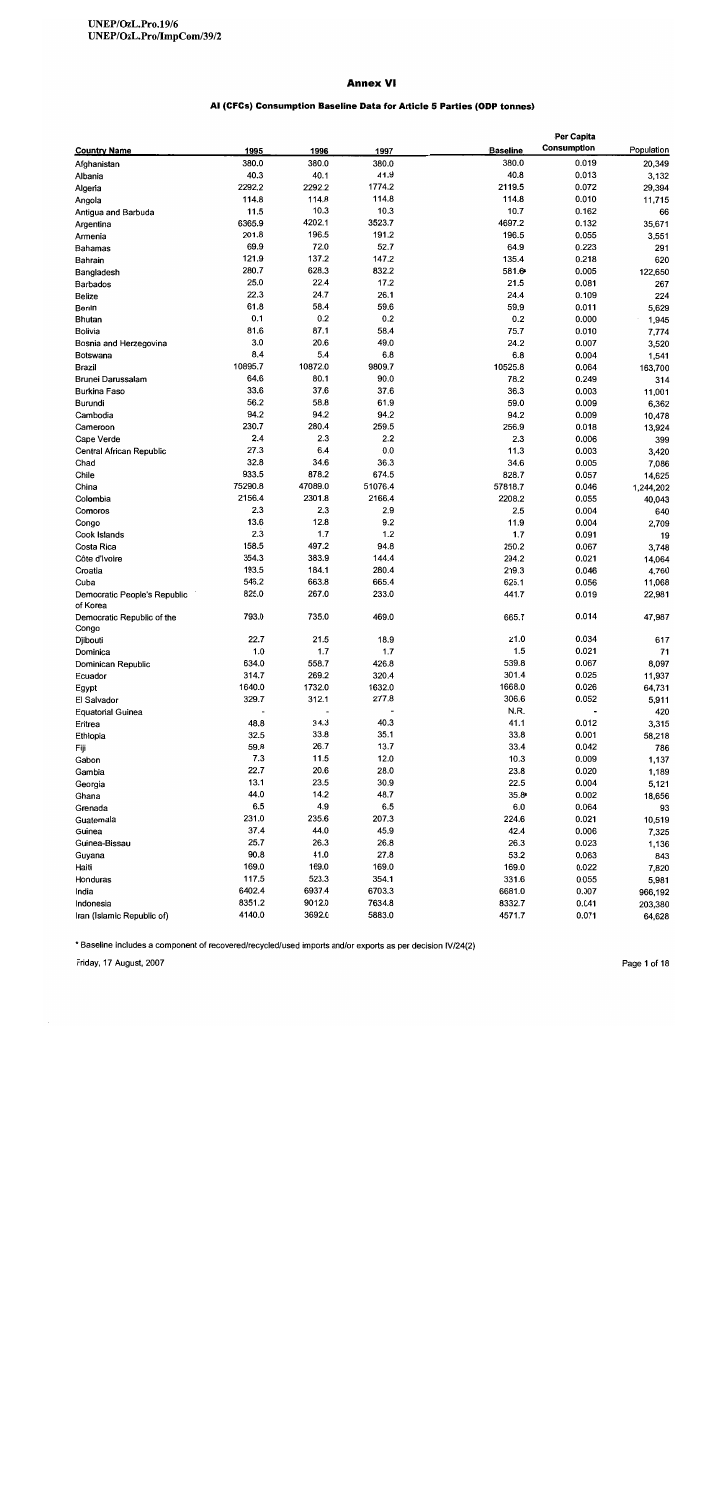## AI (CFCs) Consumption Baseline Data for Article 5 Parties (ODP tonnes)

|                              |         |        |          |                 | Per Capita         |            |
|------------------------------|---------|--------|----------|-----------------|--------------------|------------|
| <b>Country Name</b>          | 1995    | 1996   | 1997     | <b>Baseline</b> | <b>Consumption</b> | Population |
| Jamaica                      | 82.0    | 91.1   | 106.6    | 93.2            | 0.037              | 2,516      |
| Jordan                       | 535.0   | 627.4  | 857.4    | 673.3           | 0.110              | 6,126      |
| Kenya                        | 301.0   | 166.8  | 250.6    | 239.5           | 0.008              | 28,446     |
| Kiribati                     | 0.8     | 0.7    | 0.6      | 0.7             | 0.009              | 80         |
| Kuwait                       | 484.6   | 471.9  | 484.8    | 480.4           | 0.226              | 2,130      |
| Kyrgyzstan                   | 81.5    | 67.4   | 69.6     | 72.8            | 0.016              | 4,619      |
| Lao People's Democratic      | 43.3    | 43.3   | 43.3     | 43.3            | 0.009              |            |
| Republic                     |         |        |          |                 |                    | 5,032      |
| Lebanon                      | 819.8   | 735.3  | 621.3    | 725.5           | 0.174              |            |
| Lesotho                      | 6.0     | 5.9    | 3.5      | 5.1             | 0.003              | 4,172      |
| Libena                       | 45.2    | 67.4   | 55.7     | 56.1            | 0.023              | 2,016      |
| Libyan Arab Jamahiriya       | 772.8   | 729.8  | 647.5    | 716.7           |                    | 2,402      |
|                              | 19.5    | 20.5   | 103.6    |                 | 0.138              | 5,210      |
| Madagascar                   | 61.5    | 55.9   | 55.6     | 47.9            | 0.003              | 14,620     |
| Malawi                       |         |        |          | 57.7            | 0.006              | 10,067     |
| Malaysia                     | 3426.6  | 3038.2 | 3348.4   | 3271.1          | 0.156              | 20,983     |
| Maldives                     | 5.9     | 0.0    | 7.8      | 4.6             | 0.017              | 263        |
| Mali                         | 103.9   | 109.3  | 111.1    | 108.1           | 0.010              | 10,436     |
| Marshall Islands             | 1.2     | 1.1    | 1.1      | 1.2             | 0.020              | 58         |
| Mauritania                   | 23.2    | 7.8    | 16.0     | 15.7            | 0.006              | 2,461      |
| Mauritius                    | 23.9    | 36.2   | 27.3     | 29.1            | 0.026              | 1,133      |
| Mexico                       | 4858.7  | 4858.8 | 4157.2   | 4624.9          | 0.049              | 94,281     |
| Micronesia (Federated States | 1.3     | 1.1    | 1.2      | 1.2             | 0.011              | 112        |
| of)                          |         |        |          |                 |                    |            |
| Mongolia                     | 7.2     | 12.2   | 12.5     | 10.6            | 0.004              | 2,537      |
| Montenegro                   |         |        |          | N.R.            |                    |            |
| Morocco                      | 706.8   | 814.0  | 886.0    | 802.3           | 0.030              | 26,890     |
| Mozambique                   | 20.3    | 21.7   | 12.7     | 18.2            | 0.001              | 18,443     |
| Myanmar                      | 49.5    | 58.6   | 54.8     | 54.3            | 0.001              | 43,936     |
| Namibia                      | 27.1    | 19.3   | 19.3     | 21.9            | 0.013              | 1,622      |
| Nauru                        | 0.6     | 0.5    | 0.5      | 0.5             | 0.049              | 11         |
| Nepal                        | 25.0    | 27.0   | 29.0     | 27.0            | 0.001              | 22,316     |
| Nicaragua                    | 110.0   | 82.7   | 55.7     | 82.8            | 0.018              | 4,679      |
| Niger                        | 18.6    | 18.1   | 59.4     | 32.0            | 0.003              | 9,764      |
| Nigeria                      | 1535.6  | 4548.1 | 4866.2   | 3650.0          | 0.035              | 103,898    |
| Niue                         | 0.1     | 0.1    | 0.0      | 0.0             | 0.023              | 2          |
| Oman                         | 229.9   | 264.9  | 250.5    | 248.4           | 0.108              | 2,305      |
| Pakistan                     | 2103.7  | 1670.8 | 1263.8   | 1679.4          | 0.012              | 144,047    |
| Palau                        | 1.7     | 1.1    | 2.1      | 1.6             | 0.090              | 18         |
| Panama                       | 439.7   | 354.8  | 357.9    | 384.2           | 0.141              | 2,722      |
| Papua New Guinea             | 9.7     | 62.7   | 36.4     | 36.3            | 0.008              | 4,499      |
| Paraguay                     | 211.2   | 180.4  | 240.1    | 210.6           | 0.041              | 5,088      |
| Peru                         | 366.8   | 243.0  | 258.8    | 289.5           | 0.012              | 24,367     |
| Philippines                  | 3381.7  | 3039.0 | 2746.8   | 3055.9          | 0.043              | 71,430     |
| Qatar                        | 90.9    | 102.4  | 111.0    | 101.4           | 0.194              | 522        |
| Republic of Korea            | 10039.0 | 8220.2 | 9220.2   | 9159.8          | 0.200              | 45,731     |
| Republic of Moldova          | 85.4    | 51.5   | 83.1     | 73.3            | 0.017              |            |
| Romania                      | 544.0   | 762.8  | 720.5    | 675.8           | 0.030              | 4,376      |
| Rwanda                       | 26.5    | 30.2   | 34.4     | 30.4            |                    | 22,549     |
| Saint Kitts and Nevis        | 4.1     | 3.4    | 3.6      |                 | 0.005              | 5,962      |
|                              | 8.1     | 8.3    |          | 3.7             | 0.095              | 39         |
| Saint Lucia                  |         |        | 8.5      | 8.3             | 0.056              | 148        |
| Saint Vincent and the        | 2.3     | 0.8    | 2.2      | 1.8             | 0.016              | 112        |
| Grenadines                   | 4.4     | 4.5    |          |                 |                    |            |
| Samoa                        |         | 4.2    | 4.5      | 4.5             | 0.026              | 172        |
| Sao Tome and Principe        | 4.8     |        | 5.2      | 4.7             | 0.034              | 138        |
| Saudi Arabia                 | 1828.4  | 1668.2 | 1899.0   | 1798.5          | 0.092              | 19,479     |
| Senegal                      | 151.0   | 178.4  | 138.1    | 155.8           | 0.018              | 8,772      |
| Serbia                       | 819.6   | 895.6  | 832.5    | 849.2           | 0.080              | 10,628     |
| Seychelles                   | 3.9     | 2.2    | 2.5      | 2.8             | 0.038              | 75         |
| Sierra Leone                 | 67.1    | 86.7   | 81.9     | 78.6            | 0.018              | 4,420      |
| Singapore                    | 773.6   | 36.8   | $-178.9$ | 210.5           | 0.061              | 3,427      |
| Solomon Islands              | 2.1     | 2.0    | 2.3      | $2.0*$          | 0.005              | 404        |
| Somalia                      | 241.1   | 241.3  | 241.7    | 241.4           | 0.027              | 8,821      |
| South Africa                 | 1679.6  | 0.0    | 98.3     | 592.6           | 0.015              | 38,760     |
| Sri Lanka                    | 520.5   | 497.8  | 318.5    | 445.6           | 0.024              | 18,274     |

\* Baseline includes a component of recovered/recycled/used imports and/or exports as per decision IV/24(2)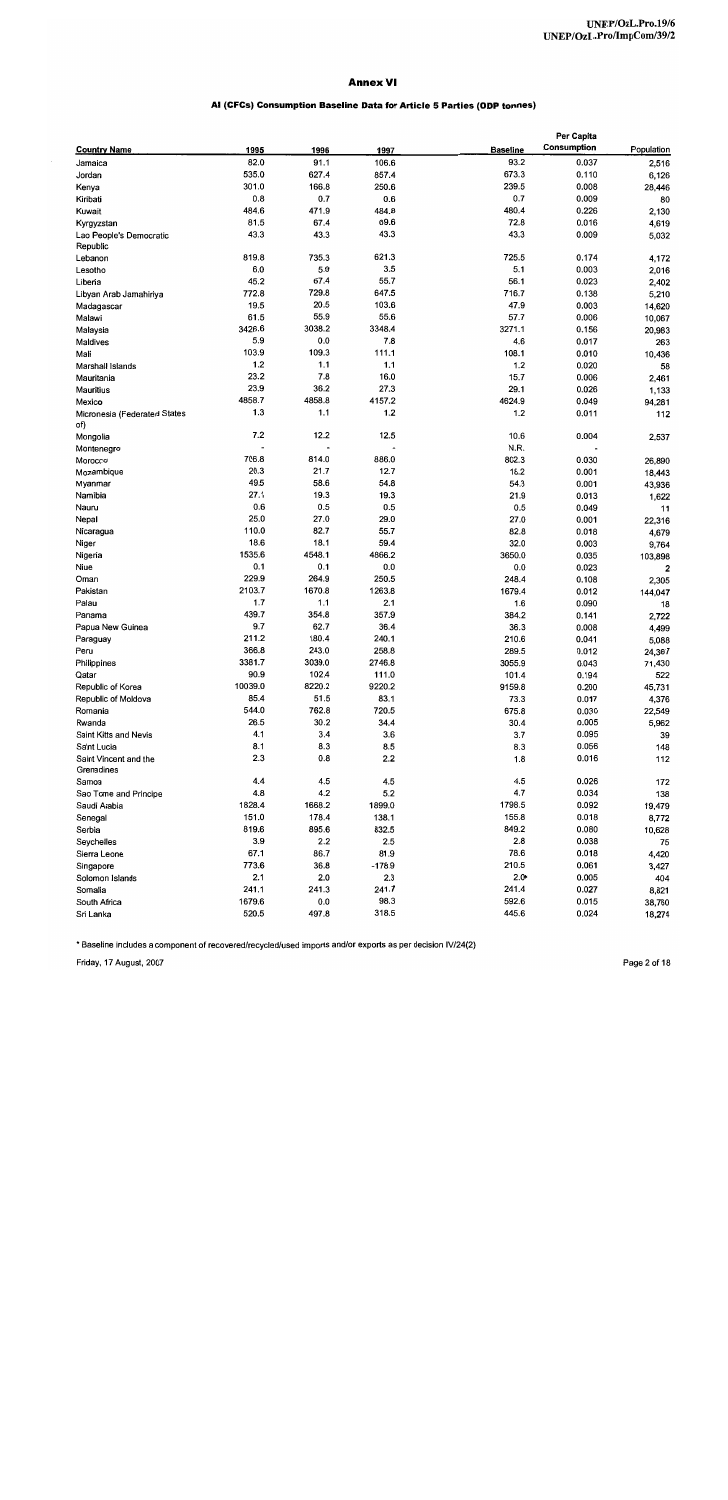# Al (CFCs) Consumption Baseline Data for Article 5 Parties (ODP tonnes)

|                                              |           |           |           |                 | <b>Per Capita</b> |            |
|----------------------------------------------|-----------|-----------|-----------|-----------------|-------------------|------------|
| <b>Country Name</b>                          | 1995      | 1996      | 1997      | <b>Baseline</b> | Consumption       | Population |
| Sudan                                        | 635.0     | 429.5     | 306.0     | 456.8           | 0.016             | 27,718     |
| Suriname                                     | 41.0      | 41.0      | 42.0      | 41.3            | 0.100             | 412        |
| Swaziland                                    | 35.4      | 22.1      | 16.3      | 24.6            | 0.027             | 925        |
| Syrian Arab Republic                         | 2370.2    | 2260.0    | 2043.7    | 2224.6          | 0.149             | 14,948     |
| Thailand                                     | 8248.0    | 5550.2    | 4448.0    | 6082.1          | 0.102             | 59,736     |
| The Former Yugoslav Republic<br>of Macedonia | 558.0     | 514.0     | 487.1     | 519.7           | 0.262             | 1,987      |
| Togo                                         | 50.4      | 33.7      | 35.2      | 39.8            | 0.009             | 4,284      |
| Tonga                                        | 1.8       | 0.9       | 1.2       | 1.3             | 0.014             | 98         |
| Trinidad and Tobago                          | 111.3     | 114.1     | 134.6     | 120.0           | 0.094             | 1,277      |
| Tunisia                                      | 758.0     | 882.0     | 970.2     | 870.1           | 0.094             | 9,211      |
| Turkey                                       | 3788.8    | 3758.8    | 3869.6    | 3805.7          | 0.060             | 63,403     |
| Turkmenistan                                 | 56.0      | 29.6      | 26.4      | 37.3            | 0.009             | 4,233      |
| Tuvalu                                       | 0.3       | 0.4       | 0.3       | 0.3             | 0.030             | 11         |
| Uganda                                       | 11.8      | 12.8      | 13.9      | 12.8            | 0.001             | 20,000     |
| United Arab Emirates                         | 513.8     | 511.2     | 562.8     | 529.3           | 0.200             | 2,652      |
| United Republic of Tanzania                  | 280.4     | 293.6     | 187.7     | 253.9           | 0.008             | 31,417     |
| Uruguay                                      | 232.0     | 172.1     | 193.1     | 199.1           | 0.061             | 3,265      |
| Vanuatu                                      | 0.0       | 0.0       | 0.0       | 0.0             | 0.000             | 177        |
| Venezuela (Bolivarian Republic<br>of)        | 3220.0    | 3040.9    | 3703.9    | 3322.4          | 0.146             | 22,777     |
| Viet Nam                                     | 480.0     | 520.0     | 500.0     | 500.0           | 0.007             | 76,387     |
| Yemen                                        | 2350.2    | 1673.7    | 1364.4    | 1796.1          | 0.110             | 16,290     |
| Zambia                                       | 23.0      | 30.4      | 28.7      | 27.4            | 0.003             | 8,585      |
| Zimbabwe                                     | 462.1     | 456.6     | 435.4     | 451.4           | 0.040             | 11,215     |
| <b>Sub-Total for Annex AI</b>                | 187,596.7 | 152,220.6 | 152,561.6 | 164,128.4       | 0.036             | 4,599,546  |

\* Baseline includes a component of recovered/recycled/used imports and/or exports as per decision IV/24(2)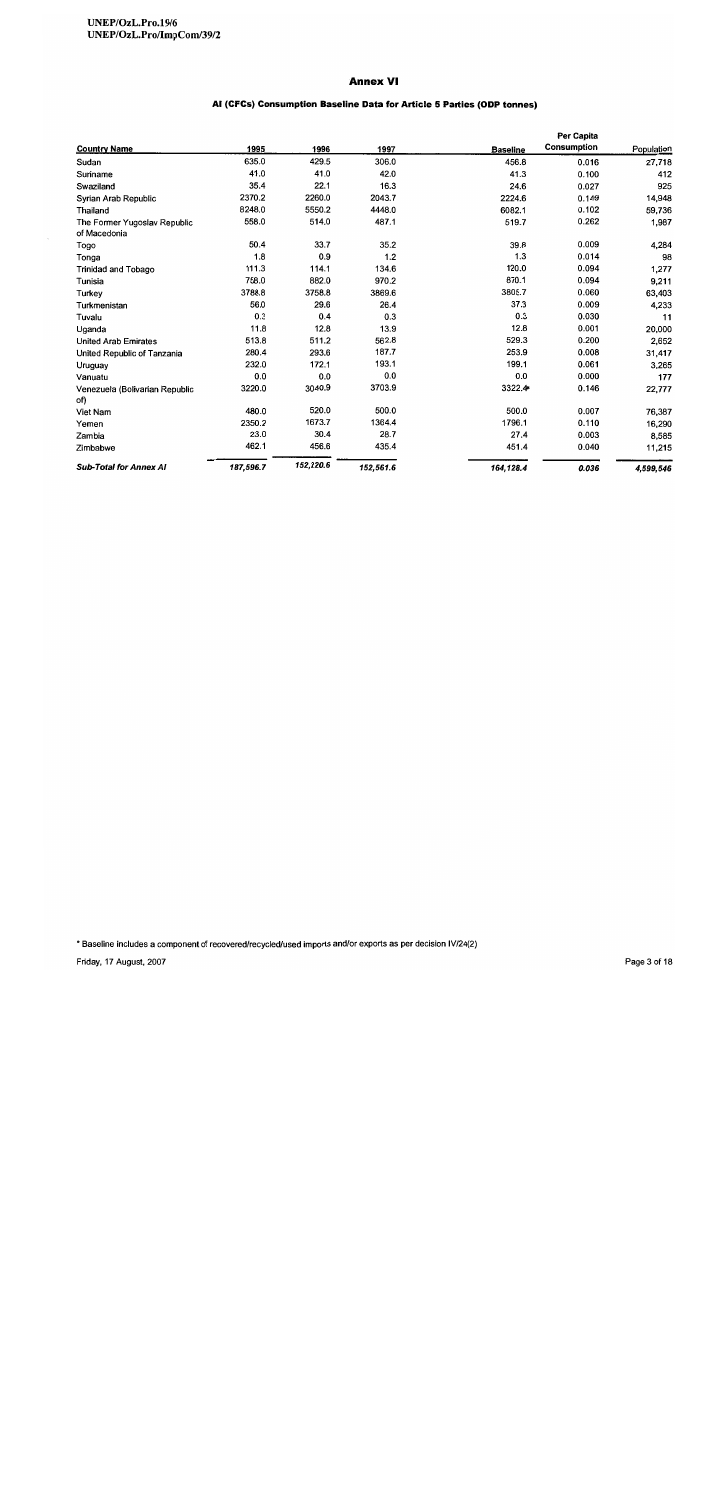## All (Haions) Consumption Baseline Data for Article 5 Parties (ODP tonnes)

|                              |                          |                          |         |                 | Per Capita         |                    |
|------------------------------|--------------------------|--------------------------|---------|-----------------|--------------------|--------------------|
| <b>Country Name</b>          | 1995                     | 1996                     | 1997    | <b>Baseline</b> | <b>Consumption</b> | Population         |
| Afghanistan                  | 1.9                      | 1.9                      | 1.9     | 1.9             | 0.000              | 20,349             |
| Albania                      | 0.0                      | 0.0                      | 0.0     | 0.0             | 0.000              | 3,132              |
| Algeria                      | 195.0                    | 322.0                    | 195.0   | 237.3           | 0.008              | 29,394             |
| Angola                       | 0.0                      | 0.0                      | 0.0     | 0.0             | 0.000              | 11,715             |
| Antigua and Barbuda          | 0.4                      | 0.4                      | 0.0     | 0.3             | 0.004              |                    |
| Argentina                    | 360.0                    | 143.4                    | 0.0     | 167.8           | 0.005              | 66                 |
| Armenia                      | 0.0                      | 0.0                      | 0.0     | 0.0             |                    | 35,671             |
|                              | 0.0                      | 0.0                      | 0.0     |                 | 0.000              | 3,551              |
| Bahamas                      | 43.5                     | 38.1                     |         | 0.0             | 0.000              | 291                |
| Bahrain                      | 0.0                      | 0.0                      | 35.0    | 38.9            | 0.063              | 620                |
| Bangladesh                   |                          |                          | 0.0     | 0.0             | 0.000              | 122,650            |
| Barbados                     | 0.0                      | 0.0                      | 0.0     | 0.0             | 0.000              | 267                |
| Belize                       | 0.0                      | 0.0                      | 0.0     | 0.0             | 0.000              | 224                |
| Benin                        | 11.7                     | 0.0                      | 0.0     | 3.9             | 0.001              | 5,629              |
| Bhutan                       | 0.0                      | 0.0                      | 0.8     | 0.3             | 0.000              | 1,945<br>$\cdot$ . |
| Bolivia                      | 0.0                      | 0.0                      | 0.0     | 0.0             | 0.000              | 7,774              |
| Bosnia and Herzegovina       | 4.1                      | 4.1                      | 4.1     | 4.1             | 0.001              | 3,520              |
| Botswana                     | 6.3                      | 0.3                      | 9.0     | 5.2             | 0.003              | 1,541              |
| Brazil                       | 20.0                     | 22.0                     | 22.0    | 21.3            | 0.000              | 163,700            |
| Brunei Darussalam            | 0.0                      | 0.0                      | 0.0     | 0.0             | 0.000              | 314                |
| Burkina Faso                 | 11.7                     | 4.2                      | 0.0     | 5.3             | 0.000              | 11.001             |
| Burundi                      | 0.0                      | 0.0                      | 0.0     | 0.0             | 0.000              | 6,362              |
| Cambodia                     | 0.0                      | 0.0                      | 0.0     | 0.0             | 0.000              | 10,478             |
| Cameroon                     | 6.5                      | 0.3                      | 0.3     | 2.4             | 0.000              | 13,924             |
| Cape Verde                   | 0.0                      | 0.0                      | 0.0     | 0.0             | 0.000              | 399                |
| Central African Republic     | 0.0                      | 0.0                      | 0.0     | 0.0             | 0.000              | 3,420              |
| Chad                         | 0.0                      | 0.0                      | 0.0     | 0.0             | 0.000              |                    |
| Chile                        | 9.8                      | 15.8                     | 0.0     | 8.5             |                    | 7.086              |
| China                        | 33714.0                  | 33115.0                  | 35731.0 | 34186.7         | 0.001              | 14,625             |
|                              | 292.0                    | 271.0                    | 0.0     |                 | 0.027              | 1,244,202          |
| Colombia                     | 0.0                      |                          |         | 187.7           | 0.005              | 40,043             |
| Comoros                      |                          | 0.0                      | 0.0     | 0.0             | 0.000              | 640                |
| Congo                        | 5.0                      | 5.0                      | 5.0     | 5.0             | 0.002              | 2,709              |
| Cook Islands                 | 0.0                      | 0.0                      | 0.0     | 0.0             | 0.000              | 19                 |
| Costa Rica                   | 0.0                      | 0.0                      | 0.0     | 0.0             | 0.000              | 3,748              |
| Côte d'Ivoire                | 0.0                      | 0.0                      | 0.0     | 0.0             | 0.000              | 14,064             |
| Croatia                      | 20.0                     | 32.0                     | 0.0     | $30.1*$         | 0.006              | 4,760              |
| Cuba                         | 0.0                      | 0.0                      | 0.0     | 0.0             | 0.000              | 11,068             |
| Democratic People's Republic | 0.0                      | 0.0                      | 0.0     | 0.0             | 0.000              | 22,981             |
| of Korea                     |                          |                          |         |                 |                    |                    |
| Democratic Republic of the   | 380.0                    | 190.0                    | 86.0    | 218.7           | 0.005              | 47,987             |
| Congo                        |                          |                          |         |                 |                    |                    |
| Djibouti                     | 0.0                      | 0.0                      | 0.0     | 0.0             | 0.000              | 617                |
| Dominica                     | 0.0                      | 0.0                      | 0.0     | 0.0             | 0.000              | 71                 |
| Dominican Republic           | 3.1                      | 5.4                      | 4.2     | 4.2             | 0.001              | 8,097              |
| Ecuador                      | 16.5                     | 0.0                      | 0.0     | 5.5             | 0.000              | 11,937             |
| Egypt                        | 720.0                    | 705.0                    | 690.0   | 705.0           | 0.011              | 64,731             |
| El Salvador                  | 1.1                      | 1.1                      | 0.0     | 0.7             | 0.000              | 5,911              |
| <b>Equatorial Guinea</b>     | $\overline{\phantom{a}}$ | $\overline{\phantom{a}}$ |         | N.R.            |                    | 420                |
| Eritrea                      | 1.5                      | 5.3                      | 0.2     | 2.3             | 0.001              | 3,315              |
| Ethiopia                     | 3.0                      | 0.2                      | 0.1     | 1.1             | 0.000              | 58,218             |
| Fiji                         | 0.0                      | 0.0                      | 0.0     | 0.0             | 0.000              |                    |
| Gabon                        | 0.0                      | 0.0                      | 0.0     | 0.0             | 0.000              | 786                |
| Gambia                       | 0.0                      | 0.0                      | 0.0     | 0.0             | 0.000              | 1,137              |
|                              | 43.5                     | 40.6                     |         |                 |                    | 1,189              |
| Georgia                      |                          |                          | 43.5    | 42.5            | 0.008              | 5,121              |
| Ghana                        | 0.0                      | 0.0                      | 0.0     | 0.0             | 0.000              | 18,656             |
| Grenada                      | 0.0                      | 0.0                      | 0.0     | 0.0             | 0.000              | 93                 |
| Guatemala                    | 0.6                      | 0.0                      | $0.0\,$ | 0.2             | 0.000              | 10,519             |
| Guinea                       | 11.1                     | 8.4                      | 6.3     | 8.6             | 0.001              | 7,325              |
| Guinea-Bissau                | 0.0                      | 0.0                      | 0.0     | 0.0             | 0.000              | 1,136              |
| Guyana                       | 0.0                      | 0.2                      | 0.2     | 0.2             | 0.000              | 843                |
| Haiti                        | 1.5                      | 1.5                      | 1.5     | 1.5             | 0.000              | 7,820              |
| Honduras                     | 0.0                      | 0.0                      | 0.0     | 0.0             | 0.000              | 5,981              |
| India                        | 478.3                    | 630.4                    | 236.5   | 1249.4          | 0.001              | 966,192            |
| Indonesia                    | 654.0                    | 258.0                    | 150.0   | 354.0           | 0.002              | 203,380            |
| Iran (Islamic Republic of)   | 500.0                    | 0.0                      | 3760.0  | 1420.0          | 0.022              | 64.628             |

\* Baseline includes a component of recovered/recycled/used imports and/or exports as per decision IV/24(2)

Friday, 17 August, 2007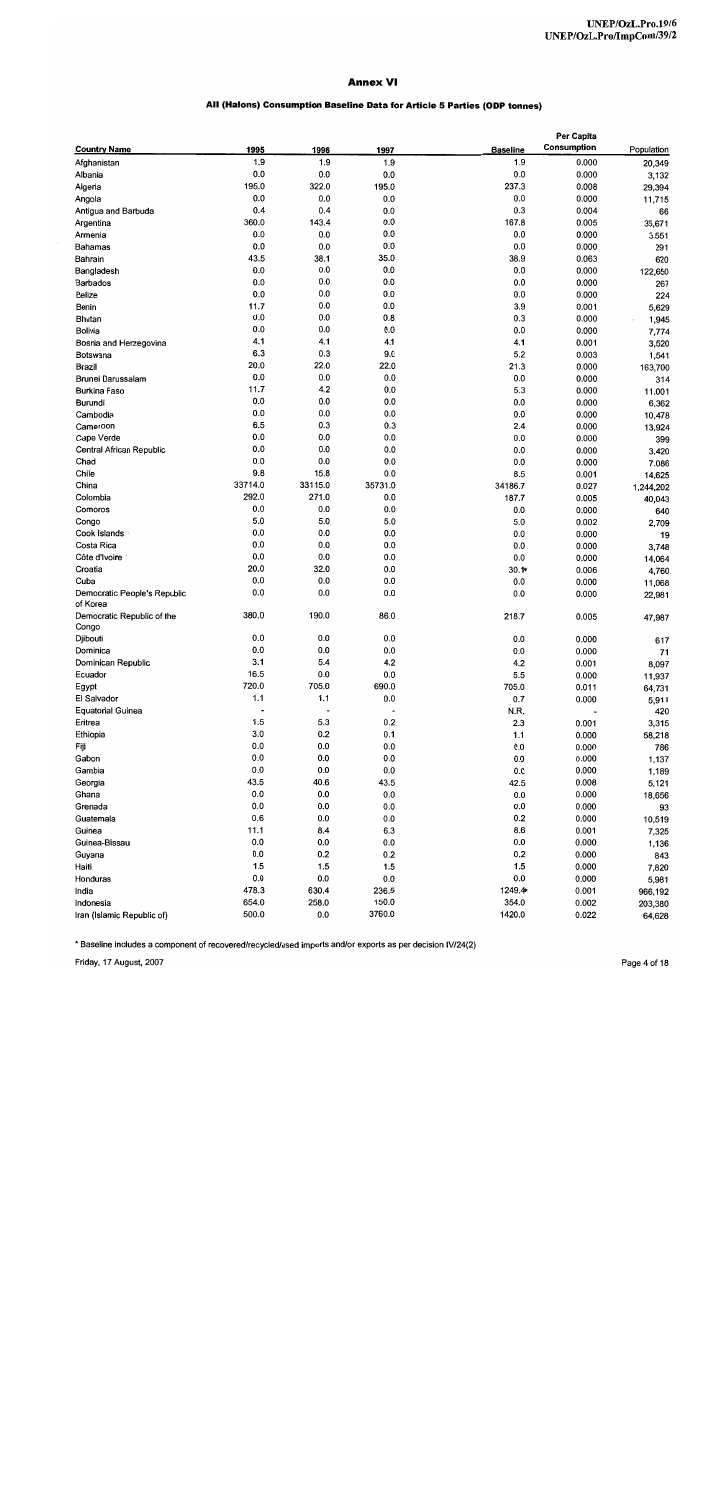$\hat{\mathbf{r}}$ 

## All (Halons) Consumption Baseline Data for Article 5 Parties (ODP tonnes)

|                                     |         |        |        |                 | Per Capita  |                |
|-------------------------------------|---------|--------|--------|-----------------|-------------|----------------|
| <b>Country Name</b>                 | 1995    | 1996   | 1997   | <b>Baseline</b> | Consumption | Population     |
| Jamaica                             | 0.0     | 3.0    | 0.0    | 1.0             | 0.000       | 2,516          |
| Jordan                              | 225.0   | 210.0  | 195.0  | 210.0           | 0.034       | 6,126          |
| Kenya                               | 16.0    | 0.0    | 0.0    | 5.3             | 0.000       | 28,446         |
| Kiribati                            | 0.0     | 0.0    | 0.0    | 0.0             | 0.000       | 80             |
| Kuwait                              | 9.0     | 0.0    | 0.0    | 3.0             | 0.001       | 2,130          |
|                                     | 0.0     | 0.0    | 0.0    | 0.0             | 0.000       | 4,619          |
| Kyrgyzstan                          | 0.0     | 0.0    | 0.0    | 0.0             | 0.000       |                |
| Lao People's Democratic<br>Republic |         |        |        |                 |             | 5,032          |
| Lebanon                             | 0.0     | 0.0    | 0.0    | 0.0             | 0.000       | 4,172          |
| Lesotho                             | 0.3     | 0.3    | 0.0    | 0.2             | 0.000       |                |
|                                     | 19.5    | 19.5   | 19.5   | 19.5            | 0.008       | 2,016          |
| Liberia                             | 660.8   | 651.9  | 586.5  |                 |             | 2,402          |
| Libyan Arab Jamahiriya              |         |        |        | 633.1           | 0.122       | 5,210          |
| Madagascar                          | 0.0     | 0.0    | 0.0    | 0.0             | 0.000       | 14,620         |
| Malawi                              | 0.0     | 0.0    | 0.0    | 0.0             | 0.000       | 10,067         |
| Malaysia                            | 24.0    | 0.0    | 0.0    | 8.0             | 0.000       | 20,983         |
| Maldives                            | 0.0     | 0.0    | 0.0    | 0.0             | 0.000       | 263            |
| Mali                                | 0.0     | 0.0    | 0.0    | 0.0             | 0.000       | 10,436         |
| Marshall Islands                    | 0.0     | 0.0    | 0.0    | 0.0             | 0.000       | 58             |
| Mauritania                          | 0.0     | 0.0    | 0.0    | 0.0             | 0.000       | 2,461          |
| Mauritius                           | 0.0     | 0.0    | 0.0    | 0.0             | 0.000       | 1,133          |
| Mexico                              | 0.0     | 89.1   | 284.6  | 124.6           | 0.001       | 94,281         |
| Micronesia (Federated States        | 0.0     | 0.0    | 0.0    | 0.0             | 0.000       | 112            |
| of)                                 | 0.0     | 0.0    | 0.0    | 0.0             |             |                |
| Mongolia                            |         |        |        |                 | 0.000       | 2,537          |
| Montenegro                          |         |        |        | N.R.            |             |                |
| Morocco                             | 21.0    | 0.0    | 0.0    | 7.0             | 0.000       | 26,890         |
| Mozambique                          | 1.4     | 1.4    | 0.0    | 0.9             | 0.000       | 18,443         |
| Myanmar                             | 0.0     | 0.0    | 0.0    | 0.0             | 0.000       | 43,936         |
| Namibia                             | 10.2    | 7.3    | 7.3    | 83              | 0.005       | 1.622          |
| Nauru                               | 0.0     | 0.0    | 0.0    | 0.0             | 0.000       | 11             |
| Nepal                               | 3.0     | 3.0    | 0.0    | 2.0             | 0.000       | 22,316         |
| Nicaragua                           | 0.0     | 0.0    | 0.0    | 0.0             | 0.000       | 4,679          |
| Niger                               | 0.0     | 0.0    | 0.0    | 0.0             | 0.000       | 9,764          |
| Nigena                              | 37.0    | 390.0  | 429.0  | 285.3           | 0.003       | 103,898        |
| Niue                                | 0.0     | 0.0    | 0.0    | 0.0             | 0.000       | $\overline{2}$ |
| Oman                                | 149     | 13.9   | 12.2   | 13.7            | 0.006       | 2,305          |
| Pakistan                            | 21.0    | 6.0    | 15.6   | 14.2            | 0.000       | 144,047        |
| Palau                               | 0.0     | 0.0    | 0.0    | 0.0             | 0.000       | 18             |
| Panama                              | 0.0     | 0.0    | 0.0    | 0.0             | 0.000       | 2,722          |
| Papua New Guinea                    | 0.0     | 0.0    | 0.0    | 0.0             | 0.000       | 4,499          |
| Paraguay                            | 0.0     | 0.0    | 0.0    | 0.0             | 0.000       | 5,088          |
| Peru                                | 0.0     | 0.0    | 0.0    | 0.0             | 0.000       | 24,367         |
| Philippines                         | 100.8   | 118.2  | 92.7   | 103.9           | 0.001       | 71,430         |
| Qatar                               | 9.0     | 9.0    | 14.0   | 10.7            | 0.020       | 522            |
| Republic of Korea                   | 3400.0  | 3684.0 | 3950.0 | 3678.0          | 0.080       | 45,731         |
| Republic of Moldova                 | 0.0     | 1.2    | 0.0    | 0.4             | 0.000       | 4,376          |
| Romania                             | 0.0     | 0.0    | 10.5   | 3.5             | 0.000       | 22,549         |
| Rwanda                              | 0.0     | 0.0    | 0.0    | 0.0             | 0.000       | 5,962          |
| Saint Kitts and Nevis               | 0.0     | 0.0    | 0.0    | 0.0             | 0.000       | 39             |
| Saint Lucia                         | 0.0     | 0.0    | 0.0    | 0.0             | 0.000       | 148            |
| Saint Vincent and the               | 0.0     | 0.0    | 0.0    | 0.0             | 0.000       | 112            |
| Grenadines                          |         |        |        |                 |             |                |
| Samoa                               | 0.0     | 0.0    | 0.0    | 0.0             | 0.000       | 172            |
| Sao Tome and Principe               | 0.0     | 0.0    | 0.0    | 0.0             | 0.000       | 138            |
| Saudi Arabia                        | 1450.0  | 1180.0 | 562.0  | 1064.0          | 0.055       | 19,479         |
| Senegal                             | 0.0     | 0.0    | 0.0    | 0.0             | 0.000       | 8,772          |
| Serbia                              | 0.0     | 11.5   | 0.0    | 3.8             | 0.000       | 10,628         |
| Seychelles                          | $0.0\,$ | 0.0    | 0.0    | 0.0             | 0.000       | 75             |
| Sierra Leone                        | 12.0    | 18.0   | 18.0   | 16.0            | 0.004       | 4,420          |
| Singapore                           | 0.0     | 0.0    | 0.0    | 0.0             | 0.000       | 3,427          |
| Solomon Islands                     | 0.0     | 0.0    | 0.0    | 0.0             | 0.000       | 404            |
| Somalia                             | 16.8    | 17.7   | 18.6   | 17.7            | 0.002       | 8,821          |
| South Africa                        | 0.0     | 0.0    | 0.0    | 0.0             | 0.000       | 38,760         |
|                                     | $0.0\,$ | 0.0    | 0.0    | 0.0             | 0.000       |                |
| Sri Lanka                           |         |        |        |                 |             | 18,274         |

\* Baseline includes a component of recovered/recycled/used imports and/or exports as per decision IV/24(2)

Friday, 17 August, 2007

KA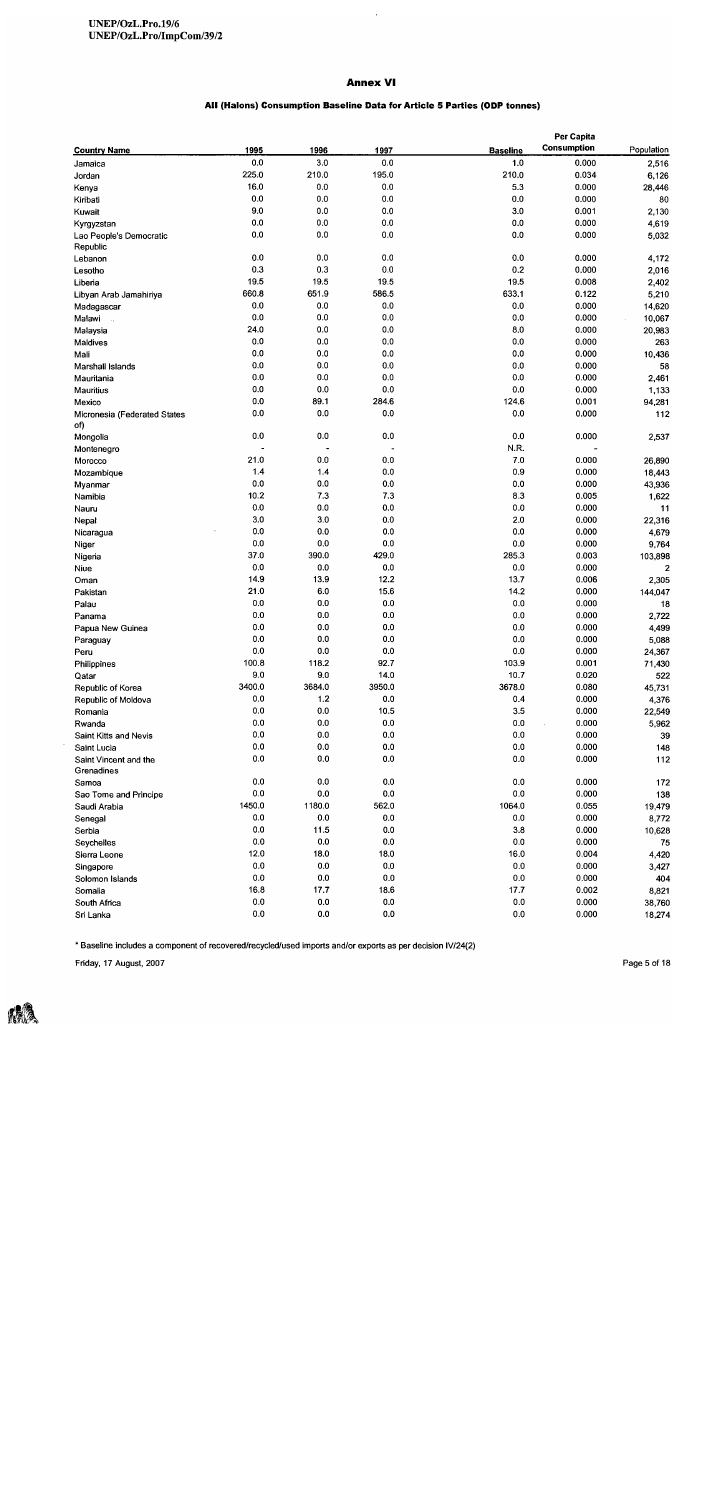#### All (Halons) Consumption Baseline Data for Article 5 Parties (ODP tonnes)

|                                              |           |           |           |                 | Per Capita  |            |
|----------------------------------------------|-----------|-----------|-----------|-----------------|-------------|------------|
| <b>Country Name</b>                          | 1995      | 1996      | 1997      | <b>Baseline</b> | Consumption | Population |
| Sudan                                        | 0.0       | 4.5       | 1.5       | 2.0             | 0.000       | 27,718     |
| Suriname                                     | 0.0       | 0.0       | 0.0       | 0.0             | 0.000       | 412        |
| Swaziland                                    | 0.0       | 0.0       | 0.0       | 0.0             | 0.000       | 925        |
| Syrian Arab Republic                         | 420.0     | 410.6     | 420.0     | 416.9           | 0.028       | 14,948     |
| Thailand                                     | 293.0     | 368.0     | 154.0     | 271.7           | 0.005       | 59,736     |
| The Former Yugoslav Republic<br>of Macedonia | 30.0      | 30.0      | 36.2      | 32.1            | 0.016       | 1,987      |
| Togo                                         | 0.0       | 0.0       | 0.0       | 0.0             | 0.000       | 4,284      |
| Tonga                                        | 0.0       | 0.0       | 0.0       | 0.0             | 0.000       | 98         |
| <b>Trinidad and Tobago</b>                   | 46.0      | 46.9      | 46.9      | 46.6            | 0.036       | 1,277      |
| Tunisia                                      | 32.0      | 116.0     | 165.0     | 104.3           | 0.011       | 9,211      |
| Turkey                                       | 88.0      | 226.0     | 109.0     | 141.0           | 0.002       | 63,403     |
| Turkmenistan                                 | 0.0       | 0.0       | 0.0       | 0.0             | 0.000       | 4,233      |
| Tuvalu                                       | 0.0       | 0.0       | 0.0       | 0.0             | 0.000       | 11         |
| Uganda                                       | 0.0       | 0.0       | 0.0       | 0.0             | 0.000       | 20,000     |
| <b>United Arab Emirates</b>                  | 147.8     | 34.0      | 44.4      | 75.4            | 0.028       | 2,652      |
| United Republic of Tanzania                  | 0.5       | 0.5       | 0.0       | 0.3             | 0.000       | 31,417     |
| Uruguay                                      | 0.0       | 0.0       | 0.0       | 0.0             | 0.000       | 3,265      |
| Vanuatu                                      | 0.0       | 0.0       | 0.0       | 0.0             | 0.000       | 177        |
| Venezuela (Bolivarian Republic<br>of)        | 0.0       | 0.0       | 0.0       | 0.0             | 0.000       | 22,777     |
| Viet Nam                                     | 22.0      | 23.2      | 66.0      | 37.1            | 0.000       | 76,387     |
| Yemen                                        | 142.0     | 159.0     | 119.0     | 140.0           | 0.009       | 16,290     |
| Zambia                                       | 0.0       | 0.0       | 0.0       | 0.0             | 0.000       | 8,585      |
| Zimbabwe                                     | 4.5       | 0.0       | 0.0       | 1.5             | 0.000       | 11,215     |
| <b>Sub-Total for Annex All</b>               | 44,793.6  | 43,675.3  | 48,360.1  | 46,423.6        | 0.010       | 4,599,546  |
| <b>Total for Annex A</b>                     | 232,390.3 | 195,895.9 | 200,921.7 | 210,552.0       | 0.023       | 9,199,092  |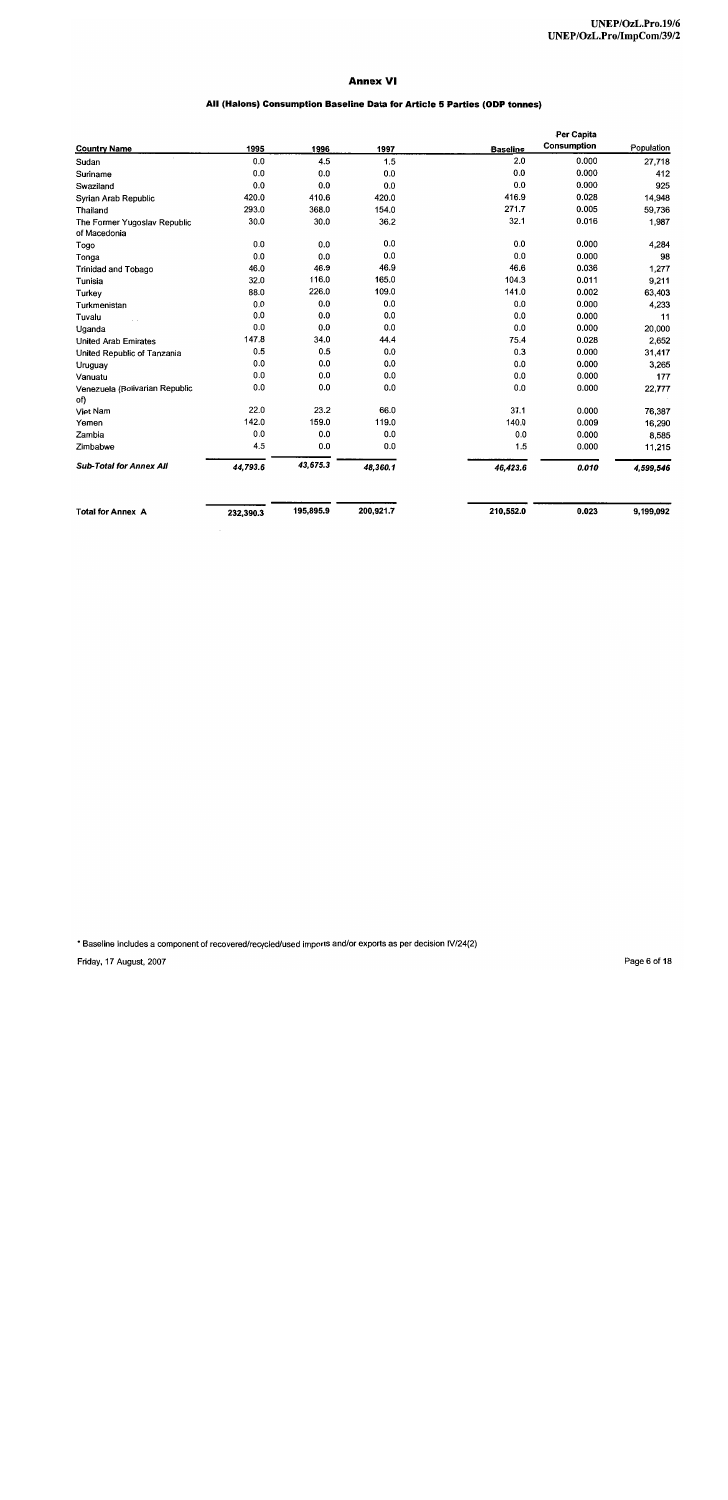## BI (Other Fully Halogenated CFCs) Consumption Baseline Data for Article 5 Parties (ODP

tonnes)

|                                          |                          |         |                          |                 | Per Capita  |            |
|------------------------------------------|--------------------------|---------|--------------------------|-----------------|-------------|------------|
| <b>Country Name</b>                      | 1998                     | 1999    | 2000                     | <b>Baseline</b> | Consumption | Population |
| Afghanistan                              | 0.0                      | 0.0     | 0.0                      | 0.0             | 0.000       | 21,765     |
| Albania                                  | 0.0                      | 0.0     | 0.0                      | 0.0             | 0.000       | 3,113      |
| Algeria                                  | 1.0                      | 1.0     | 1.0                      | 1.0             | 0.000       | 31,471     |
| Angola**                                 | 0.0                      | ÷,      | 0.0                      | L.              |             | 12,878     |
| Antigua and Barbuda                      | 0.0                      | 0.0     | 0.0                      | 0.0             | 0.000       | 68         |
| Argentina                                | 0.1                      | 0.0     | 0.0                      | 0.0             | 0.000       | 37,032     |
| Armenia                                  | 0.0                      | 0.0     | 0.0                      | 0.0             | 0.000       | 3,520      |
| Bahamas                                  | 0.0                      | 0.0     | 0.0                      | 0.0             | 0.000       | 307        |
| Bahrain                                  | 0.0                      | 0.0     | 0.0                      | 0.0             | 0.000       | 617        |
| Bangladesh                               | 0.0                      | 0.0     | 0.0                      | 0.0             | 0.000       | 129,155    |
| Barbados                                 | 0.0                      | 0.0     | 0.0                      | 0.0             | 0.000       | 270        |
| Belize                                   | 0.0                      | 0.0     | 0.0                      | 0.0             | 0.000       | 241        |
| Benin                                    | 0.0                      | 0.0     | 0.0                      | 0.0             | 0.000       | 6,097      |
| Bhutan                                   | 0.0                      | 0.0     | 0.0                      | 0.0             | 0.000       | 2,124      |
| Bolivia                                  | 0.0                      | 0.0     | 0.0                      | 0.0             | 0.000       | 8,329      |
| Bosnia and Herzegovina                   | 0.0                      | 0.0     | 0.0                      | 0.0             | 0.000       | 3,972      |
| Botswana                                 | 0.0                      | 0.0     | 0.0                      | 0.0             | 0.000       | 1,622      |
| Brazil                                   | 3.0                      | 5.3     | 3.0                      | 3.8             | 0.000       | 170,115    |
| Brunei Darussalam**                      | 0.0                      | 0.0     | 0.0                      | 0.0             | 0.000       | 338        |
| Burkina Faso                             | 0.0                      | 0.0     | 0.0                      | 0.0             | 0.000       | 11,937     |
| Burundi                                  | 0.0                      | 0.0     | 0.0                      | 0.0             | 0.000       | 6,695      |
| Cambodia                                 | 0.0                      | 0.0     | 0.0                      | 0.0             | 0.000       | 11,168     |
| Cameroon                                 | 0.0                      | 0.0     | 0.0                      | 0.0             | 0.000       | 15,085     |
| Cape Verde                               | 0.0                      | 0.0     | 0.0                      | 0.0             | 0.000       | 428        |
| Central African Republic**               | 0.0                      | 0.0     | 0.0                      | 0.0             | 0.000       | 3,615      |
| Chad                                     | 0.0                      | 0.0     | 0.0                      | 0.0             | 0.000       | 7,651      |
| Chile                                    | 0.0                      | 0.0     | 0.0                      | 0.0             | 0.000       | 15,211     |
| China                                    | 23.0                     | 27.0    | 27.0                     | 25.7            | 0.000       | 1,277,558  |
| Colombia                                 | $-0.7$                   | 0.0     | 0.0                      | 0.0             | 0.000       | 42,321     |
| Comoros                                  | 0.0                      | 0.0     | 0.0                      | 0.0             | 0.000       | 694        |
| Congo                                    | 0.0                      | 0.0     | 0.0                      | 0.0             | 0.000       | 2,943      |
| Cook Islands                             | 0.0                      | 0.0     | 0.0                      | 0.0             | 0.000       | 20         |
| Costa Rica                               | 0.0                      | 0.0     | 0.0                      | 0.0             | 0.000       | 4,023      |
| Côte d'Ivoire                            | 0.0                      | 0.0     | 0.0                      | 0.0             | 0.000       | 14,786     |
| Croatia                                  | 0.0                      | 0.0     | 0.0                      | 0.0             | 0.000       | 4,535      |
| Cuba                                     | 0.0                      | 0.0     | 0.0                      | 0.0             | 0.000       | 11,201     |
| Democratic People's Republic<br>of Korea | 0.0                      | 0.0     | 0.0                      | 0.0             | 0.000       | 24,039     |
| Democratic Republic of the<br>Congo      | 0.0                      | 0.0     | 0.0                      | 0.0             | 0.000       | 51,654     |
| Djibouti                                 | 0.0                      | 0.0     | 0.0                      | 0.0             | 0.000       | 638        |
| Dominica                                 | 0.0                      | 0.0     | 0.0                      | 0.0             | 0.000       | 71         |
| Dominican Republic                       | 0.0                      | 0.0     | 0.0                      | 0.0             | 0.000       | 8,495      |
| Ecuador                                  | 2.9                      | 0.0     | 0.0                      | 1.0             | 0.000       | 12,646     |
| Egypt                                    | $0.0\,$                  | $0.0\,$ | $0.0\,$                  | 0.0             | 0.000       | 68,470     |
| El Salvador                              | 0.0                      | 0.0     | $0.0\,$                  | $0.0\,$         | 0.000       | 6,276      |
| <b>Equatorial Guinea</b>                 | $\overline{\phantom{a}}$ |         | $\overline{\phantom{a}}$ | Ĭ.              |             | 453        |
| Eritrea                                  | 0.0                      | 0.0     | 0.0                      | 0.0             | 0.000       | 3,659      |
| Ethiopia**                               | 0.0                      | 0.0     | 0.0                      | 0.0             | 0.000       | 62,565     |
| Fiji                                     | 0.0                      | 0.0     | 0.0                      | 0.0             | 0.000       | 817        |
| Gabon                                    | $0.0\,$                  | 0.0     | 0.0                      | 0.0             | 0.000       | 1,226      |
| Gambia                                   | 0.0                      | 0.0     | 0.0                      | 0.0             | 0.000       | 1,305      |
| Georgia                                  | 0.0                      | 0.0     | 0.0                      | 0.0             | 0.000       | 4,968      |
| Ghana                                    | 0.0                      | 0.0     | $0.0\,$                  | 0.0             | 0.000       | 20,212     |
| Grenada                                  | 0.0                      | 0.0     | 0.0                      | 0.0             | 0.000       | 94         |
| Guatemala                                | 0.0                      | 0.0     | 0.0                      | 0.0             | 0.000       | 11,385     |
| Guinea                                   | 0.0                      | 0.0     | 0.0                      | 0.0             | 0.000       | 7,430      |
| Guinea-Bissau                            | 0.0                      | 0.0     | 0.0                      | 0.0             | 0.000       | 1,213      |
| Guyana                                   | 0.0                      | 0.0     | 0.0                      | 0.0             | 0.000       | 861        |
| Haiti                                    | 0.0                      | 0.0     | 0.0                      | 0.0             | 0.000       | 8,222      |
| Honduras                                 | 0.0                      | $0.0\,$ | 0.0                      | 0.0             | 0.000       | 6,485      |
| India                                    | 0.0                      | 0.0     | 0.0                      | 0.0             | 0.000       | 1,013,662  |
| Indonesia                                | 0.0                      | 0.0     | 0.0                      | 0.0             | 0.000       | 212,107    |
| Iran (Islamic Republic of)               | 0.0                      | 0.0     | 0.0                      | 0.0             | 0.000       | 67,702     |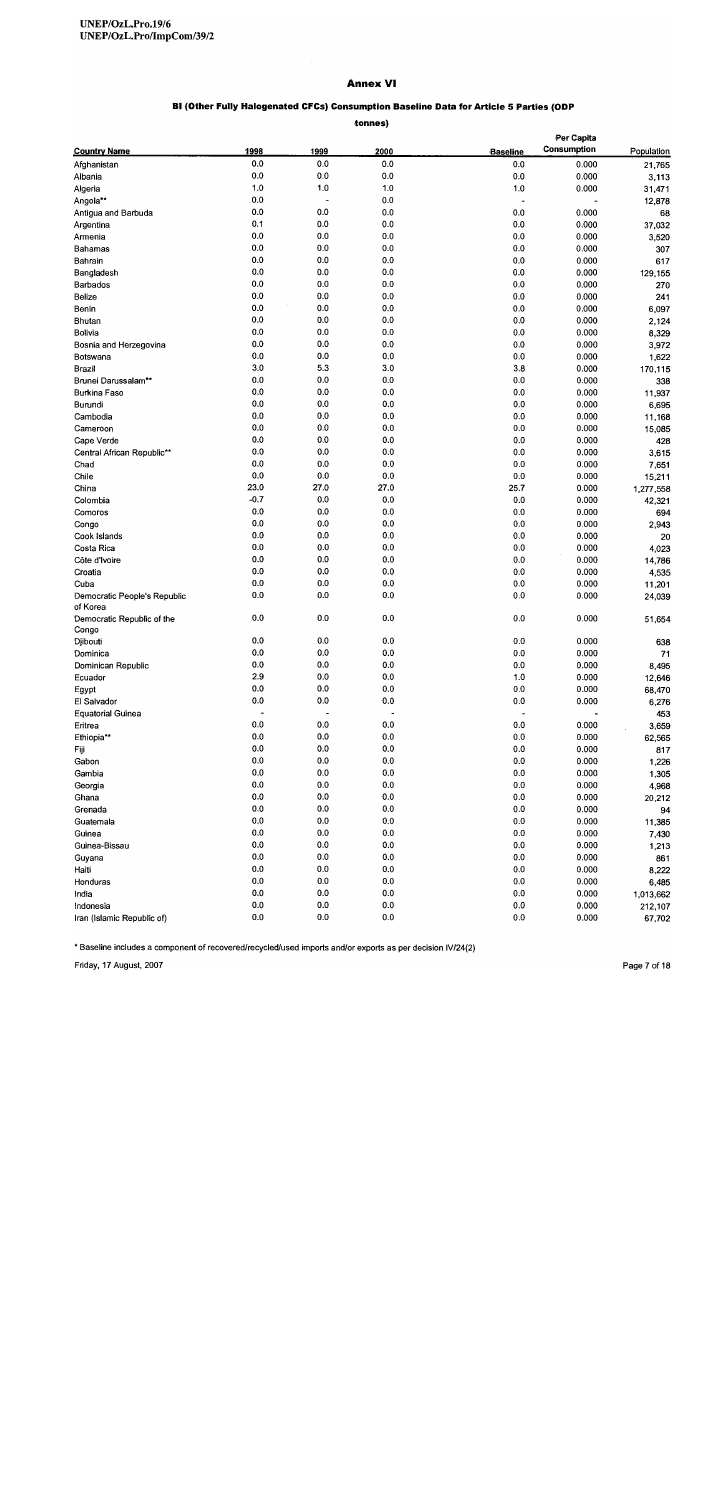## BI (Other Fully Halogenated CFCs) Consumption Baseline Data for Article 5 Parties (ODP

## tonnes)

|                              |         |         |         |                 | Per Capita  |            |
|------------------------------|---------|---------|---------|-----------------|-------------|------------|
| <b>Country Name</b>          | 1998    | 1999    | 2000    | <b>Baseline</b> | Consumption | Population |
| Jamaica                      | 0.0     | 0.0     | 0.0     | 0.0             | 0.000       | 2,583      |
| Jordan                       | 0.0     | 10.0    | 0.1     | 3.4             | 0.001       | 6,669      |
| Kenya                        | 0.0     | 0.0     | 0.0     | 0.0             | 0.000       | 30,080     |
| Kiribati                     | 0.0     | 0.0     | 0.0     | 0.0             | 0.000       | 83         |
| Kuwait                       | 0.0     | 0.0     | 0.0     | 0.0             | 0.000       | 2,700      |
|                              | 0.0     | 0.0     | 0.1     | 0.0             | 0.000       |            |
| Kyrgyzstan                   | 0.0     | 0.0     | 0.0     | 0.0             | 0.000       | 4,699      |
| Lao People's Democratic      |         |         |         |                 |             | 5,433      |
| Republic                     | 0.0     | 0.5     | 0.0     | 0.2             | 0.000       |            |
| Lebanon                      | 0.0     | 0.0     | 0.0     | 0.0             | 0.000       | 3,282      |
| Lesotho**                    | 0.0     | 0.0     | 0.0     |                 |             | 2,153      |
| Liberia                      |         |         |         | 0.0             | 0.000       | 3,154      |
| Libyan Arab Jamahiriya       | 0.0     | 0.0     | 0.0     | 0.0             | 0.000       | 5,605      |
| Madagascar                   | 1.1     | 1.5     | 0.0     | 0.9             | 0.000       | 15,942     |
| Malawi                       | 0.0     | 0.0     | 0.0     | 0.0             | 0.000       | .10,925    |
| Malaysia                     | 12.2    | 21.1    | 0.0     | 11.1            | 0.000       | 22,244     |
| Maldives                     | 0.0     | 0.0     | 0.0     | 0.0             | 0.000       | 286        |
| Mali                         | 0.0     | 0.0     | 0.0     | 0.0             | 0.000       | 11,234     |
| Marshall Islands             | 0.0     | 0.0     | 0.0     | 0.0             | 0.000       | 64         |
| Mauritania                   | 0.0     | 0.0     | 0.0     | 0.0             | 0.000       | 2,670      |
| Mauritius                    | 0.0     | 0.0     | 0.0     | 0.0             | 0.000       | 1,158      |
| Mexico                       | 0.0     | 0.0     | 0.0     | 0.0             | 0.000       | 98,881     |
| Micronesia (Federated States | 0.0     | 0.0     | 0.0     | 0.0             | 0.000       | 119        |
| of)                          |         |         |         |                 |             |            |
| Mongolia                     | 0.0     | 0.0     | 0.0     | 0.0             | 0.000       | 2,662      |
| Montenegro                   |         |         |         | N.R.            |             |            |
| Morocco                      | 0.0     | 0.0     | 0.0     | 0.0             | 0.000       | 28,351     |
| Mozambique                   | 0.0     | 0.0     | 0.0     | 0.0             | 0.000       | 19,680     |
| Myanmar                      | 0.0     | 0.0     | 0.0     | 0.0             | 0.000       | 45,611     |
| Namibia                      | 0.0     | 0.0     | 0.0     | 0.0             | 0.000       |            |
|                              | 0.0     | 0.0     | 0.0     | 0.0             | 0.000       | 1,726      |
| Nauru                        | 0.0     | 0.0     | 0.0     |                 |             | 12         |
| Nepal                        |         |         |         | 0.0             | 0.000       | 23,930     |
| Nicaragua                    | 0.0     | 0.0     | 0.0     | 0.0             | 0.000       | 5,074      |
| Niger                        | 0.0     | 0.0     | 0.0     | 0.0             | 0.000       | 10,730     |
| Nigeria                      | 0.0     | 0.0     | 0.0     | 0.0             | 0.000       | 111,506    |
| Niue                         | 0.0     | 0.0     | 0.0     | 0.0             | 0.000       | 2          |
| Oman                         | 0.0     | 0.0     | 0.0     | 0.0             | 0.000       | 2,542      |
| Pakistan                     | 0.0     | 0.0     | 0.0     | 0.0             | 0.000       | 156,483    |
| Palau                        | 0.0     | 0.0     | 0.0     | 0.0             | 0.000       | 19         |
| Panama                       | 0.0     | 0.0     | 0.0     | 0.0             | 0.000       | 2,856      |
| Papua New Guinea             | 0.0     | 0.0     | 0.0     | 0.0             | 0.000       | 4,807      |
| Paraguay                     | 0.0     | 0.0     | 0.0     | 0.0             | 0.000       | 5,496      |
| Peru                         | 4.0     | 8.2     | 0.0     | 4.1             | 0.000       | 25,662     |
| Philippines                  | 00      | 0.0     | 0.0     | $0.0\,$         | 0.000       | 75,967     |
| Qatar                        | 0:0     | 0.0     | 0.0     | 0.0             | 0.000       | 599        |
| Republic of Korea            | 0.0     | 3.0     | 0.0     | $1.0$           | 0.000       | 46,844     |
| Republic of Moldova          | 0.0     | $0.0\,$ | 0.0     | $0.0\,$         | 0.000       | 4,380      |
| Romania                      | 0.2     | 0.7     | 0.0     | 0.3             | 0.000       | 22,327     |
| Rwanda                       | $0.0\,$ | $0.0\,$ | 0.0     | $0.0\,$         | 0.000       | 7,733      |
| Saint Kitts and Nevis        | $0.0\,$ | 0.0     | 0.0     | 0.0             | 0.000       | 38         |
| Saint Lucia                  | $0.0\,$ | 0.0     | 0.0     | 0.0             | 0.000       |            |
|                              | 0.0     | 0.0     | 0.0     |                 |             | 154        |
| Saint Vincent and the        |         |         |         | 0.0             | 0.000       | 114        |
| Grenadines                   | 0.0     | 0.0     | 0.0     | $0.0\,$         |             |            |
| Samoa                        |         |         |         |                 | 0.000       | 180        |
| Sao Tome and Principe        | 0.0     | 0.0     | 0.0     | 0.0             | 0.000       | 147        |
| Saudi Arabia                 | 0.0     | 0.0     | 0.0     | 0.0             | 0.000       | 21,607     |
| Senegal                      | 0.0     | 0.0     | $0.0\,$ | 0.0             | 0.000       | 9,481      |
| Serbia                       | 0.0     | 0.0     | 0.0     | 0.0             | 0.000       | 10,640     |
| Seychelles                   | 0.0     | 0.0     | 0.0     | 0.0             | 0.000       | 77         |
| Sierra Leone                 | 0.0     | 0.0     | 0.0     | 0.0             | 0.000       | 4,854      |
| Singapore                    | 0.0     | 0.0     | 0.0     | 0.0             | 0.000       | 3,567      |
| Solomon Islands              | 0.0     | 0.0     | $0.0\,$ | 0.0             | 0.000       | 444        |
| Somalia                      | 0.0     | 0.0     | 0.0     | 0.0             | 0.000       | 10,097     |
| South Africa                 | 0.0     | 0.0     | 0.0     | 0.0             | 0.000       | 40,377     |
| Sri Lanka                    | 0.0     | 0.0     | 0.0     | 0,0             | 0.000       | 18,827     |

\* Baseline includes a component of recovered/recycled/used imports and/or exports as per decision IV/24(2)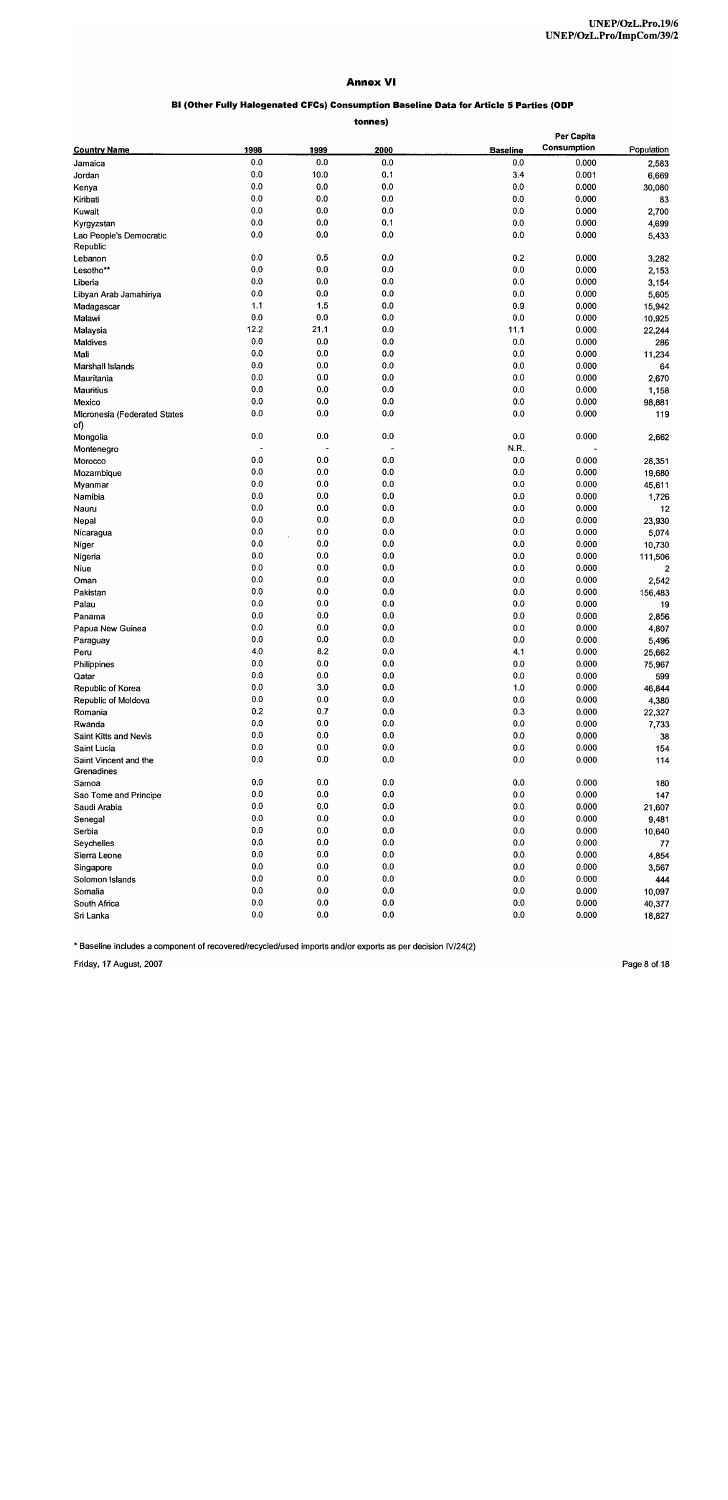# BI (Other Fully Halogenated CFCs) Consumption Baseline Data for Article 5 Parties (ODP

#### tonnes)

|                                              |      |      |          |                 | Per Capita  |            |
|----------------------------------------------|------|------|----------|-----------------|-------------|------------|
| <b>Country Name</b>                          | 1998 | 1999 | 2000     | <b>Baseline</b> | Consumption | Population |
| Sudan                                        | 0.0  | 0.0  | 0.0      | 0.0             | 0.000       | 29,490     |
| Sunname                                      | 0.0  | 0.0  | 0.0      | 0.0             | 0.000       | 417        |
| Swaziland                                    | 0.0  | 0.0  | 0.0      | 0.0             | 0.000       | 1,008      |
| Syrian Arab Republic                         | 0.0  | 0.0  | 0.0      | 0.0             | 0.000       | 16,125     |
| Thailand                                     | 0.0  | 0.0  | 0.0      | 0.0             | 0.000       | 61,399     |
| The Former Yugoslav Republic<br>of Macedonia | 0.0  | 1.4  | 0.0      | 0.5             | 0.000       | 2,024      |
| Togo                                         | 0.0  | 0.0  | 0.0      | 0.0             | 0.000       | 4.629      |
| Tonga                                        | 0.0  | 0.0  | 0.0      | 0.0             | 0.000       | 99         |
| Trinidad and Tobago                          | 0.0  | 0.0  | 0.0      | 0.0             | 0.000       | 1,295      |
| Tunisia                                      | 0.0  | 0.0  | 0.0      | 0.0             | 0.000       | 9,586      |
| Turkey                                       | 0.0  | 0.0  | 0.0      | 0.0             | 0.000       | 66,591     |
| Turkmenistan                                 | 0.0  | 0.0  | ÷<br>0.0 | 0.0             | 0.000       | 5,369      |
| Tuvalu                                       | 0.0  | 0.0  | 0.0      | 0.0             | 0.000       | 12         |
| Uganda                                       | 0.0  | 0.1  | 0.1      | 0.1             | 0.000       | 21,778     |
| <b>United Arab Emirates</b>                  | 0.0  | 0.0  | 0.0      | 0.0             | 0.000       | 3.247      |
| United Republic of Tanzania                  | 0.0  | 0.0  | 0.0      | 0.0             | 0.000       | 33,517     |
| Uruguay                                      | 0.0  | 0.0  | 0.0      | 0.0             | 0.000       | 3,337      |
| Vanuatu                                      | 0.0  | 0.0  | 0.0      | 0.0             | 0.000       | 190        |
| Venezuela (Bolivanan Republic<br>of)         | 0.0  | 0.0  | 81.7     | 27.2            | 0.001       | 24,170     |
| Viet Nam                                     | 0.5  | 0.0  | 0.0      | 0.2             | 0.000       | 79.832     |
| Yemen                                        | 0.0  | 0.0  | 0.0      | 0.0             | 0.000       | 18,112     |
| Zambia                                       | 0.0  | 0.0  | 0.0      | 0.0             | 0.000       | 9,169      |
| Zimbabwe                                     | 0.0  | 0.0  | 0.0      | 0.0             | 0.000       | 11,669     |
| <b>Sub-Total for Annex BI</b>                | 47.3 | 79.8 | 113.0    | 80.5            | 0.000       | 4,818,192  |

\*\* Parties that have not ratified London Amendment

\* Baseline includes a component of recovered/recycled/used imports and/or exports as per decision IV/24(2)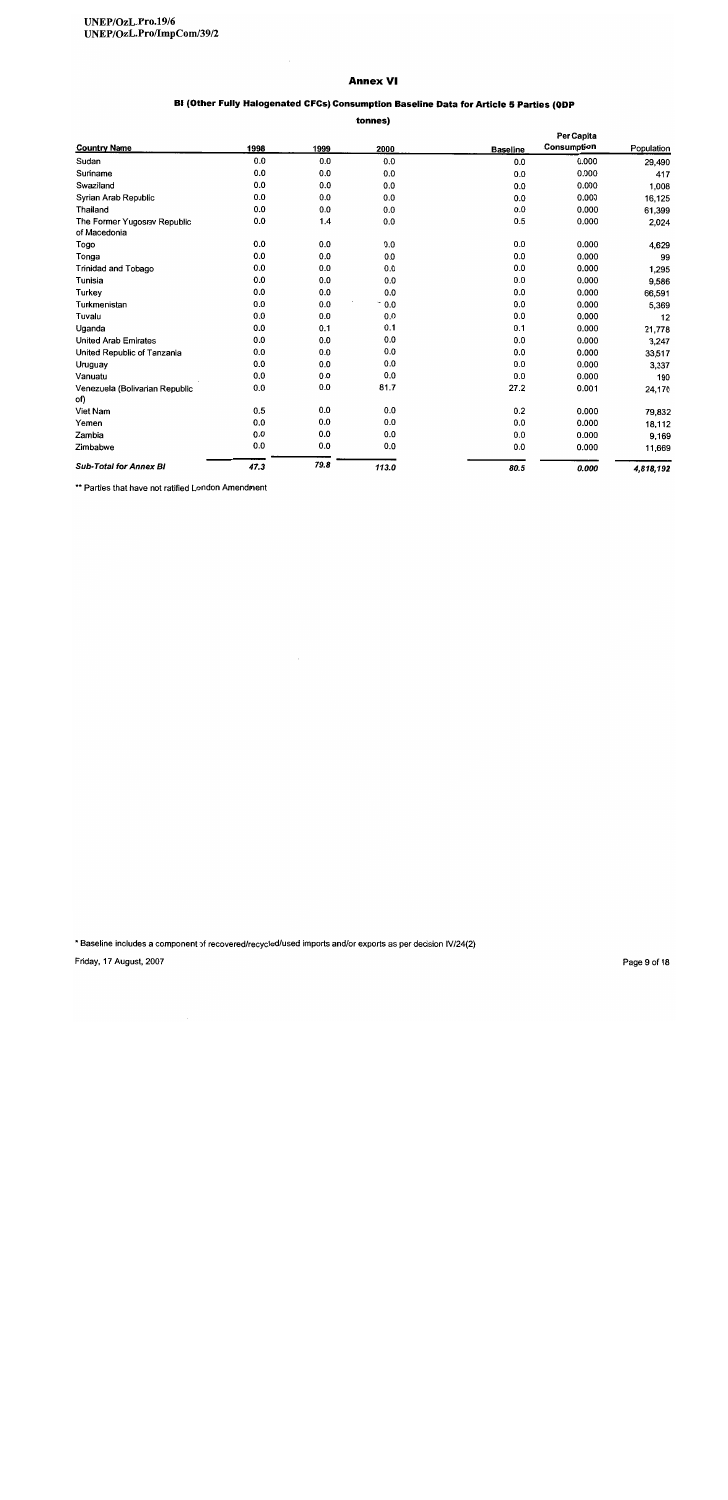## Bli (Carbon Tetrachloride) Consumption Baseline Data for Article 5 Parties (ODP tonnes)

|                              |                      |            |            |                 | Per Capita     |               |
|------------------------------|----------------------|------------|------------|-----------------|----------------|---------------|
| <b>Country Name</b>          | 1998                 | 1999       | 2000       | <b>Baseline</b> | Consumption    | Population    |
| Afghanistan                  | 0.9                  | 0.9        | 0.9        | 0.9             | 0.000          | 21,765        |
| Albania                      | 3.1                  | 3.1        | 3.1        | 3.1             | 0.001          | 3,113         |
| Algeria                      | 20.9                 | 20.9       | 20.9       | 20.9            | 0.001          | 31,471        |
| Angola**                     | 0.0                  |            | 0.0        |                 | $\overline{a}$ | 12,878        |
| Antigua and Barbuda          | 0.0                  | 0.0        | 0.0        | 0.0             | 0.000          | 68            |
| Argentina                    | 134.5                | 13.8       | 413.3      | 187.2           | 0.005          | 37,032        |
| Armenia                      | 0.0                  | 0.0        | 0.0        | 0.0             | 0.000          | 3,520         |
| Bahamas                      | 0.0                  | 0.0        | 0.0        | 0.0             | 0.000          | 307           |
| Bahrain                      | 1.1                  | 0.6        | 0.6        | 0.7             | 0.001          | 617           |
| Bangladesh                   | 5.5                  | 6.1        | 5.5        | 5.7             | 0.000          | 129,155       |
| Barbados                     | 0.0                  | 0.0        | 0.0        | 0.0             | 0.000          | 270           |
| Belize                       | 0.0                  | 0.0        | 0.0        | 0.0             | 0.000          | 241           |
| Benin                        | 0.0                  | 0.0        | 0.0        | 0.0             | 0.000          | 6,097         |
| Bhutan                       | 0.0                  | 0.0        | 0.0        | 0.0             | 0.000          | 2,124         |
| Bolivia                      | 0.3                  | 0.2        | 0.4        | 0.3             | 0.000          | 8,329         |
| Bosnia and Herzegovina       | 0.0                  | 0.0        | 0.0        | 0.0             | 0.000          | 3,972         |
| Botswana                     | 0.0                  | 0.0        | 0.0        | 0.0             | 0.000          | 1,622         |
| Brazil                       | $-194.7$             | 662.2      | 767.2      | 411.6           | 0.002          | 170.115       |
| Brunei Darussalam**          | 0.0                  | 0.0        | 0.0        | 0.0             | 0.000          | 338           |
| <b>Burkina Faso</b>          | 0.0                  | 0.0        | 0.0        | 0.0             | 0.000          | 11,937        |
| Burundi                      | 0.0                  | 0.0        | 0.0        | 0.0             | 0.000          | 6,695         |
| Cambodia                     | 0.0                  | 0.0        | 0.0        | 0.0             | 0.000          | 11,168        |
| Cameroon                     | 0.0                  | 0.0        | 0.0        | 0.0             | 0.000          | 15,085        |
| Cape Verde                   | 0.0                  | 0.0        | 0.0        | 0.0             | 0.000          | 428           |
| Central African Republic**   | 0.0                  | 0.0        | 0.0        | 0.0             | 0.000          | 3,615         |
| Chad                         | 0.0<br>0.7           | 0.0<br>0.9 | 0.0<br>0.2 | 0.0             | 0.000          | 7,651         |
| Chile                        | 85628.4              | 110.0      | 28923.4    | 0.6<br>38220.6  | 0.000<br>0.030 | 15,211        |
| China<br>Colombia            | 6.8                  | 11.0       | 0.6        | 6.1             | 0.000          | 1,277,558     |
| Comoros                      | 0.0                  | 0.0        | 0.0        | 0.0             | 0.000          | 42,321<br>694 |
| Congo                        | 0.0                  | 0.0        | 1.8        | 0.6             | 0.000          | 2,943         |
| Cook Islands                 | 0.0                  | 0.0        | 0.0        | 0.0             | 0.000          | 20            |
| Costa Rica                   | 0.0                  | 0.0        | 0.0        | 0.0             | 0.000          | 4,023         |
| Côte d'Ivoire                | 0.0                  | 0.0        | 0.0        | 0.0             | 0.000          | 14,786        |
| Croatia                      | 5.7                  | 5.4        | 0.0        | $3.9*$          | 0.001          | 4,535         |
| Cuba                         | 0.0                  | 0.1        | 8.0        | 2.7             | 0.000          | 11,201        |
| Democratic People's Republic | 1424.5               | 1386.0     | 1045.0     | 1285.2          | 0.053          | 24,039        |
| of Korea                     |                      |            |            |                 |                |               |
| Democratic Republic of the   | 22.0                 | 7.3        | 16.5       | 15.3            | 0.000          | 51,654        |
| Congo                        |                      |            |            |                 |                |               |
| Djibouti                     | 0.0                  | 0.0        | 0.0        | 0.0             | 0.000          | 638           |
| Dominica                     | 0.0                  | 0.0        | 0.0        | 0.0             | 0.000          | 71            |
| Dominican Republic           | 37.4                 | 30.8       | 18.7       | 29.0            | 0.003          | 8,495         |
| Ecuador                      | 0.6                  | 0.6        | 0.3        | 0.5             | 0.000          | 12,646        |
| Egypt                        | 55.0                 | 33.0       | 27.5       | 38.5            | 0.001          | 68,470        |
| El Salvador                  | $0.0\,$              | $0.0\,$    | $0.0\,$    | $0.0\,$         | 0.000          | 6,276         |
| <b>Equatorial Guinea</b>     | $\ddot{\phantom{1}}$ |            | ٠          | $\blacksquare$  |                | 453           |
| Eritrea                      | 0.0                  | 0.0        | 0.0        | 0.0             | 0.000          | 3,659         |
| Ethiopia**                   | 0.0                  | 0.0        | 0.0        | 0.0             | 0.000          | 62,565        |
| Fiji                         | 0.0<br>0.0           | $0.0\,$    | $0.0\,$    | $0.0*$          | 0.000          | 817           |
| Gabon<br>Gambia              | 0.0                  | 0.0<br>0.0 | 0.0<br>0.0 | 0.0<br>0.0      | 0.000          | 1,226         |
|                              | 0.0                  | 0.0        | 0.0        | 0.0             | 0.000<br>0.000 | 1,305         |
| Georgia<br>Ghana             | 0.4                  | 0.3        | 0.4        | 0.4             | 0.000          | 4,968         |
| Grenada                      | 0.0                  | 0.0        | 0.0        | 0.0             | 0.000          | 20,212<br>94  |
| Guatemala                    | 19.5                 | 12.3       | 0.0        | 10.6            | 0.001          | 11,385        |
| Guinea                       | 0.0                  | 0.0        | 0.0        | $0.0\,$         | 0.000          | 7,430         |
| Guinea-Bissau                | 0.0                  | 0.0        | 0.0        | 0.0             | 0.000          | 1,213         |
| Guyana                       | 0.0                  | 0.0        | 0.0        | 0.0             | 0.000          | 861           |
| Haiti                        | 0.0                  | 0.0        | 0.0        | 0.0             | 0.000          | 8,222         |
| Honduras                     | 0.0                  | 0.0        | 0.0        | 0.0             | 0.000          | 6,485         |
| India                        | 6270.1               | 16098.6    | 12147.3    | 11505.4         | 0.011          | 1,013,662     |
| Indonesia                    | 0.0                  | 0.0        | 0.0        | 0.0             | 0.000          | 212,107       |
| Iran (Islamic Republic of)   | 121.0                | 55.0       | 55.0       | 77.0            | 0.001          | 67,702        |

\* Baseline includes a component of recovered/recycled/used imports and/or exports as per decision IV/24(2)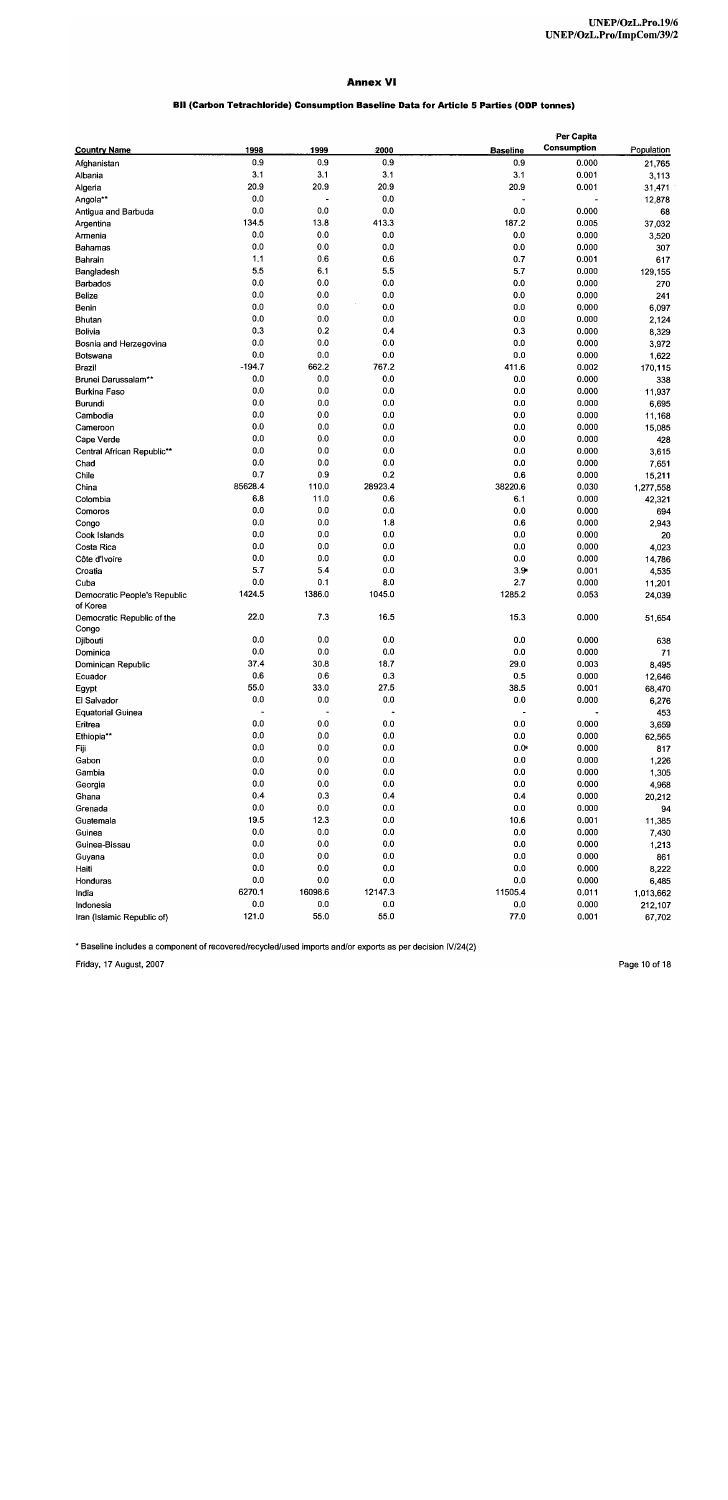## BII (Carbon Tetrachloride) Consumption Baseline Data for Article 5 Parties (ODP tonnes)

|                                     |                          |                |                          |                 | Per Capita<br><b>Consumption</b> |                |
|-------------------------------------|--------------------------|----------------|--------------------------|-----------------|----------------------------------|----------------|
| <b>Country Name</b>                 | 1998                     | 1999           | 2000                     | <b>Baseline</b> |                                  | Population     |
| Jamaica                             | 8.5                      | 0.0            | 0.0                      | 2.8             | 0.001                            | 2,583          |
| Jordan                              | 33.0                     | 44.0           | 44.0                     | 40.3            | 0.006                            | 6,669          |
| Kenya                               | 69.3                     | 66.0           | 62.4                     | 659             | 0.002                            | 30,080         |
| Kiribati                            | 0.0                      | 0.0            | 0.0                      | 0.0             | 0.000                            | 83             |
| Kuwait                              | 0.0                      | 0.0            | 0.0                      | 0.0             | 0.000                            | 2,700          |
| Kyrgyzstan                          | 0.0                      | 0.0            | 0.0                      | 0.0             | 0.000                            | 4,699          |
| Lao People's Democratic             | 0.0                      | 0.0            | 0.0                      | 0.0             | 0.000                            | 5,433          |
| Republic                            |                          |                |                          |                 |                                  |                |
| Lebanon                             | 0.0                      | 0.0            | 0.1                      | 0.0             | 0.000                            | 3,282          |
| Lesotho**                           | 0.0                      | 0.0            | 0.0                      | 0.0             | 0.000                            | 2,153          |
| Liberia                             | 0.2                      | 0.2            | 0.1                      | 0.2             | 0.000                            | 3,154          |
| Libyan Arab Jamahiriya              | 0.0                      | 0.0            | 0.0                      | 0.0             | 0.000                            | 5,605          |
| Madagascar                          | 0.0                      | 0.0            | 0.0                      | 0.0             | 0.000                            | 15,942         |
| Malawi                              | 0.0                      | 0.0            | 0.0                      | 0.0             | 0.000                            | 10,925<br>a na |
| Malaysia                            | 0.9                      | 0.0            | 12.7                     | 4.5             | 0.000                            | 22,244         |
| Maldives                            | 0.0                      | 0.0            | 0.0                      | 0.0             | 0.000                            | 286            |
| Mali                                | 0.0                      | 0.0            | 0.0                      | 0.0             | 0.000                            | 11,234         |
| Marshall Islands                    | 0.0                      | 0.0            | 0.0                      | 0.0             | 0.000                            | 64             |
| Mauritania                          | 0.0                      | 0.0            | 0.0                      | 0.0             | 0.000                            | 2,670          |
| Mauritius                           | 0.0                      | 0.0            | 0.0                      | 0.0             | 0.000                            | 1,158          |
| Mexico                              | 187.5                    | 0.0            | 0.0                      | 62.5            | 0.001                            | 98,881         |
| Micronesia (Federated States<br>of) | 0.0                      | 0.0            | 0.0                      | 0.0             | 0.000                            | 119            |
| Mongolia                            | 0.0                      | 0.0            | 0.0                      | 0.0             | 0.000                            | 2,662          |
| Montenegro                          | $\overline{\phantom{a}}$ | $\blacksquare$ | $\overline{\phantom{a}}$ | N.R.            |                                  |                |
| Morocco                             | 1.1                      | 1.1            | 1.1                      | 1.1             | 0.000                            | 28.351         |
| Mozambique                          | 0.0                      | 0.0            | 0.0                      | 0.0             | 0.000                            | 19,680         |
| Myanmar                             | 0.0                      | 0.0            | 0.0                      | 0.0             | 0.000                            | 45,611         |
| Namibia                             | 0.0                      | 0.0            | 0.0                      | 0.0             | 0.000                            | 1,726          |
| Nauru                               | 0.0                      | 0.0            | 0.0                      | 0.0             | 0.000                            | 12             |
| Nepal                               | 0.9                      | 0.9            | 0.9                      | 0.9             | 0.000                            | 23,930         |
| Nicaragua                           | 0.0                      | 0.0            | 0.0                      | 0.0             | 0.000                            | 5,074          |
| Niger                               | 0.0                      | 0.0            | 0.0                      | 0.0             | 0.000                            | 10,730         |
| Nigeria                             | 160.4                    | 151.3          | 146.6                    | 152.8           | 0.001                            | 111,506        |
| Niue                                | 0.0                      | 0.0            | 0.0                      | 0.0             | 0.000                            | 2              |
| Oman                                | 0.1                      | 0.1            | 0.1                      | 0.1             | 0.000                            | 2,542          |
| Pakistan                            | 110.0                    | 564.3          | 564.3                    | 412.9           | 0.003                            | 156,483        |
| Palau                               | 0.0                      | 0.0            | 0.0                      | 0.0             | 0.000                            | 19             |
| Panama                              | 0.0                      | 0.0            | 0.0                      | 0.0             | 0.000                            | 2,856          |
| Papua New Guinea                    | 0.0                      | 0.0            | 0.0                      | 0.0             | 0.000                            | 4,807          |
| Paraguay                            | 0.0                      | 0.9            | 0.9                      | 0.6             | 0.000                            | 5,496          |
| Peru                                | 1.3                      | 1.0            | 0.6                      | 1.0             | 0.000                            | 25,662         |
| Philippines                         | 0.0                      | 0.0            | 0.0                      | 0.0             | 0.000                            | 75,967         |
| Qatar                               | 0.0                      | 0.0            | 0.0                      | $0.0\,$         | 0.000                            | 599            |
| Republic of Korea                   | 190.3                    | 127.6          | 1596.1                   | 638.0           | 0.014                            | 46,844         |
| Republic of Moldova                 | 0.0                      | 0.0            | 0.0                      | $0.0\,$         | 0.000                            |                |
| Romania                             | 1949.2                   | $-693.6$       | $-149.8$                 | 368.6           | 0.017                            | 4,380          |
| Rwanda                              | 0.0                      | 0.0            | 0.0                      | 0.0             | 0.000                            | 22,327         |
| Saint Kitts and Nevis               | 0.0                      | 0.0            | 0.0                      | 0.0             | 0.000                            | 7,733          |
| Saint Lucia                         | 0.0                      | 0.0            | 0.0                      | 0.0             |                                  | 38             |
| Saint Vincent and the               | 0.0                      | 0.0            | 0.0                      | 0.0             | 0.000<br>0.000                   | 154<br>114     |
| Grenadines                          |                          |                |                          |                 |                                  |                |
| Samoa                               | 0.0                      | 0.0            | 0.0                      | 0.0             | 0.000                            | 180            |
| Sao Tome and Principe               | $0.0\,$                  | 0.0            | 0.0                      | 0.0             | 0.000                            | 147            |
| Saudi Arabia                        | 682.0                    | 57.2           | 38.5                     | 259.2           | 0.012                            | 21,607         |
| Senegal                             | $0.0\,$                  | 0.0            | 0.0                      | 0.0             | 0.000                            | 9,481          |
| Serbia                              | 3.1                      | 20.2           | 33.0                     | 18.8            | 0.002                            | 10,640         |
| Seychelles                          | 0.0                      | $0.0\,$        | 0.0                      | 0.0             | 0.000                            | 77             |
| Sierra Leone                        | 4.4                      | 1.7            | 1.7                      | 2.6             | 0.001                            | 4,854          |
| Singapore                           | 0.0                      | 0.0            | 0.0                      | 0.0             | 0.000                            | 3,567          |
| Solomon Islands                     | 0.0                      | 0.0            | 0.0                      | 0.0             | 0.000                            | 444            |
| Somalia                             | 0.0                      | 0.0            | 0.0                      | 0.0             | 0.000                            | 10,097         |
| South Africa                        | $0.0\,$                  | 0.0            | 0.0                      | 0.0             | 0.000                            | 40,377         |
| Sri Lanka                           | 46.3                     | 42.5           | 16.4                     | 35.1            | 0.002                            | 18,827         |
|                                     |                          |                |                          |                 |                                  |                |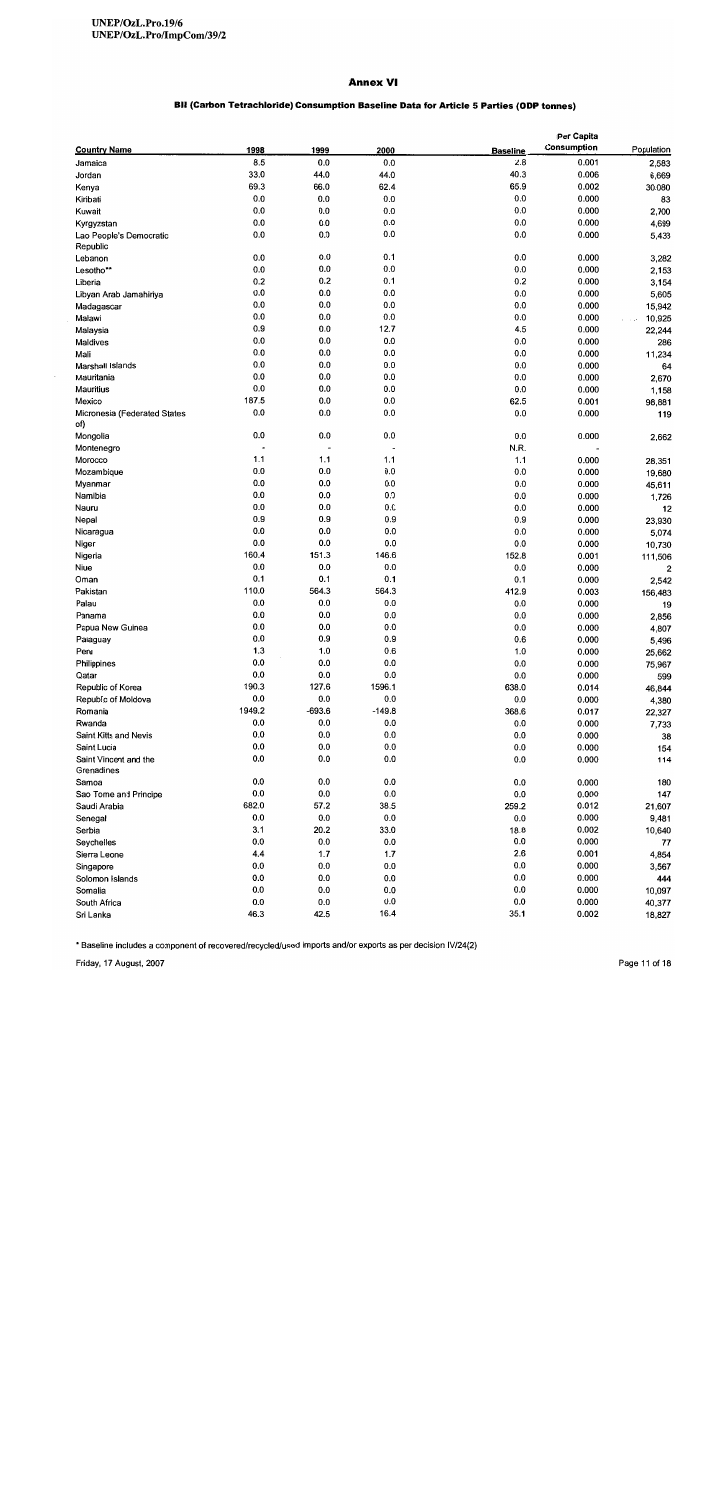#### BII (Carbon Tetrachloride) Consumption Baseline Data for Article 5 Parties (ODP tonnes)

|                                              |          |          |          |                 | Per Capita  |            |
|----------------------------------------------|----------|----------|----------|-----------------|-------------|------------|
| <b>Country Name</b>                          | 1998     | 1999     | 2000     | <b>Baseline</b> | Consumption | Population |
| Sudan                                        | 2.2      | 2.2      | 2.2      | 2.2             | 0.000       | 29,490     |
| Suriname                                     | 0.0      | 0.0      | 0.0      | 0.0             | 0.000       | 417        |
| Swaziland                                    | 0.0      | 0.0      | 0.0      | 0.0             | 0.000       | 1,008      |
| Syrian Arab Republic                         | 0.0      | 0.0      | 0.0      | 0.0             | 0.000       | 16,125     |
| Thailand                                     | 8.8      | 6.6      | 7.2      | 7.5             | 0.000       | 61,399     |
| The Former Yugoslav Republic<br>of Macedonia | 0.1      | 0.1      | 0.0      | 0.1             | 0.000       | 2,024      |
| Togo                                         | 0.0      | 0.0      | 0.0      | 0.0             | 0.000       | 4,629      |
| Tonga                                        | 0.0      | 0.0      | 0.0      | 0.0             | 0.000       | 99         |
| <b>Trinidad and Tobago</b>                   | 0.0      | 0.0      | 0.0      | 0.0             | 0.000       | 1,295      |
| Tunisia                                      | 4.4      | 3.3      | 1.1      | 2.9             | 0.000       | 9,586      |
| Turkev                                       | 168.3    | 90.1     | 56.9     | 105.1           | 0.002       | 66,591     |
| Turkmenistan                                 | 0.0      | 0.0      | 0.0      | 0.0             | 0.000       | 5,369      |
| Tuvalu<br>$\sim$                             | 0.0      | 0.0      | 0.0      | 0.0             | 0.000       | 12         |
| Uganda                                       | 0.4      | 0.4      | 0.4      | 0.4             | 0.000       | 21,778     |
| <b>United Arab Emirates</b>                  | 0.0      | 0.0      | 0.0      | 0.0             | 0.000       | 3,247      |
| United Republic of Tanzania                  | 0.3      | 0.0      | 0.0      | 0.1             | 0.000       | 33,517     |
| Uruguay                                      | 0.3      | 0.2      | 0.6      | 0.4             | 0.000       | 3,337      |
| Vanuatu                                      | 0.0      | 0.0      | 0.0      | 0.0             | 0.000       | 190        |
| Venezuela (Bolivarian Republic<br>of)        | 0.0      | 3321.5   | 0.0      | 1107.2          | 0.046       | 24,170     |
| Viet Nam                                     | 1.5      | 1.7      | 1.7      | 1.6             | 0.000       | 79.832     |
| Yemen                                        | 0.0      | 0.0      | 0.0      | 0.0             | 0.000       | 18,112     |
| Zambia                                       | 0.5      | 1.1      | 0.4      | 0.7             | 0.000       | 9,169      |
| Zimbabwe                                     | 33.6     | 0.0      | 1.1      | 11.6            | 0.001       | 11,669     |
| <b>Sub-Total for Annex Bil</b>               | 97,232.6 | 22,271.7 | 45,897.9 | 55,134.5        | 0.011       | 4,818,192  |

\*\* Parties that have not ratified London Amendment

\* Baseline includes a component of recovered/recycled/used imports and/or exports as per decision IV/24(2)

 $\mathcal{L}^{\pm}$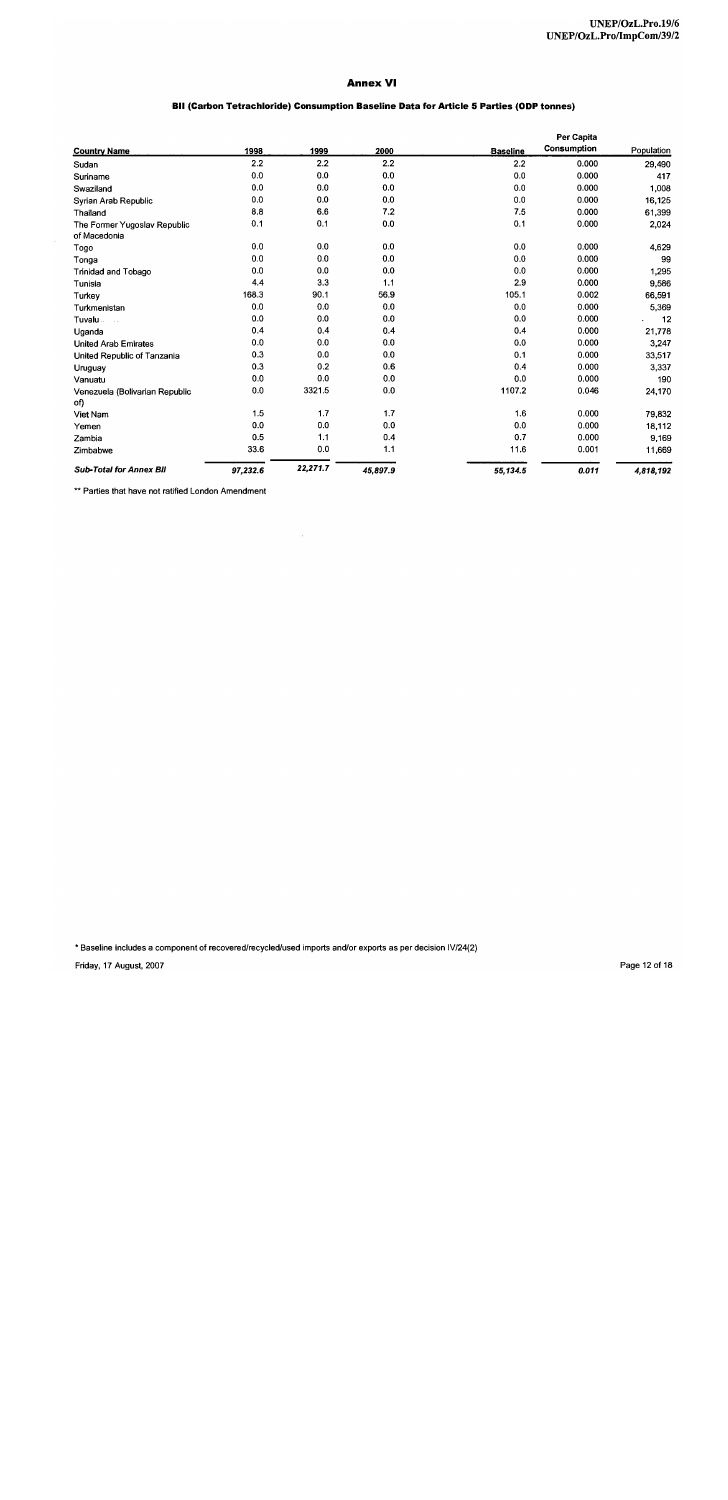## BIII (Methyl Chloroform) Consumption Baseline Data for Article 5 Parties (ODP tonnes)

|                                          |                          |                      |         |                          | Per Capita  |            |
|------------------------------------------|--------------------------|----------------------|---------|--------------------------|-------------|------------|
| <b>Country Name</b>                      | 1998                     | 1999                 | 2000    | <b>Baseline</b>          | Consumption | Population |
| Afghanistan                              | 0.0                      | 0.0                  | 0.0     | 0.0                      | 0.000       | 21,765     |
| Albania                                  | 0.0                      | 0.0                  | 0.1     | 0.0                      | 0.000       | 3,113      |
| Algenia                                  | 5.8                      | 5.8                  | 5.8     | 5.8                      | 0.000       | 31,471     |
| Angola**                                 | 0.0                      | $\ddot{\phantom{0}}$ | 0.0     | $\overline{a}$           |             | 12,878     |
| Antigua and Barbuda                      | 0.0                      | 0.0                  | 0.0     | 0.0                      | 0.000       | 68         |
| Argentina                                | 90.2                     | 52.7                 | 54.3    | 65.7                     | 0.002       | 37,032     |
| Armenia                                  | 0.0                      | 0.0                  | 0.0     | 0.0                      | 0.000       | 3,520      |
| Bahamas                                  | 0.0                      | 0.0                  | 0.0     | 0.0                      | 0.000       | 307        |
| Bahrain                                  | 36.0                     | 22.0                 | 10.0    | 22.7                     | 0.037       | 617        |
| Bangladesh                               | 1.0                      | 1.0                  | 0.6     | 0.9                      | 0.000       | 129,155    |
| Barbados                                 | 0.0                      | 0.0                  | 0.0     | 0.0                      | 0.000       | 270        |
| Belize                                   | 0.0                      | 0.0                  | 0.0     | 0.0                      | 0.000       | 241        |
| Benin                                    | 0.0                      | 0.0                  | 0.0     | 0.0                      | 0.000       | 6,097      |
| Bhutan                                   | 0.0                      | 0.0                  | 0.0     | 0.0                      | 0.000       | 2,124      |
| Bolivia                                  | 0.0                      | 0.0                  | 0.0     | 0.0                      | 0.000       | 8,329      |
| Bosnia and Herzegovina                   | 1.0                      | 1.7                  | 2.0     | 1.5                      | 0.000       | 3,972      |
| Botswana                                 | 0.0                      | 0.0                  | 0.0     | 0.0                      | 0.000       | 1,622      |
| Brazil                                   | 0.0                      | 97.2                 | 0.0     | 32.4                     | 0.000       | 170,115    |
| Brunei Darussalam**                      | 0.0                      | 0.0                  | 0.0     | 0.0                      | 0.000       | 338        |
| Burkina Faso                             | 0.0                      | 0.0                  | 0.0     | 0.0                      | 0.000       | 11,937     |
| Burundi                                  | 0.0                      | 0.1                  | 0.1     | 0.1                      | 0.000       | 6,695      |
| Cambodia                                 | 0.5                      | 0.5                  | 0.5     | 0.5                      | 0.000       | 11,168     |
| Cameroon                                 | 12.0                     | 6.3                  | 6.3     | 8.2                      | 0.001       | 15,085     |
| Cape Verde                               | 0.0                      | 0.0                  | $0.0\,$ | 0.0                      | 0.000       | 428        |
| Central African Republic**               | 0.0                      | 0.0                  | 0.0     | 0.0                      | 0.000       | 3,615      |
| Chad                                     | 0.0                      | 0.0                  | 0.0     | 0.0                      | 0.000       | 7.651      |
| Chile                                    | 7.1                      | 8.7                  | 3.5     | 6.4                      | 0.000       | 15,211     |
| China                                    | 759.0                    | 647.1                | 757.6   | 721.2                    | 0.001       | 1,277,558  |
| Colombia                                 | 1.9                      | 0.0                  | 0.0     | 0.6                      | 0.000       | 42,321     |
| Comoros                                  | 0.0                      | 0.0                  | 0.0     | 0.0                      | 0.000       | 694        |
| Congo                                    | 0.0                      | 0.0                  | 0.0     | 0.0                      | 0.000       | 2,943      |
| Cook Islands                             | 0.0                      | 0.0                  | 0.0     | 0.0                      | 0.000       | 20         |
| Costa Rica                               | 0.0                      | 0.0                  | 0.0     | 0.0                      | 0.000       | 4,023      |
| Côte d'Ivoire                            | 0.0                      | 0.0                  | 0.0     | 0.0                      | 0.000       | 14,786     |
| Croatia                                  | 0.0                      | 0.0                  | 0.0     | 0.0                      | 0.000       | 4,535      |
| Cuba                                     | 0.0                      | 0.0                  | 0.0     | 0.0                      | 0.000       | 11,201     |
| Democratic People's Republic<br>of Korea | 9.0                      | 9.0                  | 5.1     | 7.7                      | 0.000       | 24,039     |
| Democratic Republic of the<br>Congo      | 10.8                     | 1.3                  | 2.1     | 4.8                      | 0.000       | 51,654     |
| Djibouti                                 | 0.0                      | 0.0                  | 0.0     | 0.0                      | 0.000       | 638        |
| Dominica                                 | 0.0                      | 0.0                  | 0.0     | 0.0                      | 0.000       | 71         |
| Dominican Republic                       | 4.7                      | 3.7                  | 2.4     | 3.6                      | 0.000       | 8,495      |
| Ecuador                                  | 2.4                      | 1.9                  | 1.7     | 2.0                      | 0.000       | 12,646     |
| Egypt                                    | 33.0                     | 25.0                 | 20.0    | 26.0                     | 0.000       | 68,470     |
| El Salvador                              | 0.0                      | 0.0                  | 0.0     | 0.0                      | 0.000       | 6,276      |
| <b>Equatorial Guinea</b>                 | $\overline{\phantom{a}}$ |                      |         | $\overline{\phantom{a}}$ |             | 453        |
| Entrea                                   | 0.0                      | 0.0                  | 0.0     | 0.0                      | 0.000       | 3,659      |
| Ethiopia**                               | 0.5                      | 0.5                  | 0.5     | 0.5                      | 0.000       | 62,565     |
| Fiji                                     | 0.0                      | 0.0                  | 0.0     | 0.0                      | 0.000       | 817        |
| Gabon                                    | 0.0                      | 0.0                  | 0.0     | 0.0                      | 0.000       | 1,226      |
| Gambia                                   | 0.0                      | 0.0                  | 0.0     | 0.0                      | 0.000       | 1,305      |
| Georgia                                  | 0.0                      | 0.0                  | 0.0     | 0.0                      | 0.000       | 4,968      |
| Ghana                                    | 0.0                      | 0.0                  | 0.0     | 0.0                      | 0.000       | 20,212     |
| Grenada                                  | 0.0                      | 0.0                  | 0.0     | .0.0                     | 0.000       | 94         |
| Guatemala                                | 0.0                      | 0.0                  | 0.0     | 0.0                      | 0.000       | 11,385     |
| Guinea                                   | 0.0                      | 0.0                  | 0.0     | 0.0                      | 0.000       | 7,430      |
| Guinea-Bissau                            | 0.0                      | 0.0                  | 0.0     | 0.0                      | 0.000       | 1,213      |
| Guyana                                   | 0.0                      | 0.0                  | 0.0     | 0.0                      | 0.000       | 861        |
| Haiti                                    | 0.2                      | 0.2                  | 0.2     | 0.2                      | 0.000       | 8,222      |
| Honduras                                 | $_{0.0}$                 | 0.0                  | 0.0     | 0.0                      | 0.000       | 6,485      |
| India                                    | 132.7                    | 106.5                | 127.4   | 122.2                    | 0.000       | 1,013,662  |
| Indonesia                                | 20.0                     | 20.0                 | 0.0     | 13.3                     | 0.000       | 212,107    |
| Iran (Islamic Republic of)               | 14.0                     | 6.0                  | 6.0     | 8.7                      | 0.000       | 67,702     |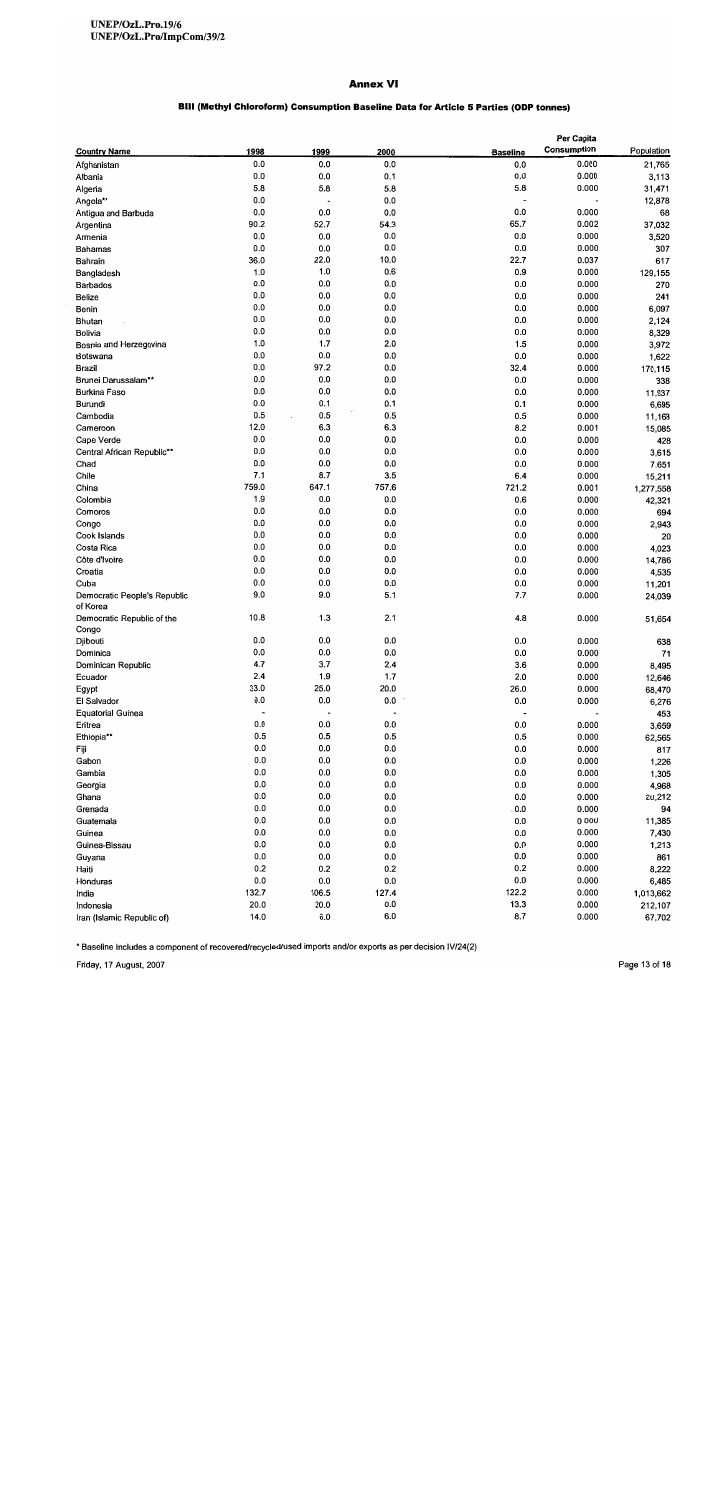## BIII (Methyl Chloroform) Consumption Baseline Data for Article 5 Parties (ODP tonnes)

|                                     |         |       |          |                 | <b>Per Capita</b> |                |
|-------------------------------------|---------|-------|----------|-----------------|-------------------|----------------|
| <b>Country Name</b>                 | 1998    | 1999  | 2000     | <b>Baseline</b> | Consumption       | Population     |
| Jamaica                             | 2.0     | 0.0   | 2.2      | 1.4             | 0.001             | 2,583          |
| Jordan                              | 2.0     | 2.5   | 50.0     | 18.2            | 0.003             | 6,669          |
| Kenya                               | 1.5     | 1.0   | 0.9      | $1.1$           | 0.000             | 30,080         |
| Kiribati                            | 0.0     | 0.0   | 0.0      | 0.0             | 0.000             | 83             |
| Kuwait                              | 0.0     | 0.0   | 0.0      | 0.0             | 0.000             | 2,700          |
| Kyrgyzstan                          | 0.0     | 0.0   | 0.0      | 0.0             | 0.000             | 4,699          |
| Lao People's Democratic             | 0.0     | 0.0   | 0.0      | 0.0             | 0.000             | 5,433          |
| Republic                            |         |       |          |                 |                   |                |
| Lebanon                             | 0.0     | 0.0   | 0.0      | 0.0             | 0.000             | 3,282          |
| Lesotho**                           | 0.0     | 0.0   | 0.0      | 0.0             | 0.000             | 2,153          |
| Liberia                             | 0.0     | 0.0   | 0.0      | 0.0             | 0.000             | 3,154          |
| Libyan Arab Jamahiriya              | 0.0     | 0.0   | 0.0      | 0.0             | 0.000             | 5,605          |
| Madagascar                          | 0.0     | 0.0   | 0.0      | 0.0             | 0.000             | 15,942         |
| Malawi<br>$\mathbb{R}^{n \times n}$ | 0.0     | 0.0   | 0.0      | 0.0             | 0.000             | 10,925         |
| Malaysia                            | 21.4    | 76.1  | 51.0     | 49.5            | 0.002             | 22,244         |
| Maldives                            | 0.0     | 0.0   | 0.0      | 0.0             | 0.000             | 286            |
| Mali                                | 0.0     | 0.0   | 0.0      | 0.0             | 0.000             | 11,234         |
| Marshall Islands                    | 0.0     | 0.0   | 0.0      | 0.0             | 0.000             | 64             |
| Mauritania                          | 0.0     | 0.0   | 0.0      | 0.0             | 0.000             | 2,670          |
| Mauritius                           | 0.1     | 0.1   | 0.1      | 0.1             | 0.000             | 1,158          |
| Mexico                              | 76.4    | 54.2  | 38.6     | 56.4            | 0.001             | 98,881         |
| Micronesia (Federated States        | 0.0     | 0.0   | 0.0      | 0.0             | 0.000             | 119            |
| of)                                 |         |       |          |                 |                   |                |
| Mongolia                            | 0.0     | 0.0   | 0.0      | 0.0             | 0.000             | 2,662          |
| Montenegro                          |         |       |          | N.R.            |                   |                |
| Morocco                             | 0.1     | 0.1   | 0.0      | 0.1             | 0.000             | 28,351         |
| Mozambique                          | 0.0     | 0.0   | 0.0      | 0.0             | 0.000             | 19,680         |
| Myanmar                             | 0.0     | 0.0   | 0.0      | 0.0             | 0.000             | 45,611         |
| Namibia                             | 0.0     | 0.0   | 0.0      | 0.0             | 0.000             | 1,726          |
| Nauru                               | 0.0     | 0.0   | 0.0      | 0.0             | 0.000             | 12             |
| Nepal                               | 0.0     | 0.0   | 0.0      | 0.0             | 0.000             | 23,930         |
| Nicaragua                           | 0.0     | 0.0   | 0.0      | 0.0             | 0.000             | 5,074          |
| Niger                               | 0.0     | 0.0   | 0.0      | 0.0             | 0.000             | 10,730         |
| Nigeria                             | 33.2    | 32.7  | 32.7     | 32.9            | 0.000             | 111,506        |
| Niue                                | 0.0     | 0.0   | 0.0      | 0.0             | 0.000             | $\overline{2}$ |
| Oman                                | 0.0     | 0.0   | 0.0      | 0.0             | 0.000             | 2,542          |
| Pakistan                            | 2.0     | 2.5   | 2.5      | 2.3             | 0.000             | 156,483        |
| Palau                               | 0.0     | 0.0   | 0.0      | 0.0             | 0.000             | 19             |
| Panama                              | 0.0     | 0.0   | 0.0      | 0.0             | 0.000             | 2,856          |
| Papua New Guinea                    | 0.0     | 0.0   | 0.0      | 0.0             | 0.000             | 4,807          |
| Paraguay                            | 0.0     | 0.0   | 0.1      | 0.0             | 0.000             | 5,496          |
| Peru                                | 0.0     | 0.0   | 0.0      | 0.0             | 0.000             | 25,662         |
| Philippines                         | 0.0     | 0.0   | 0.0      | 0.0             | 0.000             | 75,967         |
| Qatar                               | 0.0     | 0.0   | 0.0      | 0.0             | 0.000             | 599            |
| Republic of Korea                   | 364.3   | 600.1 | 575.4    | 513.3           | 0.011             | 46,844         |
| Republic of Moldova                 | 0.0     | 0.0   | $_{0.0}$ | 0.0             | 0.000             | 4,380          |
| Romania                             | 0.0     | 0.0   | 0.0      | 0.0             | 0.000             | 22,327         |
| Rwanda                              | 0.0     | 0.0   | $0.0\,$  | 0.0             | 0.000             | 7,733          |
| Saint Kitts and Nevis               | 0.0     | 0.0   | 0.0      | 0.0             | 0.000             | 38             |
| Saint Lucia                         | 0.0     | 0.0   | $0.0\,$  | 0.0             | 0.000             | 154            |
| Saint Vincent and the               | 0.0     | 0.0   | 0.0      | 0.0             | 0.000             | 114            |
| Grenadines                          |         |       |          |                 |                   |                |
| Samoa                               | 0.0     | 0.0   | 0.0      | $0.0*$          | 0.000             | 180            |
| Sao Tome and Principe               | 0.0     | 0.0   | 0.0      | 0.0             | 0.000             | 147            |
| Saudi Arabia                        | 1.5     | 62.0  | 25.8     | 29.8            | 0.001             | 21,607         |
| Senegal                             | $0.0\,$ | 0.0   | 0.0      | 0.0             | 0.000             | 9,481          |
| Serbia                              | 0.0     | 0.0   | 0.0      | 0.0             | 0.000             |                |
| Seychelles                          | 0.0     | 0.0   | 0.0      | 0.0             | 0.000             | 10,640         |
|                                     | 0.0     | 0.0   | $0.0\,$  | 0.0             | 0.000             | 77             |
| Sierra Leone                        | 0.0     | 0.0   | 0.0      |                 |                   | 4,854          |
| Singapore                           | 0.0     | 0.0   | 0.0      | 0.0             | 0.000             | 3,567          |
| Solomon Islands                     | 0.0     | 0.0   | 0.0      | 0.0             | 0.000             | 444            |
| Somalia                             | 0.0     | 0.0   | 0.0      | 0.0             | 0.000             | 10,097         |
| South Africa                        | 3.0     |       |          | 0.0             | 0.000             | 40,377         |
| Sri Lanka                           |         | 2.0   | 3.9      | 3.0             | 0.000             | 18,827         |

\* Baseline includes a component of recovered/recycled/used imports and/or exports as per decision IV/24(2)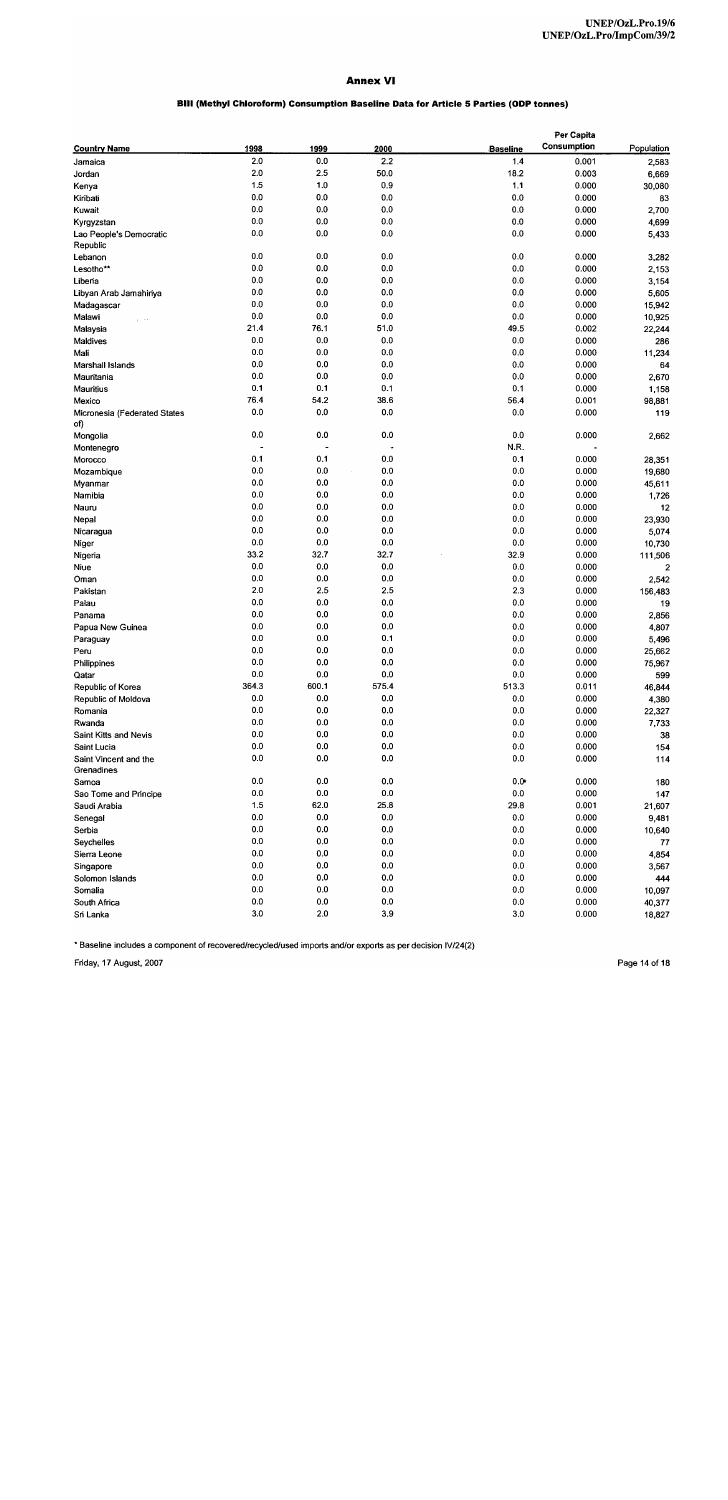## BIII (Methyl Chloroform) Consumption Baseline Data for Article 5 Parties (ODP tonnes)

|                                                    |          |          |          |                 | Per Capita  |            |
|----------------------------------------------------|----------|----------|----------|-----------------|-------------|------------|
| <b>Country Name</b>                                | 1998     | 1999     | 2000     | <b>Baseline</b> | Consumption | Population |
| Sudan                                              | 0,0      | 0.0      | 0.0      | 0.0             | 0.000       | 29,490     |
| Suriname                                           | 0.0      | 0.0      | 0.0      | 0.0             | 0.000       | 417        |
| Swaziland                                          | 0.0      | 0.0      | 0.0      | 0.0             | 0.000       | 1,008      |
| Syrian Arab Republic                               | 0.0      | 0.0      | 0.0      | 0.0             | 0.000       | 16,125     |
| Thailand                                           | 84.7     | 45.5     | 33.5     | 54.6            | 0.001       | 61,399     |
| The Former Yugoslav Republic<br>of Macedonia       | 0.0      | 0.0      | 0.0      | 0.0             | 0.000       | 2,024      |
| Togo                                               | 0.0      | 0.0      | 0.0      | 0.0             | 0.000       | 4,629      |
| Tonga                                              | 0.0      | 0.0      | 0.0      | 0.0             | 0.000       | 99         |
| Trinidad and Tobago                                | 1.1      | 1.0      | 0.0      | 0.7             | 0.001       | 1,295      |
| Tunisia                                            | 0.1      | 0.1      | 0.1      | 0.1             | 0.000       | 9,586      |
| Turkey                                             | 45.8     | 44.0     | 22.5     | 37.4            | 0.001       | 66,591     |
| Turkmenistan                                       | 0.0      | 0.0      | 0.0      | 0,0             | 0.000       | 5,369      |
| Tuvalu                                             | 0.0      | 0.0      | 0.0      | 0.0             | 0.000       | 12         |
| Uganda                                             | 0.0      | 0.0      | 0.0      | 0.0             | 0.000       | 21,778     |
| <b>United Arab Emirates</b>                        | 0.0      | 0.0      | 0.0      | 0.0             | 0.000       | 3,247      |
| United Republic of Tanzania                        | 0.0      | 0.0      | 0.0      | 0.0             | 0.000       | 33,517     |
| Uruguay                                            | 0.0      | 0.0      | 0.0      | 0.0             | 0.000       | 3,337      |
| Vanuatu                                            | 0.0      | 0.0      | 0.0      | 0.0             | 0.000       | 190        |
| Venezuela (Bolivarian Republic<br>of)              | 3.5      | 3.5      | 7.0      | 4.6             | 0.000       | 24,170     |
| Viet Nam                                           | 0.1      | 0.2      | 0.2      | 0.2             | 0.000       | 79,832     |
| Yemen                                              | 0.9      | 1.0      | 0.8      | 0.9             | 0.000       | 18,112     |
| Zambia                                             | 0.1      | 0.1      | 0.0      | 0.1             | 0.000       | 9,169      |
| Zimbabwe                                           | 0.0      | 0.0      | 0.0      | 0.0             | 0.000       | 11,669     |
| <b>Sub-Total for Annex Bill</b>                    | 1,785.6  | 1,945.9  | 1,853.5  | 1,861.7         | 0.000       | 4,818,192  |
| ** Parties that have not ratified London Amendment |          |          |          |                 |             |            |
| <b>Total for Annex B</b>                           | 99,065.5 | 24,297.4 | 47,864.4 | 57,076.7        | 0.004       | 14,454,576 |

\* Baseline includes a component of recovered/recycled/used imports and/or exports as per decision IV/24(2)

 $\overline{\phantom{a}}$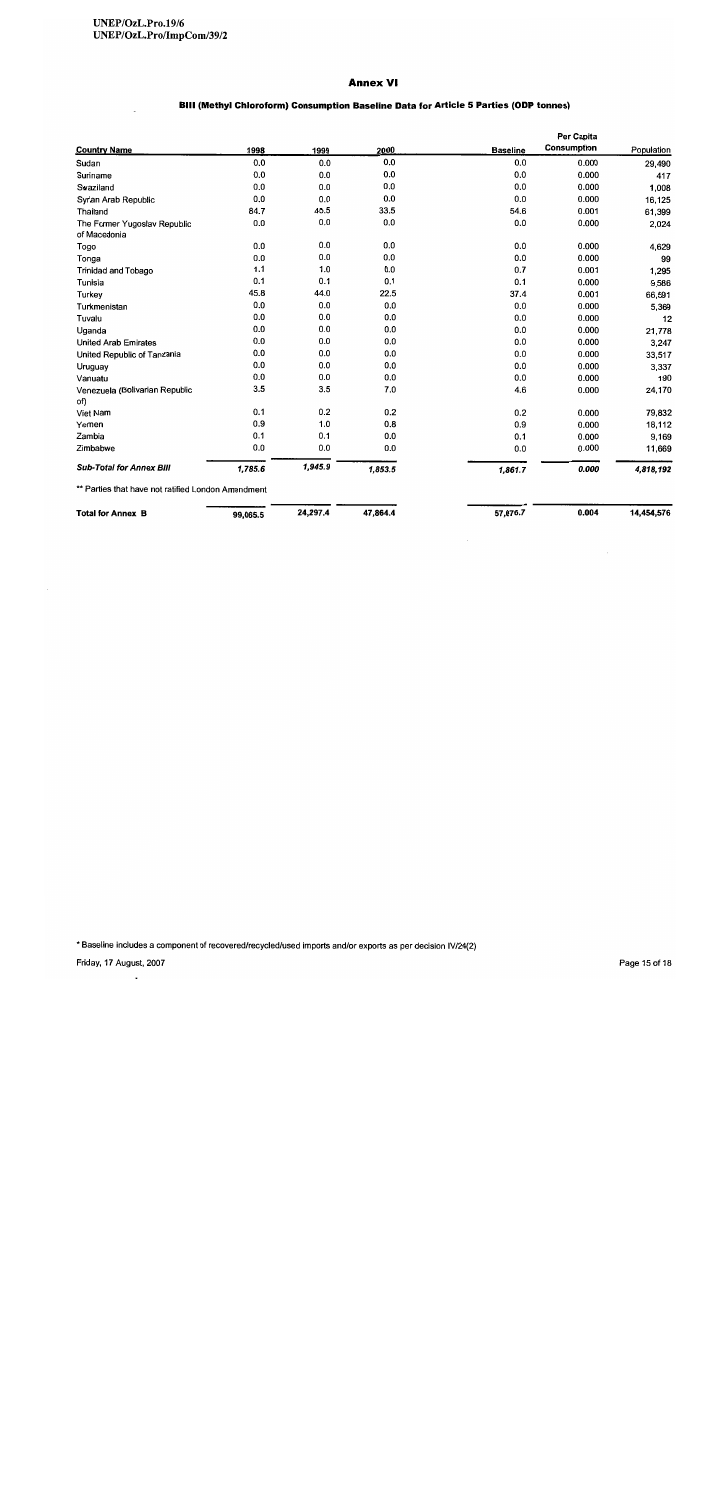# El (Methyl Bromide) Consumption Baseline Data for Article 5 Parties (ODP tonnes)

|                              |                          |                          |                          |                          |                 | Per Capita     |            |
|------------------------------|--------------------------|--------------------------|--------------------------|--------------------------|-----------------|----------------|------------|
| <b>Country Name</b>          | 1995                     | 1996                     | 1997                     | 1998                     | <b>Baseline</b> | Consumption    | Population |
| Afghanistan                  | 0.0                      | 0.0                      | 0.0                      | 0.0                      | 0.0             | 0.000          | 20,764     |
| Albania                      | 0.0                      | 0.0                      | 0.0                      | 0.0                      | 0.0             | 0.000          | 3,119      |
| Algeria                      | 0.6                      | 6.0                      | 6.0                      | 6.0                      | 4.7             | 0.000          | 30,081     |
| Angola**                     |                          |                          |                          | 0.0                      |                 |                | 12,092     |
| Antigua and Barbuda          | 0.0                      | 0.0                      | 0.0                      | 0.0                      | 0.0             | 0.000          | 67         |
| Argentina                    | 265.8                    | 409.8                    | 465.0                    | 504.6                    | 411.3           | 0.011          | 36,123     |
| Armenia                      | 0.0                      | 0.0                      | 0.0                      | 0.0                      | 0.0             | 0.000          | 3,536      |
| Bahamas                      | 0.0                      | 0.0                      | 0.0                      | 0.6                      | 0.1             | 0.001          | 296        |
| Bahrain                      | 0.0                      | 0.0                      | 0.0                      | 0.0                      | 0.0             | 0.000          |            |
| Bangladesh                   | 0.0                      | 0.0                      | 0.0                      | 0.0                      | 0.0             |                | 643        |
|                              | 0.1                      | 0.1                      | 0.1                      | 0.1                      |                 | 0.000          | 124,774    |
| Barbados<br><b>Belize</b>    | 0.0                      | 0.0                      |                          |                          | 0.1             | 0.000          | 268        |
|                              | 0.0                      |                          | 0.0                      | 0.0                      | 0.0             | 0.000          | 230        |
| Benin                        |                          | 0.0                      | 0.0                      | 0.0                      | 0.0             | 0.000          | 5,781      |
| <b>Bhutan</b>                | 0.0                      | 0.0                      | 0.0                      | 0.0                      | 0.0             | 0.000          | 2,004      |
| Bolivia                      | 0.3                      | 0.3                      | 0.3                      | 1.5                      | 0.6             | 0.000          | 7,957      |
| Bosnia and Herzegovina       | 2.4                      | 3.6                      | 3.9                      | 4.2                      | 3.5             | 0.001          | 3,675      |
| Botswana                     | 0.0                      | 0.2                      | 0.4                      | 0.0                      | 0.1             | 0.000          | 1,570      |
| Brazil                       | 667.0                    | 844.6                    | 756.6                    | 578.3                    | 711.6           | 0.004          | 165,851    |
| Brunei Darussalam**          | 0.0                      | 0.0                      | 0.0                      | 0.0                      | 0.0             | 0.000          | 323        |
| Burkina Faso                 | 0.0                      | 0.0                      | 0.0                      | 0.0                      | 0.0             | 0.000          | 11,305     |
| Burundi                      | 0.0                      | 0.0                      | 0.0                      | 0.0                      | 0.0             | 0.000          | 6,457      |
| Cambodia                     | 0.0                      | 0.0                      | 0.0                      | 0.0                      | 0.0             | 0.000          | 10,716     |
| Cameroon                     | 15.2                     | 33.2                     | 12.0                     | 12.0                     | 18.1            | 0.001          | 14,305     |
| Cape Verde                   | 0.0                      | 0.0                      | 0.0                      | 0.0                      | 0.0             | 0.000          | 408        |
| Central African Republic**   | 0.0                      | 0.0                      | 0.0                      | 0.0                      | 0.0             | 0.000          | 3,485      |
| Chad                         | 0.0                      | 0.0                      | 0.0                      | 0.0                      | 0.0             | 0.000          | 7,270      |
| Chile                        | 176.8                    | 236.2                    | 139.0                    | 298.1                    | 212.5           | 0.014          | 14,824     |
| China                        | 372.0                    | 720.0                    | 1356.0                   | 1960.2                   | 1102.1          | 0.001          | 1,255,698  |
| Colombia                     | 205.8                    | 234.6                    | 0.0                      | 0.0                      | 110.1           | 0.003          | 40,803     |
| Comoros                      | 0.0                      | 0.0                      | 0.0                      | 0.0                      | 0.0             | 0.000          | 658        |
| Congo                        | 0.0                      | 0.0                      | 1.3                      | 2.3                      | 0.9             | 0.000          | 2,785      |
| Cook Islands                 | 0.1                      | 0.0                      | 0.0                      | 0.0                      | 0.0             | 0.001          | 19         |
| Costa Rica                   | 251.6                    | 275.9                    | 405.6                    | 436.7                    | 342.5           | 0.089          | 3,841      |
| Côte d'Ivoire                | 9.0                      | 2.9                      | 8.6                      | 12.0                     | 8.1             | 0.001          | 14,292     |
| Croatia                      | 16.8                     | 17.4                     | 16.8                     | 11.7                     | 15.7            | 0.004          | 4,481      |
| Cuba                         | 48.0                     | 63.3                     | 19.8                     | 70.8                     | 50.5            | 0.005          | 11,116     |
| Democratic People's Republic | 120.0                    | 0.0                      | 0.0                      | 0.0                      | 30.0            | 0.001          |            |
| of Korea                     |                          |                          |                          |                          |                 |                | 23,348     |
| Democratic Republic of the   | 1.5                      | 1.2                      | 1.9                      | 1.2                      | 1.4             | 0.000          | 49,139     |
| Congo                        |                          |                          |                          |                          |                 |                |            |
| Djibouti                     | 0.0                      | 0.0                      | 0.0                      | 0.0                      | 0.0             | 0.000          | 623        |
| Dominica                     | 0.0                      | 0.0                      | 0.0                      | 0.0                      | 0.0             | 0.000          | 71         |
| Dominican Republic           | 69.0                     | 101.9                    | 102.0                    | 144.0                    | 104.2           | 0.013          | 8,232      |
| Ecuador                      | 39.4                     | 70.0                     | 64.3                     | 91.2                     | 66.2            | 0.005          |            |
| Egypt                        | 270.0                    | 190.2                    | 252.0                    | 240.0                    | 238.1           | 0.004          | 12,175     |
| El Salvador                  | 2.5                      | 2.1                      | 1.0                      | $-9.1$                   | 0.0             |                | 65,978     |
|                              | $\blacksquare$           | $\overline{\phantom{a}}$ | $\overline{\phantom{a}}$ | $\overline{\phantom{a}}$ |                 | 0.000          | 6,032      |
| <b>Equatorial Guinea</b>     |                          |                          |                          |                          |                 |                | 431        |
| Eritrea                      | $1.1$                    | 0.9                      | 0.0                      | 0.0                      | 0.5             | 0.000          | 3,409      |
| Ethiopia**                   | 12.6                     | 13.2                     | 15.0                     | 21.6                     | 15.6            | 0.000          | 59,649     |
| Fiji                         | 1.4                      | 1.3                      | 0.0                      | $0.0\,$                  | 0.7             | 0.001          | 796        |
| Gabon                        | $0.0\,$                  | 0.0                      | 0.0                      | 0.0                      | 0.0             | 0.000          | 1,167      |
| Gambia**                     | 0.0                      | 0.0                      | 0.0                      | 0.0                      | 0.0             | 0.000          | 1,229      |
| Georgia                      | 21.0                     | 14.4                     | 10.8                     | 8.4                      | 13.7            | 0.003          | 5,059      |
| Ghana                        | 0.0                      | 0.0                      | 0.0                      | 0.0                      | 0.0             | 0.000          | 19,162     |
| Grenada                      | 0.0                      | 0.0                      | 0.0                      | 0.0                      | 0.0             | 0.000          | 93         |
| Guatemala                    | 242.7                    | 255.6                    | 525.0                    | 579.5                    | 400.7           | 0.037          | 10,801     |
| Guinea**                     | $\overline{\phantom{a}}$ | ÷,                       | 0.0                      | 0.0                      | $\bullet$       | $\blacksquare$ | 7,337      |
| Guinea-Bissau                | 0.0                      | 0.0                      | 0.0                      | 0.0                      | 0.0             | 0.000          | 1,161      |
| Guyana                       | 2.8                      | 2.7                      | 0.0                      | 0.0                      | 1.4             | 0.002          | 850        |
| Haiti                        | 0.0                      | $0.0\,$                  | 0.0                      | 0.0                      | 0.0             | 0.000          | 7,952      |
| Honduras                     | 249.9                    | 254.9                    | 263.8                    | 269.1                    | 259.4           | 0.042          | 6,147      |
| India                        | 0.0                      | 0.0                      | $_{0.0}$                 | 0.0                      | 0.0             | 0.000          | 982,223    |
| Indonesia                    | 45.7                     | 35.6                     | 43.6                     | 37.8                     | 40.7            | 0.000          | 206,338    |
| Iran (Islamic Republic of)   | 15.0                     | 42.0                     | 21.6                     | 28.2                     | 26.7            | 0.000          | 65.758     |

\* Baseline includes a component of recovered/recycled/used imports and/or exports as per decision IV/24(2)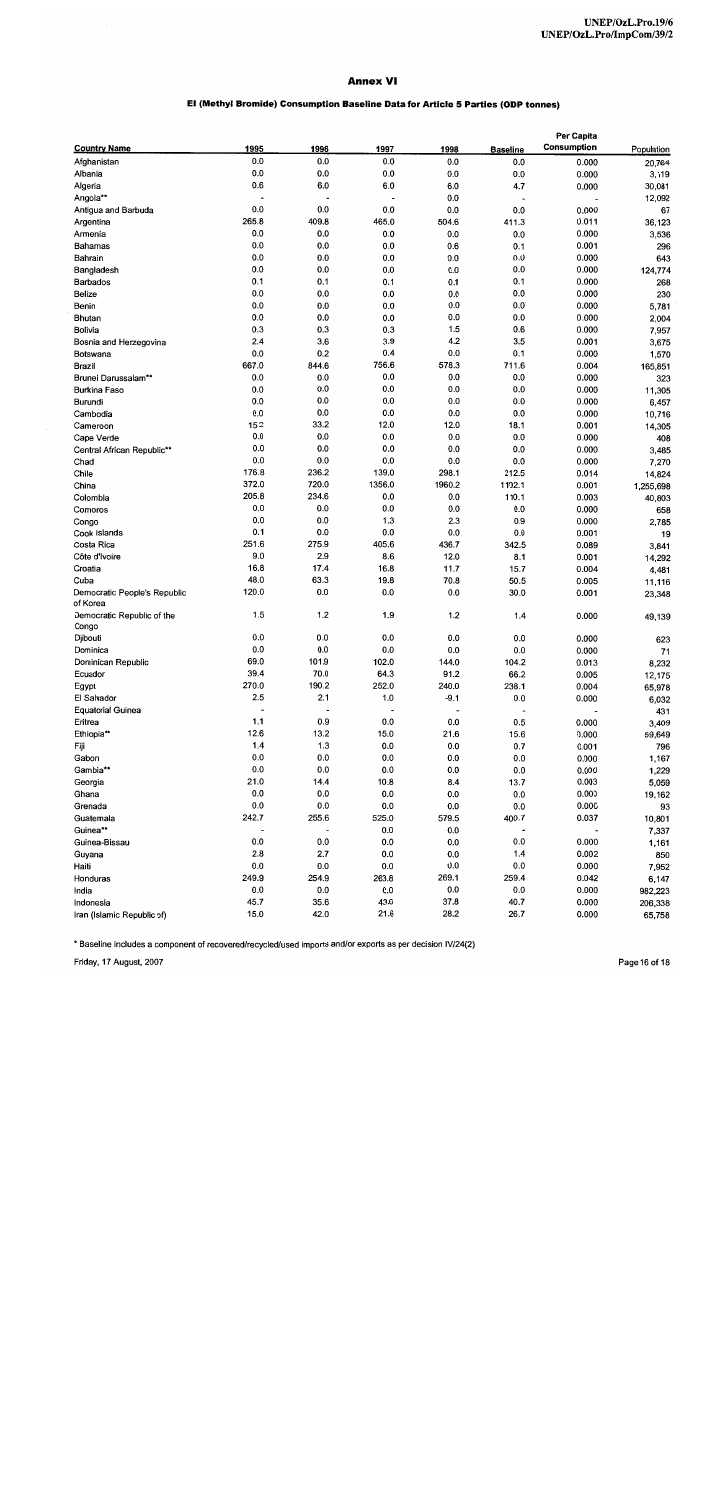## El (Methyl Bromide) Consumption Baseline Data for Article 5 Parties (ODP tonnes)

|                              |         |         |         |         |                 | Per Capita  |                |
|------------------------------|---------|---------|---------|---------|-----------------|-------------|----------------|
| <b>Country Name</b>          | 1995    | 1996    | 1997    | 1998    | <b>Baseline</b> | Consumption | Population     |
| Jamaica                      | 7.5     | 2.0     | 2.6     | 7.3     | 4.9             | 0.002       | 2,538          |
| Jordan                       | 180.0   | 180.0   | 165.0   | 180.0   | 176.3           | 0.028       | 6,304          |
|                              | 195.0   | 204.0   | 236.4   | 234.6   | 217.5           | 0.007       |                |
| Kenya                        | 0.0     | 0.0     | 0.0     | 0.0     |                 |             | 29,008         |
| Kiribati                     | 0.0     |         |         |         | 0.0             | 0.000       | 81             |
| Kuwait                       |         | 0.0     | 0.0     | 0.0     | 0.0             | 0.000       | 2,145          |
| Kyrgyzstan                   | 13.8    | 15.4    | 13.8    | 13.7    | 14.2            | 0.003       | 4,643          |
| Lao People's Democratic      | 0.0     | 0.0     | 0.0     | 0.0     | 0.0             | 0.000       | 5,163          |
| Republic                     |         |         |         |         |                 |             |                |
| Lebanon                      | 186.0   | 226.8   | 247.2   | 285.6   | 236.4           | 0.074       | 3,191          |
| Lesotho**                    | 0.3     | 0.2     | 0.0     | 0.0     | 0.1             | 0.000       | 2,062          |
| Liberia                      | 0.0     | 0.0     | 0.0     | 0.0     | 0.0             | 0.000       | 2,666          |
| Libyan Arab Jamahiriya       | 88.8    | 117.0   | 90.0    | 80.4    | 94.1            | 0.018       | 5,339          |
| Madagascar                   | 1.3     | 3.0     | 3.0     | 3.1     | 2.6             | 0.000       | 15,057         |
| Malawi                       | 98.2    | 124.8   | 102.0   | 126.0   | 112.7           | 0.011       | 10,346         |
| Malaysia                     | 33.5    | 24.9    | 0.0     | 0.0     | 14.6            | 0.001       | 21,410         |
| Maldives                     | 0.0     | 0.0     | 0.0     | 0.0     | 0.0             | 0.000       | 271            |
| Mali                         | 0.0     | 0.0     | 0.0     | 0.0     | 0.0             | 0.000       | 10,694         |
| Marshall Islands             | 0.0     | 0.0     | 0.0     | 0.0     | 0.0             | 0.000       | 60             |
| Mauritania                   | 0.0     | 0.0     | 0.0     | 0.0     | 0.0             | 0.000       | 2,529          |
| Mauritius                    | 0.0     | 0.0     | 0.0     | 0.4     | 0.1             | 0.000       | 1,141          |
| Mexico                       | 1438.3  | 750.6   | 1126.8  | 1207.5  | 1130.8          | 0.012       | 95,831         |
| Micronesia (Federated States | 0.0     | 0.1     | 0.0     | 0.0     | 0.0             | 0.000       | 114            |
| of)                          |         |         |         |         |                 |             |                |
| Mongolia                     | 0.0     | 0.0     | 0.0     | 0.0     | 0.0             | 0.000       | 2,579          |
| Montenegro                   |         |         |         |         | N.R.            |             |                |
| Morocco                      | 778.8   | 651.0   | 399.0   | 960.0   | 697.2           | 0.025       | 27,377         |
| Mozambique                   | 4.8     | 2.7     | 6.0     | 0.0     | 3.4             | 0.000       | 18,880         |
| Myanmar**                    | 0.0     | 13.5    | 0.0     | 0.0     | 3.4             | 0.000       | 44,497         |
| Namibia                      | 0.6     | 0.6     | 1.2     | 0.6     | 0.8             | 0.000       | 1,660          |
| Nauru                        | 0.0     | $0.0\,$ | 0.0     | 0.0     | 0.0             | 0.000       | 11             |
| Nepal**                      | 0.0     | 0.0     | 0.0     | 0.0     | 0.0             | 0.000       | 22,847         |
| Nicaragua                    | 0.0     | 1.7     | 0.0     | 0.0     | 0.4             | 0.000       | 4,807          |
| Niger                        | 0.0     | 0.0     | 0.0     | 0.0     | 0.0             | 0.000       | 10,078         |
| Nigena                       | 3.8     | 3.1     | 2.5     | 2.0     | 2.8             | 0.000       | 106,409        |
| Niue                         | 0.0     | 0.0     | 0.0     | 0.0     | 0.0             | 0.000       | $\overline{2}$ |
| Oman                         | 0.7     | 0.6     | 0.6     | 2.2     | 1.0             | 0.000       | 2,382          |
| Pakistan                     | 0.0     | 0.0     | 55.8    | 0.0     | 14.0            | 0.000       | 148,166        |
| Palau                        | 0.0     | 0.0     | 0.0     | 0.0     | 0.0             | 0.000       |                |
| Panama                       | 0.0     | 0.0     | 0.0     | 0.0     | 0.0             | 0.000       | 19             |
|                              | 0.7     | 0.6     | 0.0     | 0.0     | 0.3             | 0.000       | 2,767          |
| Papua New Guinea             | 0.8     | 0.8     | 1.4     | 0.4     | 0.9             |             | 4,600          |
| Paraguay                     | 0.8     | 0.1     | 0.3     | 3.9     | 1.3             | 0.000       | 5,222          |
| Peru                         | 9.5     | 9.5     | 13.0    |         |                 | 0.000       | 24,797         |
| Philippines                  |         |         |         | 9.2     | 10.3            | 0.000       | 72,944         |
| Qatar                        | 0.0     | 0.0     | 0.0     | 0.0     | 0.0             | 0.000       | 579            |
| Republic of Korea            | 0.0     | 0.0     | 0.0     | $0.0\,$ | 0.0             | 0.000       | 46,109         |
| Republic of Moldova          | 0.7     | 20.8    | $5.2\,$ | 1.1     | 7.0             | 0.002       | 4,378          |
| Romania                      | 172.0   | 100.2   | 71.1    | 102.6   | 111.5           | 0.005       | 22,474         |
| Rwanda                       | 0.0     | 0.0     | 0.0     | 0.0     | 0.0             | 0.000       | 6,604          |
| Saint Kitts and Nevis        | 0.3     | 0.3     | 0.3     | 0.3     | 0.3             | 0.007       | 39             |
| Saint Lucia                  | 0.0     | 0.0     | 0.0     | 0.0     | 0.0             | 0.000       | 150            |
| Saint Vincent and the        | 0.0     | 0.0     | 0.0     | 0.0     | 0.0             | 0.000       | 112            |
| Grenadines                   |         |         |         |         |                 |             |                |
| Samoa                        | 0.0     | 0.0     | 0.0     | 0.0     | 0.0             | 0.000       | 174            |
| Sao Tome and Principe        | 0.0     | 0.0     | 0.0     | 0.0     | $0.0\,$         | 0.000       | 141            |
| Saudi Arabia                 | $0.0\,$ | $0.0\,$ | 1.2     | 1.4     | 0.6             | 0.000       | 20,181         |
| Senegal                      | 199.2   | 12.0    | 0.7     | 0.7     | 53.2            | 0.006       | 9,003          |
| Serbia                       | 15.3    | 8.0     | 0.0     | 9.7     | 8.3             | 0.001       | 10,635         |
| Seychelles                   | 0.0     | 0.0     | 0.0     | 0.0     | 0.0             | 0.000       | 76             |
| Sierra Leone                 | 2.7     | 3.6     | 2.4     | 1.8     | 2.6             | 0.001       | 4,568          |
| Singapore                    | 6.2     | 8.2     | 4.3     | 1.1     | 5.0             | 0.001       | 3,476          |
| Solomon Islands              | 0.0     | 0.0     | 0.0     | 0.0     | 0.0             | 0.000       | 417            |
| Somalia                      | 1.8     | 0.0     | 0.0     | 0.0     | 0.5             | 0.000       | 9,237          |
| South Africa                 | 604.2   | 604.2   | 598.5   | 604.0   | 602.7           | 0.015       | 39,357         |
| Sri Lanka                    | 2.7     | 8.3     | 1.6     | 3.8     | 4.1             | 0.000       | 18,455         |
|                              |         |         |         |         |                 |             |                |